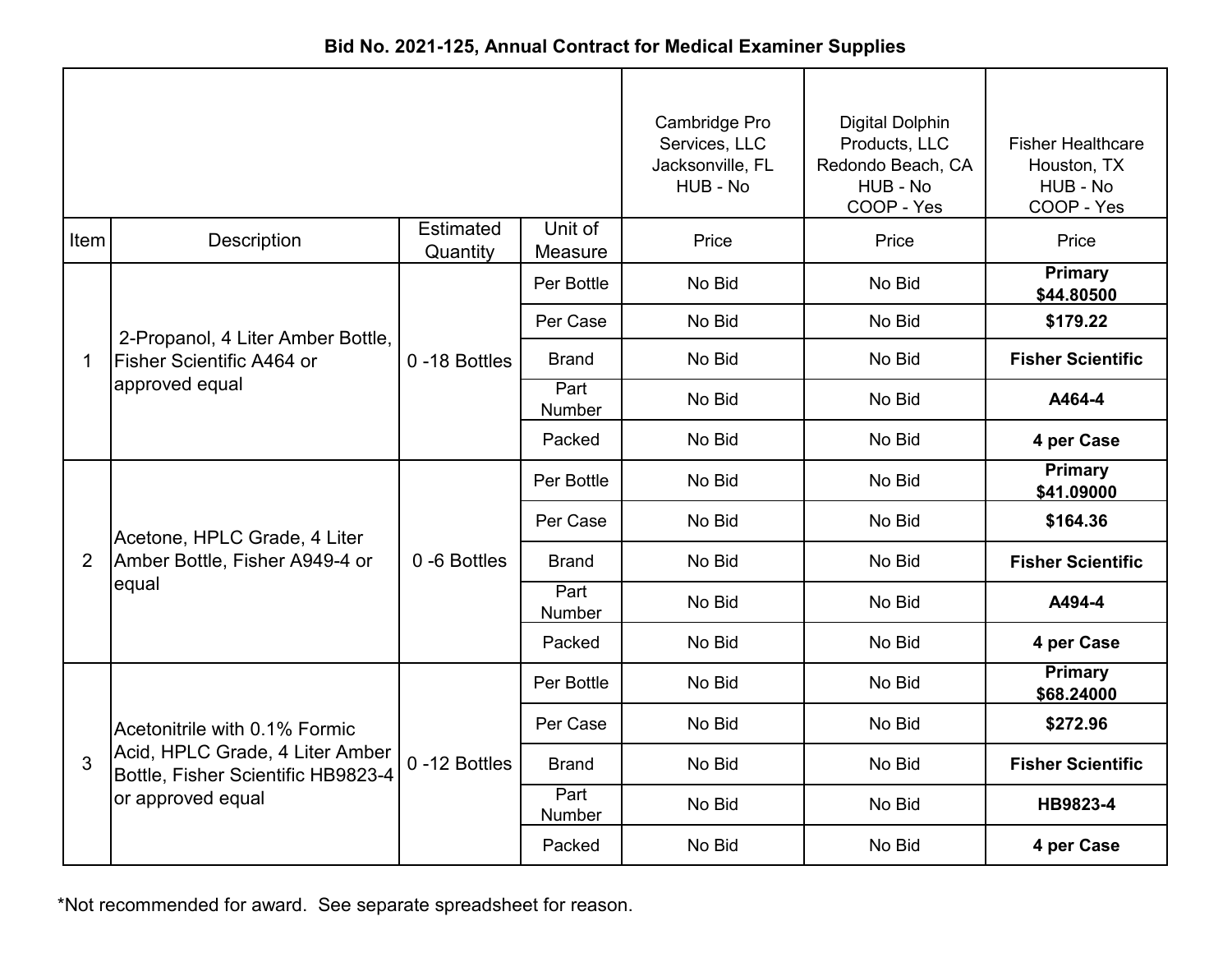|  |  |  | Bid No. 2021-125, Annual Contract for Medical Examiner Supplies |
|--|--|--|-----------------------------------------------------------------|
|--|--|--|-----------------------------------------------------------------|

|                |                                                                                  |                              | <b>Government Scientific</b><br>Source, Inc.<br>Reston, VA<br>HUB - No<br>COOP - Yes | Leica Biosystems, a<br>Division of Leica<br>Microsystems, Inc.<br>Buffalo Grove, IL<br>HUB - No<br>COOP - Yes | Medline Industries,<br>Inc.<br>Northfield, IL<br>HUB - No<br>COOP - Yes |        |
|----------------|----------------------------------------------------------------------------------|------------------------------|--------------------------------------------------------------------------------------|---------------------------------------------------------------------------------------------------------------|-------------------------------------------------------------------------|--------|
| Item           | Description                                                                      | <b>Estimated</b><br>Quantity | Unit of<br>Measure                                                                   | Price                                                                                                         | Price                                                                   | Price  |
|                |                                                                                  |                              | Per Bottle                                                                           | \$79.80000                                                                                                    | \$13.6325*                                                              | No Bid |
|                |                                                                                  |                              | Per Case                                                                             | \$319.20                                                                                                      | \$54.53                                                                 | No Bid |
| 1              | 2-Propanol, 4 Liter Amber Bottle,<br>Fisher Scientific A464 or<br>approved equal | 0-18 Bottles                 | <b>Brand</b>                                                                         | <b>Fisher Scientific</b>                                                                                      | Leica Equivalent<br>3803660                                             | No Bid |
|                |                                                                                  |                              | Part<br>Number                                                                       | A451SK4                                                                                                       | 380366                                                                  | No Bid |
|                |                                                                                  |                              | Packed                                                                               | 4 per Case                                                                                                    | 4 per Case                                                              | No Bid |
|                | Acetone, HPLC Grade, 4 Liter<br>Amber Bottle, Fisher A949-4 or<br>equal          | 0-6 Bottles                  | Per Bottle                                                                           | \$104.58000                                                                                                   | No Bid                                                                  | No Bid |
|                |                                                                                  |                              | Per Case                                                                             | \$418.32                                                                                                      | No Bid                                                                  | No Bid |
| $\overline{2}$ |                                                                                  |                              | <b>Brand</b>                                                                         | <b>Fisher Scientific</b>                                                                                      | No Bid                                                                  | No Bid |
|                |                                                                                  |                              | Part<br>Number                                                                       | A9494                                                                                                         | No Bid                                                                  | No Bid |
|                |                                                                                  |                              | Packed                                                                               | 4 per Case                                                                                                    | No Bid                                                                  | No Bid |
|                |                                                                                  |                              | Per Bottle                                                                           | No Bid                                                                                                        | No Bid                                                                  | No Bid |
|                | Acetonitrile with 0.1% Formic                                                    |                              | Per Case                                                                             | No Bid                                                                                                        | No Bid                                                                  | No Bid |
| 3              | Acid, HPLC Grade, 4 Liter Amber<br>Bottle, Fisher Scientific HB9823-4            | 0-12 Bottles                 | <b>Brand</b>                                                                         | No Bid                                                                                                        | No Bid                                                                  | No Bid |
|                | or approved equal                                                                |                              | Part<br>Number                                                                       | No Bid                                                                                                        | No Bid                                                                  | No Bid |
|                |                                                                                  |                              | Packed                                                                               | No Bid                                                                                                        | No Bid                                                                  | No Bid |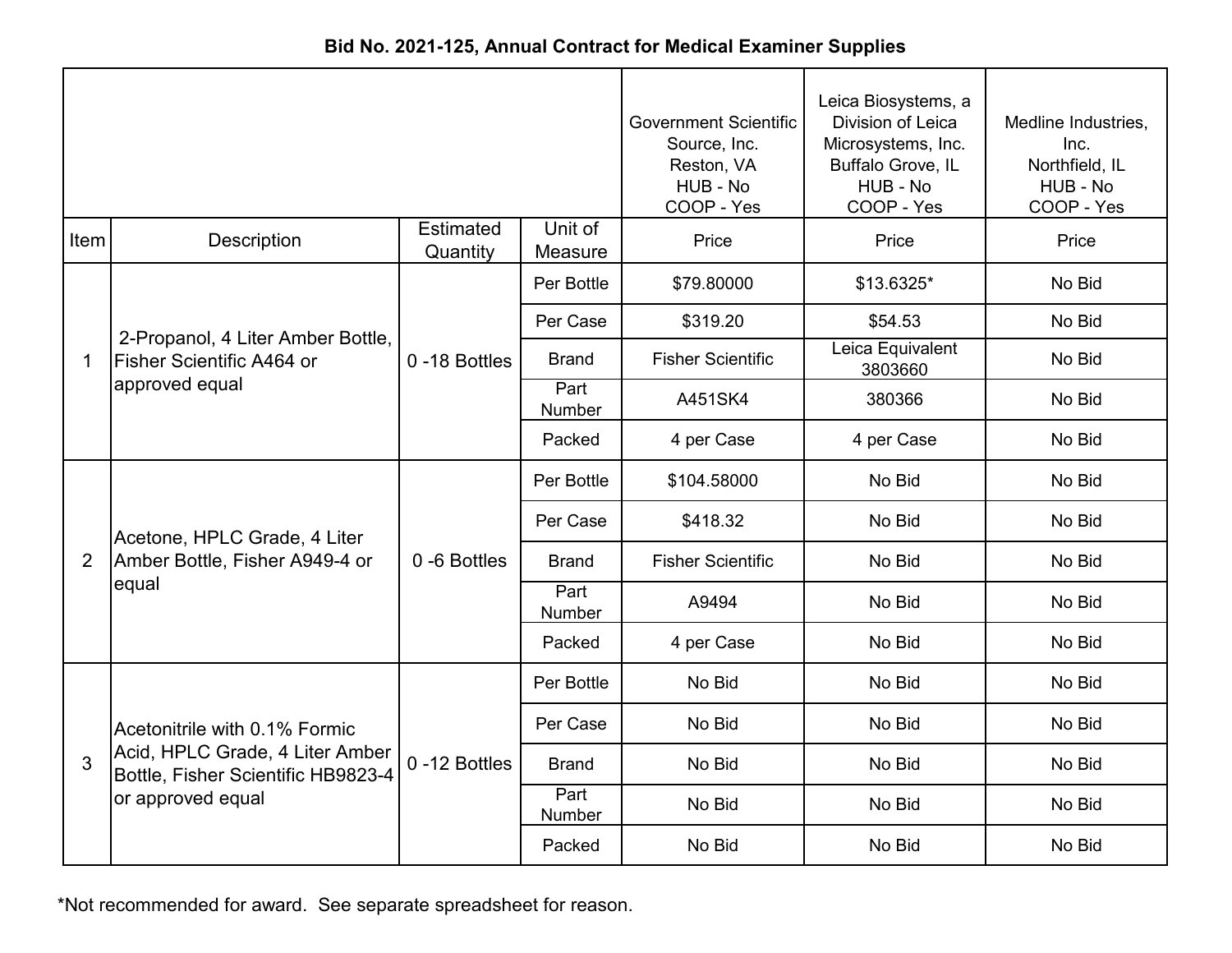| Bid No. 2021-125, Annual Contract for Medical Examiner Supplies |  |  |  |  |
|-----------------------------------------------------------------|--|--|--|--|
|-----------------------------------------------------------------|--|--|--|--|

|                |                                                                         |                              | <b>Mercedes Medical</b><br>Lakewood Ranch, FL<br>HUB - No<br>COOP - Yes | NAO Global Health,<br><b>LLC</b><br>Houston, TX<br>HUB - No<br>COOP - Yes | Premiere Scientific,<br><b>LLC</b><br>Grand Prairie, TX<br>HUB - No<br>COOP - Yes |        |
|----------------|-------------------------------------------------------------------------|------------------------------|-------------------------------------------------------------------------|---------------------------------------------------------------------------|-----------------------------------------------------------------------------------|--------|
| Item           | Description                                                             | <b>Estimated</b><br>Quantity | Unit of<br>Measure                                                      | Price                                                                     | Price                                                                             | Price  |
|                |                                                                         |                              | Per Bottle                                                              | Secondary<br>\$56.00000                                                   | \$109.08000                                                                       | No Bid |
|                | 2-Propanol, 4 Liter Amber Bottle,                                       |                              | Per Case                                                                | \$224.00                                                                  | \$436.32                                                                          | No Bid |
| $\mathbf 1$    | Fisher Scientific A464 or                                               | 0-18 Bottles                 | <b>Brand</b>                                                            | Millapore-Sigma                                                           | <b>Fisher Scientific</b>                                                          | No Bid |
|                | approved equal                                                          |                              | Part<br>Number                                                          | PX1838-1                                                                  | A4644                                                                             | No Bid |
|                |                                                                         |                              | Packed                                                                  | 4 per Case                                                                | 4 per Case                                                                        | No Bid |
|                | Acetone, HPLC Grade, 4 Liter<br>Amber Bottle, Fisher A949-4 or<br>equal | 0-6 Bottles                  | Per Bottle                                                              | Secondary<br>\$85.00000                                                   | \$135.54000                                                                       | No Bid |
|                |                                                                         |                              | Per Case                                                                | N/A                                                                       | \$542.16                                                                          | No Bid |
| $\overline{2}$ |                                                                         |                              | <b>Brand</b>                                                            | <b>EK Industries</b>                                                      | <b>Fisher Scientific</b>                                                          | No Bid |
|                |                                                                         |                              | Part<br>Number                                                          | 1181-4L                                                                   | A494-4                                                                            | No Bid |
|                |                                                                         |                              | Packed                                                                  | 1 Each                                                                    | 4 per Case                                                                        | No Bid |
|                |                                                                         |                              | Per Bottle                                                              | No Bid                                                                    | Secondary<br>\$690.12000                                                          | No Bid |
|                | Acetonitrile with 0.1% Formic                                           |                              | Per Case                                                                | No Bid                                                                    | \$2,760.48                                                                        | No Bid |
| 3              | Acid, HPLC Grade, 4 Liter Amber<br>Bottle, Fisher Scientific HB9823-4   | 0-12 Bottles                 | <b>Brand</b>                                                            | No Bid                                                                    | <b>Fisher Scientific</b>                                                          | No Bid |
|                | or approved equal                                                       |                              | Part<br>Number                                                          | No Bid                                                                    | HB9823-4                                                                          | No Bid |
|                |                                                                         |                              | Packed                                                                  | No Bid                                                                    | 4 per Case                                                                        | No Bid |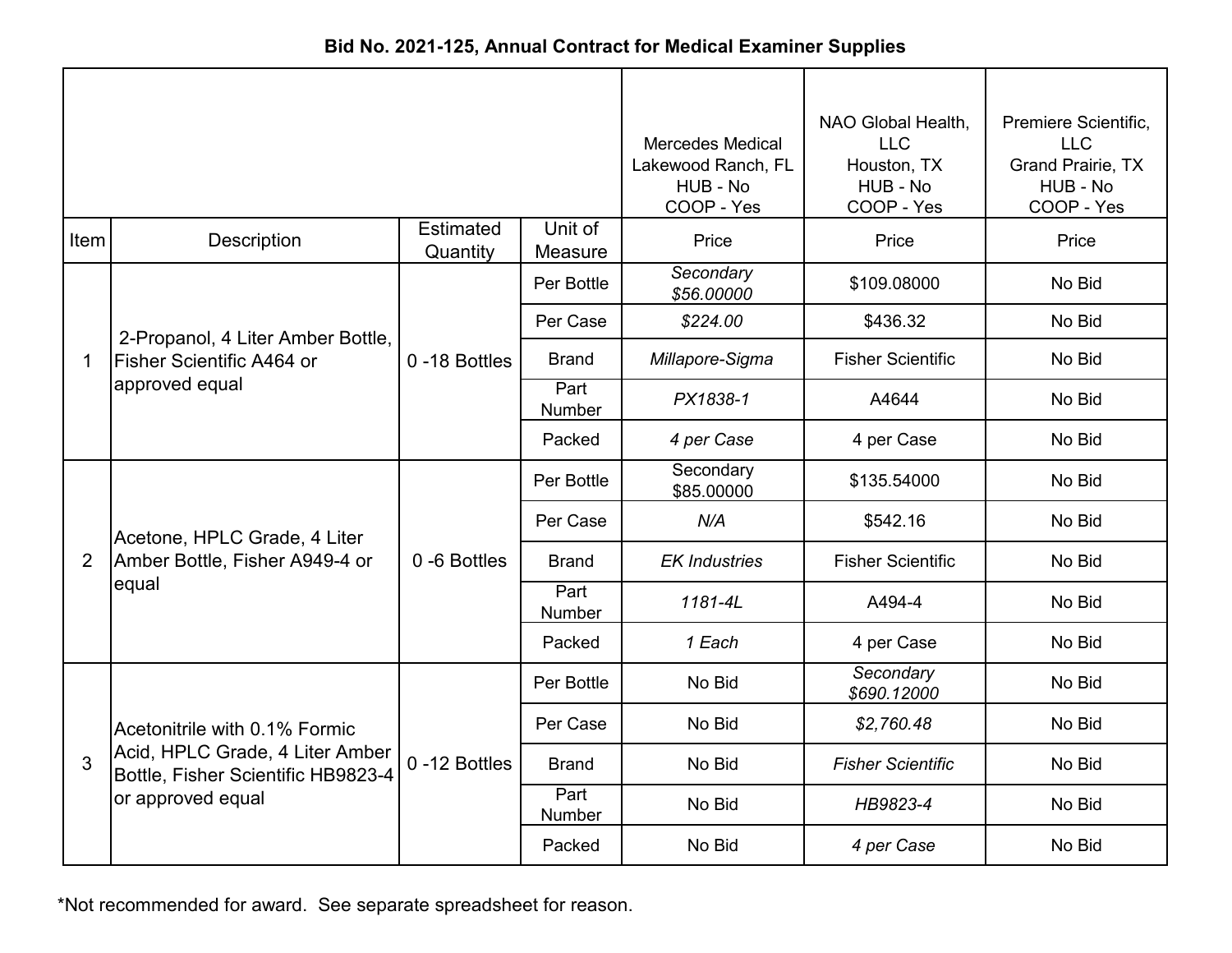| Bid No. 2021-125, Annual Contract for Medical Examiner Supplies |
|-----------------------------------------------------------------|
|-----------------------------------------------------------------|

|                |                                                                       |                              |                    | <b>RND Medical Supplies,</b><br>Inc.<br>Marietta, GA<br>HUB - No<br>COOP - Yes | <b>School Health</b><br>Corporation<br>Rolling Meadows, IL<br>HUB - No | <b>StatLab Medical</b><br><b>Products</b><br>McKinney, TX<br>HUB - No<br>COOP - Yes |
|----------------|-----------------------------------------------------------------------|------------------------------|--------------------|--------------------------------------------------------------------------------|------------------------------------------------------------------------|-------------------------------------------------------------------------------------|
| Item           | Description                                                           | <b>Estimated</b><br>Quantity | Unit of<br>Measure | Price                                                                          | Price                                                                  | Price                                                                               |
|                |                                                                       |                              | Per Bottle         | No Bid                                                                         | No Bid                                                                 | No Bid                                                                              |
|                | 2-Propanol, 4 Liter Amber Bottle,                                     |                              | Per Case           | No Bid                                                                         | No Bid                                                                 | No Bid                                                                              |
| $\mathbf 1$    | Fisher Scientific A464 or<br>approved equal                           | 0-18 Bottles                 | <b>Brand</b>       | No Bid                                                                         | No Bid                                                                 | No Bid                                                                              |
|                |                                                                       |                              | Part<br>Number     | No Bid                                                                         | No Bid                                                                 | No Bid                                                                              |
|                |                                                                       |                              | Packed             | No Bid                                                                         | No Bid                                                                 | No Bid                                                                              |
|                |                                                                       | 0-6 Bottles                  | Per Bottle         | No Bid                                                                         | No Bid                                                                 | No Bid                                                                              |
|                | Acetone, HPLC Grade, 4 Liter                                          |                              | Per Case           | No Bid                                                                         | No Bid                                                                 | No Bid                                                                              |
| $\overline{2}$ | Amber Bottle, Fisher A949-4 or                                        |                              | <b>Brand</b>       | No Bid                                                                         | No Bid                                                                 | No Bid                                                                              |
|                | equal                                                                 |                              | Part<br>Number     | No Bid                                                                         | No Bid                                                                 | No Bid                                                                              |
|                |                                                                       |                              | Packed             | No Bid                                                                         | No Bid                                                                 | No Bid                                                                              |
|                |                                                                       |                              | Per Bottle         | No Bid                                                                         | No Bid                                                                 | No Bid                                                                              |
|                | Acetonitrile with 0.1% Formic                                         |                              | Per Case           | No Bid                                                                         | No Bid                                                                 | No Bid                                                                              |
| 3              | Acid, HPLC Grade, 4 Liter Amber<br>Bottle, Fisher Scientific HB9823-4 | 0-12 Bottles                 | <b>Brand</b>       | No Bid                                                                         | No Bid                                                                 | No Bid                                                                              |
|                | or approved equal                                                     |                              | Part<br>Number     | No Bid                                                                         | No Bid                                                                 | No Bid                                                                              |
|                |                                                                       |                              | Packed             | No Bid                                                                         | No Bid                                                                 | No Bid                                                                              |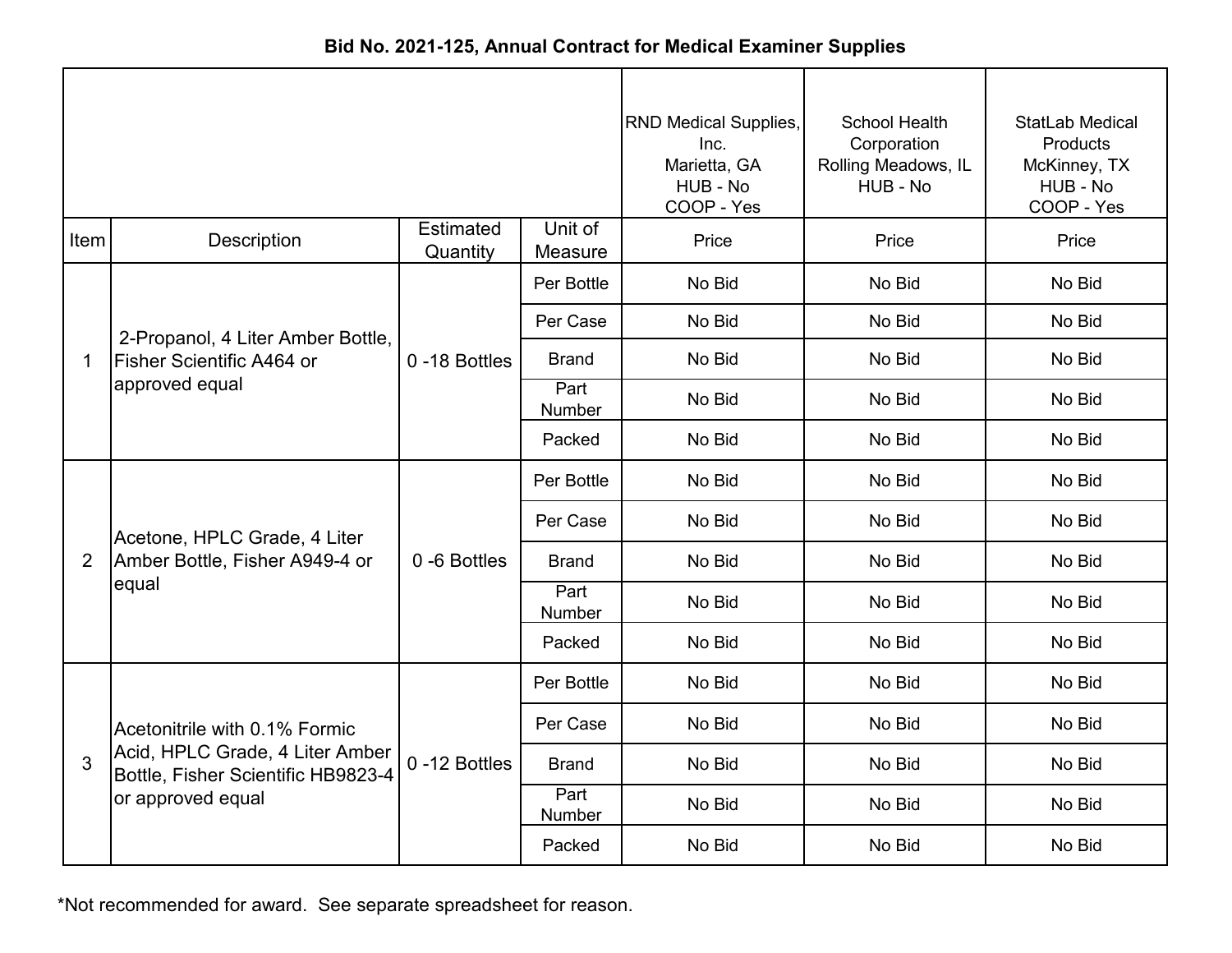|                |                                                                       |                              |                    | <b>Strong Medical</b><br><b>Partners LLC</b><br>Pineville, NC<br>HUB - No | <b>United Medical</b><br><b>Equipment Business</b><br>Solutions Network, Inc.<br>Southlake, TX<br>HUB - No | <b>Zhou Medical</b><br>Solutions, LLC<br>Houston, TX<br>HUB - Yes<br>COOP - No |
|----------------|-----------------------------------------------------------------------|------------------------------|--------------------|---------------------------------------------------------------------------|------------------------------------------------------------------------------------------------------------|--------------------------------------------------------------------------------|
| Item           | Description                                                           | <b>Estimated</b><br>Quantity | Unit of<br>Measure | Price                                                                     | Price                                                                                                      | Price                                                                          |
|                |                                                                       |                              | Per Bottle         | No Bid                                                                    | No Bid                                                                                                     | No Bid                                                                         |
|                | 2-Propanol, 4 Liter Amber Bottle,                                     |                              | Per Case           | No Bid                                                                    | No Bid                                                                                                     | No Bid                                                                         |
| 1              | Fisher Scientific A464 or                                             | 0-18 Bottles                 | <b>Brand</b>       | No Bid                                                                    | No Bid                                                                                                     | No Bid                                                                         |
|                | approved equal                                                        |                              | Part<br>Number     | No Bid                                                                    | No Bid                                                                                                     | No Bid                                                                         |
|                |                                                                       |                              | Packed             | No Bid                                                                    | No Bid                                                                                                     | No Bid                                                                         |
|                |                                                                       | 0-6 Bottles                  | Per Bottle         | No Bid                                                                    | No Bid                                                                                                     | No Bid                                                                         |
|                | Acetone, HPLC Grade, 4 Liter                                          |                              | Per Case           | No Bid                                                                    | No Bid                                                                                                     | No Bid                                                                         |
| $\overline{2}$ | Amber Bottle, Fisher A949-4 or                                        |                              | <b>Brand</b>       | No Bid                                                                    | No Bid                                                                                                     | No Bid                                                                         |
|                | equal                                                                 |                              | Part<br>Number     | No Bid                                                                    | No Bid                                                                                                     | No Bid                                                                         |
|                |                                                                       |                              | Packed             | No Bid                                                                    | No Bid                                                                                                     | No Bid                                                                         |
|                |                                                                       |                              | Per Bottle         | No Bid                                                                    | No Bid                                                                                                     | No Bid                                                                         |
|                | Acetonitrile with 0.1% Formic                                         |                              | Per Case           | No Bid                                                                    | No Bid                                                                                                     | No Bid                                                                         |
| 3              | Acid, HPLC Grade, 4 Liter Amber<br>Bottle, Fisher Scientific HB9823-4 | 0-12 Bottles                 | <b>Brand</b>       | No Bid                                                                    | No Bid                                                                                                     | No Bid                                                                         |
|                | or approved equal                                                     |                              | Part<br>Number     | No Bid                                                                    | No Bid                                                                                                     | No Bid                                                                         |
|                |                                                                       |                              | Packed             | No Bid                                                                    | No Bid                                                                                                     | No Bid                                                                         |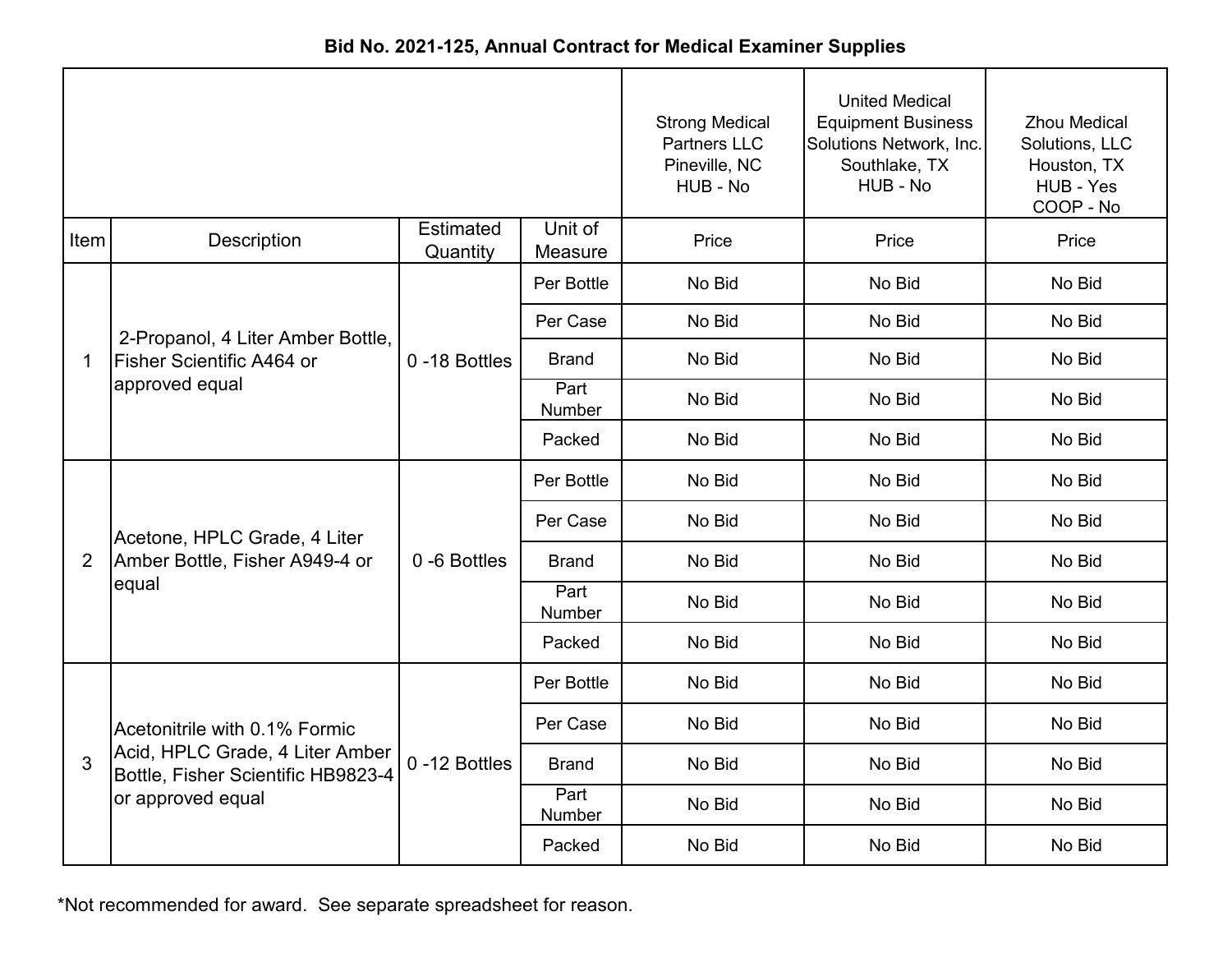| Bid No. 2021-125, Annual Contract for Medical Examiner Supplies |  |
|-----------------------------------------------------------------|--|
|-----------------------------------------------------------------|--|

|                |                                                                               |                              | Cambridge Pro<br>Services, LLC<br>Jacksonville, FL<br>HUB - No | <b>Digital Dolphin</b><br>Products, LLC<br>Redondo Beach, CA<br>HUB - No<br>COOP - Yes | <b>Fisher Healthcare</b><br>Houston, TX<br>HUB - No<br>COOP - Yes |                          |
|----------------|-------------------------------------------------------------------------------|------------------------------|----------------------------------------------------------------|----------------------------------------------------------------------------------------|-------------------------------------------------------------------|--------------------------|
| Item           | <b>Description</b>                                                            | <b>Estimated</b><br>Quantity | Unit of<br>Measure                                             | Price                                                                                  | Price                                                             | Price                    |
|                |                                                                               |                              | Per Bottle                                                     | No Bid                                                                                 | No Bid                                                            | Secondary<br>\$97.63000  |
|                | Acetonitrile, for HPLC and GC, 4                                              |                              | Per Case                                                       | No Bid                                                                                 | No Bid                                                            | \$390.52                 |
| $\overline{4}$ | Liter Amber Bottle, Fisher<br>Scientific A996-4 or approved<br>equal          | 0-12 Bottles                 | <b>Brand</b>                                                   | No Bid                                                                                 | No Bid                                                            | <b>Fisher Scientific</b> |
|                |                                                                               |                              | Part<br>Number                                                 | No Bid                                                                                 | No Bid                                                            | A996-4                   |
|                |                                                                               |                              | Packed                                                         | No Bid                                                                                 | No Bid                                                            | 4 per Case               |
|                |                                                                               | 0 - 9 Gallons                | Per Gallon                                                     | No Bid                                                                                 | No Bid                                                            | \$22.50000               |
|                | Acid Rinse, 3.5% solution, pre-                                               |                              | Per Case                                                       | No Bid                                                                                 | No Bid                                                            | N/A                      |
| 5              | mixed, 1 gallon, StatLab High-Def<br>#SL103 ONLY - NO<br><b>SUBSTITUTIONS</b> |                              | <b>Brand</b>                                                   | No Bid                                                                                 | No Bid                                                            | StatLab                  |
|                |                                                                               |                              | Part<br>Number                                                 | No Bid                                                                                 | No Bid                                                            | <b>SL103</b>             |
|                |                                                                               |                              | Packed                                                         | No Bid                                                                                 | No Bid                                                            | 1 Each                   |
|                |                                                                               |                              | Per Gallon                                                     | No Bid                                                                                 | No Bid                                                            | \$11.33000               |
|                | Alcohol Reagent, 100%, 1 Gallon,                                              |                              | Per Case                                                       | No Bid                                                                                 | No Bid                                                            | \$45.32                  |
| 6              | StatLab 6900-1, Leica 3803686,                                                | $0 - 250$<br>Gallons         | <b>Brand</b>                                                   | No Bid                                                                                 | No Bid                                                            | StatLab                  |
|                | or approved equal                                                             |                              | Part<br>Number                                                 | No Bid                                                                                 | No Bid                                                            | 6900-1                   |
|                |                                                                               |                              | Packed                                                         | No Bid                                                                                 | No Bid                                                            | 4 per Case               |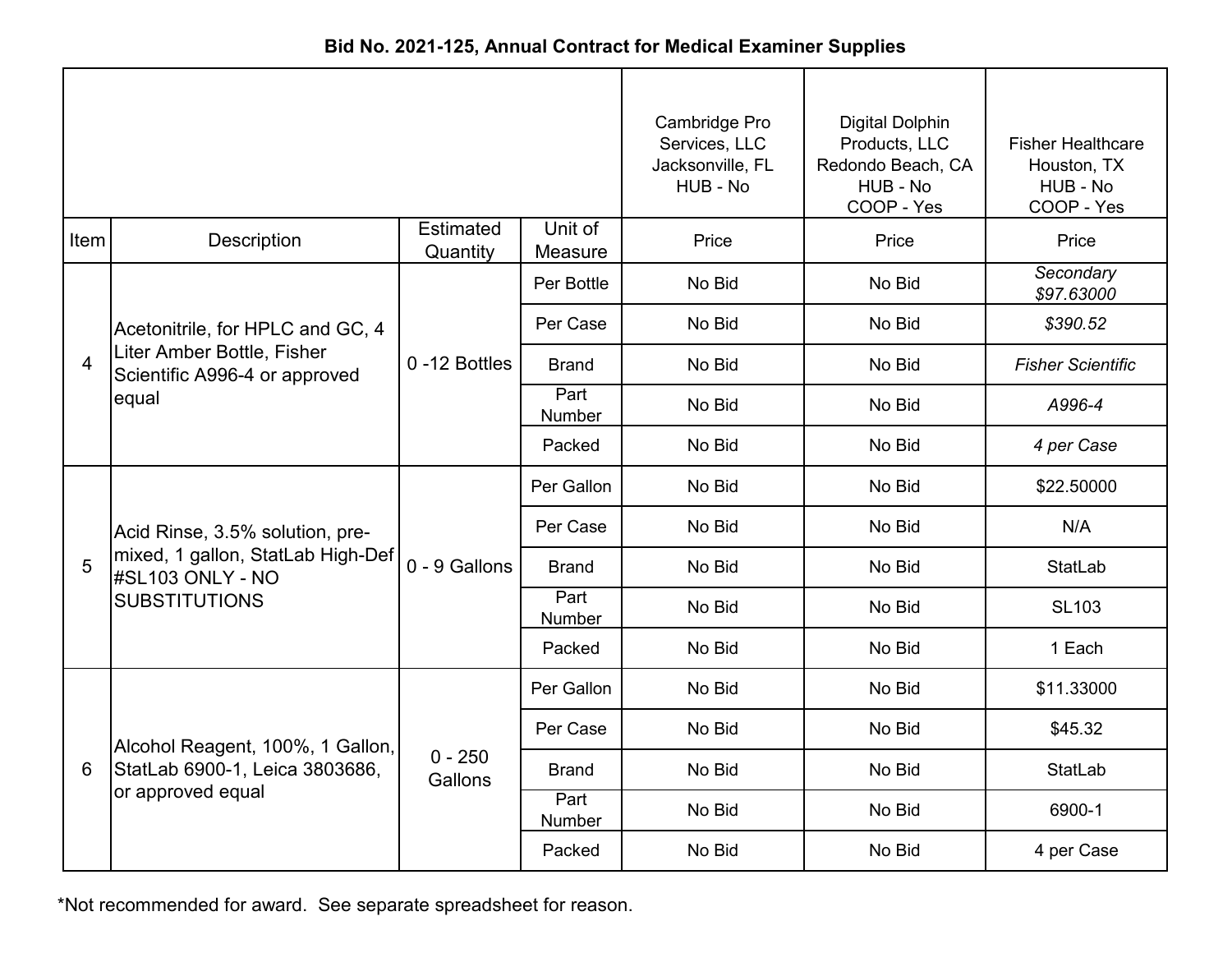|  |  | Bid No. 2021-125, Annual Contract for Medical Examiner Supplies |  |
|--|--|-----------------------------------------------------------------|--|
|--|--|-----------------------------------------------------------------|--|

|                |                                                             |                              | <b>Government Scientific</b><br>Source, Inc.<br>Reston, VA<br>HUB - No<br>COOP - Yes | Leica Biosystems, a<br>Division of Leica<br>Microsystems, Inc.<br>Buffalo Grove, IL<br>HUB - No<br>COOP - Yes | Medline Industries,<br>Inc.<br>Northfield, IL<br>HUB - No<br>COOP - Yes |        |
|----------------|-------------------------------------------------------------|------------------------------|--------------------------------------------------------------------------------------|---------------------------------------------------------------------------------------------------------------|-------------------------------------------------------------------------|--------|
| Item           | <b>Description</b>                                          | <b>Estimated</b><br>Quantity | Unit of<br>Measure                                                                   | Price                                                                                                         | Price                                                                   | Price  |
|                |                                                             |                              | Per Bottle                                                                           | \$114.87000                                                                                                   | No Bid                                                                  | No Bid |
|                | Acetonitrile, for HPLC and GC, 4                            |                              | Per Case                                                                             | \$459.48                                                                                                      | No Bid                                                                  | No Bid |
| $\overline{4}$ | Liter Amber Bottle, Fisher<br>Scientific A996-4 or approved | 0-12 Bottles                 | <b>Brand</b>                                                                         | <b>Fisher Scientific</b>                                                                                      | No Bid                                                                  | No Bid |
|                | equal                                                       |                              | Part<br>Number                                                                       | A9964                                                                                                         | No Bid                                                                  | No Bid |
|                |                                                             |                              | Packed                                                                               | 4 per Case                                                                                                    | No Bid                                                                  | No Bid |
|                |                                                             |                              | Per Gallon                                                                           | \$29.80000                                                                                                    | No Bid                                                                  | No Bid |
|                | Acid Rinse, 3.5% solution, pre-                             | 0 - 9 Gallons                | Per Case                                                                             | N/A                                                                                                           | No Bid                                                                  | No Bid |
| 5              | mixed, 1 gallon, StatLab High-Def<br>#SL103 ONLY - NO       |                              | <b>Brand</b>                                                                         | <b>StatLab</b>                                                                                                | No Bid                                                                  | No Bid |
|                | <b>SUBSTITUTIONS</b>                                        |                              | Part<br>Number                                                                       | <b>SL103</b>                                                                                                  | No Bid                                                                  | No Bid |
|                |                                                             |                              | Packed                                                                               | 1 Each                                                                                                        | No Bid                                                                  | No Bid |
|                |                                                             |                              | Per Gallon                                                                           | No Bid                                                                                                        | \$11.44000                                                              | No Bid |
|                | Alcohol Reagent, 100%, 1 Gallon,                            |                              | Per Case                                                                             | No Bid                                                                                                        | \$45.76                                                                 | No Bid |
| 6              | StatLab 6900-1, Leica 3803686,                              | $0 - 250$<br>Gallons         | <b>Brand</b>                                                                         | No Bid                                                                                                        | Leica                                                                   | No Bid |
|                | or approved equal                                           |                              | Part<br>Number                                                                       | No Bid                                                                                                        | 3803686                                                                 | No Bid |
|                |                                                             |                              | Packed                                                                               | No Bid                                                                                                        | 4 per Case                                                              | No Bid |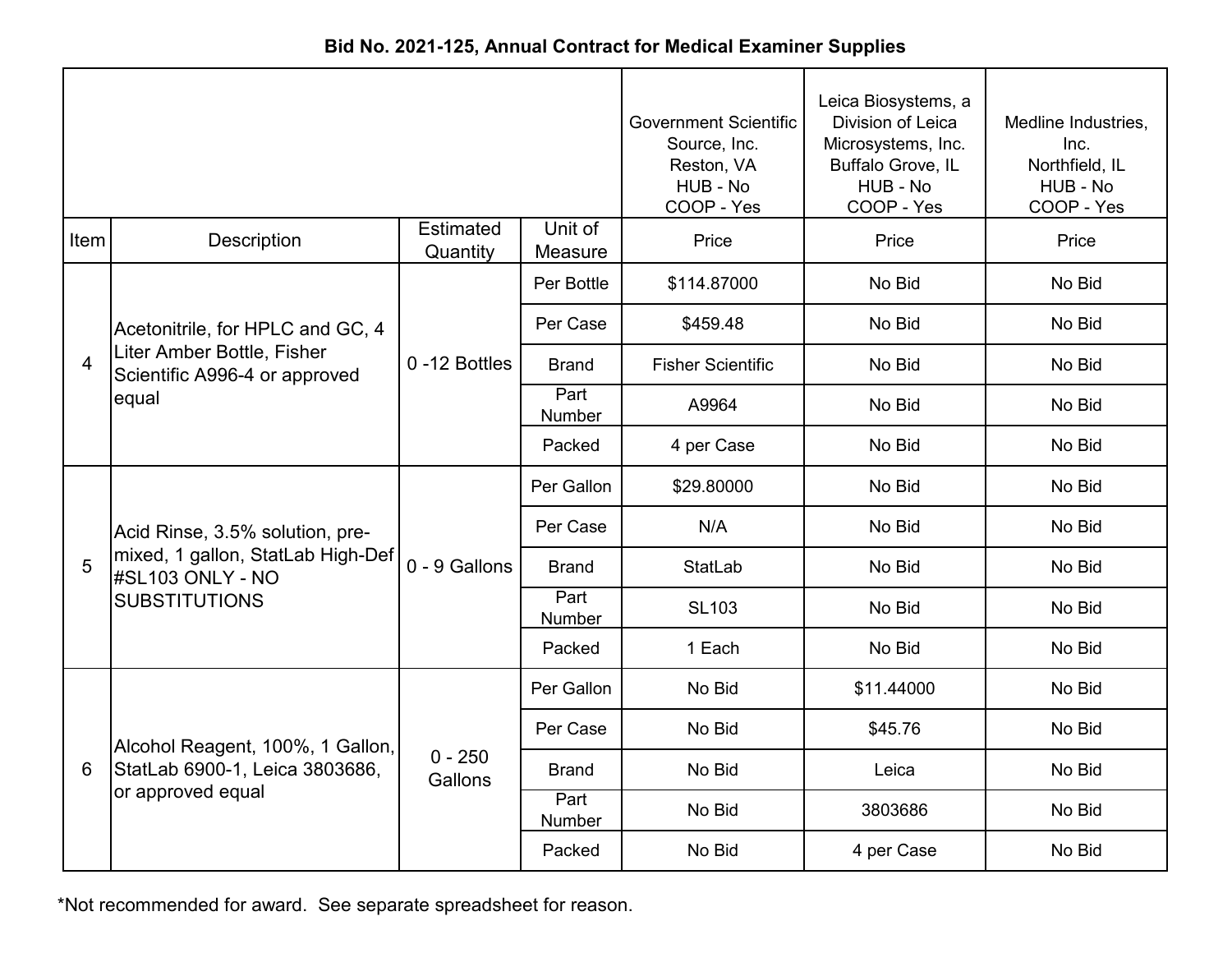| Bid No. 2021-125, Annual Contract for Medical Examiner Supplies |  |  |  |  |  |
|-----------------------------------------------------------------|--|--|--|--|--|
|-----------------------------------------------------------------|--|--|--|--|--|

|                |                                                             |                              |                       | <b>Mercedes Medical</b><br>Lakewood Ranch, FL<br>HUB - No<br>COOP - Yes | NAO Global Health,<br><b>LLC</b><br>Houston, TX<br>HUB - No<br>COOP - Yes | Premiere Scientific,<br><b>LLC</b><br>Grand Prairie, TX<br>HUB - No<br>COOP - Yes |
|----------------|-------------------------------------------------------------|------------------------------|-----------------------|-------------------------------------------------------------------------|---------------------------------------------------------------------------|-----------------------------------------------------------------------------------|
| Item           | <b>Description</b>                                          | <b>Estimated</b><br>Quantity | Unit of<br>Measure    | Price                                                                   | Price                                                                     | Price                                                                             |
|                |                                                             |                              | Per Bottle            | <b>Primary</b><br>\$60.00000                                            | \$311.39000                                                               | No Bid                                                                            |
|                | Acetonitrile, for HPLC and GC, 4                            |                              | Per Case              | \$240.00                                                                | \$1,245.56                                                                | No Bid                                                                            |
| $\overline{4}$ | Liter Amber Bottle, Fisher<br>Scientific A996-4 or approved | 0-12 Bottles                 | <b>Brand</b>          | Millapore-Sigma                                                         | <b>Fisher Scientific</b>                                                  | No Bid                                                                            |
|                | equal                                                       |                              | Part<br><b>Number</b> | AX0145-1                                                                | A996-4                                                                    | No Bid                                                                            |
|                |                                                             |                              | Packed                | 4 per Case                                                              | 4 per Case                                                                | No Bid                                                                            |
|                |                                                             |                              | Per Gallon            | No Bid                                                                  | \$39.20000                                                                | No Bid                                                                            |
|                | Acid Rinse, 3.5% solution, pre-                             |                              | Per Case              | No Bid                                                                  | \$39.20                                                                   | No Bid                                                                            |
| 5              | mixed, 1 gallon, StatLab High-Def<br>#SL103 ONLY - NO       | 0 - 9 Gallons                | <b>Brand</b>          | No Bid                                                                  | <b>StatLab</b>                                                            | No Bid                                                                            |
|                | <b>SUBSTITUTIONS</b>                                        |                              | Part<br>Number        | No Bid                                                                  | <b>SL103</b>                                                              | No Bid                                                                            |
|                |                                                             |                              | Packed                | No Bid                                                                  | 1 Each                                                                    | No Bid                                                                            |
|                |                                                             |                              | Per Gallon            | Secondary<br>\$10.00000                                                 | \$36.87000                                                                | No Bid                                                                            |
|                | Alcohol Reagent, 100%, 1 Gallon,                            |                              | Per Case              | \$40.00                                                                 | \$36.87                                                                   | No Bid                                                                            |
| 6              | StatLab 6900-1, Leica 3803686,                              | $0 - 250$<br>Gallons         | <b>Brand</b>          | <b>EK Industries</b>                                                    | <b>StatLab</b>                                                            | No Bid                                                                            |
|                | or approved equal                                           |                              | Part<br>Number        | 1200                                                                    | 6900-1                                                                    | No Bid                                                                            |
|                |                                                             |                              | Packed                | 4 per Case                                                              | 1 Each                                                                    | No Bid                                                                            |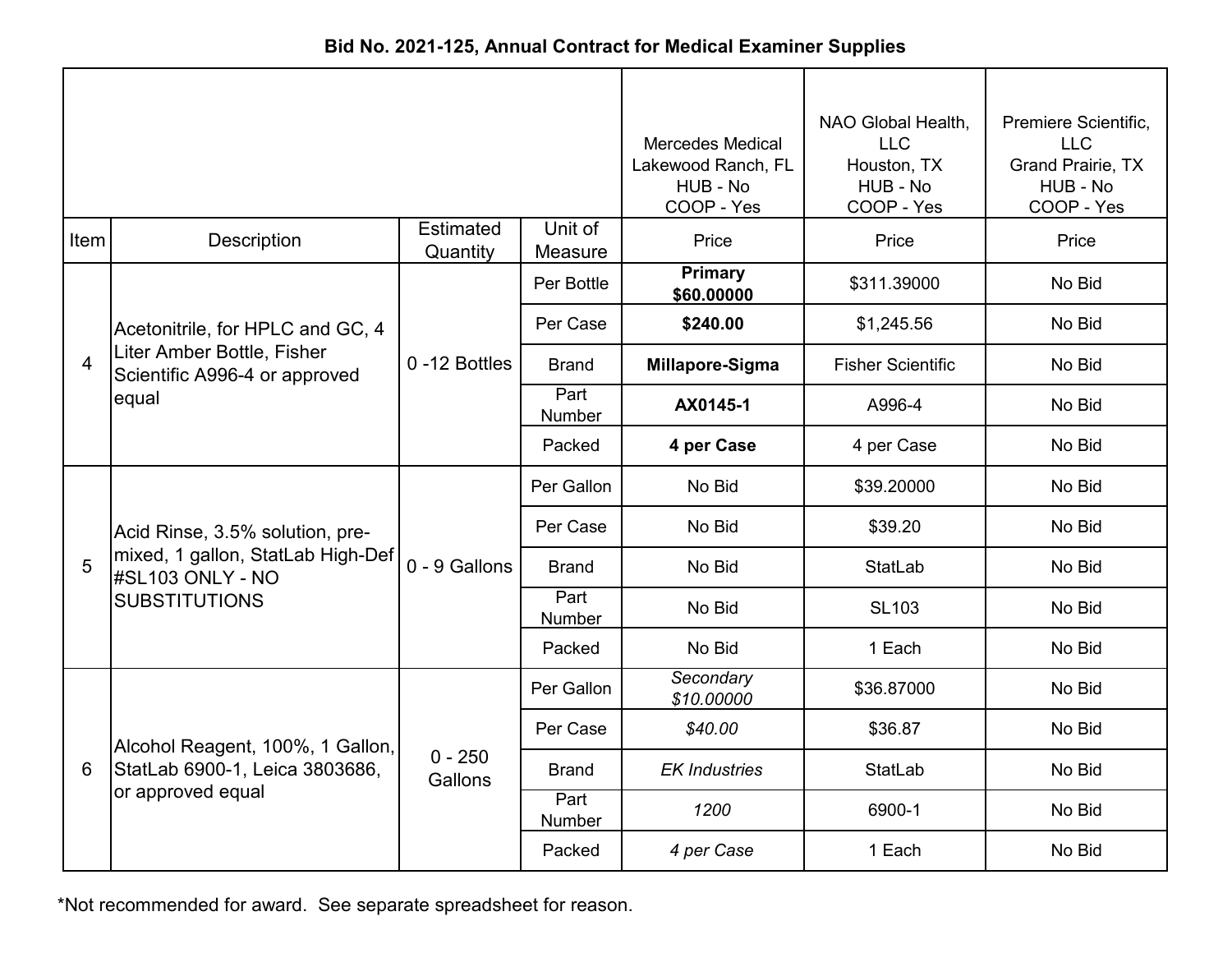|  |  |  | Bid No. 2021-125, Annual Contract for Medical Examiner Supplies |  |
|--|--|--|-----------------------------------------------------------------|--|
|--|--|--|-----------------------------------------------------------------|--|

|                |                                                             |                              |                    | <b>RND Medical Supplies,</b><br>Inc.<br>Marietta, GA<br>HUB - No<br>COOP - Yes | <b>School Health</b><br>Corporation<br>Rolling Meadows, IL<br>HUB - No | <b>StatLab Medical</b><br>Products<br>McKinney, TX<br>HUB - No<br>COOP - Yes |
|----------------|-------------------------------------------------------------|------------------------------|--------------------|--------------------------------------------------------------------------------|------------------------------------------------------------------------|------------------------------------------------------------------------------|
| Item           | <b>Description</b>                                          | <b>Estimated</b><br>Quantity | Unit of<br>Measure | Price                                                                          | Price                                                                  | Price                                                                        |
|                |                                                             |                              | Per Bottle         | No Bid                                                                         | No Bid                                                                 | No Bid                                                                       |
|                | Acetonitrile, for HPLC and GC, 4                            |                              | Per Case           | No Bid                                                                         | No Bid                                                                 | No Bid                                                                       |
| $\overline{4}$ | Liter Amber Bottle, Fisher<br>Scientific A996-4 or approved | 0-12 Bottles                 | <b>Brand</b>       | No Bid                                                                         | No Bid                                                                 | No Bid                                                                       |
|                | equal                                                       |                              | Part<br>Number     | No Bid                                                                         | No Bid                                                                 | No Bid                                                                       |
|                |                                                             |                              | Packed             | No Bid                                                                         | No Bid                                                                 | No Bid                                                                       |
|                |                                                             |                              | Per Gallon         | No Bid                                                                         | No Bid                                                                 | Secondary<br>\$18.00000                                                      |
|                | Acid Rinse, 3.5% solution, pre-                             |                              | Per Case           | No Bid                                                                         | No Bid                                                                 | \$72.00                                                                      |
| 5              | mixed, 1 gallon, StatLab High-Def<br>#SL103 ONLY - NO       | 0 - 9 Gallons                | <b>Brand</b>       | No Bid                                                                         | No Bid                                                                 | <b>StatLab</b>                                                               |
|                | <b>SUBSTITUTIONS</b>                                        |                              | Part<br>Number     | No Bid                                                                         | No Bid                                                                 | SL103                                                                        |
|                |                                                             |                              | Packed             | No Bid                                                                         | No Bid                                                                 | 4 per Case                                                                   |
|                |                                                             |                              | Per Gallon         | No Bid                                                                         | No Bid                                                                 | <b>Primary</b><br>\$10.00000                                                 |
|                | Alcohol Reagent, 100%, 1 Gallon,                            |                              | Per Case           | No Bid                                                                         | No Bid                                                                 | \$40.00                                                                      |
| 6              | StatLab 6900-1, Leica 3803686,                              | $0 - 250$<br>Gallons         | <b>Brand</b>       | No Bid                                                                         | No Bid                                                                 | <b>StatLab</b>                                                               |
|                | or approved equal                                           |                              | Part<br>Number     | No Bid                                                                         | No Bid                                                                 | 6900-1                                                                       |
|                |                                                             |                              | Packed             | No Bid                                                                         | No Bid                                                                 | 4 per Case                                                                   |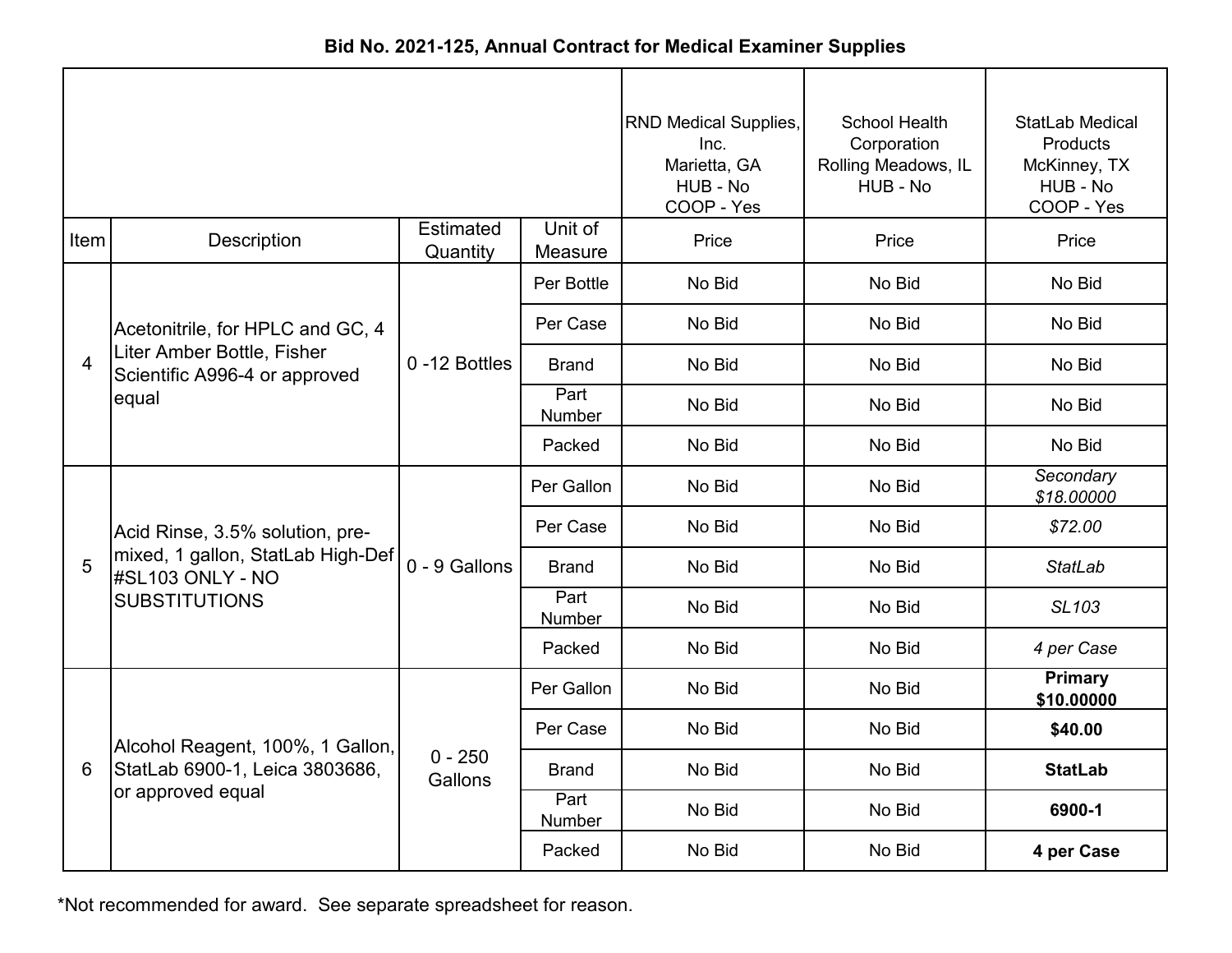| Bid No. 2021-125, Annual Contract for Medical Examiner Supplies |  |  |  |  |  |
|-----------------------------------------------------------------|--|--|--|--|--|
|-----------------------------------------------------------------|--|--|--|--|--|

|                         |                                                             |                              |                    | <b>Strong Medical</b><br><b>Partners LLC</b><br>Pineville, NC<br>HUB - No | <b>United Medical</b><br><b>Equipment Business</b><br>Solutions Network, Inc.<br>Southlake, TX<br>HUB - No | <b>Zhou Medical</b><br>Solutions, LLC<br>Houston, TX<br>HUB - Yes<br>COOP - No |
|-------------------------|-------------------------------------------------------------|------------------------------|--------------------|---------------------------------------------------------------------------|------------------------------------------------------------------------------------------------------------|--------------------------------------------------------------------------------|
| Item                    | Description                                                 | <b>Estimated</b><br>Quantity | Unit of<br>Measure | Price                                                                     | Price                                                                                                      | Price                                                                          |
|                         |                                                             |                              | Per Bottle         | No Bid                                                                    | No Bid                                                                                                     | No Bid                                                                         |
|                         | Acetonitrile, for HPLC and GC, 4                            |                              | Per Case           | No Bid                                                                    | No Bid                                                                                                     | No Bid                                                                         |
| $\overline{\mathbf{4}}$ | Liter Amber Bottle, Fisher<br>Scientific A996-4 or approved | 0-12 Bottles                 | <b>Brand</b>       | No Bid                                                                    | No Bid                                                                                                     | No Bid                                                                         |
|                         | equal                                                       |                              | Part<br>Number     | No Bid                                                                    | No Bid                                                                                                     | No Bid                                                                         |
|                         |                                                             |                              | Packed             | No Bid                                                                    | No Bid                                                                                                     | No Bid                                                                         |
|                         |                                                             |                              | Per Gallon         | No Bid                                                                    | No Bid                                                                                                     | <b>Primary</b><br>\$14.95000                                                   |
|                         | Acid Rinse, 3.5% solution, pre-                             |                              | Per Case           | No Bid                                                                    | No Bid                                                                                                     | \$59.80                                                                        |
| 5                       | mixed, 1 gallon, StatLab High-Def<br>#SL103 ONLY - NO       | 0 - 9 Gallons                | <b>Brand</b>       | No Bid                                                                    | No Bid                                                                                                     | <b>StatLab</b>                                                                 |
|                         | <b>SUBSTITUTIONS</b>                                        |                              | Part<br>Number     | No Bid                                                                    | No Bid                                                                                                     | <b>SL103</b>                                                                   |
|                         |                                                             |                              | Packed             | No Bid                                                                    | No Bid                                                                                                     | 4 per Case                                                                     |
|                         |                                                             |                              | Per Gallon         | No Bid                                                                    | No Bid                                                                                                     | \$10.50000                                                                     |
|                         | Alcohol Reagent, 100%, 1 Gallon,                            |                              | Per Case           | No Bid                                                                    | No Bid                                                                                                     | \$42.00                                                                        |
| 6                       | StatLab 6900-1, Leica 3803686,                              | $0 - 250$<br>Gallons         | <b>Brand</b>       | No Bid                                                                    | No Bid                                                                                                     | <b>StatLab</b>                                                                 |
|                         | or approved equal                                           |                              | Part<br>Number     | No Bid                                                                    | No Bid                                                                                                     | 6900-1                                                                         |
|                         |                                                             |                              | Packed             | No Bid                                                                    | No Bid                                                                                                     | 4 per Case                                                                     |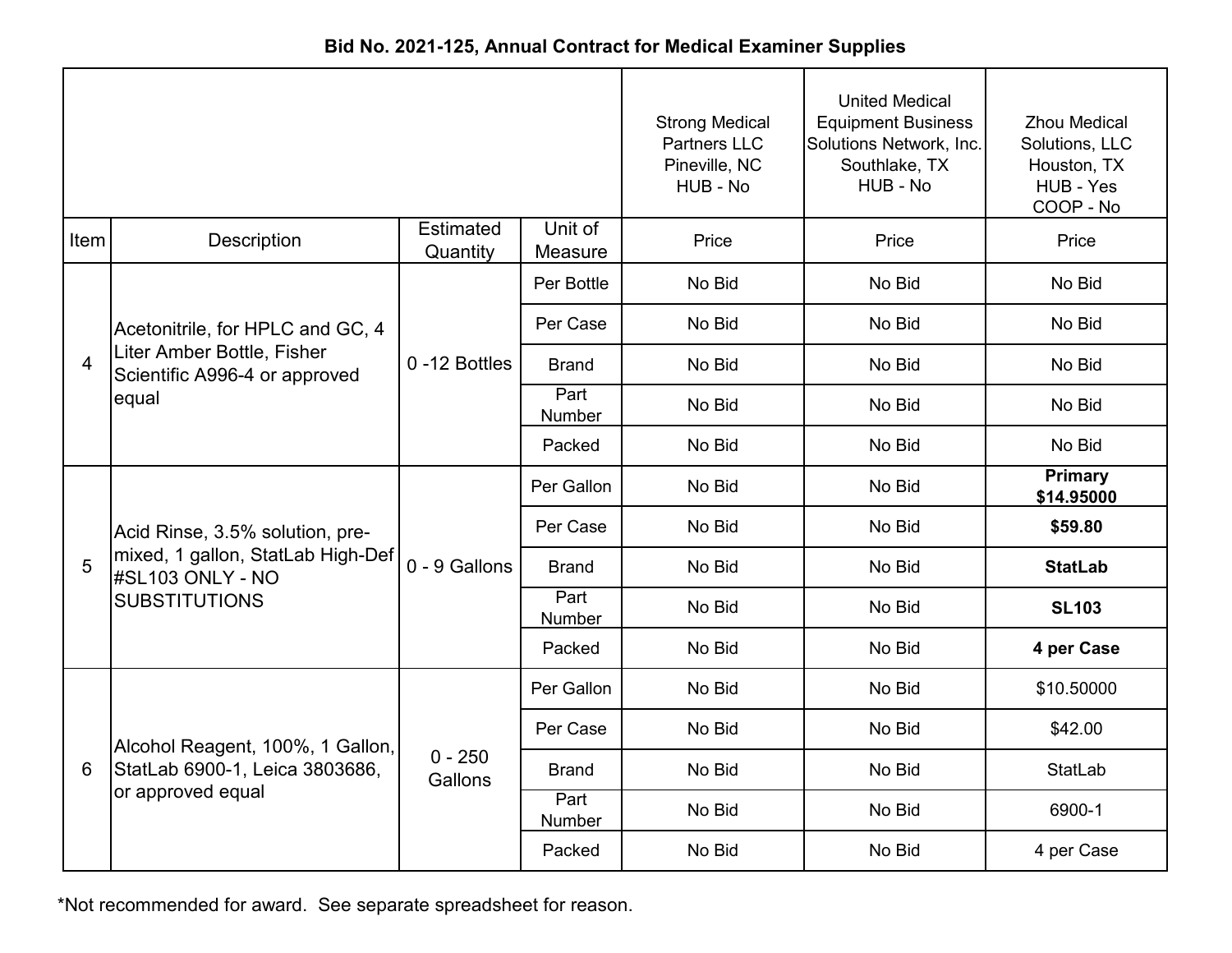|                |                                                                    |                              |                    | Cambridge Pro<br>Services, LLC<br>Jacksonville, FL<br>HUB - No | <b>Digital Dolphin</b><br>Products, LLC<br>Redondo Beach, CA<br>HUB - No<br>COOP - Yes | <b>Fisher Healthcare</b><br>Houston, TX<br>HUB - No<br>COOP - Yes |
|----------------|--------------------------------------------------------------------|------------------------------|--------------------|----------------------------------------------------------------|----------------------------------------------------------------------------------------|-------------------------------------------------------------------|
| Item           | Description                                                        | <b>Estimated</b><br>Quantity | Unit of<br>Measure | Price                                                          | Price                                                                                  | Price                                                             |
|                |                                                                    |                              | Per Gallon         | No Bid                                                         | No Bid                                                                                 | \$43.74750                                                        |
|                | Alcohol Reagent, 95% 1 Gallon,                                     |                              | Per Case           | No Bid                                                         | No Bid                                                                                 | \$174.99                                                          |
| $\overline{7}$ | StatLab 9500-1, Leica 3803682,                                     | $0 - 30$<br>Gallons          | <b>Brand</b>       | No Bid                                                         | No Bid                                                                                 | <b>StatLab</b>                                                    |
|                | or approved equal                                                  |                              | Part<br>Number     | No Bid                                                         | No Bid                                                                                 | 9500-1                                                            |
|                |                                                                    |                              | Packed             | No Bid                                                         | No Bid                                                                                 | 4 per Case                                                        |
|                |                                                                    |                              | Per Bottle         | No Bid                                                         | No Bid                                                                                 | Secondary<br>\$29.57166                                           |
|                | Ammonium Hydroxide, Certified                                      | 0 - 2 Bottles                | Per Case           | No Bid                                                         | No Bid                                                                                 | \$177.43                                                          |
| 8              | ACS Plus, Glass Bottle, 500 mL,<br>Fisher Scientific A669-500, VWR |                              | <b>Brand</b>       | No Bid                                                         | No Bid                                                                                 | <b>Fisher Scientific</b>                                          |
|                | VDHV3014, or approved equal                                        |                              | Part<br>Number     | No Bid                                                         | No Bid                                                                                 | A669-500                                                          |
|                |                                                                    |                              | Packed             | No Bid                                                         | No Bid                                                                                 | 6 per Case                                                        |
|                |                                                                    |                              | Per<br>Applicator  | No Bid                                                         | \$0.00589                                                                              | \$0.01315                                                         |
|                | Applicators, Wooden, Cotton                                        |                              | Per Case           | No Bid                                                         | \$58.89                                                                                | \$131.50                                                          |
| 9              | Tipped, 6 in, Non-Sterile, Puritan<br>806WC, Dynarex 4302, or      | $0 - 5,000$<br>Applicators   | <b>Brand</b>       | No Bid                                                         | <b>Dynarex</b>                                                                         | Puritan                                                           |
|                | approved equal                                                     |                              | Part<br>Number     | No Bid                                                         | 4302                                                                                   | 806WC                                                             |
|                |                                                                    |                              | Packed             | No Bid                                                         | 10,000                                                                                 | 10,000 per Case                                                   |

**Bid No. 2021-125, Annual Contract for Medical Examiner Supplies**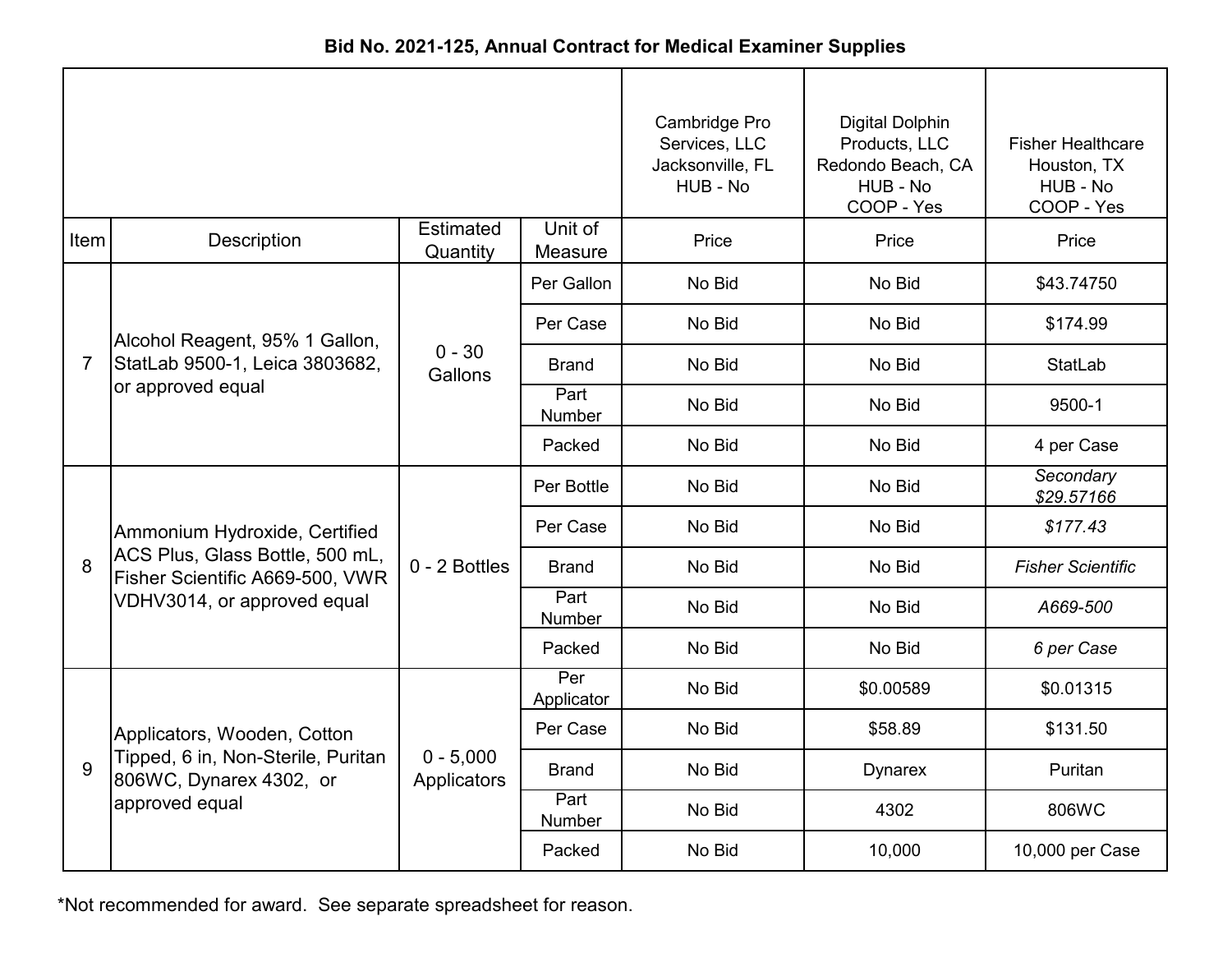|                |                                                                    |                              |                       | <b>Government Scientific</b><br>Source, Inc.<br>Reston, VA<br>HUB - No<br>COOP - Yes | Leica Biosystems, a<br>Division of Leica<br>Microsystems, Inc.<br>Buffalo Grove, IL<br>HUB - No<br>COOP - Yes | Medline Industries,<br>Inc.<br>Northfield, IL<br>HUB - No<br>COOP - Yes |
|----------------|--------------------------------------------------------------------|------------------------------|-----------------------|--------------------------------------------------------------------------------------|---------------------------------------------------------------------------------------------------------------|-------------------------------------------------------------------------|
| <b>Item</b>    | <b>Description</b>                                                 | <b>Estimated</b><br>Quantity | Unit of<br>Measure    | Price                                                                                | Price                                                                                                         | Price                                                                   |
|                |                                                                    |                              | Per Gallon            | No Bid                                                                               | \$11.22500                                                                                                    | No Bid                                                                  |
|                | Alcohol Reagent, 95% 1 Gallon,                                     |                              | Per Case              | No Bid                                                                               | \$44.90                                                                                                       | No Bid                                                                  |
| $\overline{7}$ | StatLab 9500-1, Leica 3803682,                                     | $0 - 30$<br>Gallons          | <b>Brand</b>          | No Bid                                                                               | Leica                                                                                                         | No Bid                                                                  |
|                | or approved equal                                                  |                              | Part<br>Number        | No Bid                                                                               | 3803682                                                                                                       | No Bid                                                                  |
|                |                                                                    |                              | Packed                | No Bid                                                                               | 4 per Case                                                                                                    | No Bid                                                                  |
|                |                                                                    |                              | Per Bottle            | \$49.56000                                                                           | No Bid                                                                                                        | No Bid                                                                  |
|                | Ammonium Hydroxide, Certified                                      |                              | Per Case              | \$297.36                                                                             | No Bid                                                                                                        | No Bid                                                                  |
| 8              | ACS Plus, Glass Bottle, 500 mL,<br>Fisher Scientific A669-500, VWR | $0 - 2$ Bottles              | <b>Brand</b>          | <b>Fisher Scientific</b>                                                             | No Bid                                                                                                        | No Bid                                                                  |
|                | VDHV3014, or approved equal                                        |                              | Part<br><b>Number</b> | A669-500                                                                             | No Bid                                                                                                        | No Bid                                                                  |
|                |                                                                    |                              | Packed                | 6 per Case                                                                           | No Bid                                                                                                        | No Bid                                                                  |
|                |                                                                    |                              | Per<br>Applicator     | \$0.11017                                                                            | No Bid                                                                                                        | \$0.00675                                                               |
|                | Applicators, Wooden, Cotton                                        |                              | Per Case              | \$110.17                                                                             | No Bid                                                                                                        | \$6.75                                                                  |
| 9              | Tipped, 6 in, Non-Sterile, Puritan<br>806WC, Dynarex 4302, or      | $0 - 5,000$<br>Applicators   | <b>Brand</b>          | <b>Puritan Medical</b>                                                               | No Bid                                                                                                        | Medline                                                                 |
|                | approved equal                                                     |                              | Part<br>Number        | 806-WC                                                                               | No Bid                                                                                                        | MDS202055ZZ                                                             |
|                |                                                                    |                              | Packed                | 1,000 per Case                                                                       | No Bid                                                                                                        | 100 per Bag<br>10 Bags per Case                                         |

**Bid No. 2021-125, Annual Contract for Medical Examiner Supplies**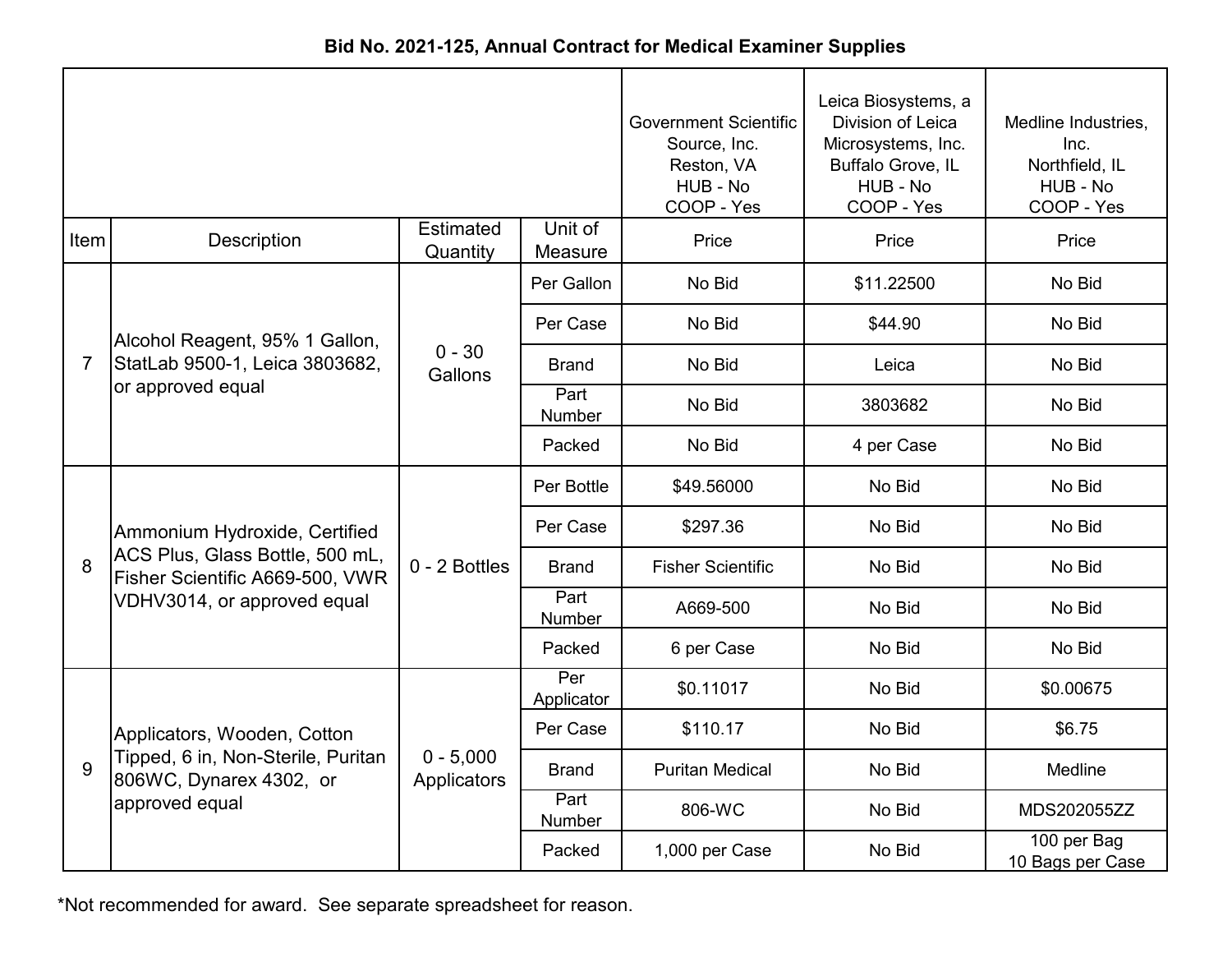| Bid No. 2021-125, Annual Contract for Medical Examiner Supplies |  |
|-----------------------------------------------------------------|--|
|-----------------------------------------------------------------|--|

|                |                                                                    |                              |                    | <b>Mercedes Medical</b><br>Lakewood Ranch, FL<br>HUB - No<br>COOP - Yes | NAO Global Health,<br><b>LLC</b><br>Houston, TX<br>HUB - No<br>COOP - Yes | Premiere Scientific,<br><b>LLC</b><br><b>Grand Prairie, TX</b><br>HUB - No<br>COOP - Yes |
|----------------|--------------------------------------------------------------------|------------------------------|--------------------|-------------------------------------------------------------------------|---------------------------------------------------------------------------|------------------------------------------------------------------------------------------|
| Item           | <b>Description</b>                                                 | <b>Estimated</b><br>Quantity | Unit of<br>Measure | Price                                                                   | Price                                                                     | Price                                                                                    |
|                |                                                                    |                              | Per Gallon         | Secondary<br>\$10.00000                                                 | \$36.87000                                                                | No Bid                                                                                   |
|                | Alcohol Reagent, 95% 1 Gallon,                                     |                              | Per Case           | \$40.00                                                                 | \$36.87                                                                   | No Bid                                                                                   |
| $\overline{7}$ | StatLab 9500-1, Leica 3803682,                                     | $0 - 30$<br>Gallons          | <b>Brand</b>       | <b>EK Industries</b>                                                    | <b>StatLab</b>                                                            | No Bid                                                                                   |
|                | or approved equal                                                  |                              | Part<br>Number     | 1210                                                                    | 9500-1                                                                    | No Bid                                                                                   |
|                |                                                                    |                              | Packed             | 4 per Case                                                              | 1 Each                                                                    | No Bid                                                                                   |
|                |                                                                    |                              | Per Bottle         | <b>Primary</b><br>\$19.00000                                            | \$74.18000                                                                | No Bid                                                                                   |
|                | Ammonium Hydroxide, Certified                                      |                              | Per Case           | N/A                                                                     | \$445.08                                                                  | No Bid                                                                                   |
| 8              | ACS Plus, Glass Bottle, 500 mL,<br>Fisher Scientific A669-500, VWR | 0 - 2 Bottles                | <b>Brand</b>       | <b>EK Industries</b>                                                    | <b>Fisher Scientific</b>                                                  | No Bid                                                                                   |
|                | VDHV3014, or approved equal                                        |                              | Part<br>Number     | 1625-500ML                                                              | A669-500                                                                  | No Bid                                                                                   |
|                |                                                                    |                              | Packed             | 1 Each                                                                  | 6 per Case                                                                | No Bid                                                                                   |
|                |                                                                    |                              | Per<br>Applicator  | \$0.05000                                                               | \$0.01690                                                                 | Primary<br>\$0.00420                                                                     |
|                | Applicators, Wooden, Cotton                                        |                              | Per Case           | \$50.00                                                                 | \$169.00                                                                  | \$42.00                                                                                  |
| 9              | Tipped, 6 in, Non-Sterile, Puritan<br>806WC, Dynarex 4302, or      | $0 - 5,000$<br>Applicators   | <b>Brand</b>       | Pro Advantage                                                           | Puritan                                                                   | <b>Pro Advantage</b>                                                                     |
|                | approved equal                                                     |                              | Part<br>Number     | 76200                                                                   | 806WC                                                                     | 76200                                                                                    |
|                |                                                                    |                              | Packed             | 100 per Bag<br>10 Bags per Case                                         | 10,000 per Case                                                           | 1,000 per Pack<br>10 Packs per Case                                                      |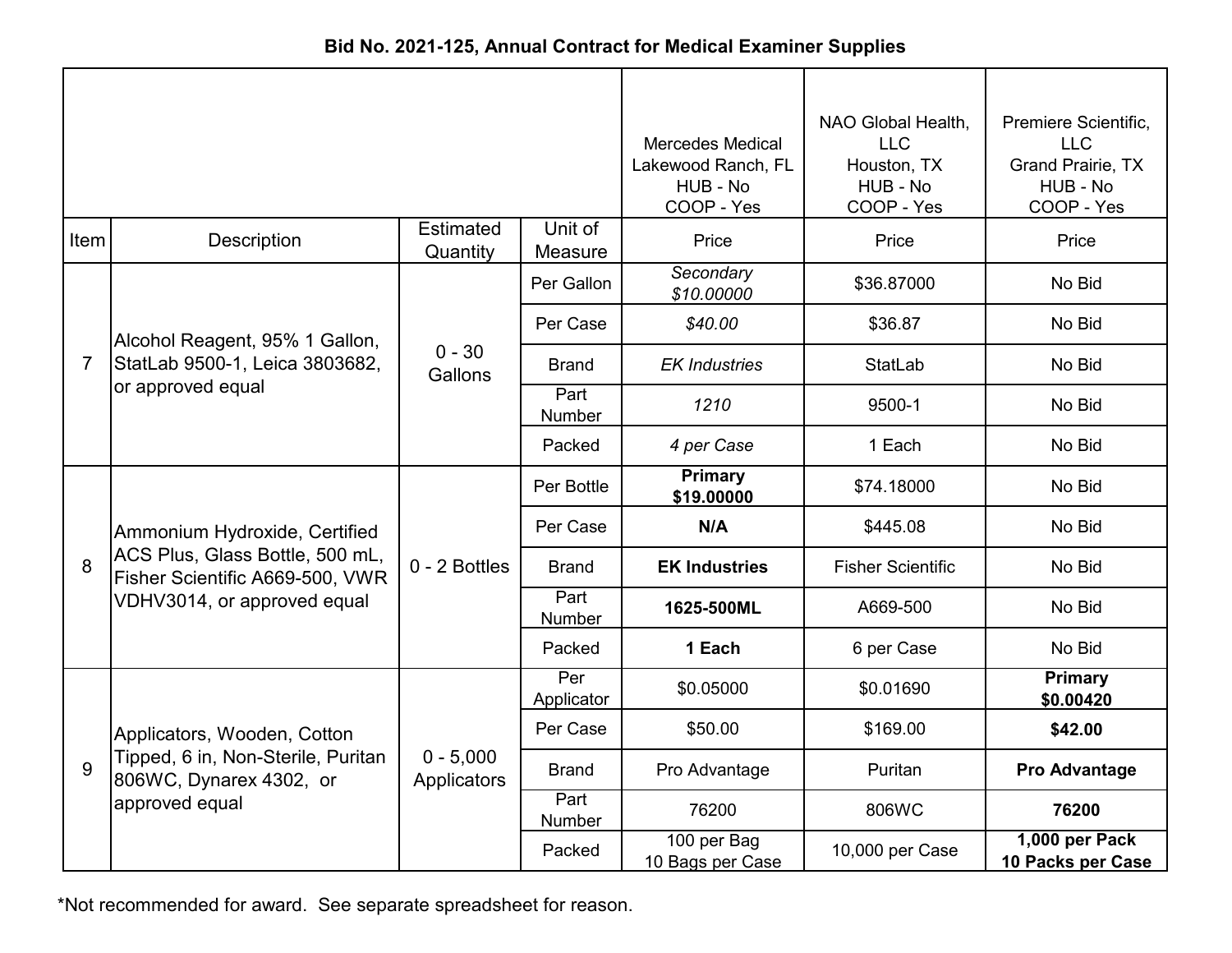|                |                                                                    |                              |                    | <b>RND Medical Supplies,</b><br>Inc.<br>Marietta, GA<br>HUB - No<br>COOP - Yes | <b>School Health</b><br>Corporation<br>Rolling Meadows, IL<br>HUB - No | StatLab Medical<br>Products<br>McKinney, TX<br>HUB - No<br>COOP - Yes |
|----------------|--------------------------------------------------------------------|------------------------------|--------------------|--------------------------------------------------------------------------------|------------------------------------------------------------------------|-----------------------------------------------------------------------|
| Item           | <b>Description</b>                                                 | <b>Estimated</b><br>Quantity | Unit of<br>Measure | Price                                                                          | Price                                                                  | Price                                                                 |
|                |                                                                    |                              | Per Gallon         | No Bid                                                                         | No Bid                                                                 | <b>Primary</b><br>\$10.00000                                          |
|                | Alcohol Reagent, 95% 1 Gallon,                                     |                              | Per Case           | No Bid                                                                         | No Bid                                                                 | \$40.00                                                               |
| $\overline{7}$ | StatLab 9500-1, Leica 3803682,                                     | $0 - 30$<br>Gallons          | <b>Brand</b>       | No Bid                                                                         | No Bid                                                                 | <b>StatLab</b>                                                        |
|                | or approved equal                                                  |                              | Part<br>Number     | No Bid                                                                         | No Bid                                                                 | 9500-1                                                                |
|                |                                                                    |                              | Packed             | No Bid                                                                         | No Bid                                                                 | 4 per Case                                                            |
|                |                                                                    |                              | Per Bottle         | No Bid                                                                         | No Bid                                                                 | \$32.00000                                                            |
|                | Ammonium Hydroxide, Certified                                      | 0 - 2 Bottles                | Per Case           | No Bid                                                                         | No Bid                                                                 | N/A                                                                   |
| 8              | ACS Plus, Glass Bottle, 500 mL,<br>Fisher Scientific A669-500, VWR |                              | <b>Brand</b>       | No Bid                                                                         | No Bid                                                                 | <b>StatLab</b>                                                        |
|                | VDHV3014, or approved equal                                        |                              | Part<br>Number     | No Bid                                                                         | No Bid                                                                 | 05870-16                                                              |
|                |                                                                    |                              | Packed             | No Bid                                                                         | No Bid                                                                 | 1 Each                                                                |
|                |                                                                    |                              | Per<br>Applicator  | \$0.02650                                                                      | \$0.00615                                                              | \$0.01000                                                             |
|                | Applicators, Wooden, Cotton                                        |                              | Per Case           | \$53.00                                                                        | \$6.15                                                                 | \$10.00                                                               |
| 9              | Tipped, 6 in, Non-Sterile, Puritan<br>806WC, Dynarex 4302, or      | $0 - 5,000$<br>Applicators   | <b>Brand</b>       | <b>Dukal</b>                                                                   | <b>School Health</b>                                                   | <b>Dynarex</b>                                                        |
|                | approved equal                                                     |                              | Part<br>Number     | 9016                                                                           | SH90852                                                                | <b>CTA-806W</b>                                                       |
|                |                                                                    |                              | Packed             | 2 per Pack<br>100 Packs per Box<br>10 Boxes per Case                           | 1,000 per Box                                                          | 1,000 per Pack                                                        |

**Bid No. 2021-125, Annual Contract for Medical Examiner Supplies**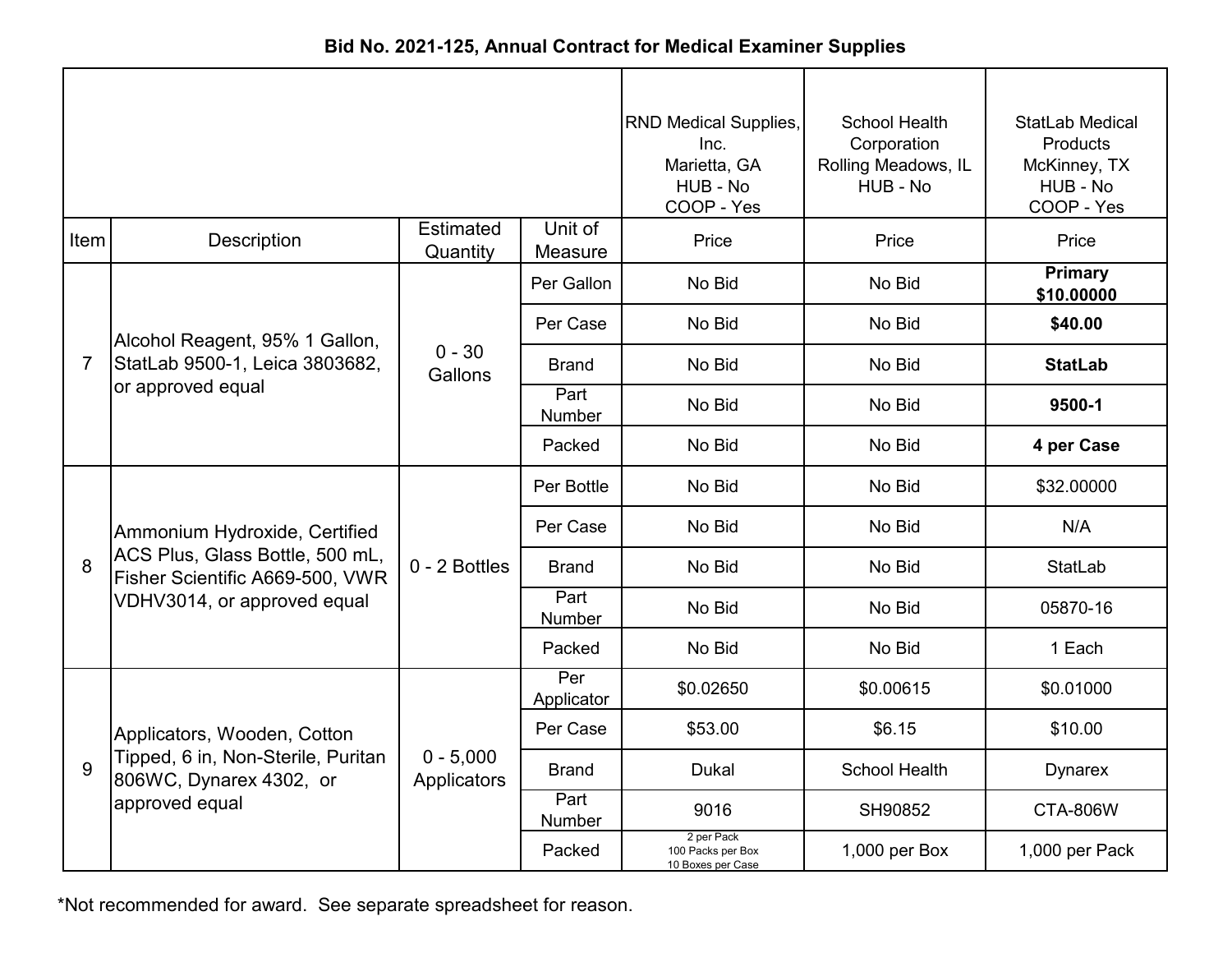|                |                                                                    |                              |                    | <b>Strong Medical</b><br><b>Partners LLC</b><br>Pineville, NC<br>HUB - No | <b>United Medical</b><br><b>Equipment Business</b><br>Solutions Network, Inc.<br>Southlake, TX<br>HUB - No | <b>Zhou Medical</b><br>Solutions, LLC<br>Houston, TX<br>HUB - Yes<br>COOP - No |
|----------------|--------------------------------------------------------------------|------------------------------|--------------------|---------------------------------------------------------------------------|------------------------------------------------------------------------------------------------------------|--------------------------------------------------------------------------------|
| Item           | Description                                                        | <b>Estimated</b><br>Quantity | Unit of<br>Measure | Price                                                                     | Price                                                                                                      | Price                                                                          |
|                |                                                                    |                              | Per Gallon         | No Bid                                                                    | No Bid                                                                                                     | \$10.50000                                                                     |
|                | Alcohol Reagent, 95% 1 Gallon,                                     |                              | Per Case           | No Bid                                                                    | No Bid                                                                                                     | \$42.00                                                                        |
| $\overline{7}$ | StatLab 9500-1, Leica 3803682,                                     | $0 - 30$<br>Gallons          | <b>Brand</b>       | No Bid                                                                    | No Bid                                                                                                     | <b>StatLab</b>                                                                 |
|                | or approved equal                                                  |                              | Part<br>Number     | No Bid                                                                    | No Bid                                                                                                     | 9500-1                                                                         |
|                |                                                                    |                              | Packed             | No Bid                                                                    | No Bid                                                                                                     | 4 per Case                                                                     |
|                |                                                                    |                              | Per Bottle         | No Bid                                                                    | No Bid                                                                                                     | No Bid                                                                         |
|                | Ammonium Hydroxide, Certified                                      | 0 - 2 Bottles                | Per Case           | No Bid                                                                    | No Bid                                                                                                     | No Bid                                                                         |
| 8              | ACS Plus, Glass Bottle, 500 mL,<br>Fisher Scientific A669-500, VWR |                              | <b>Brand</b>       | No Bid                                                                    | No Bid                                                                                                     | No Bid                                                                         |
|                | VDHV3014, or approved equal                                        |                              | Part<br>Number     | No Bid                                                                    | No Bid                                                                                                     | No Bid                                                                         |
|                |                                                                    |                              | Packed             | No Bid                                                                    | No Bid                                                                                                     | No Bid                                                                         |
|                |                                                                    |                              | Per<br>Applicator  | No Bid                                                                    | No Bid                                                                                                     | Secondary<br>\$0.00540                                                         |
|                | Applicators, Wooden, Cotton                                        |                              | Per Case           | No Bid                                                                    | No Bid                                                                                                     | \$54.00                                                                        |
| 9              | Tipped, 6 in, Non-Sterile, Puritan<br>806WC, Dynarex 4302, or      | $0 - 5,000$<br>Applicators   | <b>Brand</b>       | No Bid                                                                    | No Bid                                                                                                     | Dukal                                                                          |
|                | approved equal                                                     |                              | Part<br>Number     | No Bid                                                                    | No Bid                                                                                                     | 9006                                                                           |
|                |                                                                    |                              | Packed             | No Bid                                                                    | No Bid                                                                                                     | 1,000 per Box<br>10 Boxes per Case                                             |

**Bid No. 2021-125, Annual Contract for Medical Examiner Supplies**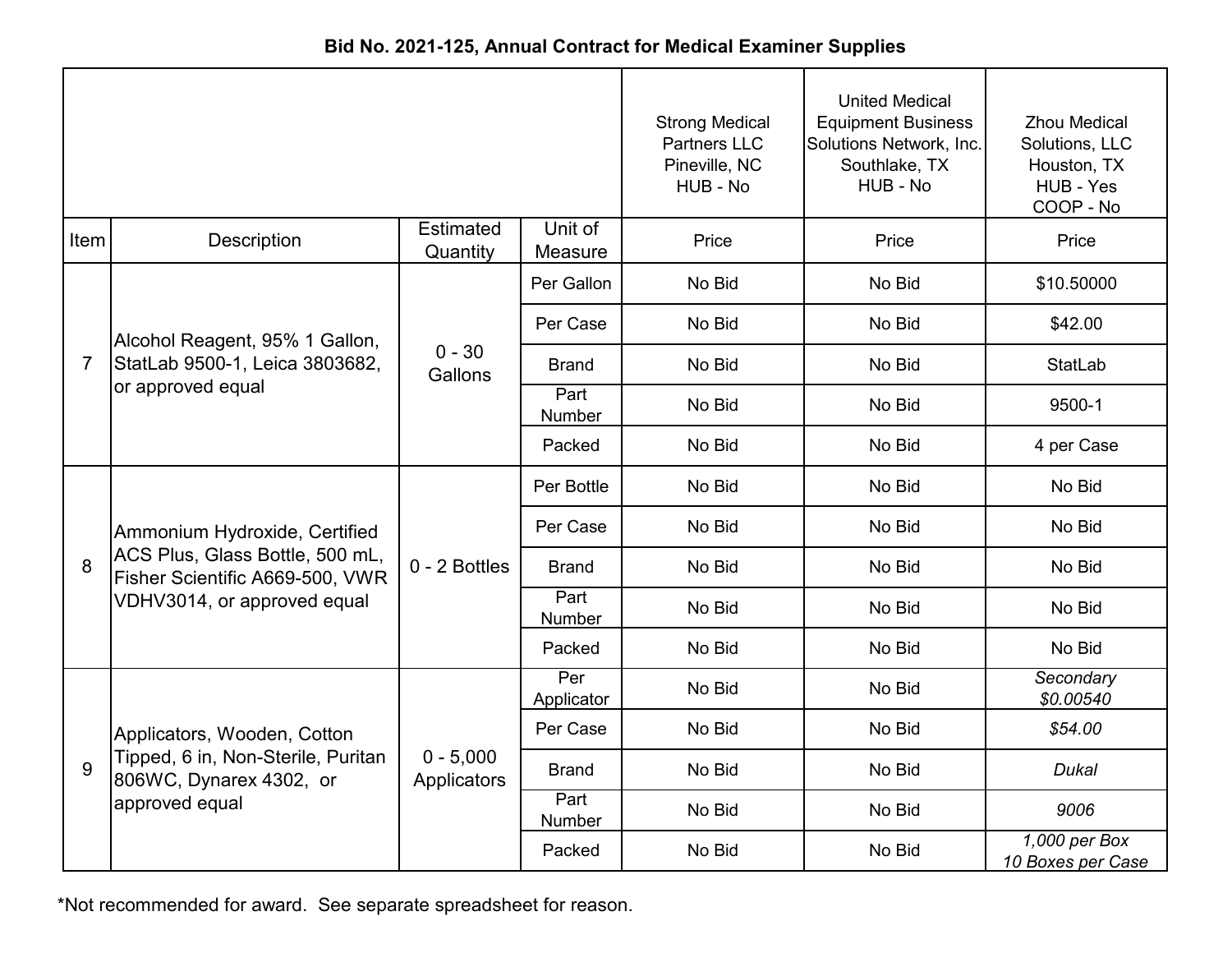|      |                                                                 |                              |                    | Cambridge Pro<br>Services, LLC<br>Jacksonville, FL<br>HUB - No | <b>Digital Dolphin</b><br>Products, LLC<br>Redondo Beach, CA<br>HUB - No<br>COOP - Yes | <b>Fisher Healthcare</b><br>Houston, TX<br>HUB - No<br>COOP - Yes |
|------|-----------------------------------------------------------------|------------------------------|--------------------|----------------------------------------------------------------|----------------------------------------------------------------------------------------|-------------------------------------------------------------------|
| Item | <b>Description</b>                                              | <b>Estimated</b><br>Quantity | Unit of<br>Measure | Price                                                          | Price                                                                                  | Price                                                             |
|      |                                                                 |                              | Per Apron          | No Bid                                                         | \$0.14000                                                                              | No Bid                                                            |
|      | Aprons, Disposable, 28" x 46",                                  |                              | Per Case           | No Bid                                                         | \$136.67                                                                               | No Bid                                                            |
| 10   | min. 1.75 mil, Kimberly Clark<br>43745, Tidi 10401, or approved | $0 - 1,100$<br>Aprons        | <b>Brand</b>       | No Bid                                                         | Tidi                                                                                   | No Bid                                                            |
|      | equal                                                           |                              | Part<br>Number     | No Bid                                                         | 10401                                                                                  | No Bid                                                            |
|      |                                                                 |                              | Packed             | No Bid                                                         | 1,000 per Box                                                                          | No Bid                                                            |
|      |                                                                 |                              | Per Tip            | No Bid                                                         | No Bid                                                                                 | <b>Primary</b><br>\$0.12479                                       |
|      | ART Barrier tips, 20µl, Soft Fit for                            | $0 - 14,400$<br><b>Tips</b>  | Per Case           | No Bid                                                         | No Bid                                                                                 | \$599.00                                                          |
| 11   | Rainin 20LTS, Thermo Scientific<br>2749 ONLY, NO                |                              | Brand              | No Bid                                                         | No Bid                                                                                 | <b>Thermo Scientific</b>                                          |
|      | <b>SUBSTITUTIONS</b>                                            |                              | Part<br>Number     | No Bid                                                         | No Bid                                                                                 | 2749                                                              |
|      |                                                                 |                              | Packed             | No Bid                                                         | No Bid                                                                                 | 960 per Pack<br>5 Packs per Case                                  |
|      |                                                                 |                              | Per Tip            | No Bid                                                         | No Bid                                                                                 | Withdrew Bid for Item                                             |
|      | ART Barrier tips, 200 µl, Soft fit                              |                              | Per Case           | No Bid                                                         | No Bid                                                                                 | Withdrew Bid for Item                                             |
| 12   | for Rainin 100 & 200LTS, Thermo<br>Scientific 2769 ONLY, NO     | 0 - 7,200 Tips               | <b>Brand</b>       | No Bid                                                         | No Bid                                                                                 | Withdrew Bid for Item                                             |
|      | <b>SUBSTITUTIONS</b>                                            |                              | Part<br>Number     | No Bid                                                         | No Bid                                                                                 | Withdrew Bid for Item                                             |
|      |                                                                 |                              | Packed             | No Bid                                                         | No Bid                                                                                 | Withdrew Bid for Item                                             |

**Bid No. 2021-125, Annual Contract for Medical Examiner Supplies**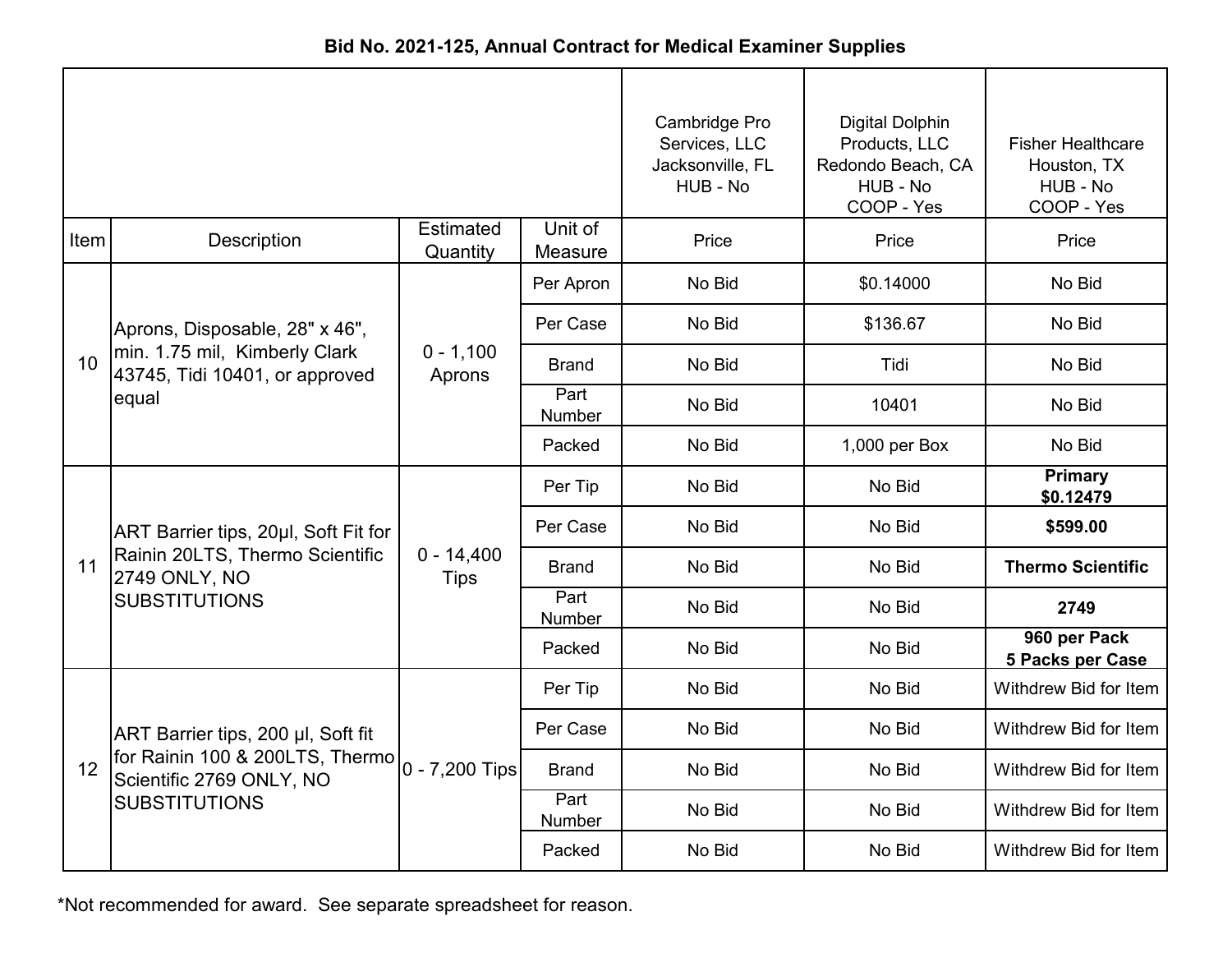| Bid No. 2021-125, Annual Contract for Medical Examiner Supplies |  |  |  |  |  |
|-----------------------------------------------------------------|--|--|--|--|--|
|-----------------------------------------------------------------|--|--|--|--|--|

|      |                                                                          |                              |                    | <b>Government Scientific</b><br>Source, Inc.<br>Reston, VA<br>HUB - No<br>COOP - Yes | Leica Biosystems, a<br>Division of Leica<br>Microsystems, Inc.<br>Buffalo Grove, IL<br>HUB - No<br>COOP - Yes | Medline Industries,<br>Inc.<br>Northfield, IL<br>HUB - No<br>COOP - Yes |
|------|--------------------------------------------------------------------------|------------------------------|--------------------|--------------------------------------------------------------------------------------|---------------------------------------------------------------------------------------------------------------|-------------------------------------------------------------------------|
| Item | <b>Description</b>                                                       | <b>Estimated</b><br>Quantity | Unit of<br>Measure | Price                                                                                | Price                                                                                                         | Price                                                                   |
|      |                                                                          |                              | Per Apron          | \$0.44680                                                                            | No Bid                                                                                                        | No Bid                                                                  |
|      | Aprons, Disposable, 28" x 46",                                           |                              | Per Case           | \$44.68                                                                              | No Bid                                                                                                        | No Bid                                                                  |
| 10   | min. 1.75 mil, Kimberly Clark<br>43745, Tidi 10401, or approved<br>equal | $0 - 1,100$<br>Aprons        | <b>Brand</b>       | <b>Kimberly Clark</b><br>Scientific                                                  | No Bid                                                                                                        | No Bid                                                                  |
|      |                                                                          |                              | Part<br>Number     | 43745                                                                                | No Bid                                                                                                        | No Bid                                                                  |
|      |                                                                          |                              | Packed             | 100 per Pack                                                                         | No Bid                                                                                                        | No Bid                                                                  |
|      |                                                                          |                              | Per Tip            | Secondary<br>\$0.13778                                                               | No Bid                                                                                                        | No Bid                                                                  |
|      | ART Barrier tips, 20µl, Soft Fit for                                     |                              | Per Case           | \$661.32                                                                             | No Bid                                                                                                        | No Bid                                                                  |
| 11   | Rainin 20LTS, Thermo Scientific<br>2749 ONLY, NO                         | $0 - 14,400$<br><b>Tips</b>  | <b>Brand</b>       | <b>Thermo Scientific</b>                                                             | No Bid                                                                                                        | No Bid                                                                  |
|      | <b>SUBSTITUTIONS</b>                                                     |                              | Part<br>Number     | 2749                                                                                 | No Bid                                                                                                        | No Bid                                                                  |
|      |                                                                          |                              | Packed             | 4,800 per Case                                                                       | No Bid                                                                                                        | No Bid                                                                  |
|      |                                                                          |                              | Per Tip            | Withdrew Bid for Item                                                                | No Bid                                                                                                        | No Bid                                                                  |
|      | ART Barrier tips, 200 µl, Soft fit                                       |                              | Per Case           | Withdrew Bid for Item                                                                | No Bid                                                                                                        | No Bid                                                                  |
| 12   | for Rainin 100 & 200LTS, Thermo<br>Scientific 2769 ONLY, NO              | 0 - 7,200 Tips               | <b>Brand</b>       | Withdrew Bid for Item                                                                | No Bid                                                                                                        | No Bid                                                                  |
|      | <b>SUBSTITUTIONS</b>                                                     |                              | Part<br>Number     | Withdrew Bid for Item                                                                | No Bid                                                                                                        | No Bid                                                                  |
|      |                                                                          |                              | Packed             | Withdrew Bid for Item                                                                | No Bid                                                                                                        | No Bid                                                                  |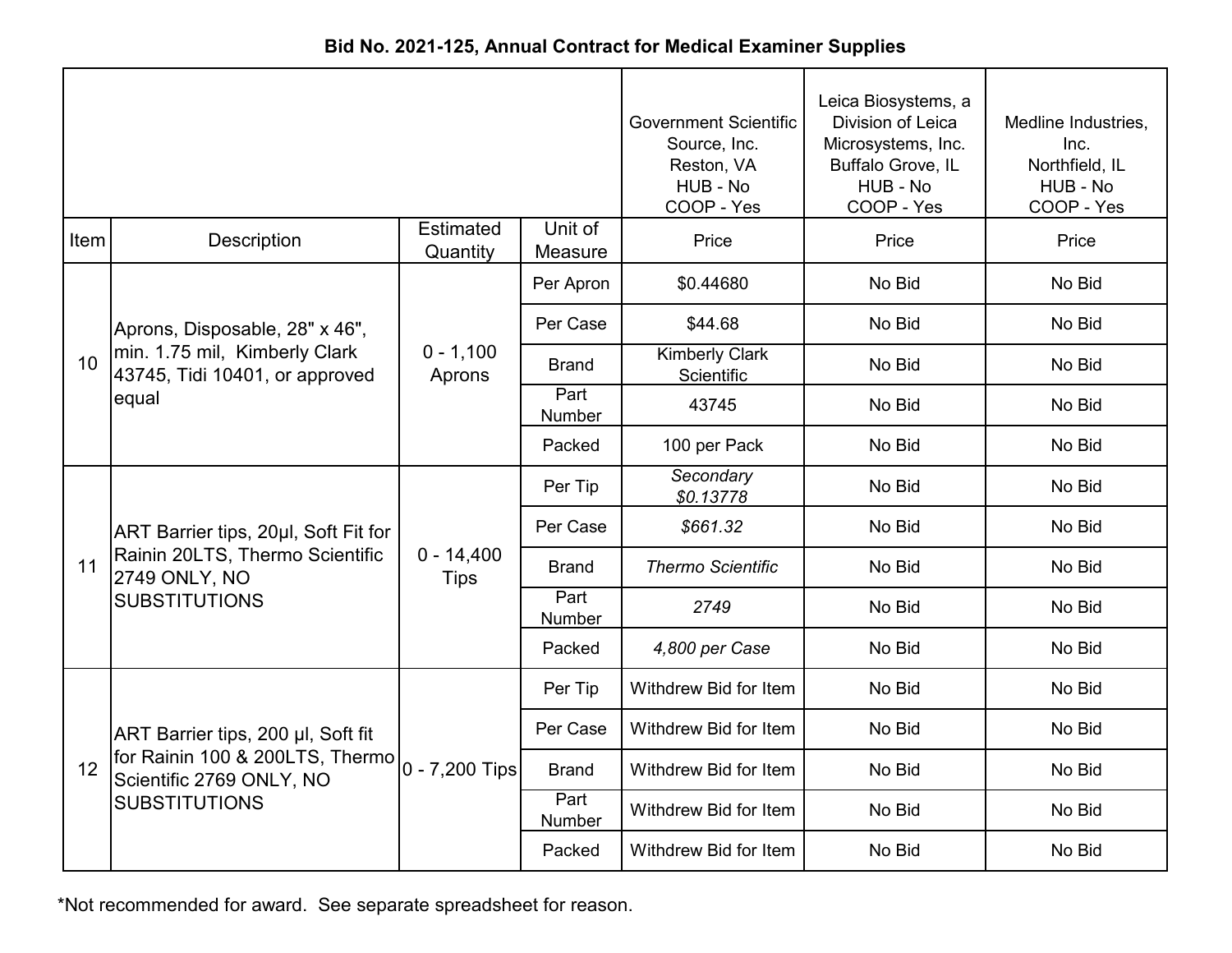| Bid No. 2021-125, Annual Contract for Medical Examiner Supplies |  |
|-----------------------------------------------------------------|--|
|-----------------------------------------------------------------|--|

|                 |                                                                          |                              |                    | <b>Mercedes Medical</b><br>Lakewood Ranch, FL<br>HUB - No<br>COOP - Yes | NAO Global Health,<br><b>LLC</b><br>Houston, TX<br>HUB - No<br>COOP - Yes | Premiere Scientific,<br><b>LLC</b><br>Grand Prairie, TX<br>HUB - No<br>COOP - Yes |
|-----------------|--------------------------------------------------------------------------|------------------------------|--------------------|-------------------------------------------------------------------------|---------------------------------------------------------------------------|-----------------------------------------------------------------------------------|
| Item            | Description                                                              | <b>Estimated</b><br>Quantity | Unit of<br>Measure | Price                                                                   | Price                                                                     | Price                                                                             |
|                 |                                                                          |                              | Per Apron          | \$0.25000                                                               | \$0.1070000                                                               | <b>Primary</b><br>\$0.08000                                                       |
|                 | Aprons, Disposable, 28" x 46",                                           |                              | Per Case           | \$125.00                                                                | \$106.80                                                                  | \$8.00                                                                            |
| 10 <sup>1</sup> | min. 1.75 mil, Kimberly Clark<br>43745, Tidi 10401, or approved<br>equal | $0 - 1,100$<br>Aprons        | <b>Brand</b>       | Tidi                                                                    | Tidi                                                                      | <b>Tidi</b>                                                                       |
|                 |                                                                          |                              | Part<br>Number     | 10418                                                                   | 10401                                                                     | 10401                                                                             |
|                 |                                                                          |                              | Packed             | 500 per Case                                                            | 1,000 per Box                                                             | 100 per Case                                                                      |
|                 |                                                                          |                              | Per Tip            | No Bid                                                                  | \$0.15800                                                                 | No Bid                                                                            |
|                 | ART Barrier tips, 20µl, Soft Fit for                                     |                              | Per Case           | No Bid                                                                  | \$758.40                                                                  | No Bid                                                                            |
| 11              | Rainin 20LTS, Thermo Scientific<br>2749 ONLY, NO                         | $0 - 14,400$<br><b>Tips</b>  | <b>Brand</b>       | No Bid                                                                  | <b>Thermo Scientific</b>                                                  | No Bid                                                                            |
|                 | <b>SUBSTITUTIONS</b>                                                     |                              | Part<br>Number     | No Bid                                                                  | 2749                                                                      | No Bid                                                                            |
|                 |                                                                          |                              | Packed             | No Bid                                                                  | 960 per Pack<br>5 Packs per Case                                          | No Bid                                                                            |
|                 |                                                                          |                              | Per Tip            | No Bid                                                                  | Primary<br>\$0.15801                                                      | No Bid                                                                            |
|                 | ART Barrier tips, 200 µl, Soft fit                                       |                              | Per Case           | No Bid                                                                  | \$758.44                                                                  | No Bid                                                                            |
| 12              | for Rainin 100 & 200LTS, Thermo<br>Scientific 2769 ONLY, NO              | 0 - 7,200 Tips               | <b>Brand</b>       | No Bid                                                                  | <b>Thermo Scientific</b>                                                  | No Bid                                                                            |
|                 | <b>SUBSTITUTIONS</b>                                                     |                              | Part<br>Number     | No Bid                                                                  | 2769                                                                      | No Bid                                                                            |
|                 |                                                                          |                              | Packed             | No Bid                                                                  | 960 per Pack<br>5 Packs per Case                                          | No Bid                                                                            |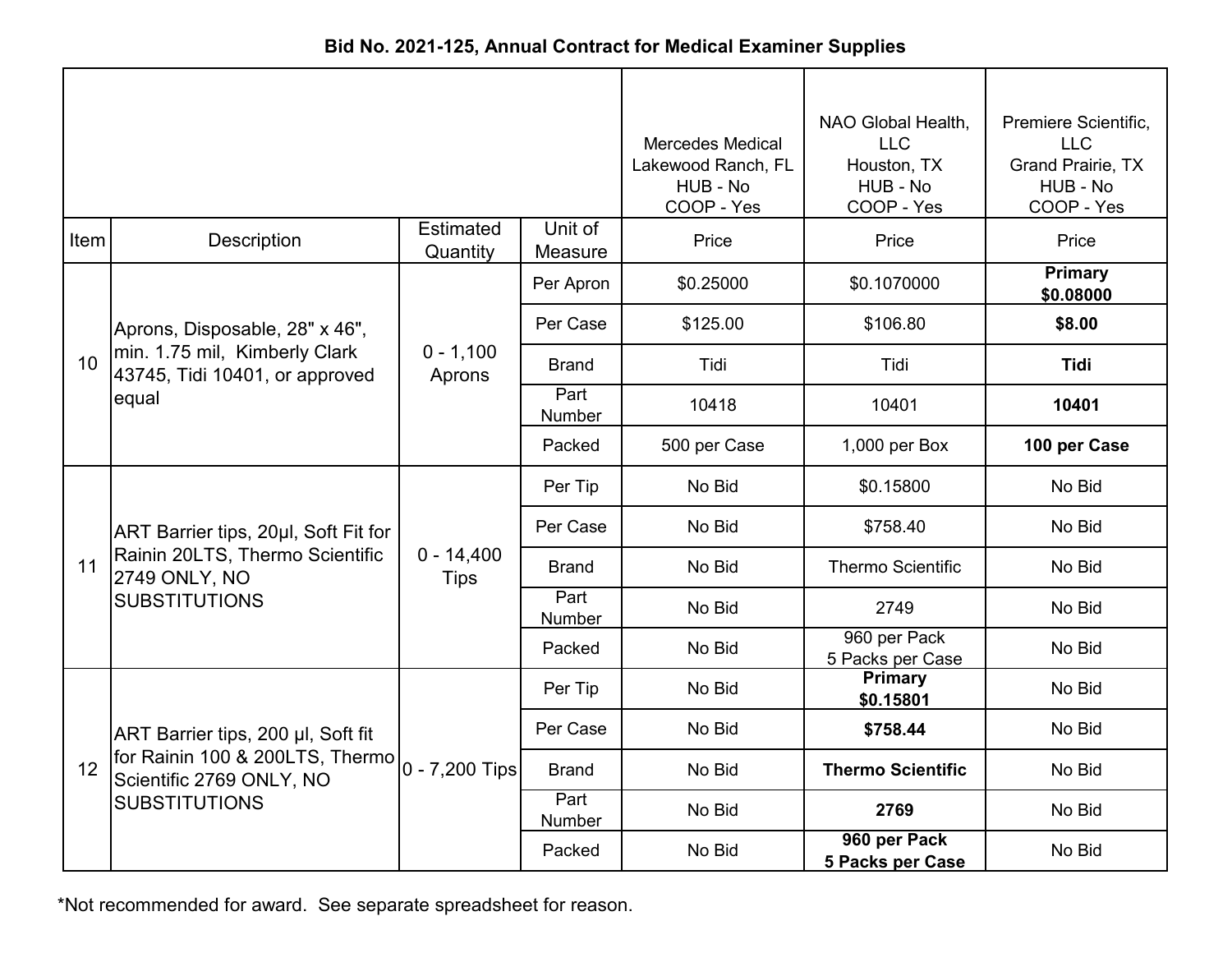| Bid No. 2021-125, Annual Contract for Medical Examiner Supplies |  |  |  |  |  |  |  |  |  |
|-----------------------------------------------------------------|--|--|--|--|--|--|--|--|--|
|                                                                 |  |  |  |  |  |  |  |  |  |

|                 |                                                                 |                              |                       | <b>RND Medical Supplies,</b><br>Inc.<br>Marietta, GA<br>HUB - No<br>COOP - Yes | School Health<br>Corporation<br>Rolling Meadows, IL<br>HUB - No | StatLab Medical<br>Products<br>McKinney, TX<br>HUB - No<br>COOP - Yes |
|-----------------|-----------------------------------------------------------------|------------------------------|-----------------------|--------------------------------------------------------------------------------|-----------------------------------------------------------------|-----------------------------------------------------------------------|
| Item            | Description                                                     | <b>Estimated</b><br>Quantity | Unit of<br>Measure    | Price                                                                          | Price                                                           | Price                                                                 |
|                 |                                                                 |                              | Per Apron             | \$0.24830                                                                      | No Bid                                                          | No Bid                                                                |
|                 | Aprons, Disposable, 28" x 46",                                  |                              | Per Case              | \$24.83                                                                        | No Bid                                                          | No Bid                                                                |
| 10 <sup>°</sup> | min. 1.75 mil, Kimberly Clark<br>43745, Tidi 10401, or approved | $0 - 1,100$<br>Aprons        | Brand                 | Tidi                                                                           | No Bid                                                          | No Bid                                                                |
|                 | equal                                                           |                              | Part<br>Number        | 10401                                                                          | No Bid                                                          | No Bid                                                                |
|                 |                                                                 |                              | Packed                | 100 per Box                                                                    | No Bid                                                          | No Bid                                                                |
|                 |                                                                 |                              | Per Tip               | No Bid                                                                         | No Bid                                                          | No Bid                                                                |
|                 | ART Barrier tips, 20µl, Soft Fit for                            |                              | Per Case              | No Bid                                                                         | No Bid                                                          | No Bid                                                                |
| 11              | Rainin 20LTS, Thermo Scientific<br>2749 ONLY, NO                | $0 - 14,400$<br><b>Tips</b>  | <b>Brand</b>          | No Bid                                                                         | No Bid                                                          | No Bid                                                                |
|                 | <b>SUBSTITUTIONS</b>                                            |                              | Part<br><b>Number</b> | No Bid                                                                         | No Bid                                                          | No Bid                                                                |
|                 |                                                                 |                              | Packed                | No Bid                                                                         | No Bid                                                          | No Bid                                                                |
|                 |                                                                 |                              | Per Tip               | No Bid                                                                         | No Bid                                                          | No Bid                                                                |
|                 | ART Barrier tips, 200 µl, Soft fit                              |                              | Per Case              | No Bid                                                                         | No Bid                                                          | No Bid                                                                |
| 12              | for Rainin 100 & 200LTS, Thermo<br>Scientific 2769 ONLY, NO     | $0 - 7,200$ Tips             | <b>Brand</b>          | No Bid                                                                         | No Bid                                                          | No Bid                                                                |
|                 | <b>SUBSTITUTIONS</b>                                            |                              | Part<br>Number        | No Bid                                                                         | No Bid                                                          | No Bid                                                                |
|                 |                                                                 |                              | Packed                | No Bid                                                                         | No Bid                                                          | No Bid                                                                |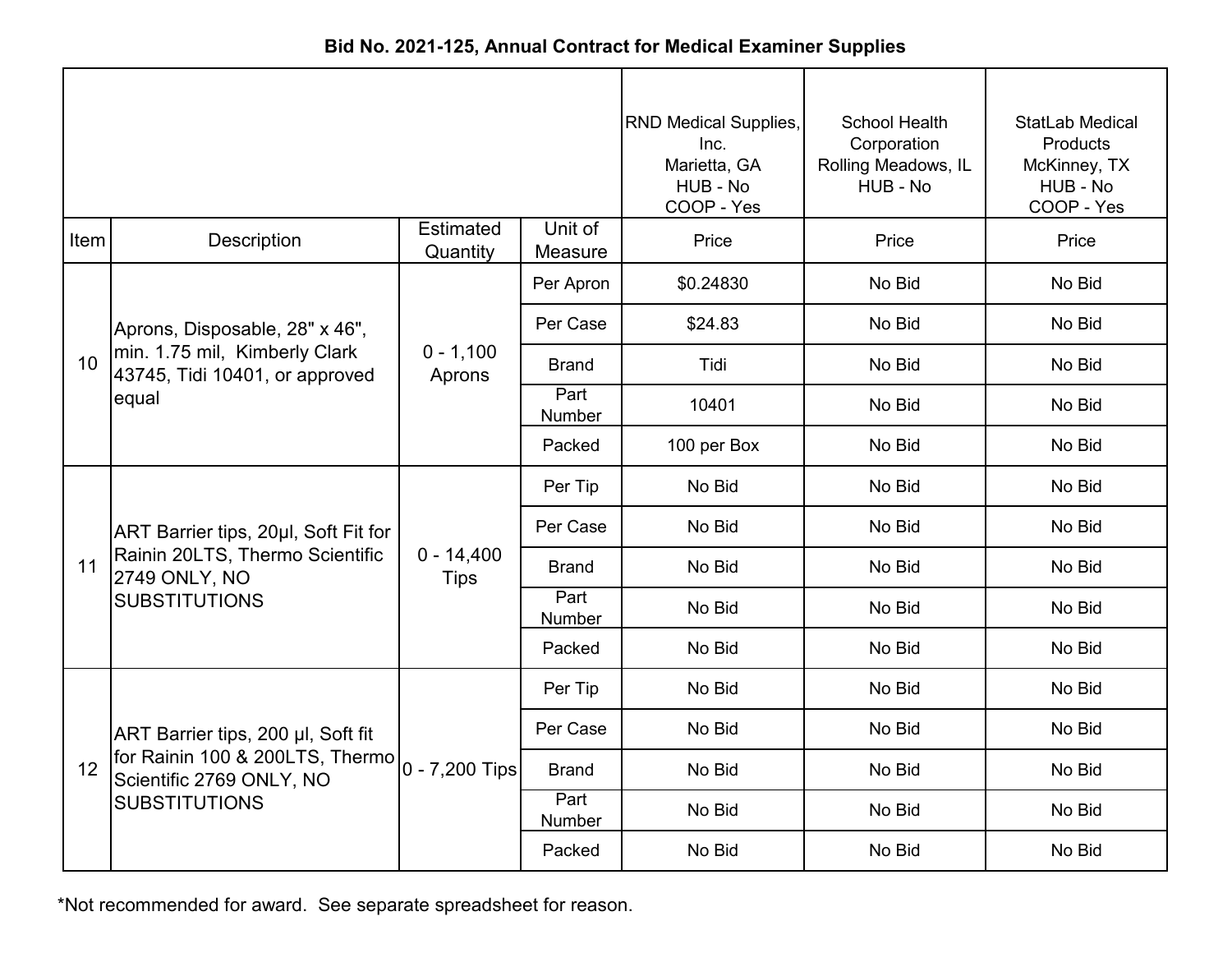|       | Bid No. 2021-125, Annual Contract for Medical Examiner Supplies          |                             |                    |                                                                           |                                                                                                            |                                                                                |  |  |  |
|-------|--------------------------------------------------------------------------|-----------------------------|--------------------|---------------------------------------------------------------------------|------------------------------------------------------------------------------------------------------------|--------------------------------------------------------------------------------|--|--|--|
|       |                                                                          |                             |                    | <b>Strong Medical</b><br><b>Partners LLC</b><br>Pineville, NC<br>HUB - No | <b>United Medical</b><br><b>Equipment Business</b><br>Solutions Network, Inc.<br>Southlake, TX<br>HUB - No | <b>Zhou Medical</b><br>Solutions, LLC<br>Houston, TX<br>HUB - Yes<br>COOP - No |  |  |  |
| Item! | <b>Description</b>                                                       | Estimated<br>Quantity       | Unit of<br>Measure | Price                                                                     | Price                                                                                                      | Price                                                                          |  |  |  |
|       |                                                                          |                             | Per Apron          | No Bid                                                                    | \$0.10743                                                                                                  | Secondary<br>0.08200                                                           |  |  |  |
|       | Aprons, Disposable, 28" x 46",                                           | $0 - 1,100$<br>Aprons       | Per Case           | No Bid                                                                    | \$107.43                                                                                                   | \$82.00                                                                        |  |  |  |
| 10    | min. 1.75 mil, Kimberly Clark<br>43745, Tidi 10401, or approved<br>equal |                             | <b>Brand</b>       | No Bid                                                                    | Tidi                                                                                                       | Tidi                                                                           |  |  |  |
|       |                                                                          |                             | Part<br>Number     | No Bid                                                                    | 10401                                                                                                      | 10401                                                                          |  |  |  |
|       |                                                                          |                             | Packed             | No Bid                                                                    | 100 per Box<br>10 Boxes per Case                                                                           | 100 per Box<br>10 Boxes per Case                                               |  |  |  |
|       |                                                                          |                             | Per Tip            | No Bid                                                                    | No Bid                                                                                                     | No Bid                                                                         |  |  |  |
|       | ART Barrier tips, 20µl, Soft Fit for                                     |                             | Per Case           | No Bid                                                                    | No Bid                                                                                                     | No Bid                                                                         |  |  |  |
| 11    | Rainin 20LTS, Thermo Scientific<br>2749 ONLY, NO                         | $0 - 14,400$<br><b>Tips</b> | <b>Brand</b>       | No Bid                                                                    | No Bid                                                                                                     | No Bid                                                                         |  |  |  |
|       | <b>SUBSTITUTIONS</b>                                                     |                             | Part<br>Number     | No Bid                                                                    | No Bid                                                                                                     | No Bid                                                                         |  |  |  |
|       |                                                                          |                             | Packed             | No Bid                                                                    | No Bid                                                                                                     | No Bid                                                                         |  |  |  |
|       |                                                                          |                             | Per Tip            | No Bid                                                                    | No Bid                                                                                                     | No Bid                                                                         |  |  |  |
|       | ART Barrier tips, 200 µl, Soft fit                                       |                             | Per Case           | No Bid                                                                    | No Bid                                                                                                     | No Bid                                                                         |  |  |  |

Brand Part Number Packed

No Bid No Bid No Bid

No Bid No Bid No Bid

No Bid No Bid No Bid

0 - 7,200 Tips

**Bid No. 2021-125, Annual Contract for Medical Examiner Supplies**

\*Not recommended for award. See separate spreadsheet for reason.

for Rainin 100 & 200LTS, Thermo

Scientific 2769 ONLY, NO

**SUBSTITUTIONS** 

12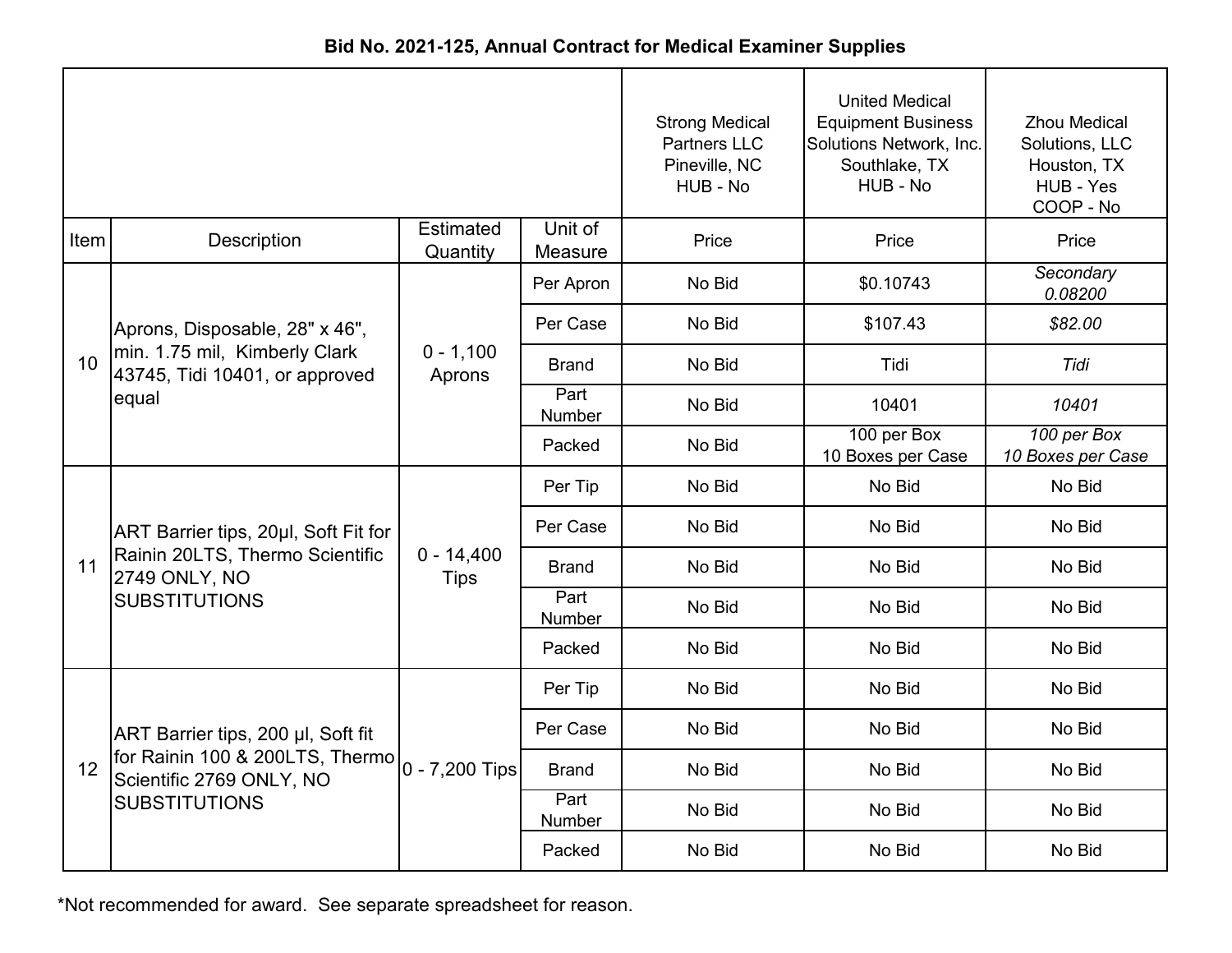|                 |                                                        |                              |                    | Cambridge Pro<br>Services, LLC<br>Jacksonville, FL<br>HUB - No | <b>Digital Dolphin</b><br>Products, LLC<br>Redondo Beach, CA<br>HUB - No<br>COOP - Yes | <b>Fisher Healthcare</b><br>Houston, TX<br>HUB - No<br>COOP - Yes |
|-----------------|--------------------------------------------------------|------------------------------|--------------------|----------------------------------------------------------------|----------------------------------------------------------------------------------------|-------------------------------------------------------------------|
| Item            | Description                                            | Estimated<br>Quantity        | Unit of<br>Measure | Price                                                          | Price                                                                                  | Price                                                             |
|                 |                                                        |                              | Per Tip            | No Bid                                                         | No Bid                                                                                 | <b>Primary</b><br>\$0.15523                                       |
|                 | ART Barrier tips, 1000 µl Soft fit                     |                              | Per Case           | No Bid                                                         | No Bid                                                                                 | \$476.87                                                          |
| 13              | for Rainin 1000LTS, Thermo<br>Scientific 2779 ONLY, NO | $0 - 14,000$<br><b>Tips</b>  | <b>Brand</b>       | No Bid                                                         | No Bid                                                                                 | <b>Thermo Scientific</b>                                          |
|                 | <b>SUBSTITUTIONS</b>                                   |                              | Part<br>Number     | No Bid                                                         | No Bid                                                                                 | 2779                                                              |
|                 |                                                        |                              | Packed             | No Bid                                                         | No Bid                                                                                 | 768 per Pack<br>4 Packs per Case                                  |
|                 |                                                        |                              | Per Blade          | No Bid                                                         | No Bid                                                                                 | No Bid                                                            |
|                 | Autopsy Blades #60, 100/Box,                           | $0 - 6,400$<br><b>Blades</b> | Per Case           | No Bid                                                         | No Bid                                                                                 | No Bid                                                            |
| 14              | Medline Havaut60, MYCO-3001T-                          |                              | <b>Brand</b>       | No Bid                                                         | No Bid                                                                                 | No Bid                                                            |
|                 | 60, or approved equal                                  |                              | Part<br>Number     | No Bid                                                         | No Bid                                                                                 | No Bid                                                            |
|                 |                                                        |                              | Packed             | No Bid                                                         | No Bid                                                                                 | No Bid                                                            |
|                 |                                                        |                              | Per Bag            | No Bid                                                         | No Bid                                                                                 | No Bid                                                            |
|                 | Bag, Paraffin for VIP-6                                |                              | Per Case           | No Bid                                                         | No Bid                                                                                 | No Bid                                                            |
| 15 <sub>1</sub> | Processor, Sakura Finetek #6045                        | $0 - 90$ Bags                | <b>Brand</b>       | No Bid                                                         | No Bid                                                                                 | No Bid                                                            |
|                 | <b>ONLY NO SUBSTITUTIONS</b>                           |                              | Part<br>Number     | No Bid                                                         | No Bid                                                                                 | No Bid                                                            |
|                 |                                                        |                              | Packed             | No Bid                                                         | No Bid                                                                                 | No Bid                                                            |

**Bid No. 2021-125, Annual Contract for Medical Examiner Supplies**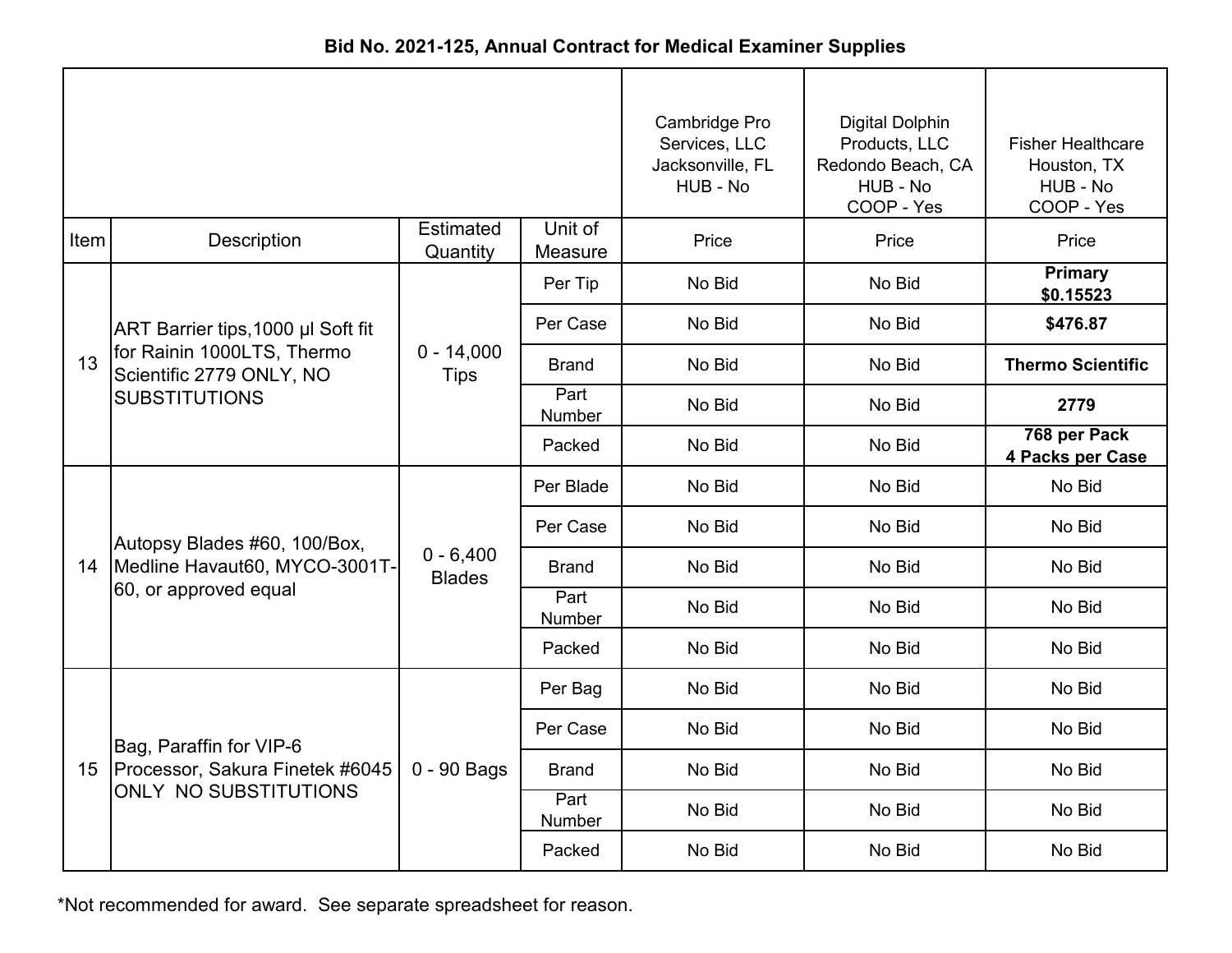|  | Bid No. 2021-125, Annual Contract for Medical Examiner Supplies |  |  |
|--|-----------------------------------------------------------------|--|--|
|--|-----------------------------------------------------------------|--|--|

|      |                                                        |                              | <b>Government Scientific</b><br>Source, Inc.<br>Reston, VA<br>HUB - No<br>COOP - Yes | Leica Biosystems, a<br>Division of Leica<br>Microsystems, Inc.<br>Buffalo Grove, IL<br>HUB - No<br>COOP - Yes | Medline Industries,<br>Inc.<br>Northfield, IL<br>HUB - No<br>COOP - Yes |              |
|------|--------------------------------------------------------|------------------------------|--------------------------------------------------------------------------------------|---------------------------------------------------------------------------------------------------------------|-------------------------------------------------------------------------|--------------|
| Item | <b>Description</b>                                     | <b>Estimated</b><br>Quantity | Unit of<br>Measure                                                                   | Price                                                                                                         | Price                                                                   | Price        |
|      |                                                        |                              | Per Tip                                                                              | Secondary<br>\$0.16500                                                                                        | No Bid                                                                  | No Bid       |
|      | ART Barrier tips, 1000 µl Soft fit                     |                              | Per Case                                                                             | \$506.88                                                                                                      | No Bid                                                                  | No Bid       |
| 13   | for Rainin 1000LTS, Thermo<br>Scientific 2779 ONLY, NO | $0 - 14,000$<br><b>Tips</b>  | <b>Brand</b>                                                                         | <b>Thermo Scientific</b>                                                                                      | No Bid                                                                  | No Bid       |
|      | <b>SUBSTITUTIONS</b>                                   |                              | Part<br>Number                                                                       | 2779                                                                                                          | No Bid                                                                  | No Bid       |
|      |                                                        |                              | Packed                                                                               | 3,072 per Case                                                                                                | No Bid                                                                  | No Bid       |
|      |                                                        | $0 - 6,400$<br><b>Blades</b> | Per Blade                                                                            | \$0.54580                                                                                                     | No Bid                                                                  | \$0.42500    |
|      | Autopsy Blades #60, 100/Box,                           |                              | Per Case                                                                             | \$54.58                                                                                                       | No Bid                                                                  | \$42.50      |
| 14   | Medline Havaut60, MYCO-3001T-                          |                              | <b>Brand</b>                                                                         | Medline                                                                                                       | No Bid                                                                  | Medline      |
|      | 60, or approved equal                                  |                              | Part<br><b>Number</b>                                                                | Havaut60                                                                                                      | No Bid                                                                  | Havaut60     |
|      |                                                        |                              | Packed                                                                               | 100 per Box                                                                                                   | No Bid                                                                  | 100 per Case |
|      |                                                        |                              | Per Bag                                                                              | <b>Primary</b><br>\$5.96167                                                                                   | No Bid                                                                  | No Bid       |
|      | Bag, Paraffin for VIP-6                                |                              | Per Case                                                                             | \$71.54                                                                                                       | No Bid                                                                  | No Bid       |
| 15   | Processor, Sakura Finetek #6045                        | 0 - 90 Bags                  | <b>Brand</b>                                                                         | <b>Sakura Finetek</b>                                                                                         | No Bid                                                                  | No Bid       |
|      | <b>ONLY NO SUBSTITUTIONS</b>                           |                              | Part<br>Number                                                                       | 6045                                                                                                          | No Bid                                                                  | No Bid       |
|      |                                                        |                              | Packed                                                                               | 12 per Case                                                                                                   | No Bid                                                                  | No Bid       |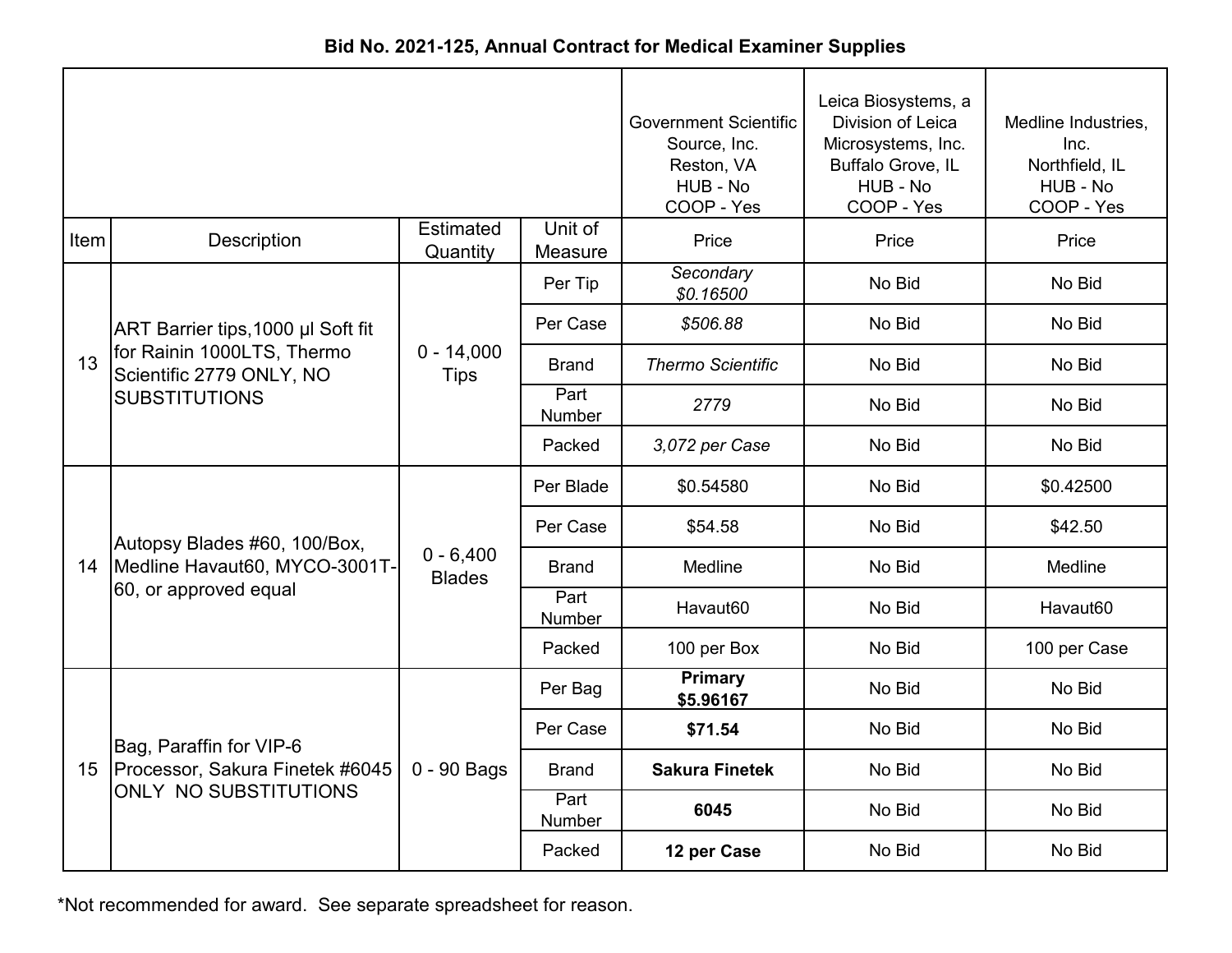|  | Bid No. 2021-125, Annual Contract for Medical Examiner Supplies |  |  |  |
|--|-----------------------------------------------------------------|--|--|--|
|--|-----------------------------------------------------------------|--|--|--|

|      |                                                                                        |                              | <b>Mercedes Medical</b><br>Lakewood Ranch, FL<br>HUB - No<br>COOP - Yes | NAO Global Health,<br><b>LLC</b><br>Houston, TX<br>HUB - No<br>COOP - Yes | Premiere Scientific,<br><b>LLC</b><br>Grand Prairie, TX<br>HUB - No<br>COOP - Yes |                             |
|------|----------------------------------------------------------------------------------------|------------------------------|-------------------------------------------------------------------------|---------------------------------------------------------------------------|-----------------------------------------------------------------------------------|-----------------------------|
| Item | <b>Description</b>                                                                     | <b>Estimated</b><br>Quantity | Unit of<br>Measure                                                      | Price                                                                     | Price                                                                             | Price                       |
|      |                                                                                        |                              | Per Tip                                                                 | No Bid                                                                    | \$0.18700                                                                         | No Bid                      |
|      | ART Barrier tips, 1000 µl Soft fit                                                     |                              | Per Case                                                                | No Bid                                                                    | \$574.46                                                                          | No Bid                      |
| 13   | for Rainin 1000LTS, Thermo<br>Scientific 2779 ONLY, NO                                 | $0 - 14,000$<br><b>Tips</b>  | <b>Brand</b>                                                            | No Bid                                                                    | <b>Thermo Scientific</b>                                                          | No Bid                      |
|      | <b>SUBSTITUTIONS</b>                                                                   |                              | Part<br><b>Number</b>                                                   | No Bid                                                                    | 2779                                                                              | No Bid                      |
|      |                                                                                        |                              | Packed                                                                  | No Bid                                                                    | 768 per Pack<br>4 Packs per Case                                                  | No Bid                      |
|      |                                                                                        | $0 - 6,400$<br><b>Blades</b> | Per Blade                                                               | Secondary<br>\$0.35000                                                    | \$0.5080000                                                                       | <b>Primary</b><br>\$0.33000 |
|      | Autopsy Blades #60, 100/Box,<br>Medline Havaut60, MYCO-3001T-<br>60, or approved equal |                              | Per Case                                                                | \$35.00 per Box                                                           | \$508.00                                                                          | \$33.00                     |
| 14   |                                                                                        |                              | <b>Brand</b>                                                            | Havel                                                                     | Myco Medical                                                                      | <b>Myco Medical</b>         |
|      |                                                                                        |                              | Part<br><b>Number</b>                                                   | AUT <sub>60</sub>                                                         | 3001T60                                                                           | 3001T-60                    |
|      |                                                                                        |                              | Packed                                                                  | 100 per Box                                                               | 1,000 per Case                                                                    | 100 per Box                 |
|      |                                                                                        |                              | Per Bag                                                                 | \$9.16666                                                                 | \$8.9400000                                                                       | No Bid                      |
|      | Bag, Paraffin for VIP-6                                                                |                              | Per Case                                                                | \$110.00                                                                  | \$107.28                                                                          | No Bid                      |
| 15   | Processor, Sakura Finetek #6045                                                        | 0 - 90 Bags                  | <b>Brand</b>                                                            | <b>Sakura Finetek</b>                                                     | <b>Sakura Finetek</b>                                                             | No Bid                      |
|      | <b>ONLY NO SUBSTITUTIONS</b>                                                           |                              | Part<br>Number                                                          | 6045                                                                      | 6045                                                                              | No Bid                      |
|      |                                                                                        |                              | Packed                                                                  | 12 per Case                                                               | 12 per Case                                                                       | No Bid                      |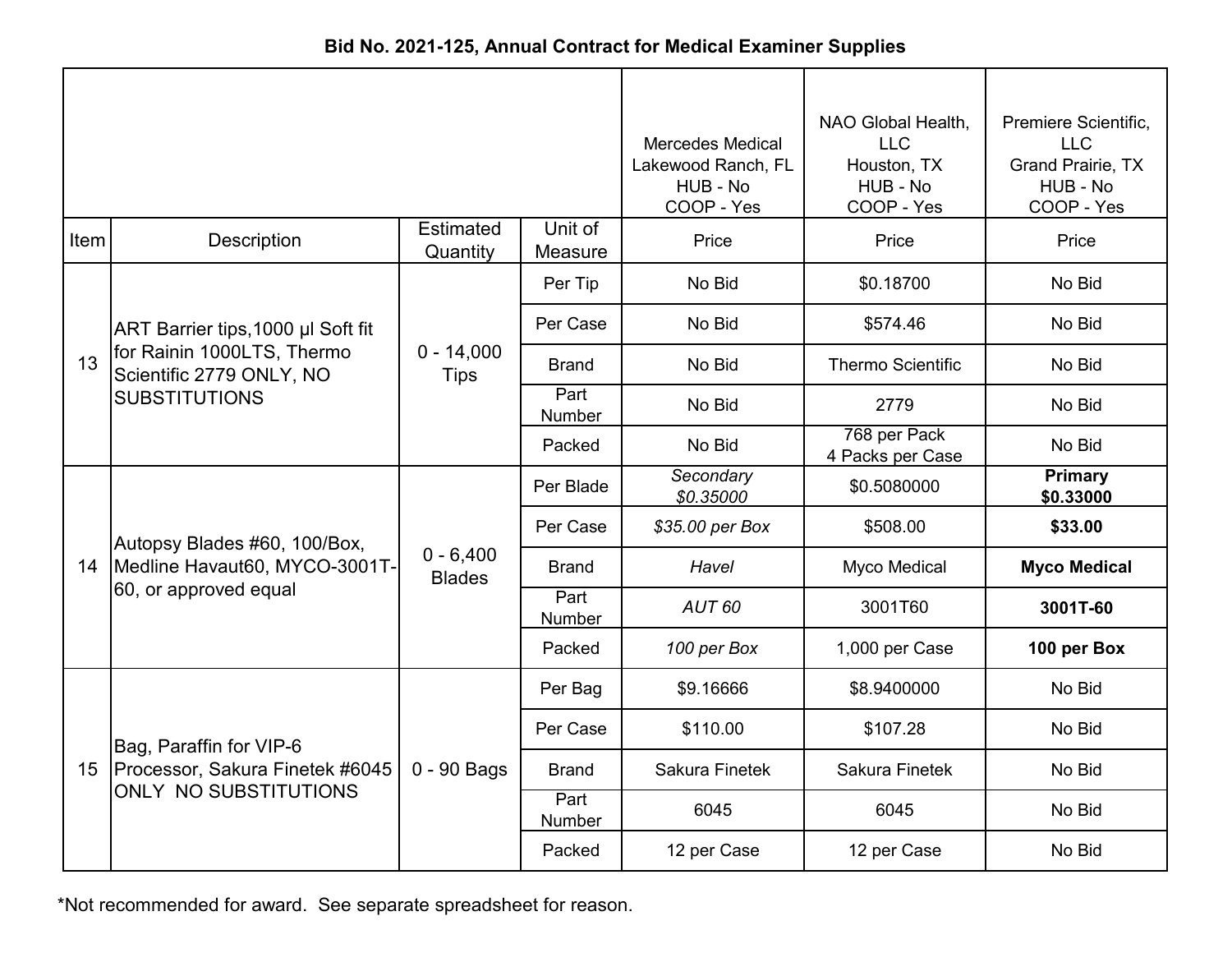| Bid No. 2021-125, Annual Contract for Medical Examiner Supplies |  |
|-----------------------------------------------------------------|--|
|-----------------------------------------------------------------|--|

|      |                                                                                        | RND Medical Supplies,<br>Inc.<br>Marietta, GA<br>HUB - No<br>COOP - Yes | School Health<br>Corporation<br>Rolling Meadows, IL<br>HUB - No | <b>StatLab Medical</b><br><b>Products</b><br>McKinney, TX<br>HUB - No<br>COOP - Yes |        |                     |
|------|----------------------------------------------------------------------------------------|-------------------------------------------------------------------------|-----------------------------------------------------------------|-------------------------------------------------------------------------------------|--------|---------------------|
| Item | Description                                                                            | <b>Estimated</b><br>Quantity                                            | Unit of<br>Measure                                              | Price                                                                               | Price  | Price               |
|      |                                                                                        |                                                                         | Per Tip                                                         | No Bid                                                                              | No Bid | No Bid              |
|      | ART Barrier tips, 1000 µl Soft fit                                                     |                                                                         | Per Case                                                        | No Bid                                                                              | No Bid | No Bid              |
| 13   | for Rainin 1000LTS, Thermo<br>Scientific 2779 ONLY, NO                                 | $0 - 14,000$<br><b>Tips</b>                                             | <b>Brand</b>                                                    | No Bid                                                                              | No Bid | No Bid              |
|      | <b>SUBSTITUTIONS</b>                                                                   |                                                                         | Part<br>Number                                                  | No Bid                                                                              | No Bid | No Bid              |
|      |                                                                                        |                                                                         | Packed                                                          | No Bid                                                                              | No Bid | No Bid              |
|      |                                                                                        | $0 - 6,400$<br><b>Blades</b>                                            | Per Blade                                                       | \$34.66000                                                                          | No Bid | \$0.52000           |
|      | Autopsy Blades #60, 100/Box,<br>Medline Havaut60, MYCO-3001T-<br>60, or approved equal |                                                                         | Per Case                                                        | \$173.30                                                                            | No Bid | \$52.00             |
| 14   |                                                                                        |                                                                         | <b>Brand</b>                                                    | Accutec                                                                             | No Bid | Cincinnati Surgical |
|      |                                                                                        |                                                                         | Part<br>Number                                                  | 78.046                                                                              | No Bid | <b>CS-B60</b>       |
|      |                                                                                        |                                                                         | Packed                                                          | 5 per Case                                                                          | No Bid | 100 per Pack        |
|      |                                                                                        |                                                                         | Per Bag                                                         | No Bid                                                                              | No Bid | No Bid              |
|      | Bag, Paraffin for VIP-6                                                                |                                                                         | Per Case                                                        | No Bid                                                                              | No Bid | No Bid              |
| 15   | Processor, Sakura Finetek #6045                                                        | 0 - 90 Bags                                                             | <b>Brand</b>                                                    | No Bid                                                                              | No Bid | No Bid              |
|      | <b>ONLY NO SUBSTITUTIONS</b>                                                           |                                                                         | Part<br>Number                                                  | No Bid                                                                              | No Bid | No Bid              |
|      |                                                                                        |                                                                         | Packed                                                          | No Bid                                                                              | No Bid | No Bid              |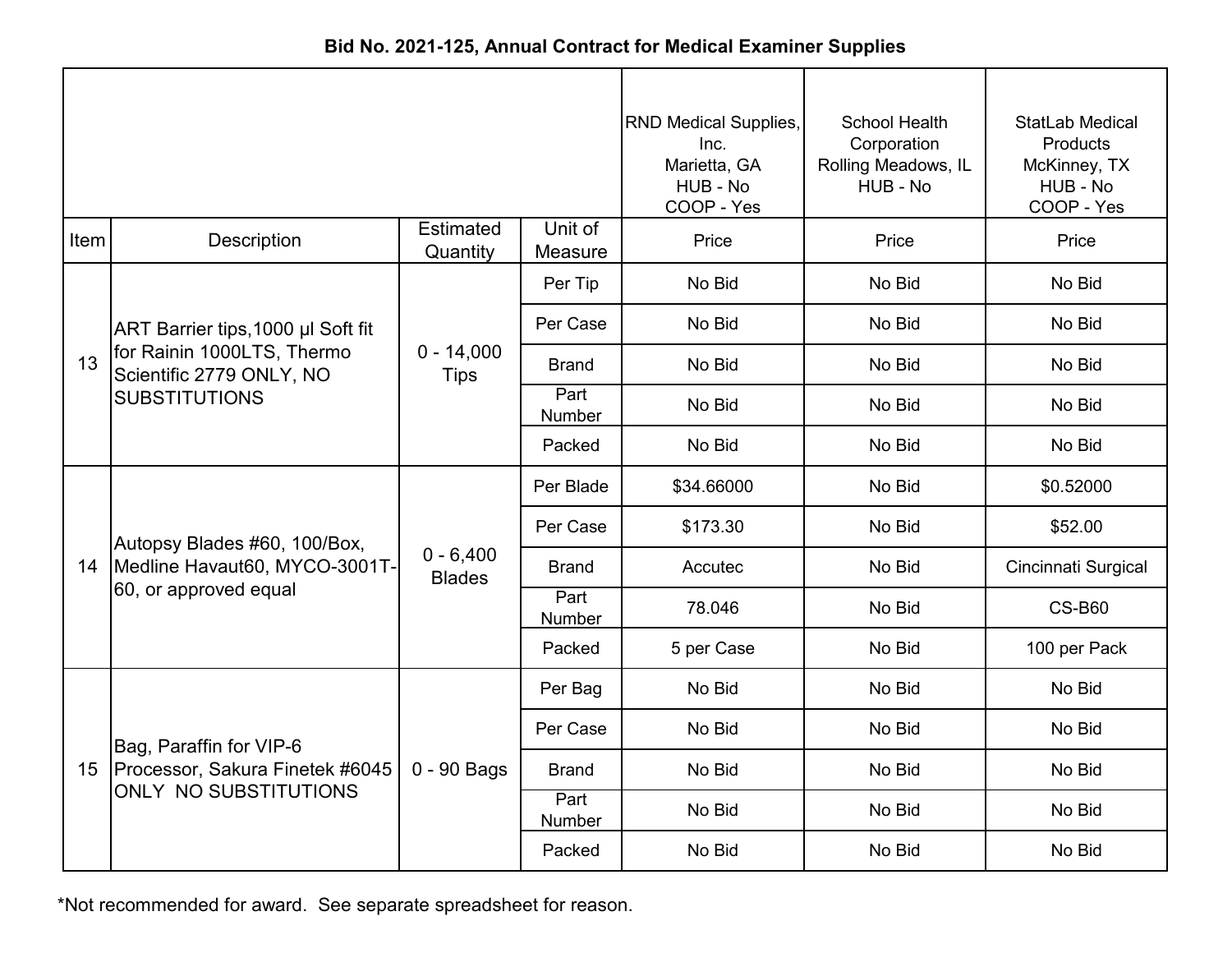| Bid No. 2021-125, Annual Contract for Medical Examiner Supplies |
|-----------------------------------------------------------------|
|-----------------------------------------------------------------|

|                 |                                                        |                              | <b>Strong Medical</b><br><b>Partners LLC</b><br>Pineville, NC<br>HUB - No | <b>United Medical</b><br><b>Equipment Business</b><br>Solutions Network, Inc.<br>Southlake, TX<br>HUB - No | <b>Zhou Medical</b><br>Solutions, LLC<br>Houston, TX<br>HUB - Yes<br>COOP - No |                        |
|-----------------|--------------------------------------------------------|------------------------------|---------------------------------------------------------------------------|------------------------------------------------------------------------------------------------------------|--------------------------------------------------------------------------------|------------------------|
| Item            | Description                                            | <b>Estimated</b><br>Quantity | Unit of<br>Measure                                                        | Price                                                                                                      | Price                                                                          | Price                  |
|                 |                                                        |                              | Per Tip                                                                   | No Bid                                                                                                     | No Bid                                                                         | No Bid                 |
|                 | ART Barrier tips, 1000 µl Soft fit                     |                              | Per Case                                                                  | No Bid                                                                                                     | No Bid                                                                         | No Bid                 |
| 13              | for Rainin 1000LTS, Thermo<br>Scientific 2779 ONLY, NO | $0 - 14,000$<br><b>Tips</b>  | <b>Brand</b>                                                              | No Bid                                                                                                     | No Bid                                                                         | No Bid                 |
|                 | <b>SUBSTITUTIONS</b>                                   |                              | Part<br>Number                                                            | No Bid                                                                                                     | No Bid                                                                         | No Bid                 |
|                 |                                                        |                              | Packed                                                                    | No Bid                                                                                                     | No Bid                                                                         | No Bid                 |
|                 | Autopsy Blades #60, 100/Box,                           | $0 - 6,400$<br><b>Blades</b> | Per Blade                                                                 | No Bid                                                                                                     | No Bid                                                                         | \$0.55900              |
|                 |                                                        |                              | Per Case                                                                  | No Bid                                                                                                     | No Bid                                                                         | \$55.90                |
| 14              | Medline Havaut60, MYCO-3001T-                          |                              | <b>Brand</b>                                                              | No Bid                                                                                                     | No Bid                                                                         | Cincinnati Surgical    |
|                 | 60, or approved equal                                  |                              | Part<br>Number                                                            | No Bid                                                                                                     | No Bid                                                                         | 0260                   |
|                 |                                                        |                              | Packed                                                                    | No Bid                                                                                                     | No Bid                                                                         | 100 per Pack           |
|                 |                                                        |                              | Per Bag                                                                   | No Bid                                                                                                     | No Bid                                                                         | Secondary<br>\$6.67000 |
|                 | Bag, Paraffin for VIP-6                                |                              | Per Case                                                                  | No Bid                                                                                                     | No Bid                                                                         | \$80.04                |
| 15 <sub>1</sub> | Processor, Sakura Finetek #6045                        | 0 - 90 Bags                  | <b>Brand</b>                                                              | No Bid                                                                                                     | No Bid                                                                         | Sakura Finetek         |
|                 | <b>ONLY NO SUBSTITUTIONS</b>                           |                              | Part<br>Number                                                            | No Bid                                                                                                     | No Bid                                                                         | 6045                   |
|                 |                                                        |                              | Packed                                                                    | No Bid                                                                                                     | No Bid                                                                         | 12 per Case            |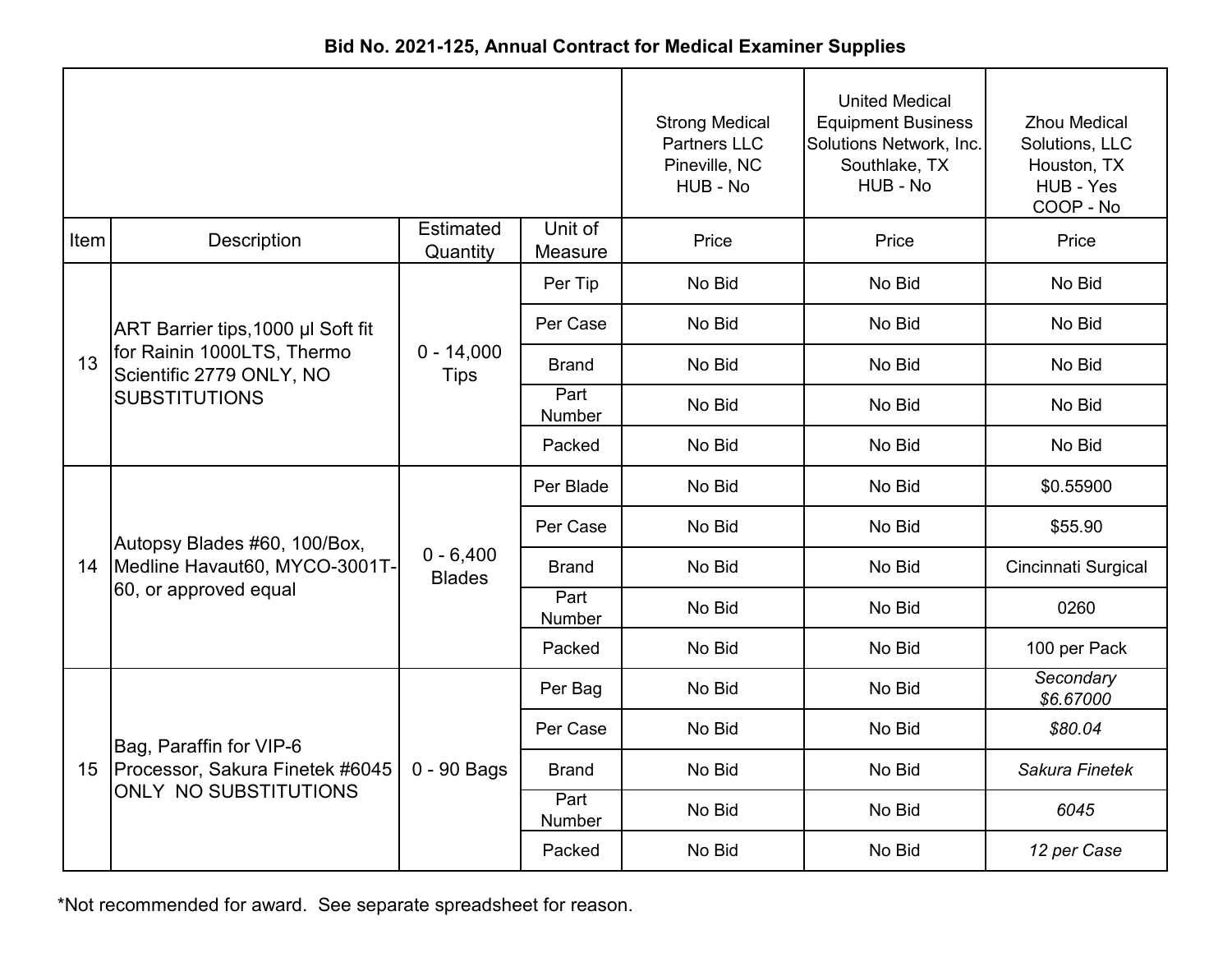| Bid No. 2021-125, Annual Contract for Medical Examiner Supplies |  |
|-----------------------------------------------------------------|--|
|-----------------------------------------------------------------|--|

|                 |                                                                     |                              | Cambridge Pro<br>Services, LLC<br>Jacksonville, FL<br>HUB - No | <b>Digital Dolphin</b><br>Products, LLC<br>Redondo Beach, CA<br>HUB - No<br>COOP - Yes | <b>Fisher Healthcare</b><br>Houston, TX<br>HUB - No<br>COOP - Yes |                          |
|-----------------|---------------------------------------------------------------------|------------------------------|----------------------------------------------------------------|----------------------------------------------------------------------------------------|-------------------------------------------------------------------|--------------------------|
| Item            | Description                                                         | <b>Estimated</b><br>Quantity | Unit of<br>Measure                                             | Price                                                                                  | Price                                                             | Price                    |
|                 |                                                                     |                              | Per Bag                                                        | No Bid                                                                                 | No Bid                                                            | \$0.04888                |
|                 | Bag, Specimen Transport, 4" x<br>6", Zip Closure with pouch,        |                              | Per Case                                                       | No Bid                                                                                 | No Bid                                                            | \$48.88                  |
| 16              | Biohazard Label with symbol,<br>Clear with Black/Orange Print.      | $0 - 6,050$<br><b>Bags</b>   | <b>Brand</b>                                                   | No Bid                                                                                 | No Bid                                                            | <b>Fisher Scientific</b> |
|                 | Fisher Scientific 01-800-00, RD<br>Plastics Q512, or approved equal |                              | Part<br><b>Number</b>                                          | No Bid                                                                                 | No Bid                                                            | 01-800-00                |
|                 |                                                                     |                              | Packed                                                         | No Bid                                                                                 | No Bid                                                            | 1,000 per Case           |
|                 |                                                                     | $0 - 6,100$<br><b>Blades</b> | Per Blade                                                      | No Bid                                                                                 | No Bid                                                            | Primary<br>\$0.33757     |
|                 | Blades, Carbon Steel, Size 70,                                      |                              | Per Case                                                       | No Bid                                                                                 | No Bid                                                            | \$337.57                 |
| 17 <sup>2</sup> | Round Tip, Non-Sterile, Myco                                        |                              | Brand                                                          | No Bid                                                                                 | No Bid                                                            | <b>Myco</b>              |
|                 | 2001T-70GV or approved equal                                        |                              | Part<br><b>Number</b>                                          | No Bid                                                                                 | No Bid                                                            | 2001T-70GV               |
|                 |                                                                     |                              | Packed                                                         | No Bid                                                                                 | No Bid                                                            | 1,000 per Case           |
|                 |                                                                     |                              | Per Blade                                                      | No Bid                                                                                 | No Bid                                                            | \$4.69800                |
|                 | Blades, Microtome, Low-Profile,                                     |                              | Per Case                                                       | No Bid                                                                                 | No Bid                                                            | \$234.90                 |
| 18              | Sakura Finetek Accu-Edge #4689                                      | $0 - 6,000$<br><b>Blades</b> | <b>Brand</b>                                                   | No Bid                                                                                 | No Bid                                                            | <b>Sakura Finetek</b>    |
|                 | <b>ONLY, NO SUBSTITUTIONS</b>                                       |                              | Part<br>Number                                                 | No Bid                                                                                 | No Bid                                                            | 4689                     |
|                 |                                                                     |                              | Packed                                                         | No Bid                                                                                 | No Bid                                                            | 50 per Pack              |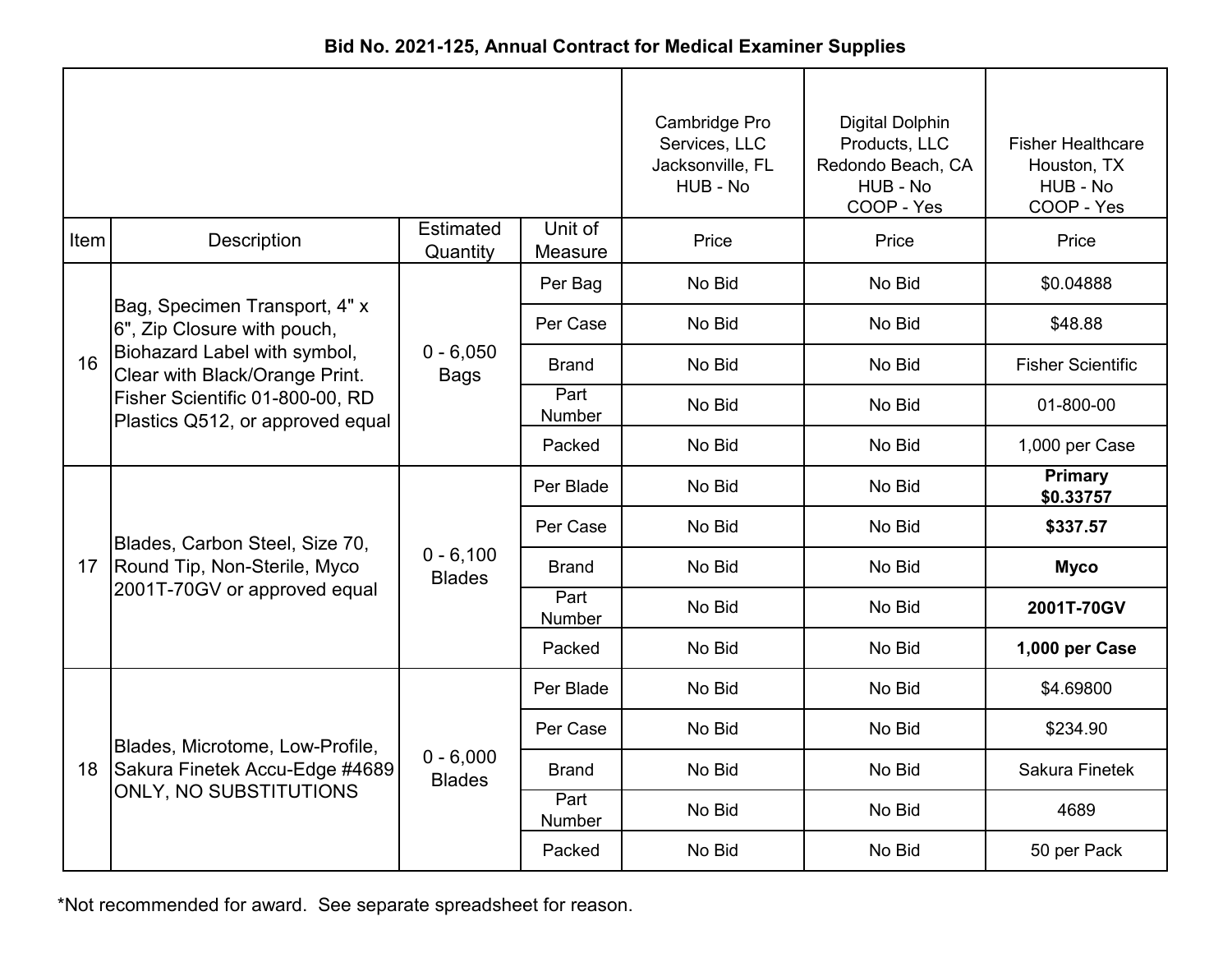|  |  |  | Bid No. 2021-125, Annual Contract for Medical Examiner Supplies |
|--|--|--|-----------------------------------------------------------------|
|--|--|--|-----------------------------------------------------------------|

|                 |                                                                     |                              | <b>Government Scientific</b><br>Source, Inc.<br>Reston, VA<br>HUB - No<br>COOP - Yes | Leica Biosystems, a<br>Division of Leica<br>Microsystems, Inc.<br>Buffalo Grove, IL<br>HUB - No<br>COOP - Yes | Medline Industries,<br>Inc.<br>Northfield, IL<br>HUB - No<br>COOP - Yes |        |
|-----------------|---------------------------------------------------------------------|------------------------------|--------------------------------------------------------------------------------------|---------------------------------------------------------------------------------------------------------------|-------------------------------------------------------------------------|--------|
| Item            | Description                                                         | <b>Estimated</b><br>Quantity | Unit of<br>Measure                                                                   | Price                                                                                                         | Price                                                                   | Price  |
|                 | Bag, Specimen Transport, 4" x                                       |                              | Per Bag                                                                              | Primary<br>\$0.01860                                                                                          | \$0.18772                                                               | No Bid |
|                 | 6", Zip Closure with pouch,                                         |                              | Per Case                                                                             | \$18.60                                                                                                       | \$187.72                                                                | No Bid |
| 16              | Biohazard Label with symbol,<br>Clear with Black/Orange Print.      | $0 - 6,050$<br><b>Bags</b>   | <b>Brand</b>                                                                         | <b>RD Plastics</b>                                                                                            | Leica Equivalent<br>3803115                                             | No Bid |
|                 | Fisher Scientific 01-800-00, RD<br>Plastics Q512, or approved equal |                              | Part<br>Number                                                                       | Q512                                                                                                          | 3803115                                                                 | No Bid |
|                 |                                                                     |                              | Packed                                                                               | 1,000 per Case                                                                                                | 1,000 per Case                                                          | No Bid |
|                 |                                                                     | $0 - 6,100$<br><b>Blades</b> | Per Blade                                                                            | \$0.43211                                                                                                     | No Bid                                                                  | No Bid |
|                 | Blades, Carbon Steel, Size 70,                                      |                              | Per Case                                                                             | \$432.11                                                                                                      | No Bid                                                                  | No Bid |
| 17 <sup>2</sup> | Round Tip, Non-Sterile, Myco                                        |                              | Brand                                                                                | <b>Fisher Scientific</b>                                                                                      | No Bid                                                                  | No Bid |
|                 | 2001T-70GV or approved equal                                        |                              | Part<br><b>Number</b>                                                                | 22999113                                                                                                      | No Bid                                                                  | No Bid |
|                 |                                                                     |                              | Packed                                                                               | 1,000 per Case                                                                                                | No Bid                                                                  | No Bid |
|                 |                                                                     |                              | Per Blade                                                                            | Primary<br>\$1.81196                                                                                          | No Bid                                                                  | No Bid |
|                 | Blades, Microtome, Low-Profile,                                     |                              | Per Case                                                                             | \$905.98                                                                                                      | No Bid                                                                  | No Bid |
| 18              | Sakura Finetek Accu-Edge #4689                                      | $0 - 6,000$<br><b>Blades</b> | Brand                                                                                | <b>Sakura Finetek</b>                                                                                         | No Bid                                                                  | No Bid |
|                 | ONLY, NO SUBSTITUTIONS                                              |                              | Part<br>Number                                                                       | 4689                                                                                                          | No Bid                                                                  | No Bid |
|                 |                                                                     |                              | Packed                                                                               | 500 per Case                                                                                                  | No Bid                                                                  | No Bid |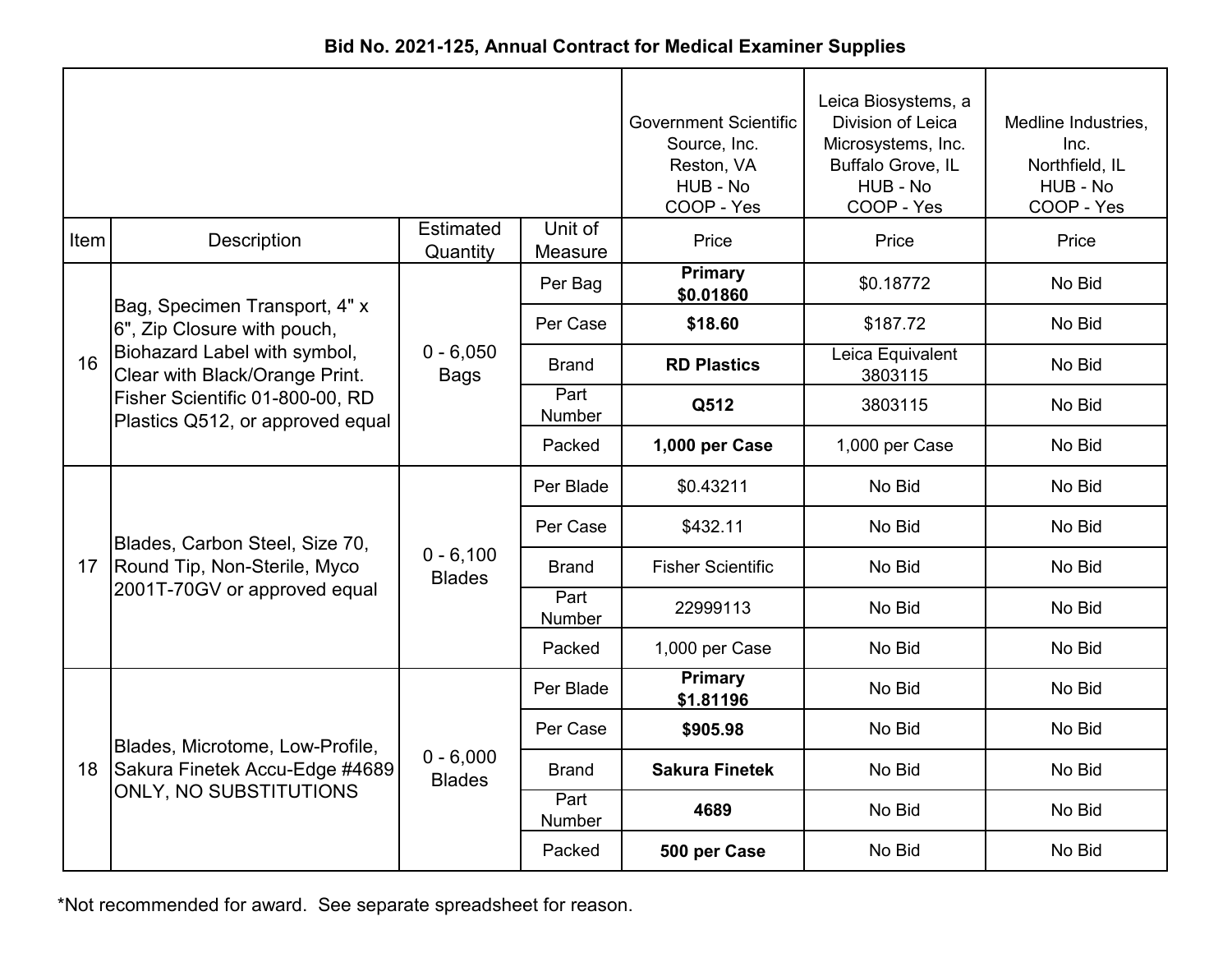| Bid No. 2021-125, Annual Contract for Medical Examiner Supplies |  |  |  |  |  |
|-----------------------------------------------------------------|--|--|--|--|--|
|-----------------------------------------------------------------|--|--|--|--|--|

|                 |                                                                     |                              | <b>Mercedes Medical</b><br>Lakewood Ranch, FL<br>HUB - No<br>COOP - Yes | NAO Global Health,<br><b>LLC</b><br>Houston, TX<br>HUB - No<br>COOP - Yes | Premiere Scientific,<br><b>LLC</b><br><b>Grand Prairie, TX</b><br>HUB - No<br>COOP - Yes |                        |
|-----------------|---------------------------------------------------------------------|------------------------------|-------------------------------------------------------------------------|---------------------------------------------------------------------------|------------------------------------------------------------------------------------------|------------------------|
| Item            | Description                                                         | <b>Estimated</b><br>Quantity | Unit of<br>Measure                                                      | Price                                                                     | Price                                                                                    | Price                  |
|                 | Bag, Specimen Transport, 4" x                                       |                              | Per Bag                                                                 | Secondary<br>\$0.02800                                                    | \$0.11100                                                                                | \$0.03300              |
|                 | 6", Zip Closure with pouch,                                         |                              | Per Case                                                                | \$28.00                                                                   | \$111.00                                                                                 | \$33.00                |
| 16              | Biohazard Label with symbol,<br>Clear with Black/Orange Print.      | $0 - 6,050$<br><b>Bags</b>   | <b>Brand</b>                                                            | <b>Minigrip Commercial</b><br><b>LLC</b>                                  | <b>Fisher Scientific</b>                                                                 | <b>RD Plastics</b>     |
|                 | Fisher Scientific 01-800-00, RD<br>Plastics Q512, or approved equal |                              | Part<br>Number                                                          | iP46B3T                                                                   | 01-800-00                                                                                | Q512                   |
|                 |                                                                     |                              | Packed                                                                  | 1,000 per Case                                                            | 1,000 per Case                                                                           | 1,000 per Case         |
|                 | Blades, Carbon Steel, Size 70,                                      | $0 - 6,100$<br><b>Blades</b> | Per Blade                                                               | \$0.38000                                                                 | \$0.51300                                                                                | Secondary<br>\$0.35050 |
|                 |                                                                     |                              | Per Case                                                                | \$38.00                                                                   | \$513.00                                                                                 | \$35.05                |
| 17 <sup>2</sup> | Round Tip, Non-Sterile, Myco                                        |                              | <b>Brand</b>                                                            | Myco                                                                      | <b>Myco</b>                                                                              | <b>Myco Medical</b>    |
|                 | 2001T-70GV or approved equal                                        |                              | Part<br>Number                                                          | 2001T-70GV                                                                | 2001T-70GV                                                                               | 2001T-70GV             |
|                 |                                                                     |                              | Packed                                                                  | 100 per Box                                                               | 1,000 per Case                                                                           | 100 per Box            |
|                 |                                                                     |                              | Per Blade                                                               | \$3.00000                                                                 | \$2.52600                                                                                | No Bid                 |
|                 | Blades, Microtome, Low-Profile,                                     |                              | Per Case                                                                | \$150.00                                                                  | \$1,263.00                                                                               | No Bid                 |
| 18              | Sakura Finetek Accu-Edge #4689                                      | $0 - 6,000$<br><b>Blades</b> | Brand                                                                   | Sakura Finetek                                                            | Sakura Finetek                                                                           | No Bid                 |
|                 | ONLY, NO SUBSTITUTIONS                                              |                              | Part<br>Number                                                          | 4689                                                                      | 4689                                                                                     | No Bid                 |
|                 |                                                                     |                              | Packed                                                                  | 50 per Pack                                                               | 500 per Case                                                                             | No Bid                 |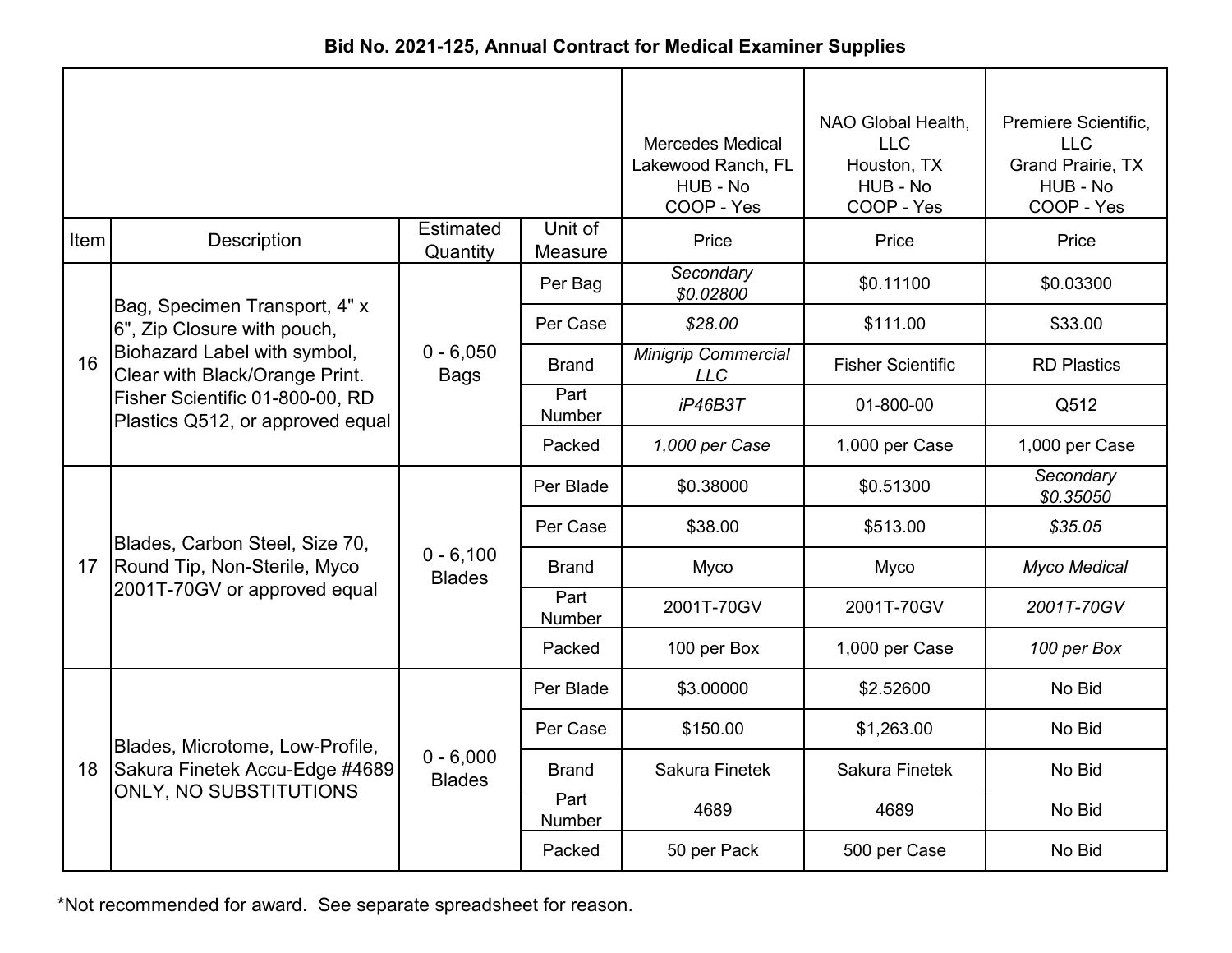| Bid No. 2021-125, Annual Contract for Medical Examiner Supplies |  |
|-----------------------------------------------------------------|--|
|-----------------------------------------------------------------|--|

|      |                                                                     |                              |                    | <b>RND Medical Supplies,</b><br>Inc.<br>Marietta, GA<br>HUB - No<br>COOP - Yes | School Health<br>Corporation<br>Rolling Meadows, IL<br>HUB - No | StatLab Medical<br><b>Products</b><br>McKinney, TX<br>HUB - No<br>COOP - Yes |
|------|---------------------------------------------------------------------|------------------------------|--------------------|--------------------------------------------------------------------------------|-----------------------------------------------------------------|------------------------------------------------------------------------------|
| Item | Description                                                         | <b>Estimated</b><br>Quantity | Unit of<br>Measure | Price                                                                          | Price                                                           | Price                                                                        |
|      |                                                                     |                              | Per Bag            | No Bid                                                                         | No Bid                                                          | \$0.03500                                                                    |
|      | Bag, Specimen Transport, 4" x<br>6", Zip Closure with pouch,        |                              | Per Case           | No Bid                                                                         | No Bid                                                          | \$35.00                                                                      |
| 16   | Biohazard Label with symbol,<br>Clear with Black/Orange Print.      | $0 - 6,050$<br><b>Bags</b>   | <b>Brand</b>       | No Bid                                                                         | No Bid                                                          | Interplas                                                                    |
|      | Fisher Scientific 01-800-00, RD<br>Plastics Q512, or approved equal |                              | Part<br>Number     | No Bid                                                                         | No Bid                                                          | B6T0609/D                                                                    |
|      |                                                                     |                              | Packed             | No Bid                                                                         | No Bid                                                          | 1,000 per Case                                                               |
|      |                                                                     | $0 - 6,100$<br><b>Blades</b> | Per Blade          | \$0.49660                                                                      | No Bid                                                          | \$0.63000                                                                    |
|      | Blades, Carbon Steel, Size 70,                                      |                              | Per Case           | \$49.66                                                                        | No Bid                                                          | \$63.00                                                                      |
| 17   | Round Tip, Non-Sterile, Myco                                        |                              | <b>Brand</b>       | Myco Medical                                                                   | No Bid                                                          | Cincinnati Surgical                                                          |
|      | 2001T-70GV or approved equal                                        |                              | Part<br>Number     | 2001T-70GV                                                                     | No Bid                                                          | <b>CS-B70</b>                                                                |
|      |                                                                     |                              | Packed             | 100 per Box                                                                    | No Bid                                                          | 100 per Pack                                                                 |
|      |                                                                     |                              | Per Blade          | No Bid                                                                         | No Bid                                                          | No Bid                                                                       |
|      | Blades, Microtome, Low-Profile,                                     |                              | Per Case           | No Bid                                                                         | No Bid                                                          | No Bid                                                                       |
| 18   | Sakura Finetek Accu-Edge #4689                                      | $0 - 6,000$<br><b>Blades</b> | <b>Brand</b>       | No Bid                                                                         | No Bid                                                          | No Bid                                                                       |
|      | ONLY, NO SUBSTITUTIONS                                              |                              | Part<br>Number     | No Bid                                                                         | No Bid                                                          | No Bid                                                                       |
|      |                                                                     |                              | Packed             | No Bid                                                                         | No Bid                                                          | No Bid                                                                       |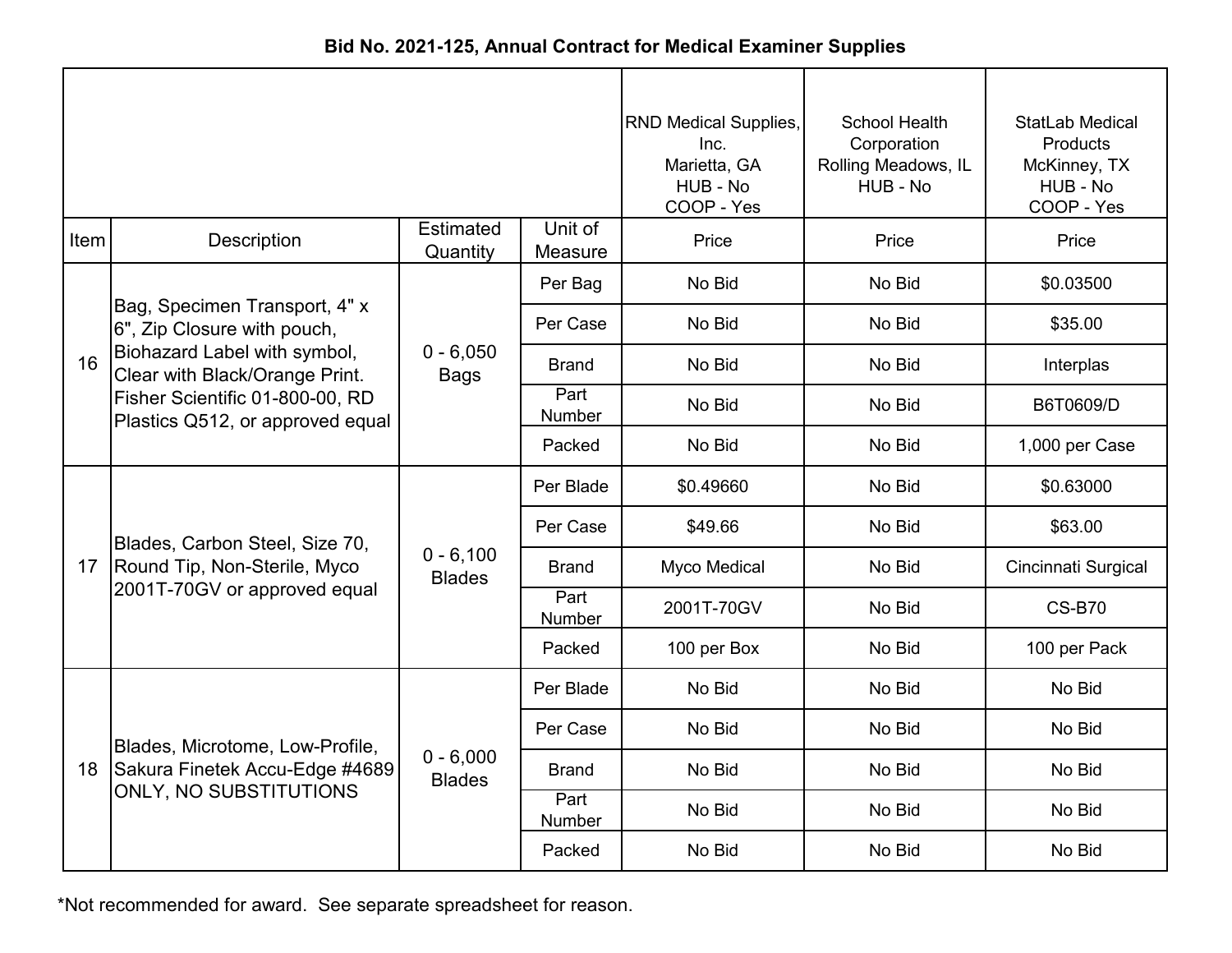| Bid No. 2021-125, Annual Contract for Medical Examiner Supplies |  |
|-----------------------------------------------------------------|--|
|-----------------------------------------------------------------|--|

|      |                                                                     |                              | <b>Strong Medical</b><br><b>Partners LLC</b><br>Pineville, NC<br>HUB - No | <b>United Medical</b><br><b>Equipment Business</b><br>Solutions Network, Inc.<br>Southlake, TX<br>HUB - No | <b>Zhou Medical</b><br>Solutions, LLC<br>Houston, TX<br>HUB - Yes<br>COOP - No |                                  |
|------|---------------------------------------------------------------------|------------------------------|---------------------------------------------------------------------------|------------------------------------------------------------------------------------------------------------|--------------------------------------------------------------------------------|----------------------------------|
| Item | Description                                                         | <b>Estimated</b><br>Quantity | Unit of<br>Measure                                                        | Price                                                                                                      | Price                                                                          | Price                            |
|      |                                                                     |                              | Per Bag                                                                   | No Bid                                                                                                     | \$0.03650                                                                      | No Bid                           |
|      | Bag, Specimen Transport, 4" x<br>6", Zip Closure with pouch,        |                              | Per Case                                                                  | No Bid                                                                                                     | \$36.47                                                                        | No Bid                           |
| 16   | Biohazard Label with symbol,<br>Clear with Black/Orange Print.      | $0 - 6,050$<br><b>Bags</b>   | <b>Brand</b>                                                              | No Bid                                                                                                     | <b>Elkay Plastics</b>                                                          | No Bid                           |
|      | Fisher Scientific 01-800-00, RD<br>Plastics Q512, or approved equal |                              | Part<br>Number                                                            | No Bid                                                                                                     | LABZ46B                                                                        | No Bid                           |
|      |                                                                     |                              | Packed                                                                    | No Bid                                                                                                     | 100 per Packs<br>10 Packs per Case                                             | No Bid                           |
|      |                                                                     | $0 - 6,100$<br><b>Blades</b> | Per Blade                                                                 | No Bid                                                                                                     | No Bid                                                                         | \$0.88900                        |
|      | Blades, Carbon Steel, Size 70,                                      |                              | Per Case                                                                  | No Bid                                                                                                     | No Bid                                                                         | \$88.90                          |
| 17   | Round Tip, Non-Sterile, Myco                                        |                              | <b>Brand</b>                                                              | No Bid                                                                                                     | No Bid                                                                         | Havel's, Inc.                    |
|      | 2001T-70GV or approved equal                                        |                              | Part<br>Number                                                            | No Bid                                                                                                     | No Bid                                                                         | 70                               |
|      |                                                                     |                              | Packed                                                                    | No Bid                                                                                                     | No Bid                                                                         | 100 per Box                      |
|      |                                                                     |                              | Per Blade                                                                 | No Bid                                                                                                     | No Bid                                                                         | Secondary<br>\$2.29000           |
|      | Blades, Microtome, Low-Profile,                                     |                              | Per Case                                                                  | No Bid                                                                                                     | No Bid                                                                         | \$1,145.00                       |
| 18   | Sakura Finetek Accu-Edge #4689                                      | $0 - 6,000$<br><b>Blades</b> | <b>Brand</b>                                                              | No Bid                                                                                                     | No Bid                                                                         | Sakura Finetek                   |
|      | <b>ONLY, NO SUBSTITUTIONS</b>                                       |                              | Part<br>Number                                                            | No Bid                                                                                                     | No Bid                                                                         | 4689                             |
|      |                                                                     |                              | Packed                                                                    | No Bid                                                                                                     | No Bid                                                                         | 50 per Pack<br>10 Packs per Case |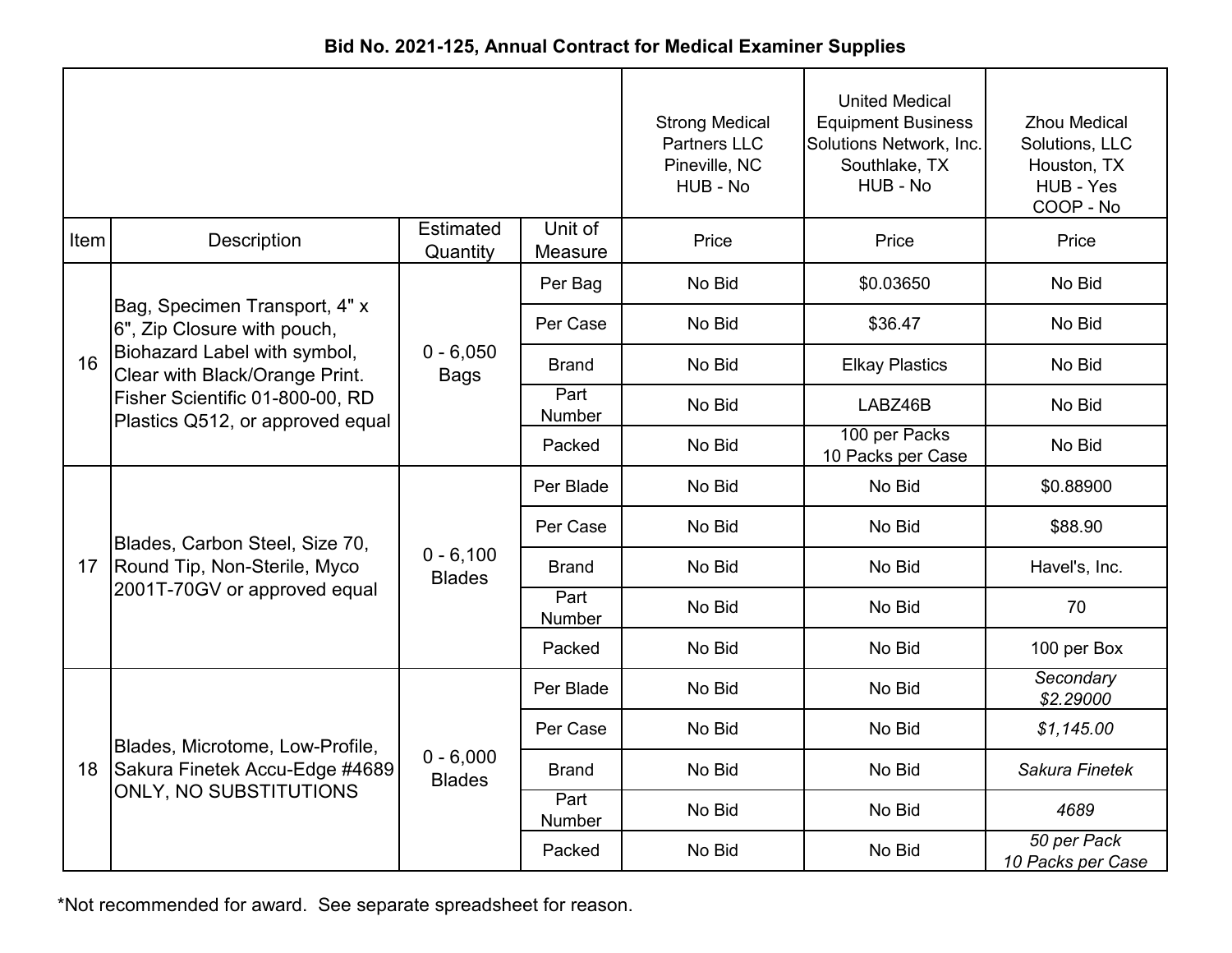|      |                                                                      |                       |                    | Cambridge Pro<br>Services, LLC<br>Jacksonville, FL<br>HUB - No | <b>Digital Dolphin</b><br>Products, LLC<br>Redondo Beach, CA<br>HUB - No<br>COOP - Yes | <b>Fisher Healthcare</b><br>Houston, TX<br>HUB - No<br>COOP - Yes |
|------|----------------------------------------------------------------------|-----------------------|--------------------|----------------------------------------------------------------|----------------------------------------------------------------------------------------|-------------------------------------------------------------------|
| Item | Description                                                          | Estimated<br>Quantity | Unit of<br>Measure | Price                                                          | Price                                                                                  | Price                                                             |
|      |                                                                      |                       | Per Cabinet        | No Bid                                                         | No Bid                                                                                 | \$216.18000                                                       |
|      | Cabinet, Micro Slide Storage,                                        |                       | Per Case           | No Bid                                                         | No Bid                                                                                 | N/A                                                               |
| 19   | Metal, holds 4500 3" x 1" slides,<br>Fisher Scientific 07-212-101 or | $0 - 8$<br>Cabinets   | <b>Brand</b>       | No Bid                                                         | No Bid                                                                                 | <b>Fisher Scientific</b>                                          |
|      | approved equal                                                       |                       | Part<br>Number     | No Bid                                                         | No Bid                                                                                 | 07-212-101                                                        |
|      |                                                                      |                       | Packed             | No Bid                                                         | No Bid                                                                                 | 1 Each                                                            |
|      |                                                                      | $0 - 2,000$<br>Caps   | Per Cape           | No Bid                                                         | No Bid                                                                                 | Secondary<br>\$0.39995                                            |
|      | Caps, Snapit, 11 mm, National                                        |                       | Per Case           | No Bid                                                         | No Bid                                                                                 | \$399.95                                                          |
| 20   | Scientific C4011-55 ONLY, NO                                         |                       | <b>Brand</b>       | No Bid                                                         | No Bid                                                                                 | <b>National Scientific</b>                                        |
|      | <b>SUBSTITUTIONS</b>                                                 |                       | Part<br>Number     | No Bid                                                         | No Bid                                                                                 | C4011-55                                                          |
|      |                                                                      |                       | Packed             | No Bid                                                         | No Bid                                                                                 | 100 per Pack<br>10 Packs per Case                                 |
|      |                                                                      |                       | Per<br>Cartridge   | No Bid                                                         | No Bid                                                                                 | No Bid                                                            |
|      | Cartridge, Print, Black, for                                         |                       | Per Case           | No Bid                                                         | No Bid                                                                                 | No Bid                                                            |
| 21   | <b>Smartwrite Cassette Printer</b><br>6/case, Sakura Finetek #9030   | $0 - 24$ Cases        | <b>Brand</b>       | No Bid                                                         | No Bid                                                                                 | No Bid                                                            |
|      | <b>ONLY, NO SUBSTITUTIONS</b>                                        |                       | Part<br>Number     | No Bid                                                         | No Bid                                                                                 | No Bid                                                            |
|      |                                                                      |                       | Packed             | No Bid                                                         | No Bid                                                                                 | No Bid                                                            |

**Bid No. 2021-125, Annual Contract for Medical Examiner Supplies**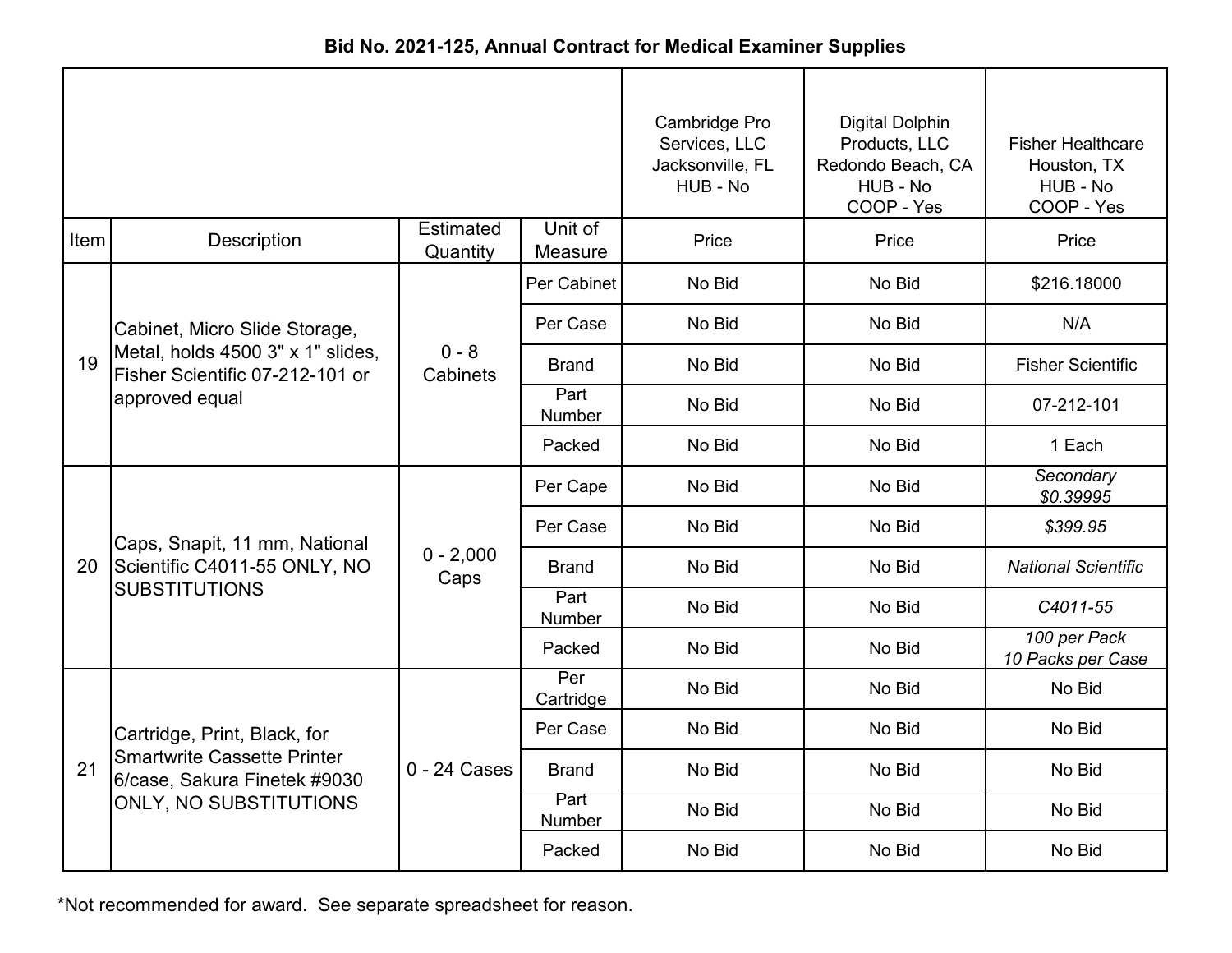|  | Bid No. 2021-125, Annual Contract for Medical Examiner Supplies |  |  |
|--|-----------------------------------------------------------------|--|--|
|--|-----------------------------------------------------------------|--|--|

|      |                                                                                        |                              | <b>Government Scientific</b><br>Source, Inc.<br>Reston, VA<br>HUB - No<br>COOP - Yes | Leica Biosystems, a<br>Division of Leica<br>Microsystems, Inc.<br>Buffalo Grove, IL<br>HUB - No<br>COOP - Yes | Medline Industries,<br>Inc.<br>Northfield, IL<br>HUB - No<br>COOP - Yes |        |
|------|----------------------------------------------------------------------------------------|------------------------------|--------------------------------------------------------------------------------------|---------------------------------------------------------------------------------------------------------------|-------------------------------------------------------------------------|--------|
| Item | <b>Description</b>                                                                     | <b>Estimated</b><br>Quantity | Unit of<br>Measure                                                                   | Price                                                                                                         | Price                                                                   | Price  |
|      |                                                                                        |                              | Per Cabinet                                                                          | \$293.25000                                                                                                   | No Bid                                                                  | No Bid |
|      | Cabinet, Micro Slide Storage,                                                          |                              | Per Case                                                                             | N/A                                                                                                           | No Bid                                                                  | No Bid |
| 19   | Metal, holds 4500 3" x 1" slides,<br>Fisher Scientific 07-212-101 or<br>approved equal | $0 - 8$<br>Cabinets          | <b>Brand</b>                                                                         | <b>Fisher Scientific</b>                                                                                      | No Bid                                                                  | No Bid |
|      |                                                                                        |                              | Part<br><b>Number</b>                                                                | 07-212-101                                                                                                    | No Bid                                                                  | No Bid |
|      |                                                                                        |                              | Packed                                                                               | 1 Each                                                                                                        | No Bid                                                                  | No Bid |
|      |                                                                                        |                              | Per Cape                                                                             | \$0.42240                                                                                                     | No Bid                                                                  | No Bid |
|      | Caps, Snapit, 11 mm, National                                                          |                              | Per Case                                                                             | \$42.24                                                                                                       | No Bid                                                                  | No Bid |
| 20   | Scientific C4011-55 ONLY, NO                                                           | $0 - 2,000$<br>Caps          | Brand                                                                                | <b>National Scientific</b>                                                                                    | No Bid                                                                  | No Bid |
|      | <b>SUBSTITUTIONS</b>                                                                   |                              | Part<br><b>Number</b>                                                                | C4011-55                                                                                                      | No Bid                                                                  | No Bid |
|      |                                                                                        |                              | Packed                                                                               | 100 per Pack                                                                                                  | No Bid                                                                  | No Bid |
|      |                                                                                        |                              | Per<br>Cartridge                                                                     | <b>Primary</b><br>\$107.67000                                                                                 | No Bid                                                                  | No Bid |
|      | Cartridge, Print, Black, for                                                           |                              | Per Case                                                                             | \$646.02                                                                                                      | No Bid                                                                  | No Bid |
| 21   | <b>Smartwrite Cassette Printer</b><br>6/case, Sakura Finetek #9030                     | $0 - 24$ Cases               | <b>Brand</b>                                                                         | <b>Sakura Finetek</b>                                                                                         | No Bid                                                                  | No Bid |
|      | ONLY, NO SUBSTITUTIONS                                                                 |                              | Part<br>Number                                                                       | 9030                                                                                                          | No Bid                                                                  | No Bid |
|      |                                                                                        |                              | Packed                                                                               | 6 per Case                                                                                                    | No Bid                                                                  | No Bid |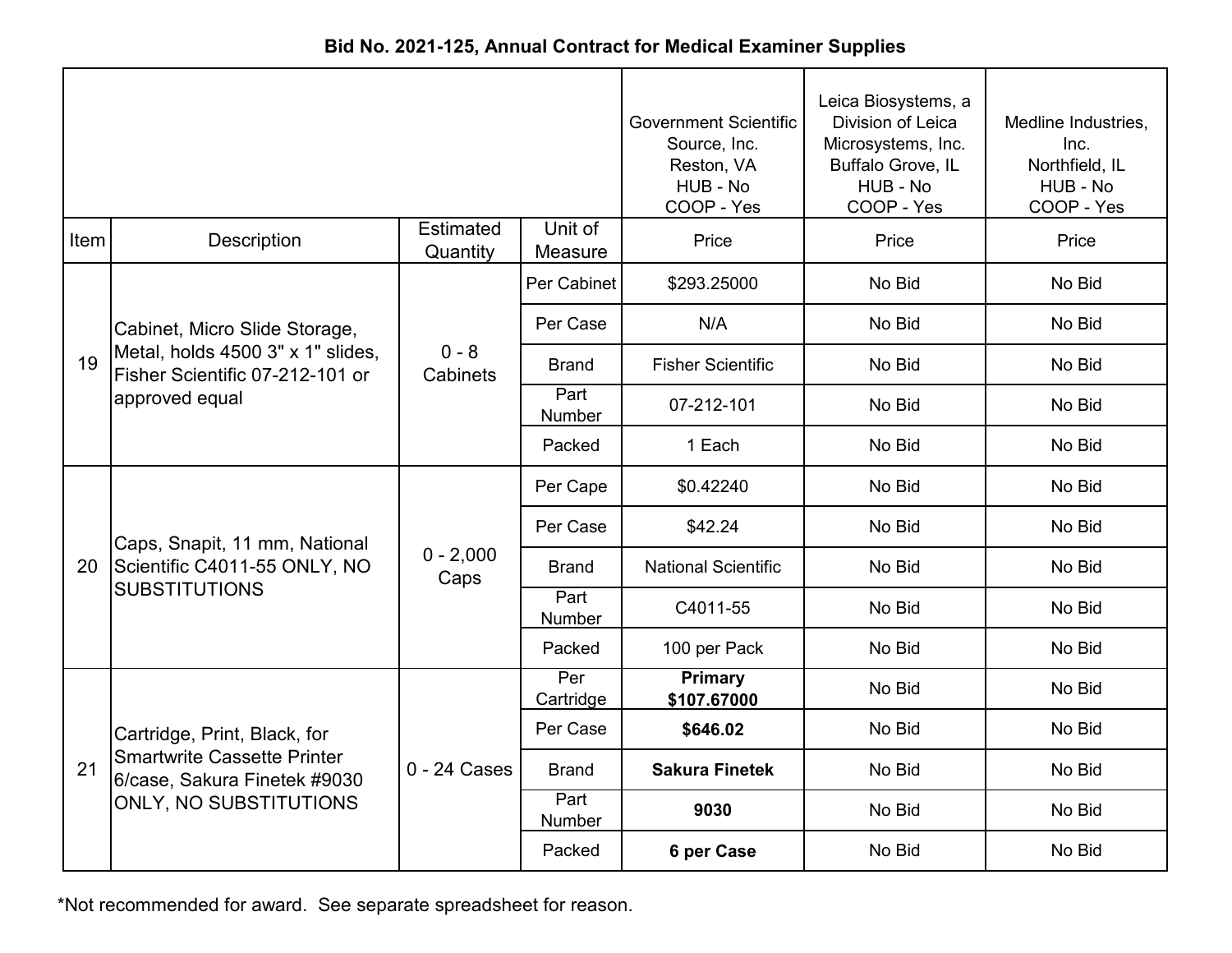| Bid No. 2021-125, Annual Contract for Medical Examiner Supplies |  |  |  |  |  |
|-----------------------------------------------------------------|--|--|--|--|--|
|-----------------------------------------------------------------|--|--|--|--|--|

|      |                                                                                        |                              | <b>Mercedes Medical</b><br>Lakewood Ranch, FL<br>HUB - No<br>COOP - Yes | NAO Global Health,<br><b>LLC</b><br>Houston, TX<br>HUB - No<br>COOP - Yes | Premiere Scientific,<br><b>LLC</b><br>Grand Prairie, TX<br>HUB - No<br>COOP - Yes |                         |
|------|----------------------------------------------------------------------------------------|------------------------------|-------------------------------------------------------------------------|---------------------------------------------------------------------------|-----------------------------------------------------------------------------------|-------------------------|
| Item | <b>Description</b>                                                                     | <b>Estimated</b><br>Quantity | Unit of<br>Measure                                                      | Price                                                                     | Price                                                                             | Price                   |
|      |                                                                                        |                              | Per Cabinet                                                             | <b>Primary</b><br>\$67.00000                                              | \$216.90000                                                                       | \$139.02000             |
|      | Cabinet, Micro Slide Storage,                                                          |                              | Per Case                                                                | N/A                                                                       | \$216.90                                                                          | \$139.02                |
| 19   | Metal, holds 4500 3" x 1" slides,<br>Fisher Scientific 07-212-101 or<br>approved equal | $0 - 8$<br>Cabinets          | <b>Brand</b>                                                            | <b>Citotest Labware</b><br>Mfg. Co. Ltd.                                  | <b>Fisher Scientific</b>                                                          | <b>Globe Scientific</b> |
|      |                                                                                        |                              | Part<br><b>Number</b>                                                   | <b>TNR 2000</b>                                                           | 07-212-101                                                                        | 513500T                 |
|      |                                                                                        |                              | Packed                                                                  | 1 Each                                                                    | 1 Each                                                                            | 1 Each                  |
|      |                                                                                        | $0 - 2,000$<br>Caps          | Per Cape                                                                | Primary<br>\$0.27000                                                      | \$0.49400                                                                         | No Bid                  |
|      | Caps, Snapit, 11 mm, National                                                          |                              | Per Case                                                                | \$27.00 per Box                                                           | \$494.00                                                                          | No Bid                  |
| 20   | Scientific C4011-55 ONLY, NO                                                           |                              | <b>Brand</b>                                                            | <b>National Scientific</b>                                                | <b>National Scientific</b>                                                        | No Bid                  |
|      | <b>SUBSTITUTIONS</b>                                                                   |                              | Part<br><b>Number</b>                                                   | C4011-55                                                                  | C4011-55                                                                          | No Bid                  |
|      |                                                                                        |                              | Packed                                                                  | 100 per Pack                                                              | 100 per Pack<br>10 Packs per Case                                                 | No Bid                  |
|      |                                                                                        |                              | Per<br>Cartridge                                                        | No Bid                                                                    | \$148.84000                                                                       | No Bid                  |
|      | Cartridge, Print, Black, for                                                           |                              | Per Case                                                                | No Bid                                                                    | \$893.04                                                                          | No Bid                  |
| 21   | <b>Smartwrite Cassette Printer</b><br>6/case, Sakura Finetek #9030                     | $0 - 24$ Cases               | <b>Brand</b>                                                            | No Bid                                                                    | <b>Sakura Finetek</b>                                                             | No Bid                  |
|      | ONLY, NO SUBSTITUTIONS                                                                 |                              | Part<br>Number                                                          | No Bid                                                                    | 9030                                                                              | No Bid                  |
|      |                                                                                        |                              | Packed                                                                  | No Bid                                                                    | 6 per Case                                                                        | No Bid                  |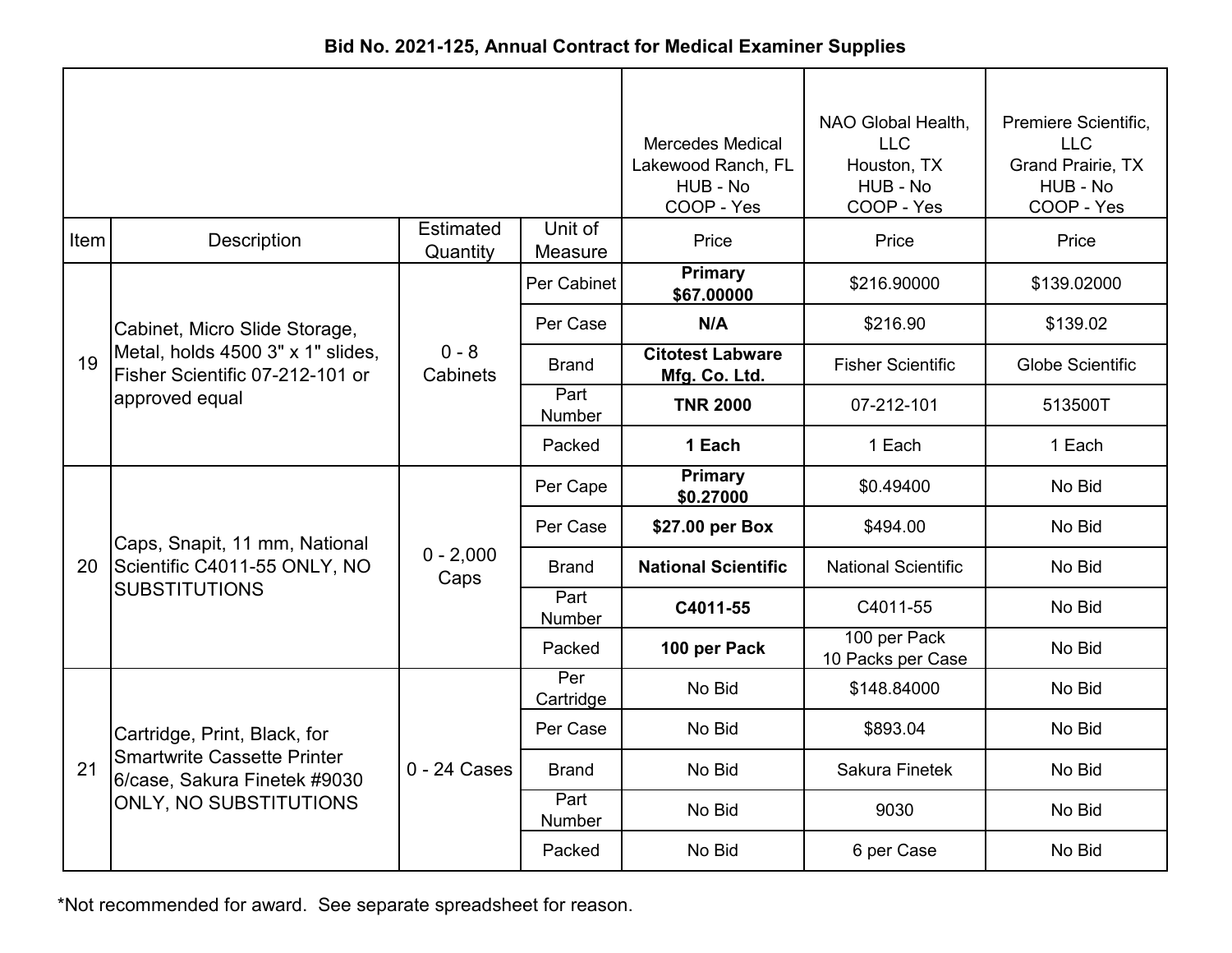| Bid No. 2021-125, Annual Contract for Medical Examiner Supplies |  |
|-----------------------------------------------------------------|--|
|-----------------------------------------------------------------|--|

|      |                                                                      |                              | <b>RND Medical Supplies,</b><br>Inc.<br>Marietta, GA<br>HUB - No<br>COOP - Yes | School Health<br>Corporation<br>Rolling Meadows, IL<br>HUB - No | StatLab Medical<br>Products<br>McKinney, TX<br>HUB - No<br>COOP - Yes |                          |
|------|----------------------------------------------------------------------|------------------------------|--------------------------------------------------------------------------------|-----------------------------------------------------------------|-----------------------------------------------------------------------|--------------------------|
| Item | <b>Description</b>                                                   | <b>Estimated</b><br>Quantity | Unit of<br>Measure                                                             | Price                                                           | Price                                                                 | Price                    |
|      |                                                                      |                              | Per Cabinet                                                                    | No Bid                                                          | No Bid                                                                | Secondary<br>\$100.00000 |
|      | Cabinet, Micro Slide Storage,                                        |                              | Per Case                                                                       | No Bid                                                          | No Bid                                                                | \$100.00                 |
| 19   | Metal, holds 4500 3" x 1" slides,<br>Fisher Scientific 07-212-101 or | $0 - 8$<br>Cabinets          | <b>Brand</b>                                                                   | No Bid                                                          | No Bid                                                                | <b>StatLab</b>           |
|      | approved equal                                                       |                              | Part<br>Number                                                                 | No Bid                                                          | No Bid                                                                | SVFS-6D                  |
|      |                                                                      |                              | Packed                                                                         | No Bid                                                          | No Bid                                                                | 1 Each                   |
|      |                                                                      | $0 - 2,000$<br>Caps          | Per Cape                                                                       | No Bid                                                          | No Bid                                                                | No Bid                   |
|      | Caps, Snapit, 11 mm, National                                        |                              | Per Case                                                                       | No Bid                                                          | No Bid                                                                | No Bid                   |
| 20   | Scientific C4011-55 ONLY, NO                                         |                              | <b>Brand</b>                                                                   | No Bid                                                          | No Bid                                                                | No Bid                   |
|      | <b>SUBSTITUTIONS</b>                                                 |                              | Part<br>Number                                                                 | No Bid                                                          | No Bid                                                                | No Bid                   |
|      |                                                                      |                              | Packed                                                                         | No Bid                                                          | No Bid                                                                | No Bid                   |
|      |                                                                      |                              | Per<br>Cartridge                                                               | No Bid                                                          | No Bid                                                                | No Bid                   |
|      | Cartridge, Print, Black, for                                         |                              | Per Case                                                                       | No Bid                                                          | No Bid                                                                | No Bid                   |
| 21   | <b>Smartwrite Cassette Printer</b><br>6/case, Sakura Finetek #9030   | 0 - 24 Cases                 | <b>Brand</b>                                                                   | No Bid                                                          | No Bid                                                                | No Bid                   |
|      | ONLY, NO SUBSTITUTIONS                                               |                              | Part<br>Number                                                                 | No Bid                                                          | No Bid                                                                | No Bid                   |
|      |                                                                      |                              | Packed                                                                         | No Bid                                                          | No Bid                                                                | No Bid                   |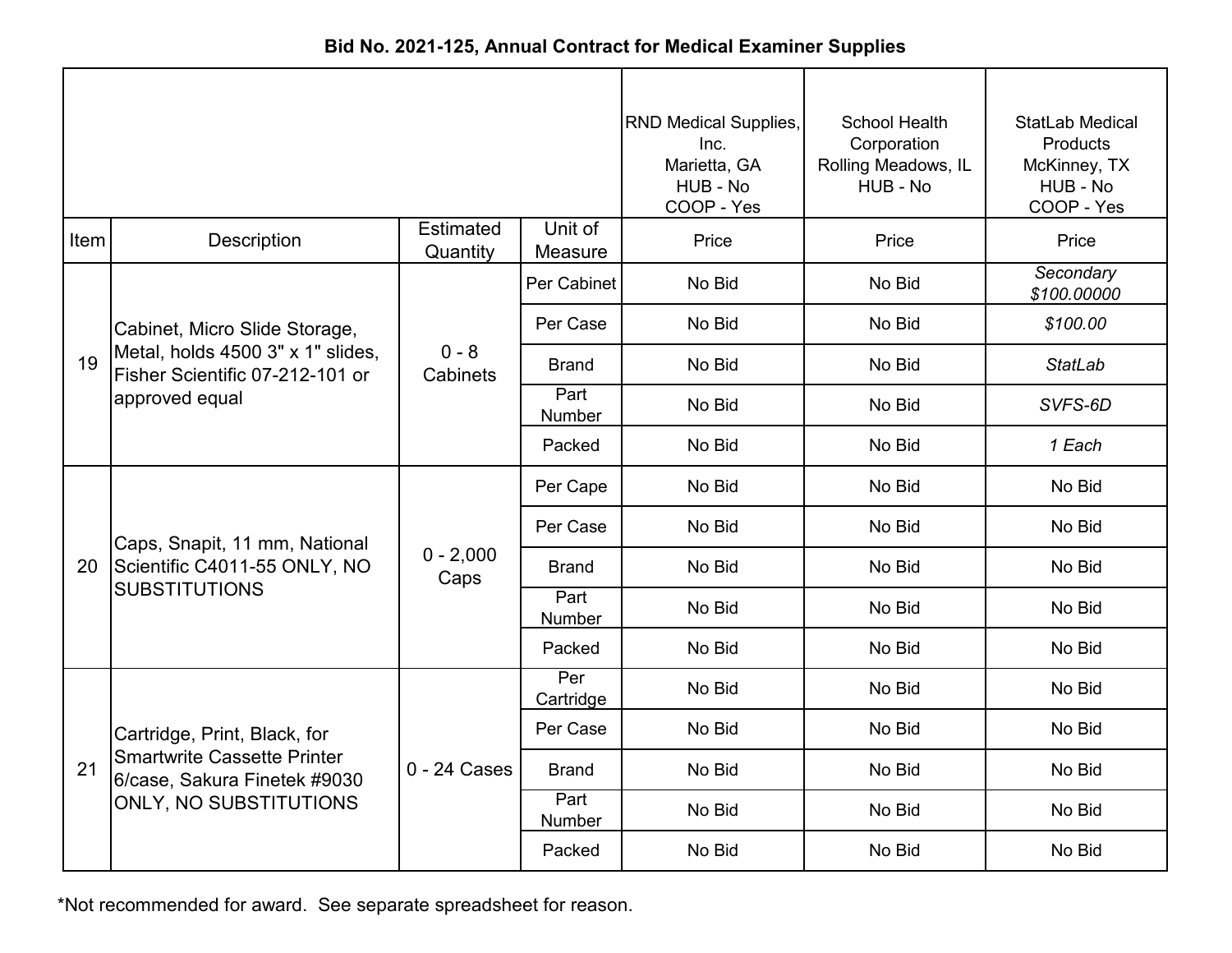| Bid No. 2021-125, Annual Contract for Medical Examiner Supplies |
|-----------------------------------------------------------------|
|-----------------------------------------------------------------|

|      |                                                                                                                              |                              | <b>Strong Medical</b><br><b>Partners LLC</b><br>Pineville, NC<br>HUB - No | <b>United Medical</b><br><b>Equipment Business</b><br>Solutions Network, Inc.<br>Southlake, TX<br>HUB - No | <b>Zhou Medical</b><br>Solutions, LLC<br>Houston, TX<br>HUB - Yes<br>COOP - No |                                   |
|------|------------------------------------------------------------------------------------------------------------------------------|------------------------------|---------------------------------------------------------------------------|------------------------------------------------------------------------------------------------------------|--------------------------------------------------------------------------------|-----------------------------------|
| Item | Description                                                                                                                  | <b>Estimated</b><br>Quantity | Unit of<br>Measure                                                        | Price                                                                                                      | Price                                                                          | Price                             |
| 19   | Cabinet, Micro Slide Storage,<br>Metal, holds 4500 3" x 1" slides,<br>Fisher Scientific 07-212-101 or<br>approved equal      | $0 - 8$<br>Cabinets          | Per Cabinet                                                               | No Bid                                                                                                     | No Bid                                                                         | No Bid                            |
|      |                                                                                                                              |                              | Per Case                                                                  | No Bid                                                                                                     | No Bid                                                                         | No Bid                            |
|      |                                                                                                                              |                              | <b>Brand</b>                                                              | No Bid                                                                                                     | No Bid                                                                         | No Bid                            |
|      |                                                                                                                              |                              | Part<br>Number                                                            | No Bid                                                                                                     | No Bid                                                                         | No Bid                            |
|      |                                                                                                                              |                              | Packed                                                                    | No Bid                                                                                                     | No Bid                                                                         | No Bid                            |
| 20   | Caps, Snapit, 11 mm, National<br>Scientific C4011-55 ONLY, NO<br><b>SUBSTITUTIONS</b>                                        | $0 - 2,000$<br>Caps          | Per Cape                                                                  | No Bid                                                                                                     | No Bid                                                                         | \$0.88500                         |
|      |                                                                                                                              |                              | Per Case                                                                  | No Bid                                                                                                     | No Bid                                                                         | \$885.00                          |
|      |                                                                                                                              |                              | <b>Brand</b>                                                              | No Bid                                                                                                     | No Bid                                                                         | <b>National Scientific</b>        |
|      |                                                                                                                              |                              | Part<br>Number                                                            | No Bid                                                                                                     | No Bid                                                                         | C4011-55                          |
|      |                                                                                                                              |                              | Packed                                                                    | No Bid                                                                                                     | No Bid                                                                         | 100 per Pack<br>10 Packs per Case |
|      | Cartridge, Print, Black, for<br><b>Smartwrite Cassette Printer</b><br>6/case, Sakura Finetek #9030<br>ONLY, NO SUBSTITUTIONS | 0 - 24 Cases                 | Per<br>Cartridge                                                          | No Bid                                                                                                     | No Bid                                                                         | Secondary<br>\$109.17000          |
| 21   |                                                                                                                              |                              | Per Case                                                                  | No Bid                                                                                                     | No Bid                                                                         | \$655.00                          |
|      |                                                                                                                              |                              | <b>Brand</b>                                                              | No Bid                                                                                                     | No Bid                                                                         | Sakura Finetek                    |
|      |                                                                                                                              |                              | Part<br>Number                                                            | No Bid                                                                                                     | No Bid                                                                         | 9030                              |
|      |                                                                                                                              |                              | Packed                                                                    | No Bid                                                                                                     | No Bid                                                                         | 6 per Case                        |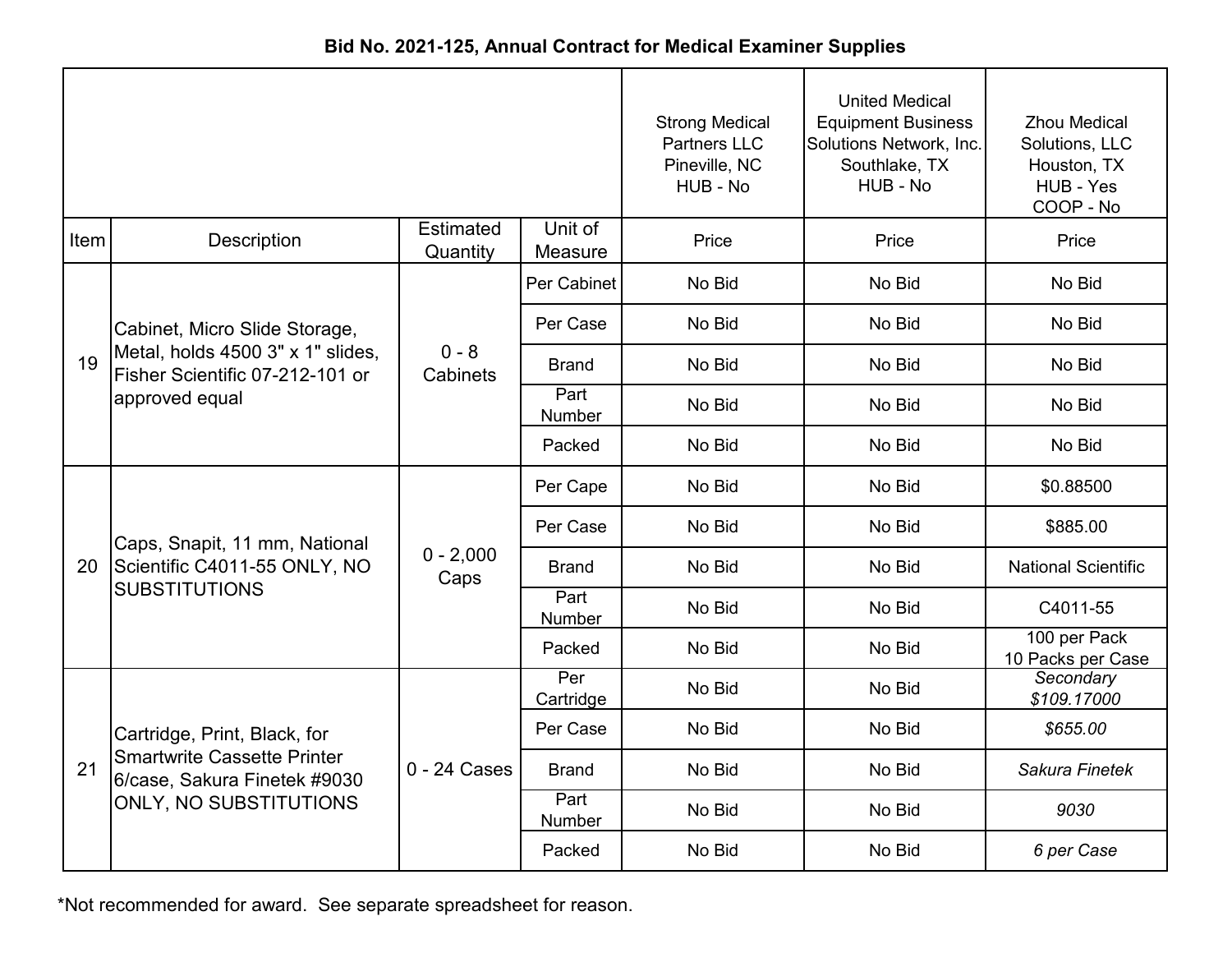|      |                                                                                                                                                                  |                          | Cambridge Pro<br>Services, LLC<br>Jacksonville, FL<br>HUB - No | <b>Digital Dolphin</b><br>Products, LLC<br>Redondo Beach, CA<br>HUB - No<br>COOP - Yes | <b>Fisher Healthcare</b><br>Houston, TX<br>HUB - No<br>COOP - Yes |                          |
|------|------------------------------------------------------------------------------------------------------------------------------------------------------------------|--------------------------|----------------------------------------------------------------|----------------------------------------------------------------------------------------|-------------------------------------------------------------------|--------------------------|
| Item | Description                                                                                                                                                      | Estimated<br>Quantity    | Unit of<br>Measure                                             | Price                                                                                  | Price                                                             | Price                    |
| 22   | Cassettes, Stacked, White, for<br>Tissue-Tek Cassette Printer,<br>Sakura Finetek #8170 ONLY, NO<br><b>SUBSTITUTIONS</b>                                          | $0 - 5,000$<br>Cassettes | Per<br>Cassette                                                | No Bid                                                                                 | No Bid                                                            | No Bid                   |
|      |                                                                                                                                                                  |                          | Per Case                                                       | No Bid                                                                                 | No Bid                                                            | No Bid                   |
|      |                                                                                                                                                                  |                          | <b>Brand</b>                                                   | No Bid                                                                                 | No Bid                                                            | No Bid                   |
|      |                                                                                                                                                                  |                          | Part<br>Number                                                 | No Bid                                                                                 | No Bid                                                            | No Bid                   |
|      |                                                                                                                                                                  |                          | Packed                                                         | No Bid                                                                                 | No Bid                                                            | No Bid                   |
| 23   | Chloroform, Stabilized, 99.8%<br>min, 4 Liter Amber Bottles, VWR<br>EMCX10591or approved equal                                                                   | 0 - 2 Bottles            | Per Bottle                                                     | No Bid                                                                                 | No Bid                                                            | No Bid                   |
|      |                                                                                                                                                                  |                          | Per Case                                                       | No Bid                                                                                 | No Bid                                                            | No Bid                   |
|      |                                                                                                                                                                  |                          | <b>Brand</b>                                                   | No Bid                                                                                 | No Bid                                                            | No Bid                   |
|      |                                                                                                                                                                  |                          | Part<br>Number                                                 | No Bid                                                                                 | No Bid                                                            | No Bid                   |
|      |                                                                                                                                                                  |                          | Packed                                                         | No Bid                                                                                 | No Bid                                                            | No Bid                   |
|      | Container, Specimen Storage<br>with Lid, Autoclavable, Non-<br>24 sterile, Polyethylene, 16 oz.,<br>4.26" H, Fisher Scientific 14-955-<br>117A or approved equal | $0 - 400$<br>Containers  | Per<br>Container                                               | No Bid                                                                                 | No Bid                                                            | \$0.62580                |
|      |                                                                                                                                                                  |                          | Per Case                                                       | No Bid                                                                                 | No Bid                                                            | \$62.58                  |
|      |                                                                                                                                                                  |                          | <b>Brand</b>                                                   | No Bid                                                                                 | No Bid                                                            | <b>Fisher Scientific</b> |
|      |                                                                                                                                                                  |                          | Part<br>Number                                                 | No Bid                                                                                 | No Bid                                                            | 14-955-117A              |
|      |                                                                                                                                                                  |                          | Packed                                                         | No Bid                                                                                 | No Bid                                                            | 100 per Case             |

**Bid No. 2021-125, Annual Contract for Medical Examiner Supplies**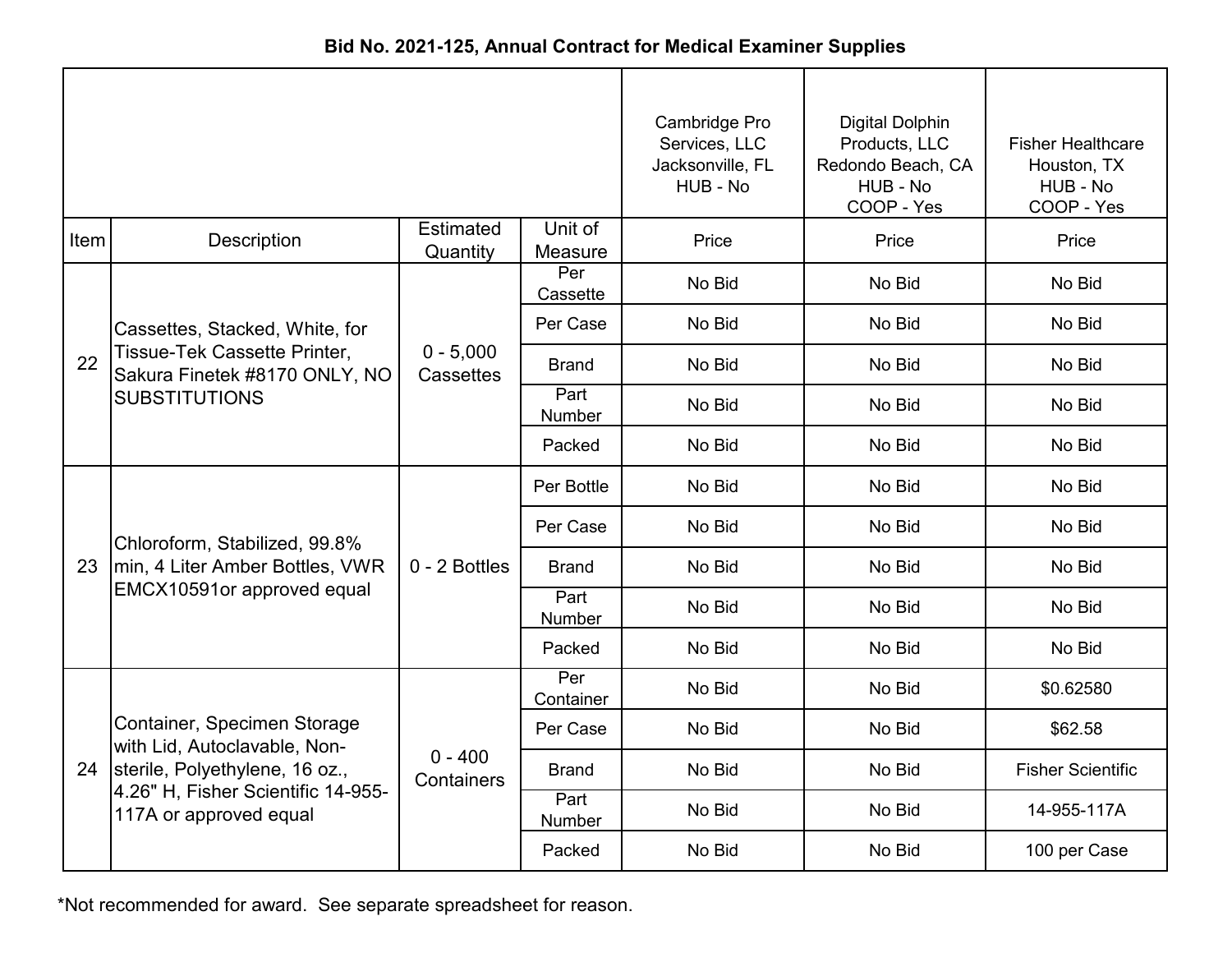| <b>Bid No. 2021-125, Annual Contract for Medical Examiner Supplies</b> |  |
|------------------------------------------------------------------------|--|
|------------------------------------------------------------------------|--|

|      |                                                               |                          | <b>Government Scientific</b><br>Source, Inc.<br>Reston, VA<br>HUB - No<br>COOP - Yes | Leica Biosystems, a<br>Division of Leica<br>Microsystems, Inc.<br>Buffalo Grove, IL<br>HUB - No<br>COOP - Yes | Medline Industries,<br>Inc.<br>Northfield, IL<br>HUB - No<br>COOP - Yes |        |
|------|---------------------------------------------------------------|--------------------------|--------------------------------------------------------------------------------------|---------------------------------------------------------------------------------------------------------------|-------------------------------------------------------------------------|--------|
| Item | <b>Description</b>                                            | Estimated<br>Quantity    | Unit of<br>Measure                                                                   | Price                                                                                                         | Price                                                                   | Price  |
|      |                                                               |                          | Per<br>Cassette                                                                      | \$1.59900                                                                                                     | No Bid                                                                  | No Bid |
|      | Cassettes, Stacked, White, for                                |                          | Per Case                                                                             | \$63.96                                                                                                       | No Bid                                                                  | No Bid |
| 22   | Tissue-Tek Cassette Printer,<br>Sakura Finetek #8170 ONLY, NO | $0 - 5,000$<br>Cassettes | <b>Brand</b>                                                                         | <b>Sakura Finetek</b>                                                                                         | No Bid                                                                  | No Bid |
|      | <b>SUBSTITUTIONS</b>                                          |                          | Part<br>Number                                                                       | 8170                                                                                                          | No Bid                                                                  | No Bid |
|      |                                                               |                          | Packed                                                                               | 40 per Case                                                                                                   | No Bid                                                                  | No Bid |
|      |                                                               | 0 - 2 Bottles            | Per Bottle                                                                           | Secondary<br>\$152.32000                                                                                      | No Bid                                                                  | No Bid |
|      | Chloroform, Stabilized, 99.8%                                 |                          | Per Case                                                                             | N/A                                                                                                           | No Bid                                                                  | No Bid |
| 23   | min, 4 Liter Amber Bottles, VWR                               |                          | <b>Brand</b>                                                                         | Sigma Aldrich                                                                                                 | No Bid                                                                  | No Bid |
|      | EMCX10591or approved equal                                    |                          | Part<br>Number                                                                       | CX1059-1                                                                                                      | No Bid                                                                  | No Bid |
|      |                                                               |                          | Packed                                                                               | 1 Each                                                                                                        | No Bid                                                                  | No Bid |
|      |                                                               |                          | Per<br>Container                                                                     | \$0.43000                                                                                                     | No Bid                                                                  | No Bid |
|      | Container, Specimen Storage<br>with Lid, Autoclavable, Non-   |                          | Per Case                                                                             | \$43.00                                                                                                       | No Bid                                                                  | No Bid |
| 24   | sterile, Polyethylene, 16 oz.,                                | $0 - 400$<br>Containers  | <b>Brand</b>                                                                         | <b>Fisher Scientific</b>                                                                                      | No Bid                                                                  | No Bid |
|      | 4.26" H, Fisher Scientific 14-955-<br>117A or approved equal  |                          | Part<br>Number                                                                       | 14-955-117A                                                                                                   | No Bid                                                                  | No Bid |
|      |                                                               |                          | Packed                                                                               | 100 per Case                                                                                                  | No Bid                                                                  | No Bid |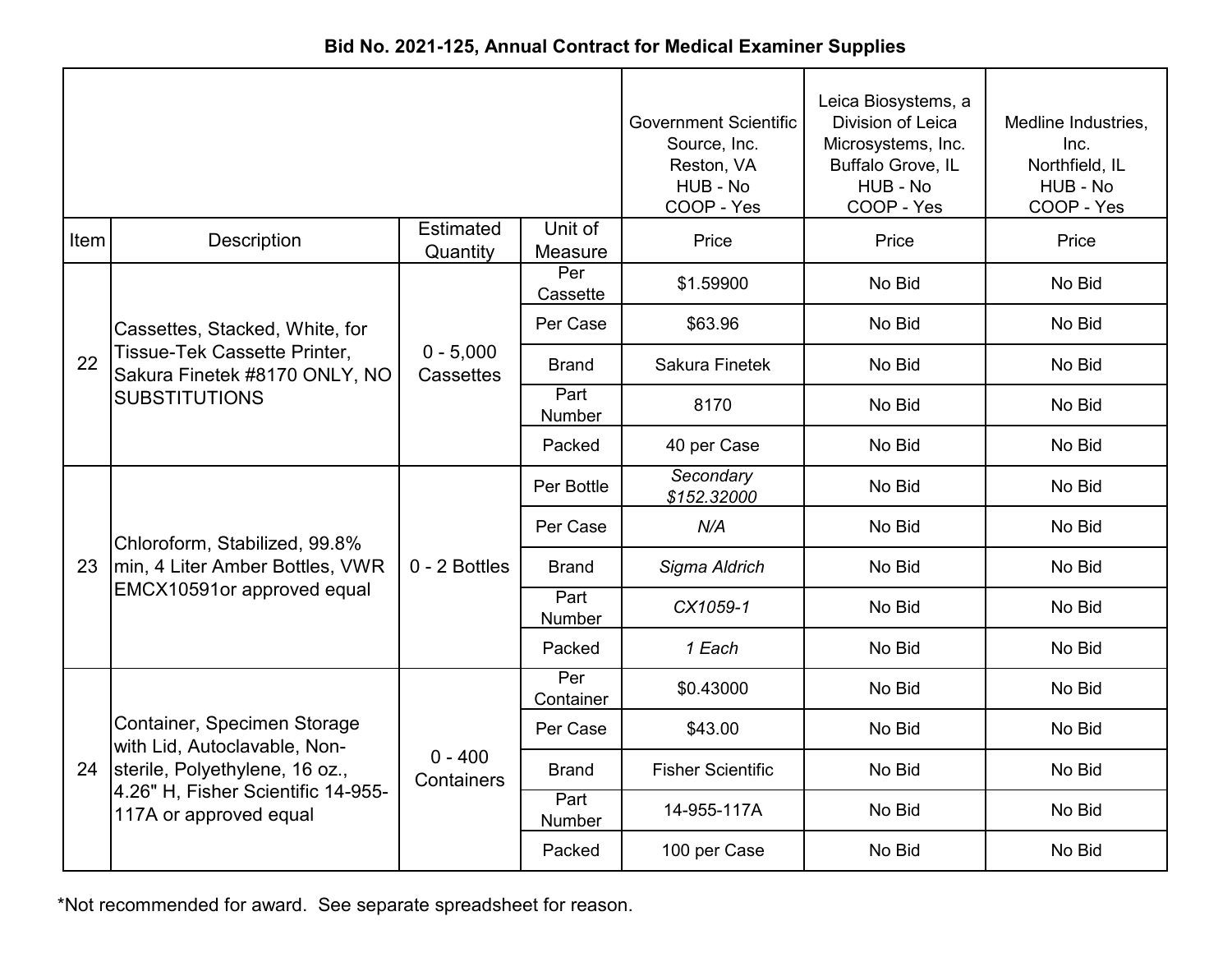| Bid No. 2021-125, Annual Contract for Medical Examiner Supplies |  |
|-----------------------------------------------------------------|--|
|-----------------------------------------------------------------|--|

|      |                                                               |                              | <b>Mercedes Medical</b><br>Lakewood Ranch, FL<br>HUB - No<br>COOP - Yes | NAO Global Health,<br><b>LLC</b><br>Houston, TX<br>HUB - No<br>COOP - Yes | Premiere Scientific,<br><b>LLC</b><br>Grand Prairie, TX<br>HUB - No<br>COOP - Yes |                         |
|------|---------------------------------------------------------------|------------------------------|-------------------------------------------------------------------------|---------------------------------------------------------------------------|-----------------------------------------------------------------------------------|-------------------------|
| Item | Description                                                   | <b>Estimated</b><br>Quantity | Unit of<br>Measure                                                      | Price                                                                     | Price                                                                             | Price                   |
|      |                                                               |                              | Per<br>Cassette                                                         | No Bid                                                                    | Secondary<br>\$0.21000                                                            | No Bid                  |
|      | Cassettes, Stacked, White, for                                |                              | Per Case                                                                | No Bid                                                                    | \$84.00                                                                           | No Bid                  |
| 22   | Tissue-Tek Cassette Printer,<br>Sakura Finetek #8170 ONLY, NO | $0 - 5,000$<br>Cassettes     | <b>Brand</b>                                                            | No Bid                                                                    | Sakura Finetek                                                                    | No Bid                  |
|      | <b>SUBSTITUTIONS</b>                                          |                              | Part<br>Number                                                          | No Bid                                                                    | 8170                                                                              | No Bid                  |
|      |                                                               |                              | Packed                                                                  | No Bid                                                                    | 400 per Case                                                                      | No Bid                  |
|      |                                                               | 0 - 2 Bottles                | Per Bottle                                                              | <b>Primary</b><br>\$125.00000                                             | No Bid                                                                            | No Bid                  |
|      | Chloroform, Stabilized, 99.8%                                 |                              | Per Case                                                                | N/A                                                                       | No Bid                                                                            | No Bid                  |
| 23   | min, 4 Liter Amber Bottles, VWR                               |                              | <b>Brand</b>                                                            | Millapore-Sigma                                                           | No Bid                                                                            | No Bid                  |
|      | EMCX10591or approved equal                                    |                              | Part<br><b>Number</b>                                                   | CX1059-1                                                                  | No Bid                                                                            | No Bid                  |
|      |                                                               |                              | Packed                                                                  | 1 Each                                                                    | No Bid                                                                            | No Bid                  |
|      |                                                               |                              | Per<br>Container                                                        | Secondary<br>\$0.42666                                                    | \$0.88500                                                                         | Primary<br>\$0.41890    |
|      | Container, Specimen Storage<br>with Lid, Autoclavable, Non-   |                              | Per Case                                                                | \$128.00                                                                  | \$88.50                                                                           | \$41.89                 |
|      | 24 sterile, Polyethylene, 16 oz.,                             | $0 - 400$<br>Containers      | <b>Brand</b>                                                            | <b>Fisher Scientific</b>                                                  | <b>Fisher Scientific</b>                                                          | <b>Globe Scientific</b> |
|      | 4.26" H, Fisher Scientific 14-955-<br>117A or approved equal  |                              | Part<br>Number                                                          | 14-955-117A                                                               | 14-955-117A                                                                       | 271016                  |
|      |                                                               |                              | Packed                                                                  | 300 per Case                                                              | 100 per Case                                                                      | 100 per Case            |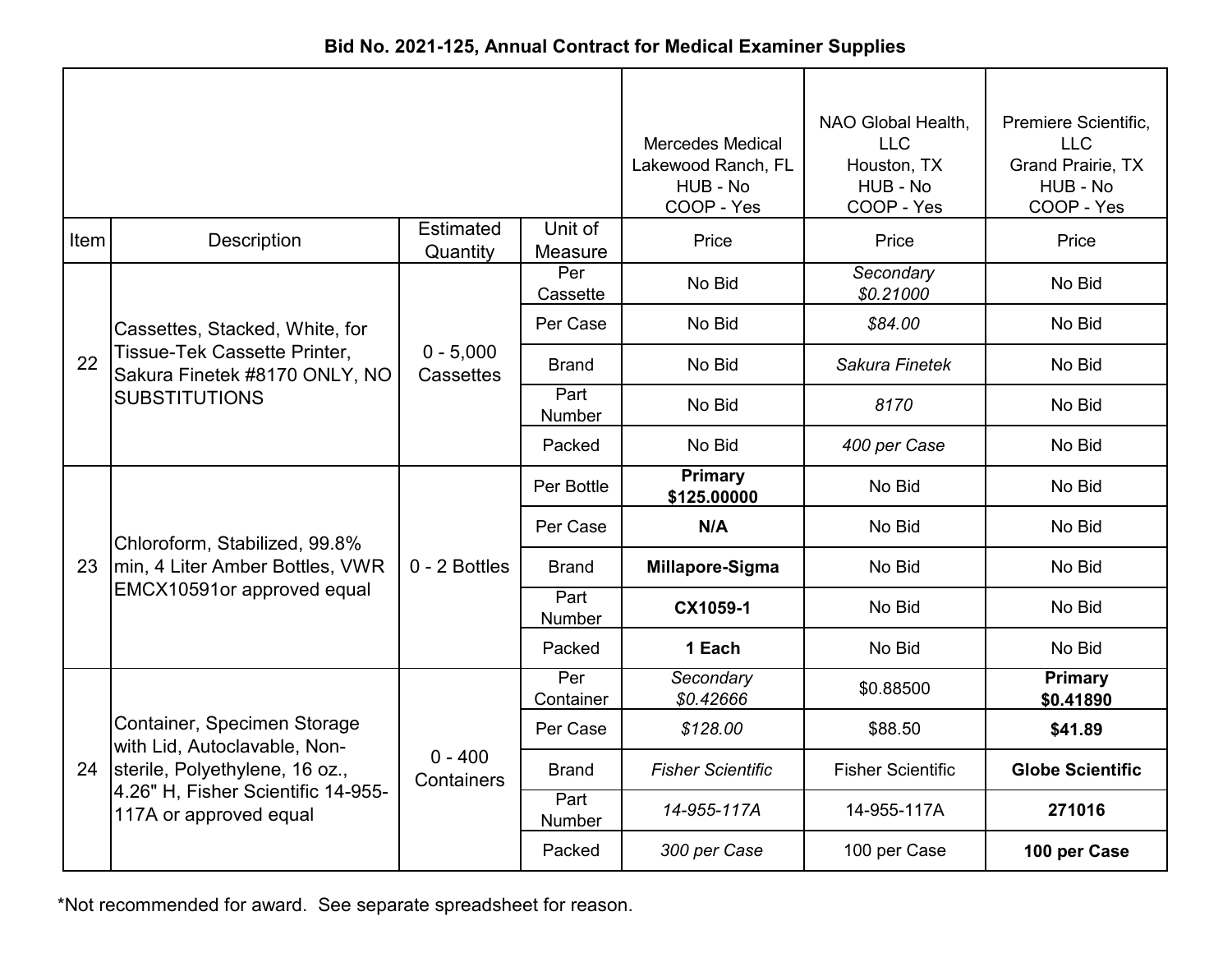|      |                                                               |                              |                    | <b>RND Medical Supplies,</b><br>Inc.<br>Marietta, GA<br>HUB - No<br>COOP - Yes | <b>School Health</b><br>Corporation<br>Rolling Meadows, IL<br>HUB - No | StatLab Medical<br>Products<br>McKinney, TX<br>HUB - No<br>COOP - Yes |
|------|---------------------------------------------------------------|------------------------------|--------------------|--------------------------------------------------------------------------------|------------------------------------------------------------------------|-----------------------------------------------------------------------|
| Item | <b>Description</b>                                            | <b>Estimated</b><br>Quantity | Unit of<br>Measure | Price                                                                          | Price                                                                  | Price                                                                 |
|      |                                                               |                              | Per<br>Cassette    | No Bid                                                                         | No Bid                                                                 | No Bid                                                                |
|      | Cassettes, Stacked, White, for                                |                              | Per Case           | No Bid                                                                         | No Bid                                                                 | No Bid                                                                |
| 22   | Tissue-Tek Cassette Printer,<br>Sakura Finetek #8170 ONLY, NO | $0 - 5,000$<br>Cassettes     | <b>Brand</b>       | No Bid                                                                         | No Bid                                                                 | No Bid                                                                |
|      | <b>SUBSTITUTIONS</b>                                          |                              | Part<br>Number     | No Bid                                                                         | No Bid                                                                 | No Bid                                                                |
|      |                                                               |                              | Packed             | No Bid                                                                         | No Bid                                                                 | No Bid                                                                |
|      |                                                               | 0 - 2 Bottles                | Per Bottle         | No Bid                                                                         | No Bid                                                                 | No Bid                                                                |
|      | Chloroform, Stabilized, 99.8%                                 |                              | Per Case           | No Bid                                                                         | No Bid                                                                 | No Bid                                                                |
| 23   | min, 4 Liter Amber Bottles, VWR                               |                              | <b>Brand</b>       | No Bid                                                                         | No Bid                                                                 | No Bid                                                                |
|      | EMCX10591or approved equal                                    |                              | Part<br>Number     | No Bid                                                                         | No Bid                                                                 | No Bid                                                                |
|      |                                                               |                              | Packed             | No Bid                                                                         | No Bid                                                                 | No Bid                                                                |
|      |                                                               |                              | Per<br>Container   | \$0.67900                                                                      | No Bid                                                                 | No Bid                                                                |
|      | Container, Specimen Storage<br>with Lid, Autoclavable, Non-   |                              | Per Case           | \$67.90                                                                        | No Bid                                                                 | No Bid                                                                |
|      | 24 sterile, Polyethylene, 16 oz.,                             | $0 - 400$<br>Containers      | <b>Brand</b>       | <b>Medegen Medical</b><br><b>Products</b>                                      | No Bid                                                                 | No Bid                                                                |
|      | 4.26" H, Fisher Scientific 14-955-<br>117A or approved equal  |                              | Part<br>Number     | 2732                                                                           | No Bid                                                                 | No Bid                                                                |
|      |                                                               |                              | Packed             | 100 per Case                                                                   | No Bid                                                                 | No Bid                                                                |

**Bid No. 2021-125, Annual Contract for Medical Examiner Supplies**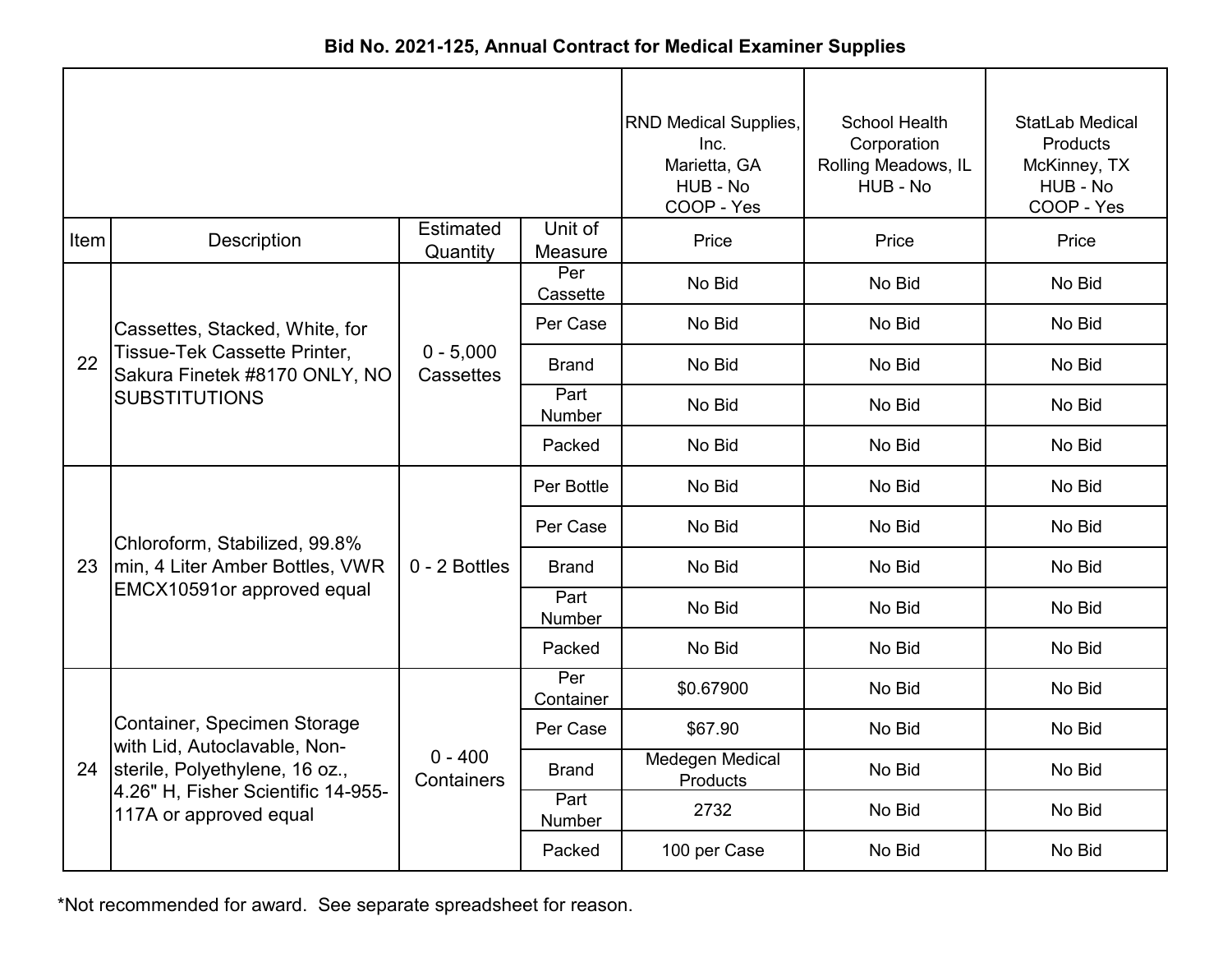|      |                                                               |                              | <b>Strong Medical</b><br><b>Partners LLC</b><br>Pineville, NC<br>HUB - No | <b>United Medical</b><br><b>Equipment Business</b><br>Solutions Network, Inc.<br>Southlake, TX<br>HUB - No | <b>Zhou Medical</b><br>Solutions, LLC<br>Houston, TX<br>HUB - Yes<br>COOP - No |                       |
|------|---------------------------------------------------------------|------------------------------|---------------------------------------------------------------------------|------------------------------------------------------------------------------------------------------------|--------------------------------------------------------------------------------|-----------------------|
| Item | Description                                                   | <b>Estimated</b><br>Quantity | Unit of<br>Measure                                                        | Price                                                                                                      | Price                                                                          | Price                 |
|      |                                                               |                              | Per<br>Cassette                                                           | No Bid                                                                                                     | No Bid                                                                         | Primary<br>\$0.17500  |
|      | Cassettes, Stacked, White, for                                |                              | Per Case                                                                  | No Bid                                                                                                     | No Bid                                                                         | \$70.00               |
| 22   | Tissue-Tek Cassette Printer,<br>Sakura Finetek #8170 ONLY, NO | $0 - 5,000$<br>Cassettes     | <b>Brand</b>                                                              | No Bid                                                                                                     | No Bid                                                                         | <b>Sakura Finetek</b> |
|      | <b>SUBSTITUTIONS</b>                                          |                              | Part<br>Number                                                            | No Bid                                                                                                     | No Bid                                                                         | 8170                  |
|      |                                                               |                              | Packed                                                                    | No Bid                                                                                                     | No Bid                                                                         | 400 per Case          |
|      |                                                               | 0 - 2 Bottles                | Per Bottle                                                                | No Bid                                                                                                     | No Bid                                                                         | No Bid                |
|      | Chloroform, Stabilized, 99.8%                                 |                              | Per Case                                                                  | No Bid                                                                                                     | No Bid                                                                         | No Bid                |
| 23   | min, 4 Liter Amber Bottles, VWR                               |                              | <b>Brand</b>                                                              | No Bid                                                                                                     | No Bid                                                                         | No Bid                |
|      | EMCX10591or approved equal                                    |                              | Part<br>Number                                                            | No Bid                                                                                                     | No Bid                                                                         | No Bid                |
|      |                                                               |                              | Packed                                                                    | No Bid                                                                                                     | No Bid                                                                         | No Bid                |
|      |                                                               |                              | Per<br>Container                                                          | No Bid                                                                                                     | No Bid                                                                         | No Bid                |
|      | Container, Specimen Storage<br>with Lid, Autoclavable, Non-   |                              | Per Case                                                                  | No Bid                                                                                                     | No Bid                                                                         | No Bid                |
|      | 24 sterile, Polyethylene, 16 oz.,                             | $0 - 400$<br>Containers      | <b>Brand</b>                                                              | No Bid                                                                                                     | No Bid                                                                         | No Bid                |
|      | 4.26" H, Fisher Scientific 14-955-<br>117A or approved equal  |                              | Part<br>Number                                                            | No Bid                                                                                                     | No Bid                                                                         | No Bid                |
|      |                                                               |                              | Packed                                                                    | No Bid                                                                                                     | No Bid                                                                         | No Bid                |

**Bid No. 2021-125, Annual Contract for Medical Examiner Supplies**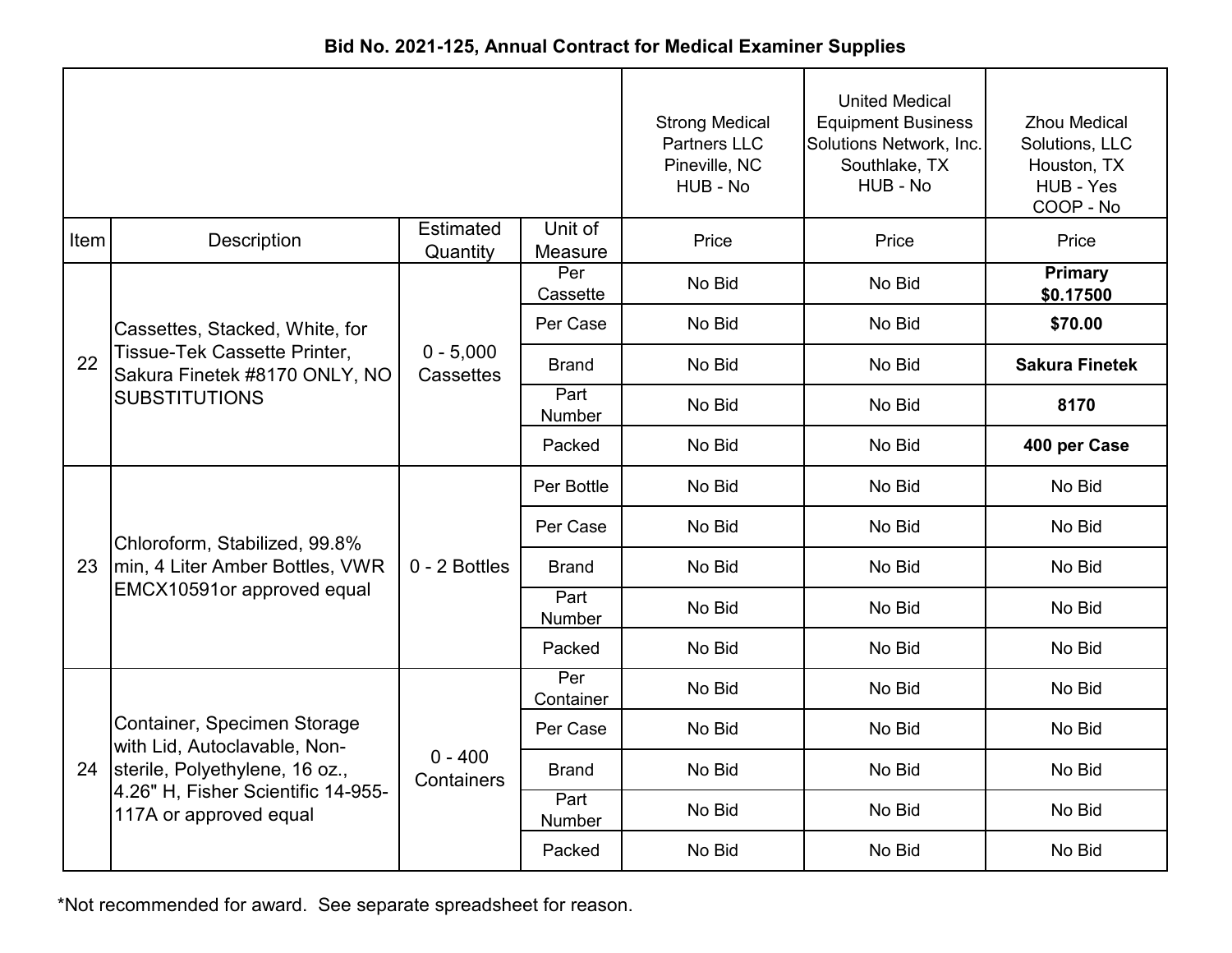| Bid No. 2021-125, Annual Contract for Medical Examiner Supplies |  |
|-----------------------------------------------------------------|--|
|-----------------------------------------------------------------|--|

|      |                                                              |                         | Cambridge Pro<br>Services, LLC<br>Jacksonville, FL<br>HUB - No | <b>Digital Dolphin</b><br>Products, LLC<br>Redondo Beach, CA<br>HUB - No<br>COOP - Yes | <b>Fisher Healthcare</b><br>Houston, TX<br>HUB - No<br>COOP - Yes |                          |
|------|--------------------------------------------------------------|-------------------------|----------------------------------------------------------------|----------------------------------------------------------------------------------------|-------------------------------------------------------------------|--------------------------|
| Item | Description                                                  | Estimated<br>Quantity   | Unit of<br>Measure                                             | Price                                                                                  | Price                                                             | Price                    |
|      |                                                              |                         | Per<br>Container                                               | No Bid                                                                                 | No Bid                                                            | \$1.98040                |
|      | Container, Specimen Storage<br>with Lid, Autoclavable, Non-  |                         | Per Case                                                       | No Bid                                                                                 | No Bid                                                            | \$49.51                  |
| 25   | sterile, Polyethylene, 86 oz.,                               | $0 - 200$<br>Containers | <b>Brand</b>                                                   | No Bid                                                                                 | No Bid                                                            | <b>Fisher Scientific</b> |
|      | 7.47"H, Fisher Scientific 14-955-<br>120A or approved equal  |                         | Part<br>Number                                                 | No Bid                                                                                 | No Bid                                                            | 14-955-120A              |
|      |                                                              |                         | Packed                                                         | No Bid                                                                                 | No Bid                                                            | 25 per Case              |
|      |                                                              | $0 - 90$<br>Containers  | Per<br>Container                                               | No Bid                                                                                 | No Bid                                                            | Secondary<br>\$3.77400   |
|      | Container, Specimen Storage<br>with Lid, Autoclavable, Non-  |                         | Per Case                                                       | No Bid                                                                                 | No Bid                                                            | \$37.74                  |
| 26   | sterile, Polyethylene, 72 oz.,                               |                         | <b>Brand</b>                                                   | No Bid                                                                                 | No Bid                                                            | <b>Fisher Scientific</b> |
|      | 6.98" H, Fisher Scientific 14-955-<br>121A or approved equal |                         | Part<br><b>Number</b>                                          | No Bid                                                                                 | No Bid                                                            | 14-955-121A              |
|      |                                                              |                         | Packed                                                         | No Bid                                                                                 | No Bid                                                            | 10 per Case              |
|      |                                                              |                         | Per Gallon                                                     | No Bid                                                                                 | No Bid                                                            | \$13.50000               |
|      | Xylene, 1 Gallon, StatLab 8400-1,                            |                         | Per Case                                                       | No Bid                                                                                 | No Bid                                                            | \$54.00                  |
| 27   | Leica 3803665, StatLab 8400-1,                               | $0 - 240$<br>Gallons    | Brand                                                          | No Bid                                                                                 | No Bid                                                            | StatLab                  |
|      | or approved equal                                            |                         | Part<br>Number                                                 | No Bid                                                                                 | No Bid                                                            | 8400-1                   |
|      |                                                              |                         | Packed                                                         | No Bid                                                                                 | No Bid                                                            | 4 per Case               |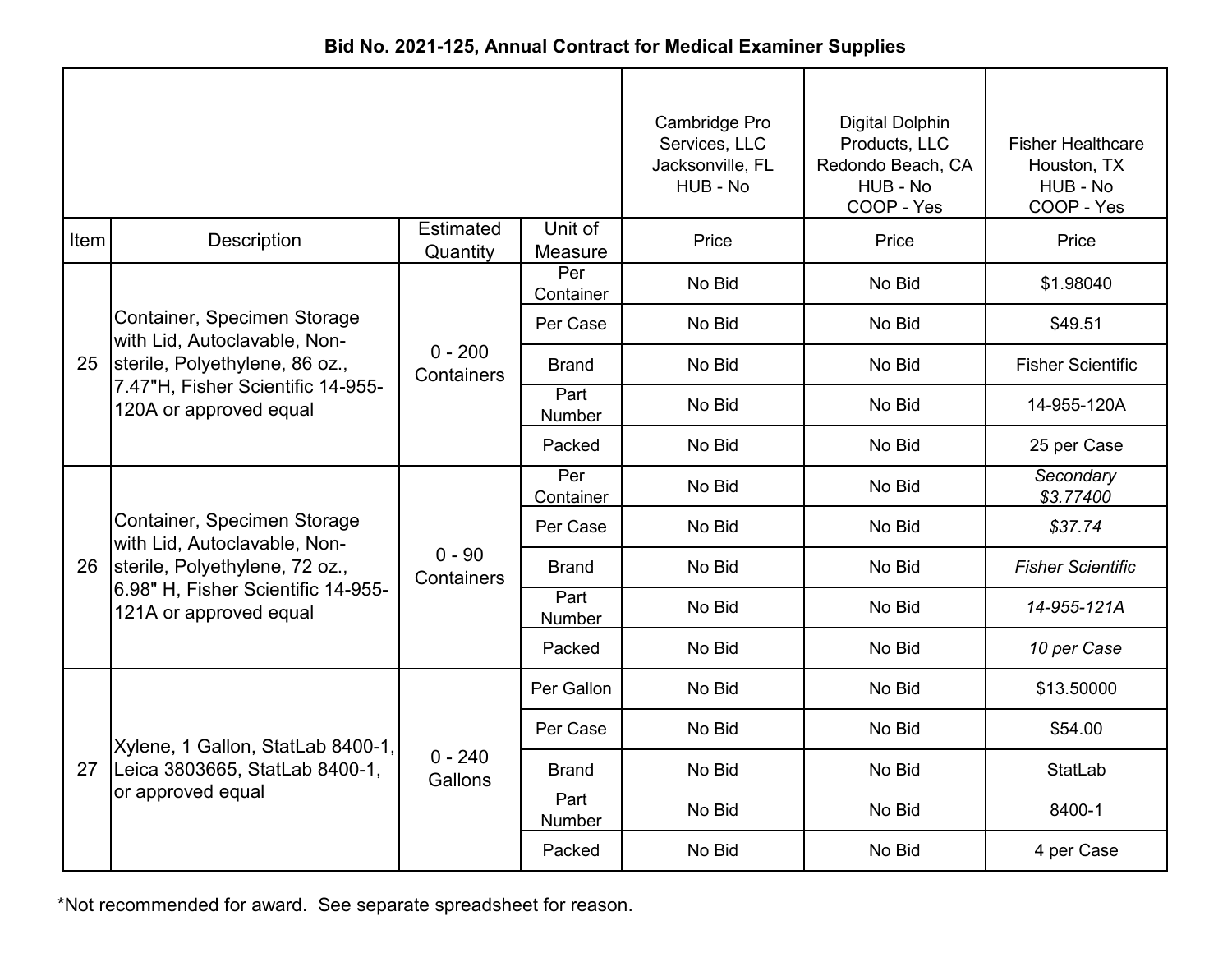| Bid No. 2021-125, Annual Contract for Medical Examiner Supplies |  |  |  |  |
|-----------------------------------------------------------------|--|--|--|--|
|-----------------------------------------------------------------|--|--|--|--|

|      |                                                              |                              | <b>Government Scientific</b><br>Source, Inc.<br>Reston, VA<br>HUB - No<br>COOP - Yes | Leica Biosystems, a<br>Division of Leica<br>Microsystems, Inc.<br>Buffalo Grove, IL<br>HUB - No<br>COOP - Yes | Medline Industries,<br>Inc.<br>Northfield, IL<br>HUB - No<br>COOP - Yes |        |
|------|--------------------------------------------------------------|------------------------------|--------------------------------------------------------------------------------------|---------------------------------------------------------------------------------------------------------------|-------------------------------------------------------------------------|--------|
| Item | Description                                                  | <b>Estimated</b><br>Quantity | Unit of<br>Measure                                                                   | Price                                                                                                         | Price                                                                   | Price  |
|      |                                                              |                              | Per<br>Container                                                                     | \$2.61800                                                                                                     | No Bid                                                                  | No Bid |
|      | Container, Specimen Storage<br>with Lid, Autoclavable, Non-  |                              | Per Case                                                                             | \$65.45                                                                                                       | No Bid                                                                  | No Bid |
| 25   | sterile, Polyethylene, 86 oz.,                               | $0 - 200$<br>Containers      | <b>Brand</b>                                                                         | <b>Fisher Scientific</b>                                                                                      | No Bid                                                                  | No Bid |
|      | 7.47"H, Fisher Scientific 14-955-<br>120A or approved equal  |                              | Part<br><b>Number</b>                                                                | 14-955-120A                                                                                                   | No Bid                                                                  | No Bid |
|      |                                                              |                              | Packed                                                                               | 25 per Case                                                                                                   | No Bid                                                                  | No Bid |
|      |                                                              | $0 - 90$<br>Containers       | Per<br>Container                                                                     | \$5.08700                                                                                                     | No Bid                                                                  | No Bid |
|      | Container, Specimen Storage<br>with Lid, Autoclavable, Non-  |                              | Per Case                                                                             | \$50.87                                                                                                       | No Bid                                                                  | No Bid |
| 26   | sterile, Polyethylene, 72 oz.,                               |                              | <b>Brand</b>                                                                         | <b>Fisher Scientific</b>                                                                                      | No Bid                                                                  | No Bid |
|      | 6.98" H, Fisher Scientific 14-955-<br>121A or approved equal |                              | Part<br><b>Number</b>                                                                | 14-955-121A                                                                                                   | No Bid                                                                  | No Bid |
|      |                                                              |                              | Packed                                                                               | 10 per Case                                                                                                   | No Bid                                                                  | No Bid |
|      |                                                              |                              | Per Gallon                                                                           | No Bid                                                                                                        | \$12.32000                                                              | No Bid |
|      | Xylene, 1 Gallon, StatLab 8400-1,                            |                              | Per Case                                                                             | No Bid                                                                                                        | \$49.28                                                                 | No Bid |
| 27   | Leica 3803665, StatLab 8400-1,                               | $0 - 240$<br>Gallons         | <b>Brand</b>                                                                         | No Bid                                                                                                        | Leica                                                                   | No Bid |
|      | or approved equal                                            |                              | Part<br>Number                                                                       | No Bid                                                                                                        | 3803655                                                                 | No Bid |
|      |                                                              |                              | Packed                                                                               | No Bid                                                                                                        | 4 per Case                                                              | No Bid |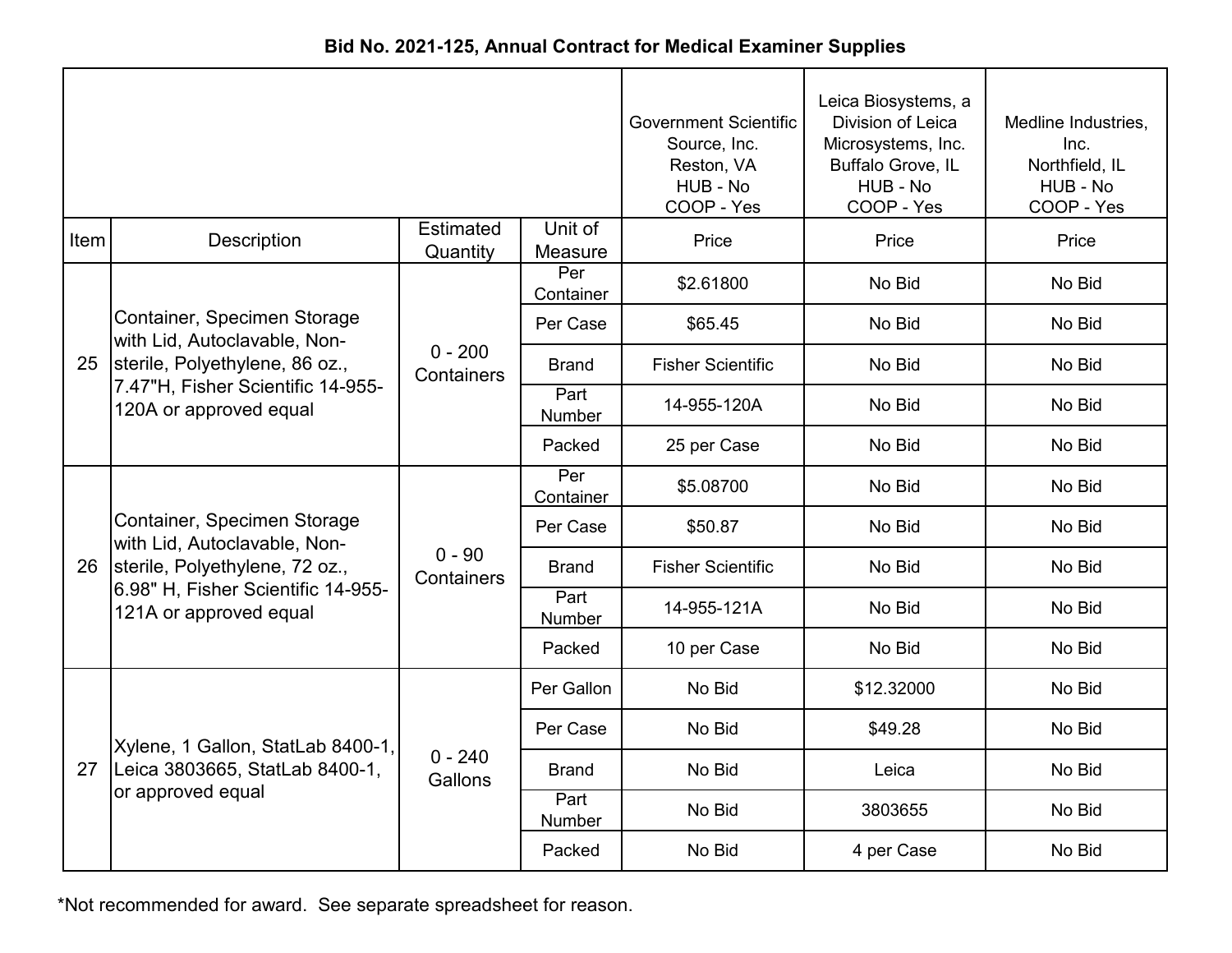| Bid No. 2021-125, Annual Contract for Medical Examiner Supplies |  |  |  |  |  |
|-----------------------------------------------------------------|--|--|--|--|--|
|-----------------------------------------------------------------|--|--|--|--|--|

|      |                                                                                               |                              | <b>Mercedes Medical</b><br>Lakewood Ranch, FL<br>HUB - No<br>COOP - Yes | NAO Global Health,<br><b>LLC</b><br>Houston, TX<br>HUB - No<br>COOP - Yes | Premiere Scientific,<br><b>LLC</b><br><b>Grand Prairie, TX</b><br>HUB - No<br>COOP - Yes |                             |
|------|-----------------------------------------------------------------------------------------------|------------------------------|-------------------------------------------------------------------------|---------------------------------------------------------------------------|------------------------------------------------------------------------------------------|-----------------------------|
| Item | <b>Description</b>                                                                            | <b>Estimated</b><br>Quantity | Unit of<br>Measure                                                      | Price                                                                     | Price                                                                                    | Price                       |
|      |                                                                                               |                              | Per<br>Container                                                        | No Bid                                                                    | Secondary<br>\$1.83400                                                                   | <b>Primary</b><br>\$1.62000 |
|      | Container, Specimen Storage<br>with Lid, Autoclavable, Non-                                   |                              | Per Case                                                                | No Bid                                                                    | \$45.85                                                                                  | \$40.50                     |
| 25   | sterile, Polyethylene, 86 oz.,<br>7.47"H, Fisher Scientific 14-955-<br>120A or approved equal | $0 - 200$<br>Containers      | Brand                                                                   | No Bid                                                                    | <b>Fisher Scientific</b>                                                                 | <b>Globe Scientific</b>     |
|      |                                                                                               |                              | Part<br><b>Number</b>                                                   | No Bid                                                                    | 14-955-120A                                                                              | 271086                      |
|      |                                                                                               |                              | Packed                                                                  | No Bid                                                                    | 25 per Case                                                                              | 25 per Case                 |
|      |                                                                                               | $0 - 90$<br>Containers       | Per<br>Container                                                        | No Bid                                                                    | \$4.46800                                                                                | <b>Primary</b><br>\$2.71000 |
|      | Container, Specimen Storage<br>with Lid, Autoclavable, Non-                                   |                              | Per Case                                                                | No Bid                                                                    | \$44.68                                                                                  | \$27.10                     |
| 26   | sterile, Polyethylene, 72 oz.,                                                                |                              | <b>Brand</b>                                                            | No Bid                                                                    | <b>Fisher Scientific</b>                                                                 | <b>Globe Scientific</b>     |
|      | 6.98" H, Fisher Scientific 14-955-<br>121A or approved equal                                  |                              | Part<br><b>Number</b>                                                   | No Bid                                                                    | 14-955-121A                                                                              | 271172                      |
|      |                                                                                               |                              | Packed                                                                  | No Bid                                                                    | 10 per Case                                                                              | 10 per Case                 |
|      |                                                                                               |                              | Per Gallon                                                              | <b>Primary</b><br>\$9.50000                                               | \$35.50000                                                                               | No Bid                      |
|      | Xylene, 1 Gallon, StatLab 8400-1,                                                             |                              | Per Case                                                                | \$38.00                                                                   | \$35.50                                                                                  | No Bid                      |
| 27   | Leica 3803665, StatLab 8400-1,                                                                | $0 - 240$<br>Gallons         | Brand                                                                   | <b>EK Industries</b>                                                      | StatLab                                                                                  | No Bid                      |
|      | or approved equal                                                                             |                              | Part<br>Number                                                          | 1250                                                                      | 8400-1                                                                                   | No Bid                      |
|      |                                                                                               |                              | Packed                                                                  | 4 per Case                                                                | 1 Each                                                                                   | No Bid                      |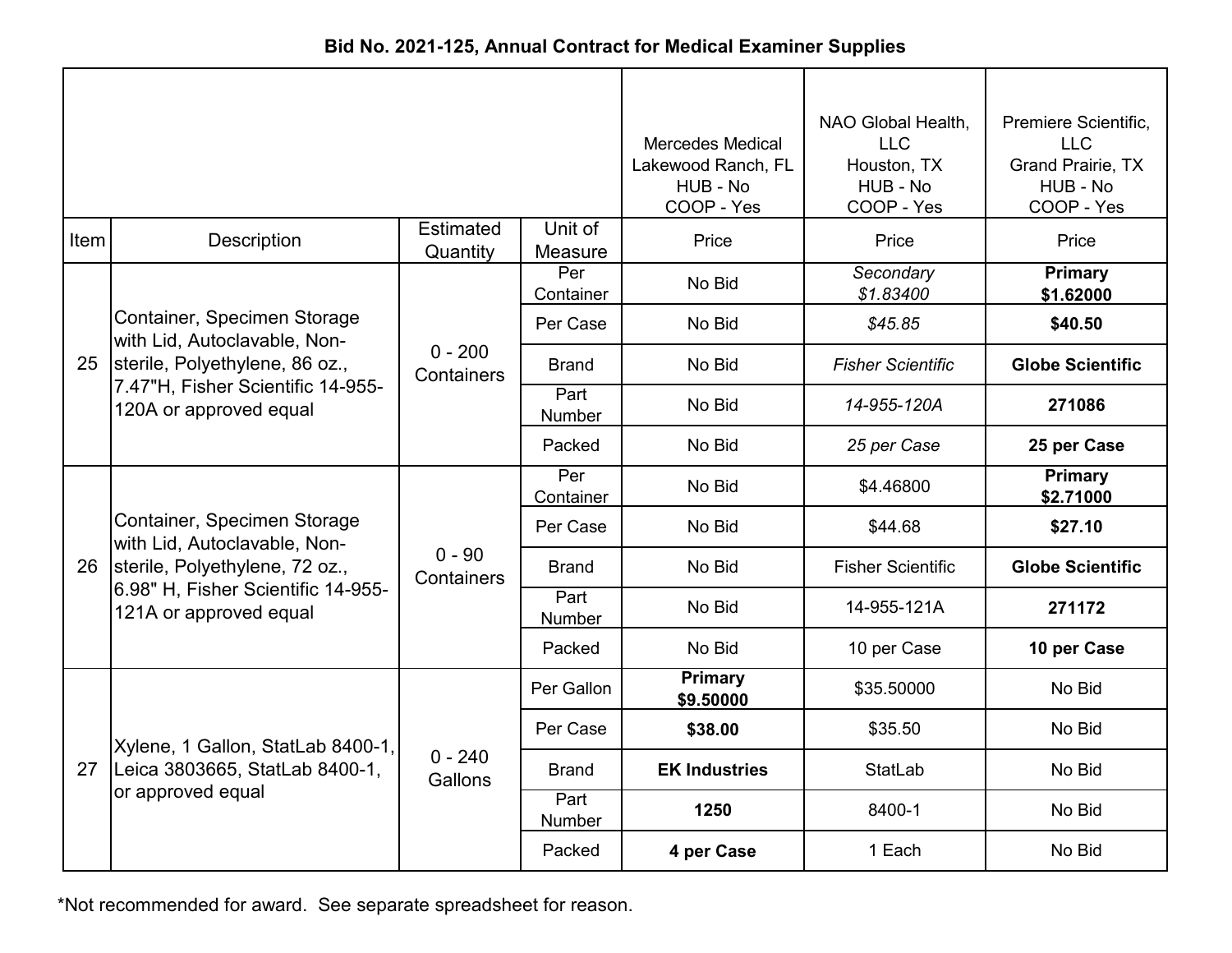| Bid No. 2021-125, Annual Contract for Medical Examiner Supplies |  |  |  |  |
|-----------------------------------------------------------------|--|--|--|--|
|-----------------------------------------------------------------|--|--|--|--|

|      |                                                              |                         |                       | <b>RND Medical Supplies,</b><br>Inc.<br>Marietta, GA<br>HUB - No<br>COOP - Yes | School Health<br>Corporation<br>Rolling Meadows, IL<br>HUB - No | StatLab Medical<br>Products<br>McKinney, TX<br>HUB - No<br>COOP - Yes |
|------|--------------------------------------------------------------|-------------------------|-----------------------|--------------------------------------------------------------------------------|-----------------------------------------------------------------|-----------------------------------------------------------------------|
| Item | <b>Description</b>                                           | Estimated<br>Quantity   | Unit of<br>Measure    | Price                                                                          | Price                                                           | Price                                                                 |
|      |                                                              |                         | Per<br>Container      | No Bid                                                                         | No Bid                                                          | No Bid                                                                |
|      | Container, Specimen Storage<br>with Lid, Autoclavable, Non-  |                         | Per Case              | No Bid                                                                         | No Bid                                                          | No Bid                                                                |
| 25   | sterile, Polyethylene, 86 oz.,                               | $0 - 200$<br>Containers | <b>Brand</b>          | No Bid                                                                         | No Bid                                                          | No Bid                                                                |
|      | 7.47"H, Fisher Scientific 14-955-<br>120A or approved equal  |                         | Part<br>Number        | No Bid                                                                         | No Bid                                                          | No Bid                                                                |
|      |                                                              |                         | Packed                | No Bid                                                                         | No Bid                                                          | No Bid                                                                |
|      |                                                              |                         | Per<br>Container      | No Bid                                                                         | No Bid                                                          | No Bid                                                                |
|      | Container, Specimen Storage<br>with Lid, Autoclavable, Non-  |                         | Per Case              | No Bid                                                                         | No Bid                                                          | No Bid                                                                |
| 26   | sterile, Polyethylene, 72 oz.,                               | $0 - 90$<br>Containers  | <b>Brand</b>          | No Bid                                                                         | No Bid                                                          | No Bid                                                                |
|      | 6.98" H, Fisher Scientific 14-955-<br>121A or approved equal |                         | Part<br><b>Number</b> | No Bid                                                                         | No Bid                                                          | No Bid                                                                |
|      |                                                              |                         | Packed                | No Bid                                                                         | No Bid                                                          | No Bid                                                                |
|      |                                                              |                         | Per Gallon            | No Bid                                                                         | No Bid                                                          | Secondary<br>\$10.00000                                               |
|      | Xylene, 1 Gallon, StatLab 8400-1,                            |                         | Per Case              | No Bid                                                                         | No Bid                                                          | \$40.00                                                               |
| 27   | Leica 3803665, StatLab 8400-1,                               | $0 - 240$<br>Gallons    | <b>Brand</b>          | No Bid                                                                         | No Bid                                                          | <b>StatLab</b>                                                        |
|      | or approved equal                                            |                         | Part<br>Number        | No Bid                                                                         | No Bid                                                          | 8400-1                                                                |
|      |                                                              |                         | Packed                | No Bid                                                                         | No Bid                                                          | 4 per Case                                                            |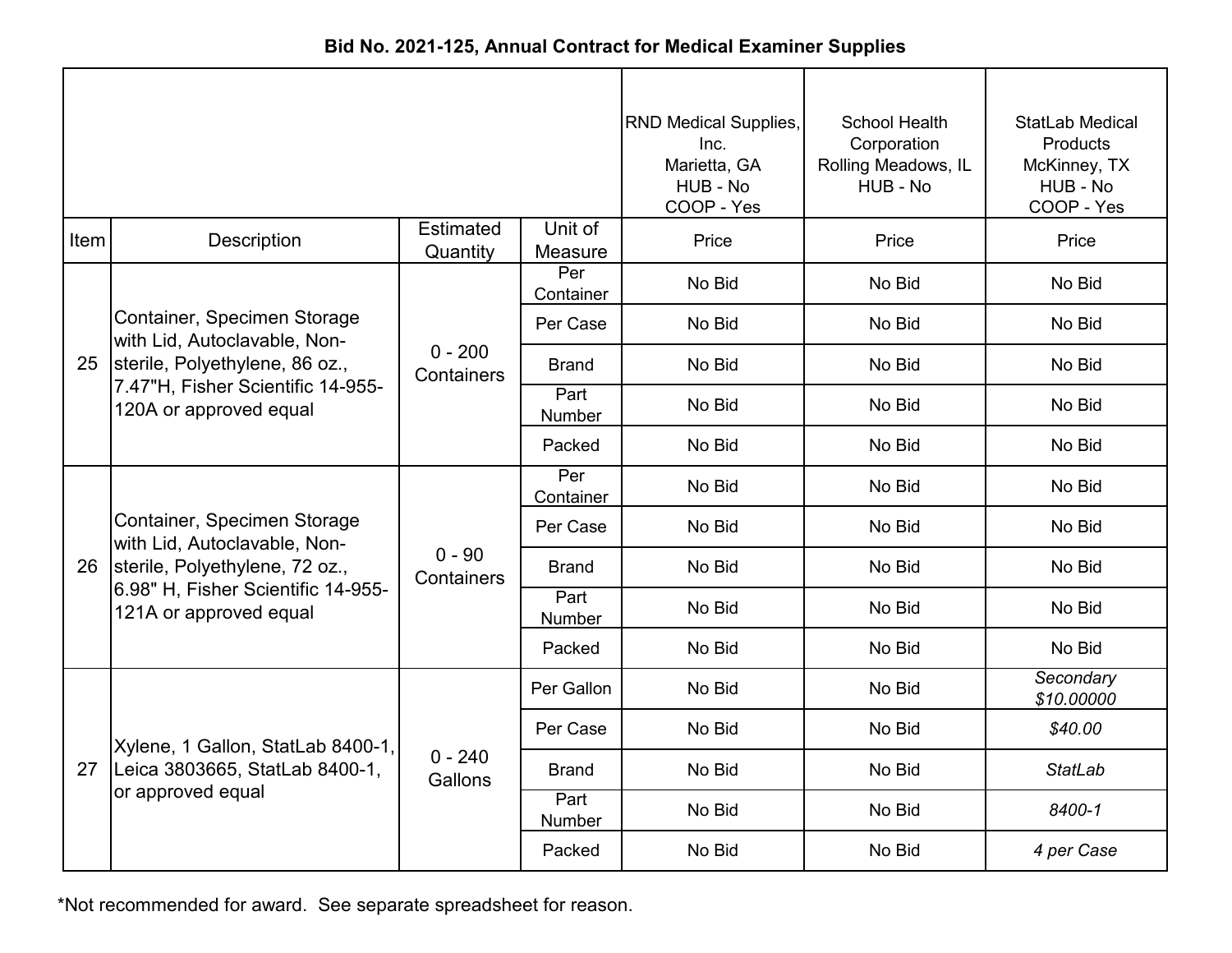| Bid No. 2021-125, Annual Contract for Medical Examiner Supplies |  |  |  |  |
|-----------------------------------------------------------------|--|--|--|--|
|-----------------------------------------------------------------|--|--|--|--|

|      |                                                                                               |                         |                    | <b>Strong Medical</b><br><b>Partners LLC</b><br>Pineville, NC<br>HUB - No | <b>United Medical</b><br><b>Equipment Business</b><br>Solutions Network, Inc.<br>Southlake, TX<br>HUB - No | <b>Zhou Medical</b><br>Solutions, LLC<br>Houston, TX<br>HUB - Yes<br>COOP - No |
|------|-----------------------------------------------------------------------------------------------|-------------------------|--------------------|---------------------------------------------------------------------------|------------------------------------------------------------------------------------------------------------|--------------------------------------------------------------------------------|
| Item | <b>Description</b>                                                                            | Estimated<br>Quantity   | Unit of<br>Measure | Price                                                                     | Price                                                                                                      | Price                                                                          |
|      |                                                                                               |                         | Per<br>Container   | No Bid                                                                    | No Bid                                                                                                     | No Bid                                                                         |
|      | Container, Specimen Storage<br>with Lid, Autoclavable, Non-                                   |                         | Per Case           | No Bid                                                                    | No Bid                                                                                                     | No Bid                                                                         |
| 25   | sterile, Polyethylene, 86 oz.,<br>7.47"H, Fisher Scientific 14-955-<br>120A or approved equal | $0 - 200$<br>Containers | <b>Brand</b>       | No Bid                                                                    | No Bid                                                                                                     | No Bid                                                                         |
|      |                                                                                               |                         | Part<br>Number     | No Bid                                                                    | No Bid                                                                                                     | No Bid                                                                         |
|      |                                                                                               |                         | Packed             | No Bid                                                                    | No Bid                                                                                                     | No Bid                                                                         |
|      |                                                                                               | $0 - 90$<br>Containers  | Per<br>Container   | No Bid                                                                    | No Bid                                                                                                     | No Bid                                                                         |
|      | Container, Specimen Storage<br>with Lid, Autoclavable, Non-                                   |                         | Per Case           | No Bid                                                                    | No Bid                                                                                                     | No Bid                                                                         |
| 26   | sterile, Polyethylene, 72 oz.,                                                                |                         | <b>Brand</b>       | No Bid                                                                    | No Bid                                                                                                     | No Bid                                                                         |
|      | 6.98" H, Fisher Scientific 14-955-<br>121A or approved equal                                  |                         | Part<br>Number     | No Bid                                                                    | No Bid                                                                                                     | No Bid                                                                         |
|      |                                                                                               |                         | Packed             | No Bid                                                                    | No Bid                                                                                                     | No Bid                                                                         |
|      |                                                                                               |                         | Per Gallon         | No Bid                                                                    | No Bid                                                                                                     | \$13.75000                                                                     |
|      | Xylene, 1 Gallon, StatLab 8400-1,                                                             |                         | Per Case           | No Bid                                                                    | No Bid                                                                                                     | \$55.00                                                                        |
| 27   | Leica 3803665, StatLab 8400-1,                                                                | $0 - 240$<br>Gallons    | <b>Brand</b>       | No Bid                                                                    | No Bid                                                                                                     | <b>EK Industries</b>                                                           |
|      | or approved equal                                                                             |                         | Part<br>Number     | No Bid                                                                    | No Bid                                                                                                     | 55                                                                             |
|      |                                                                                               |                         | Packed             | No Bid                                                                    | No Bid                                                                                                     | 4 per Case                                                                     |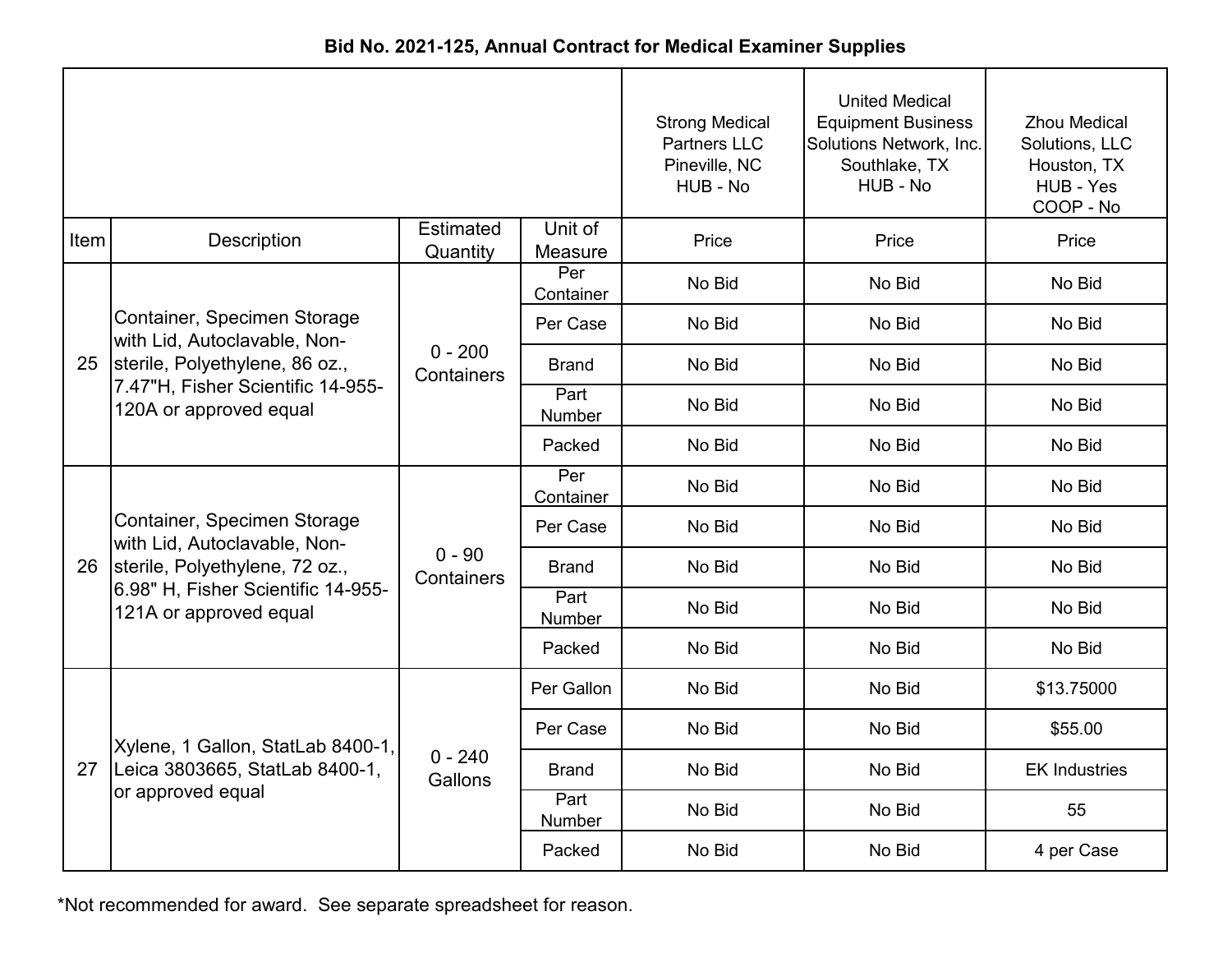| Bid No. 2021-125, Annual Contract for Medical Examiner Supplies |
|-----------------------------------------------------------------|
|-----------------------------------------------------------------|

|      |                                                                        |                               | Cambridge Pro<br>Services, LLC<br>Jacksonville, FL<br>HUB - No | <b>Digital Dolphin</b><br>Products, LLC<br>Redondo Beach, CA<br>HUB - No<br>COOP - Yes | <b>Fisher Healthcare</b><br>Houston, TX<br>HUB - No<br>COOP - Yes |                          |
|------|------------------------------------------------------------------------|-------------------------------|----------------------------------------------------------------|----------------------------------------------------------------------------------------|-------------------------------------------------------------------|--------------------------|
| Item | Description                                                            | <b>Estimated</b><br>Quantity  | Unit of<br>Measure                                             | Price                                                                                  | Price                                                             | Price                    |
|      |                                                                        |                               | Per Tip                                                        | No Bid                                                                                 | No Bid                                                            | Secondary<br>\$0.05624   |
|      | epTIPS, 2-200 uL, 53mm,                                                |                               | Per Case                                                       | No Bid                                                                                 | No Bid                                                            | \$56.24                  |
|      | 28 Eppendorf 022492039 ONLY, NO 0 - 6,000 Tips<br><b>SUBSTITUTIONS</b> |                               | <b>Brand</b>                                                   | No Bid                                                                                 | No Bid                                                            | Eppendorf                |
|      |                                                                        |                               | Part<br>Number                                                 | No Bid                                                                                 | No Bid                                                            | 022492039                |
|      |                                                                        |                               | Packed                                                         | No Bid                                                                                 | No Bid                                                            | 1,000 per Case           |
|      |                                                                        | 0 - 18 Bottles                | Per Bottle                                                     | No Bid                                                                                 | No Bid                                                            | Primary<br>\$63.25000    |
|      | Ethyl acetate, >/=99.9% purity, 4                                      |                               | Per Case                                                       | No Bid                                                                                 | No Bid                                                            | \$253.00                 |
| 29   | Liter Amber Bottle, Fisher<br>Scientific E196-4, or approved           |                               | <b>Brand</b>                                                   | No Bid                                                                                 | No Bid                                                            | <b>Fisher Scientific</b> |
|      | equal                                                                  |                               | Part<br>Number                                                 | No Bid                                                                                 | No Bid                                                            | E196-4                   |
|      |                                                                        |                               | Packed                                                         | No Bid                                                                                 | No Bid                                                            | 4 per Case               |
|      |                                                                        |                               | Per Shield                                                     | \$3.00000                                                                              | <b>Primary</b><br>\$0.85000                                       | \$1.91850                |
|      | Face Shields, Full Length, Fisher                                      |                               | Per Case                                                       | \$300.00                                                                               | \$170.00                                                          | \$191.85                 |
| 30   | Scientific 19181600A, Alpha                                            | $0 - 2,210$<br><b>Shields</b> | Brand                                                          | <b>Inland Products</b>                                                                 | <b>Maxdoing Limited</b>                                           | Alpha ProTech            |
|      | ProTech 2807, or approved equal                                        |                               | Part<br>Number                                                 | 05140                                                                                  | <b>FS268</b>                                                      | 2807                     |
|      |                                                                        |                               | Packed                                                         | 10 per Bag<br>10 Bags per Case                                                         | 200 per Case                                                      | 100 per Case             |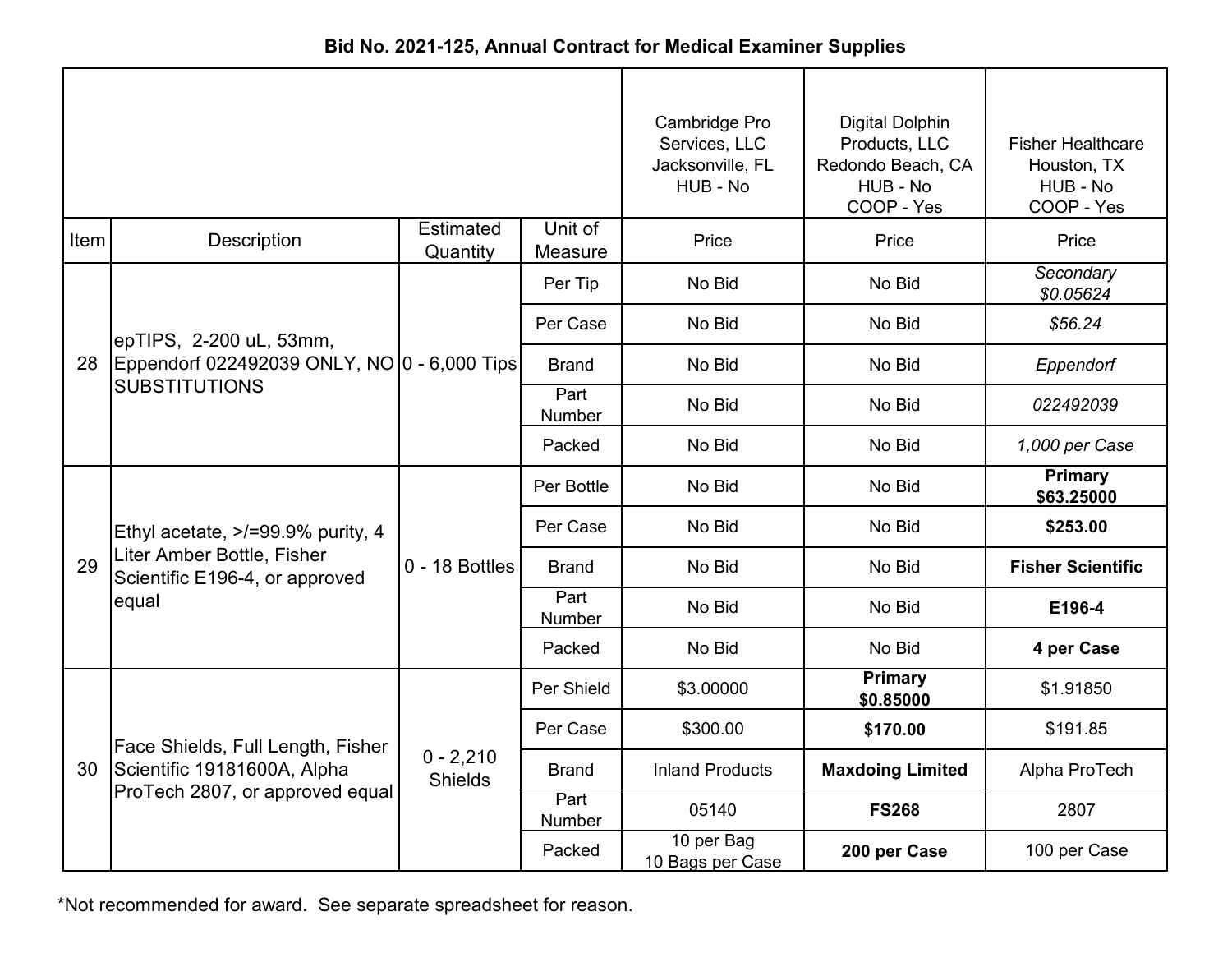|  |  |  | Bid No. 2021-125, Annual Contract for Medical Examiner Supplies |
|--|--|--|-----------------------------------------------------------------|
|--|--|--|-----------------------------------------------------------------|

|      |                                                                     |                               | <b>Government Scientific</b><br>Source, Inc.<br>Reston, VA<br>HUB - No<br>COOP - Yes | Leica Biosystems, a<br>Division of Leica<br>Microsystems, Inc.<br>Buffalo Grove, IL<br>HUB - No<br>COOP - Yes | Medline Industries,<br>Inc.<br>Northfield, IL<br>HUB - No<br>COOP - Yes |        |
|------|---------------------------------------------------------------------|-------------------------------|--------------------------------------------------------------------------------------|---------------------------------------------------------------------------------------------------------------|-------------------------------------------------------------------------|--------|
| Item | <b>Description</b>                                                  | <b>Estimated</b><br>Quantity  | Unit of<br>Measure                                                                   | Price                                                                                                         | Price                                                                   | Price  |
|      |                                                                     |                               | Per Tip                                                                              | <b>Primary</b><br>\$0.05166                                                                                   | No Bid                                                                  | No Bid |
|      | epTIPS, 2-200 uL, 53mm,                                             |                               | Per Case                                                                             | \$51.66                                                                                                       | No Bid                                                                  | No Bid |
| 28   | Eppendorf 022492039 ONLY, NO 0 - 6,000 Tips<br><b>SUBSTITUTIONS</b> |                               | <b>Brand</b>                                                                         | <b>Eppendorf</b>                                                                                              | No Bid                                                                  | No Bid |
|      |                                                                     |                               | Part<br>Number                                                                       | 022492039                                                                                                     | No Bid                                                                  | No Bid |
|      |                                                                     |                               | Packed                                                                               | 1,000 per Case                                                                                                | No Bid                                                                  | No Bid |
|      |                                                                     |                               | Per Bottle                                                                           | \$94.50000                                                                                                    | No Bid                                                                  | No Bid |
|      | Ethyl acetate, >/=99.9% purity, 4                                   |                               | Per Case                                                                             | \$378.00                                                                                                      | No Bid                                                                  | No Bid |
| 29   | Liter Amber Bottle, Fisher<br>Scientific E196-4, or approved        | $0 - 18$ Bottles              | <b>Brand</b>                                                                         | <b>Fisher Scientific</b>                                                                                      | No Bid                                                                  | No Bid |
|      | equal                                                               |                               | Part<br>Number                                                                       | E196-4                                                                                                        | No Bid                                                                  | No Bid |
|      |                                                                     |                               | Packed                                                                               | 4 Each                                                                                                        | No Bid                                                                  | No Bid |
|      |                                                                     |                               | Per Shield                                                                           | \$0.94875                                                                                                     | No Bid                                                                  | No Bid |
|      | Face Shields, Full Length, Fisher                                   |                               | Per Case                                                                             | \$189.75                                                                                                      | No Bid                                                                  | No Bid |
| 30   | Scientific 19181600A, Alpha                                         | $0 - 2,210$<br><b>Shields</b> | <b>Brand</b>                                                                         | <b>Fisher Scientific</b>                                                                                      | No Bid                                                                  | No Bid |
|      | ProTech 2807, or approved equal                                     |                               | Part<br>Number                                                                       | 12888202                                                                                                      | No Bid                                                                  | No Bid |
|      |                                                                     |                               | Packed                                                                               | 200 per Case                                                                                                  | No Bid                                                                  | No Bid |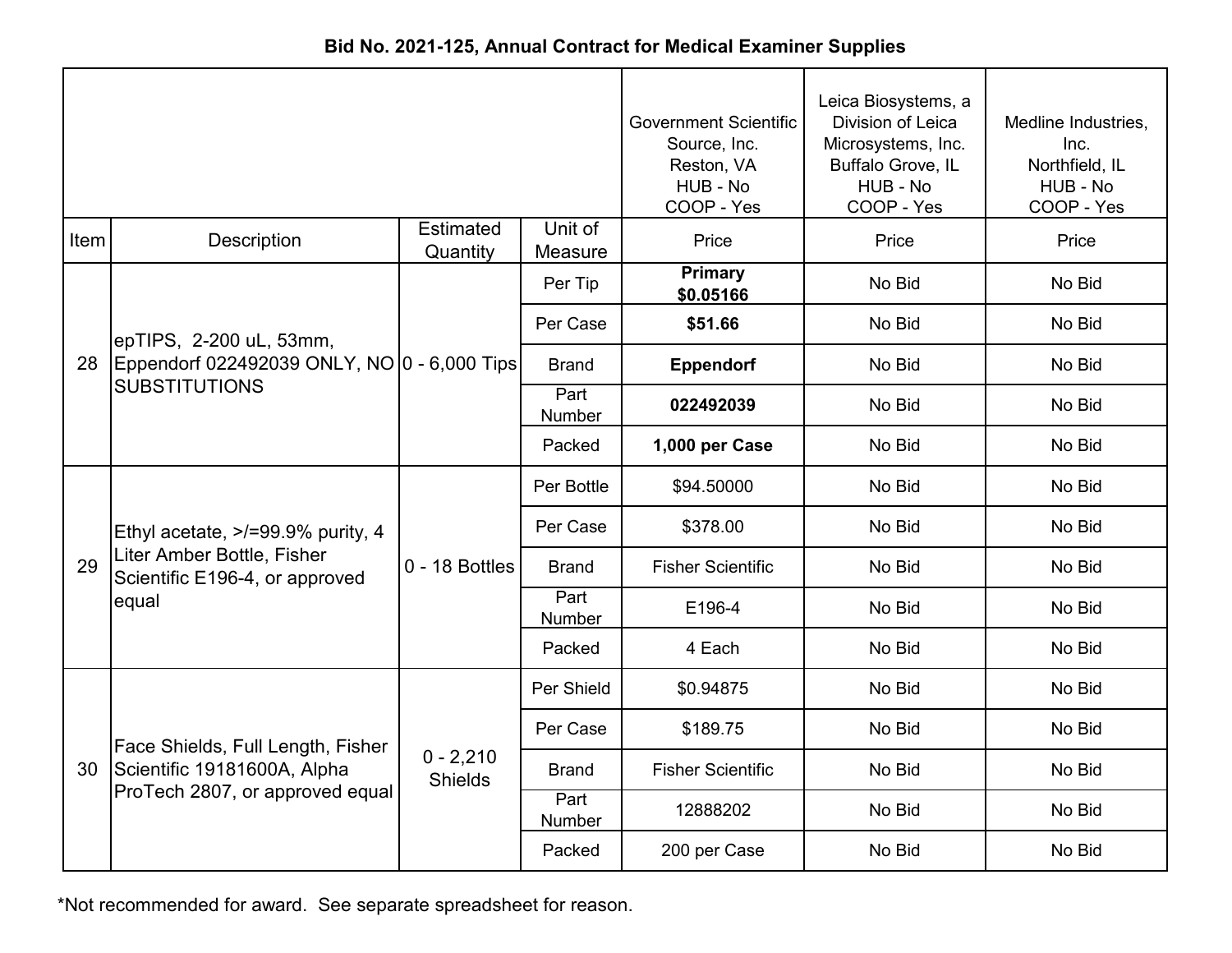| Bid No. 2021-125, Annual Contract for Medical Examiner Supplies |  |  |  |  |
|-----------------------------------------------------------------|--|--|--|--|
|-----------------------------------------------------------------|--|--|--|--|

|      |                                                              |                               | <b>Mercedes Medical</b><br>Lakewood Ranch, FL<br>HUB - No<br>COOP - Yes | NAO Global Health,<br><b>LLC</b><br>Houston, TX<br>HUB - No<br>COOP - Yes | Premiere Scientific,<br><b>LLC</b><br><b>Grand Prairie, TX</b><br>HUB - No<br>COOP - Yes |                               |
|------|--------------------------------------------------------------|-------------------------------|-------------------------------------------------------------------------|---------------------------------------------------------------------------|------------------------------------------------------------------------------------------|-------------------------------|
| Item | <b>Description</b>                                           | <b>Estimated</b><br>Quantity  | Unit of<br>Measure                                                      | Price                                                                     | Price                                                                                    | Price                         |
|      |                                                              |                               | Per Tip                                                                 | No Bid                                                                    | \$0.09500                                                                                | No Bid                        |
|      | epTIPS, 2-200 uL, 53mm,                                      |                               | Per Case                                                                | No Bid                                                                    | \$94.89                                                                                  | No Bid                        |
| 28   | Eppendorf 022492039 ONLY, NO 0 - 6,000 Tips                  |                               | <b>Brand</b>                                                            | No Bid                                                                    | Eppendorf                                                                                | No Bid                        |
|      | <b>SUBSTITUTIONS</b>                                         |                               | Part<br>Number                                                          | No Bid                                                                    | 022492039                                                                                | No Bid                        |
|      |                                                              |                               | Packed                                                                  | No Bid                                                                    | 1,000 per Case                                                                           | No Bid                        |
|      |                                                              | 0 - 18 Bottles                | Per Bottle                                                              | Secondary<br>\$84.00000                                                   | \$128.39000                                                                              | No Bid                        |
|      | Ethyl acetate, >/=99.9% purity, 4                            |                               | Per Case                                                                | \$336.00                                                                  | \$513.56                                                                                 | No Bid                        |
| 29   | Liter Amber Bottle, Fisher<br>Scientific E196-4, or approved |                               | <b>Brand</b>                                                            | Millapore-Sigma                                                           | <b>Fisher Scientific</b>                                                                 | No Bid                        |
|      | equal                                                        |                               | Part<br>Number                                                          | EX0241-1                                                                  | E196-4                                                                                   | No Bid                        |
|      |                                                              |                               | Packed                                                                  | 4 per Case                                                                | 4 per Case                                                                               | No Bid                        |
|      |                                                              |                               | Per Shield                                                              | No Bid                                                                    | \$3.58500                                                                                | \$0.99000                     |
|      | Face Shields, Full Length, Fisher                            |                               | Per Case                                                                | No Bid                                                                    | \$358.50                                                                                 | \$198.00                      |
| 30   | Scientific 19181600A, Alpha                                  | $0 - 2,210$<br><b>Shields</b> | <b>Brand</b>                                                            | No Bid                                                                    | Alpha ProTech                                                                            | <b>Dukal</b>                  |
|      | ProTech 2807, or approved equal                              |                               | Part<br>Number                                                          | No Bid                                                                    | 2807                                                                                     | CM-105                        |
|      |                                                              |                               | Packed                                                                  | No Bid                                                                    | 100 per Case                                                                             | 5 per Bag<br>40 Bags per Case |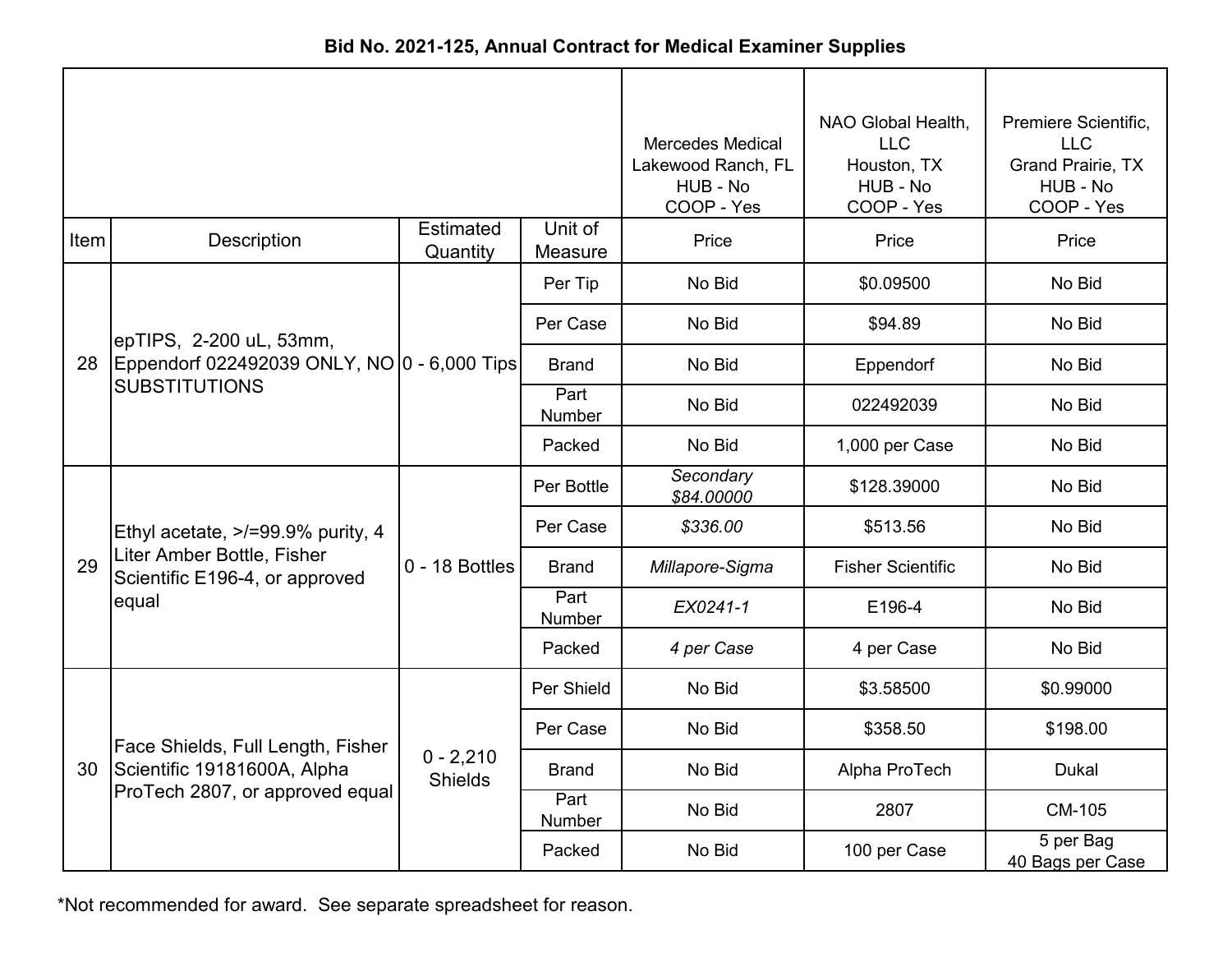|      |                                                              |                               |                    | <b>RND Medical Supplies,</b><br>Inc.<br>Marietta, GA<br>HUB - No<br>COOP - Yes | <b>School Health</b><br>Corporation<br>Rolling Meadows, IL<br>HUB - No | <b>StatLab Medical</b><br><b>Products</b><br>McKinney, TX<br>HUB - No<br>COOP - Yes |
|------|--------------------------------------------------------------|-------------------------------|--------------------|--------------------------------------------------------------------------------|------------------------------------------------------------------------|-------------------------------------------------------------------------------------|
| Item | Description                                                  | Estimated<br>Quantity         | Unit of<br>Measure | Price                                                                          | Price                                                                  | Price                                                                               |
|      |                                                              |                               | Per Tip            | No Bid                                                                         | No Bid                                                                 | No Bid                                                                              |
|      | epTIPS, 2-200 uL, 53mm,                                      |                               | Per Case           | No Bid                                                                         | No Bid                                                                 | No Bid                                                                              |
| 28   | Eppendorf 022492039 ONLY, NO 0 - 6,000 Tips                  |                               | <b>Brand</b>       | No Bid                                                                         | No Bid                                                                 | No Bid                                                                              |
|      | <b>SUBSTITUTIONS</b>                                         |                               | Part<br>Number     | No Bid                                                                         | No Bid                                                                 | No Bid                                                                              |
|      |                                                              |                               | Packed             | No Bid                                                                         | No Bid                                                                 | No Bid                                                                              |
|      |                                                              | $0 - 18$ Bottles              | Per Bottle         | No Bid                                                                         | No Bid                                                                 | No Bid                                                                              |
|      | Ethyl acetate, >/=99.9% purity, 4                            |                               | Per Case           | No Bid                                                                         | No Bid                                                                 | No Bid                                                                              |
| 29   | Liter Amber Bottle, Fisher<br>Scientific E196-4, or approved |                               | <b>Brand</b>       | No Bid                                                                         | No Bid                                                                 | No Bid                                                                              |
|      | equal                                                        |                               | Part<br>Number     | No Bid                                                                         | No Bid                                                                 | No Bid                                                                              |
|      |                                                              |                               | Packed             | No Bid                                                                         | No Bid                                                                 | No Bid                                                                              |
|      |                                                              |                               | Per Shield         | \$2.36000                                                                      | No Bid                                                                 | No Bid                                                                              |
|      | Face Shields, Full Length, Fisher                            |                               | Per Case           | \$94.40                                                                        | No Bid                                                                 | No Bid                                                                              |
| 30   | Scientific 19181600A, Alpha                                  | $0 - 2,210$<br><b>Shields</b> | <b>Brand</b>       | <b>Halyard Health</b>                                                          | No Bid                                                                 | No Bid                                                                              |
|      | ProTech 2807, or approved equal                              |                               | Part<br>Number     | 41204                                                                          | No Bid                                                                 | No Bid                                                                              |
|      |                                                              |                               | Packed             | 40 per Case                                                                    | No Bid                                                                 | No Bid                                                                              |

**Bid No. 2021-125, Annual Contract for Medical Examiner Supplies**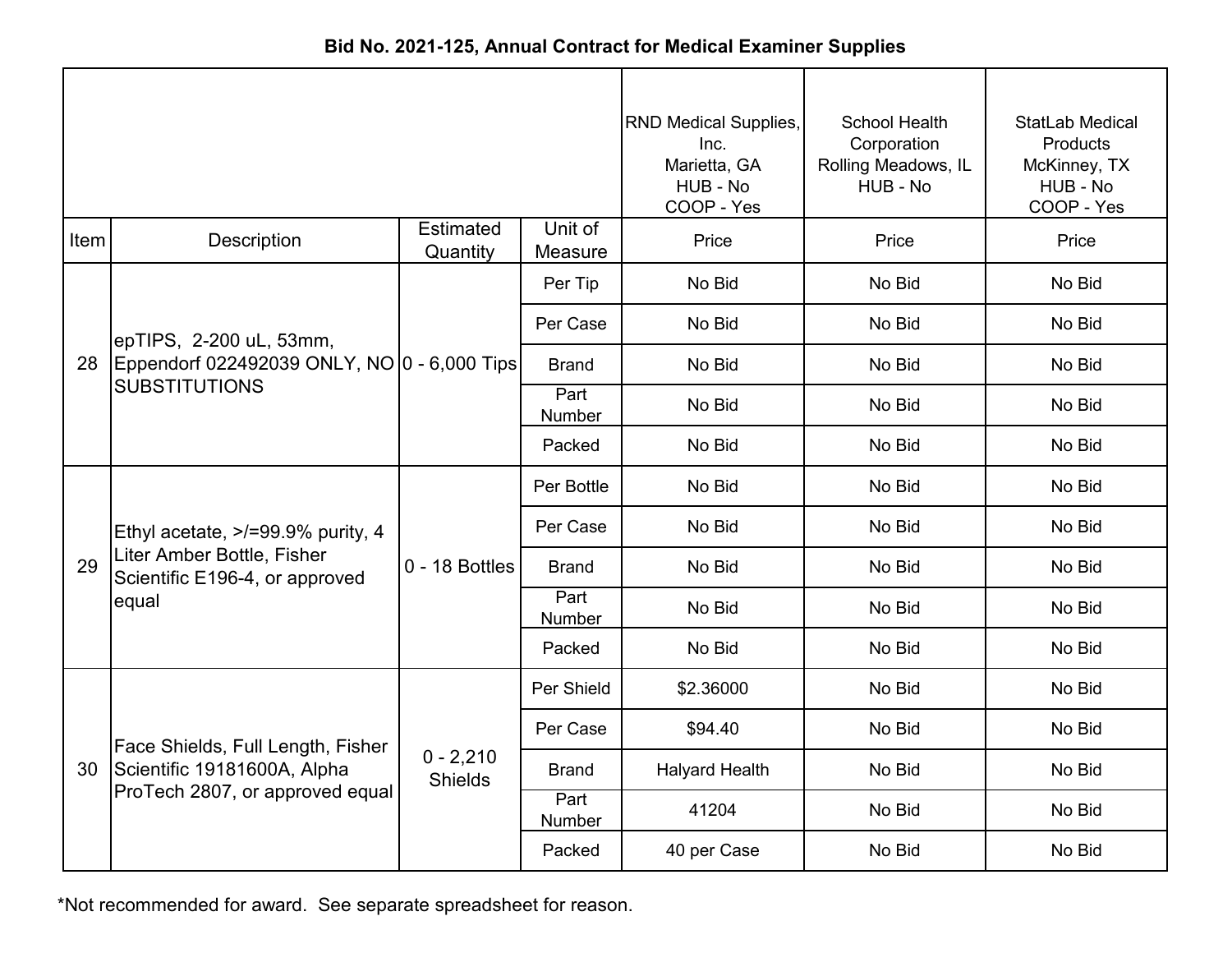| Bid No. 2021-125, Annual Contract for Medical Examiner Supplies |  |  |  |  |
|-----------------------------------------------------------------|--|--|--|--|
|-----------------------------------------------------------------|--|--|--|--|

|      |                                                              |                               |                    | <b>Strong Medical</b><br><b>Partners LLC</b><br>Pineville, NC<br>HUB - No | <b>United Medical</b><br><b>Equipment Business</b><br>Solutions Network, Inc.<br>Southlake, TX<br>HUB - No | <b>Zhou Medical</b><br>Solutions, LLC<br>Houston, TX<br>HUB - Yes<br>COOP - No |
|------|--------------------------------------------------------------|-------------------------------|--------------------|---------------------------------------------------------------------------|------------------------------------------------------------------------------------------------------------|--------------------------------------------------------------------------------|
| Item | Description                                                  | <b>Estimated</b><br>Quantity  | Unit of<br>Measure | Price                                                                     | Price                                                                                                      | Price                                                                          |
|      |                                                              |                               | Per Tip            | No Bid                                                                    | No Bid                                                                                                     | No Bid                                                                         |
|      | epTIPS, 2-200 uL, 53mm,                                      |                               | Per Case           | No Bid                                                                    | No Bid                                                                                                     | No Bid                                                                         |
| 28   | Eppendorf 022492039 ONLY, NO 0 - 6,000 Tips                  |                               | <b>Brand</b>       | No Bid                                                                    | No Bid                                                                                                     | No Bid                                                                         |
|      | <b>SUBSTITUTIONS</b>                                         |                               | Part<br>Number     | No Bid                                                                    | No Bid                                                                                                     | No Bid                                                                         |
|      |                                                              |                               | Packed             | No Bid                                                                    | No Bid                                                                                                     | No Bid                                                                         |
|      |                                                              | $0 - 18$ Bottles              | Per Bottle         | No Bid                                                                    | No Bid                                                                                                     | No Bid                                                                         |
|      | Ethyl acetate, >/=99.9% purity, 4                            |                               | Per Case           | No Bid                                                                    | No Bid                                                                                                     | No Bid                                                                         |
| 29   | Liter Amber Bottle, Fisher<br>Scientific E196-4, or approved |                               | <b>Brand</b>       | No Bid                                                                    | No Bid                                                                                                     | No Bid                                                                         |
|      | equal                                                        |                               | Part<br>Number     | No Bid                                                                    | No Bid                                                                                                     | No Bid                                                                         |
|      |                                                              |                               | Packed             | No Bid                                                                    | No Bid                                                                                                     | No Bid                                                                         |
|      |                                                              |                               | Per Shield         | No Bid                                                                    | \$1.62730                                                                                                  | Secondary<br>\$0.90000                                                         |
|      | Face Shields, Full Length, Fisher                            |                               | Per Case           | No Bid                                                                    | \$325.46                                                                                                   | \$180.00                                                                       |
| 30   | Scientific 19181600A, Alpha                                  | $0 - 2,210$<br><b>Shields</b> | <b>Brand</b>       | No Bid                                                                    | <b>Cypress</b>                                                                                             | Nissha Medical<br><b>Technologies</b>                                          |
|      | ProTech 2807, or approved equal                              |                               | Part<br>Number     | No Bid                                                                    | <b>GDF-01</b>                                                                                              | 32031691                                                                       |
|      |                                                              |                               | Packed             | No Bid                                                                    | 10 per Bag<br>20 Bags per Case                                                                             | 200 per Case                                                                   |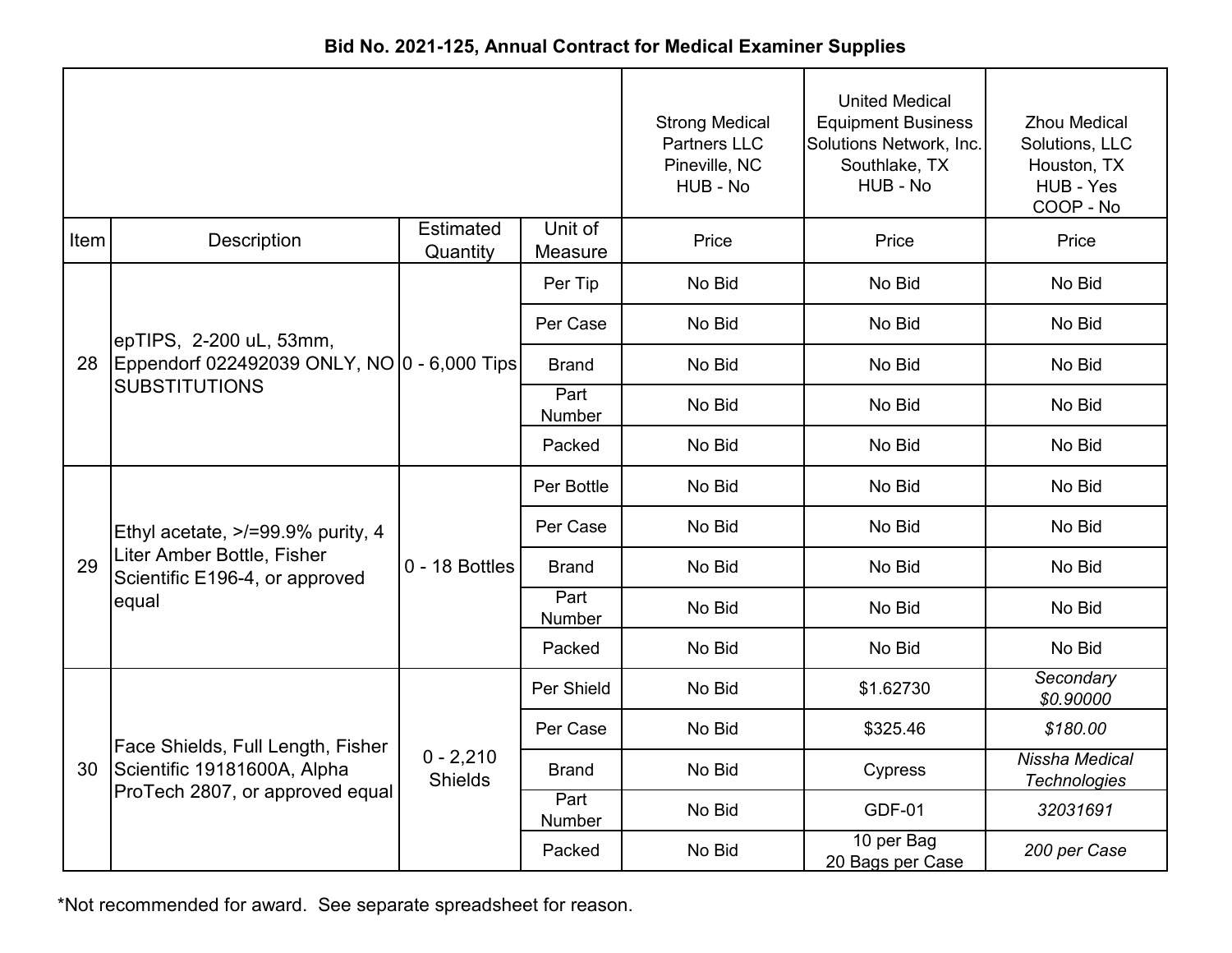| Bid No. 2021-125, Annual Contract for Medical Examiner Supplies |  |
|-----------------------------------------------------------------|--|
|-----------------------------------------------------------------|--|

|      |                                                       |                              |                    | Cambridge Pro<br>Services, LLC<br>Jacksonville, FL<br>HUB - No | <b>Digital Dolphin</b><br>Products, LLC<br>Redondo Beach, CA<br>HUB - No<br>COOP - Yes | <b>Fisher Healthcare</b><br>Houston, TX<br>HUB - No<br>COOP - Yes |
|------|-------------------------------------------------------|------------------------------|--------------------|----------------------------------------------------------------|----------------------------------------------------------------------------------------|-------------------------------------------------------------------|
| Item | Description                                           | <b>Estimated</b><br>Quantity | Unit of<br>Measure | Price                                                          | Price                                                                                  | Price                                                             |
|      |                                                       |                              | Per Roll           | No Bid                                                         | No Bid                                                                                 | No Bid                                                            |
|      | Film, Coverslipping, 5 rolls/cs,                      |                              | Per Case           | No Bid                                                         | No Bid                                                                                 | No Bid                                                            |
| 31   | Sakura Finetek #4770 ONLY, NO<br><b>SUBSTITUTIONS</b> | 0 - 10 Rolls                 | <b>Brand</b>       | No Bid                                                         | No Bid                                                                                 | No Bid                                                            |
|      |                                                       |                              | Part<br>Number     | No Bid                                                         | No Bid                                                                                 | No Bid                                                            |
|      |                                                       |                              | Packed             | No Bid                                                         | No Bid                                                                                 | No Bid                                                            |
|      |                                                       | $0 - 20$ Filters             | Per Filter         | No Bid                                                         | No Bid                                                                                 | No Bid                                                            |
|      | Filter, Fume, Carbon, 2/case,                         |                              | Per Case           | No Bid                                                         | No Bid                                                                                 | No Bid                                                            |
| 32   | Sakura Finetek #6160 ONLY, NO                         |                              | <b>Brand</b>       | No Bid                                                         | No Bid                                                                                 | No Bid                                                            |
|      | <b>SUBSTITUTIONS</b>                                  |                              | Part<br>Number     | No Bid                                                         | No Bid                                                                                 | No Bid                                                            |
|      |                                                       |                              | Packed             | No Bid                                                         | No Bid                                                                                 | No Bid                                                            |
|      |                                                       |                              | Per Pad            | No Bid                                                         | No Bid                                                                                 | \$1.63800                                                         |
|      | Formaguard Pads, Small 8 x 11,                        |                              | Per Case           | No Bid                                                         | No Bid                                                                                 | \$163.80                                                          |
| 33   | Leica 38007530810, Azer                               | $0 - 1,200$<br>Pads          | Brand              | No Bid                                                         | No Bid                                                                                 | Azer                                                              |
|      | ES86672, or approved equal                            |                              | Part<br>Number     | No Bid                                                         | No Bid                                                                                 | ES86672                                                           |
|      |                                                       |                              | Packed             | No Bid                                                         | No Bid                                                                                 | 100 per Case                                                      |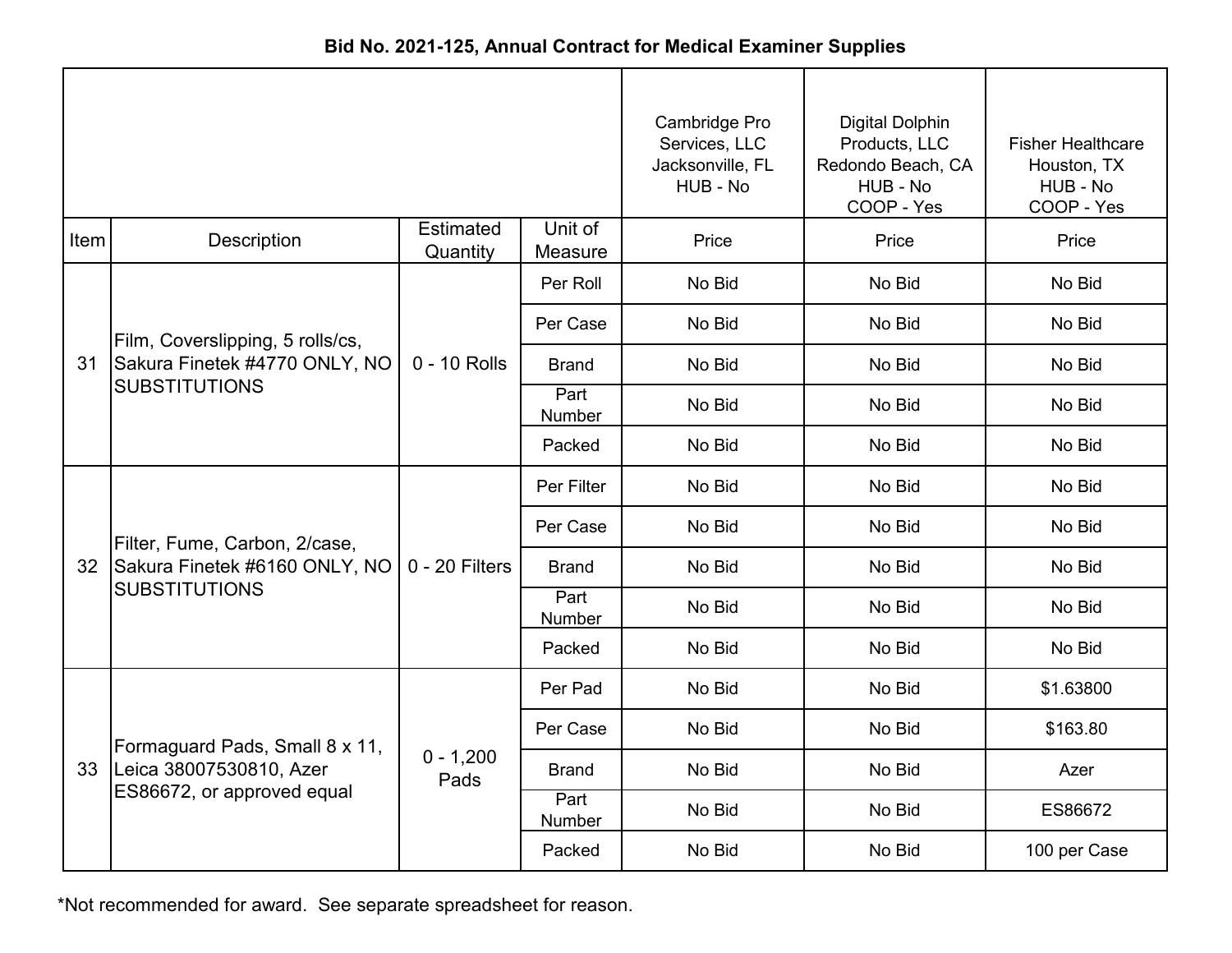|  |  |  | Bid No. 2021-125, Annual Contract for Medical Examiner Supplies |
|--|--|--|-----------------------------------------------------------------|
|--|--|--|-----------------------------------------------------------------|

|      |                                  |                              | <b>Government Scientific</b><br>Source, Inc.<br>Reston, VA<br>HUB - No<br>COOP - Yes | Leica Biosystems, a<br>Division of Leica<br>Microsystems, Inc.<br>Buffalo Grove, IL<br>HUB - No<br>COOP - Yes | Medline Industries,<br>Inc.<br>Northfield, IL<br>HUB - No<br>COOP - Yes |        |
|------|----------------------------------|------------------------------|--------------------------------------------------------------------------------------|---------------------------------------------------------------------------------------------------------------|-------------------------------------------------------------------------|--------|
| Item | <b>Description</b>               | <b>Estimated</b><br>Quantity | Unit of<br>Measure                                                                   | Price                                                                                                         | Price                                                                   | Price  |
|      |                                  |                              | Per Roll                                                                             | <b>Primary</b><br>\$137.31000                                                                                 | No Bid                                                                  | No Bid |
|      | Film, Coverslipping, 5 rolls/cs, |                              | Per Case                                                                             | \$686.55                                                                                                      | No Bid                                                                  | No Bid |
| 31   | Sakura Finetek #4770 ONLY, NO    | 0 - 10 Rolls                 | <b>Brand</b>                                                                         | <b>Sakura Finetek</b>                                                                                         | No Bid                                                                  | No Bid |
|      | <b>SUBSTITUTIONS</b>             |                              | Part<br>Number                                                                       | 4770                                                                                                          | No Bid                                                                  | No Bid |
|      |                                  |                              | Packed                                                                               | 5 per Case                                                                                                    | No Bid                                                                  | No Bid |
|      |                                  | $0 - 20$ Filters             | Per Filter                                                                           | Primary<br>\$112.21000                                                                                        | No Bid                                                                  | No Bid |
|      | Filter, Fume, Carbon, 2/case,    |                              | Per Case                                                                             | \$224.42                                                                                                      | No Bid                                                                  | No Bid |
| 32   | Sakura Finetek #6160 ONLY, NO    |                              | <b>Brand</b>                                                                         | <b>Sakura Finetek</b>                                                                                         | No Bid                                                                  | No Bid |
|      | <b>SUBSTITUTIONS</b>             |                              | Part<br><b>Number</b>                                                                | 6160                                                                                                          | No Bid                                                                  | No Bid |
|      |                                  |                              | Packed                                                                               | 2 per Case                                                                                                    | No Bid                                                                  | No Bid |
|      |                                  |                              | Per Pad                                                                              | \$2.71680                                                                                                     | <b>Primary</b><br>\$1.11688                                             | No Bid |
|      | Formaguard Pads, Small 8 x 11,   |                              | Per Case                                                                             | \$65.20                                                                                                       | \$27.92                                                                 | No Bid |
| 33   | Leica 38007530810, Azer          | $0 - 1,200$<br>Pads          | <b>Brand</b>                                                                         | Leica                                                                                                         | Leica                                                                   | No Bid |
|      | ES86672, or approved equal       |                              | Part<br>Number                                                                       | 38007530810                                                                                                   | 38007530810                                                             | No Bid |
|      |                                  |                              | Packed                                                                               | 24 per Case                                                                                                   | 25 per Pack                                                             | No Bid |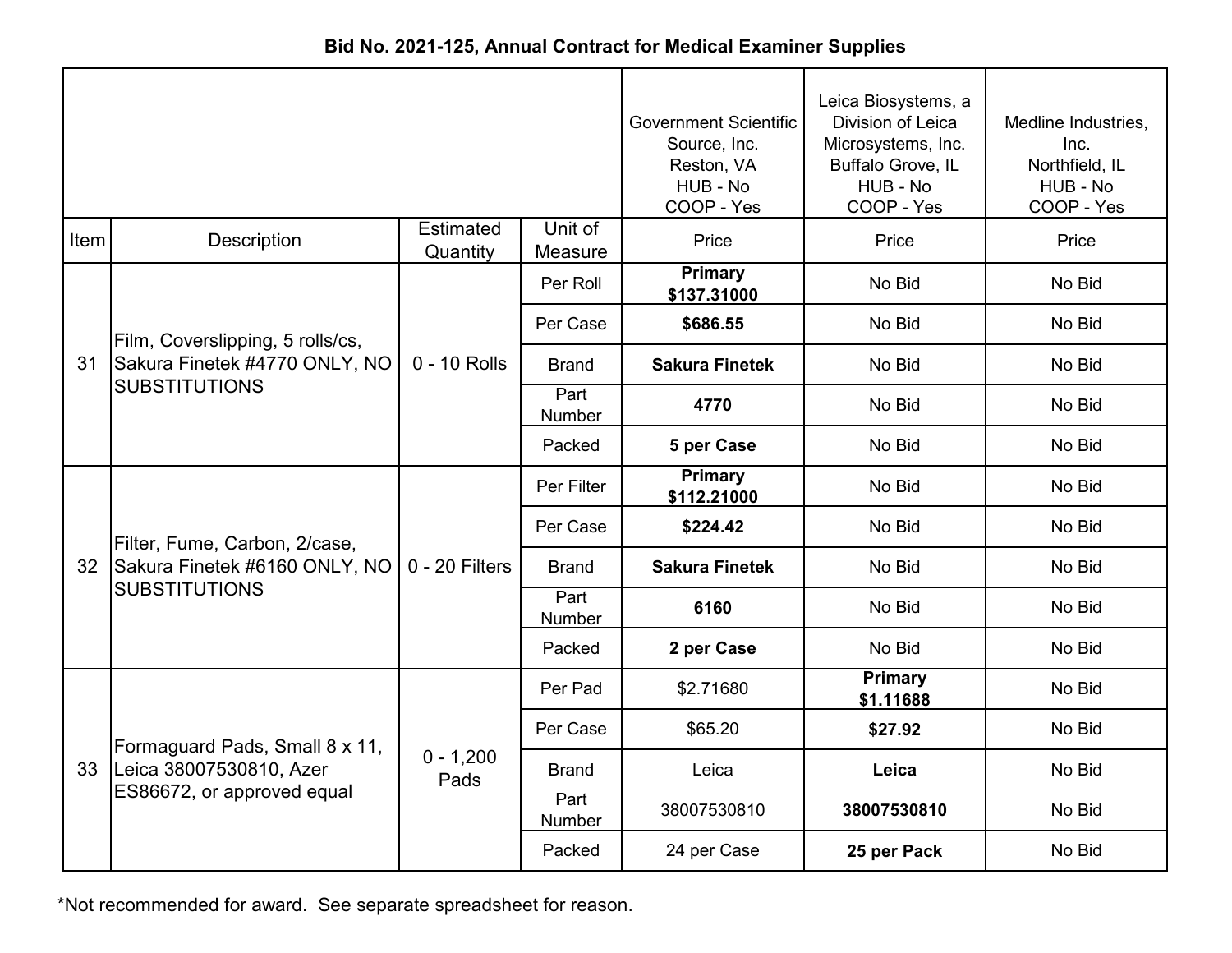| Bid No. 2021-125, Annual Contract for Medical Examiner Supplies |  |  |  |  |  |
|-----------------------------------------------------------------|--|--|--|--|--|
|-----------------------------------------------------------------|--|--|--|--|--|

|      |                                  |                              | <b>Mercedes Medical</b><br>Lakewood Ranch, FL<br>HUB - No<br>COOP - Yes | NAO Global Health,<br><b>LLC</b><br>Houston, TX<br>HUB - No<br>COOP - Yes | Premiere Scientific,<br><b>LLC</b><br><b>Grand Prairie, TX</b><br>HUB - No<br>COOP - Yes |        |
|------|----------------------------------|------------------------------|-------------------------------------------------------------------------|---------------------------------------------------------------------------|------------------------------------------------------------------------------------------|--------|
| Item | <b>Description</b>               | <b>Estimated</b><br>Quantity | Unit of<br>Measure                                                      | Price                                                                     | Price                                                                                    | Price  |
|      |                                  |                              | Per Roll                                                                | \$173.00000                                                               | \$183.7500000                                                                            | No Bid |
|      | Film, Coverslipping, 5 rolls/cs, |                              | Per Case                                                                | \$865.00                                                                  | \$918.75                                                                                 | No Bid |
| 31   | Sakura Finetek #4770 ONLY, NO    | $0 - 10$ Rolls               | <b>Brand</b>                                                            | <b>Sakura Finetek</b>                                                     | <b>Sakura Finetek</b>                                                                    | No Bid |
|      | <b>SUBSTITUTIONS</b>             |                              | Part<br>Number                                                          | 4770                                                                      | 4770                                                                                     | No Bid |
|      |                                  |                              | Packed                                                                  | 5 per Case                                                                | 5 per Case                                                                               | No Bid |
|      |                                  | 0 - 20 Filters               | Per Filter                                                              | No Bid                                                                    | Secondary<br>\$167.89000                                                                 | No Bid |
|      | Filter, Fume, Carbon, 2/case,    |                              | Per Case                                                                | No Bid                                                                    | \$335.7800000                                                                            | No Bid |
| 32   | Sakura Finetek #6160 ONLY, NO    |                              | <b>Brand</b>                                                            | No Bid                                                                    | Sakura Finetek                                                                           | No Bid |
|      | <b>SUBSTITUTIONS</b>             |                              | Part<br>Number                                                          | No Bid                                                                    | 6160                                                                                     | No Bid |
|      |                                  |                              | Packed                                                                  | No Bid                                                                    | 2 per Case                                                                               | No Bid |
|      |                                  |                              | Per Pad                                                                 | \$1.28000                                                                 | \$7.57000                                                                                | No Bid |
|      | Formaguard Pads, Small 8 x 11,   |                              | Per Case                                                                | \$128.00                                                                  | \$189.25                                                                                 | No Bid |
| 33   | Leica 38007530810, Azer          | $0 - 1,200$<br>Pads          | <b>Brand</b>                                                            | American Bio-Safety,<br><b>LLC</b>                                        | Leica                                                                                    | No Bid |
|      | ES86672, or approved equal       |                              | Part<br>Number                                                          | <b>MER AP0810</b>                                                         | 38007530810                                                                              | No Bid |
|      |                                  |                              | Packed                                                                  | 25 per Pack<br>4 Packs per Case                                           | 25 per Pack                                                                              | No Bid |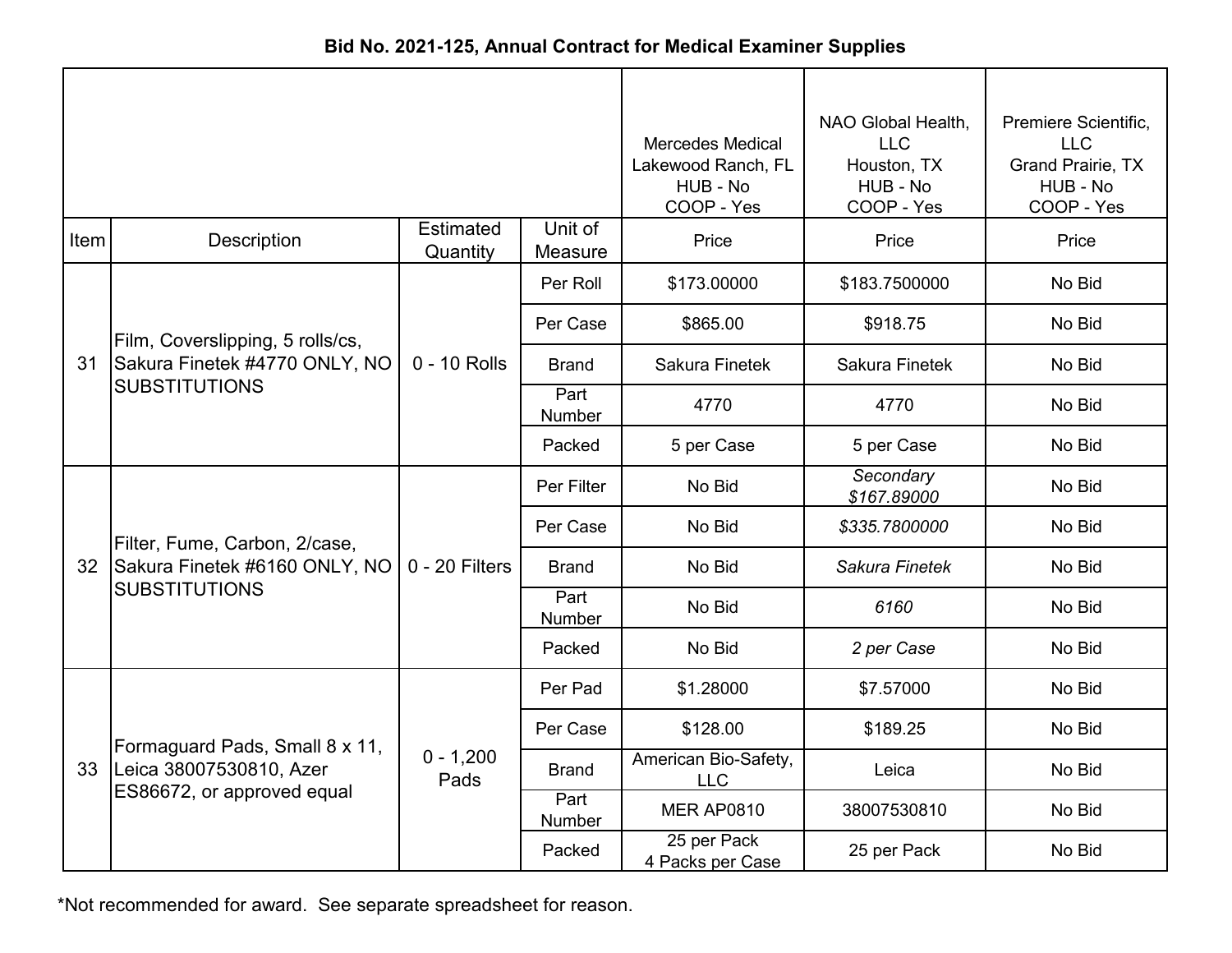| Bid No. 2021-125, Annual Contract for Medical Examiner Supplies |  |
|-----------------------------------------------------------------|--|
|-----------------------------------------------------------------|--|

|      |                                  |                              | RND Medical Supplies,<br>Inc.<br>Marietta, GA<br>HUB - No<br>COOP - Yes | <b>School Health</b><br>Corporation<br>Rolling Meadows, IL<br>HUB - No | <b>StatLab Medical</b><br><b>Products</b><br>McKinney, TX<br>HUB - No<br>COOP - Yes |                        |
|------|----------------------------------|------------------------------|-------------------------------------------------------------------------|------------------------------------------------------------------------|-------------------------------------------------------------------------------------|------------------------|
| Item | <b>Description</b>               | <b>Estimated</b><br>Quantity | Unit of<br>Measure                                                      | Price                                                                  | Price                                                                               | Price                  |
|      |                                  |                              | Per Roll                                                                | No Bid                                                                 | No Bid                                                                              | No Bid                 |
|      | Film, Coverslipping, 5 rolls/cs, |                              | Per Case                                                                | No Bid                                                                 | No Bid                                                                              | No Bid                 |
| 31   | Sakura Finetek #4770 ONLY, NO    | 0 - 10 Rolls                 | <b>Brand</b>                                                            | No Bid                                                                 | No Bid                                                                              | No Bid                 |
|      | <b>SUBSTITUTIONS</b>             |                              | Part<br>Number                                                          | No Bid                                                                 | No Bid                                                                              | No Bid                 |
|      |                                  |                              | Packed                                                                  | No Bid                                                                 | No Bid                                                                              | No Bid                 |
|      |                                  | $0 - 20$ Filters             | Per Filter                                                              | No Bid                                                                 | No Bid                                                                              | No Bid                 |
|      | Filter, Fume, Carbon, 2/case,    |                              | Per Case                                                                | No Bid                                                                 | No Bid                                                                              | No Bid                 |
| 32   | Sakura Finetek #6160 ONLY, NO    |                              | <b>Brand</b>                                                            | No Bid                                                                 | No Bid                                                                              | No Bid                 |
|      | <b>SUBSTITUTIONS</b>             |                              | Part<br>Number                                                          | No Bid                                                                 | No Bid                                                                              | No Bid                 |
|      |                                  |                              | Packed                                                                  | No Bid                                                                 | No Bid                                                                              | No Bid                 |
|      |                                  |                              | Per Pad                                                                 | No Bid                                                                 | No Bid                                                                              | Secondary<br>\$1.28000 |
|      | Formaguard Pads, Small 8 x 11,   |                              | Per Case                                                                | No Bid                                                                 | No Bid                                                                              | \$32.00                |
|      | 33   Leica 38007530810, Azer     | $0 - 1,200$<br>Pads          | <b>Brand</b>                                                            | No Bid                                                                 | No Bid                                                                              | <b>StatLab</b>         |
|      | ES86672, or approved equal       |                              | Part<br>Number                                                          | No Bid                                                                 | No Bid                                                                              | F6P0811                |
|      |                                  |                              | Packed                                                                  | No Bid                                                                 | No Bid                                                                              | 25 per Case            |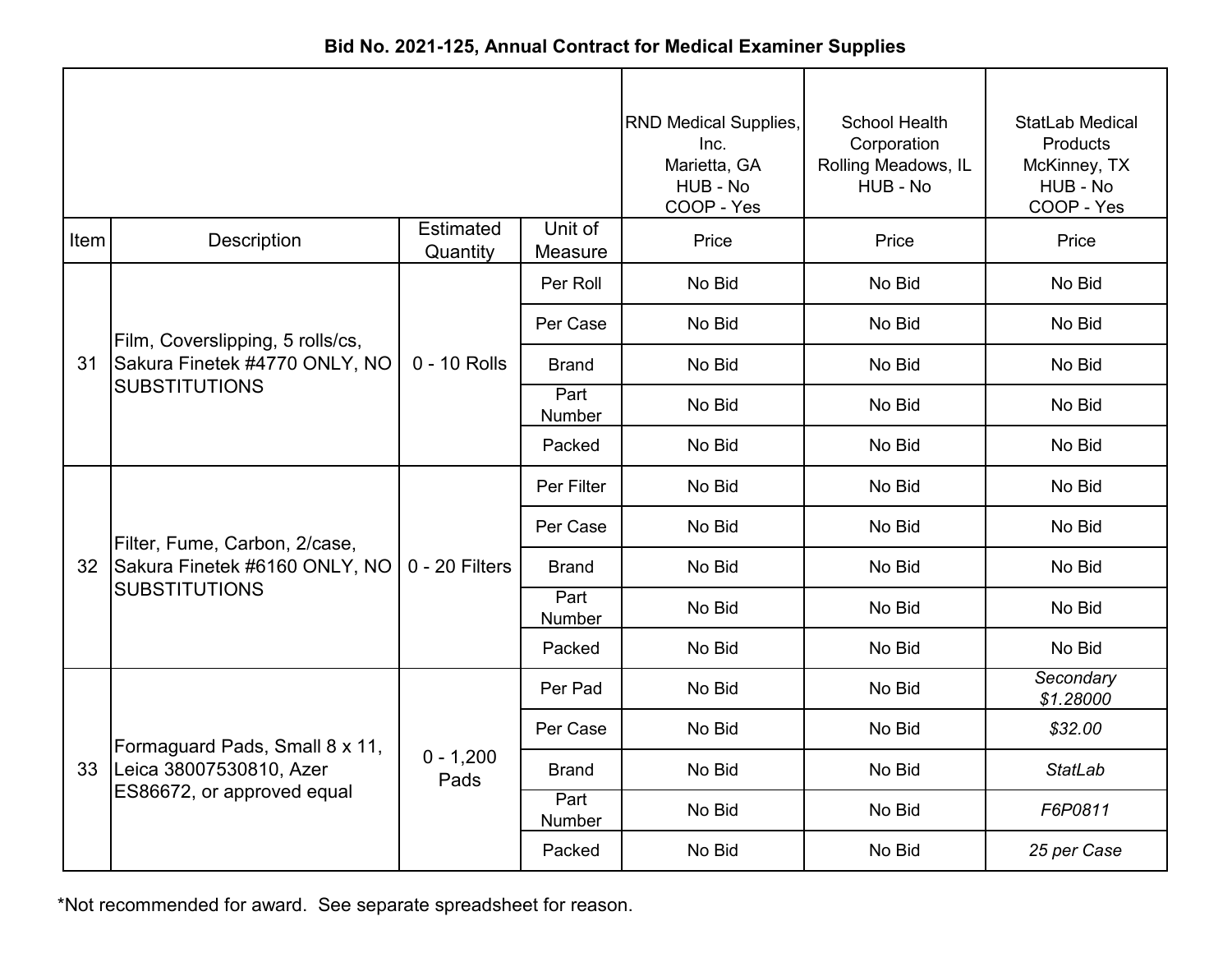| Bid No. 2021-125, Annual Contract for Medical Examiner Supplies |  |
|-----------------------------------------------------------------|--|
|-----------------------------------------------------------------|--|

|      |                                  |                              |                    | <b>Strong Medical</b><br><b>Partners LLC</b><br>Pineville, NC<br>HUB - No | <b>United Medical</b><br><b>Equipment Business</b><br>Solutions Network, Inc.<br>Southlake, TX<br>HUB - No | <b>Zhou Medical</b><br>Solutions, LLC<br>Houston, TX<br>HUB - Yes<br>COOP - No |
|------|----------------------------------|------------------------------|--------------------|---------------------------------------------------------------------------|------------------------------------------------------------------------------------------------------------|--------------------------------------------------------------------------------|
| Item | Description                      | <b>Estimated</b><br>Quantity | Unit of<br>Measure | Price                                                                     | Price                                                                                                      | Price                                                                          |
|      |                                  |                              | Per Roll           | No Bid                                                                    | No Bid                                                                                                     | Secondary<br>\$170.75000                                                       |
|      | Film, Coverslipping, 5 rolls/cs, |                              | Per Case           | No Bid                                                                    | No Bid                                                                                                     | \$853.75                                                                       |
| 31   | Sakura Finetek #4770 ONLY, NO    | 0 - 10 Rolls                 | <b>Brand</b>       | No Bid                                                                    | No Bid                                                                                                     | Sakura Finetek                                                                 |
|      | <b>SUBSTITUTIONS</b>             |                              | Part<br>Number     | No Bid                                                                    | No Bid                                                                                                     | 4770                                                                           |
|      |                                  |                              | Packed             | No Bid                                                                    | No Bid                                                                                                     | 5 per Case                                                                     |
|      | Filter, Fume, Carbon, 2/case,    | $0 - 20$ Filters             | Per Filter         | No Bid                                                                    | No Bid                                                                                                     | No Bid                                                                         |
|      |                                  |                              | Per Case           | No Bid                                                                    | No Bid                                                                                                     | No Bid                                                                         |
| 32   | Sakura Finetek #6160 ONLY, NO    |                              | <b>Brand</b>       | No Bid                                                                    | No Bid                                                                                                     | No Bid                                                                         |
|      | <b>SUBSTITUTIONS</b>             |                              | Part<br>Number     | No Bid                                                                    | No Bid                                                                                                     | No Bid                                                                         |
|      |                                  |                              | Packed             | No Bid                                                                    | No Bid                                                                                                     | No Bid                                                                         |
|      |                                  |                              | Per Pad            | No Bid                                                                    | No Bid                                                                                                     | \$1.98000                                                                      |
|      | Formaguard Pads, Small 8 x 11,   |                              | Per Case           | No Bid                                                                    | No Bid                                                                                                     | \$198.00                                                                       |
| 33   | Leica 38007530810, Azer          | $0 - 1,200$<br>Pads          | <b>Brand</b>       | No Bid                                                                    | No Bid                                                                                                     | <b>Azer Scientific</b>                                                         |
|      | ES86672, or approved equal       |                              | Part<br>Number     | No Bid                                                                    | No Bid                                                                                                     | ES86672                                                                        |
|      |                                  |                              | Packed             | No Bid                                                                    | No Bid                                                                                                     | 25 per Pack<br>4 Packs per Case                                                |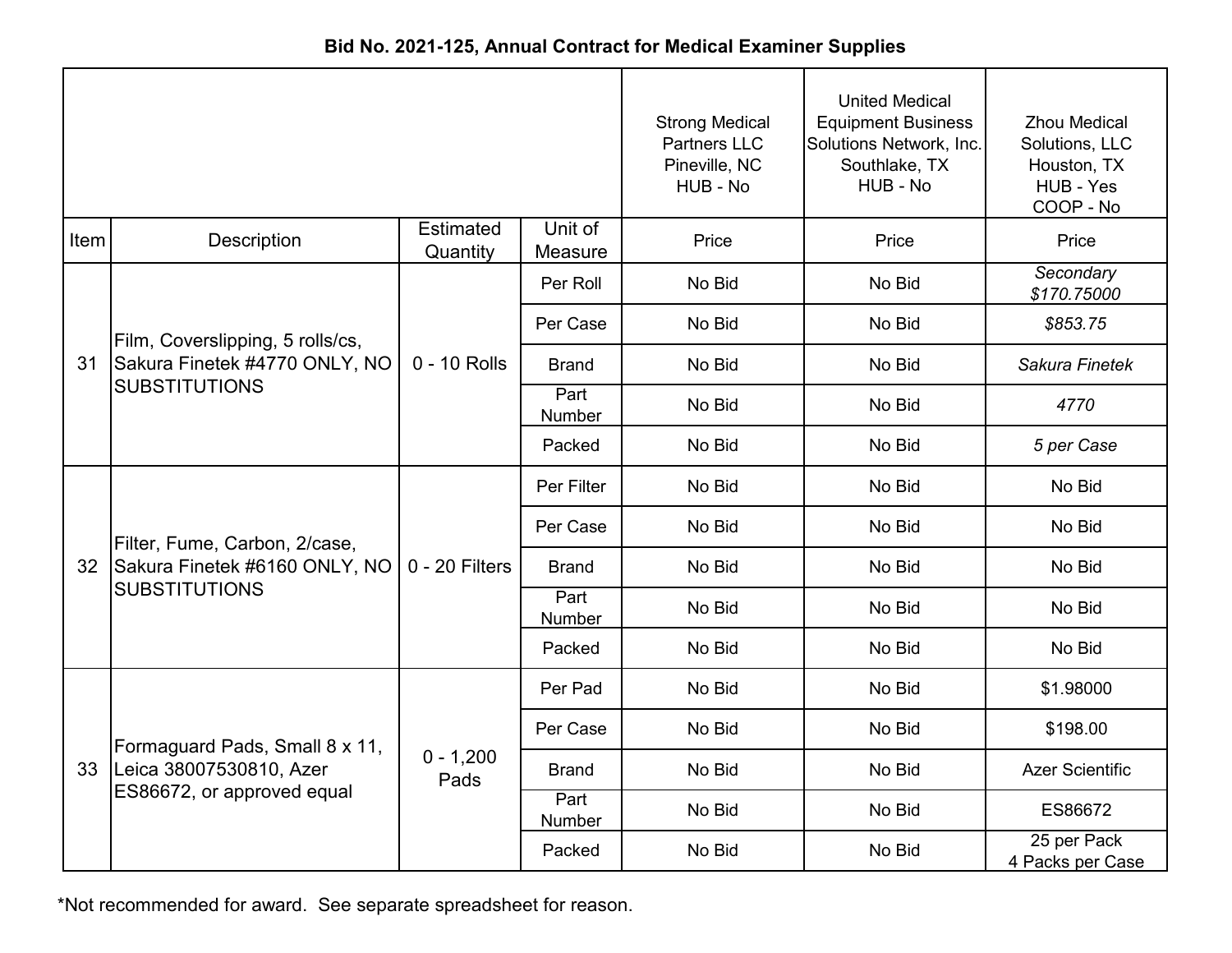|      |                                                                            |                               |                    | Cambridge Pro<br>Services, LLC<br>Jacksonville, FL<br>HUB - No | <b>Digital Dolphin</b><br>Products, LLC<br>Redondo Beach, CA<br>HUB - No<br>COOP - Yes | <b>Fisher Healthcare</b><br>Houston, TX<br>HUB - No<br>COOP - Yes |
|------|----------------------------------------------------------------------------|-------------------------------|--------------------|----------------------------------------------------------------|----------------------------------------------------------------------------------------|-------------------------------------------------------------------|
| Item | Description                                                                | Estimated<br>Quantity         | Unit of<br>Measure | Price                                                          | Price                                                                                  | Price                                                             |
|      |                                                                            |                               | Per<br>Cubitainer  | No Bid                                                         | No Bid                                                                                 | Secondary<br>\$27.76000                                           |
|      | Formalin, NBF 10%, 5 Gallon                                                |                               | Per Case           | No Bid                                                         | No Bid                                                                                 | N/A                                                               |
| 34   | Cubitainer, StatLab 28600-5<br>Cubitainer ONLY, NO<br><b>SUBSTITUTIONS</b> | $0 - 80$<br>Cubitainer        | <b>Brand</b>       | No Bid                                                         | No Bid                                                                                 | <b>StatLab</b>                                                    |
|      |                                                                            |                               | Part<br>Number     | No Bid                                                         | No Bid                                                                                 | 28600-5                                                           |
|      |                                                                            |                               | Packed             | No Bid                                                         | No Bid                                                                                 | 1 Each                                                            |
|      |                                                                            | $0 - 6$<br><b>Cubitainers</b> | Per<br>Cubitainer  | No Bid                                                         | No Bid                                                                                 | \$60.51000                                                        |
|      | Formalin, NBF 20%, 5 Gallon                                                |                               | Per Case           | No Bid                                                         | No Bid                                                                                 | N/A                                                               |
| 35   | Cubitainer, StatLab 28620-5<br>Cubitainer ONLY, NO                         |                               | <b>Brand</b>       | No Bid                                                         | No Bid                                                                                 | StatLab                                                           |
|      | <b>SUBSTITUTIONS</b>                                                       |                               | Part<br>Number     | No Bid                                                         | No Bid                                                                                 | 28620-5                                                           |
|      |                                                                            |                               | Packed             | No Bid                                                         | No Bid                                                                                 | 1 Each                                                            |
|      |                                                                            |                               | Per Card           | No Bid                                                         | No Bid                                                                                 | Primary<br>\$2.97120                                              |
|      | FTA Micro Card, White,                                                     |                               | Per Case           | No Bid                                                         | No Bid                                                                                 | \$297.12 per Pack                                                 |
|      | 36 Whatman WB120210 ONLY, NO                                               | $0 - 6,000$<br>Cards          | <b>Brand</b>       | No Bid                                                         | No Bid                                                                                 | Whatman                                                           |
|      | <b>SUBSTITUTIONS</b>                                                       |                               | Part<br>Number     | No Bid                                                         | No Bid                                                                                 | WB120210                                                          |
|      |                                                                            |                               | Packed             | No Bid                                                         | No Bid                                                                                 | 100 per Pack                                                      |

**Bid No. 2021-125, Annual Contract for Medical Examiner Supplies**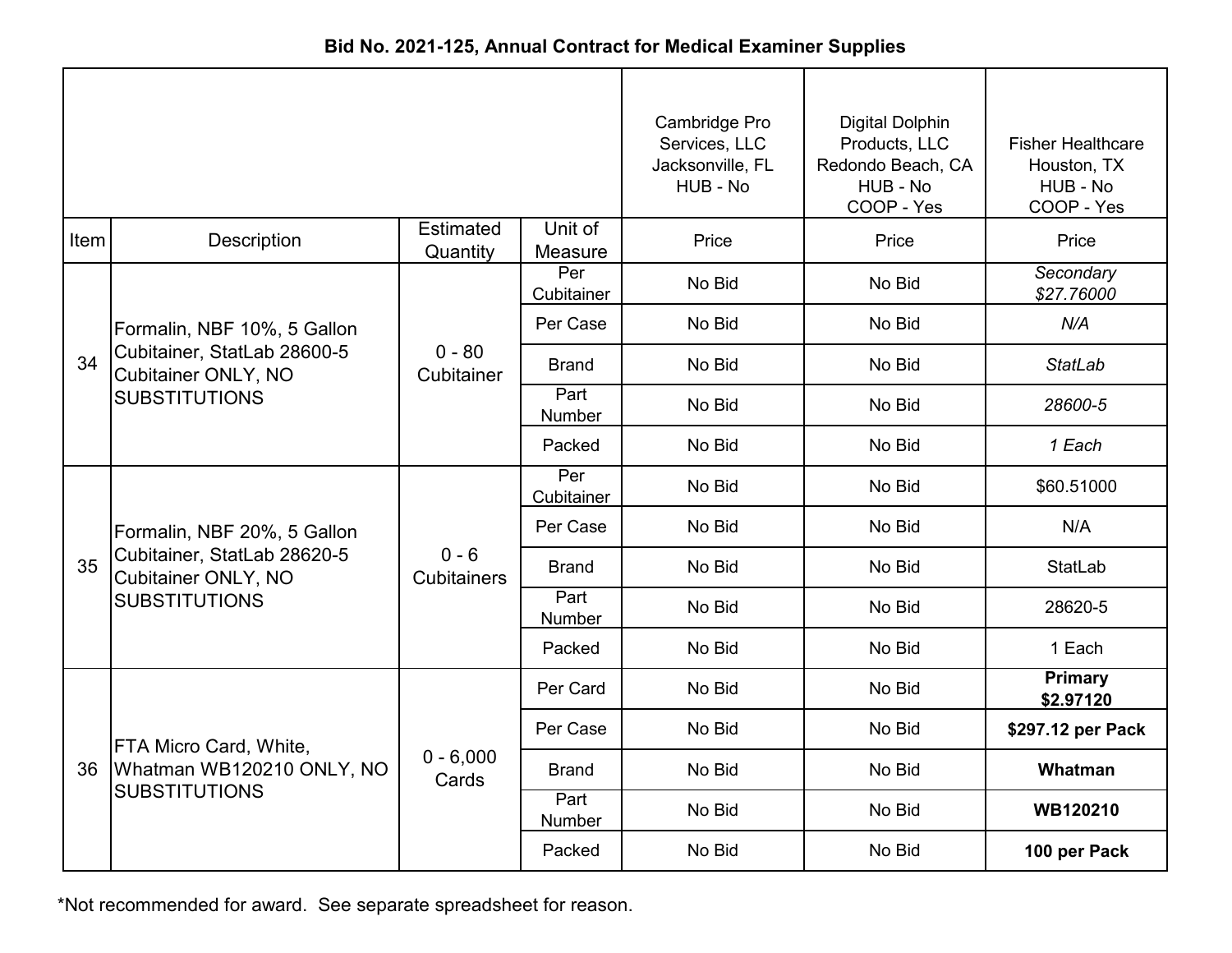|  | Bid No. 2021-125, Annual Contract for Medical Examiner Supplies |  |  |
|--|-----------------------------------------------------------------|--|--|
|--|-----------------------------------------------------------------|--|--|

|      |                                                                                   | <b>Government Scientific</b><br>Source, Inc.<br>Reston, VA<br>HUB - No<br>COOP - Yes | Leica Biosystems, a<br>Division of Leica<br>Microsystems, Inc.<br>Buffalo Grove, IL<br>HUB - No<br>COOP - Yes | Medline Industries,<br>Inc.<br>Northfield, IL<br>HUB - No<br>COOP - Yes |        |        |
|------|-----------------------------------------------------------------------------------|--------------------------------------------------------------------------------------|---------------------------------------------------------------------------------------------------------------|-------------------------------------------------------------------------|--------|--------|
| Item | <b>Description</b>                                                                | Estimated<br>Quantity                                                                | Unit of<br>Measure                                                                                            | Price                                                                   | Price  | Price  |
|      |                                                                                   |                                                                                      | Per<br>Cubitainer                                                                                             | \$28.80000                                                              | No Bid | No Bid |
|      | Formalin, NBF 10%, 5 Gallon                                                       |                                                                                      | Per Case                                                                                                      | N/A                                                                     | No Bid | No Bid |
| 34   | Cubitainer, StatLab 28600-5<br><b>Cubitainer ONLY, NO</b>                         | $0 - 80$<br>Cubitainer                                                               | <b>Brand</b>                                                                                                  | <b>StatLab</b>                                                          | No Bid | No Bid |
|      | <b>SUBSTITUTIONS</b>                                                              |                                                                                      | Part<br>Number                                                                                                | 28600-5                                                                 | No Bid | No Bid |
|      |                                                                                   |                                                                                      | Packed                                                                                                        | 1 Each                                                                  | No Bid | No Bid |
|      |                                                                                   | $0 - 6$<br><b>Cubitainers</b>                                                        | Per<br>Cubitainer                                                                                             | Secondary<br>\$50.25000                                                 | No Bid | No Bid |
|      | Formalin, NBF 20%, 5 Gallon                                                       |                                                                                      | Per Case                                                                                                      | N/A                                                                     | No Bid | No Bid |
| 35   | Cubitainer, StatLab 28620-5<br><b>Cubitainer ONLY, NO</b><br><b>SUBSTITUTIONS</b> |                                                                                      | <b>Brand</b>                                                                                                  | <b>StatLab</b>                                                          | No Bid | No Bid |
|      |                                                                                   |                                                                                      | Part<br>Number                                                                                                | 28620-5                                                                 | No Bid | No Bid |
|      |                                                                                   |                                                                                      | Packed                                                                                                        | 1 Each                                                                  | No Bid | No Bid |
|      |                                                                                   |                                                                                      | Per Card                                                                                                      | No Bid                                                                  | No Bid | No Bid |
|      | FTA Micro Card, White,                                                            |                                                                                      | Per Case                                                                                                      | No Bid                                                                  | No Bid | No Bid |
| 36   | Whatman WB120210 ONLY, NO                                                         | $0 - 6,000$<br>Cards                                                                 | <b>Brand</b>                                                                                                  | No Bid                                                                  | No Bid | No Bid |
|      | <b>SUBSTITUTIONS</b>                                                              |                                                                                      | Part<br>Number                                                                                                | No Bid                                                                  | No Bid | No Bid |
|      |                                                                                   |                                                                                      | Packed                                                                                                        | No Bid                                                                  | No Bid | No Bid |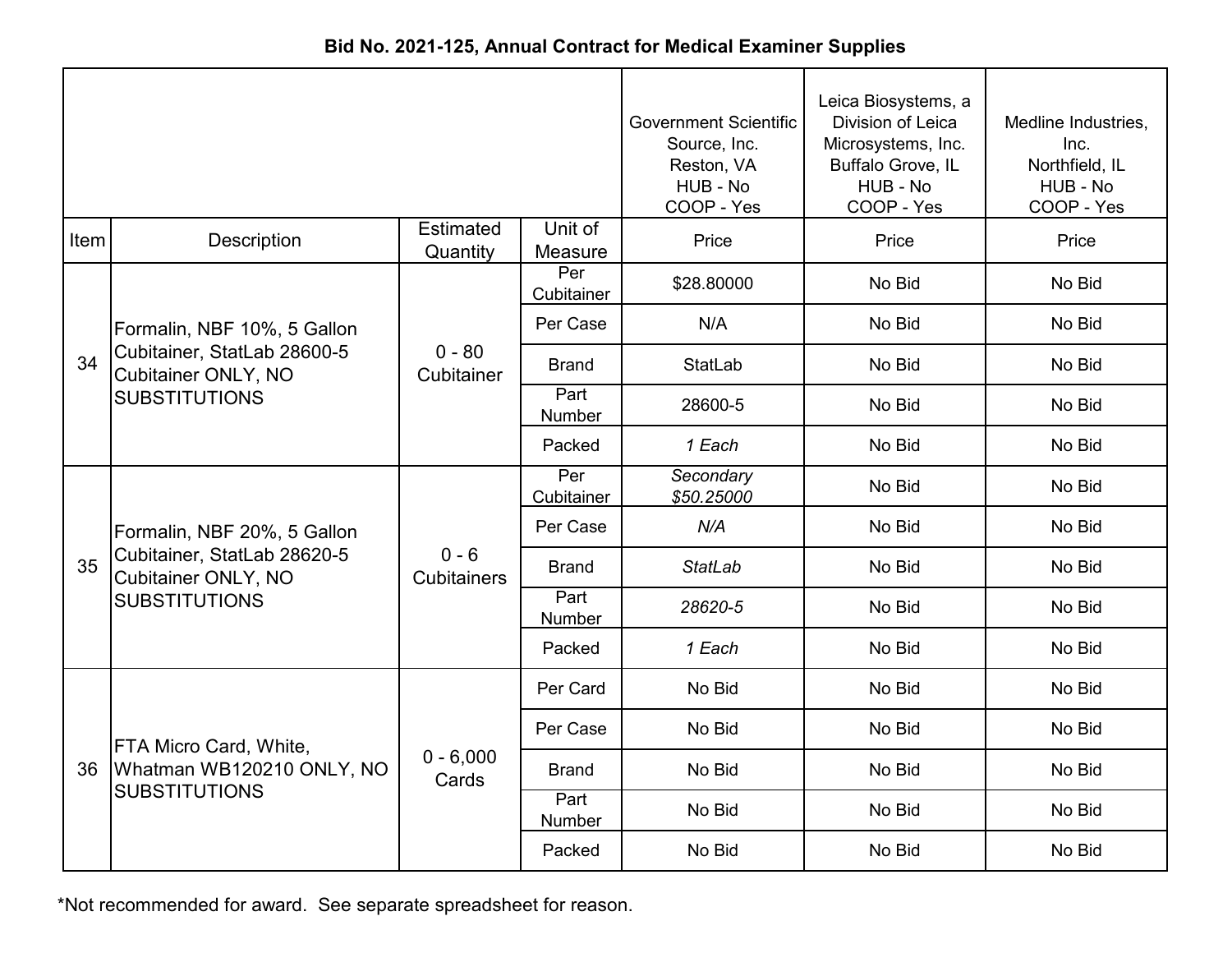| Bid No. 2021-125, Annual Contract for Medical Examiner Supplies |  |
|-----------------------------------------------------------------|--|
|-----------------------------------------------------------------|--|

|      |                                                                                                                  | <b>Mercedes Medical</b><br>Lakewood Ranch, FL<br>HUB - No<br>COOP - Yes | NAO Global Health,<br><b>LLC</b><br>Houston, TX<br>HUB - No<br>COOP - Yes | Premiere Scientific,<br><b>LLC</b><br><b>Grand Prairie, TX</b><br>HUB - No<br>COOP - Yes |                |                        |
|------|------------------------------------------------------------------------------------------------------------------|-------------------------------------------------------------------------|---------------------------------------------------------------------------|------------------------------------------------------------------------------------------|----------------|------------------------|
| Item | Description                                                                                                      | <b>Estimated</b><br>Quantity                                            | Unit of<br>Measure                                                        | Price                                                                                    | Price          | Price                  |
|      |                                                                                                                  |                                                                         | Per<br>Cubitainer                                                         | No Bid                                                                                   | \$47.89000     | No Bid                 |
|      | Formalin, NBF 10%, 5 Gallon                                                                                      |                                                                         | Per Case                                                                  | No Bid                                                                                   | \$47.89        | No Bid                 |
| 34   | Cubitainer, StatLab 28600-5<br>Cubitainer ONLY, NO<br><b>SUBSTITUTIONS</b>                                       | $0 - 80$<br>Cubitainer                                                  | <b>Brand</b>                                                              | No Bid                                                                                   | <b>StatLab</b> | No Bid                 |
|      |                                                                                                                  |                                                                         | Part<br>Number                                                            | No Bid                                                                                   | 28600-5        | No Bid                 |
|      |                                                                                                                  |                                                                         | Packed                                                                    | No Bid                                                                                   | 1 Each         | No Bid                 |
|      | Formalin, NBF 20%, 5 Gallon<br>Cubitainer, StatLab 28620-5<br><b>Cubitainer ONLY, NO</b><br><b>SUBSTITUTIONS</b> | $0 - 6$<br><b>Cubitainers</b>                                           | Per<br>Cubitainer                                                         | No Bid                                                                                   | \$61.13000     | No Bid                 |
|      |                                                                                                                  |                                                                         | Per Case                                                                  | No Bid                                                                                   | \$61.13        | No Bid                 |
| 35   |                                                                                                                  |                                                                         | <b>Brand</b>                                                              | No Bid                                                                                   | StatLab        | No Bid                 |
|      |                                                                                                                  |                                                                         | Part<br>Number                                                            | No Bid                                                                                   | 28620-5        | No Bid                 |
|      |                                                                                                                  |                                                                         | Packed                                                                    | No Bid                                                                                   | 1 Each         | No Bid                 |
|      |                                                                                                                  |                                                                         | Per Card                                                                  | No Bid                                                                                   | \$4.13000      | Secondary<br>\$3.23000 |
|      | FTA Micro Card, White,                                                                                           |                                                                         | Per Case                                                                  | No Bid                                                                                   | \$413.00       | \$323.00               |
| 36   | Whatman WB120210 ONLY, NO                                                                                        | $0 - 6,000$<br>Cards                                                    | <b>Brand</b>                                                              | No Bid                                                                                   | Whatman        | Whatman                |
|      | <b>SUBSTITUTIONS</b>                                                                                             |                                                                         | Part<br>Number                                                            | No Bid                                                                                   | WB120210       | WB120210               |
|      |                                                                                                                  |                                                                         | Packed                                                                    | No Bid                                                                                   | 100 per Pack   | 100 per Case           |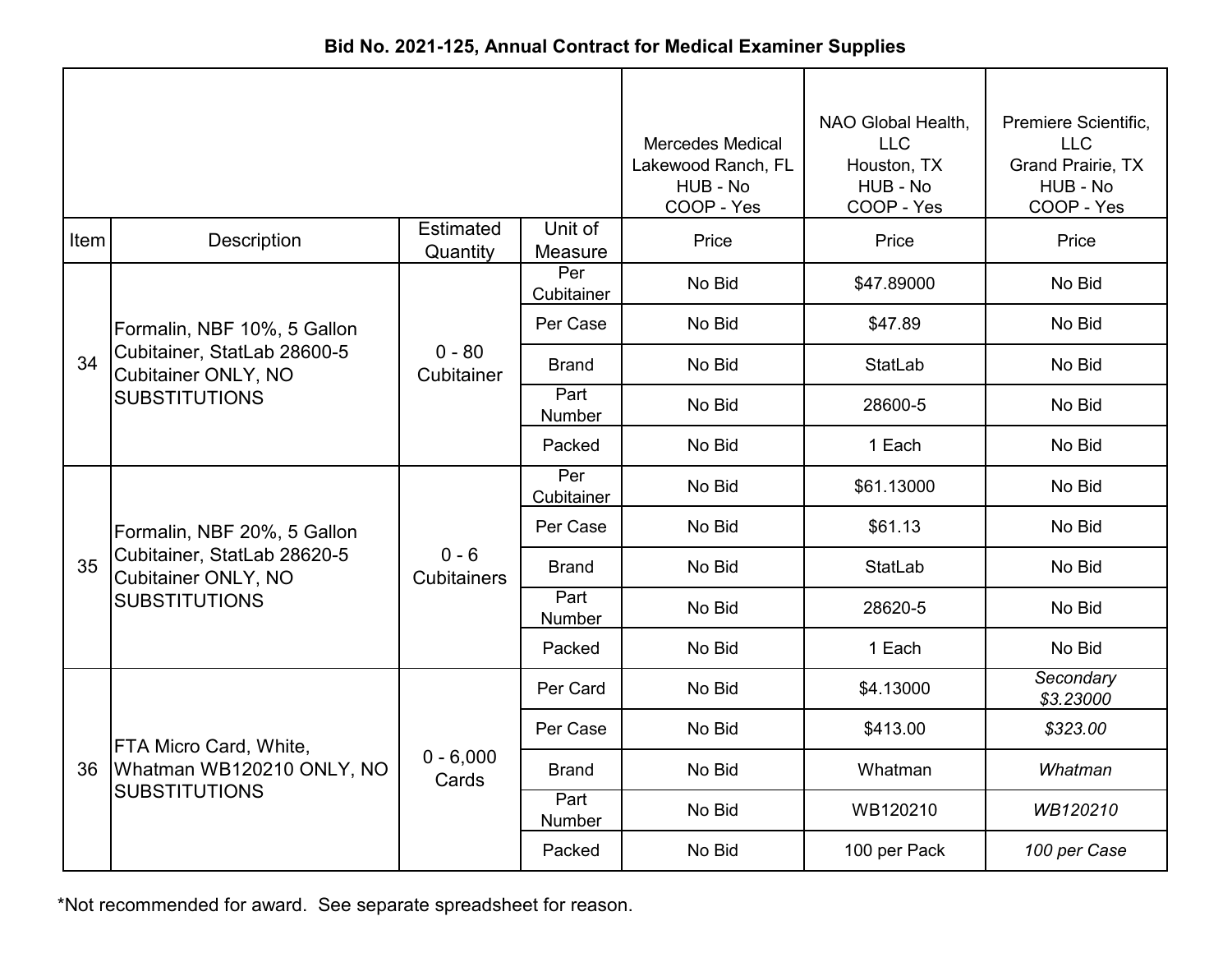| Bid No. 2021-125, Annual Contract for Medical Examiner Supplies |
|-----------------------------------------------------------------|
|-----------------------------------------------------------------|

|      |                                                                                   | <b>RND Medical Supplies,</b><br>Inc.<br>Marietta, GA<br>HUB - No<br>COOP - Yes | <b>School Health</b><br>Corporation<br>Rolling Meadows, IL<br>HUB - No | StatLab Medical<br>Products<br>McKinney, TX<br>HUB - No<br>COOP - Yes |        |                              |
|------|-----------------------------------------------------------------------------------|--------------------------------------------------------------------------------|------------------------------------------------------------------------|-----------------------------------------------------------------------|--------|------------------------------|
| Item | <b>Description</b>                                                                | <b>Estimated</b><br>Quantity                                                   | Unit of<br>Measure                                                     | Price                                                                 | Price  | Price                        |
|      |                                                                                   |                                                                                | Per<br>Cubitainer                                                      | No Bid                                                                | No Bid | <b>Primary</b><br>\$19.00000 |
|      | Formalin, NBF 10%, 5 Gallon                                                       |                                                                                | Per Case                                                               | No Bid                                                                | No Bid | \$19.00                      |
| 34   | Cubitainer, StatLab 28600-5<br><b>Cubitainer ONLY, NO</b>                         | $0 - 80$<br>Cubitainer                                                         | <b>Brand</b>                                                           | No Bid                                                                | No Bid | <b>StatLab</b>               |
|      | <b>SUBSTITUTIONS</b>                                                              |                                                                                | Part<br>Number                                                         | No Bid                                                                | No Bid | 28600-5                      |
|      |                                                                                   |                                                                                | Packed                                                                 | No Bid                                                                | No Bid | 1 Each                       |
|      |                                                                                   |                                                                                | Per<br>Cubitainer                                                      | No Bid                                                                | No Bid | <b>Primary</b><br>\$35.00000 |
|      | Formalin, NBF 20%, 5 Gallon                                                       |                                                                                | Per Case                                                               | No Bid                                                                | No Bid | \$35.00                      |
| 35   | Cubitainer, StatLab 28620-5<br><b>Cubitainer ONLY, NO</b><br><b>SUBSTITUTIONS</b> | $0 - 6$<br><b>Cubitainers</b>                                                  | <b>Brand</b>                                                           | No Bid                                                                | No Bid | <b>StatLab</b>               |
|      |                                                                                   |                                                                                | Part<br><b>Number</b>                                                  | No Bid                                                                | No Bid | 28620-5                      |
|      |                                                                                   |                                                                                | Packed                                                                 | No Bid                                                                | No Bid | 1 Each                       |
|      |                                                                                   |                                                                                | Per Card                                                               | No Bid                                                                | No Bid | No Bid                       |
|      | FTA Micro Card, White,                                                            |                                                                                | Per Case                                                               | No Bid                                                                | No Bid | No Bid                       |
| 36   | Whatman WB120210 ONLY, NO                                                         | $0 - 6,000$<br>Cards                                                           | <b>Brand</b>                                                           | No Bid                                                                | No Bid | No Bid                       |
|      | <b>SUBSTITUTIONS</b>                                                              |                                                                                | Part<br>Number                                                         | No Bid                                                                | No Bid | No Bid                       |
|      |                                                                                   |                                                                                | Packed                                                                 | No Bid                                                                | No Bid | No Bid                       |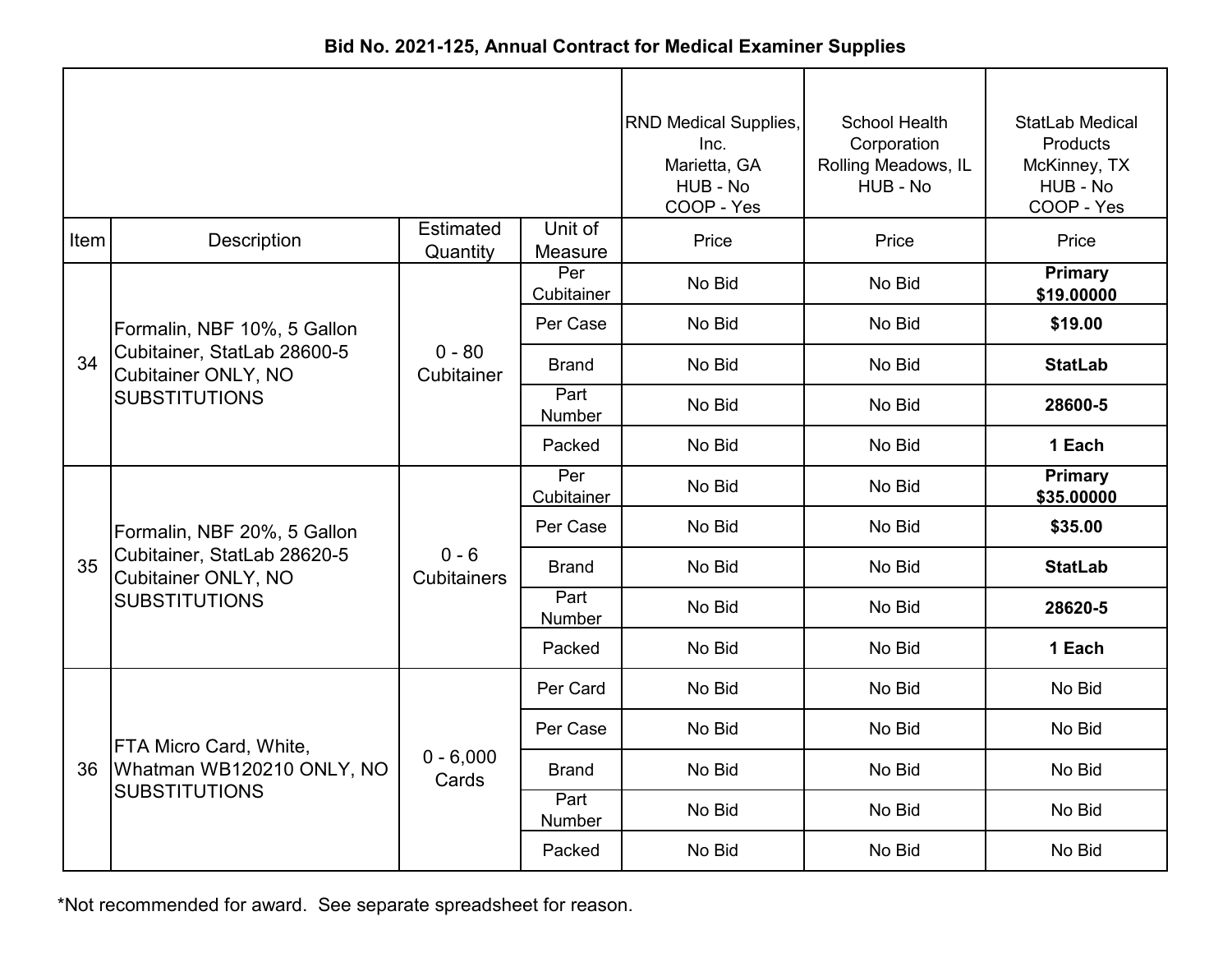| Bid No. 2021-125, Annual Contract for Medical Examiner Supplies |  |
|-----------------------------------------------------------------|--|
|-----------------------------------------------------------------|--|

|      |                                                           | <b>Strong Medical</b><br><b>Partners LLC</b><br>Pineville, NC<br>HUB - No | <b>United Medical</b><br><b>Equipment Business</b><br>Solutions Network, Inc.<br>Southlake, TX<br>HUB - No | <b>Zhou Medical</b><br>Solutions, LLC<br>Houston, TX<br>HUB - Yes<br>COOP - No |        |                |
|------|-----------------------------------------------------------|---------------------------------------------------------------------------|------------------------------------------------------------------------------------------------------------|--------------------------------------------------------------------------------|--------|----------------|
| Item | <b>Description</b>                                        | <b>Estimated</b><br>Quantity                                              | Unit of<br>Measure                                                                                         | Price                                                                          | Price  | Price          |
|      |                                                           |                                                                           | Per<br>Cubitainer                                                                                          | No Bid                                                                         | No Bid | \$29.88000     |
|      | Formalin, NBF 10%, 5 Gallon                               |                                                                           | Per Case                                                                                                   | No Bid                                                                         | No Bid | \$29.88        |
| 34   | Cubitainer, StatLab 28600-5<br><b>Cubitainer ONLY, NO</b> | $0 - 80$<br>Cubitainer                                                    | <b>Brand</b>                                                                                               | No Bid                                                                         | No Bid | <b>StatLab</b> |
|      | <b>SUBSTITUTIONS</b>                                      |                                                                           | Part<br>Number                                                                                             | No Bid                                                                         | No Bid | 28600-5        |
|      |                                                           |                                                                           | Packed                                                                                                     | No Bid                                                                         | No Bid | 1 Each         |
|      |                                                           | $0 - 6$<br><b>Cubitainers</b>                                             | Per<br>Cubitainer                                                                                          | No Bid                                                                         | No Bid | \$77.23000     |
|      | Formalin, NBF 20%, 5 Gallon                               |                                                                           | Per Case                                                                                                   | No Bid                                                                         | No Bid | \$77.23        |
| 35   | Cubitainer, StatLab 28620-5<br><b>Cubitainer ONLY, NO</b> |                                                                           | <b>Brand</b>                                                                                               | No Bid                                                                         | No Bid | <b>StatLab</b> |
|      | <b>SUBSTITUTIONS</b>                                      |                                                                           | Part<br><b>Number</b>                                                                                      | No Bid                                                                         | No Bid | 28620-5        |
|      |                                                           |                                                                           | Packed                                                                                                     | No Bid                                                                         | No Bid | 1 Each         |
|      |                                                           |                                                                           | Per Card                                                                                                   | No Bid                                                                         | No Bid | No Bid         |
|      | FTA Micro Card, White,                                    |                                                                           | Per Case                                                                                                   | No Bid                                                                         | No Bid | No Bid         |
| 36   | Whatman WB120210 ONLY, NO                                 | $0 - 6,000$<br>Cards                                                      | <b>Brand</b>                                                                                               | No Bid                                                                         | No Bid | No Bid         |
|      | <b>SUBSTITUTIONS</b>                                      |                                                                           | Part<br>Number                                                                                             | No Bid                                                                         | No Bid | No Bid         |
|      |                                                           |                                                                           | Packed                                                                                                     | No Bid                                                                         | No Bid | No Bid         |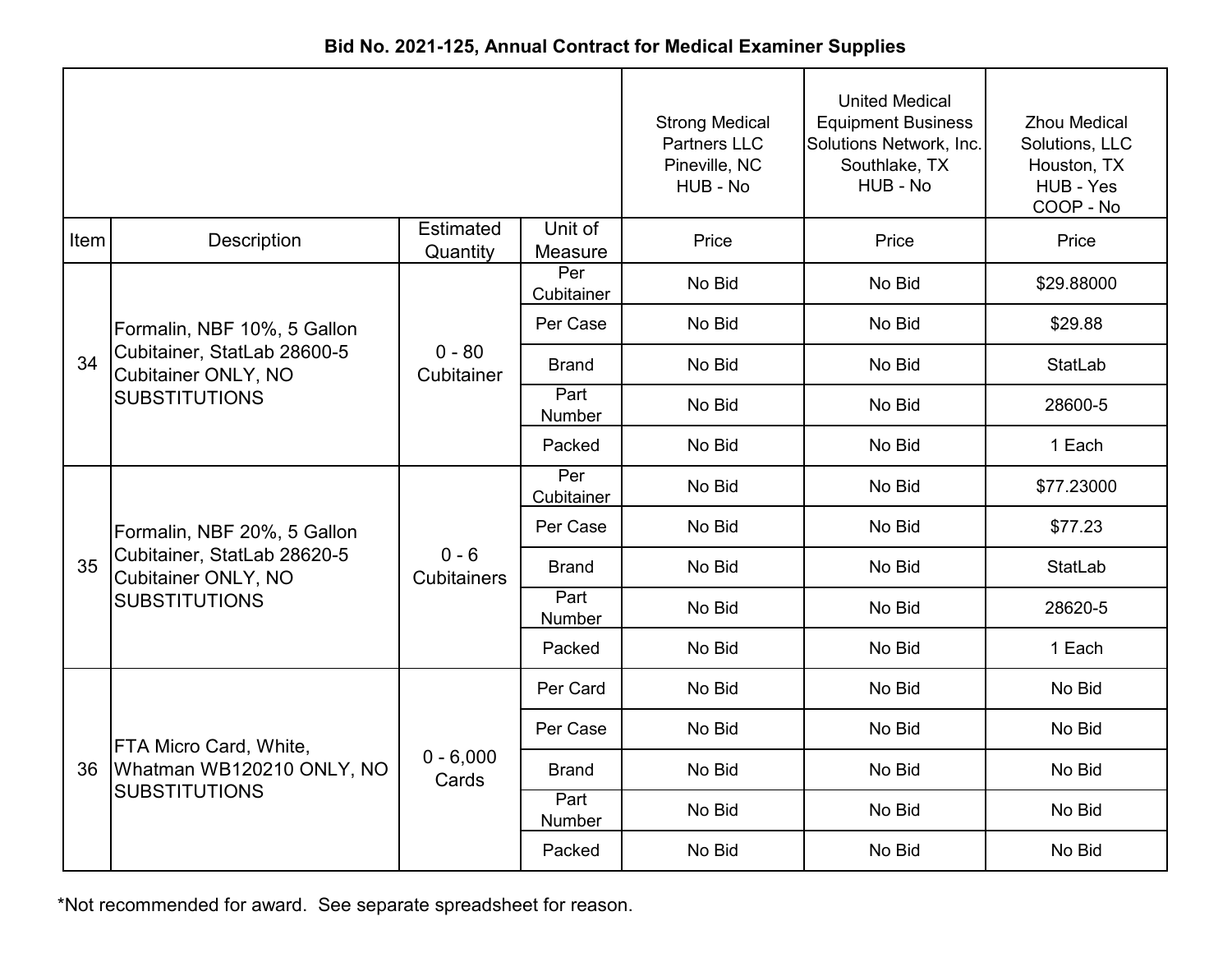| Bid No. 2021-125, Annual Contract for Medical Examiner Supplies |  |
|-----------------------------------------------------------------|--|
|-----------------------------------------------------------------|--|

|      |                                                                                                                |                              | Cambridge Pro<br>Services, LLC<br>Jacksonville, FL<br>HUB - No | <b>Digital Dolphin</b><br>Products, LLC<br>Redondo Beach, CA<br>HUB - No<br>COOP - Yes | <b>Fisher Healthcare</b><br>Houston, TX<br>HUB - No<br>COOP - Yes |                                   |
|------|----------------------------------------------------------------------------------------------------------------|------------------------------|----------------------------------------------------------------|----------------------------------------------------------------------------------------|-------------------------------------------------------------------|-----------------------------------|
| Item | <b>Description</b>                                                                                             | <b>Estimated</b><br>Quantity | Unit of<br>Measure                                             | Price                                                                                  | Price                                                             | Price                             |
|      |                                                                                                                |                              | Per Sponge                                                     | No Bid                                                                                 | Withdrew Bid for Item                                             | \$0.01027                         |
|      | Gauze Sponges, 2 x 2 in., 12 ply,                                                                              |                              | Per Case                                                       | No Bid                                                                                 | Withdrew Bid for Item                                             | \$51.34                           |
| 37   | Non-sterile, Medline<br>PRM21212C, Dukal 8506, or                                                              | $0 - 2,400$<br>Sponges       | <b>Brand</b>                                                   | No Bid                                                                                 | Withdrew Bid for Item                                             | <b>Dukal</b>                      |
|      | approved equal                                                                                                 |                              | Part<br>Number                                                 | No Bid                                                                                 | Withdrew Bid for Item                                             | 8506                              |
|      |                                                                                                                |                              | Packed                                                         | No Bid                                                                                 | Withdrew Bid for Item                                             | 200 per Pack<br>25 Packs per Case |
|      | Glass Tubes, Disposable Culture,<br>10 x 75 mm, Global Scientific<br>1503, VWR 47729-568, or<br>approved equal |                              | Per Tube                                                       | No Bid                                                                                 | No Bid                                                            | \$0.03682                         |
|      |                                                                                                                | $0 - 10,000$<br><b>Tubes</b> | Per Case                                                       | No Bid                                                                                 | No Bid                                                            | \$36.82                           |
| 38   |                                                                                                                |                              | <b>Brand</b>                                                   | No Bid                                                                                 | No Bid                                                            | <b>Globe Scientific</b>           |
|      |                                                                                                                |                              | Part<br><b>Number</b>                                          | No Bid                                                                                 | No Bid                                                            | 1503                              |
|      |                                                                                                                |                              | Packed                                                         | No Bid                                                                                 | No Bid                                                            | 1,000 per Case                    |
|      |                                                                                                                |                              | Per Tube                                                       | No Bid                                                                                 | No Bid                                                            | \$0.17665                         |
|      | Glass Tubes, Disposable Culture,                                                                               |                              | Per Case                                                       | No Bid                                                                                 | No Bid                                                            | \$176.65                          |
| 39   | 12 x 75 mm, VWR 47729-570 or                                                                                   | $0 - 8,000$<br><b>Tubes</b>  | <b>Brand</b>                                                   | No Bid                                                                                 | No Bid                                                            | <b>VWR/Andwin Scientific</b>      |
|      | approved equal                                                                                                 |                              | Part<br>Number                                                 | No Bid                                                                                 | No Bid                                                            | 47729-570                         |
|      |                                                                                                                |                              | Packed                                                         | No Bid                                                                                 | No Bid                                                            | 1,000 per Case                    |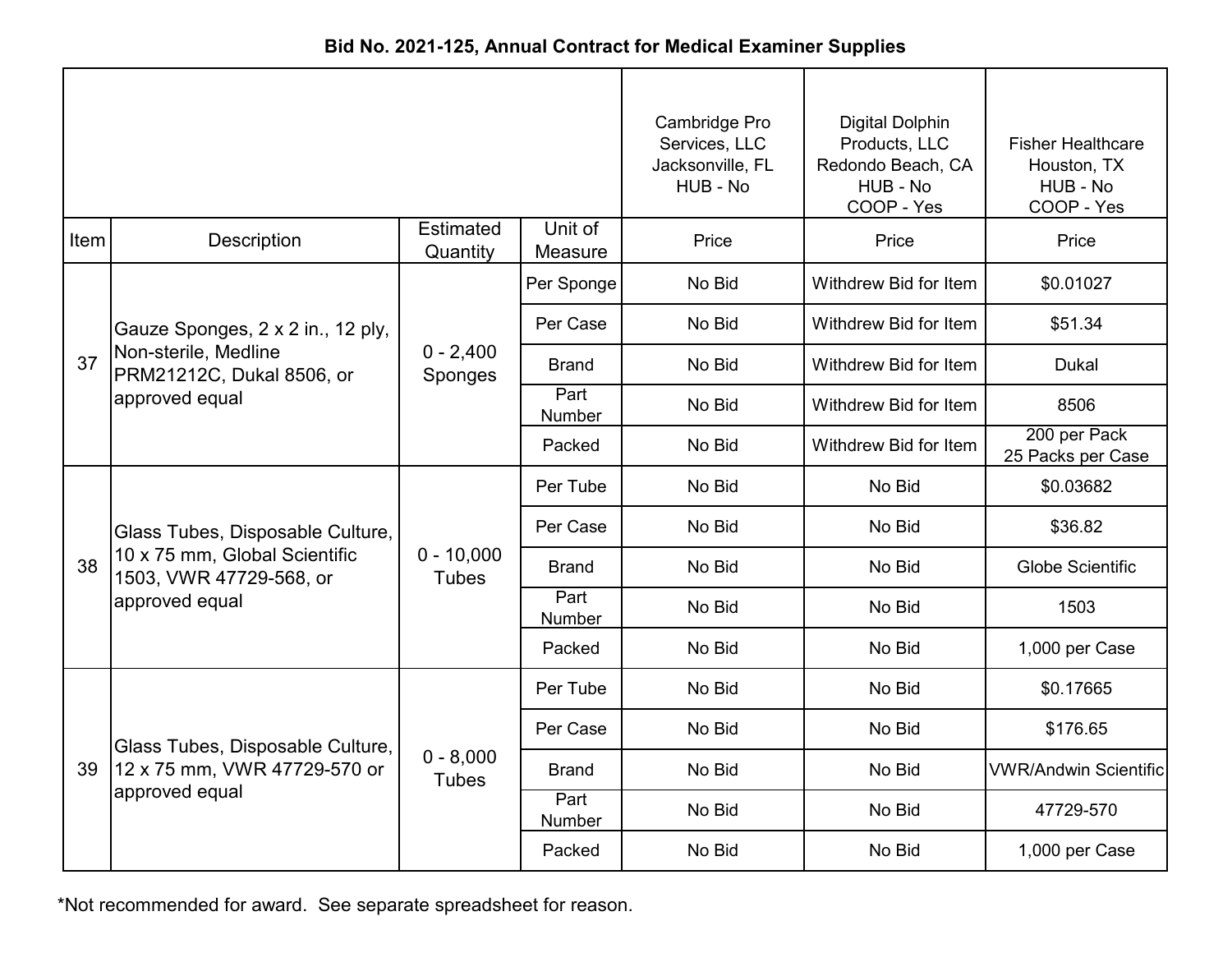|  | Bid No. 2021-125, Annual Contract for Medical Examiner Supplies |  |  |
|--|-----------------------------------------------------------------|--|--|
|--|-----------------------------------------------------------------|--|--|

|      |                                                                                                                | <b>Government Scientific</b><br>Source, Inc.<br>Reston, VA<br>HUB - No<br>COOP - Yes | Leica Biosystems, a<br>Division of Leica<br>Microsystems, Inc.<br>Buffalo Grove, IL<br>HUB - No<br>COOP - Yes | Medline Industries,<br>Inc.<br>Northfield, IL<br>HUB - No<br>COOP - Yes |        |        |
|------|----------------------------------------------------------------------------------------------------------------|--------------------------------------------------------------------------------------|---------------------------------------------------------------------------------------------------------------|-------------------------------------------------------------------------|--------|--------|
| Item | <b>Description</b>                                                                                             | <b>Estimated</b><br>Quantity                                                         | Unit of<br>Measure                                                                                            | Price                                                                   | Price  | Price  |
|      |                                                                                                                |                                                                                      | Per Sponge                                                                                                    | \$0.01081                                                               | No Bid | No Bid |
|      | Gauze Sponges, 2 x 2 in., 12 ply,                                                                              |                                                                                      | Per Case                                                                                                      | \$86.48                                                                 | No Bid | No Bid |
| 37   | Non-sterile, Medline<br>PRM21212C, Dukal 8506, or                                                              | $0 - 2,400$<br>Sponges                                                               | <b>Brand</b>                                                                                                  | <b>Medline</b>                                                          | No Bid | No Bid |
|      | approved equal                                                                                                 |                                                                                      | Part<br><b>Number</b>                                                                                         | PRM21212C                                                               | No Bid | No Bid |
|      |                                                                                                                |                                                                                      | Packed                                                                                                        | 8,000 per Case                                                          | No Bid | No Bid |
|      | Glass Tubes, Disposable Culture,<br>10 x 75 mm, Global Scientific<br>1503, VWR 47729-568, or<br>approved equal | $0 - 10,000$<br><b>Tubes</b>                                                         | Per Tube                                                                                                      | Secondary<br>\$0.03189                                                  | No Bid | No Bid |
|      |                                                                                                                |                                                                                      | Per Case                                                                                                      | \$31.89                                                                 | No Bid | No Bid |
| 38   |                                                                                                                |                                                                                      | <b>Brand</b>                                                                                                  | <b>Globe Scientific</b>                                                 | No Bid | No Bid |
|      |                                                                                                                |                                                                                      | Part<br><b>Number</b>                                                                                         | 1503                                                                    | No Bid | No Bid |
|      |                                                                                                                |                                                                                      | Packed                                                                                                        | 1,000 per Case                                                          | No Bid | No Bid |
|      |                                                                                                                |                                                                                      | Per Tube                                                                                                      | \$0.07920                                                               | No Bid | No Bid |
|      | Glass Tubes, Disposable Culture,                                                                               |                                                                                      | Per Case                                                                                                      | \$79.20                                                                 | No Bid | No Bid |
| 39   | 12 x 75 mm, VWR 47729-570 or                                                                                   | $0 - 8,000$<br><b>Tubes</b>                                                          | <b>Brand</b>                                                                                                  | <b>VWR Scientific</b>                                                   | No Bid | No Bid |
|      | approved equal                                                                                                 |                                                                                      | Part<br>Number                                                                                                | 47729-570                                                               | No Bid | No Bid |
|      |                                                                                                                |                                                                                      | Packed                                                                                                        | 1,000 per Case                                                          | No Bid | No Bid |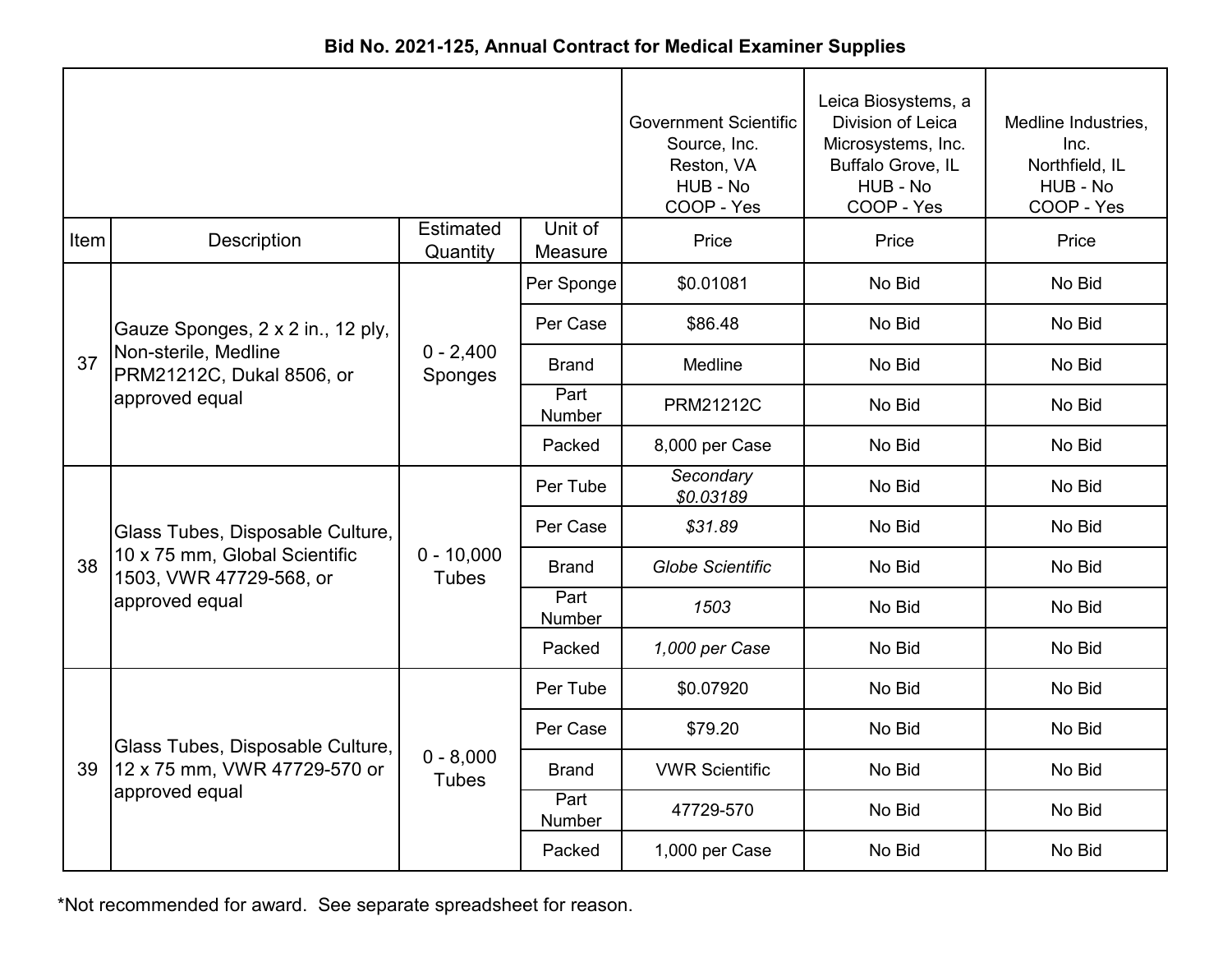| Bid No. 2021-125, Annual Contract for Medical Examiner Supplies |  |  |  |  |  |
|-----------------------------------------------------------------|--|--|--|--|--|
|-----------------------------------------------------------------|--|--|--|--|--|

|      |                                                          |                              |                    | <b>Mercedes Medical</b><br>Lakewood Ranch, FL<br>HUB - No<br>COOP - Yes | NAO Global Health,<br><b>LLC</b><br>Houston, TX<br>HUB - No<br>COOP - Yes | Premiere Scientific,<br>LLC<br><b>Grand Prairie, TX</b><br>HUB - No<br>COOP - Yes |
|------|----------------------------------------------------------|------------------------------|--------------------|-------------------------------------------------------------------------|---------------------------------------------------------------------------|-----------------------------------------------------------------------------------|
| Item | <b>Description</b>                                       | Estimated<br>Quantity        | Unit of<br>Measure | Price                                                                   | Price                                                                     | Price                                                                             |
|      |                                                          |                              | Per Sponge         | \$0.00750                                                               | \$0.02100                                                                 | Primary<br>\$0.00570                                                              |
|      | Gauze Sponges, 2 x 2 in., 12 ply,                        |                              | Per Case           | \$60.00                                                                 | \$105.00                                                                  | \$45.60                                                                           |
| 37   | Non-sterile, Medline<br>PRM21212C, Dukal 8506, or        | $0 - 2,400$<br>Sponges       | <b>Brand</b>       | Pro Advantage                                                           | Fisherbrand                                                               | <b>Dukal</b>                                                                      |
|      | approved equal                                           |                              | Part<br>Number     | P157112                                                                 | 22-362178                                                                 | 8506                                                                              |
|      |                                                          |                              | Packed             | 200 per Sleeve<br>40 Sleeves per Case                                   | 200 per Pack<br>25 Packs per Case                                         | 200 per Bag<br>40 Bags per Case                                                   |
|      |                                                          |                              | Per Tube           | <b>Primary</b><br>\$0.02500                                             | \$0.03400                                                                 | \$0.03500                                                                         |
|      | Glass Tubes, Disposable Culture,                         |                              | Per Case           | \$25.00                                                                 | \$34.00                                                                   | \$35.00                                                                           |
| 38   | 10 x 75 mm, Global Scientific<br>1503, VWR 47729-568, or | $0 - 10,000$<br><b>Tubes</b> | <b>Brand</b>       | <b>Globe Scientific</b>                                                 | <b>Globe Scientific</b>                                                   | <b>Globe Scientific</b>                                                           |
|      | approved equal                                           |                              | Part<br>Number     | 1503                                                                    | 1503                                                                      | 1503                                                                              |
|      |                                                          |                              | Packed             | 1,000 per Case                                                          | 1,000 per Case                                                            | 250 per Box<br>4 Boxes per Case                                                   |
|      |                                                          |                              | Per Tube           | Primary<br>\$0.03000                                                    | \$0.19900                                                                 | Secondary<br>\$0.03800                                                            |
|      | Glass Tubes, Disposable Culture,                         |                              | Per Case           | \$30.00                                                                 | \$199.00                                                                  | \$38.00                                                                           |
| 39   | 12 x 75 mm, VWR 47729-570 or                             | $0 - 8,000$<br><b>Tubes</b>  | <b>Brand</b>       | <b>Globe Scientific</b>                                                 | <b>VWR Scientific</b>                                                     | <b>Globe Scientific</b>                                                           |
|      | approved equal                                           |                              | Part<br>Number     | 1505                                                                    | 47729-570                                                                 | 1506                                                                              |
|      |                                                          |                              | Packed             | 1,000 per Case                                                          | 1,000 per Case                                                            | 250 per Box<br>4 Boxes per Case                                                   |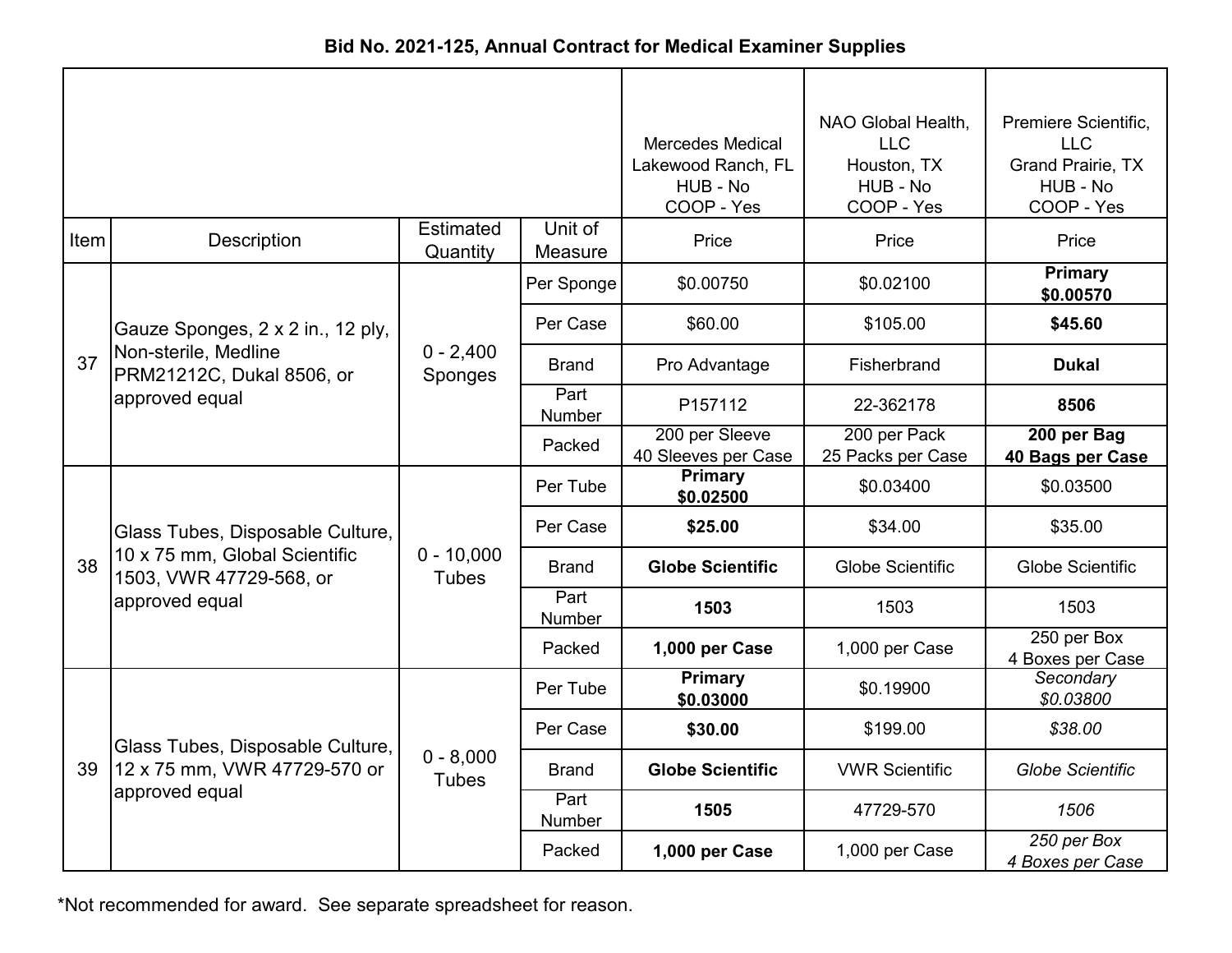| Bid No. 2021-125, Annual Contract for Medical Examiner Supplies |  |
|-----------------------------------------------------------------|--|
|-----------------------------------------------------------------|--|

|      |                                                          |                              |                    | RND Medical Supplies,<br>Inc.<br>Marietta, GA<br>HUB - No<br>COOP - Yes | School Health<br>Corporation<br>Rolling Meadows, IL<br>HUB - No | <b>StatLab Medical</b><br><b>Products</b><br>McKinney, TX<br>HUB - No<br>COOP - Yes |
|------|----------------------------------------------------------|------------------------------|--------------------|-------------------------------------------------------------------------|-----------------------------------------------------------------|-------------------------------------------------------------------------------------|
| Item | Description                                              | <b>Estimated</b><br>Quantity | Unit of<br>Measure | Price                                                                   | Price                                                           | Price                                                                               |
|      |                                                          |                              | Per Sponge         | Secondary<br>\$0.00725                                                  | \$0.01000                                                       | No Bid                                                                              |
|      | Gauze Sponges, 2 x 2 in., 12 ply,                        |                              | Per Case           | \$58.00                                                                 | \$80.00                                                         | No Bid                                                                              |
| 37   | Non-sterile, Medline<br>PRM21212C, Dukal 8506, or        | $0 - 2,400$<br>Sponges       | <b>Brand</b>       | <b>Dukal</b>                                                            | <b>School Health</b>                                            | No Bid                                                                              |
|      | approved equal                                           |                              | Part<br>Number     | 8506                                                                    | SH27535                                                         | No Bid                                                                              |
|      |                                                          |                              | Packed             | 200 per Bag<br>40 Bags per Case                                         | 200 per Box<br>40 Boxes per Case                                | No Bid                                                                              |
|      |                                                          |                              | Per Tube           | No Bid                                                                  | No Bid                                                          | No Bid                                                                              |
|      | Glass Tubes, Disposable Culture,                         |                              | Per Case           | No Bid                                                                  | No Bid                                                          | No Bid                                                                              |
| 38   | 10 x 75 mm, Global Scientific<br>1503, VWR 47729-568, or | $0 - 10,000$<br><b>Tubes</b> | <b>Brand</b>       | No Bid                                                                  | No Bid                                                          | No Bid                                                                              |
|      | approved equal                                           |                              | Part<br>Number     | No Bid                                                                  | No Bid                                                          | No Bid                                                                              |
|      |                                                          |                              | Packed             | No Bid                                                                  | No Bid                                                          | No Bid                                                                              |
|      |                                                          |                              | Per Tube           | No Bid                                                                  | No Bid                                                          | No Bid                                                                              |
|      | Glass Tubes, Disposable Culture,                         |                              | Per Case           | No Bid                                                                  | No Bid                                                          | No Bid                                                                              |
| 39   | 12 x 75 mm, VWR 47729-570 or                             | $0 - 8,000$<br><b>Tubes</b>  | <b>Brand</b>       | No Bid                                                                  | No Bid                                                          | No Bid                                                                              |
|      | approved equal                                           |                              | Part<br>Number     | No Bid                                                                  | No Bid                                                          | No Bid                                                                              |
|      |                                                          |                              | Packed             | No Bid                                                                  | No Bid                                                          | No Bid                                                                              |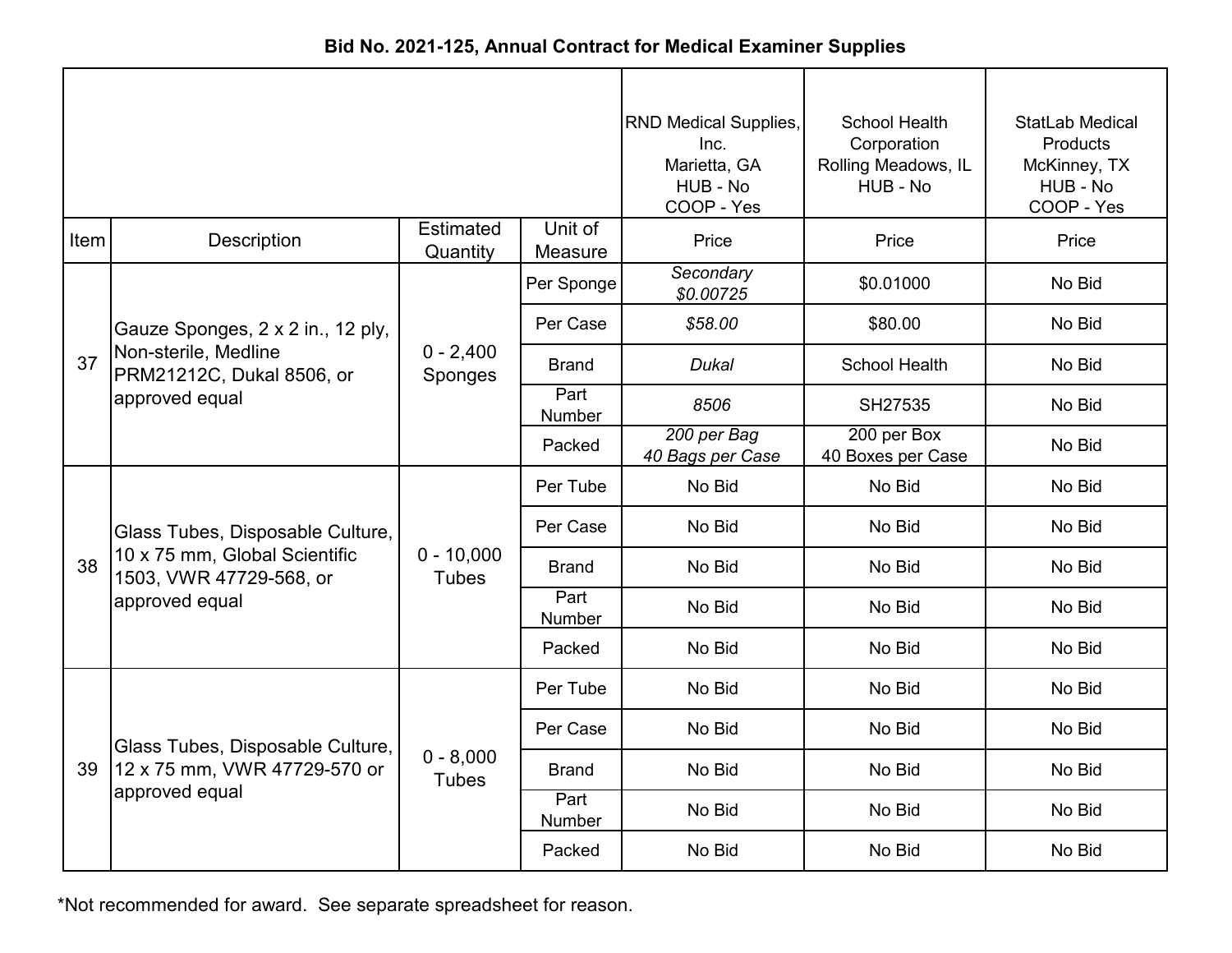|  | Bid No. 2021-125, Annual Contract for Medical Examiner Supplies |  |  |
|--|-----------------------------------------------------------------|--|--|
|--|-----------------------------------------------------------------|--|--|

|      |                                                                     |                              |                       | <b>Strong Medical</b><br><b>Partners LLC</b><br>Pineville, NC<br>HUB - No | <b>United Medical</b><br><b>Equipment Business</b><br>Solutions Network, Inc.<br>Southlake, TX<br>HUB - No | <b>Zhou Medical</b><br>Solutions, LLC<br>Houston, TX<br>HUB - Yes<br>COOP - No |
|------|---------------------------------------------------------------------|------------------------------|-----------------------|---------------------------------------------------------------------------|------------------------------------------------------------------------------------------------------------|--------------------------------------------------------------------------------|
| Item | Description                                                         | Estimated<br>Quantity        | Unit of<br>Measure    | Price                                                                     | Price                                                                                                      | Price                                                                          |
|      |                                                                     |                              | Per Sponge            | No Bid                                                                    | \$0.00800                                                                                                  | \$0.00750                                                                      |
|      | Gauze Sponges, 2 x 2 in., 12 ply,                                   |                              | Per Case              | No Bid                                                                    | \$64.00                                                                                                    | \$60.00                                                                        |
| 37   | Non-sterile, Medline<br>PRM21212C, Dukal 8506, or<br>approved equal | $0 - 2,400$<br>Sponges       | <b>Brand</b>          | No Bid                                                                    | McKesson                                                                                                   | <b>Dukal</b>                                                                   |
|      |                                                                     |                              | Part<br>Number        | No Bid                                                                    | 22122000                                                                                                   | 8506                                                                           |
|      |                                                                     |                              | Packed                | No Bid                                                                    | 200 per Pack<br>40 Packs per Case                                                                          | 200 per Bag<br>40 Bags per Case                                                |
|      |                                                                     |                              | Per Tube              | No Bid                                                                    | No Bid                                                                                                     | No Bid                                                                         |
|      | Glass Tubes, Disposable Culture,                                    |                              | Per Case              | No Bid                                                                    | No Bid                                                                                                     | No Bid                                                                         |
| 38   | 10 x 75 mm, Global Scientific<br>1503, VWR 47729-568, or            | $0 - 10,000$<br><b>Tubes</b> | <b>Brand</b>          | No Bid                                                                    | No Bid                                                                                                     | No Bid                                                                         |
|      | approved equal                                                      |                              | Part<br><b>Number</b> | No Bid                                                                    | No Bid                                                                                                     | No Bid                                                                         |
|      |                                                                     |                              | Packed                | No Bid                                                                    | No Bid                                                                                                     | No Bid                                                                         |
|      |                                                                     |                              | Per Tube              | No Bid                                                                    | No Bid                                                                                                     | No Bid                                                                         |
|      | Glass Tubes, Disposable Culture,                                    |                              | Per Case              | No Bid                                                                    | No Bid                                                                                                     | No Bid                                                                         |
| 39   | 12 x 75 mm, VWR 47729-570 or                                        | $0 - 8,000$<br><b>Tubes</b>  | Brand                 | No Bid                                                                    | No Bid                                                                                                     | No Bid                                                                         |
|      | approved equal                                                      |                              | Part<br>Number        | No Bid                                                                    | No Bid                                                                                                     | No Bid                                                                         |
|      |                                                                     |                              | Packed                | No Bid                                                                    | No Bid                                                                                                     | No Bid                                                                         |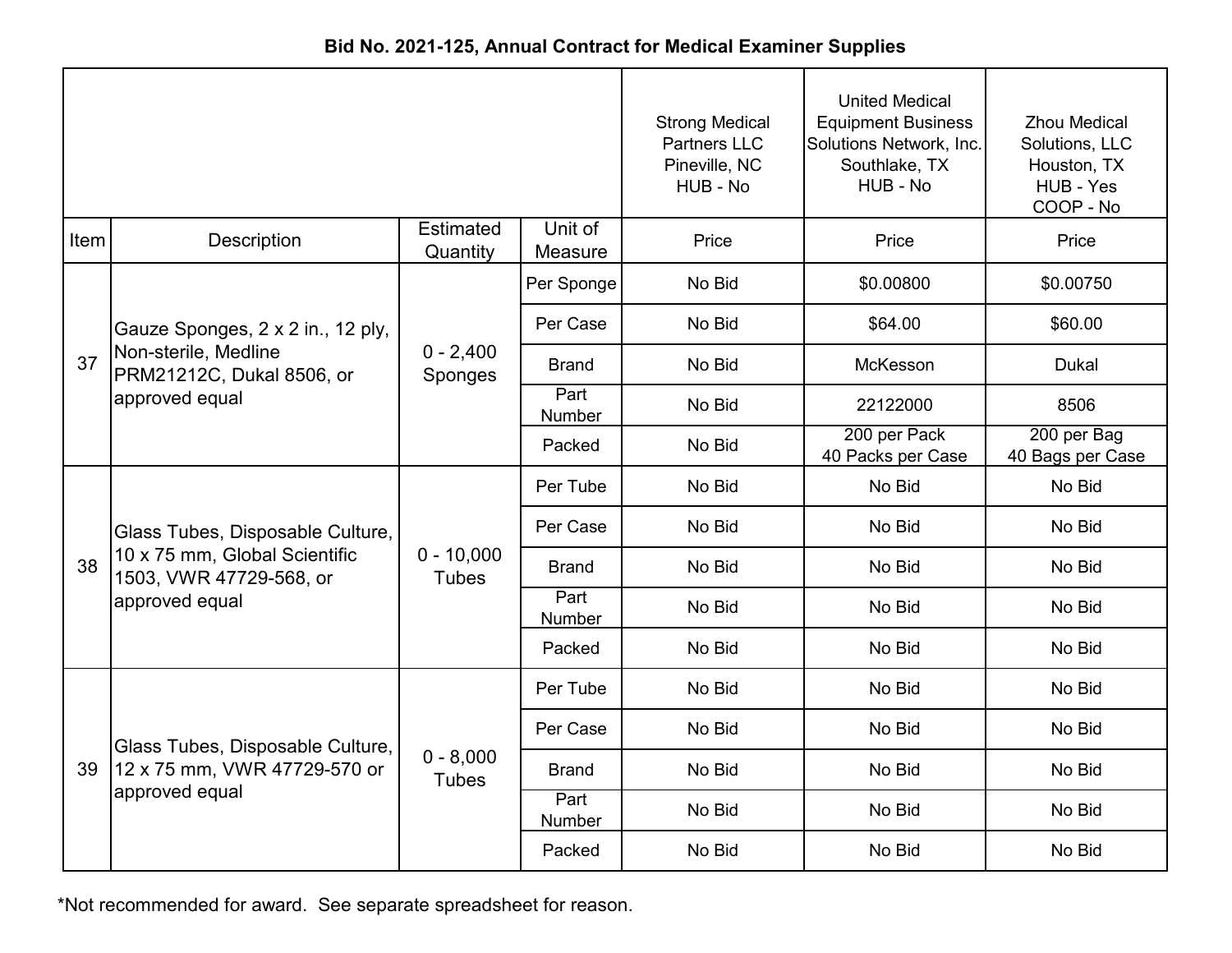|      |                                                                |                              |                    | Cambridge Pro<br>Services, LLC<br>Jacksonville, FL<br>HUB - No | <b>Digital Dolphin</b><br>Products, LLC<br>Redondo Beach, CA<br>HUB - No<br>COOP - Yes | <b>Fisher Healthcare</b><br>Houston, TX<br>HUB - No<br>COOP - Yes |
|------|----------------------------------------------------------------|------------------------------|--------------------|----------------------------------------------------------------|----------------------------------------------------------------------------------------|-------------------------------------------------------------------|
| Item | <b>Description</b>                                             | <b>Estimated</b><br>Quantity | Unit of<br>Measure | Price                                                          | Price                                                                                  | Price                                                             |
|      |                                                                |                              | Per Tube           | No Bid                                                         | No Bid                                                                                 | <b>Primary</b><br>\$0.06454                                       |
|      | Glass Tubes, Disposable Culture,                               |                              | Per Case           | No Bid                                                         | No Bid                                                                                 | \$64.54                                                           |
| 40   | 16 x 100 mm, Fisher Scientific 14-                             | $0 - 12,000$<br><b>Tubes</b> | <b>Brand</b>       | No Bid                                                         | No Bid                                                                                 | <b>Fisher Scientific</b>                                          |
|      | 961-29 or approved equal                                       |                              | Part<br>Number     | No Bid                                                         | No Bid                                                                                 | 14-961-29                                                         |
|      |                                                                |                              | Packed             | No Bid                                                         | No Bid                                                                                 | 1,000 per Case                                                    |
|      |                                                                |                              | Per jar            | No Bid                                                         | No Bid                                                                                 | \$3.29000                                                         |
|      | Jar, Clear, round, wide mouth,                                 |                              | Per Case           | No Bid                                                         | No Bid                                                                                 | \$39.48                                                           |
| 41   | plastic, 32 ounce, 4 3/8"<br>diameter, with lid, Uline S-9937B | $0 - 3,500$ Jars             | <b>Brand</b>       | No Bid                                                         | No Bid                                                                                 | Uline                                                             |
|      | or approved equal                                              |                              | Part<br>Number     | No Bid                                                         | No Bid                                                                                 | S-9937B                                                           |
|      |                                                                |                              | Packed             | No Bid                                                         | No Bid                                                                                 | 12 per Case                                                       |
|      |                                                                |                              | Per Wipe           | No Bid                                                         | \$0.01342                                                                              | \$0.01528                                                         |
|      | Kimwipes, 4.4" x 8.4", delicate                                | 16,800                       | Per Case           | No Bid                                                         | \$112.75                                                                               | \$128.37                                                          |
| 42   | task wipes, light-duty wiper,<br>Kimberly Clark 34120, NO      | Wipes<br>60 Boxes of         | <b>Brand</b>       | No Bid                                                         | <b>Kimberly Clark</b>                                                                  | <b>Kimberly Clark</b>                                             |
|      | <b>SUBSTITUTIONS</b>                                           | 280                          | Part<br>Number     | No Bid                                                         | 34120                                                                                  | 34120                                                             |
|      |                                                                |                              | Packed             | No Bid                                                         | 280 per Box<br>30 Boxes per Case                                                       | 8,400 per Case                                                    |

**Bid No. 2021-125, Annual Contract for Medical Examiner Supplies**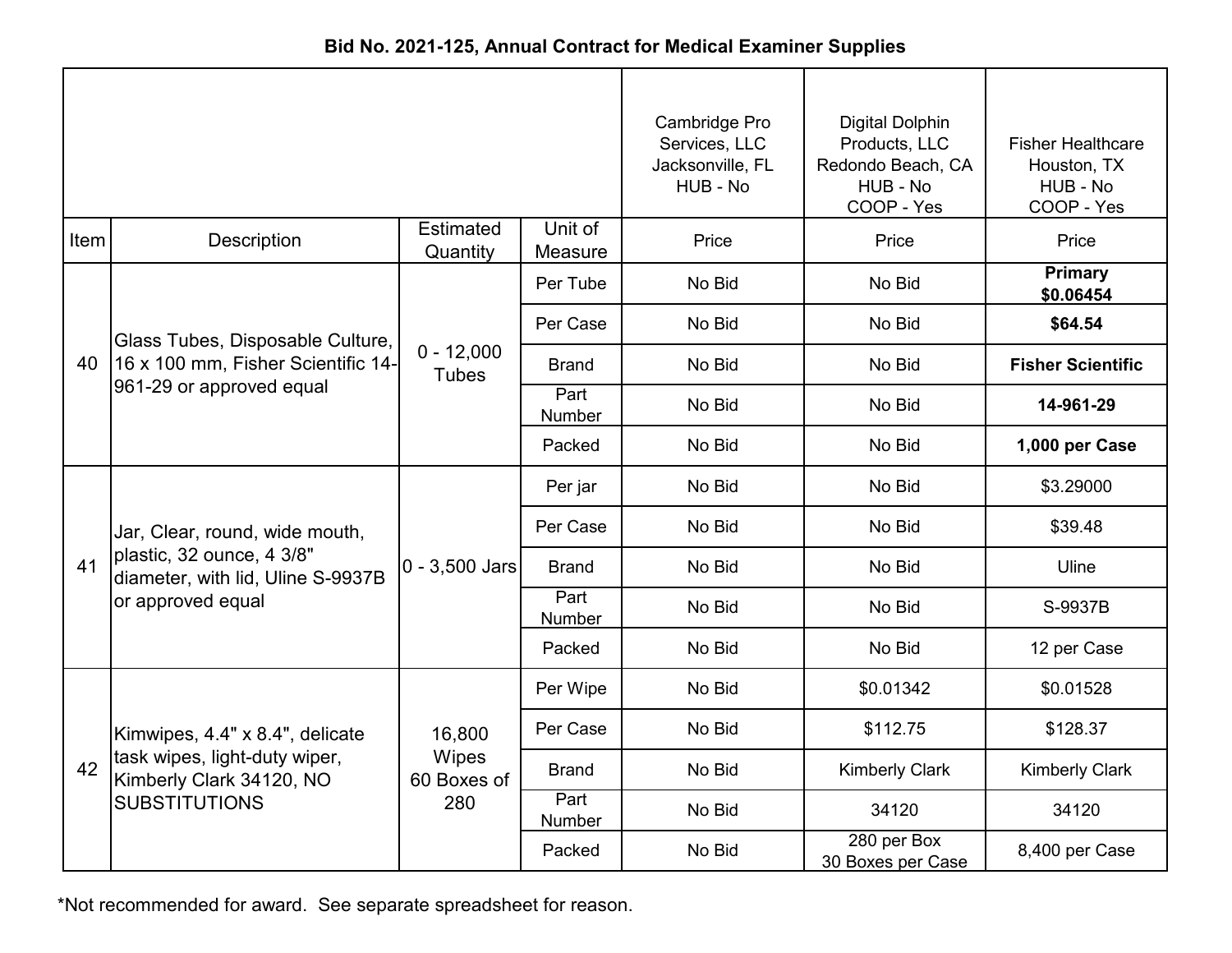|             |                                                                |                              | <b>Government Scientific</b><br>Source, Inc.<br>Reston, VA<br>HUB - No<br>COOP - Yes | Leica Biosystems, a<br>Division of Leica<br>Microsystems, Inc.<br>Buffalo Grove, IL<br>HUB - No<br>COOP - Yes | Medline Industries,<br>Inc.<br>Northfield, IL<br>HUB - No<br>COOP - Yes |        |
|-------------|----------------------------------------------------------------|------------------------------|--------------------------------------------------------------------------------------|---------------------------------------------------------------------------------------------------------------|-------------------------------------------------------------------------|--------|
| <b>Item</b> | <b>Description</b>                                             | <b>Estimated</b><br>Quantity | Unit of<br>Measure                                                                   | Price                                                                                                         | Price                                                                   | Price  |
|             |                                                                |                              | Per Tube                                                                             | \$0.10769                                                                                                     | No Bid                                                                  | No Bid |
|             | Glass Tubes, Disposable Culture,                               |                              | Per Case                                                                             | \$107.69                                                                                                      | No Bid                                                                  | No Bid |
| 40          | 16 x 100 mm, Fisher Scientific 14-                             | $0 - 12,000$<br><b>Tubes</b> | <b>Brand</b>                                                                         | <b>Fisher Scientific</b>                                                                                      | No Bid                                                                  | No Bid |
|             | 961-29 or approved equal                                       |                              | Part<br>Number                                                                       | 14-961-29                                                                                                     | No Bid                                                                  | No Bid |
|             |                                                                |                              | Packed                                                                               | 1,000 per Case                                                                                                | No Bid                                                                  | No Bid |
|             |                                                                |                              | Per jar                                                                              | <b>Primary</b><br>\$1.51800                                                                                   | No Bid                                                                  | No Bid |
|             | Jar, Clear, round, wide mouth,                                 |                              | Per Case                                                                             | \$121.44                                                                                                      | No Bid                                                                  | No Bid |
| 41          | plastic, 32 ounce, 4 3/8"<br>diameter, with lid, Uline S-9937B | $0 - 3,500$ Jars             | <b>Brand</b>                                                                         | <b>Uline</b>                                                                                                  | No Bid                                                                  | No Bid |
|             | or approved equal                                              |                              | Part<br><b>Number</b>                                                                | S-23742B-BL                                                                                                   | No Bid                                                                  | No Bid |
|             |                                                                |                              | Packed                                                                               | 80 per Pack                                                                                                   | No Bid                                                                  | No Bid |
|             |                                                                |                              | Per Wipe                                                                             | \$0.01140                                                                                                     | No Bid                                                                  | No Bid |
|             | Kimwipes, 4.4" x 8.4", delicate                                | 16,800                       | Per Case                                                                             | \$96.07                                                                                                       | No Bid                                                                  | No Bid |
| 42          | task wipes, light-duty wiper,<br>Kimberly Clark 34120, NO      | Wipes<br>60 Boxes of<br>280  | <b>Brand</b>                                                                         | <b>Kimberly Clark</b>                                                                                         | No Bid                                                                  | No Bid |
|             | <b>SUBSTITUTIONS</b>                                           |                              | Part<br>Number                                                                       | 34120                                                                                                         | No Bid                                                                  | No Bid |
|             |                                                                |                              | Packed                                                                               | 280 per Box<br>30 Boxes per Case                                                                              | No Bid                                                                  | No Bid |

**Bid No. 2021-125, Annual Contract for Medical Examiner Supplies**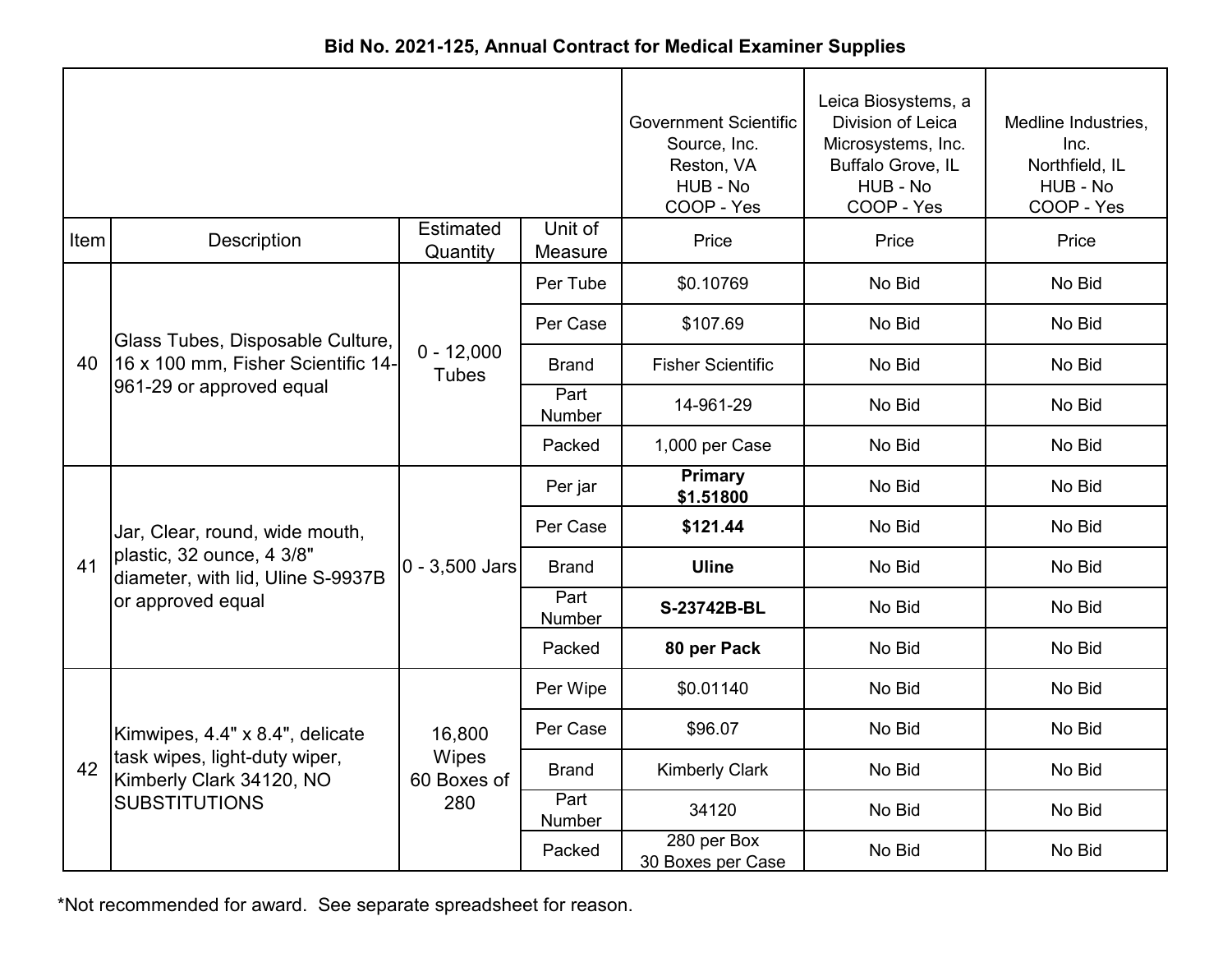| Bid No. 2021-125, Annual Contract for Medical Examiner Supplies |  |
|-----------------------------------------------------------------|--|
|-----------------------------------------------------------------|--|

|      |                                                                |                              |                       | <b>Mercedes Medical</b><br>Lakewood Ranch, FL<br>HUB - No<br>COOP - Yes | NAO Global Health,<br><b>LLC</b><br>Houston, TX<br>HUB - No<br>COOP - Yes | Premiere Scientific,<br><b>LLC</b><br><b>Grand Prairie, TX</b><br>HUB - No<br>COOP - Yes |
|------|----------------------------------------------------------------|------------------------------|-----------------------|-------------------------------------------------------------------------|---------------------------------------------------------------------------|------------------------------------------------------------------------------------------|
| Item | <b>Description</b>                                             | Estimated<br>Quantity        | Unit of<br>Measure    | Price                                                                   | Price                                                                     | Price                                                                                    |
|      |                                                                |                              | Per Tube              | Secondary<br>\$0.06500                                                  | \$0.09100                                                                 | \$0.07600                                                                                |
|      | Glass Tubes, Disposable Culture,                               |                              | Per Case              | \$65.00                                                                 | \$91.00                                                                   | \$76.00                                                                                  |
| 40   | 16 x 100 mm, Fisher Scientific 14-                             | $0 - 12,000$<br><b>Tubes</b> | <b>Brand</b>          | <b>Globe Scientific</b>                                                 | <b>Fisher Scientific</b>                                                  | Globe Scientific                                                                         |
|      | 961-29 or approved equal                                       |                              | Part<br><b>Number</b> | 1512                                                                    | 14-961-29                                                                 | 1512                                                                                     |
|      |                                                                |                              | Packed                | 1,000 per Case                                                          | 1,000 per Case                                                            | 250 per Box<br>4 Boxes per Case                                                          |
|      |                                                                |                              | Per jar               | No Bid                                                                  | Secondary<br>\$2.22000                                                    | No Bid                                                                                   |
|      | Jar, Clear, round, wide mouth,                                 |                              | Per Case              | No Bid                                                                  | \$177.60                                                                  | No Bid                                                                                   |
| 41   | plastic, 32 ounce, 4 3/8"<br>diameter, with lid, Uline S-9937B | $0 - 3,500$ Jars             | <b>Brand</b>          | No Bid                                                                  | Uline                                                                     | No Bid                                                                                   |
|      | or approved equal                                              |                              | Part<br>Number        | No Bid                                                                  | S-9937B                                                                   | No Bid                                                                                   |
|      |                                                                |                              | Packed                | No Bid                                                                  | 80 per Case                                                               | No Bid                                                                                   |
|      |                                                                |                              | Per Wipe              | Secondary<br>\$0.00976                                                  | \$0.02500                                                                 | Primary<br>\$0.0097                                                                      |
|      | Kimwipes, 4.4" x 8.4", delicate                                | 16,800                       | Per Case              | \$82.00                                                                 | \$210.00                                                                  | \$81.48                                                                                  |
| 42   | task wipes, light-duty wiper,<br>Kimberly Clark 34120, NO      | Wipes<br>60 Boxes of         | <b>Brand</b>          | <b>Kimberly Clark</b>                                                   | <b>Kimberly Clark</b>                                                     | <b>Kimberly Clark</b>                                                                    |
|      | <b>SUBSTITUTIONS</b>                                           | 280                          | Part<br>Number        | 34120                                                                   | 34120                                                                     | 34120                                                                                    |
|      |                                                                |                              | Packed                | 280 per Box<br>30 Boxes per Case                                        | 8,400 per Case                                                            | 280 per Box<br>30 Boxes per Case                                                         |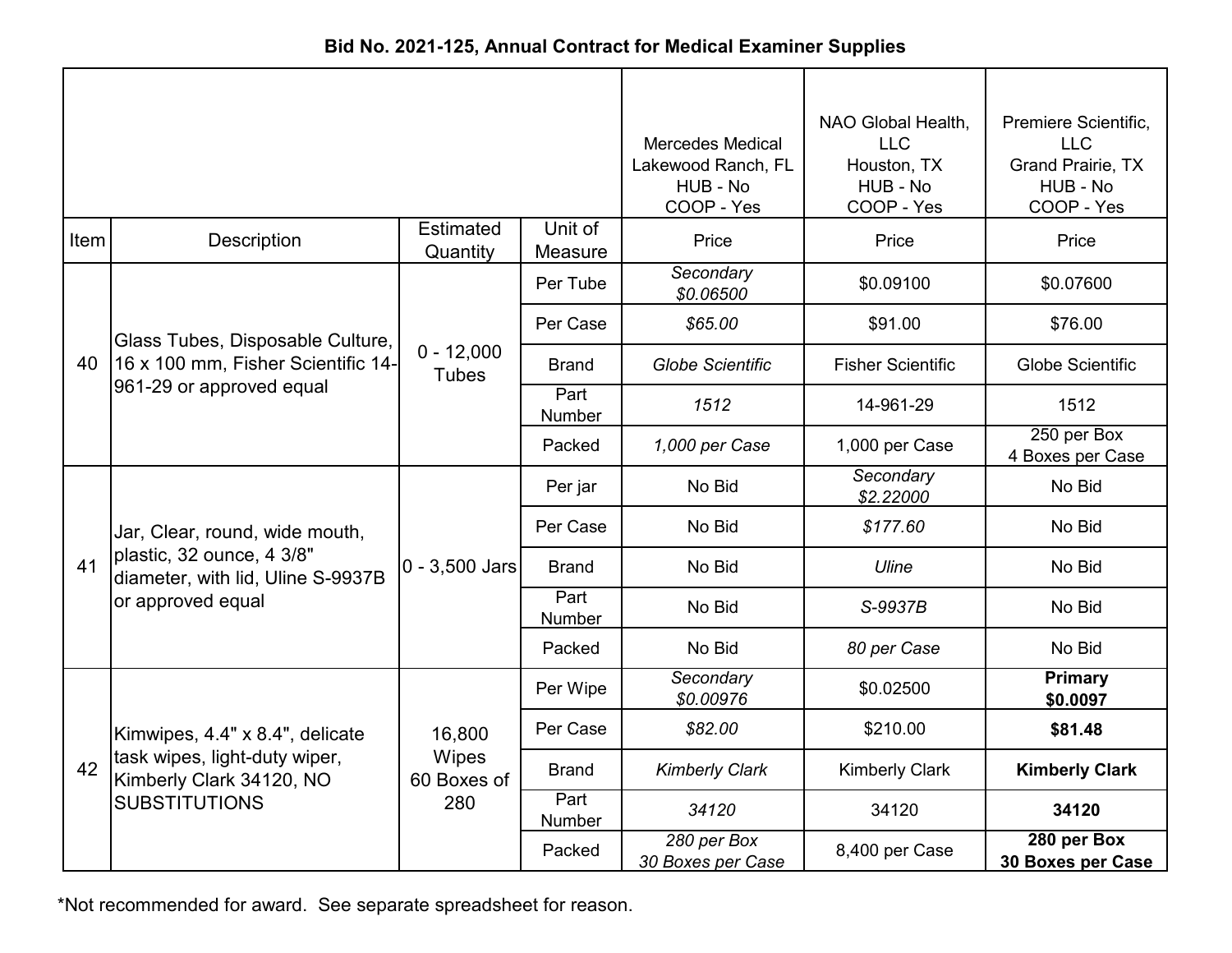|      |                                                                |                              |                    | <b>RND Medical Supplies,</b><br>Inc.<br>Marietta, GA<br>HUB - No<br>COOP - Yes | <b>School Health</b><br>Corporation<br>Rolling Meadows, IL<br>HUB - No | StatLab Medical<br>Products<br>McKinney, TX<br>HUB - No<br>COOP - Yes |
|------|----------------------------------------------------------------|------------------------------|--------------------|--------------------------------------------------------------------------------|------------------------------------------------------------------------|-----------------------------------------------------------------------|
| Item | <b>Description</b>                                             | <b>Estimated</b><br>Quantity | Unit of<br>Measure | Price                                                                          | Price                                                                  | Price                                                                 |
|      |                                                                |                              | Per Tube           | No Bid                                                                         | No Bid                                                                 | No Bid                                                                |
|      | Glass Tubes, Disposable Culture,                               |                              | Per Case           | No Bid                                                                         | No Bid                                                                 | No Bid                                                                |
| 40   | 16 x 100 mm, Fisher Scientific 14-<br>961-29 or approved equal | $0 - 12,000$<br><b>Tubes</b> | <b>Brand</b>       | No Bid                                                                         | No Bid                                                                 | No Bid                                                                |
|      |                                                                |                              | Part<br>Number     | No Bid                                                                         | No Bid                                                                 | No Bid                                                                |
|      |                                                                |                              | Packed             | No Bid                                                                         | No Bid                                                                 | No Bid                                                                |
|      |                                                                |                              | Per jar            | No Bid                                                                         | No Bid                                                                 | No Bid                                                                |
|      | Jar, Clear, round, wide mouth,                                 |                              | Per Case           | No Bid                                                                         | No Bid                                                                 | No Bid                                                                |
| 41   | plastic, 32 ounce, 4 3/8"<br>diameter, with lid, Uline S-9937B | $0 - 3,500$ Jars             | <b>Brand</b>       | No Bid                                                                         | No Bid                                                                 | No Bid                                                                |
|      | or approved equal                                              |                              | Part<br>Number     | No Bid                                                                         | No Bid                                                                 | No Bid                                                                |
|      |                                                                |                              | Packed             | No Bid                                                                         | No Bid                                                                 | No Bid                                                                |
|      |                                                                |                              | Per Wipe           | \$0.01110                                                                      | No Bid                                                                 | No Bid                                                                |
|      | Kimwipes, 4.4" x 8.4", delicate                                | 16,800                       | Per Case           | \$93.24                                                                        | No Bid                                                                 | No Bid                                                                |
| 42   | task wipes, light-duty wiper,<br>Kimberly Clark 34120, NO      | Wipes<br>60 Boxes of         | <b>Brand</b>       | <b>Kimberly Clark</b>                                                          | No Bid                                                                 | No Bid                                                                |
|      | <b>SUBSTITUTIONS</b>                                           | 280                          | Part<br>Number     | 34120                                                                          | No Bid                                                                 | No Bid                                                                |
|      |                                                                |                              | Packed             | 280 per Box<br>30 Boxes per Case                                               | No Bid                                                                 | No Bid                                                                |

**Bid No. 2021-125, Annual Contract for Medical Examiner Supplies**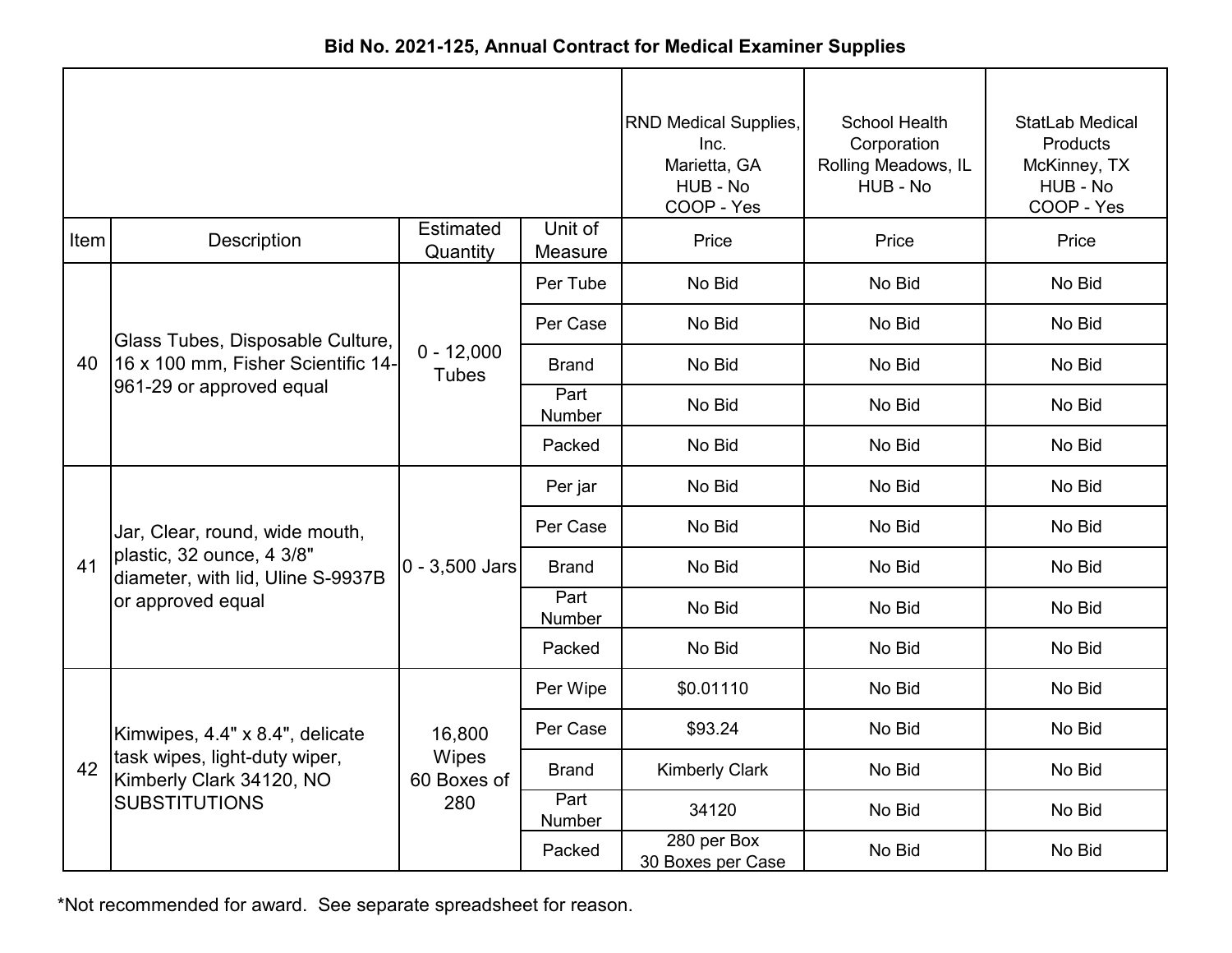|      |                                                                |                              |                    | <b>Strong Medical</b><br><b>Partners LLC</b><br>Pineville, NC<br>HUB - No | <b>United Medical</b><br><b>Equipment Business</b><br>Solutions Network, Inc.<br>Southlake, TX<br>HUB - No | <b>Zhou Medical</b><br>Solutions, LLC<br>Houston, TX<br>HUB - Yes<br>COOP - No |
|------|----------------------------------------------------------------|------------------------------|--------------------|---------------------------------------------------------------------------|------------------------------------------------------------------------------------------------------------|--------------------------------------------------------------------------------|
| Item | <b>Description</b>                                             | <b>Estimated</b><br>Quantity | Unit of<br>Measure | Price                                                                     | Price                                                                                                      | Price                                                                          |
|      |                                                                |                              | Per Tube           | No Bid                                                                    | No Bid                                                                                                     | No Bid                                                                         |
|      | Glass Tubes, Disposable Culture,                               |                              | Per Case           | No Bid                                                                    | No Bid                                                                                                     | No Bid                                                                         |
| 40   | 16 x 100 mm, Fisher Scientific 14-                             | $0 - 12,000$<br><b>Tubes</b> | <b>Brand</b>       | No Bid                                                                    | No Bid                                                                                                     | No Bid                                                                         |
|      | 961-29 or approved equal                                       |                              | Part<br>Number     | No Bid                                                                    | No Bid                                                                                                     | No Bid                                                                         |
|      |                                                                |                              | Packed             | No Bid                                                                    | No Bid                                                                                                     | No Bid                                                                         |
|      |                                                                | $0 - 3,500$ Jars             | Per jar            | No Bid                                                                    | No Bid                                                                                                     | No Bid                                                                         |
|      | Jar, Clear, round, wide mouth,                                 |                              | Per Case           | No Bid                                                                    | No Bid                                                                                                     | No Bid                                                                         |
| 41   | plastic, 32 ounce, 4 3/8"<br>diameter, with lid, Uline S-9937B |                              | <b>Brand</b>       | No Bid                                                                    | No Bid                                                                                                     | No Bid                                                                         |
|      | or approved equal                                              |                              | Part<br>Number     | No Bid                                                                    | No Bid                                                                                                     | No Bid                                                                         |
|      |                                                                |                              | Packed             | No Bid                                                                    | No Bid                                                                                                     | No Bid                                                                         |
|      |                                                                |                              | Per Wipe           | No Bid                                                                    | \$0.01090                                                                                                  | \$0.01068                                                                      |
|      | Kimwipes, 4.4" x 8.4", delicate                                | 16,800                       | Per Case           | No Bid                                                                    | \$91.56                                                                                                    | \$179.40                                                                       |
| 42   | task wipes, light-duty wiper,<br>Kimberly Clark 34120, NO      | Wipes<br>60 Boxes of         | <b>Brand</b>       | No Bid                                                                    | <b>Kimberly Clark</b>                                                                                      | <b>Kimberly Clark</b>                                                          |
|      | <b>SUBSTITUTIONS</b>                                           | 280                          | Part<br>Number     | No Bid                                                                    | 34120                                                                                                      | 34120                                                                          |
|      |                                                                |                              | Packed             | No Bid                                                                    | 280 per Box<br>30 Boxes per Case                                                                           | 280 per Box<br>60 Boxes per Case                                               |

**Bid No. 2021-125, Annual Contract for Medical Examiner Supplies**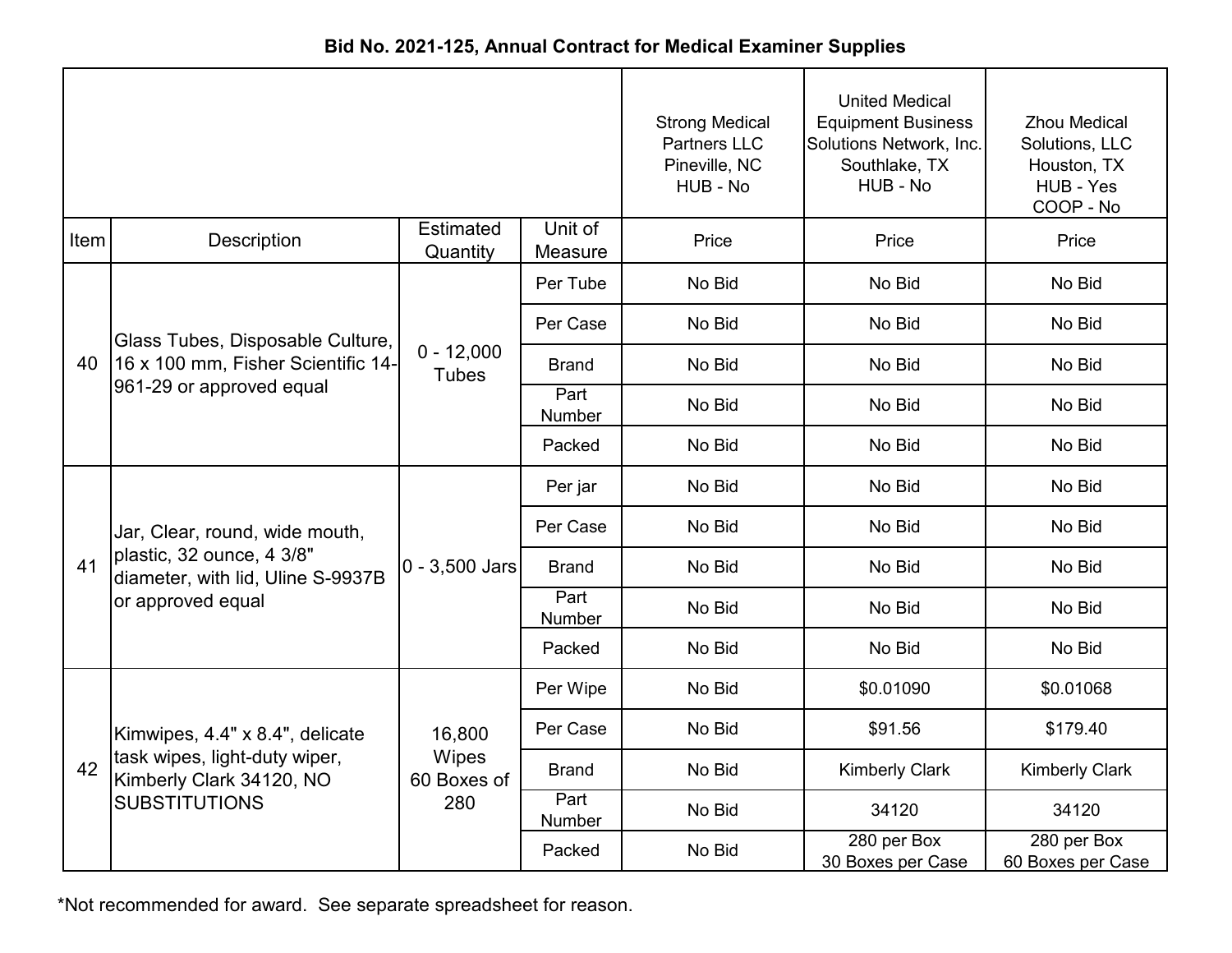|      |                                                                                                                      |                              |                    | Cambridge Pro<br>Services, LLC<br>Jacksonville, FL<br>HUB - No | <b>Digital Dolphin</b><br>Products, LLC<br>Redondo Beach, CA<br>HUB - No<br>COOP - Yes | <b>Fisher Healthcare</b><br>Houston, TX<br>HUB - No<br>COOP - Yes |
|------|----------------------------------------------------------------------------------------------------------------------|------------------------------|--------------------|----------------------------------------------------------------|----------------------------------------------------------------------------------------|-------------------------------------------------------------------|
| Item | <b>Description</b>                                                                                                   | Estimated<br>Quantity        | Unit of<br>Measure | Price                                                          | Price                                                                                  | Price                                                             |
| 43   | WypAll X60 Cloths, 11" x 23"<br><b>Quarter Folded, Kimberly Clark</b><br>34770, NO SUBSTITUTIONS                     | $0 - 3,600$<br>Wipes         | Per Wipe           | No Bid                                                         | No Bid                                                                                 | No Bid                                                            |
|      |                                                                                                                      |                              | Per Case           | No Bid                                                         | No Bid                                                                                 | No Bid                                                            |
|      |                                                                                                                      |                              | <b>Brand</b>       | No Bid                                                         | No Bid                                                                                 | No Bid                                                            |
|      |                                                                                                                      |                              | Part<br>Number     | No Bid                                                         | No Bid                                                                                 | No Bid                                                            |
|      |                                                                                                                      |                              | Packed             | No Bid                                                         | No Bid                                                                                 | No Bid                                                            |
| 44   | Headspace Vials, 20 mm<br>Disposable Glass, 23 x 75 mm,<br>20 ml, Thermo Scientific C40202<br>ONLY, NO SUBSTITUTIONS | $0 - 12,000$<br><b>Vials</b> | Per Vial           | No Bid                                                         | No Bid                                                                                 | Primary<br>\$0.32805                                              |
|      |                                                                                                                      |                              | Per Case           | No Bid                                                         | No Bid                                                                                 | \$328.05                                                          |
|      |                                                                                                                      |                              | Brand              | No Bid                                                         | No Bid                                                                                 | <b>Thermo Scientific</b>                                          |
|      |                                                                                                                      |                              | Part<br>Number     | No Bid                                                         | No Bid                                                                                 | C40202                                                            |
|      |                                                                                                                      |                              | Packed             | No Bid                                                         | No Bid                                                                                 | 100 per Pack<br>10 Packs per Case                                 |
|      | Hematoxylin, Vintage Stain, 500<br>45   mL, StatLab SL100 ONLY, NO<br><b>SUBSTITUTIONS</b>                           | $0 - 36$ Each                | Per Each           | No Bid                                                         | No Bid                                                                                 | No Bid                                                            |
|      |                                                                                                                      |                              | Per Case           | No Bid                                                         | No Bid                                                                                 | No Bid                                                            |
|      |                                                                                                                      |                              | <b>Brand</b>       | No Bid                                                         | No Bid                                                                                 | No Bid                                                            |
|      |                                                                                                                      |                              | Part<br>Number     | No Bid                                                         | No Bid                                                                                 | No Bid                                                            |
|      |                                                                                                                      |                              | Packed             | No Bid                                                         | No Bid                                                                                 | No Bid                                                            |

**Bid No. 2021-125, Annual Contract for Medical Examiner Supplies**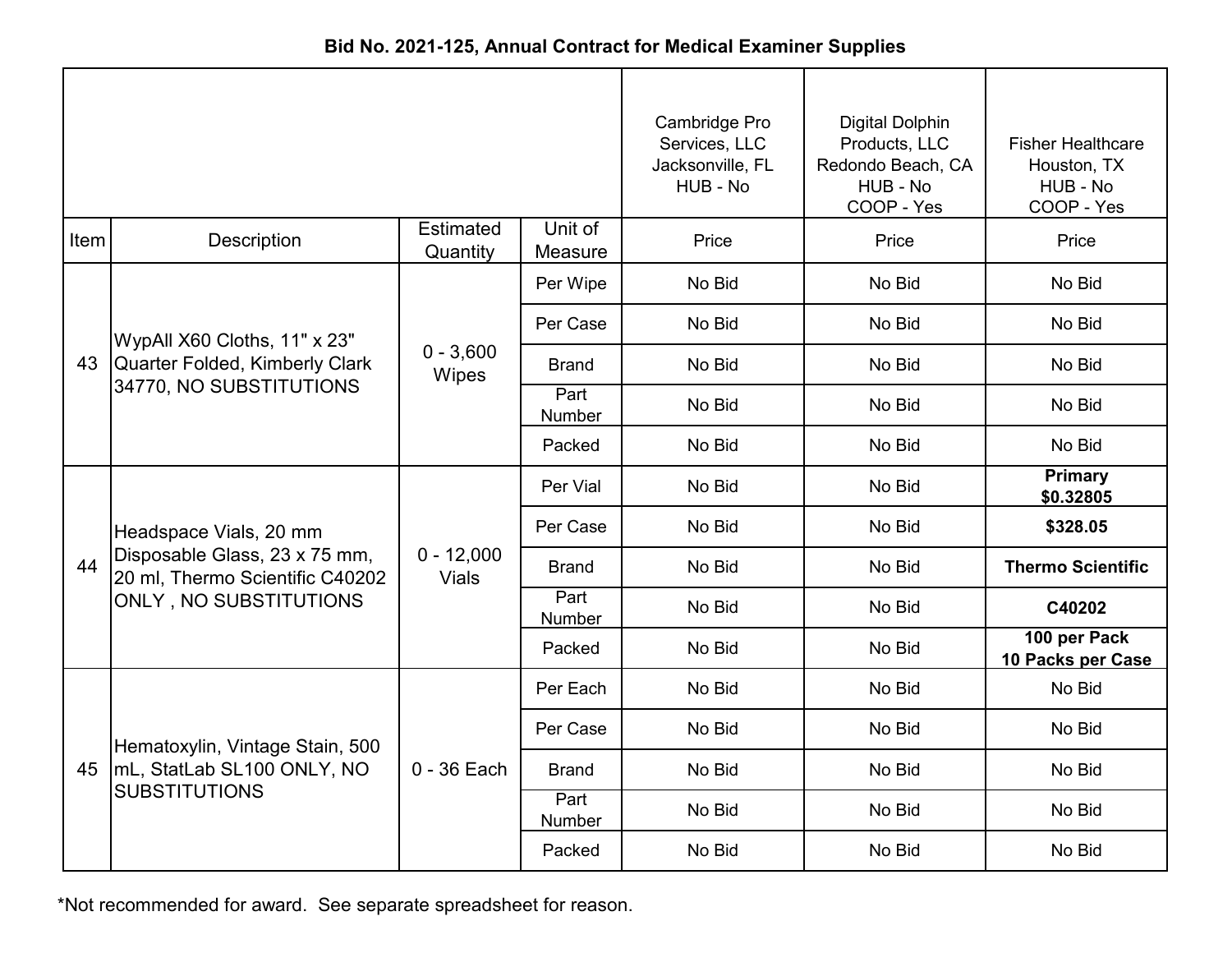| Bid No. 2021-125, Annual Contract for Medical Examiner Supplies |  |
|-----------------------------------------------------------------|--|
|-----------------------------------------------------------------|--|

|      |                                                                                                                      |                              |                       | <b>Government Scientific</b><br>Source, Inc.<br>Reston, VA<br>HUB - No<br>COOP - Yes | Leica Biosystems, a<br>Division of Leica<br>Microsystems, Inc.<br>Buffalo Grove, IL<br>HUB - No<br>COOP - Yes | Medline Industries,<br>Inc.<br>Northfield, IL<br>HUB - No<br>COOP - Yes |
|------|----------------------------------------------------------------------------------------------------------------------|------------------------------|-----------------------|--------------------------------------------------------------------------------------|---------------------------------------------------------------------------------------------------------------|-------------------------------------------------------------------------|
| Item | Description                                                                                                          | <b>Estimated</b><br>Quantity | Unit of<br>Measure    | Price                                                                                | Price                                                                                                         | Price                                                                   |
| 43   | WypAll X60 Cloths, 11" x 23"<br>Quarter Folded, Kimberly Clark<br>34770, NO SUBSTITUTIONS                            | $0 - 3,600$<br>Wipes         | Per Wipe              | \$0.24900                                                                            | No Bid                                                                                                        | No Bid                                                                  |
|      |                                                                                                                      |                              | Per Case              | \$224.07                                                                             | No Bid                                                                                                        | No Bid                                                                  |
|      |                                                                                                                      |                              | Brand                 | <b>Kimberly Clark</b>                                                                | No Bid                                                                                                        | No Bid                                                                  |
|      |                                                                                                                      |                              | Part<br><b>Number</b> | 34770                                                                                | No Bid                                                                                                        | No Bid                                                                  |
|      |                                                                                                                      |                              | Packed                | 100 per Pack<br>9 Packs per Case                                                     | No Bid                                                                                                        | No Bid                                                                  |
| 44   | Headspace Vials, 20 mm<br>Disposable Glass, 23 x 75 mm,<br>20 ml, Thermo Scientific C40202<br>ONLY, NO SUBSTITUTIONS | $0 - 12,000$<br><b>Vials</b> | Per Vial              | Secondary<br>\$0.38720                                                               | No Bid                                                                                                        | No Bid                                                                  |
|      |                                                                                                                      |                              | Per Case              | \$387.20                                                                             | No Bid                                                                                                        | No Bid                                                                  |
|      |                                                                                                                      |                              | <b>Brand</b>          | <b>Thermo Scientific</b>                                                             | No Bid                                                                                                        | No Bid                                                                  |
|      |                                                                                                                      |                              | Part<br><b>Number</b> | C40202                                                                               | No Bid                                                                                                        | No Bid                                                                  |
|      |                                                                                                                      |                              | Packed                | 100 per Pack<br>10 Packs per Case                                                    | No Bid                                                                                                        | No Bid                                                                  |
| 45   | Hematoxylin, Vintage Stain, 500<br>mL, StatLab SL100 ONLY, NO<br><b>SUBSTITUTIONS</b>                                | $0 - 36$ Each                | Per Each              | Secondary<br>\$19.28000                                                              | No Bid                                                                                                        | No Bid                                                                  |
|      |                                                                                                                      |                              | Per Case              | N/A                                                                                  | No Bid                                                                                                        | No Bid                                                                  |
|      |                                                                                                                      |                              | <b>Brand</b>          | <b>StatLab</b>                                                                       | No Bid                                                                                                        | No Bid                                                                  |
|      |                                                                                                                      |                              | Part<br>Number        | <b>SL100</b>                                                                         | No Bid                                                                                                        | No Bid                                                                  |
|      |                                                                                                                      |                              | Packed                | 1 Each                                                                               | No Bid                                                                                                        | No Bid                                                                  |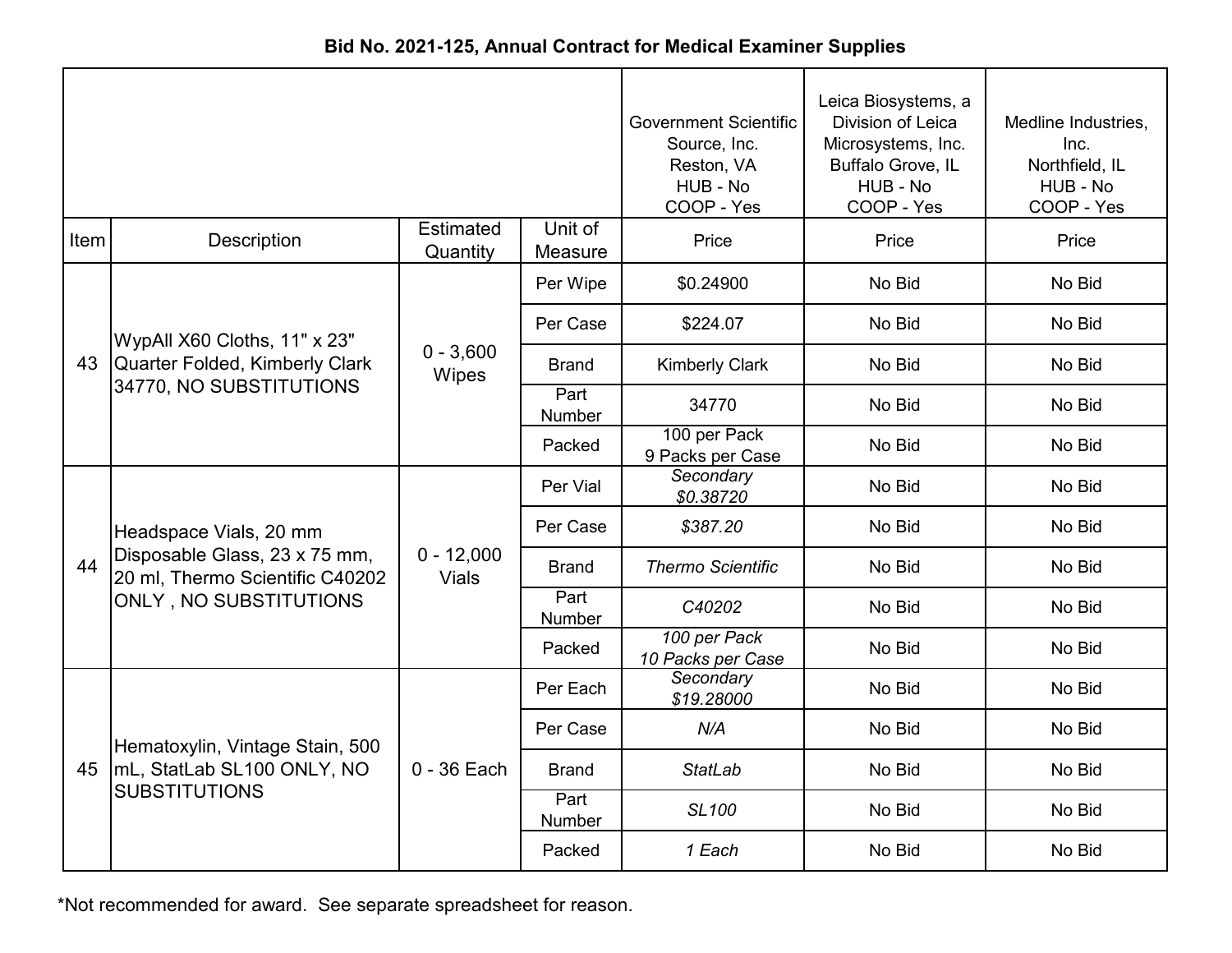| Bid No. 2021-125, Annual Contract for Medical Examiner Supplies |  |
|-----------------------------------------------------------------|--|
|-----------------------------------------------------------------|--|

|      |                                                                  |                              | <b>Mercedes Medical</b><br>Lakewood Ranch, FL<br>HUB - No<br>COOP - Yes | NAO Global Health,<br><b>LLC</b><br>Houston, TX<br>HUB - No<br>COOP - Yes | Premiere Scientific,<br><b>LLC</b><br><b>Grand Prairie, TX</b><br>HUB - No<br>COOP - Yes |                                  |
|------|------------------------------------------------------------------|------------------------------|-------------------------------------------------------------------------|---------------------------------------------------------------------------|------------------------------------------------------------------------------------------|----------------------------------|
| Item | Description                                                      | <b>Estimated</b><br>Quantity | Unit of<br>Measure                                                      | Price                                                                     | Price                                                                                    | Price                            |
|      |                                                                  |                              | Per Wipe                                                                | No Bid                                                                    | \$0.45300                                                                                | Secondary<br>0.21000             |
|      | WypAll X60 Cloths, 11" x 23"                                     |                              | Per Case                                                                | No Bid                                                                    | \$407.70                                                                                 | \$189.00                         |
|      | 43 Quarter Folded, Kimberly Clark                                | $0 - 3,600$<br>Wipes         | <b>Brand</b>                                                            | No Bid                                                                    | <b>Kimberly Clark</b>                                                                    | <b>Kimberly Clark</b>            |
|      | 34770, NO SUBSTITUTIONS                                          |                              | Part<br>Number                                                          | No Bid                                                                    | 34770                                                                                    | 34770                            |
|      |                                                                  |                              | Packed                                                                  | No Bid                                                                    | 100 per Pack<br>9 Packs per Case                                                         | 100 per Pack<br>9 Packs per Case |
|      |                                                                  | $0 - 12,000$<br><b>Vials</b> | Per Vial                                                                | No Bid                                                                    | \$0.47800                                                                                | No Bid                           |
|      | Headspace Vials, 20 mm                                           |                              | Per Case                                                                | No Bid                                                                    | \$478.00                                                                                 | No Bid                           |
| 44   | Disposable Glass, 23 x 75 mm,<br>20 ml, Thermo Scientific C40202 |                              | <b>Brand</b>                                                            | No Bid                                                                    | <b>Thermo Scientific</b>                                                                 | No Bid                           |
|      | ONLY, NO SUBSTITUTIONS                                           |                              | Part<br>Number                                                          | No Bid                                                                    | C40202                                                                                   | No Bid                           |
|      |                                                                  |                              | Packed                                                                  | No Bid                                                                    | 100 per Pack<br>10 Packs per Case                                                        | No Bid                           |
|      |                                                                  |                              | Per Each                                                                | No Bid                                                                    | \$39.87000                                                                               | No Bid                           |
|      | Hematoxylin, Vintage Stain, 500                                  |                              | Per Case                                                                | No Bid                                                                    | \$39.87                                                                                  | No Bid                           |
| 45   | mL, StatLab SL100 ONLY, NO                                       | $0 - 36$ Each                | <b>Brand</b>                                                            | No Bid                                                                    | <b>StatLab</b>                                                                           | No Bid                           |
|      | <b>SUBSTITUTIONS</b>                                             |                              | Part<br>Number                                                          | No Bid                                                                    | <b>SL100</b>                                                                             | No Bid                           |
|      |                                                                  |                              | Packed                                                                  | No Bid                                                                    | 1 Each                                                                                   | No Bid                           |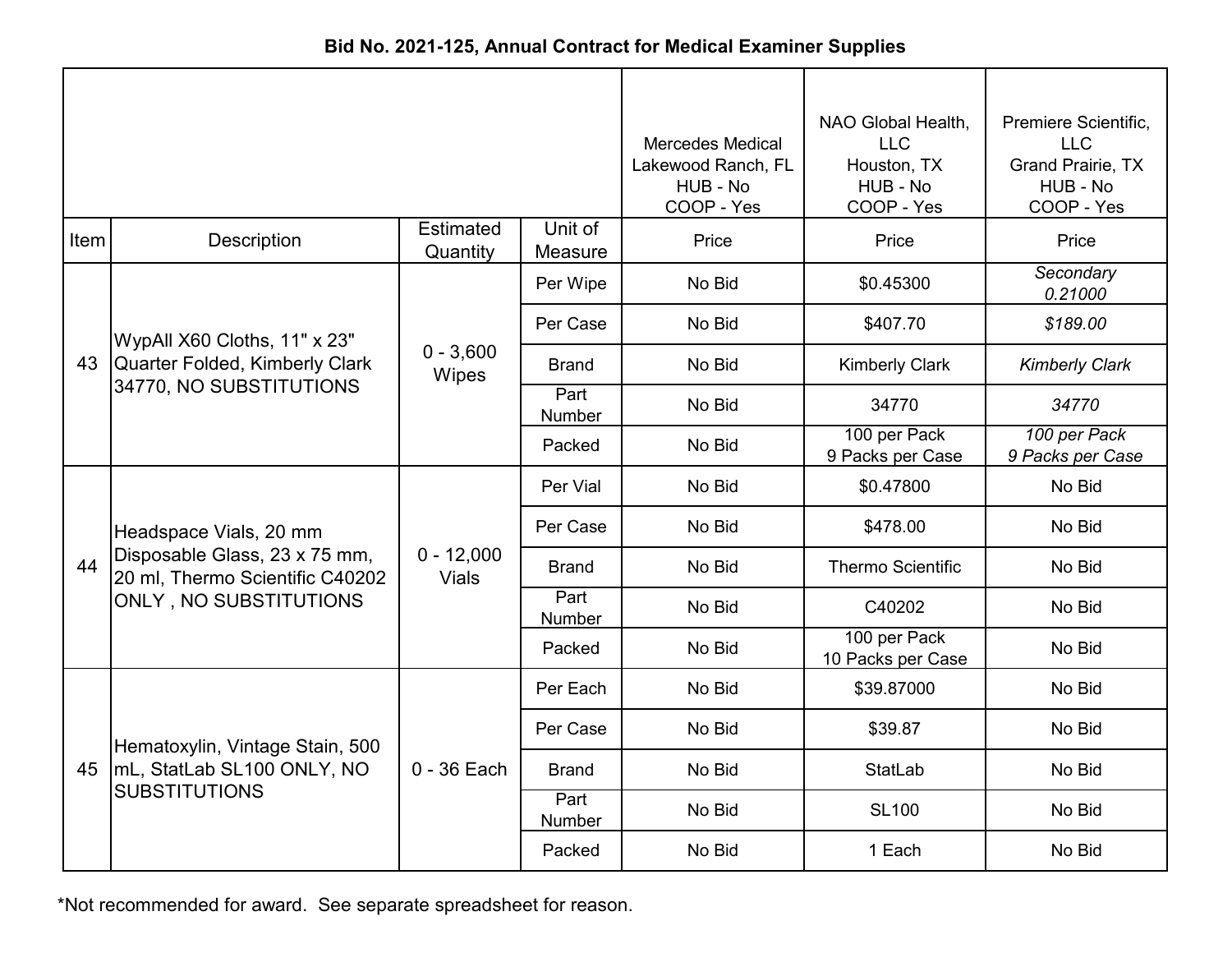|      |                                                                  |                              |                    | <b>RND Medical Supplies,</b><br>Inc.<br>Marietta, GA<br>HUB - No<br>COOP - Yes | School Health<br>Corporation<br>Rolling Meadows, IL<br>HUB - No | StatLab Medical<br><b>Products</b><br>McKinney, TX<br>HUB - No<br>COOP - Yes |
|------|------------------------------------------------------------------|------------------------------|--------------------|--------------------------------------------------------------------------------|-----------------------------------------------------------------|------------------------------------------------------------------------------|
| Item | <b>Description</b>                                               | <b>Estimated</b><br>Quantity | Unit of<br>Measure | Price                                                                          | Price                                                           | Price                                                                        |
|      |                                                                  |                              | Per Wipe           | No Bid                                                                         | No Bid                                                          | No Bid                                                                       |
|      | WypAll X60 Cloths, 11" x 23"                                     |                              | Per Case           | No Bid                                                                         | No Bid                                                          | No Bid                                                                       |
| 43   | Quarter Folded, Kimberly Clark                                   | $0 - 3,600$<br>Wipes         | <b>Brand</b>       | No Bid                                                                         | No Bid                                                          | No Bid                                                                       |
|      | 34770, NO SUBSTITUTIONS                                          |                              | Part<br>Number     | No Bid                                                                         | No Bid                                                          | No Bid                                                                       |
|      |                                                                  |                              | Packed             | No Bid                                                                         | No Bid                                                          | No Bid                                                                       |
|      |                                                                  | $0 - 12,000$<br><b>Vials</b> | Per Vial           | No Bid                                                                         | No Bid                                                          | No Bid                                                                       |
|      | Headspace Vials, 20 mm                                           |                              | Per Case           | No Bid                                                                         | No Bid                                                          | No Bid                                                                       |
| 44   | Disposable Glass, 23 x 75 mm,<br>20 ml, Thermo Scientific C40202 |                              | Brand              | No Bid                                                                         | No Bid                                                          | No Bid                                                                       |
|      | ONLY, NO SUBSTITUTIONS                                           |                              | Part<br>Number     | No Bid                                                                         | No Bid                                                          | No Bid                                                                       |
|      |                                                                  |                              | Packed             | No Bid                                                                         | No Bid                                                          | No Bid                                                                       |
|      |                                                                  |                              | Per Each           | No Bid                                                                         | No Bid                                                          | <b>Primary</b><br>\$16.00000                                                 |
|      | Hematoxylin, Vintage Stain, 500                                  |                              | Per Case           | No Bid                                                                         | No Bid                                                          | N/A                                                                          |
|      | 45   mL, StatLab SL100 ONLY, NO                                  | $0 - 36$ Each                | <b>Brand</b>       | No Bid                                                                         | No Bid                                                          | <b>StatLab</b>                                                               |
|      | <b>SUBSTITUTIONS</b>                                             |                              | Part<br>Number     | No Bid                                                                         | No Bid                                                          | <b>SL100</b>                                                                 |
|      |                                                                  |                              | Packed             | No Bid                                                                         | No Bid                                                          | 1 Each                                                                       |

**Bid No. 2021-125, Annual Contract for Medical Examiner Supplies**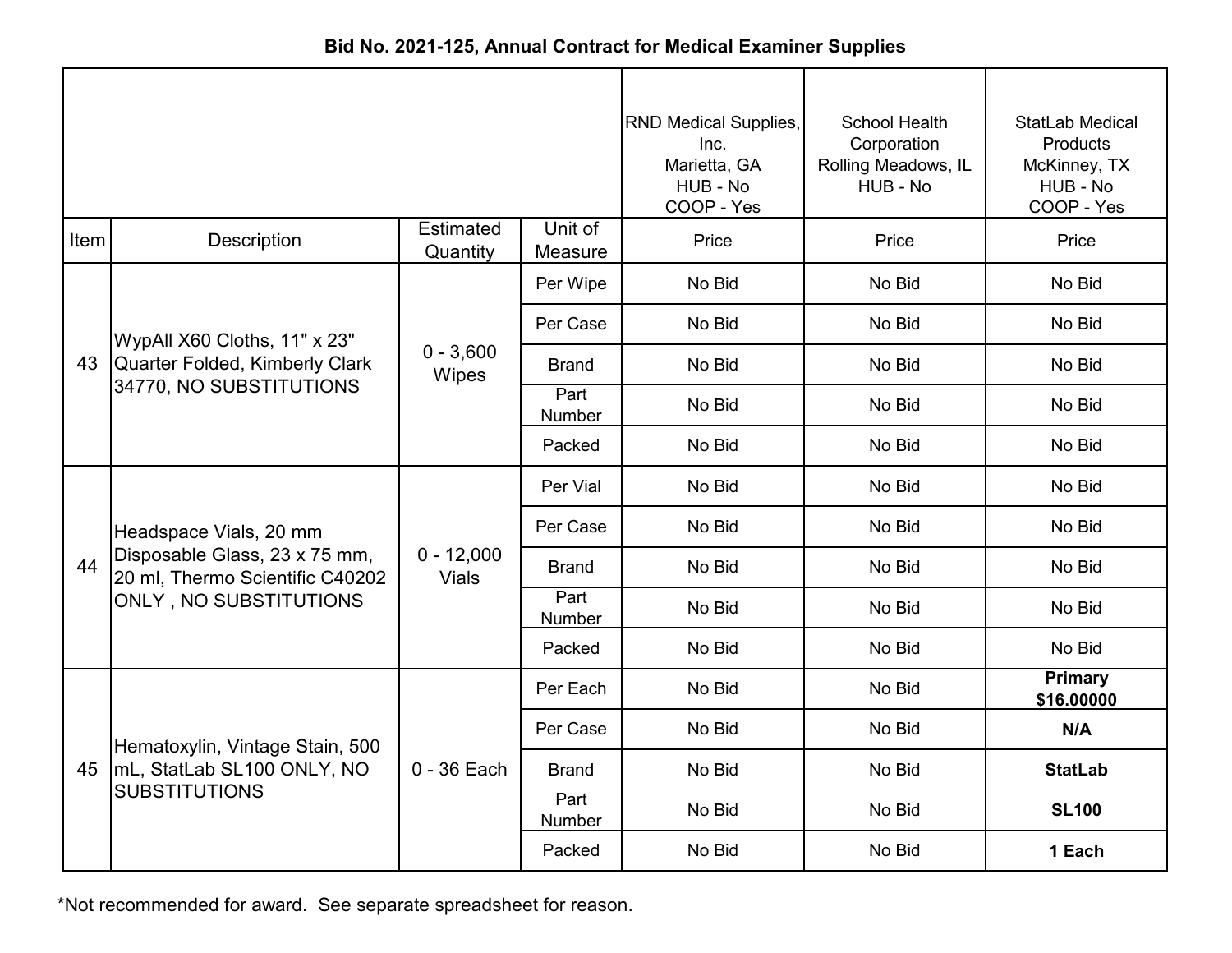|      |                                                                  |                              |                    | <b>Strong Medical</b><br><b>Partners LLC</b><br>Pineville, NC<br>HUB - No | <b>United Medical</b><br><b>Equipment Business</b><br>Solutions Network, Inc.<br>Southlake, TX<br>HUB - No | <b>Zhou Medical</b><br>Solutions, LLC<br>Houston, TX<br>HUB - Yes<br>COOP - No |
|------|------------------------------------------------------------------|------------------------------|--------------------|---------------------------------------------------------------------------|------------------------------------------------------------------------------------------------------------|--------------------------------------------------------------------------------|
| Item | <b>Description</b>                                               | <b>Estimated</b><br>Quantity | Unit of<br>Measure | Price                                                                     | Price                                                                                                      | Price                                                                          |
|      |                                                                  |                              | Per Wipe           | No Bid                                                                    | No Bid                                                                                                     | Primary<br>\$0.19450                                                           |
|      | WypAll X60 Cloths, 11" x 23"                                     |                              | Per Case           | No Bid                                                                    | No Bid                                                                                                     | \$175.00                                                                       |
| 43   | Quarter Folded, Kimberly Clark                                   | $0 - 3,600$<br>Wipes         | <b>Brand</b>       | No Bid                                                                    | No Bid                                                                                                     | <b>Kimberly Clark</b>                                                          |
|      | 34770, NO SUBSTITUTIONS                                          |                              | Part<br>Number     | No Bid                                                                    | No Bid                                                                                                     | 34770                                                                          |
|      |                                                                  |                              | Packed             | No Bid                                                                    | No Bid                                                                                                     | 100 per Pack<br>9 Packs per Case                                               |
|      |                                                                  | $0 - 12,000$<br><b>Vials</b> | Per Vial           | No Bid                                                                    | No Bid                                                                                                     | No Bid                                                                         |
|      | Headspace Vials, 20 mm                                           |                              | Per Case           | No Bid                                                                    | No Bid                                                                                                     | No Bid                                                                         |
| 44   | Disposable Glass, 23 x 75 mm,<br>20 ml, Thermo Scientific C40202 |                              | <b>Brand</b>       | No Bid                                                                    | No Bid                                                                                                     | No Bid                                                                         |
|      | ONLY, NO SUBSTITUTIONS                                           |                              | Part<br>Number     | No Bid                                                                    | No Bid                                                                                                     | No Bid                                                                         |
|      |                                                                  |                              | Packed             | No Bid                                                                    | No Bid                                                                                                     | No Bid                                                                         |
|      |                                                                  |                              | Per Each           | No Bid                                                                    | No Bid                                                                                                     | No Bid                                                                         |
|      | Hematoxylin, Vintage Stain, 500                                  |                              | Per Case           | No Bid                                                                    | No Bid                                                                                                     | No Bid                                                                         |
|      | 45  mL, StatLab SL100 ONLY, NO                                   | $0 - 36$ Each                | <b>Brand</b>       | No Bid                                                                    | No Bid                                                                                                     | No Bid                                                                         |
|      | <b>SUBSTITUTIONS</b>                                             |                              | Part<br>Number     | No Bid                                                                    | No Bid                                                                                                     | No Bid                                                                         |
|      |                                                                  |                              | Packed             | No Bid                                                                    | No Bid                                                                                                     | No Bid                                                                         |

**Bid No. 2021-125, Annual Contract for Medical Examiner Supplies**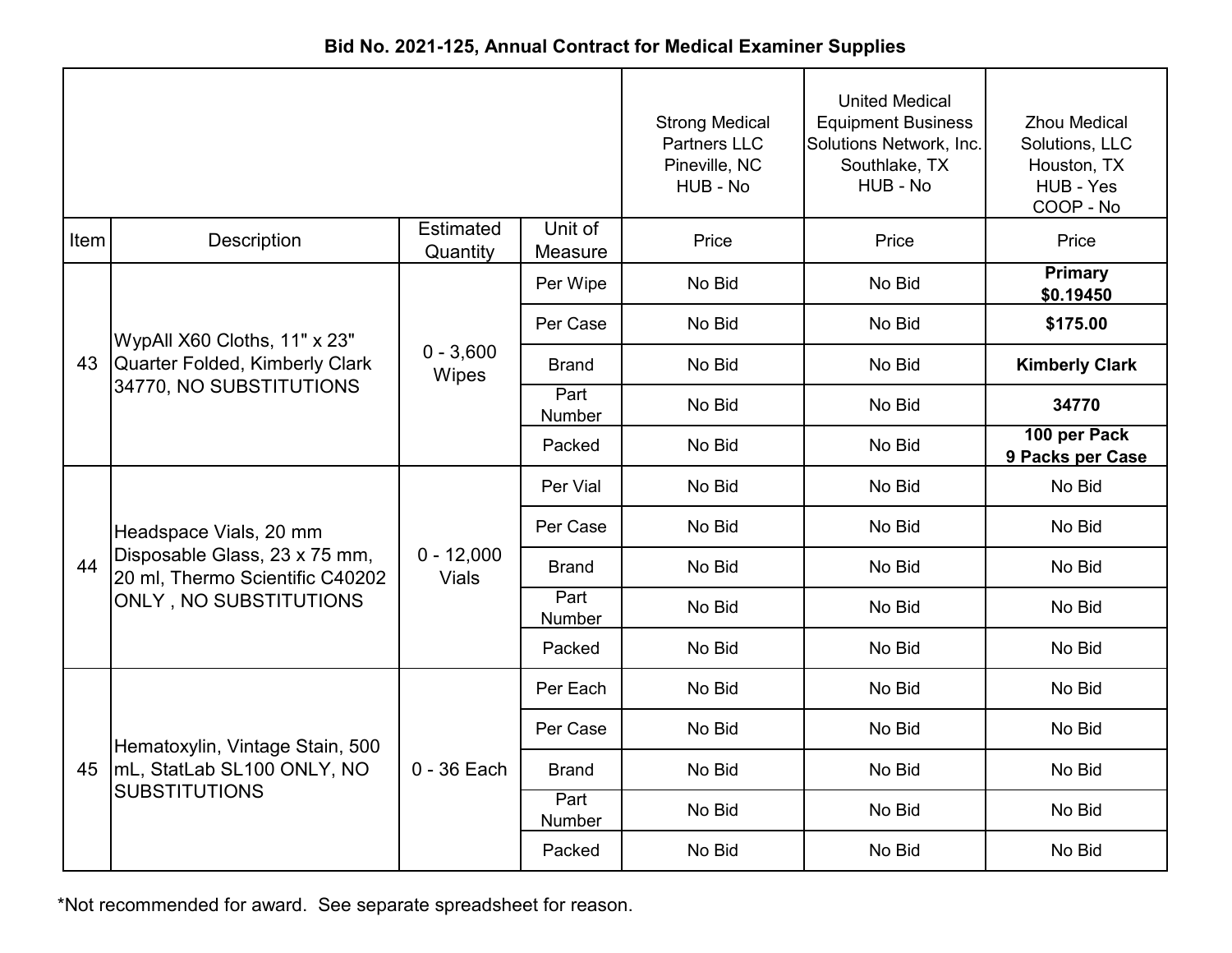|      |                                                                  |                              |                       | Cambridge Pro<br>Services, LLC<br>Jacksonville, FL<br>HUB - No | Digital Dolphin<br>Products, LLC<br>Redondo Beach, CA<br>HUB - No<br>COOP - Yes | <b>Fisher Healthcare</b><br>Houston, TX<br>HUB - No<br>COOP - Yes |
|------|------------------------------------------------------------------|------------------------------|-----------------------|----------------------------------------------------------------|---------------------------------------------------------------------------------|-------------------------------------------------------------------|
| Item | <b>Description</b>                                               | <b>Estimated</b><br>Quantity | Unit of<br>Measure    | Price                                                          | Price                                                                           | Price                                                             |
|      |                                                                  |                              | Per Bottle            | No Bid                                                         | No Bid                                                                          | Primary<br>\$31.27500                                             |
|      | Hexanes, ACS Grade, 4 Liter                                      |                              | Per Case              | No Bid                                                         | No Bid                                                                          | \$125.10                                                          |
|      | 46   Amber Bottle, Fisher Scientific                             | $0 - 14$ Bottles             | <b>Brand</b>          | No Bid                                                         | No Bid                                                                          | <b>Fisher Scientific</b>                                          |
|      | H292-4, or approved equal                                        |                              | Part<br>Number        | No Bid                                                         | No Bid                                                                          | H292-4                                                            |
|      |                                                                  |                              | Packed                | No Bid                                                         | No Bid                                                                          | 4 per Case                                                        |
|      |                                                                  | $0 - 14$ Bottles             | Per Bottle            | No Bid                                                         | No Bid                                                                          | <b>Primary</b><br>\$29.11166                                      |
|      | <b>Hydrochloric Acid, Certified ACS</b>                          |                              | Per Case              | No Bid                                                         | No Bid                                                                          | \$174.67                                                          |
| 47   | Plus, 36.5 to 38%, Fisher<br>Scientific A144S-500, JD Baker      |                              | <b>Brand</b>          | No Bid                                                         | No Bid                                                                          | <b>Fisher Scientific</b>                                          |
|      | JT9535, or approved equal                                        |                              | Part<br><b>Number</b> | No Bid                                                         | No Bid                                                                          | A144S-500                                                         |
|      |                                                                  |                              | Packed                | No Bid                                                         | No Bid                                                                          | 6 per Case                                                        |
|      |                                                                  |                              | Per Insert            | No Bid                                                         | No Bid                                                                          | Primary<br>\$0.79210                                              |
|      | Insert, for 9mm HPLC and GC<br>autosampler vials, Clear Glass or |                              | Per Case              | No Bid                                                         | No Bid                                                                          | \$79.21 per Pack                                                  |
| 48   | Poly, MUST be salinized, Thermo                                  | $0 - 2,500$<br>Inserts       | Brand                 | No Bid                                                         | No Bid                                                                          | <b>Thermo Scientific</b>                                          |
|      | Scientific C4010-S629 or<br>approved equal                       |                              | Part<br>Number        | No Bid                                                         | No Bid                                                                          | C4010-S629                                                        |
|      |                                                                  |                              | Packed                | No Bid                                                         | No Bid                                                                          | 100 per Pack                                                      |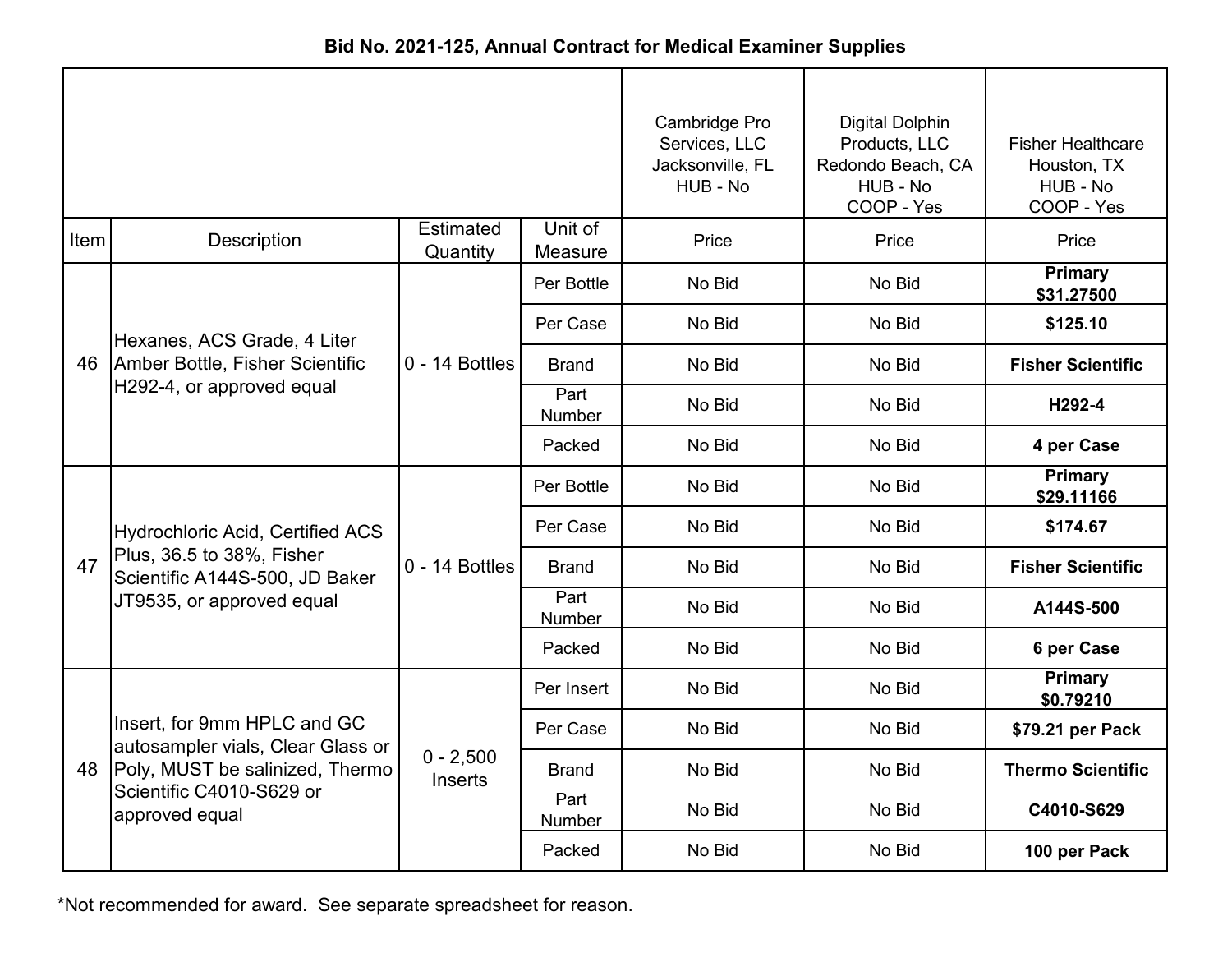|  | Bid No. 2021-125, Annual Contract for Medical Examiner Supplies |  |  |
|--|-----------------------------------------------------------------|--|--|
|--|-----------------------------------------------------------------|--|--|

|      |                                                                  |                               | <b>Government Scientific</b><br>Source, Inc.<br>Reston, VA<br>HUB - No<br>COOP - Yes | Leica Biosystems, a<br>Division of Leica<br>Microsystems, Inc.<br>Buffalo Grove, IL<br>HUB - No<br>COOP - Yes | Medline Industries,<br>Inc.<br>Northfield, IL<br>HUB - No<br>COOP - Yes |        |
|------|------------------------------------------------------------------|-------------------------------|--------------------------------------------------------------------------------------|---------------------------------------------------------------------------------------------------------------|-------------------------------------------------------------------------|--------|
| Item | <b>Description</b>                                               | <b>Estimated</b><br>Quantity  | Unit of<br>Measure                                                                   | Price                                                                                                         | Price                                                                   | Price  |
|      |                                                                  |                               | Per Bottle                                                                           | \$140.84000                                                                                                   | No Bid                                                                  | No Bid |
|      | Hexanes, ACS Grade, 4 Liter                                      |                               | Per Case                                                                             | \$563.36                                                                                                      | No Bid                                                                  | No Bid |
|      | 46   Amber Bottle, Fisher Scientific                             | $0 - 14$ Bottles              | <b>Brand</b>                                                                         | <b>Fisher Scientific</b>                                                                                      | No Bid                                                                  | No Bid |
|      | H292-4, or approved equal                                        |                               | Part<br>Number                                                                       | H292-4                                                                                                        | No Bid                                                                  | No Bid |
|      |                                                                  |                               | Packed                                                                               | 4 Each                                                                                                        | No Bid                                                                  | No Bid |
|      |                                                                  | $0 - 14$ Bottles              | Per Bottle                                                                           | \$71.12000                                                                                                    | No Bid                                                                  | No Bid |
|      | <b>Hydrochloric Acid, Certified ACS</b>                          |                               | Per Case                                                                             | \$426.72                                                                                                      | No Bid                                                                  | No Bid |
| 47   | Plus, 36.5 to 38%, Fisher<br>Scientific A144S-500, JD Baker      |                               | <b>Brand</b>                                                                         | <b>Fisher Scientific</b>                                                                                      | No Bid                                                                  | No Bid |
|      | JT9535, or approved equal                                        |                               | Part<br><b>Number</b>                                                                | A144S-500                                                                                                     | No Bid                                                                  | No Bid |
|      |                                                                  |                               | Packed                                                                               | 6 per Case                                                                                                    | No Bid                                                                  | No Bid |
|      |                                                                  |                               | Per Insert                                                                           | Secondary<br>\$0.81840                                                                                        | No Bid                                                                  | No Bid |
|      | Insert, for 9mm HPLC and GC<br>autosampler vials, Clear Glass or |                               | Per Case                                                                             | \$81.84                                                                                                       | No Bid                                                                  | No Bid |
| 48   | Poly, MUST be salinized, Thermo                                  | $0 - 2,500$<br><b>Inserts</b> | <b>Brand</b>                                                                         | <b>National Scientific</b>                                                                                    | No Bid                                                                  | No Bid |
|      | Scientific C4010-S629 or<br>approved equal                       |                               | Part<br>Number                                                                       | C4010-S629                                                                                                    | No Bid                                                                  | No Bid |
|      |                                                                  |                               | Packed                                                                               | 100 per Pack                                                                                                  | No Bid                                                                  | No Bid |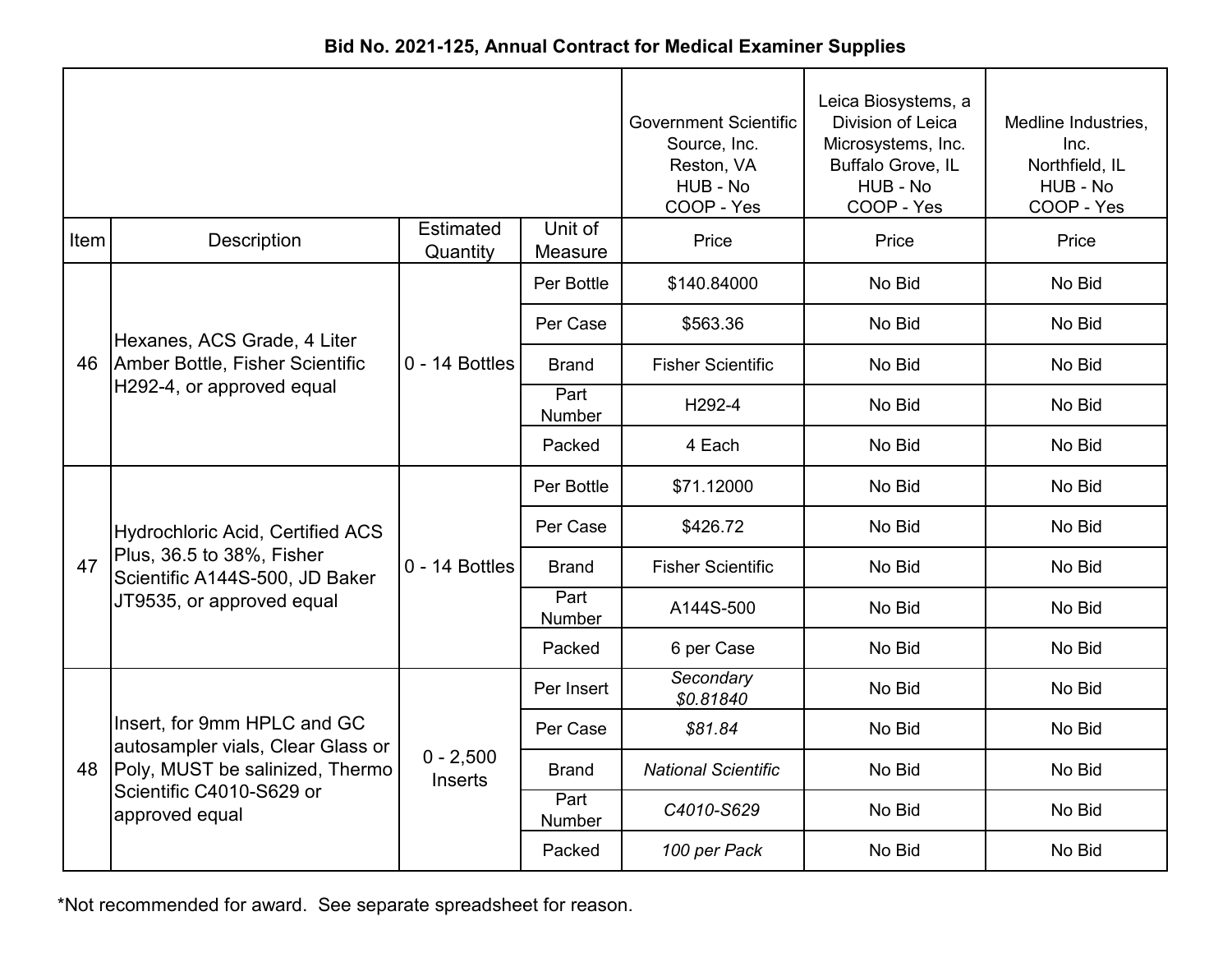| Bid No. 2021-125, Annual Contract for Medical Examiner Supplies |  |  |  |  |  |
|-----------------------------------------------------------------|--|--|--|--|--|
|-----------------------------------------------------------------|--|--|--|--|--|

|      |                                                                  |                               | <b>Mercedes Medical</b><br>Lakewood Ranch, FL<br>HUB - No<br>COOP - Yes | NAO Global Health,<br><b>LLC</b><br>Houston, TX<br>HUB - No<br>COOP - Yes | Premiere Scientific,<br><b>LLC</b><br>Grand Prairie, TX<br>HUB - No<br>COOP - Yes |        |
|------|------------------------------------------------------------------|-------------------------------|-------------------------------------------------------------------------|---------------------------------------------------------------------------|-----------------------------------------------------------------------------------|--------|
| Item | <b>Description</b>                                               | <b>Estimated</b><br>Quantity  | Unit of<br>Measure                                                      | Price                                                                     | Price                                                                             | Price  |
|      |                                                                  |                               | Per Bottle                                                              | Secondary<br>\$78.00000                                                   | \$152.96000                                                                       | No Bid |
|      | Hexanes, ACS Grade, 4 Liter                                      |                               | Per Case                                                                | N/A                                                                       | \$611.84                                                                          | No Bid |
|      | 46   Amber Bottle, Fisher Scientific                             | $0 - 14$ Bottles              | <b>Brand</b>                                                            | <b>EK Industries</b>                                                      | <b>Fisher Scientific</b>                                                          | No Bid |
|      | H292-4, or approved equal                                        |                               | Part<br>Number                                                          | 4620-4L                                                                   | H292-4                                                                            | No Bid |
|      |                                                                  |                               | Packed                                                                  | 1 Each                                                                    | 4 per Case                                                                        | No Bid |
|      |                                                                  | $0 - 14$ Bottles              | Per Bottle                                                              | No Bid                                                                    | \$72.74000                                                                        | No Bid |
|      | <b>Hydrochloric Acid, Certified ACS</b>                          |                               | Per Case                                                                | No Bid                                                                    | \$436.44                                                                          | No Bid |
| 47   | Plus, 36.5 to 38%, Fisher<br>Scientific A144S-500, JD Baker      |                               | Brand                                                                   | No Bid                                                                    | <b>Fisher Scientific</b>                                                          | No Bid |
|      | JT9535, or approved equal                                        |                               | Part<br>Number                                                          | No Bid                                                                    | A144S-500                                                                         | No Bid |
|      |                                                                  |                               | Packed                                                                  | No Bid                                                                    | 6 per Case                                                                        | No Bid |
|      |                                                                  |                               | Per Insert                                                              | No Bid                                                                    | \$1.05000                                                                         | No Bid |
|      | Insert, for 9mm HPLC and GC<br>autosampler vials, Clear Glass or |                               | Per Case                                                                | No Bid                                                                    | \$105.00                                                                          | No Bid |
| 48   | Poly, MUST be salinized, Thermo                                  | $0 - 2,500$<br><b>Inserts</b> | <b>Brand</b>                                                            | No Bid                                                                    | <b>Thermo Scientific</b>                                                          | No Bid |
|      | Scientific C4010-S629 or<br>approved equal                       |                               | Part<br>Number                                                          | No Bid                                                                    | C4010-S629                                                                        | No Bid |
|      |                                                                  |                               | Packed                                                                  | No Bid                                                                    | 100 per Pack                                                                      | No Bid |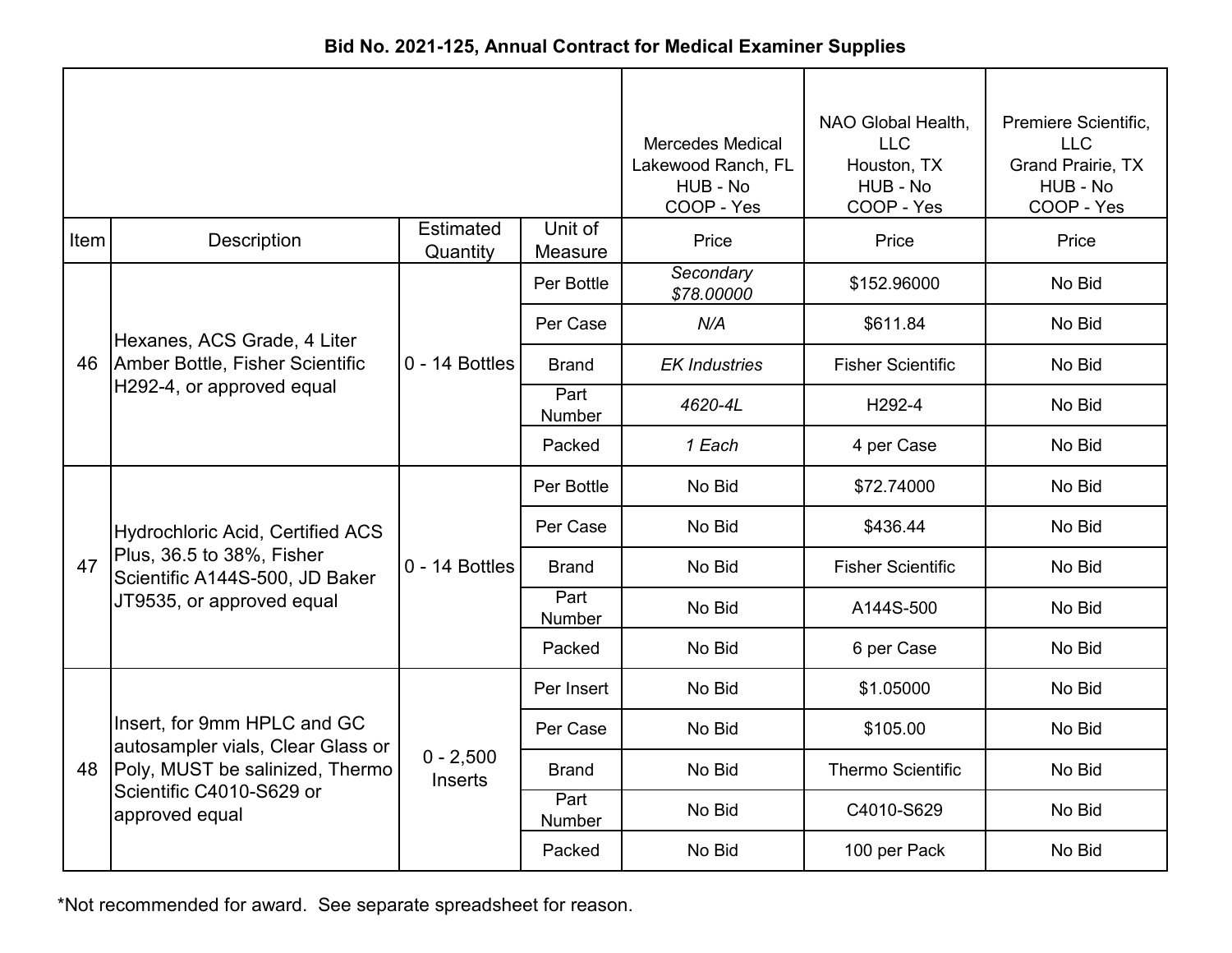|             | Did NV. 2021-123, Annual Contract for Medical Examiner Supplies  |                               |                           |                                                                                |                                                                        |                                                                              |  |  |
|-------------|------------------------------------------------------------------|-------------------------------|---------------------------|--------------------------------------------------------------------------------|------------------------------------------------------------------------|------------------------------------------------------------------------------|--|--|
|             |                                                                  |                               |                           | <b>RND Medical Supplies,</b><br>Inc.<br>Marietta, GA<br>HUB - No<br>COOP - Yes | <b>School Health</b><br>Corporation<br>Rolling Meadows, IL<br>HUB - No | <b>StatLab Medical</b><br>Products<br>McKinney, TX<br>HUB - No<br>COOP - Yes |  |  |
| <b>Item</b> | Description                                                      | <b>Estimated</b><br>Quantity  | Unit of<br>Measure        | Price                                                                          | Price                                                                  | Price                                                                        |  |  |
|             |                                                                  |                               | Per Bottle                | No Bid                                                                         | No Bid                                                                 | No Bid                                                                       |  |  |
| 46          | Hexanes, ACS Grade, 4 Liter                                      |                               | Per Case                  | No Bid                                                                         | No Bid                                                                 | No Bid                                                                       |  |  |
|             | Amber Bottle, Fisher Scientific<br>H292-4, or approved equal     | $0 - 14$ Bottles              | <b>Brand</b>              | No Bid                                                                         | No Bid                                                                 | No Bid                                                                       |  |  |
|             |                                                                  |                               | Part<br>Number            | No Bid                                                                         | No Bid                                                                 | No Bid                                                                       |  |  |
|             |                                                                  |                               | Packed                    | No Bid                                                                         | No Bid                                                                 | No Bid                                                                       |  |  |
|             |                                                                  | $0 - 14$ Bottles              | Per Bottle                | No Bid                                                                         | No Bid                                                                 | Secondary<br>\$42.00000                                                      |  |  |
|             | <b>Hydrochloric Acid, Certified ACS</b>                          |                               | Per Case                  | No Bid                                                                         | No Bid                                                                 | N/A                                                                          |  |  |
| 47          | Plus, 36.5 to 38%, Fisher<br>Scientific A144S-500, JD Baker      |                               | <b>Brand</b>              | No Bid                                                                         | No Bid                                                                 | <b>StatLab</b>                                                               |  |  |
|             | JT9535, or approved equal                                        |                               | Part<br>Number            | No Bid                                                                         | No Bid                                                                 | 33780-16                                                                     |  |  |
|             |                                                                  |                               | Packed                    | No Bid                                                                         | No Bid                                                                 | 1 16 oz. Bottle                                                              |  |  |
|             |                                                                  |                               | Per Insert                | No Bid                                                                         | No Bid                                                                 | No Bid                                                                       |  |  |
|             | Insert, for 9mm HPLC and GC<br>autosampler vials, Clear Glass or |                               | Per Case                  | No Bid                                                                         | No Bid                                                                 | No Bid                                                                       |  |  |
| 48          | Poly, MUST be salinized, Thermo<br>Scientific C4010-S629 or      | $0 - 2,500$<br><b>Inserts</b> | <b>Brand</b>              | No Bid                                                                         | No Bid                                                                 | No Bid                                                                       |  |  |
|             | annroved equal                                                   |                               | Part<br><b>N</b> Louis Li | No Bid                                                                         | No Bid                                                                 | No Bid                                                                       |  |  |

Number Packed

No Bid No Bid No Bid

**Bid No. 2021-125, Annual Contract for Medical Examiner Supplies**

\*Not recommended for award. See separate spreadsheet for reason.

approved equal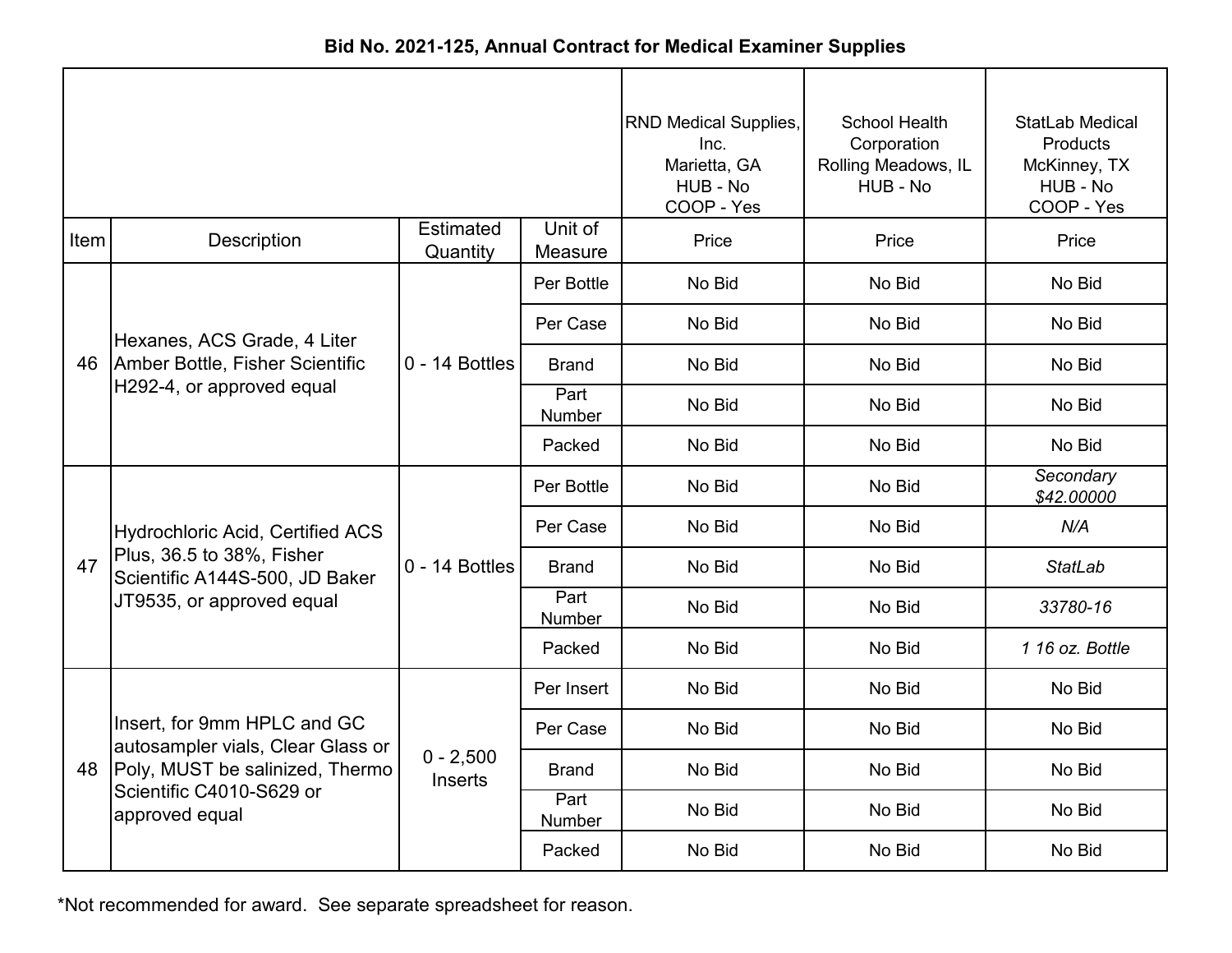| Bid No. 2021-125, Annual Contract for Medical Examiner Supplies |  |
|-----------------------------------------------------------------|--|
|-----------------------------------------------------------------|--|

|      |                                                                  |                              | <b>Strong Medical</b><br><b>Partners LLC</b><br>Pineville, NC<br>HUB - No | <b>United Medical</b><br><b>Equipment Business</b><br>Solutions Network, Inc.<br>Southlake, TX<br>HUB - No | <b>Zhou Medical</b><br>Solutions, LLC<br>Houston, TX<br>HUB - Yes<br>COOP - No |        |
|------|------------------------------------------------------------------|------------------------------|---------------------------------------------------------------------------|------------------------------------------------------------------------------------------------------------|--------------------------------------------------------------------------------|--------|
| Item | <b>Description</b>                                               | <b>Estimated</b><br>Quantity | Unit of<br>Measure                                                        | Price                                                                                                      | Price                                                                          | Price  |
|      |                                                                  |                              | Per Bottle                                                                | No Bid                                                                                                     | No Bid                                                                         | No Bid |
|      | Hexanes, ACS Grade, 4 Liter                                      |                              | Per Case                                                                  | No Bid                                                                                                     | No Bid                                                                         | No Bid |
| 46   | Amber Bottle, Fisher Scientific                                  | 0 - 14 Bottles               | <b>Brand</b>                                                              | No Bid                                                                                                     | No Bid                                                                         | No Bid |
|      | H292-4, or approved equal                                        |                              | Part<br>Number                                                            | No Bid                                                                                                     | No Bid                                                                         | No Bid |
|      |                                                                  |                              | Packed                                                                    | No Bid                                                                                                     | No Bid                                                                         | No Bid |
|      |                                                                  | 0 - 14 Bottles               | Per Bottle                                                                | No Bid                                                                                                     | No Bid                                                                         | No Bid |
|      | <b>Hydrochloric Acid, Certified ACS</b>                          |                              | Per Case                                                                  | No Bid                                                                                                     | No Bid                                                                         | No Bid |
| 47   | Plus, 36.5 to 38%, Fisher<br>Scientific A144S-500, JD Baker      |                              | <b>Brand</b>                                                              | No Bid                                                                                                     | No Bid                                                                         | No Bid |
|      | JT9535, or approved equal                                        |                              | Part<br><b>Number</b>                                                     | No Bid                                                                                                     | No Bid                                                                         | No Bid |
|      |                                                                  |                              | Packed                                                                    | No Bid                                                                                                     | No Bid                                                                         | No Bid |
|      |                                                                  |                              | Per Insert                                                                | No Bid                                                                                                     | No Bid                                                                         | No Bid |
|      | Insert, for 9mm HPLC and GC<br>autosampler vials, Clear Glass or |                              | Per Case                                                                  | No Bid                                                                                                     | No Bid                                                                         | No Bid |
| 48   | Poly, MUST be salinized, Thermo                                  | $0 - 2,500$<br>Inserts       | Brand                                                                     | No Bid                                                                                                     | No Bid                                                                         | No Bid |
|      | Scientific C4010-S629 or<br>approved equal                       |                              | Part<br>Number                                                            | No Bid                                                                                                     | No Bid                                                                         | No Bid |
|      |                                                                  |                              | Packed                                                                    | No Bid                                                                                                     | No Bid                                                                         | No Bid |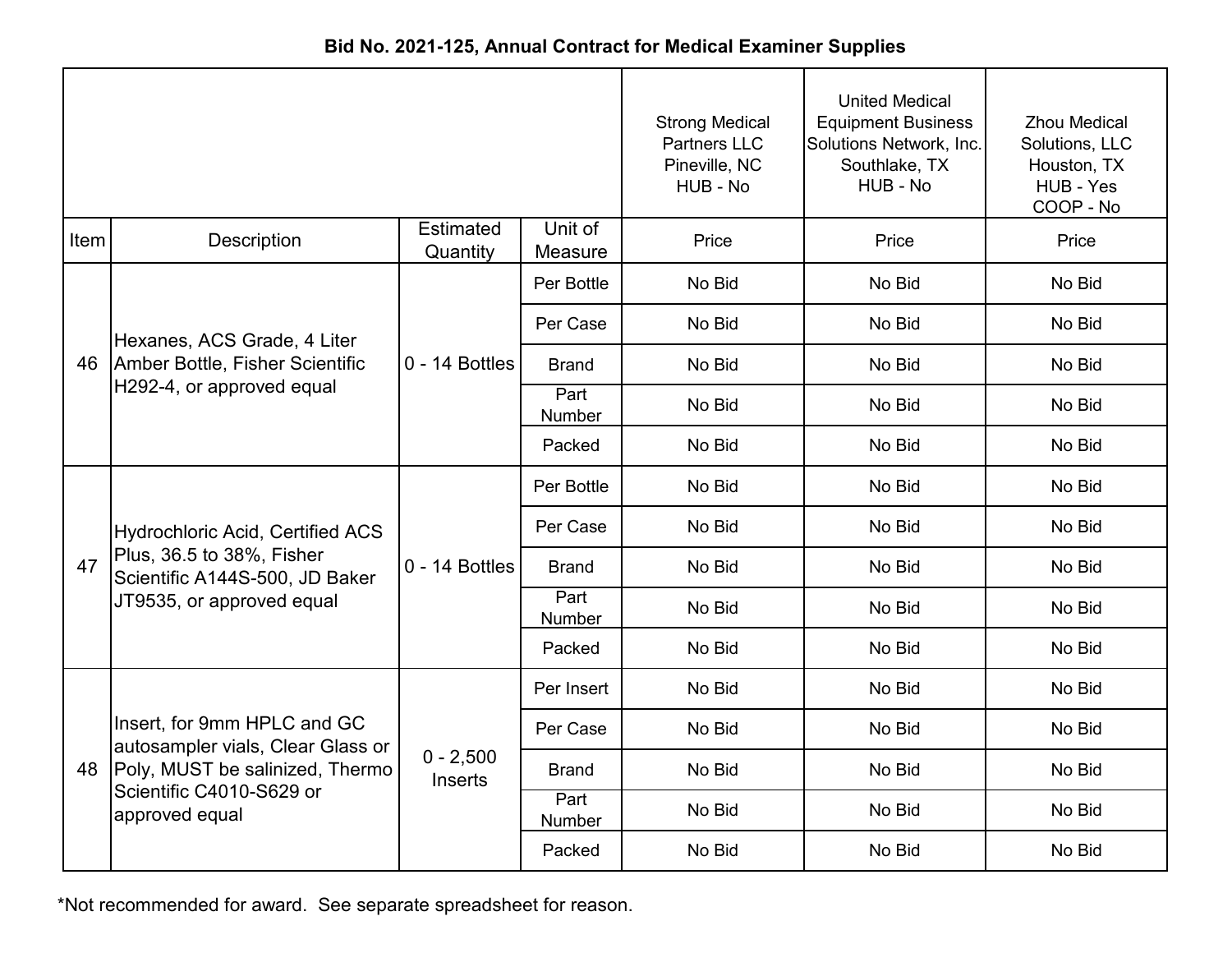| Bid No. 2021-125, Annual Contract for Medical Examiner Supplies |  |
|-----------------------------------------------------------------|--|
|-----------------------------------------------------------------|--|

|      |                                                                         |                              | Cambridge Pro<br>Services, LLC<br>Jacksonville, FL<br>HUB - No | Digital Dolphin<br>Products, LLC<br>Redondo Beach, CA<br>HUB - No<br>COOP - Yes | <b>Fisher Healthcare</b><br>Houston, TX<br>HUB - No<br>COOP - Yes |                        |
|------|-------------------------------------------------------------------------|------------------------------|----------------------------------------------------------------|---------------------------------------------------------------------------------|-------------------------------------------------------------------|------------------------|
| Item | Description                                                             | <b>Estimated</b><br>Quantity | Unit of<br>Measure                                             | Price                                                                           | Price                                                             | Price                  |
|      |                                                                         |                              | Per Knife                                                      | No Bid                                                                          | No Bid                                                            | \$23.92900             |
|      | Knives, Lung, Macro, Disposable<br>with no-slip handle, 10" Stainless   |                              | Per Case                                                       | No Bid                                                                          | No Bid                                                            | \$239.29 per Pack      |
| 49   | Steel Blade, Double Honed Edge,<br>American Master Tech 5010,           | $0 - 200$<br><b>Knives</b>   | <b>Brand</b>                                                   | No Bid                                                                          | No Bid                                                            | American Master Tech   |
|      | StatLab AMT 5010, or approved<br>equal                                  |                              | Part<br><b>Number</b>                                          | No Bid                                                                          | No Bid                                                            | 5010                   |
|      |                                                                         |                              | Packed                                                         | No Bid                                                                          | No Bid                                                            | 10 per Pack            |
|      | Lab Coat, Disposable,                                                   | 0 - 300 Coats                | Per Lab<br>Coat                                                | No Bid                                                                          | \$8.8900000                                                       | Secondary<br>\$3.53333 |
|      | Polypropylene, Single Use, Snap<br>Closures, Knit Cuffs, Medical        |                              | Per Case                                                       | No Bid                                                                          | \$88.88                                                           | \$106.00               |
| 50   | Blue, Length: 35 in, Sizes: ALL,                                        |                              | <b>Brand</b>                                                   | No Bid                                                                          | McKesson                                                          | Tians, Inc.            |
|      | <b>Fisher Scientific Fisherbrand</b><br>17100889A-17100893A or          |                              | Part<br><b>Number</b>                                          | No Bid                                                                          | 1133800                                                           | 864795-L               |
|      | approved equal                                                          |                              | Packed                                                         | No Bid                                                                          | 10 per Case                                                       | 30 per Case            |
|      |                                                                         |                              | Per Mailer                                                     | No Bid                                                                          | No Bid                                                            | No Bid                 |
|      | Mailer, Slide, End-Opening, Holds<br>five (5) standard slides, Heathrow |                              | Per Case                                                       | No Bid                                                                          | No Bid                                                            | No Bid                 |
| 51   | Scientific HS15986V, Global                                             | $0 - 200$<br><b>Mailers</b>  | Brand                                                          | No Bid                                                                          | No Bid                                                            | No Bid                 |
|      | Scientific 513055, or approved<br>equal                                 |                              | Part<br>Number                                                 | No Bid                                                                          | No Bid                                                            | No Bid                 |
|      |                                                                         |                              | Packed                                                         | No Bid                                                                          | No Bid                                                            | No Bid                 |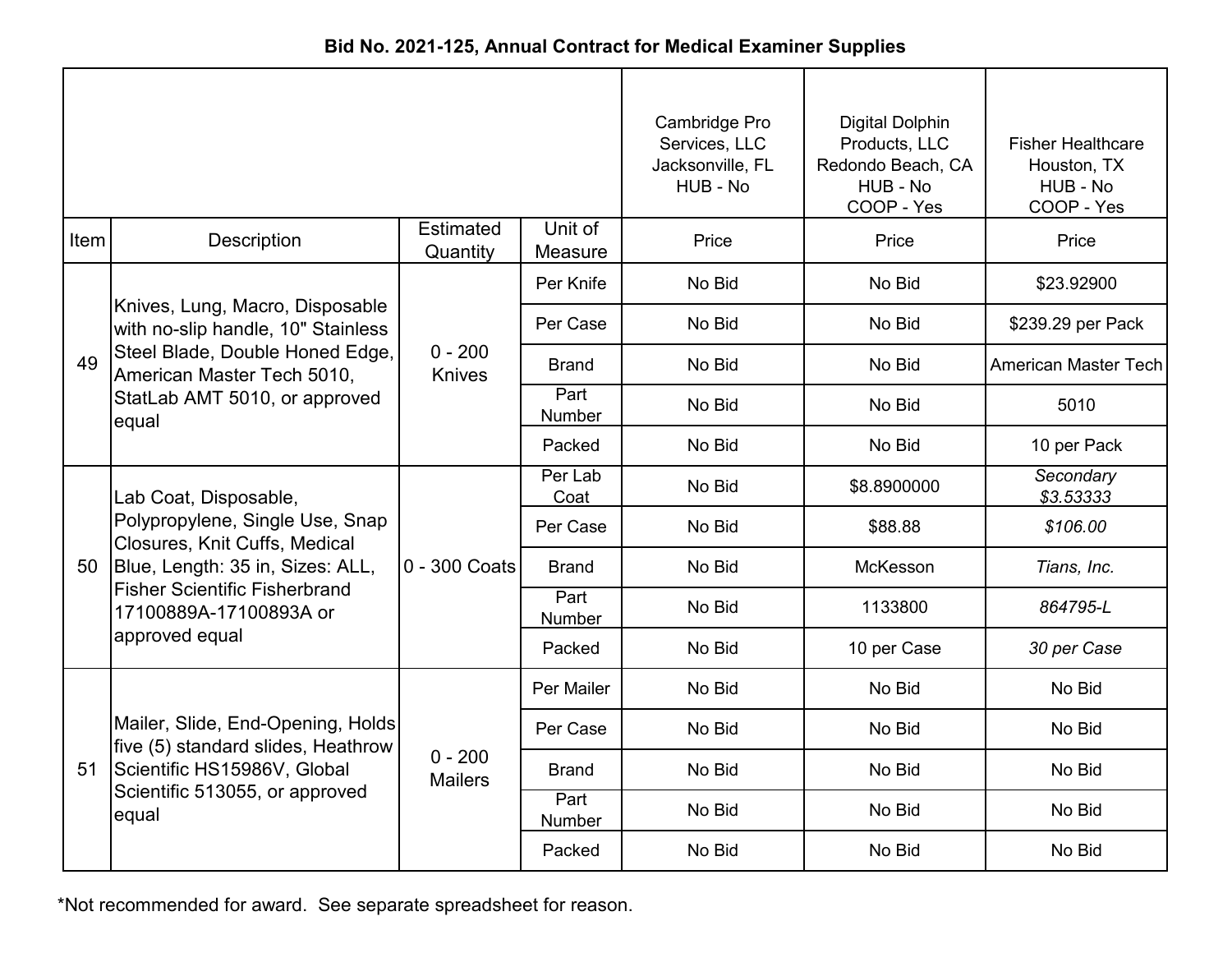|  | Bid No. 2021-125, Annual Contract for Medical Examiner Supplies |  |  |
|--|-----------------------------------------------------------------|--|--|
|--|-----------------------------------------------------------------|--|--|

|      |                                                                         |                             | <b>Government Scientific</b><br>Source, Inc.<br>Reston, VA<br>HUB - No<br>COOP - Yes | Leica Biosystems, a<br>Division of Leica<br>Microsystems, Inc.<br>Buffalo Grove, IL<br>HUB - No<br>COOP - Yes | Medline Industries,<br>Inc.<br>Northfield, IL<br>HUB - No<br>COOP - Yes |        |
|------|-------------------------------------------------------------------------|-----------------------------|--------------------------------------------------------------------------------------|---------------------------------------------------------------------------------------------------------------|-------------------------------------------------------------------------|--------|
| Item | <b>Description</b>                                                      | Estimated<br>Quantity       | Unit of<br>Measure                                                                   | Price                                                                                                         | Price                                                                   | Price  |
|      | Knives, Lung, Macro, Disposable                                         |                             | Per Knife                                                                            | Secondary<br>\$11.37200                                                                                       | No Bid                                                                  | No Bid |
|      | with no-slip handle, 10" Stainless                                      |                             | Per Case                                                                             | \$113.72                                                                                                      | No Bid                                                                  | No Bid |
| 49   | Steel Blade, Double Honed Edge,<br>American Master Tech 5010,           | $0 - 200$<br><b>Knives</b>  | Brand                                                                                | <b>StatLab</b>                                                                                                | No Bid                                                                  | No Bid |
|      | StatLab AMT 5010, or approved<br>equal                                  |                             | Part<br>Number                                                                       | 5010                                                                                                          | No Bid                                                                  | No Bid |
|      |                                                                         |                             | Packed                                                                               | 10 per Box                                                                                                    | No Bid                                                                  | No Bid |
|      | Lab Coat, Disposable,                                                   | 0 - 300 Coats               | Per Lab<br>Coat                                                                      | No Bid                                                                                                        | No Bid                                                                  | No Bid |
|      | Polypropylene, Single Use, Snap<br>Closures, Knit Cuffs, Medical        |                             | Per Case                                                                             | No Bid                                                                                                        | No Bid                                                                  | No Bid |
| 50   | Blue, Length: 35 in, Sizes: ALL,                                        |                             | <b>Brand</b>                                                                         | No Bid                                                                                                        | No Bid                                                                  | No Bid |
|      | <b>Fisher Scientific Fisherbrand</b><br>17100889A-17100893A or          |                             | Part<br>Number                                                                       | No Bid                                                                                                        | No Bid                                                                  | No Bid |
|      | approved equal                                                          |                             | Packed                                                                               | No Bid                                                                                                        | No Bid                                                                  | No Bid |
|      |                                                                         |                             | Per Mailer                                                                           | <b>Primary</b><br>\$0.15121                                                                                   | \$0.50100                                                               | No Bid |
|      | Mailer, Slide, End-Opening, Holds<br>five (5) standard slides, Heathrow |                             | Per Case                                                                             | \$151.21                                                                                                      | \$50.10                                                                 | No Bid |
| 51   | Scientific HS15986V, Global                                             | $0 - 200$<br><b>Mailers</b> | <b>Brand</b>                                                                         | <b>Globe Scientific</b>                                                                                       | Leica Equivalent<br>3802700                                             | No Bid |
|      | Scientific 513055, or approved<br>equal                                 |                             | Part<br>Number                                                                       | 513055                                                                                                        | 3802700                                                                 | No Bid |
|      |                                                                         |                             | Packed                                                                               | 1,000 per Case                                                                                                | 100 per Case                                                            | No Bid |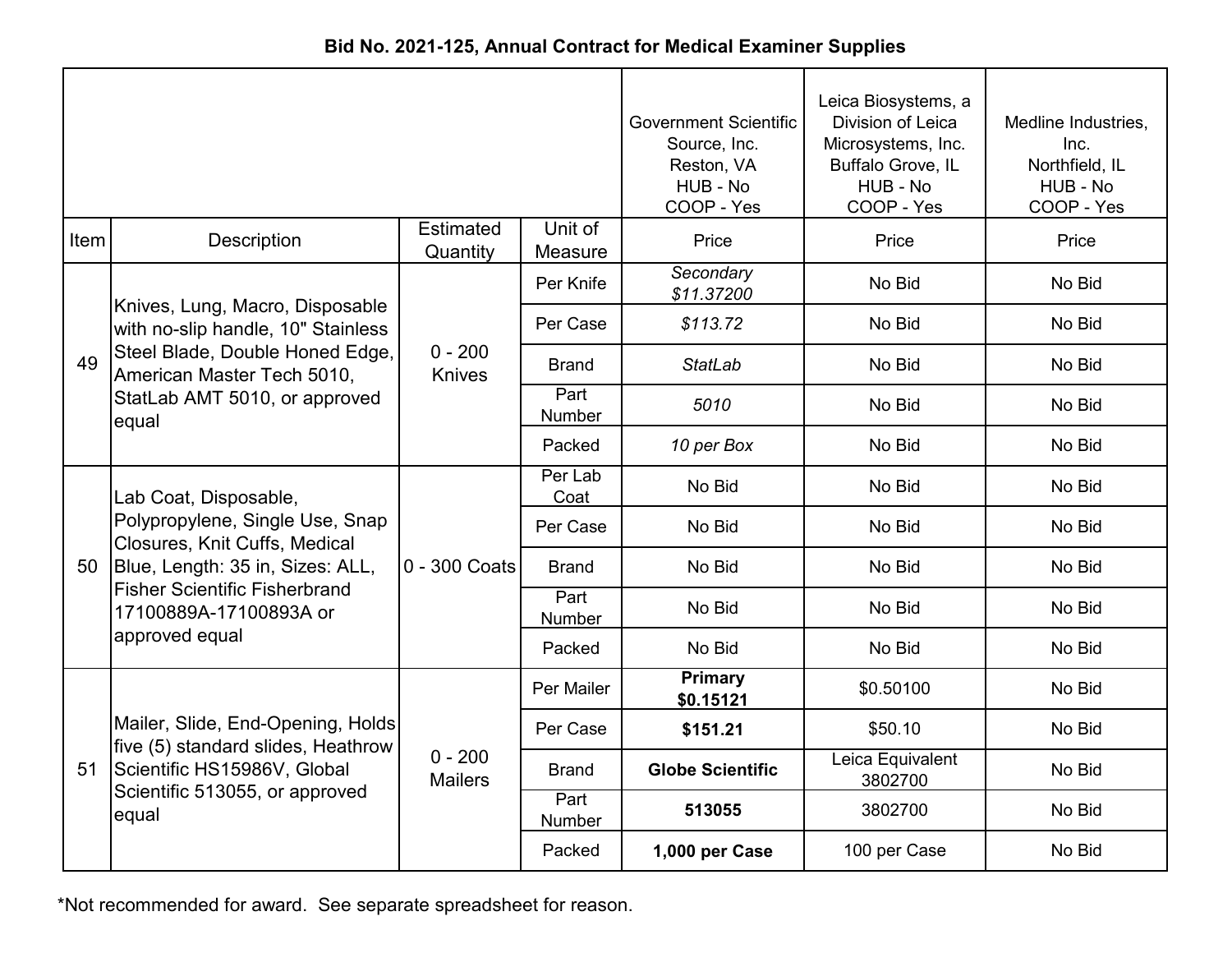| Bid No. 2021-125, Annual Contract for Medical Examiner Supplies |  |  |  |  |  |
|-----------------------------------------------------------------|--|--|--|--|--|
|-----------------------------------------------------------------|--|--|--|--|--|

|      |                                                                          |                             | <b>Mercedes Medical</b><br>Lakewood Ranch, FL<br>HUB - No<br>COOP - Yes | NAO Global Health,<br><b>LLC</b><br>Houston, TX<br>HUB - No<br>COOP - Yes | Premiere Scientific,<br><b>LLC</b><br><b>Grand Prairie, TX</b><br>HUB - No<br>COOP - Yes |                         |
|------|--------------------------------------------------------------------------|-----------------------------|-------------------------------------------------------------------------|---------------------------------------------------------------------------|------------------------------------------------------------------------------------------|-------------------------|
| Item | Description                                                              | Estimated<br>Quantity       | Unit of<br>Measure                                                      | Price                                                                     | Price                                                                                    | Price                   |
|      |                                                                          |                             | Per Knife                                                               | No Bid                                                                    | No Bid                                                                                   | No Bid                  |
|      | Knives, Lung, Macro, Disposable<br>with no-slip handle, 10" Stainless    |                             | Per Case                                                                | No Bid                                                                    | No Bid                                                                                   | No Bid                  |
| 49   | Steel Blade, Double Honed Edge,<br>American Master Tech 5010,            | $0 - 200$<br>Knives         | <b>Brand</b>                                                            | No Bid                                                                    | No Bid                                                                                   | No Bid                  |
|      | StatLab AMT 5010, or approved<br>equal                                   |                             | Part<br>Number                                                          | No Bid                                                                    | No Bid                                                                                   | No Bid                  |
|      |                                                                          |                             | Packed                                                                  | No Bid                                                                    | No Bid                                                                                   | No Bid                  |
|      | Lab Coat, Disposable,                                                    | 0 - 300 Coats               | Per Lab<br>Coat                                                         | No Bid                                                                    | \$5.66000                                                                                | No Bid                  |
|      | Polypropylene, Single Use, Snap<br>Closures, Knit Cuffs, Medical         |                             | Per Case                                                                | No Bid                                                                    | \$169.80                                                                                 | No Bid                  |
| 50   | Blue, Length: 35 in, Sizes: ALL,<br><b>Fisher Scientific Fisherbrand</b> |                             | <b>Brand</b>                                                            | No Bid                                                                    | Tians, Inc.                                                                              | No Bid                  |
|      | 17100889A-17100893A or                                                   |                             | Part<br>Number                                                          | No Bid                                                                    | 864795-L                                                                                 | No Bid                  |
|      | approved equal                                                           |                             | Packed                                                                  | No Bid                                                                    | 30 per Case                                                                              | No Bid                  |
|      |                                                                          |                             | Per Mailer                                                              | \$0.40000                                                                 | \$0.95900                                                                                | Secondary<br>\$0.18200  |
|      | Mailer, Slide, End-Opening, Holds<br>five (5) standard slides, Heathrow  |                             | Per Case                                                                | \$10.00 per Pack                                                          | \$1,150.80                                                                               | \$18.20                 |
| 51   | Scientific HS15986V, Global                                              | $0 - 200$<br><b>Mailers</b> | <b>Brand</b>                                                            | <b>Heathrow Scientific</b>                                                | <b>Heathrow Scientific</b>                                                               | <b>Globe Scientific</b> |
|      | Scientific 513055, or approved<br>equal                                  |                             | Part<br>Number                                                          | <b>HS15986V</b>                                                           | <b>HS15986V</b>                                                                          | 513055                  |
|      |                                                                          |                             | Packed                                                                  | 25 per Pack                                                               | 25 per Pack<br>48 Packs per Case                                                         | 100 per Case            |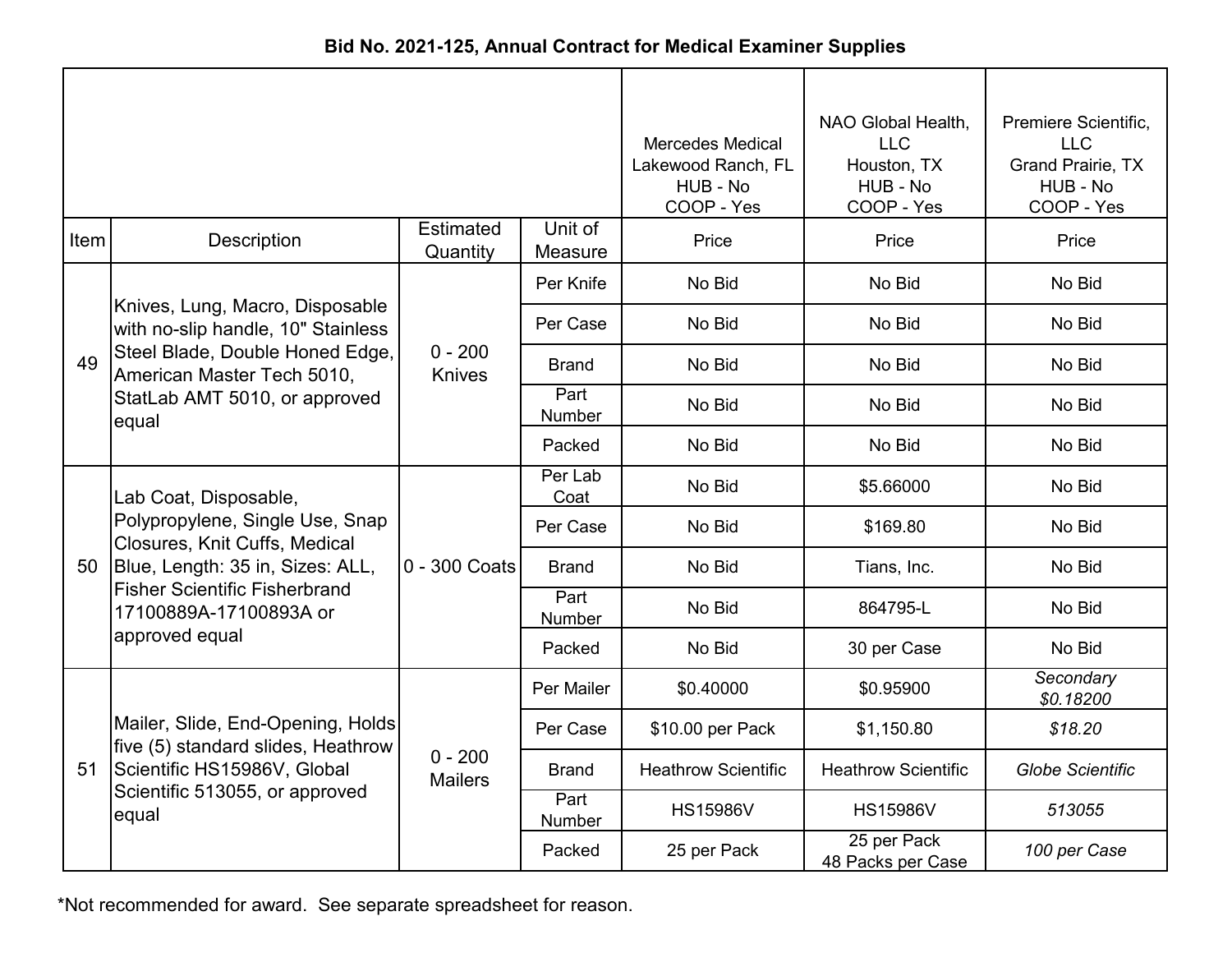| Bid No. 2021-125, Annual Contract for Medical Examiner Supplies |  |
|-----------------------------------------------------------------|--|
|-----------------------------------------------------------------|--|

|      |                                                                         | <b>RND Medical Supplies,</b><br>Inc.<br>Marietta, GA<br>HUB - No<br>COOP - Yes | School Health<br>Corporation<br>Rolling Meadows, IL<br>HUB - No | StatLab Medical<br>Products<br>McKinney, TX<br>HUB - No<br>COOP - Yes |        |                                       |
|------|-------------------------------------------------------------------------|--------------------------------------------------------------------------------|-----------------------------------------------------------------|-----------------------------------------------------------------------|--------|---------------------------------------|
| Item | <b>Description</b>                                                      | <b>Estimated</b><br>Quantity                                                   | Unit of<br>Measure                                              | Price                                                                 | Price  | Price                                 |
|      |                                                                         |                                                                                | Per Knife                                                       | No Bid                                                                | No Bid | <b>Primary</b><br>\$10.00000          |
|      | Knives, Lung, Macro, Disposable<br>with no-slip handle, 10" Stainless   |                                                                                | Per Case                                                        | No Bid                                                                | No Bid | \$100.00                              |
| 49   | Steel Blade, Double Honed Edge,<br>American Master Tech 5010,           | $0 - 200$<br><b>Knives</b>                                                     | Brand                                                           | No Bid                                                                | No Bid | <b>StatLab</b>                        |
|      | StatLab AMT 5010, or approved<br>equal                                  |                                                                                | Part<br>Number                                                  | No Bid                                                                | No Bid | 5010                                  |
|      |                                                                         |                                                                                | Packed                                                          | No Bid                                                                | No Bid | 10 per Box                            |
|      | Lab Coat, Disposable,                                                   | 0 - 300 Coats                                                                  | Per Lab<br>Coat                                                 | No Bid                                                                | No Bid | <b>Primary</b><br>\$2.32000           |
|      | Polypropylene, Single Use, Snap<br>Closures, Knit Cuffs, Medical        |                                                                                | Per Case                                                        | No Bid                                                                | No Bid | \$232.00                              |
| 50   | Blue, Length: 35 in, Sizes: ALL,                                        |                                                                                | <b>Brand</b>                                                    | No Bid                                                                | No Bid | <b>StatLab</b>                        |
|      | <b>Fisher Scientific Fisherbrand</b><br>17100889A-17100893A or          |                                                                                | Part<br>Number                                                  | No Bid                                                                | No Bid | <b>DC326/(Size)</b><br>SM, MD, LG, XL |
|      | approved equal                                                          |                                                                                | Packed                                                          | No Bid                                                                | No Bid | 100 per Case                          |
|      |                                                                         |                                                                                | Per Mailer                                                      | No Bid                                                                | No Bid | No Bid                                |
|      | Mailer, Slide, End-Opening, Holds<br>five (5) standard slides, Heathrow |                                                                                | Per Case                                                        | No Bid                                                                | No Bid | No Bid                                |
| 51   | Scientific HS15986V, Global                                             | $0 - 200$<br><b>Mailers</b>                                                    | <b>Brand</b>                                                    | No Bid                                                                | No Bid | No Bid                                |
|      | Scientific 513055, or approved<br>equal                                 |                                                                                | Part<br>Number                                                  | No Bid                                                                | No Bid | No Bid                                |
|      |                                                                         |                                                                                | Packed                                                          | No Bid                                                                | No Bid | No Bid                                |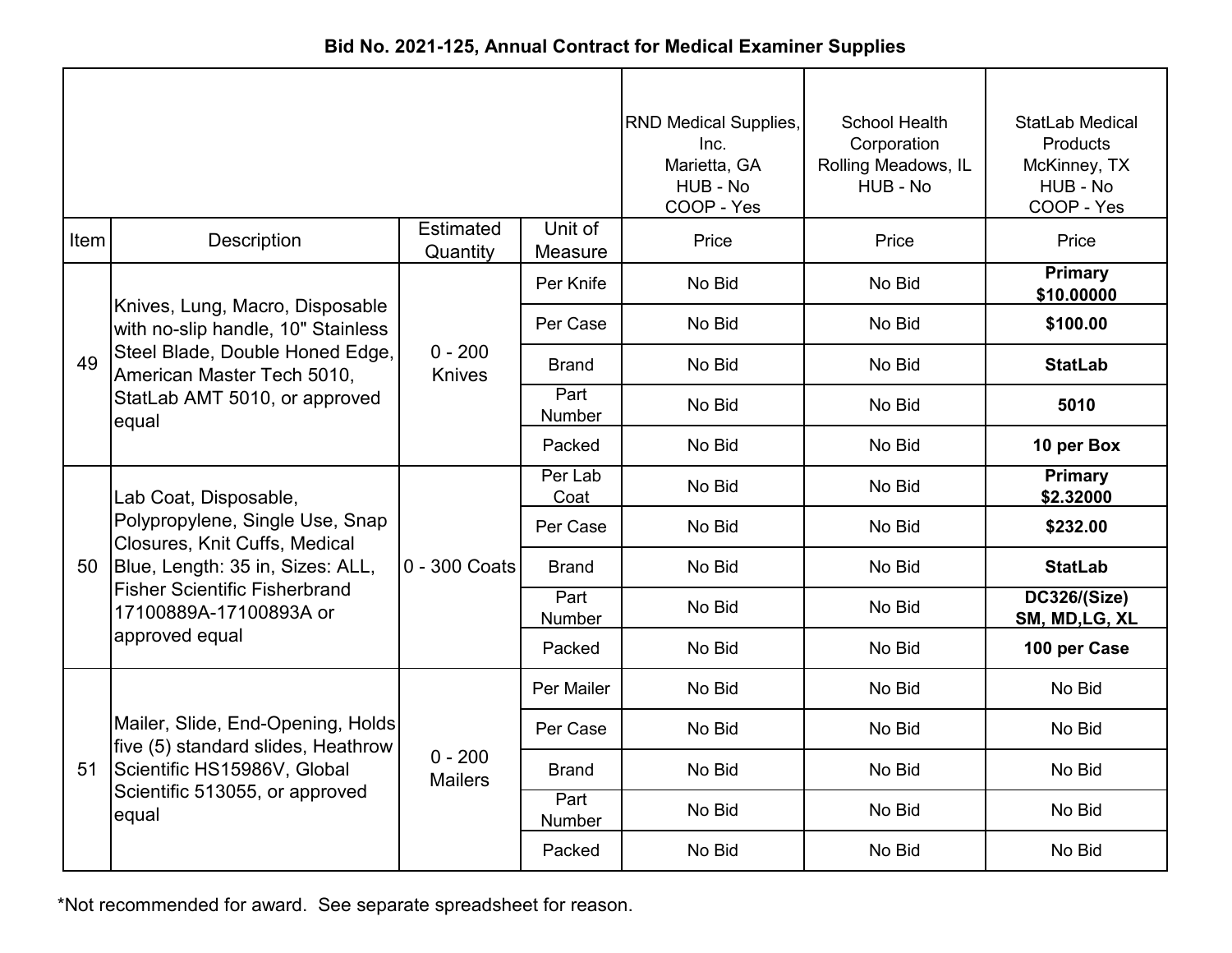| Bid No. 2021-125, Annual Contract for Medical Examiner Supplies |  |  |  |  |  |
|-----------------------------------------------------------------|--|--|--|--|--|
|-----------------------------------------------------------------|--|--|--|--|--|

|      |                                                                         |                             | <b>Strong Medical</b><br><b>Partners LLC</b><br>Pineville, NC<br>HUB - No | <b>United Medical</b><br><b>Equipment Business</b><br>Solutions Network, Inc.<br>Southlake, TX<br>HUB - No | <b>Zhou Medical</b><br>Solutions, LLC<br>Houston, TX<br>HUB - Yes<br>COOP - No |        |
|------|-------------------------------------------------------------------------|-----------------------------|---------------------------------------------------------------------------|------------------------------------------------------------------------------------------------------------|--------------------------------------------------------------------------------|--------|
| Item | Description                                                             | Estimated<br>Quantity       | Unit of<br>Measure                                                        | Price                                                                                                      | Price                                                                          | Price  |
|      |                                                                         |                             | Per Knife                                                                 | No Bid                                                                                                     | No Bid                                                                         | No Bid |
|      | Knives, Lung, Macro, Disposable<br>with no-slip handle, 10" Stainless   |                             | Per Case                                                                  | No Bid                                                                                                     | No Bid                                                                         | No Bid |
| 49   | Steel Blade, Double Honed Edge,<br>American Master Tech 5010,           | $0 - 200$<br><b>Knives</b>  | <b>Brand</b>                                                              | No Bid                                                                                                     | No Bid                                                                         | No Bid |
|      | StatLab AMT 5010, or approved<br>equal                                  |                             | Part<br>Number                                                            | No Bid                                                                                                     | No Bid                                                                         | No Bid |
|      |                                                                         |                             | Packed                                                                    | No Bid                                                                                                     | No Bid                                                                         | No Bid |
|      | Lab Coat, Disposable,                                                   | 0 - 300 Coats               | Per Lab<br>Coat                                                           | No Bid                                                                                                     | No Bid                                                                         | No Bid |
|      | Polypropylene, Single Use, Snap<br>Closures, Knit Cuffs, Medical        |                             | Per Case                                                                  | No Bid                                                                                                     | No Bid                                                                         | No Bid |
| 50   | Blue, Length: 35 in, Sizes: ALL,                                        |                             | <b>Brand</b>                                                              | No Bid                                                                                                     | No Bid                                                                         | No Bid |
|      | <b>Fisher Scientific Fisherbrand</b><br>17100889A-17100893A or          |                             | Part<br>Number                                                            | No Bid                                                                                                     | No Bid                                                                         | No Bid |
|      | approved equal                                                          |                             | Packed                                                                    | No Bid                                                                                                     | No Bid                                                                         | No Bid |
|      |                                                                         |                             | Per Mailer                                                                | No Bid                                                                                                     | No Bid                                                                         | No Bid |
|      | Mailer, Slide, End-Opening, Holds<br>five (5) standard slides, Heathrow |                             | Per Case                                                                  | No Bid                                                                                                     | No Bid                                                                         | No Bid |
| 51   | Scientific HS15986V, Global                                             | $0 - 200$<br><b>Mailers</b> | <b>Brand</b>                                                              | No Bid                                                                                                     | No Bid                                                                         | No Bid |
|      | Scientific 513055, or approved<br>equal                                 |                             | Part<br>Number                                                            | No Bid                                                                                                     | No Bid                                                                         | No Bid |
|      |                                                                         |                             | Packed                                                                    | No Bid                                                                                                     | No Bid                                                                         | No Bid |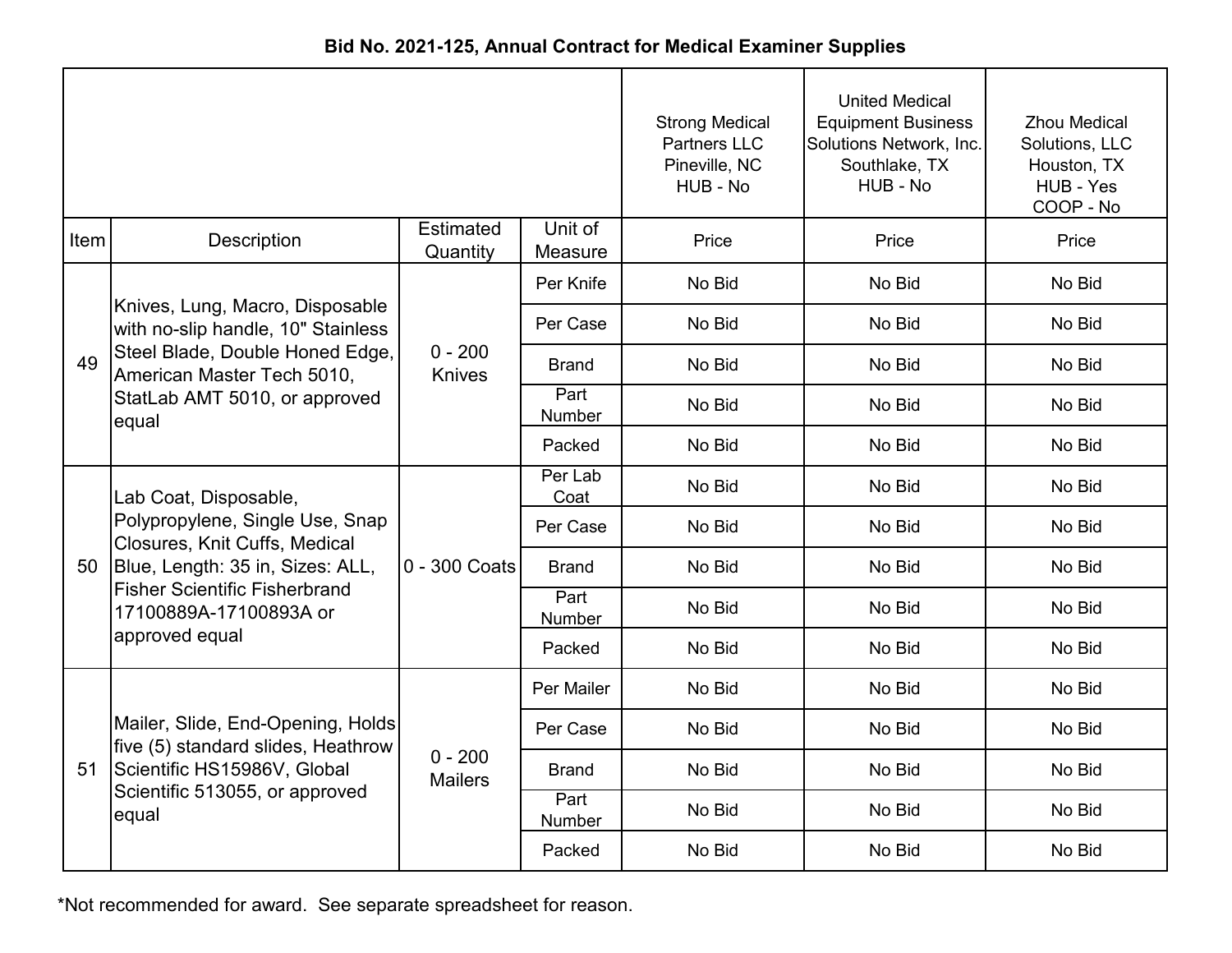|      |                                                              |                              |                    | Cambridge Pro<br>Services, LLC<br>Jacksonville, FL<br>HUB - No | <b>Digital Dolphin</b><br>Products, LLC<br>Redondo Beach, CA<br>HUB - No<br>COOP - Yes | <b>Fisher Healthcare</b><br>Houston, TX<br>HUB - No<br>COOP - Yes |
|------|--------------------------------------------------------------|------------------------------|--------------------|----------------------------------------------------------------|----------------------------------------------------------------------------------------|-------------------------------------------------------------------|
| Item | Description                                                  | <b>Estimated</b><br>Quantity | Unit of<br>Measure | Price                                                          | Price                                                                                  | Price                                                             |
|      |                                                              |                              | Per Liner<br>Roll  | No Bid                                                         | \$40.28000                                                                             | \$49.23833                                                        |
|      | Liner, Lab Mat, 20" x 50' Roll,                              |                              | Per Case           | No Bid                                                         | \$161.11                                                                               | \$295.43                                                          |
| 52   | Bel-Art F246750000, Tidi 980980,                             | $0 - 2$ Rolls                | <b>Brand</b>       | No Bid                                                         | Tidi                                                                                   | Bel-Art                                                           |
|      | or approved equal                                            |                              | Part<br>Number     | No Bid                                                         | 980980                                                                                 | F246750000                                                        |
|      |                                                              |                              | <b>Brand</b>       | No Bid                                                         | 4 per Case                                                                             | 6 per Case                                                        |
|      |                                                              | $0 - 32$ Bottles             | Per Bottle         | No Bid                                                         | No Bid                                                                                 | Secondary<br>\$112.6900                                           |
|      | Methanol, HR-GC Grade, 4 Liter                               |                              | Per Case           | No Bid                                                         | No Bid                                                                                 | N/A                                                               |
| 53   | Amber Bottle, Millipore Sigma                                |                              | Brand              | No Bid                                                         | No Bid                                                                                 | Millipore                                                         |
|      | MX0480-1 or approved equal                                   |                              | Part<br>Number     | No Bid                                                         | No Bid                                                                                 | <b>MMX04801</b>                                                   |
|      |                                                              |                              | Packed             | No Bid                                                         | No Bid                                                                                 | 1 Each                                                            |
|      |                                                              |                              | Per Bottle         | No Bid                                                         | No Bid                                                                                 | <b>Primary</b><br>\$99.00000                                      |
|      | Methylene Chloride, min. 99.9%                               |                              | Per Case           | No Bid                                                         | No Bid                                                                                 | \$396.00                                                          |
| 54   | purity, 4 Liter Amber Bottle,<br>Fisher Scientific D154-4 or | 0 - 7 Bottles                | <b>Brand</b>       | No Bid                                                         | No Bid                                                                                 | <b>Fisher Scientific</b>                                          |
|      | approved equal                                               |                              | Part<br>Number     | No Bid                                                         | No Bid                                                                                 | D154-4                                                            |
|      |                                                              |                              | Packed             | No Bid                                                         | No Bid                                                                                 | 4 per Case                                                        |

**Bid No. 2021-125, Annual Contract for Medical Examiner Supplies**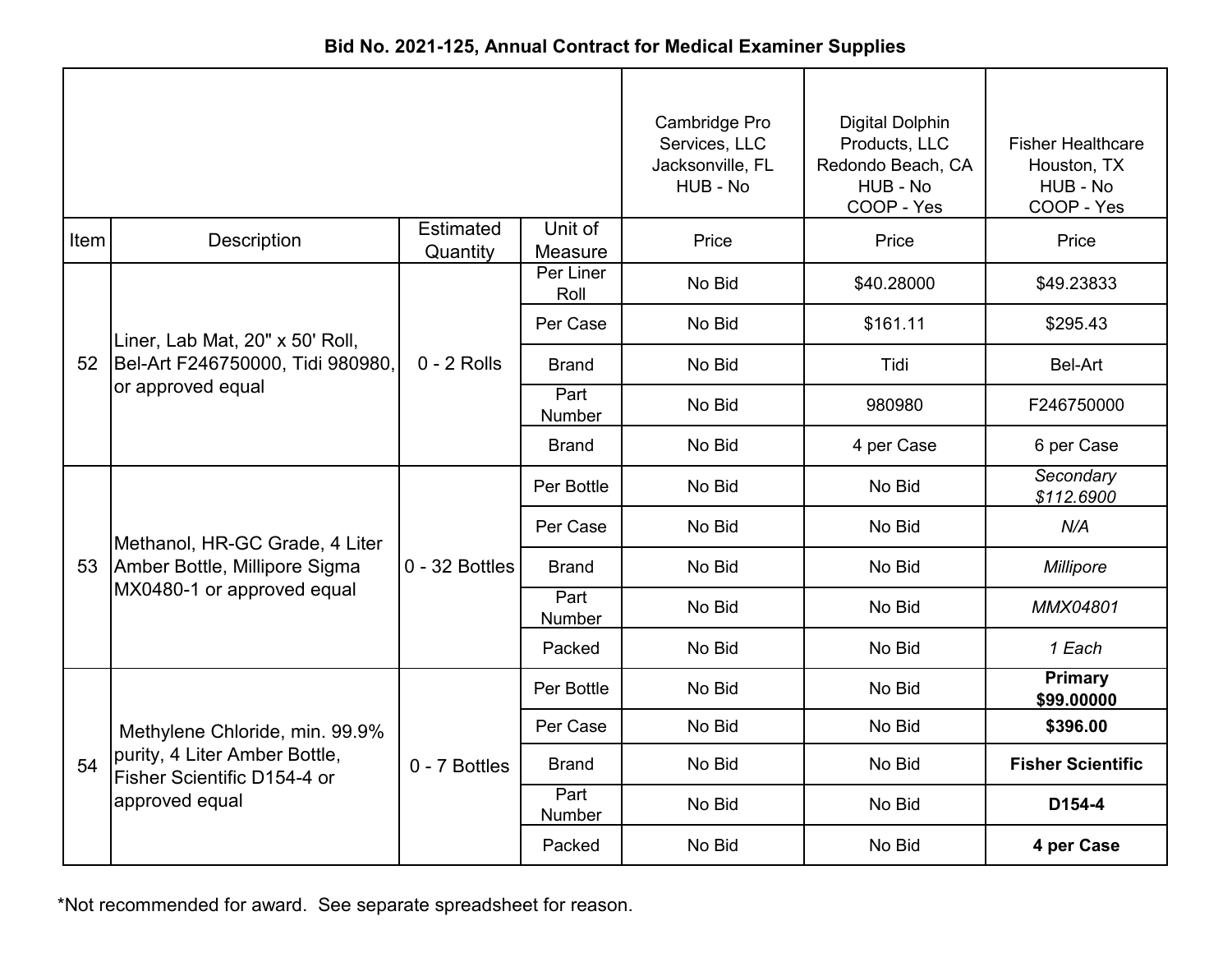|      |                                                              |                              |                       | <b>Government Scientific</b><br>Source, Inc.<br>Reston, VA<br>HUB - No<br>COOP - Yes | Leica Biosystems, a<br>Division of Leica<br>Microsystems, Inc.<br>Buffalo Grove, IL<br>HUB - No<br>COOP - Yes | Medline Industries,<br>Inc.<br>Northfield, IL<br>HUB - No<br>COOP - Yes |
|------|--------------------------------------------------------------|------------------------------|-----------------------|--------------------------------------------------------------------------------------|---------------------------------------------------------------------------------------------------------------|-------------------------------------------------------------------------|
| Item | <b>Description</b>                                           | <b>Estimated</b><br>Quantity | Unit of<br>Measure    | Price                                                                                | Price                                                                                                         | Price                                                                   |
|      |                                                              |                              | Per Liner<br>Roll     | \$54.12000                                                                           | No Bid                                                                                                        | No Bid                                                                  |
|      | Liner, Lab Mat, 20" x 50' Roll,                              |                              | Per Case              | \$324.72                                                                             | No Bid                                                                                                        | No Bid                                                                  |
| 52   | Bel-Art F246750000, Tidi 980980,                             | $0 - 2$ Rolls                | <b>Brand</b>          | Bel-Art                                                                              | No Bid                                                                                                        | No Bid                                                                  |
|      | or approved equal                                            |                              | Part<br><b>Number</b> | F246750000                                                                           | No Bid                                                                                                        | No Bid                                                                  |
|      |                                                              |                              | <b>Brand</b>          | 6 per Case                                                                           | No Bid                                                                                                        | No Bid                                                                  |
|      |                                                              | $0 - 32$ Bottles             | Per Bottle            | \$122.61000                                                                          | No Bid                                                                                                        | No Bid                                                                  |
|      | Methanol, HR-GC Grade, 4 Liter                               |                              | Per Case              | N/A                                                                                  | No Bid                                                                                                        | No Bid                                                                  |
| 53   | Amber Bottle, Millipore Sigma                                |                              | <b>Brand</b>          | Sigma Aldrich                                                                        | No Bid                                                                                                        | No Bid                                                                  |
|      | MX0480-1 or approved equal                                   |                              | Part<br>Number        | MX0480-1                                                                             | No Bid                                                                                                        | No Bid                                                                  |
|      |                                                              |                              | Packed                | 1 Each                                                                               | No Bid                                                                                                        | No Bid                                                                  |
|      |                                                              |                              | Per Bottle            | Secondary<br>\$111.48000                                                             | No Bid                                                                                                        | No Bid                                                                  |
|      | Methylene Chloride, min. 99.9%                               |                              | Per Case              |                                                                                      | No Bid                                                                                                        | No Bid                                                                  |
| 54   | purity, 4 Liter Amber Bottle,<br>Fisher Scientific D154-4 or | 0 - 7 Bottles                | <b>Brand</b>          | <b>Fisher Healthcare</b>                                                             | No Bid                                                                                                        | No Bid                                                                  |
|      | approved equal                                               |                              | Part<br>Number        | D <sub>154-4</sub>                                                                   | No Bid                                                                                                        | No Bid                                                                  |
|      |                                                              |                              | Packed                | 1 Each                                                                               | No Bid                                                                                                        | No Bid                                                                  |

**Bid No. 2021-125, Annual Contract for Medical Examiner Supplies**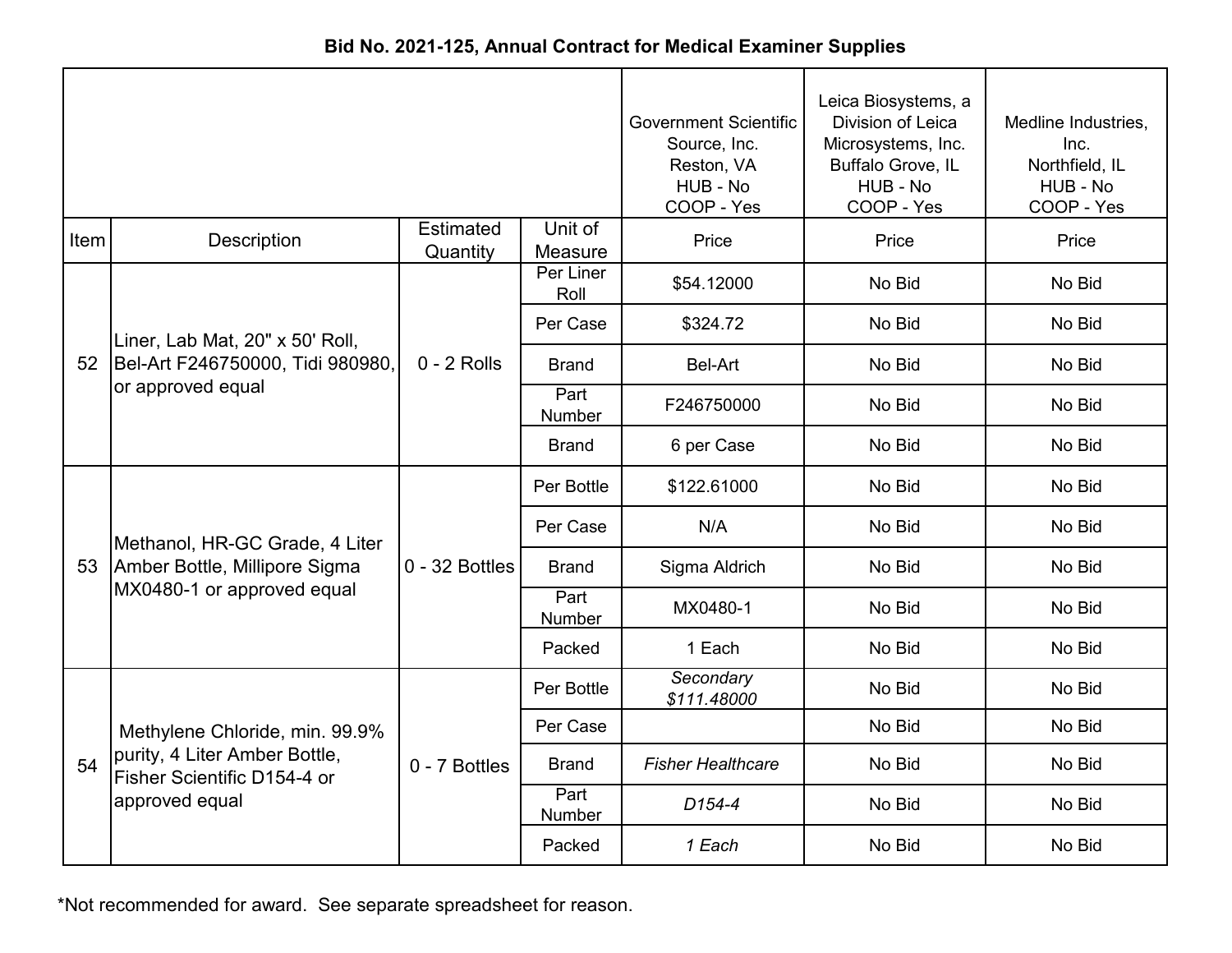| Bid No. 2021-125, Annual Contract for Medical Examiner Supplies |  |
|-----------------------------------------------------------------|--|
|-----------------------------------------------------------------|--|

|      |                                                              | <b>Mercedes Medical</b><br>Lakewood Ranch, FL<br>HUB - No<br>COOP - Yes | NAO Global Health,<br><b>LLC</b><br>Houston, TX<br>HUB - No<br>COOP - Yes | Premiere Scientific,<br><b>LLC</b><br><b>Grand Prairie, TX</b><br>HUB - No<br>COOP - Yes |                          |                         |
|------|--------------------------------------------------------------|-------------------------------------------------------------------------|---------------------------------------------------------------------------|------------------------------------------------------------------------------------------|--------------------------|-------------------------|
| Item | Description                                                  | <b>Estimated</b><br>Quantity                                            | Unit of<br>Measure                                                        | Price                                                                                    | Price                    | Price                   |
|      |                                                              |                                                                         | Per Liner<br>Roll                                                         | \$54.00000                                                                               | \$25.81000               | Secondary<br>\$24.00000 |
|      | Liner, Lab Mat, 20" x 50' Roll,                              |                                                                         | Per Case                                                                  | N/A                                                                                      | \$103.24                 | \$96.00                 |
| 52   | Bel-Art F246750000, Tidi 980980,                             | $0 - 2$ Rolls                                                           | <b>Brand</b>                                                              | <b>Bel-Art</b>                                                                           | Tidi                     | Tidi                    |
|      | or approved equal                                            |                                                                         | Part<br><b>Number</b>                                                     | F246750000                                                                               | 980980                   | 980980                  |
|      |                                                              |                                                                         | Brand                                                                     | 1 Roll                                                                                   | 4 per Case               | 4 per Case              |
|      |                                                              | $0 - 32$ Bottles                                                        | Per Bottle                                                                | <b>Primary</b><br>\$73.00000                                                             | \$262.88000              | No Bid                  |
|      | Methanol, HR-GC Grade, 4 Liter                               |                                                                         | Per Case                                                                  | N/A                                                                                      | \$262.88                 | No Bid                  |
| 53   | Amber Bottle, Millipore Sigma                                |                                                                         | <b>Brand</b>                                                              | Millapore-Sigma                                                                          | Millipore                | No Bid                  |
|      | MX0480-1 or approved equal                                   |                                                                         | Part<br><b>Number</b>                                                     | MX0480-1                                                                                 | MMX04801                 | No Bid                  |
|      |                                                              |                                                                         | Packed                                                                    | 1 Each                                                                                   | 1 Each                   | No Bid                  |
|      |                                                              |                                                                         | Per Bottle                                                                | No Bid                                                                                   | \$145.76000              | No Bid                  |
|      | Methylene Chloride, min. 99.9%                               |                                                                         | Per Case                                                                  | No Bid                                                                                   | \$583.04                 | No Bid                  |
| 54   | purity, 4 Liter Amber Bottle,<br>Fisher Scientific D154-4 or | 0 - 7 Bottles                                                           | <b>Brand</b>                                                              | No Bid                                                                                   | <b>Fisher Scientific</b> | No Bid                  |
|      | approved equal                                               |                                                                         | Part<br>Number                                                            | No Bid                                                                                   | D <sub>154-4</sub>       | No Bid                  |
|      |                                                              |                                                                         | Packed                                                                    | No Bid                                                                                   | 4 per Case               | No Bid                  |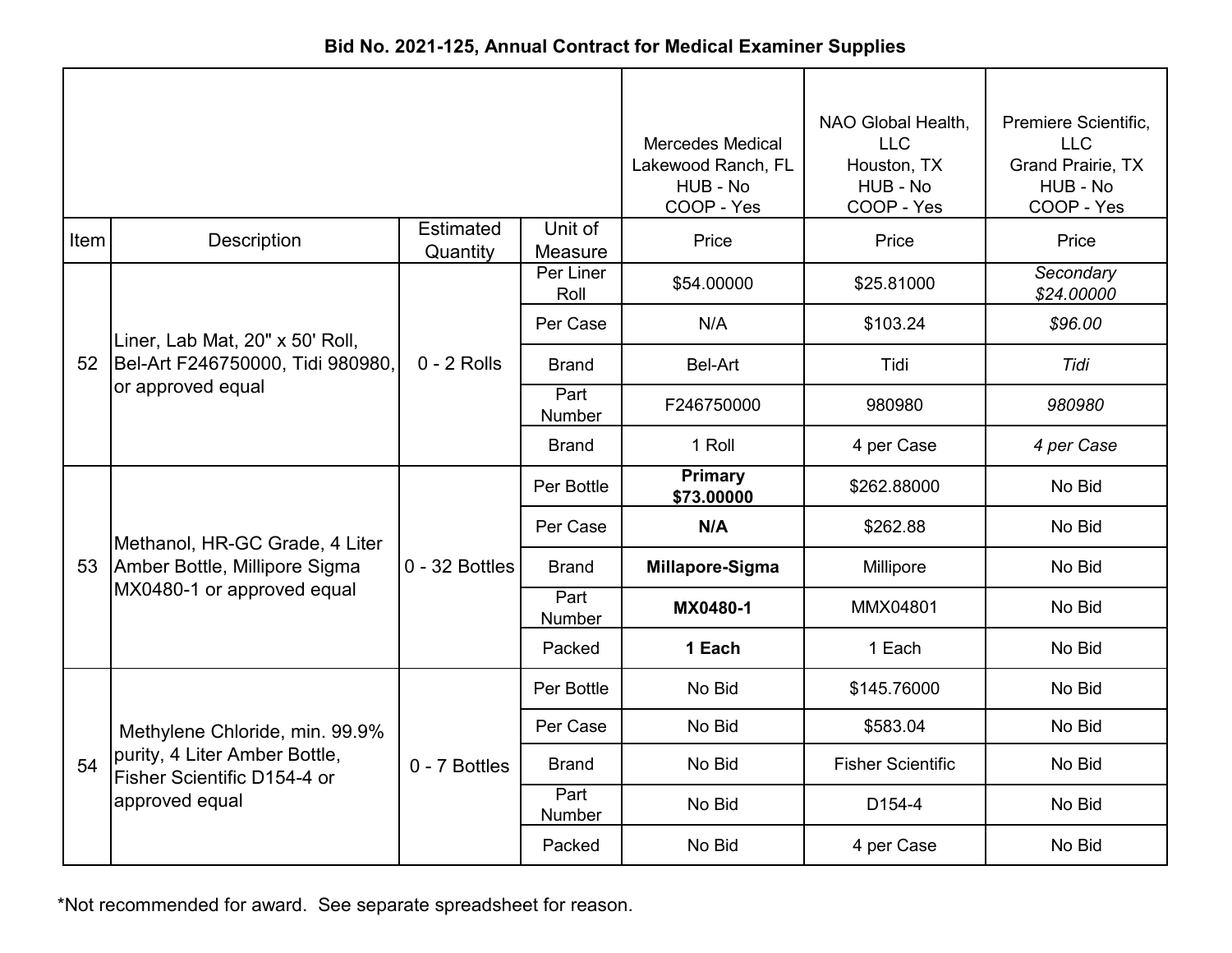|      |                                                              |                              |                    | <b>RND Medical Supplies,</b><br>Inc.<br>Marietta, GA<br>HUB - No<br>COOP - Yes | <b>School Health</b><br>Corporation<br>Rolling Meadows, IL<br>HUB - No | StatLab Medical<br>Products<br>McKinney, TX<br>HUB - No<br>COOP - Yes |
|------|--------------------------------------------------------------|------------------------------|--------------------|--------------------------------------------------------------------------------|------------------------------------------------------------------------|-----------------------------------------------------------------------|
| Item | Description                                                  | <b>Estimated</b><br>Quantity | Unit of<br>Measure | Price                                                                          | Price                                                                  | Price                                                                 |
|      |                                                              |                              | Per Liner<br>Roll  | <b>Primary</b><br>\$21.95000                                                   | No Bid                                                                 | No Bid                                                                |
|      | Liner, Lab Mat, 20" x 50' Roll,                              |                              | Per Case           | \$87.79                                                                        | No Bid                                                                 | No Bid                                                                |
| 52   | Bel-Art F246750000, Tidi 980980,                             | $0 - 2$ Rolls                | <b>Brand</b>       | <b>Tidi</b>                                                                    | No Bid                                                                 | No Bid                                                                |
|      | or approved equal                                            |                              | Part<br>Number     | 980980                                                                         | No Bid                                                                 | No Bid                                                                |
|      |                                                              |                              | <b>Brand</b>       | 4 per Case                                                                     | No Bid                                                                 | No Bid                                                                |
|      |                                                              | $0 - 32$ Bottles             | Per Bottle         | No Bid                                                                         | No Bid                                                                 | No Bid                                                                |
|      | Methanol, HR-GC Grade, 4 Liter                               |                              | Per Case           | No Bid                                                                         | No Bid                                                                 | No Bid                                                                |
| 53   | Amber Bottle, Millipore Sigma                                |                              | <b>Brand</b>       | No Bid                                                                         | No Bid                                                                 | No Bid                                                                |
|      | MX0480-1 or approved equal                                   |                              | Part<br>Number     | No Bid                                                                         | No Bid                                                                 | No Bid                                                                |
|      |                                                              |                              | Packed             | No Bid                                                                         | No Bid                                                                 | No Bid                                                                |
|      |                                                              |                              | Per Bottle         | No Bid                                                                         | No Bid                                                                 | No Bid                                                                |
|      | Methylene Chloride, min. 99.9%                               |                              | Per Case           | No Bid                                                                         | No Bid                                                                 | No Bid                                                                |
| 54   | purity, 4 Liter Amber Bottle,<br>Fisher Scientific D154-4 or | 0 - 7 Bottles                | <b>Brand</b>       | No Bid                                                                         | No Bid                                                                 | No Bid                                                                |
|      | approved equal                                               |                              | Part<br>Number     | No Bid                                                                         | No Bid                                                                 | No Bid                                                                |
|      |                                                              |                              | Packed             | No Bid                                                                         | No Bid                                                                 | No Bid                                                                |

**Bid No. 2021-125, Annual Contract for Medical Examiner Supplies**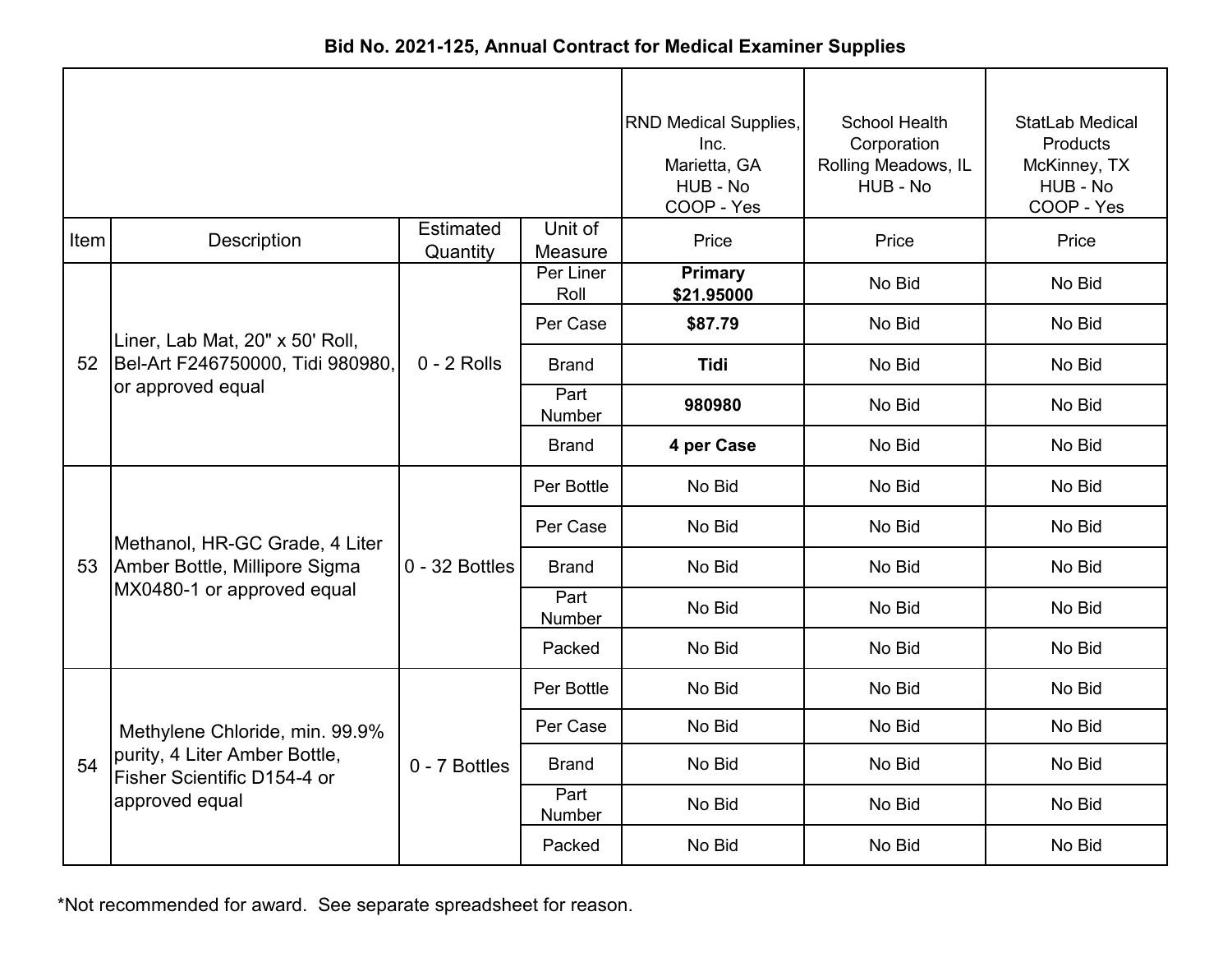|      |                                                              |                              |                       | <b>Strong Medical</b><br><b>Partners LLC</b><br>Pineville, NC<br>HUB - No | <b>United Medical</b><br><b>Equipment Business</b><br>Solutions Network, Inc.<br>Southlake, TX<br>HUB - No | <b>Zhou Medical</b><br>Solutions, LLC<br>Houston, TX<br>HUB - Yes<br>COOP - No |
|------|--------------------------------------------------------------|------------------------------|-----------------------|---------------------------------------------------------------------------|------------------------------------------------------------------------------------------------------------|--------------------------------------------------------------------------------|
| Item | <b>Description</b>                                           | <b>Estimated</b><br>Quantity | Unit of<br>Measure    | Price                                                                     | Price                                                                                                      | Price                                                                          |
|      |                                                              |                              | Per Liner<br>Roll     | No Bid                                                                    | No Bid                                                                                                     | \$59.50000                                                                     |
|      | Liner, Lab Mat, 20" x 50' Roll,                              |                              | Per Case              | No Bid                                                                    | No Bid                                                                                                     | \$59.50                                                                        |
| 52   | Bel-Art F246750000, Tidi 980980,                             | $0 - 2$ Rolls                | <b>Brand</b>          | No Bid                                                                    | No Bid                                                                                                     | <b>Bel-Art Products</b>                                                        |
|      | or approved equal                                            |                              | Part<br>Number        | No Bid                                                                    | No Bid                                                                                                     | F246750000                                                                     |
|      |                                                              |                              | <b>Brand</b>          | No Bid                                                                    | No Bid                                                                                                     | 1 Roll                                                                         |
|      |                                                              | $0 - 32$ Bottles             | Per Bottle            | No Bid                                                                    | No Bid                                                                                                     | No Bid                                                                         |
|      | Methanol, HR-GC Grade, 4 Liter                               |                              | Per Case              | No Bid                                                                    | No Bid                                                                                                     | No Bid                                                                         |
| 53   | Amber Bottle, Millipore Sigma                                |                              | <b>Brand</b>          | No Bid                                                                    | No Bid                                                                                                     | No Bid                                                                         |
|      | MX0480-1 or approved equal                                   |                              | Part<br><b>Number</b> | No Bid                                                                    | No Bid                                                                                                     | No Bid                                                                         |
|      |                                                              |                              | Packed                | No Bid                                                                    | No Bid                                                                                                     | No Bid                                                                         |
|      |                                                              |                              | Per Bottle            | No Bid                                                                    | No Bid                                                                                                     | No Bid                                                                         |
|      | Methylene Chloride, min. 99.9%                               |                              | Per Case              | No Bid                                                                    | No Bid                                                                                                     | No Bid                                                                         |
| 54   | purity, 4 Liter Amber Bottle,<br>Fisher Scientific D154-4 or | 0 - 7 Bottles                | <b>Brand</b>          | No Bid                                                                    | No Bid                                                                                                     | No Bid                                                                         |
|      | approved equal                                               |                              | Part<br>Number        | No Bid                                                                    | No Bid                                                                                                     | No Bid                                                                         |
|      |                                                              |                              | Packed                | No Bid                                                                    | No Bid                                                                                                     | No Bid                                                                         |

**Bid No. 2021-125, Annual Contract for Medical Examiner Supplies**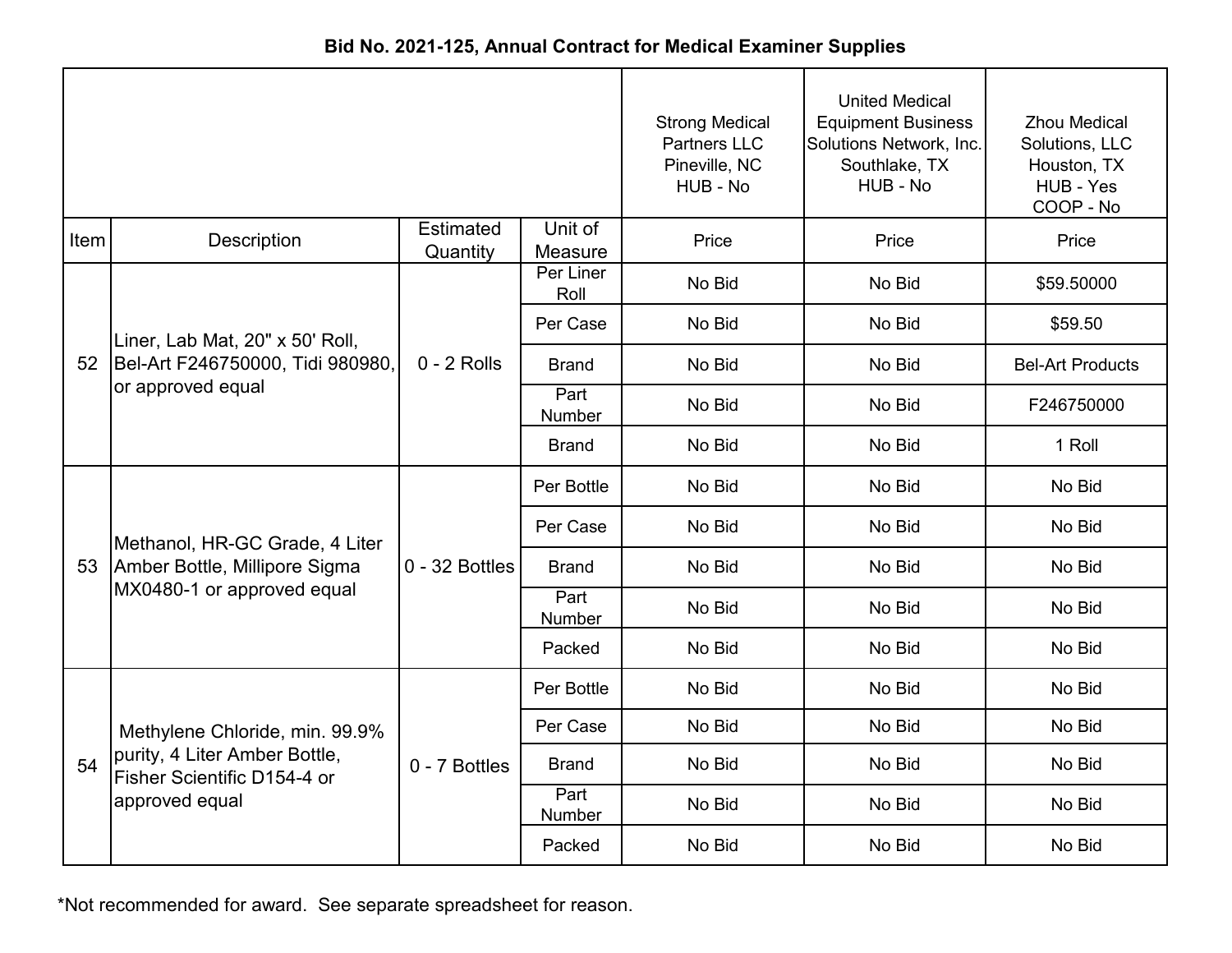|  | Bid No. 2021-125, Annual Contract for Medical Examiner Supplies |  |
|--|-----------------------------------------------------------------|--|
|--|-----------------------------------------------------------------|--|

|      |                                                                 |                                | Cambridge Pro<br>Services, LLC<br>Jacksonville, FL<br>HUB - No | <b>Digital Dolphin</b><br>Products, LLC<br>Redondo Beach, CA<br>HUB - No<br>COOP - Yes | <b>Fisher Healthcare</b><br>Houston, TX<br>HUB - No<br>COOP - Yes |                                   |
|------|-----------------------------------------------------------------|--------------------------------|----------------------------------------------------------------|----------------------------------------------------------------------------------------|-------------------------------------------------------------------|-----------------------------------|
| Item | Description                                                     | <b>Estimated</b><br>Quantity   | Unit of<br>Measure                                             | Price                                                                                  | Price                                                             | Price                             |
|      |                                                                 |                                | Per Slide                                                      | No Bid                                                                                 | No Bid                                                            | \$0.25076                         |
|      | Microscope Slides, White-Frosted<br><b>Ground Corners</b>       |                                | Per Case                                                       | No Bid                                                                                 | No Bid                                                            | \$36.11 per Pack                  |
| 55   | One Side/End, 75mm L x 25mm<br>W x 1mm, StatLab 315+ or         | $0 - 3,000$<br><b>Slides</b>   | <b>Brand</b>                                                   | No Bid                                                                                 | No Bid                                                            | <b>StatLab</b>                    |
|      | Sakura Finetek Smartwrite 9035<br><b>ONLY, NO SUBSTITUTIONS</b> |                                | Part<br>Number                                                 | No Bid                                                                                 | No Bid                                                            | $315+$                            |
|      |                                                                 |                                | Packed                                                         | No Bid                                                                                 | No Bid                                                            | 144 per Case                      |
|      |                                                                 | $0 - 15,000$<br><b>Needles</b> | Per Needle                                                     | No Bid                                                                                 | No Bid                                                            | \$0.24182                         |
|      |                                                                 |                                | Per Case                                                       | No Bid                                                                                 | No Bid                                                            | \$241.82                          |
| 56   | Needles, 16 gauge, BD 305198<br><b>ONLY, NO SUBSITUTIONS</b>    |                                | <b>Brand</b>                                                   | No Bid                                                                                 | No Bid                                                            | <b>BD</b>                         |
|      |                                                                 |                                | Part<br>Number                                                 | No Bid                                                                                 | No Bid                                                            | 305198                            |
|      |                                                                 |                                | Packed                                                         | No Bid                                                                                 | No Bid                                                            | 100 per Pack<br>10 Packs per Case |
|      |                                                                 |                                | Per Bag                                                        | No Bid                                                                                 | No Bid                                                            | \$13.68400                        |
|      | Paraffin, 2 pound bags, Leica                                   |                                | Per Case                                                       | No Bid                                                                                 | No Bid                                                            | \$136.84                          |
| 57   | Blue Ribbon 3801360 ONLY, NO                                    | $0 - 200$ Bags                 | <b>Brand</b>                                                   | No Bid                                                                                 | No Bid                                                            | Leica                             |
|      | <b>SUBSTITUTIONS</b>                                            |                                | Part<br>Number                                                 | No Bid                                                                                 | No Bid                                                            | 3801360                           |
|      |                                                                 |                                | Packed                                                         | No Bid                                                                                 | No Bid                                                            | 10 per Case                       |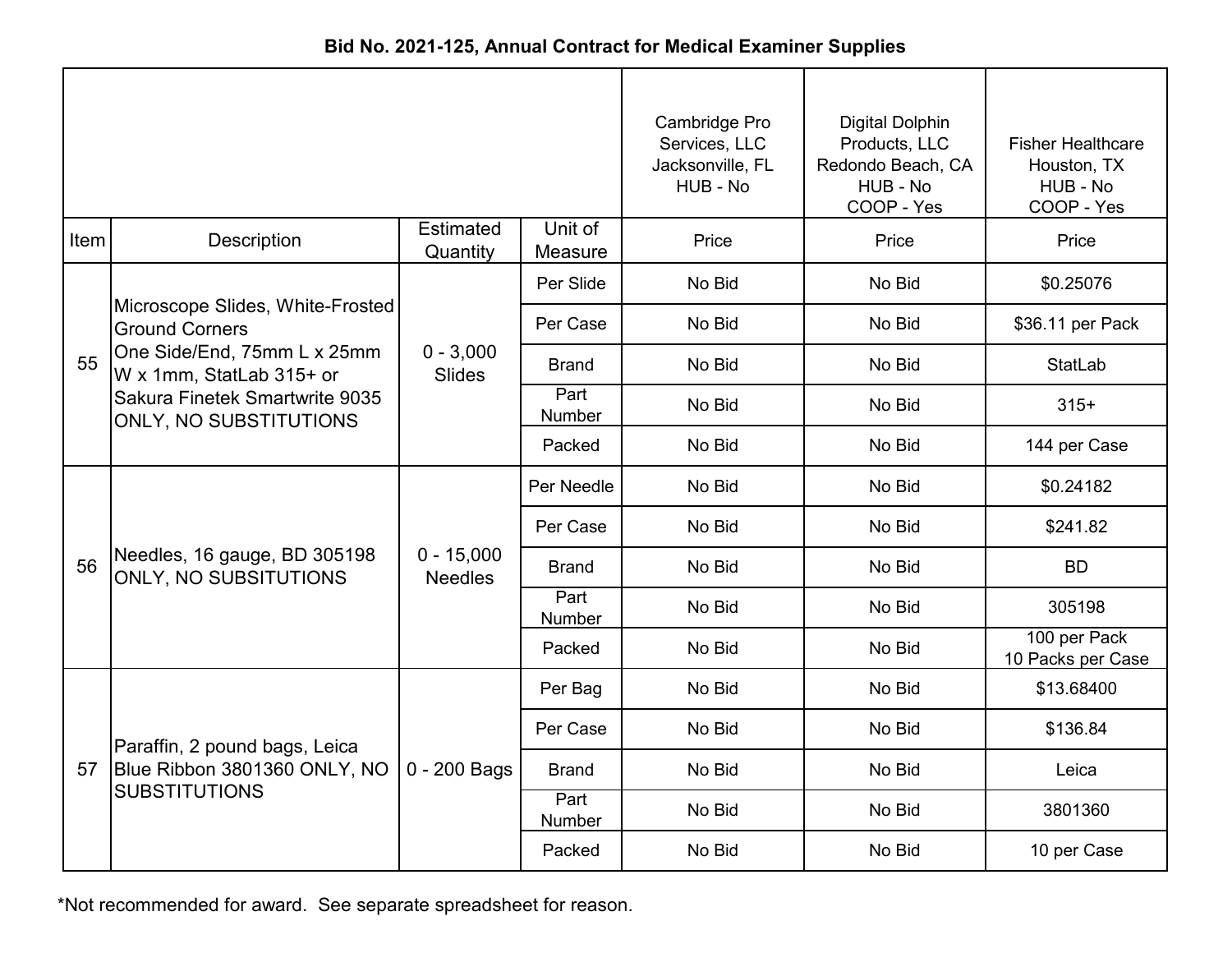|  |  |  | Bid No. 2021-125, Annual Contract for Medical Examiner Supplies |
|--|--|--|-----------------------------------------------------------------|
|--|--|--|-----------------------------------------------------------------|

|      |                                                                 |                                | <b>Government Scientific</b><br>Source, Inc.<br>Reston, VA<br>HUB - No<br>COOP - Yes | Leica Biosystems, a<br>Division of Leica<br>Microsystems, Inc.<br>Buffalo Grove, IL<br>HUB - No<br>COOP - Yes | Medline Industries,<br>Inc.<br>Northfield, IL<br>HUB - No<br>COOP - Yes |                                   |
|------|-----------------------------------------------------------------|--------------------------------|--------------------------------------------------------------------------------------|---------------------------------------------------------------------------------------------------------------|-------------------------------------------------------------------------|-----------------------------------|
| Item | <b>Description</b>                                              | <b>Estimated</b><br>Quantity   | Unit of<br>Measure                                                                   | Price                                                                                                         | Price                                                                   | Price                             |
|      | Microscope Slides, White-Frosted                                |                                | Per Slide                                                                            | Secondary<br>\$0.19000                                                                                        | No Bid                                                                  | No Bid                            |
|      | <b>Ground Corners</b>                                           |                                | Per Case                                                                             | \$190.00                                                                                                      | No Bid                                                                  | No Bid                            |
| 55   | One Side/End, 75mm L x 25mm<br>W x 1mm, StatLab 315+ or         | $0 - 3,000$<br><b>Slides</b>   | <b>Brand</b>                                                                         | Sakura Finetek                                                                                                | No Bid                                                                  | No Bid                            |
|      | Sakura Finetek Smartwrite 9035<br><b>ONLY, NO SUBSTITUTIONS</b> |                                | Part<br>Number                                                                       | 9035                                                                                                          | No Bid                                                                  | No Bid                            |
|      |                                                                 |                                | Packed                                                                               | 1,000 per Case                                                                                                | No Bid                                                                  | No Bid                            |
|      |                                                                 | $0 - 15,000$<br><b>Needles</b> | Per Needle                                                                           | Secondary<br>\$0.20810                                                                                        | No Bid                                                                  | <b>Primary</b><br>\$0.08800       |
|      |                                                                 |                                | Per Case                                                                             | \$208.10                                                                                                      | No Bid                                                                  | \$88.00                           |
| 56   | Needles, 16 gauge, BD 305198<br><b>ONLY, NO SUBSITUTIONS</b>    |                                | <b>Brand</b>                                                                         | <b>BD</b>                                                                                                     | No Bid                                                                  | <b>BD</b>                         |
|      |                                                                 |                                | Part<br>Number                                                                       | 305198                                                                                                        | No Bid                                                                  | 305198                            |
|      |                                                                 |                                | Packed                                                                               | 1,000 per Case                                                                                                | No Bid                                                                  | 100 per Pack<br>10 Packs per Case |
|      |                                                                 |                                | Per Bag                                                                              | Secondary<br>\$12.17000                                                                                       | <b>Primary</b><br>\$6.76500                                             | No Bid                            |
|      | Paraffin, 2 pound bags, Leica                                   |                                | Per Case                                                                             | \$121.70                                                                                                      | \$67.65                                                                 | No Bid                            |
| 57   | Blue Ribbon 3801360 ONLY, NO                                    | $0 - 200$ Bags                 | <b>Brand</b>                                                                         | Leica                                                                                                         | Leica                                                                   | No Bid                            |
|      | <b>SUBSTITUTIONS</b>                                            |                                | Part<br>Number                                                                       | 3801360                                                                                                       | 3801360                                                                 | No Bid                            |
|      |                                                                 |                                | Packed                                                                               | 10 per Case                                                                                                   | 10 per Case                                                             | No Bid                            |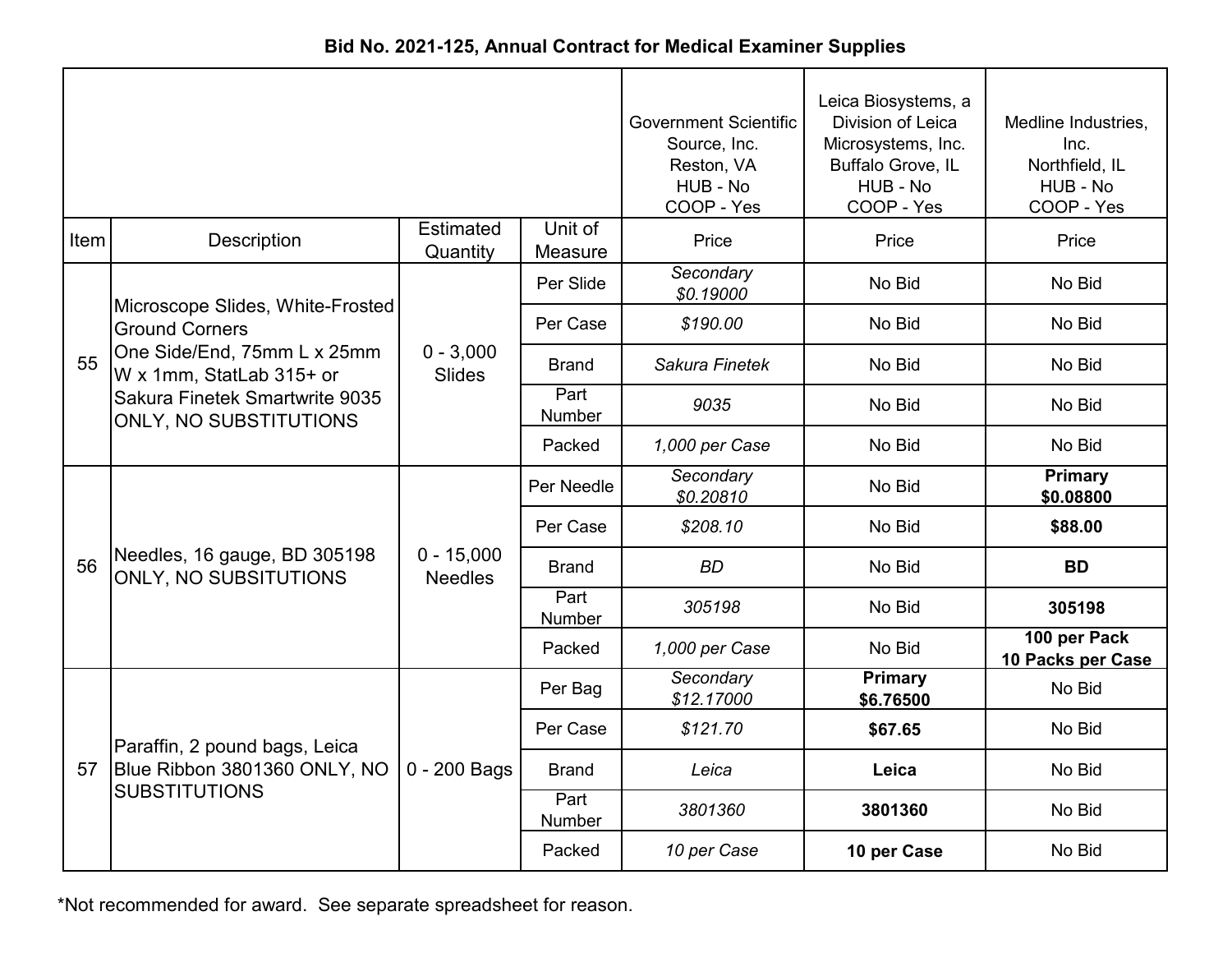| Bid No. 2021-125, Annual Contract for Medical Examiner Supplies |  |  |  |  |  |
|-----------------------------------------------------------------|--|--|--|--|--|
|-----------------------------------------------------------------|--|--|--|--|--|

|      |                                                           | <b>Mercedes Medical</b><br>Lakewood Ranch, FL<br>HUB - No<br>COOP - Yes | NAO Global Health,<br><b>LLC</b><br>Houston, TX<br>HUB - No<br>COOP - Yes | Premiere Scientific,<br><b>LLC</b><br><b>Grand Prairie, TX</b><br>HUB - No<br>COOP - Yes |                                   |                                   |
|------|-----------------------------------------------------------|-------------------------------------------------------------------------|---------------------------------------------------------------------------|------------------------------------------------------------------------------------------|-----------------------------------|-----------------------------------|
| Item | <b>Description</b>                                        | <b>Estimated</b><br>Quantity                                            | Unit of<br>Measure                                                        | Price                                                                                    | Price                             | Price                             |
|      |                                                           |                                                                         | Per Slide                                                                 | No Bid                                                                                   | \$0.28900                         | No Bid                            |
|      | Microscope Slides, White-Frosted<br><b>Ground Corners</b> |                                                                         | Per Case                                                                  | No Bid                                                                                   | \$289.00                          | No Bid                            |
| 55   | One Side/End, 75mm L x 25mm<br>W x 1mm, StatLab 315+ or   | $0 - 3,000$<br><b>Slides</b>                                            | <b>Brand</b>                                                              | No Bid                                                                                   | Sakura Finetek                    | No Bid                            |
|      | Sakura Finetek Smartwrite 9035<br>ONLY, NO SUBSTITUTIONS  |                                                                         | Part<br>Number                                                            | No Bid                                                                                   | 9035                              | No Bid                            |
|      |                                                           |                                                                         | Packed                                                                    | No Bid                                                                                   | 1,000 per Case                    | No Bid                            |
|      |                                                           | $0 - 15,000$<br><b>Needles</b>                                          | Per Needle                                                                | No Bid                                                                                   | \$2.92000                         | \$0.24500                         |
|      |                                                           |                                                                         | Per Case                                                                  | No Bid                                                                                   | \$2,920.00                        | \$245.00                          |
| 56   | Needles, 16 gauge, BD 305198<br>ONLY, NO SUBSITUTIONS     |                                                                         | <b>Brand</b>                                                              | No Bid                                                                                   | <b>BD</b>                         | <b>BD</b>                         |
|      |                                                           |                                                                         | Part<br>Number                                                            | No Bid                                                                                   | 305198                            | 305198                            |
|      |                                                           |                                                                         | Packed                                                                    | No Bid                                                                                   | 100 per Pack<br>10 Packs per Case | 100 per Pack<br>10 Packs per Case |
|      |                                                           |                                                                         | Per Bag                                                                   | No Bid                                                                                   | \$25.36000                        | No Bid                            |
|      | Paraffin, 2 pound bags, Leica                             |                                                                         | Per Case                                                                  | No Bid                                                                                   | \$253.60                          | No Bid                            |
| 57   | Blue Ribbon 3801360 ONLY, NO                              | $0 - 200$ Bags                                                          | <b>Brand</b>                                                              | No Bid                                                                                   | Leica                             | No Bid                            |
|      | <b>SUBSTITUTIONS</b>                                      |                                                                         | Part<br>Number                                                            | No Bid                                                                                   | 3801360                           | No Bid                            |
|      |                                                           |                                                                         | Packed                                                                    | No Bid                                                                                   | 10 per Case                       | No Bid                            |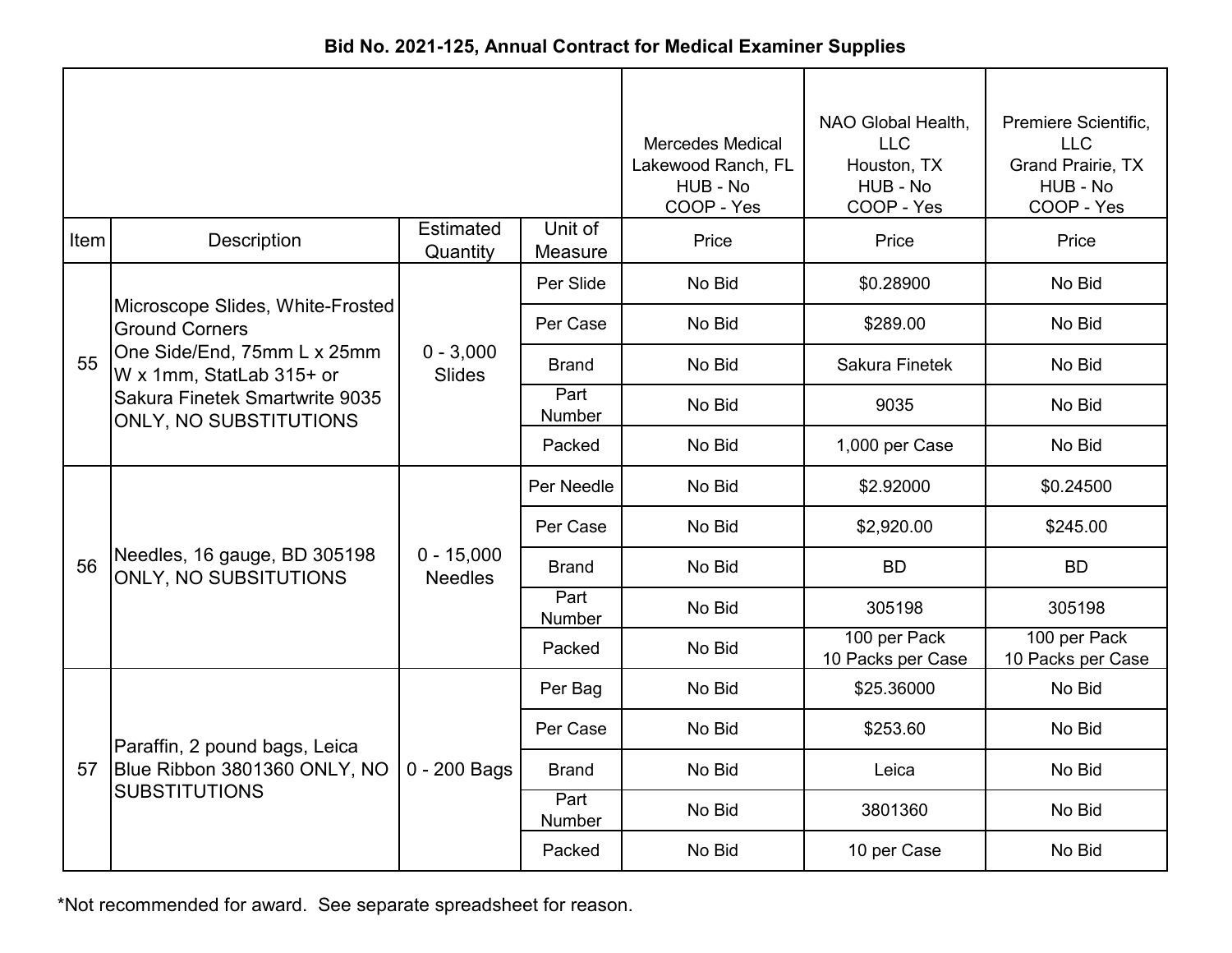|  |  |  | Bid No. 2021-125, Annual Contract for Medical Examiner Supplies |
|--|--|--|-----------------------------------------------------------------|
|--|--|--|-----------------------------------------------------------------|

|      |                                                                 |                                | RND Medical Supplies,<br>Inc.<br>Marietta, GA<br>HUB - No<br>COOP - Yes | School Health<br>Corporation<br>Rolling Meadows, IL<br>HUB - No | <b>StatLab Medical</b><br><b>Products</b><br>McKinney, TX<br>HUB - No<br>COOP - Yes |                             |
|------|-----------------------------------------------------------------|--------------------------------|-------------------------------------------------------------------------|-----------------------------------------------------------------|-------------------------------------------------------------------------------------|-----------------------------|
| Item | <b>Description</b>                                              | <b>Estimated</b><br>Quantity   | Unit of<br>Measure                                                      | Price                                                           | Price                                                                               | Price                       |
|      |                                                                 |                                | Per Slide                                                               | No Bid                                                          | No Bid                                                                              | <b>Primary</b><br>\$0.11800 |
|      | Microscope Slides, White-Frosted<br><b>Ground Corners</b>       |                                | Per Case                                                                | No Bid                                                          | No Bid                                                                              | \$169.90                    |
| 55   | One Side/End, 75mm L x 25mm<br>W x 1mm, StatLab 315+ or         | $0 - 3,000$<br>Slides          | <b>Brand</b>                                                            | No Bid                                                          | No Bid                                                                              | <b>StatLab</b>              |
|      | Sakura Finetek Smartwrite 9035<br><b>ONLY, NO SUBSTITUTIONS</b> |                                | Part<br>Number                                                          | No Bid                                                          | No Bid                                                                              | $315+$                      |
|      |                                                                 |                                | Packed                                                                  | No Bid                                                          | No Bid                                                                              | 1,440 Slides                |
|      |                                                                 | $0 - 15,000$<br><b>Needles</b> | Per Needle                                                              | \$0.22700                                                       | No Bid                                                                              | No Bid                      |
|      |                                                                 |                                | Per Case                                                                | \$227.00                                                        | No Bid                                                                              | No Bid                      |
| 56   | Needles, 16 gauge, BD 305198<br><b>ONLY, NO SUBSITUTIONS</b>    |                                | <b>Brand</b>                                                            | <b>BD</b>                                                       | No Bid                                                                              | No Bid                      |
|      |                                                                 |                                | Part<br>Number                                                          | 305198                                                          | No Bid                                                                              | No Bid                      |
|      |                                                                 |                                | Packed                                                                  | 100 per Pack<br>10 Packs per Case                               | No Bid                                                                              | No Bid                      |
|      |                                                                 |                                | Per Bag                                                                 | No Bid                                                          | No Bid                                                                              | No Bid                      |
|      | Paraffin, 2 pound bags, Leica                                   |                                | Per Case                                                                | No Bid                                                          | No Bid                                                                              | No Bid                      |
| 57   | Blue Ribbon 3801360 ONLY, NO                                    | 0 - 200 Bags                   | <b>Brand</b>                                                            | No Bid                                                          | No Bid                                                                              | No Bid                      |
|      | <b>SUBSTITUTIONS</b>                                            |                                | Part<br>Number                                                          | No Bid                                                          | No Bid                                                                              | No Bid                      |
|      |                                                                 |                                | Packed                                                                  | No Bid                                                          | No Bid                                                                              | No Bid                      |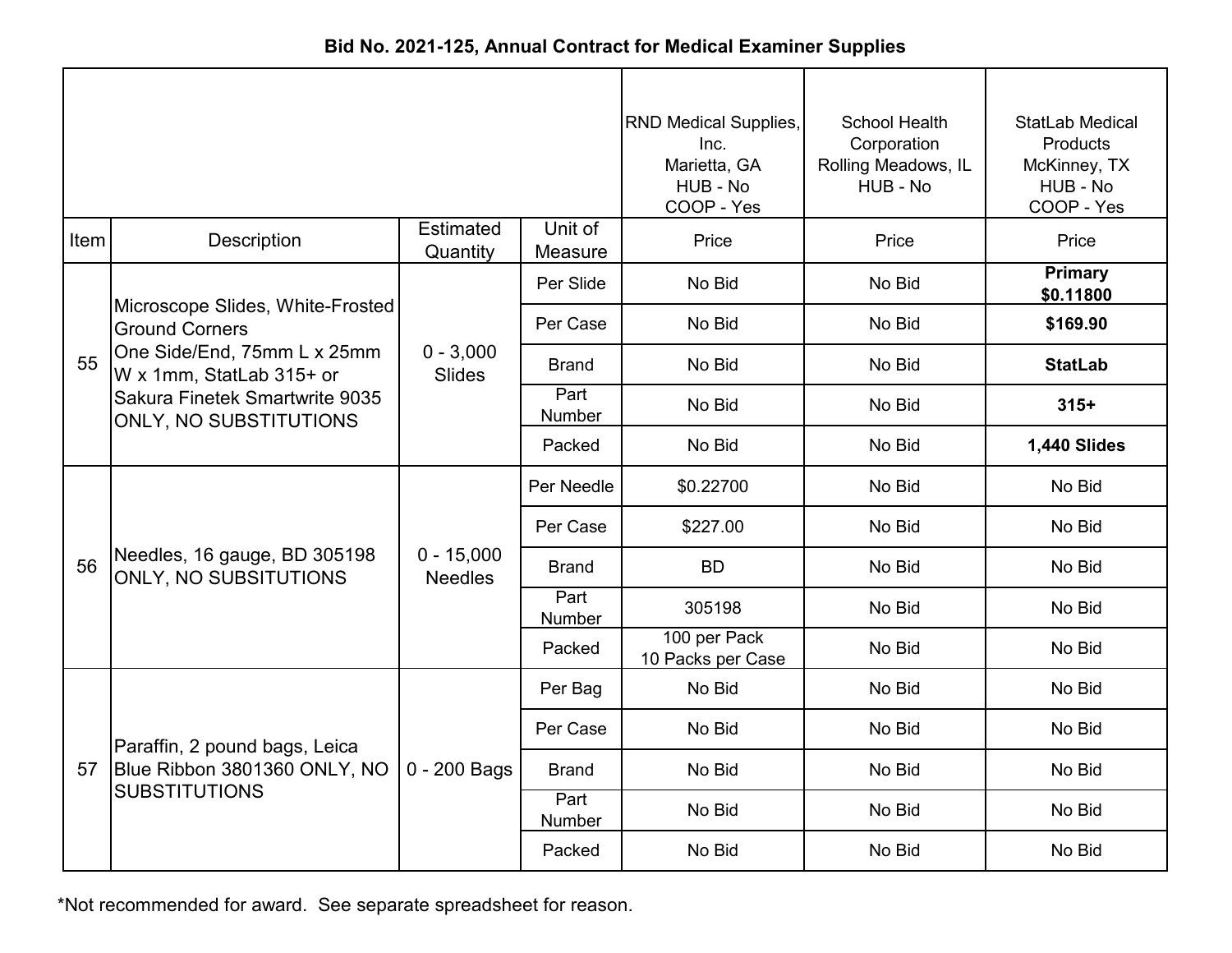| Bid No. 2021-125, Annual Contract for Medical Examiner Supplies |  |
|-----------------------------------------------------------------|--|
|-----------------------------------------------------------------|--|

|      |                                                                 |                                |                    | <b>Strong Medical</b><br><b>Partners LLC</b><br>Pineville, NC<br>HUB - No | <b>United Medical</b><br><b>Equipment Business</b><br>Solutions Network, Inc.<br>Southlake, TX<br>HUB - No | <b>Zhou Medical</b><br>Solutions, LLC<br>Houston, TX<br>HUB - Yes<br>COOP - No |
|------|-----------------------------------------------------------------|--------------------------------|--------------------|---------------------------------------------------------------------------|------------------------------------------------------------------------------------------------------------|--------------------------------------------------------------------------------|
| Item | Description                                                     | <b>Estimated</b><br>Quantity   | Unit of<br>Measure | Price                                                                     | Price                                                                                                      | Price                                                                          |
|      |                                                                 |                                | Per Slide          | No Bid                                                                    | No Bid                                                                                                     | \$0.24540                                                                      |
|      | Microscope Slides, White-Frosted<br><b>Ground Corners</b>       |                                | Per Case           | No Bid                                                                    | No Bid                                                                                                     | \$245.40                                                                       |
| 55   | One Side/End, 75mm L x 25mm<br>W x 1mm, StatLab 315+ or         | $0 - 3,000$<br><b>Slides</b>   | <b>Brand</b>       | No Bid                                                                    | No Bid                                                                                                     | Sakura Finetek                                                                 |
|      | Sakura Finetek Smartwrite 9035<br><b>ONLY, NO SUBSTITUTIONS</b> |                                | Part<br>Number     | No Bid                                                                    | No Bid                                                                                                     | 9035                                                                           |
|      |                                                                 |                                | Packed             | No Bid                                                                    | No Bid                                                                                                     | 1,000 per Case                                                                 |
|      |                                                                 | $0 - 15,000$<br><b>Needles</b> | Per Needle         | No Bid                                                                    | \$0.28430                                                                                                  | \$0.21990                                                                      |
|      |                                                                 |                                | Per Case           | No Bid                                                                    | \$284.30                                                                                                   | \$219.90                                                                       |
| 56   | Needles, 16 gauge, BD 305198<br><b>ONLY, NO SUBSITUTIONS</b>    |                                | <b>Brand</b>       | No Bid                                                                    | <b>BD</b>                                                                                                  | <b>BD</b>                                                                      |
|      |                                                                 |                                | Part<br>Number     | No Bid                                                                    | 305198                                                                                                     | 305198                                                                         |
|      |                                                                 |                                | Packed             | No Bid                                                                    | 100 per Pack<br>10 Packs per Case                                                                          | 100 per Pack<br>10 Packs per Case                                              |
|      |                                                                 |                                | Per Bag            | No Bid                                                                    | No Bid                                                                                                     | \$23.56000                                                                     |
|      | Paraffin, 2 pound bags, Leica                                   |                                | Per Case           | No Bid                                                                    | No Bid                                                                                                     | \$235.60                                                                       |
| 57   | Blue Ribbon 3801360 ONLY, NO                                    | 0 - 200 Bags                   | <b>Brand</b>       | No Bid                                                                    | No Bid                                                                                                     | Leica                                                                          |
|      | <b>SUBSTITUTIONS</b>                                            |                                | Part<br>Number     | No Bid                                                                    | No Bid                                                                                                     | 3801360                                                                        |
|      |                                                                 |                                | Packed             | No Bid                                                                    | No Bid                                                                                                     | 10 per Case                                                                    |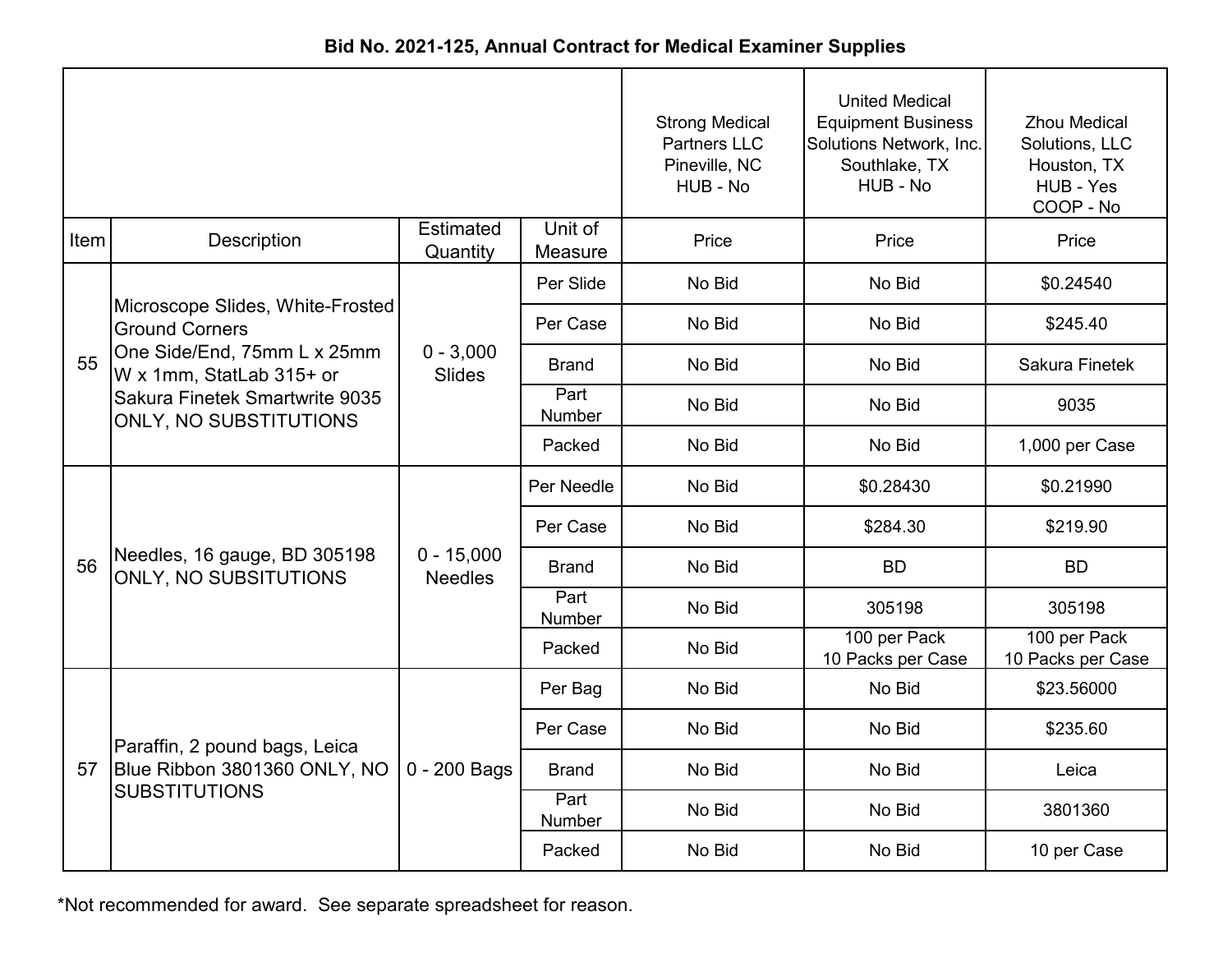|      |                                                                    |                              |                    | Cambridge Pro<br>Services, LLC<br>Jacksonville, FL<br>HUB - No | <b>Digital Dolphin</b><br>Products, LLC<br>Redondo Beach, CA<br>HUB - No<br>COOP - Yes | <b>Fisher Healthcare</b><br>Houston, TX<br>HUB - No<br>COOP - Yes |
|------|--------------------------------------------------------------------|------------------------------|--------------------|----------------------------------------------------------------|----------------------------------------------------------------------------------------|-------------------------------------------------------------------|
| Item | Description                                                        | <b>Estimated</b><br>Quantity | Unit of<br>Measure | Price                                                          | Price                                                                                  | Price                                                             |
|      |                                                                    |                              | Per Pipet          | No Bid                                                         | No Bid                                                                                 | \$0.14708                                                         |
|      | Pipet, Sterile Transfer, 5.8ml,                                    |                              | Per Case           | No Bid                                                         | No Bid                                                                                 | \$588.30                                                          |
| 58   | <b>Fine Point, Thermo Scientific</b><br>23220S or approved equal   | $0 - 2,000$<br>Pipets        | <b>Brand</b>       | No Bid                                                         | No Bid                                                                                 | <b>Thermo Scientific</b>                                          |
|      |                                                                    |                              | Part<br>Number     | No Bid                                                         | No Bid                                                                                 | 23220S                                                            |
|      |                                                                    |                              | Packed             | No Bid                                                         | No Bid                                                                                 | 500 per Pack<br>8 Packs per Case                                  |
|      | Pipet, Transfer, Single-Squeeze,                                   | $0 - 20,100$<br>Pipets       | Per Pipet          | No Bid                                                         | No Bid                                                                                 | Primary<br>\$0.029228                                             |
|      |                                                                    |                              | Per Case           | No Bid                                                         | No Bid                                                                                 | \$146.14                                                          |
| 59   | Disposable, Draw up to 2.4 mL, 5<br>mL capacity, Fisher Scientific |                              | <b>Brand</b>       | No Bid                                                         | No Bid                                                                                 | <b>Fisher Scientific</b>                                          |
|      | 137115AM or approved equal                                         |                              | Part<br>Number     | No Bid                                                         | No Bid                                                                                 | 137115AM                                                          |
|      |                                                                    |                              | Packed             | No Bid                                                         | No Bid                                                                                 | 500 per Pack<br>10 Packs per Case                                 |
|      |                                                                    |                              | Per Pipet          | No Bid                                                         | No Bid                                                                                 | Secondary<br>\$0.09914                                            |
|      | Pipet, Non-sterile, Transfer,                                      |                              | Per Case           | No Bid                                                         | No Bid                                                                                 | \$99.14                                                           |
| 60   | Disposable, 3 mL, with 1 mL and<br>2 mL graduations, Falcon 357524 | $0 - 1,000$<br>Pipets        | <b>Brand</b>       | No Bid                                                         | No Bid                                                                                 | Falcon                                                            |
|      | ONLY, NO SUBSTITUTIONS                                             |                              | Part<br>Number     | No Bid                                                         | No Bid                                                                                 | 357524                                                            |
|      |                                                                    |                              | Packed             | No Bid                                                         | No Bid                                                                                 | 500 per Pack<br>2 Packs per Case                                  |

**Bid No. 2021-125, Annual Contract for Medical Examiner Supplies**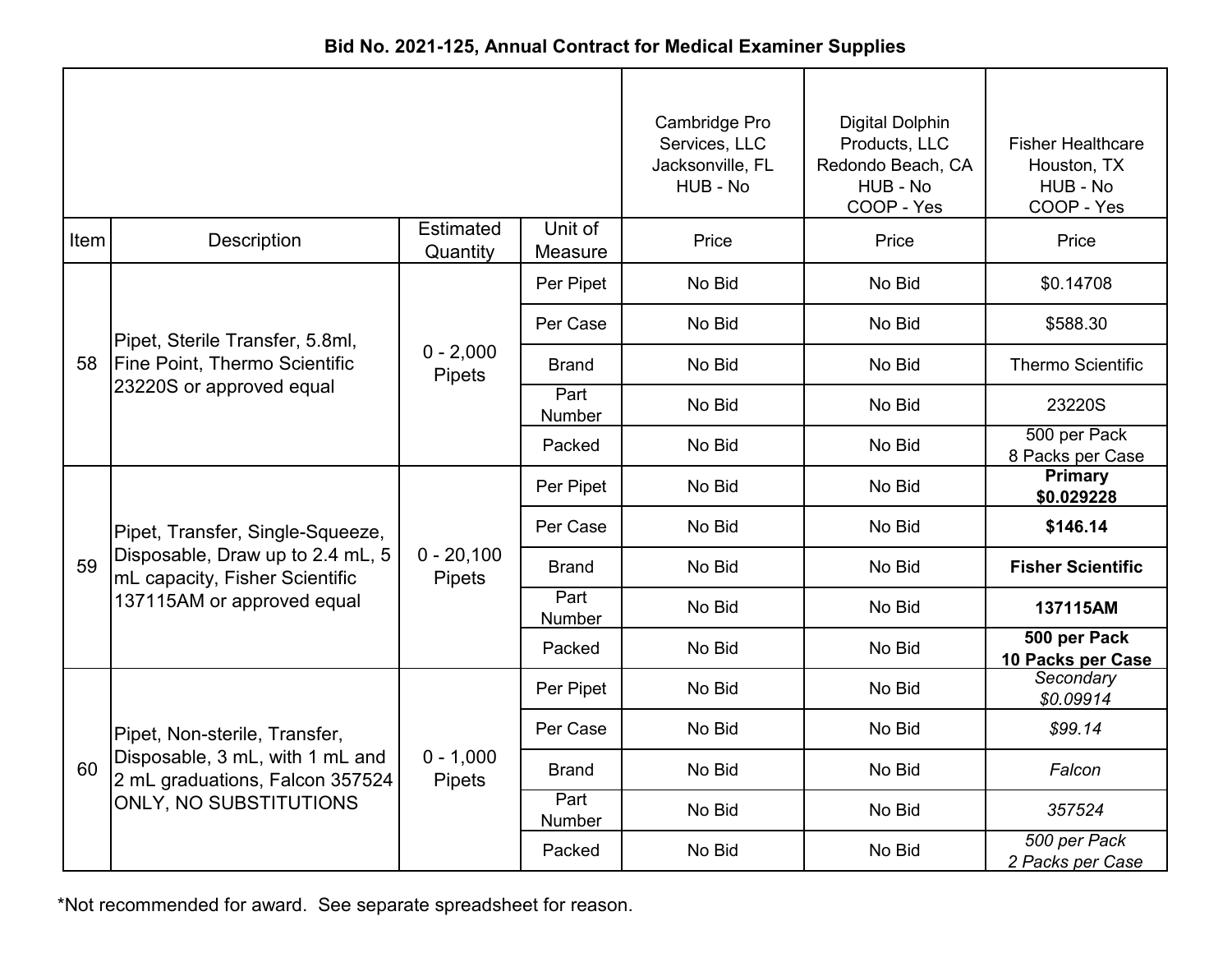|             |                                                                    |                               |                    | <b>Government Scientific</b><br>Source, Inc.<br>Reston, VA<br>HUB - No<br>COOP - Yes | Leica Biosystems, a<br>Division of Leica<br>Microsystems, Inc.<br>Buffalo Grove, IL<br>HUB - No<br>COOP - Yes | Medline Industries,<br>Inc.<br>Northfield, IL<br>HUB - No<br>COOP - Yes |
|-------------|--------------------------------------------------------------------|-------------------------------|--------------------|--------------------------------------------------------------------------------------|---------------------------------------------------------------------------------------------------------------|-------------------------------------------------------------------------|
| <b>Item</b> | <b>Description</b>                                                 | Estimated<br>Quantity         | Unit of<br>Measure | Price                                                                                | Price                                                                                                         | Price                                                                   |
|             |                                                                    |                               | Per Pipet          | No Bid                                                                               | No Bid                                                                                                        | No Bid                                                                  |
|             | Pipet, Sterile Transfer, 5.8ml,                                    |                               | Per Case           | No Bid                                                                               | No Bid                                                                                                        | No Bid                                                                  |
| 58          | <b>Fine Point, Thermo Scientific</b><br>23220S or approved equal   | $0 - 2,000$<br>Pipets         | <b>Brand</b>       | No Bid                                                                               | No Bid                                                                                                        | No Bid                                                                  |
|             |                                                                    |                               | Part<br>Number     | No Bid                                                                               | No Bid                                                                                                        | No Bid                                                                  |
|             |                                                                    |                               | Packed             | No Bid                                                                               | No Bid                                                                                                        | No Bid                                                                  |
|             |                                                                    | $0 - 20,100$<br><b>Pipets</b> | Per Pipet          | \$0.04934                                                                            | No Bid                                                                                                        | No Bid                                                                  |
|             | Pipet, Transfer, Single-Squeeze,                                   |                               | Per Case           | \$24.67                                                                              | No Bid                                                                                                        | No Bid                                                                  |
| 59          | Disposable, Draw up to 2.4 mL, 5<br>mL capacity, Fisher Scientific |                               | Brand              | <b>Fisher Scientific</b>                                                             | No Bid                                                                                                        | No Bid                                                                  |
|             | 137115AM or approved equal                                         |                               | Part<br>Number     | 137115AM                                                                             | No Bid                                                                                                        | No Bid                                                                  |
|             |                                                                    |                               | Packed             | 500 per Pack                                                                         | No Bid                                                                                                        | No Bid                                                                  |
|             |                                                                    |                               | Per Pipet          | Primary<br>\$0.09548                                                                 | No Bid                                                                                                        | No Bid                                                                  |
|             | Pipet, Non-sterile, Transfer,                                      |                               | Per Case           | \$95.48                                                                              | No Bid                                                                                                        | No Bid                                                                  |
| 60          | Disposable, 3 mL, with 1 mL and<br>2 mL graduations, Falcon 357524 | $0 - 1,000$<br>Pipets         | <b>Brand</b>       | <b>Falcon</b>                                                                        | No Bid                                                                                                        | No Bid                                                                  |
|             | <b>ONLY, NO SUBSTITUTIONS</b>                                      |                               | Part<br>Number     | 357524                                                                               | No Bid                                                                                                        | No Bid                                                                  |
|             |                                                                    |                               | Packed             | 1,000 per Case                                                                       | No Bid                                                                                                        | No Bid                                                                  |

**Bid No. 2021-125, Annual Contract for Medical Examiner Supplies**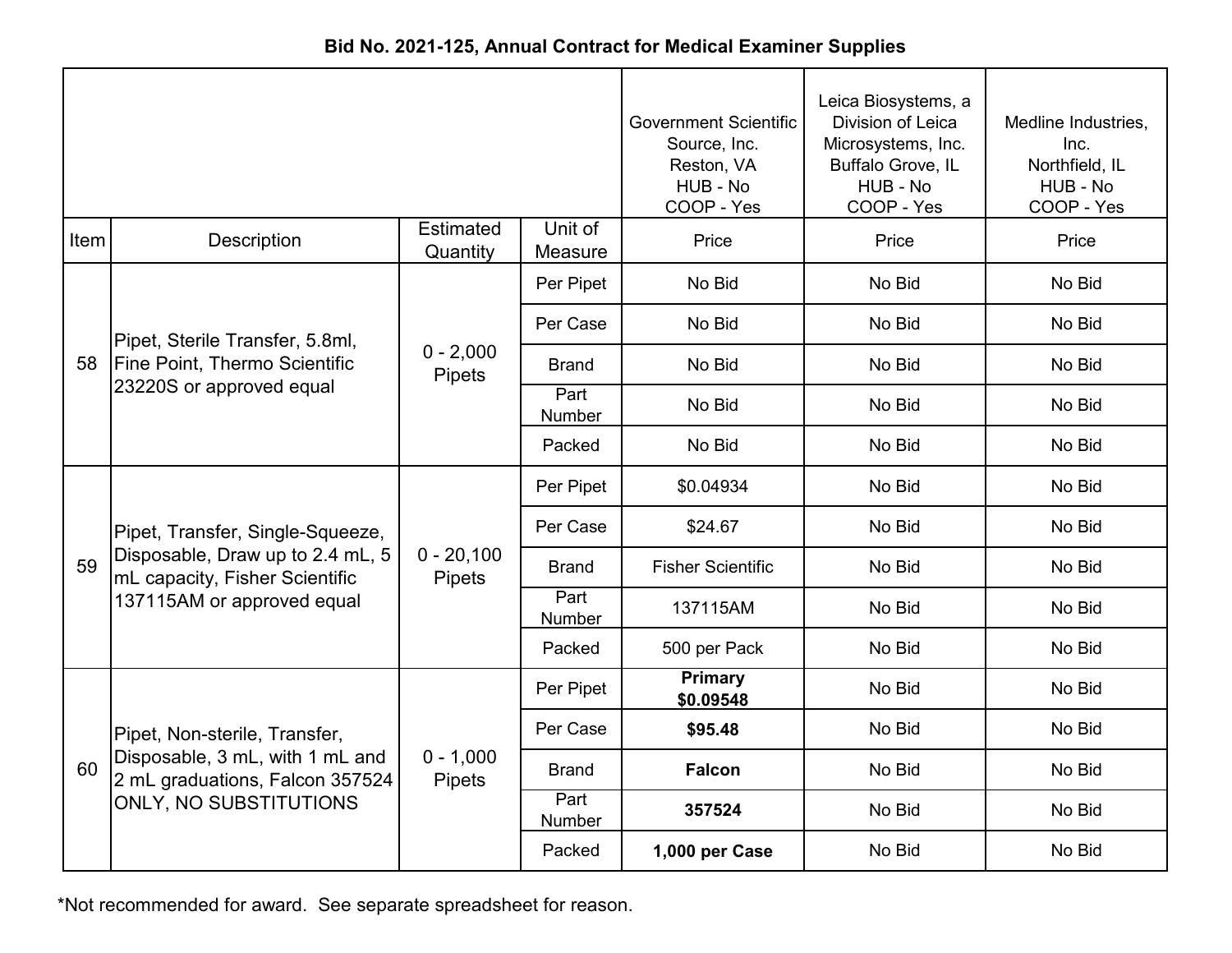| Bid No. 2021-125, Annual Contract for Medical Examiner Supplies |  |
|-----------------------------------------------------------------|--|
|-----------------------------------------------------------------|--|

|      |                                                                    |                              |                       | <b>Mercedes Medical</b><br>Lakewood Ranch, FL<br>HUB - No<br>COOP - Yes | NAO Global Health,<br><b>LLC</b><br>Houston, TX<br>HUB - No<br>COOP - Yes | Premiere Scientific,<br><b>LLC</b><br><b>Grand Prairie, TX</b><br>HUB - No<br>COOP - Yes |
|------|--------------------------------------------------------------------|------------------------------|-----------------------|-------------------------------------------------------------------------|---------------------------------------------------------------------------|------------------------------------------------------------------------------------------|
| Item | Description                                                        | <b>Estimated</b><br>Quantity | Unit of<br>Measure    | Price                                                                   | Price                                                                     | Price                                                                                    |
|      |                                                                    |                              | Per Pipet             | <b>Primary</b><br>\$0.01300                                             | \$0.16700                                                                 | Secondary<br>\$0.08290                                                                   |
|      | Pipet, Sterile Transfer, 5.8ml,                                    |                              | Per Case              | \$65.00                                                                 | \$668.00                                                                  | \$33.16                                                                                  |
| 58   | <b>Fine Point, Thermo Scientific</b><br>23220S or approved equal   | $0 - 2,000$<br>Pipets        | <b>Brand</b>          | <b>Nantong Hailun Biomedical</b><br><b>Apparatus</b>                    | <b>Thermo Scientific</b>                                                  | <b>Globe Scientific</b>                                                                  |
|      |                                                                    |                              | Part<br><b>Number</b> | <b>HL-C05</b>                                                           | 23220S                                                                    | 134050-S20                                                                               |
|      |                                                                    |                              | Packed                | 500 per Box<br>10 Boxes per Case                                        | 500 per Pack<br>8 Packs per Case                                          | 400 per Case                                                                             |
|      |                                                                    | $0 - 20,100$<br>Pipets       | Per Pipet             | No Bid                                                                  | Secondary<br>\$0.03700                                                    | \$0.02740*                                                                               |
|      | Pipet, Transfer, Single-Squeeze,                                   |                              | Per Case              | No Bid                                                                  | \$185.00                                                                  | \$137.00                                                                                 |
| 59   | Disposable, Draw up to 2.4 mL, 5<br>mL capacity, Fisher Scientific |                              | Brand                 | No Bid                                                                  | <b>Fisher Scientific</b>                                                  | <b>Globe Scientific</b>                                                                  |
|      | 137115AM or approved equal                                         |                              | Part<br><b>Number</b> | No Bid                                                                  | 137115AM                                                                  | 138050                                                                                   |
|      |                                                                    |                              | Packed                | No Bid                                                                  | 500 per Pack<br>10 Packs per Case                                         | 500 per Box<br>10 Boxes per Case                                                         |
|      |                                                                    |                              | Per Pipet             | No Bid                                                                  | \$0.13300                                                                 | No Bid                                                                                   |
|      | Pipet, Non-sterile, Transfer,                                      |                              | Per Case              | No Bid                                                                  | \$133.00                                                                  | No Bid                                                                                   |
| 60   | Disposable, 3 mL, with 1 mL and<br>2 mL graduations, Falcon 357524 | $0 - 1,000$<br>Pipets        | Brand                 | No Bid                                                                  | Falcon                                                                    | No Bid                                                                                   |
|      | ONLY, NO SUBSTITUTIONS                                             |                              | Part<br>Number        | No Bid                                                                  | 357524                                                                    | No Bid                                                                                   |
|      |                                                                    |                              | Packed                | No Bid                                                                  | 500 per Pack<br>2 Packs per Case                                          | No Bid                                                                                   |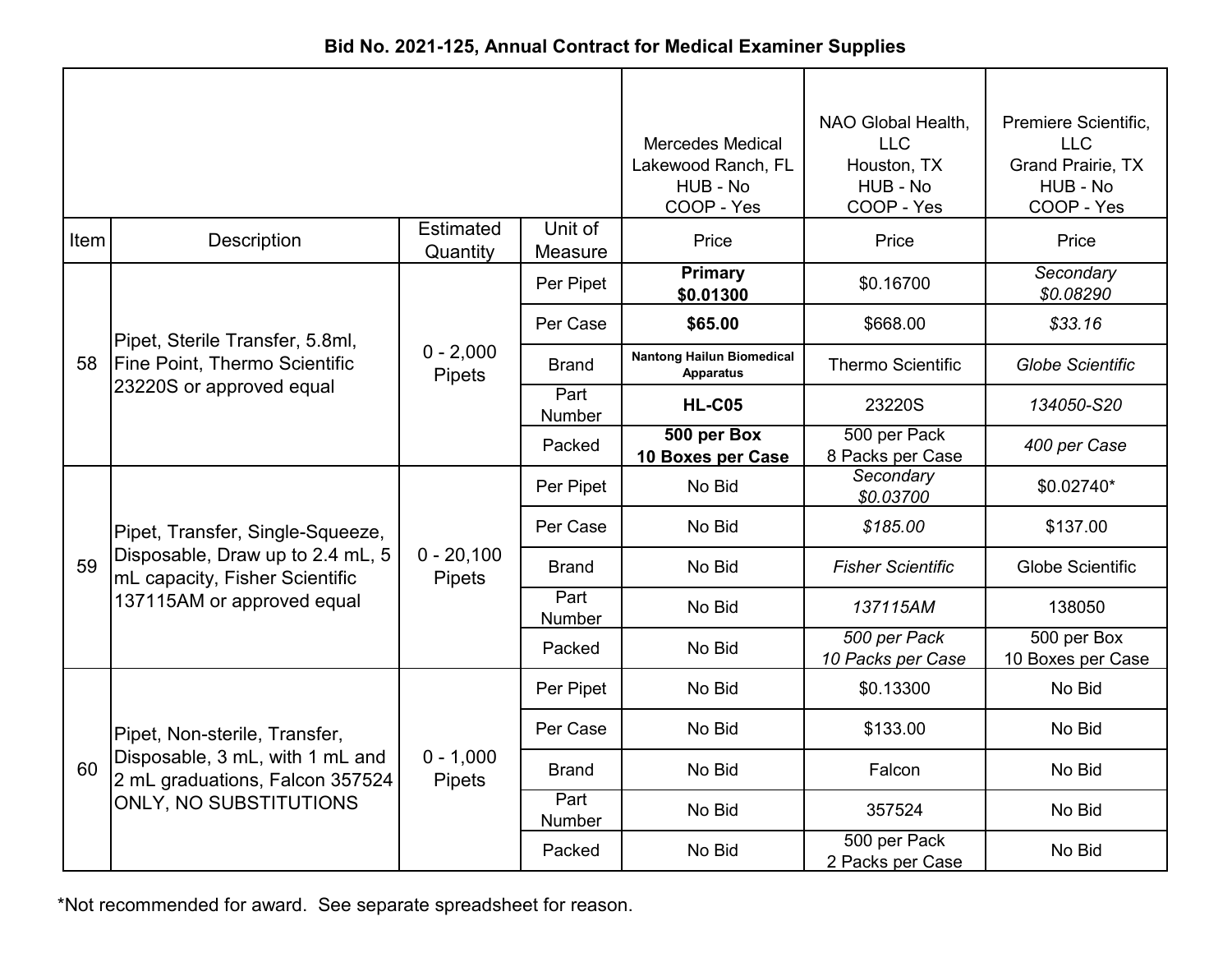|      |                                                                    |                        |                    | <b>RND Medical Supplies,</b><br>Inc.<br>Marietta, GA<br>HUB - No<br>COOP - Yes | <b>School Health</b><br>Corporation<br>Rolling Meadows, IL<br>HUB - No | StatLab Medical<br>Products<br>McKinney, TX<br>HUB - No<br>COOP - Yes |
|------|--------------------------------------------------------------------|------------------------|--------------------|--------------------------------------------------------------------------------|------------------------------------------------------------------------|-----------------------------------------------------------------------|
| Item | <b>Description</b>                                                 | Estimated<br>Quantity  | Unit of<br>Measure | Price                                                                          | Price                                                                  | Price                                                                 |
|      |                                                                    |                        | Per Pipet          | No Bid                                                                         | No Bid                                                                 | No Bid                                                                |
|      | Pipet, Sterile Transfer, 5.8ml,                                    |                        | Per Case           | No Bid                                                                         | No Bid                                                                 | No Bid                                                                |
| 58   | <b>Fine Point, Thermo Scientific</b><br>23220S or approved equal   | $0 - 2,000$<br>Pipets  | <b>Brand</b>       | No Bid                                                                         | No Bid                                                                 | No Bid                                                                |
|      |                                                                    |                        | Part<br>Number     | No Bid                                                                         | No Bid                                                                 | No Bid                                                                |
|      |                                                                    |                        | Packed             | No Bid                                                                         | No Bid                                                                 | No Bid                                                                |
|      |                                                                    |                        | Per Pipet          | No Bid                                                                         | No Bid                                                                 | No Bid                                                                |
|      | Pipet, Transfer, Single-Squeeze,                                   |                        | Per Case           | No Bid                                                                         | No Bid                                                                 | No Bid                                                                |
| 59   | Disposable, Draw up to 2.4 mL, 5<br>mL capacity, Fisher Scientific | $0 - 20,100$<br>Pipets | <b>Brand</b>       | No Bid                                                                         | No Bid                                                                 | No Bid                                                                |
|      | 137115AM or approved equal                                         |                        | Part<br>Number     | No Bid                                                                         | No Bid                                                                 | No Bid                                                                |
|      |                                                                    |                        | Packed             | No Bid                                                                         | No Bid                                                                 | No Bid                                                                |
|      |                                                                    |                        | Per Pipet          | No Bid                                                                         | No Bid                                                                 | No Bid                                                                |
|      | Pipet, Non-sterile, Transfer,                                      |                        | Per Case           | No Bid                                                                         | No Bid                                                                 | No Bid                                                                |
| 60   | Disposable, 3 mL, with 1 mL and<br>2 mL graduations, Falcon 357524 | $0 - 1,000$<br>Pipets  | Brand              | No Bid                                                                         | No Bid                                                                 | No Bid                                                                |
|      | <b>ONLY, NO SUBSTITUTIONS</b>                                      |                        | Part<br>Number     | No Bid                                                                         | No Bid                                                                 | No Bid                                                                |
|      |                                                                    |                        | Packed             | No Bid                                                                         | No Bid                                                                 | No Bid                                                                |

**Bid No. 2021-125, Annual Contract for Medical Examiner Supplies**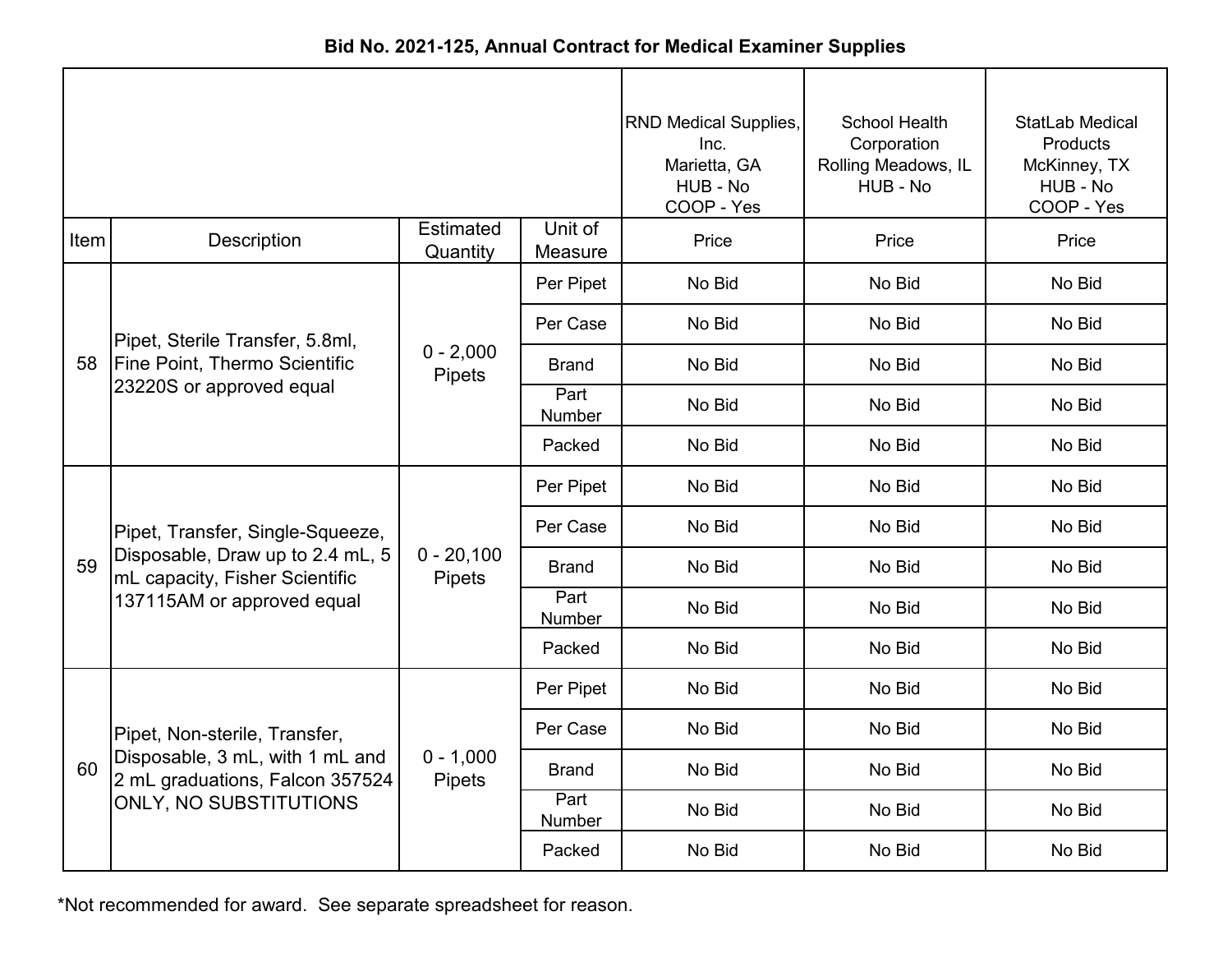|             |                                                                    |                        |                    | <b>Strong Medical</b><br><b>Partners LLC</b><br>Pineville, NC<br>HUB - No | <b>United Medical</b><br><b>Equipment Business</b><br>Solutions Network, Inc.<br>Southlake, TX<br>HUB - No | <b>Zhou Medical</b><br>Solutions, LLC<br>Houston, TX<br>HUB - Yes<br>COOP - No |
|-------------|--------------------------------------------------------------------|------------------------|--------------------|---------------------------------------------------------------------------|------------------------------------------------------------------------------------------------------------|--------------------------------------------------------------------------------|
| <b>Item</b> | <b>Description</b>                                                 | Estimated<br>Quantity  | Unit of<br>Measure | Price                                                                     | Price                                                                                                      | Price                                                                          |
|             |                                                                    |                        | Per Pipet          | No Bid                                                                    | No Bid                                                                                                     | No Bid                                                                         |
|             | Pipet, Sterile Transfer, 5.8ml,                                    |                        | Per Case           | No Bid                                                                    | No Bid                                                                                                     | No Bid                                                                         |
| 58          | <b>Fine Point, Thermo Scientific</b><br>23220S or approved equal   | $0 - 2,000$<br>Pipets  | <b>Brand</b>       | No Bid                                                                    | No Bid                                                                                                     | No Bid                                                                         |
|             |                                                                    |                        | Part<br>Number     | No Bid                                                                    | No Bid                                                                                                     | No Bid                                                                         |
|             |                                                                    |                        | Packed             | No Bid                                                                    | No Bid                                                                                                     | No Bid                                                                         |
|             |                                                                    | $0 - 20,100$<br>Pipets | Per Pipet          | No Bid                                                                    | No Bid                                                                                                     | No Bid                                                                         |
|             | Pipet, Transfer, Single-Squeeze,                                   |                        | Per Case           | No Bid                                                                    | No Bid                                                                                                     | No Bid                                                                         |
| 59          | Disposable, Draw up to 2.4 mL, 5<br>mL capacity, Fisher Scientific |                        | <b>Brand</b>       | No Bid                                                                    | No Bid                                                                                                     | No Bid                                                                         |
|             | 137115AM or approved equal                                         |                        | Part<br>Number     | No Bid                                                                    | No Bid                                                                                                     | No Bid                                                                         |
|             |                                                                    |                        | Packed             | No Bid                                                                    | No Bid                                                                                                     | No Bid                                                                         |
|             |                                                                    |                        | Per Pipet          | No Bid                                                                    | No Bid                                                                                                     | No Bid                                                                         |
|             | Pipet, Non-sterile, Transfer,                                      |                        | Per Case           | No Bid                                                                    | No Bid                                                                                                     | No Bid                                                                         |
| 60          | Disposable, 3 mL, with 1 mL and<br>2 mL graduations, Falcon 357524 | $0 - 1,000$<br>Pipets  | <b>Brand</b>       | No Bid                                                                    | No Bid                                                                                                     | No Bid                                                                         |
|             | ONLY, NO SUBSTITUTIONS                                             |                        | Part<br>Number     | No Bid                                                                    | No Bid                                                                                                     | No Bid                                                                         |
|             |                                                                    |                        | Packed             | No Bid                                                                    | No Bid                                                                                                     | No Bid                                                                         |

**Bid No. 2021-125, Annual Contract for Medical Examiner Supplies**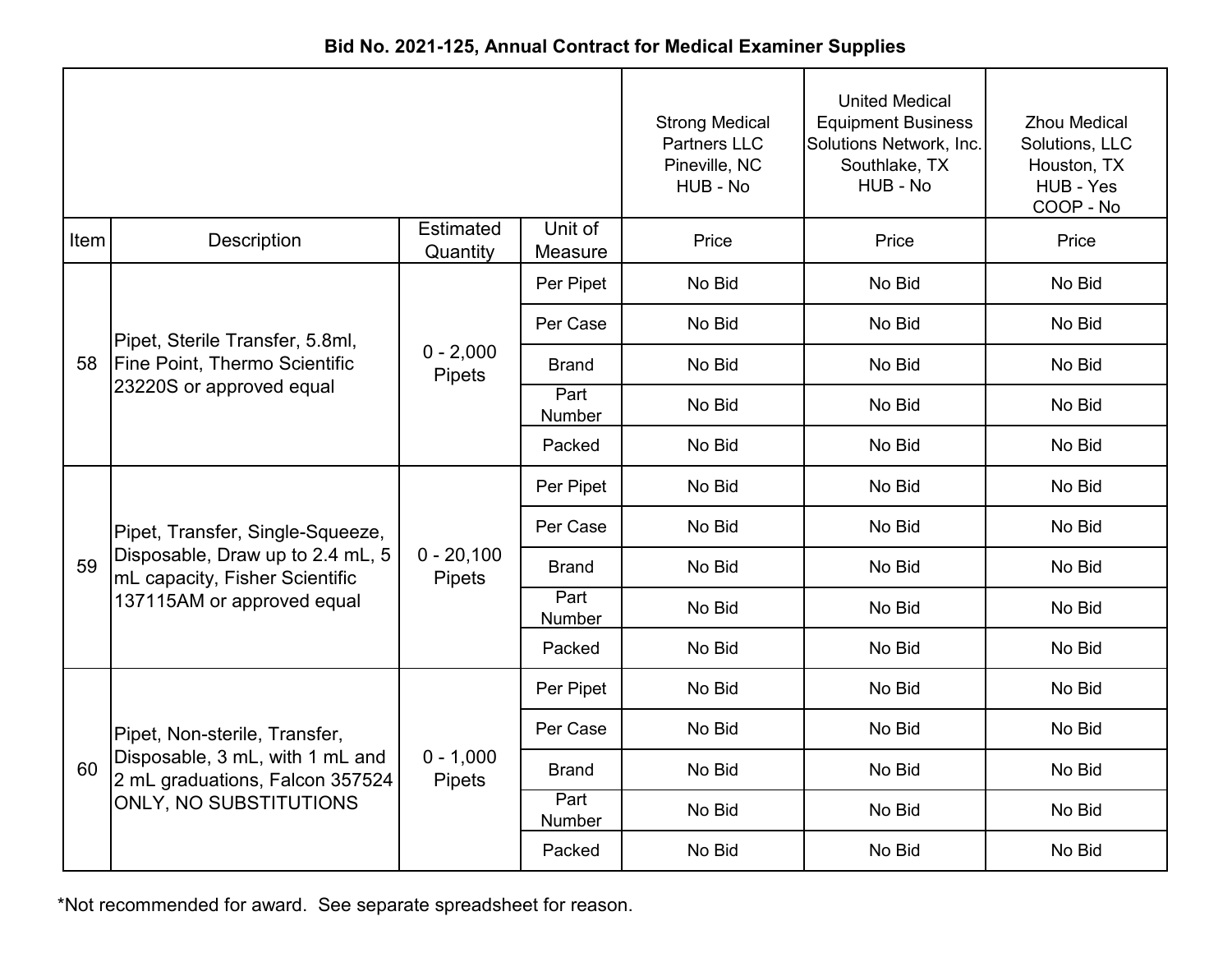|      |                                                            |                              |                    | Cambridge Pro<br>Services, LLC<br>Jacksonville, FL<br>HUB - No | <b>Digital Dolphin</b><br>Products, LLC<br>Redondo Beach, CA<br>HUB - No<br>COOP - Yes | <b>Fisher Healthcare</b><br>Houston, TX<br>HUB - No<br>COOP - Yes |
|------|------------------------------------------------------------|------------------------------|--------------------|----------------------------------------------------------------|----------------------------------------------------------------------------------------|-------------------------------------------------------------------|
| Item | Description                                                | <b>Estimated</b><br>Quantity | Unit of<br>Measure | Price                                                          | Price                                                                                  | Price                                                             |
|      |                                                            |                              | Per Pipet          | No Bid                                                         | No Bid                                                                                 | Secondary<br>0.07223                                              |
|      | Pipet Tips, Refill, 2 to 200 uL,                           |                              | Per Case           | No Bid                                                         | No Bid                                                                                 | \$69.34 per Pack                                                  |
| 61   | Eppendorf 22491539 ONLY, NO                                | $0 - 12,000$<br>Pipets       | <b>Brand</b>       | No Bid                                                         | No Bid                                                                                 | Eppendorf                                                         |
|      | <b>SUBSTITUTIONS</b>                                       |                              | Part<br>Number     | No Bid                                                         | No Bid                                                                                 | 22491539                                                          |
|      |                                                            |                              | Packed             | No Bid                                                         | No Bid                                                                                 | 960 per Pack                                                      |
|      |                                                            |                              | Per Gallon         | No Bid                                                         | No Bid                                                                                 | \$73.93000                                                        |
|      | Reagent, Vintage Bluing, 1 gallon,                         |                              | Per Case           | No Bid                                                         | No Bid                                                                                 | N/A                                                               |
| 62   | StatLab #SL102 ONLY, NO                                    | 0 - 9 Gallons                | <b>Brand</b>       | No Bid                                                         | No Bid                                                                                 | <b>StatLab</b>                                                    |
|      | <b>SUBSTITUTIONS</b>                                       |                              | Part<br>Number     | No Bid                                                         | No Bid                                                                                 | <b>SL102</b>                                                      |
|      |                                                            |                              | Packed             | No Bid                                                         | No Bid                                                                                 | 1 Gallon                                                          |
|      |                                                            |                              | Per Ruler          | No Bid                                                         | \$0.83000*                                                                             | No Bid                                                            |
|      | Rulers, Fractional & Metric Rule,                          |                              | Per Case           | No Bid                                                         | \$83.32                                                                                | No Bid                                                            |
| 63   | Plastic, 6"/15 cm, Oregon Rule<br>4RFM-GY006PL or approved | $0 - 2,000$<br><b>Rulers</b> | <b>Brand</b>       | No Bid                                                         | <b>Viscot</b>                                                                          | No Bid                                                            |
|      | equal                                                      |                              | Part<br>Number     | No Bid                                                         | 704560                                                                                 | No Bid                                                            |
|      |                                                            |                              | Packed             | No Bid                                                         | 100 per Case                                                                           | No Bid                                                            |

**Bid No. 2021-125, Annual Contract for Medical Examiner Supplies**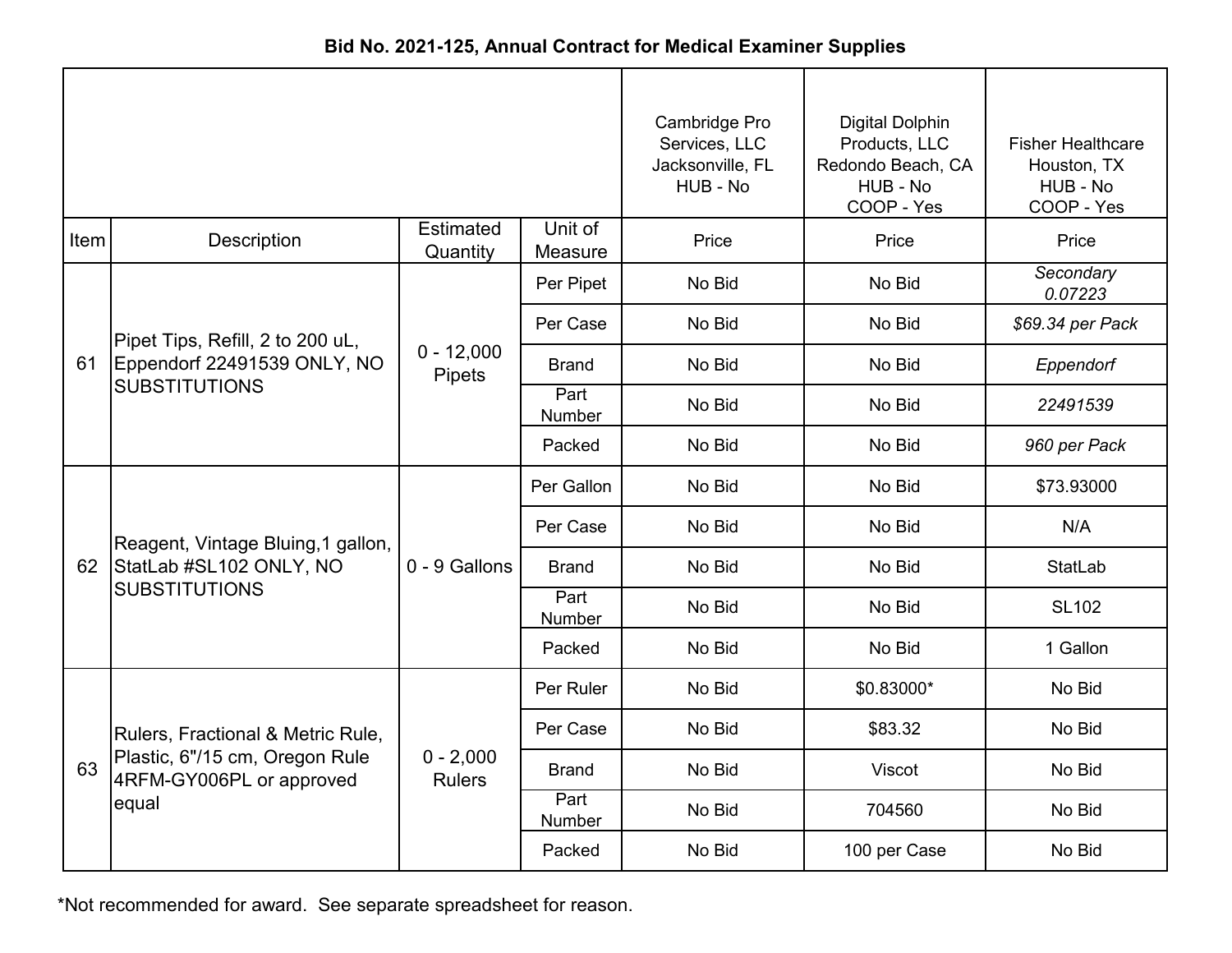|      |                                                            |                              |                    | <b>Government Scientific</b><br>Source, Inc. | Leica Biosystems, a<br>Division of Leica<br>Microsystems, Inc. | Medline Industries,<br>Inc.              |
|------|------------------------------------------------------------|------------------------------|--------------------|----------------------------------------------|----------------------------------------------------------------|------------------------------------------|
|      |                                                            |                              |                    | Reston, VA<br>HUB - No<br>COOP - Yes         | Buffalo Grove, IL<br>HUB - No<br>COOP - Yes                    | Northfield, IL<br>HUB - No<br>COOP - Yes |
| Item | <b>Description</b>                                         | <b>Estimated</b><br>Quantity | Unit of<br>Measure | Price                                        | Price                                                          | Price                                    |
|      |                                                            |                              | Per Pipet          | <b>Primary</b><br>\$0.06400                  | No Bid                                                         | No Bid                                   |
|      | Pipet Tips, Refill, 2 to 200 uL,                           |                              | Per Case           | \$61.44                                      | No Bid                                                         | No Bid                                   |
| 61   | Eppendorf 22491539 ONLY, NO                                | $0 - 12,000$<br>Pipets       | Brand              | <b>Eppendorf</b>                             | No Bid                                                         | No Bid                                   |
|      | <b>SUBSTITUTIONS</b>                                       |                              | Part<br>Number     | 22491539                                     | No Bid                                                         | No Bid                                   |
|      |                                                            |                              | Packed             | 96 Tips per Tray<br>10 Trays per Case        | No Bid                                                         | No Bid                                   |
|      |                                                            | 0 - 9 Gallons                | Per Gallon         | Secondary<br>\$17.56000                      | No Bid                                                         | No Bid                                   |
|      | Reagent, Vintage Bluing, 1 gallon,                         |                              | Per Case           | N/A                                          | No Bid                                                         | No Bid                                   |
| 62   | StatLab #SL102 ONLY, NO                                    |                              | <b>Brand</b>       | <b>StatLab</b>                               | No Bid                                                         | No Bid                                   |
|      | <b>SUBSTITUTIONS</b>                                       |                              | Part<br>Number     | SL102                                        | No Bid                                                         | No Bid                                   |
|      |                                                            |                              | Packed             | 1 Gallon                                     | No Bid                                                         | No Bid                                   |
|      |                                                            |                              | Per Ruler          | No Bid                                       | No Bid                                                         | No Bid                                   |
|      | Rulers, Fractional & Metric Rule,                          |                              | Per Case           | No Bid                                       | No Bid                                                         | No Bid                                   |
| 63   | Plastic, 6"/15 cm, Oregon Rule<br>4RFM-GY006PL or approved | $0 - 2,000$<br><b>Rulers</b> | <b>Brand</b>       | No Bid                                       | No Bid                                                         | No Bid                                   |
|      | equal                                                      |                              | Part<br>Number     | No Bid                                       | No Bid                                                         | No Bid                                   |
|      |                                                            |                              | Packed             | No Bid                                       | No Bid                                                         | No Bid                                   |

**Bid No. 2021-125, Annual Contract for Medical Examiner Supplies**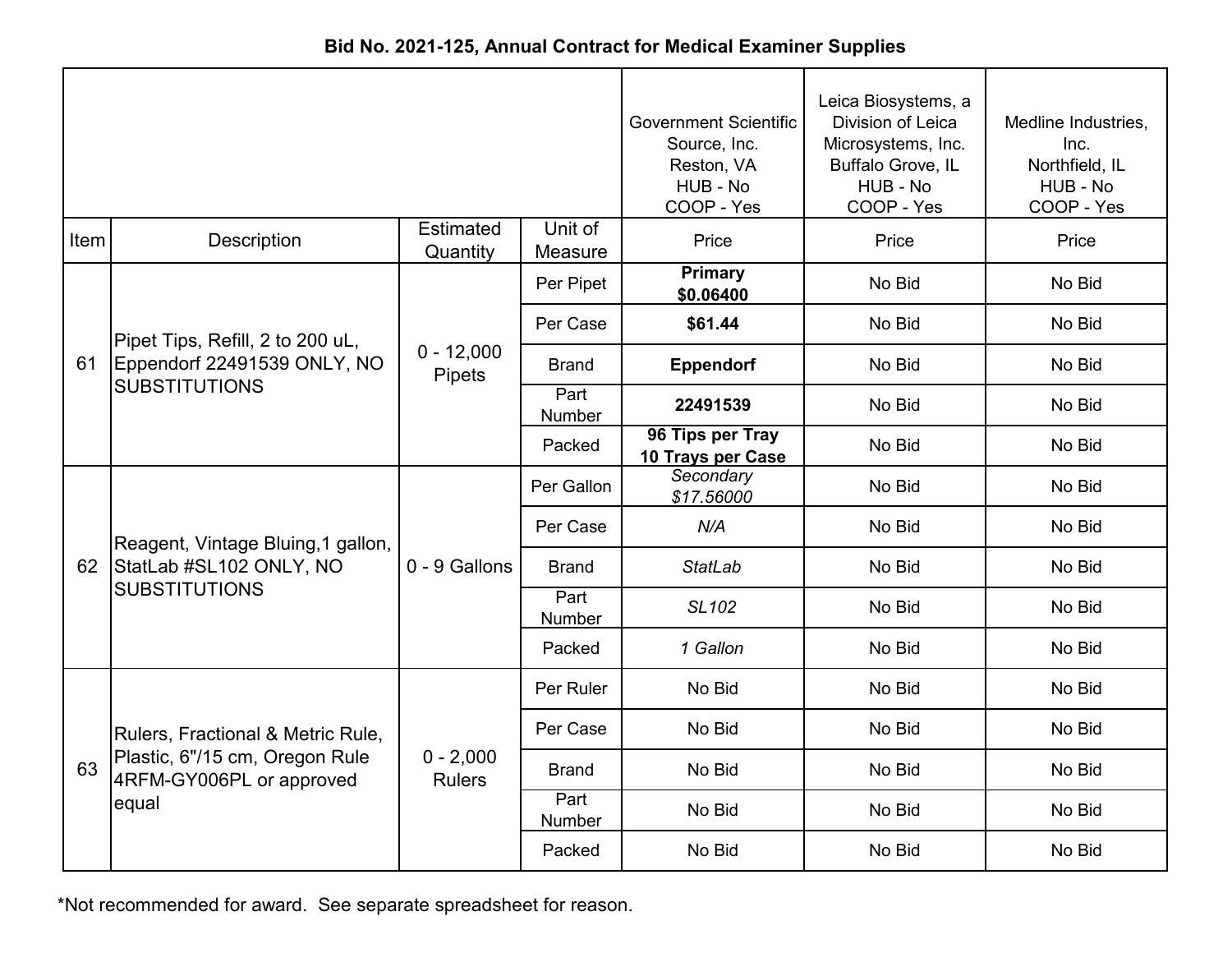| Bid No. 2021-125, Annual Contract for Medical Examiner Supplies |  |
|-----------------------------------------------------------------|--|
|-----------------------------------------------------------------|--|

|      |                                                                                                 |                              | <b>Mercedes Medical</b><br>Lakewood Ranch, FL<br>HUB - No<br>COOP - Yes | NAO Global Health,<br><b>LLC</b><br>Houston, TX<br>HUB - No<br>COOP - Yes | Premiere Scientific,<br><b>LLC</b><br><b>Grand Prairie, TX</b><br>HUB - No<br>COOP - Yes                                       |                             |
|------|-------------------------------------------------------------------------------------------------|------------------------------|-------------------------------------------------------------------------|---------------------------------------------------------------------------|--------------------------------------------------------------------------------------------------------------------------------|-----------------------------|
| Item | Description                                                                                     | <b>Estimated</b><br>Quantity | Unit of<br>Measure                                                      | Price                                                                     | Price                                                                                                                          | Price                       |
|      |                                                                                                 |                              | Per Pipet                                                               | No Bid                                                                    | \$0.11800                                                                                                                      | No Bid                      |
|      | Pipet Tips, Refill, 2 to 200 uL,                                                                |                              | Per Case                                                                | No Bid                                                                    | \$113.28                                                                                                                       | No Bid                      |
| 61   | Eppendorf 22491539 ONLY, NO                                                                     | $0 - 12,000$<br>Pipets       | <b>Brand</b>                                                            | No Bid                                                                    | Eppendorf                                                                                                                      | No Bid                      |
|      | <b>SUBSTITUTIONS</b>                                                                            |                              | Part<br>Number                                                          | No Bid                                                                    | 22491539                                                                                                                       | No Bid                      |
|      |                                                                                                 |                              | Packed                                                                  | No Bid                                                                    | 960 per Pack<br>\$26.87000<br>\$26.87<br>StatLab<br><b>SL102</b><br>1 Gallon<br>No Bid<br>No Bid<br>No Bid<br>No Bid<br>No Bid | No Bid                      |
|      | Reagent, Vintage Bluing, 1 gallon,                                                              |                              | Per Gallon                                                              | No Bid                                                                    |                                                                                                                                | No Bid                      |
|      |                                                                                                 |                              | Per Case                                                                | No Bid                                                                    |                                                                                                                                | No Bid                      |
| 62   | StatLab #SL102 ONLY, NO                                                                         | 0 - 9 Gallons                | <b>Brand</b>                                                            | No Bid                                                                    |                                                                                                                                | No Bid                      |
|      | <b>SUBSTITUTIONS</b>                                                                            |                              | Part<br>Number                                                          | No Bid                                                                    |                                                                                                                                | No Bid                      |
|      |                                                                                                 |                              | Packed                                                                  | No Bid                                                                    |                                                                                                                                | No Bid                      |
|      |                                                                                                 |                              | Per Ruler                                                               | \$0.47000*                                                                |                                                                                                                                | <b>Primary</b><br>\$1.52000 |
|      | Rulers, Fractional & Metric Rule,<br>Plastic, 6"/15 cm, Oregon Rule<br>4RFM-GY006PL or approved |                              | Per Case                                                                | \$47.00                                                                   |                                                                                                                                | \$15.20                     |
| 63   |                                                                                                 | $0 - 2,000$<br><b>Rulers</b> | <b>Brand</b>                                                            | PROMO WORLD, Inc.                                                         |                                                                                                                                | <b>Oregon Rule</b>          |
|      | equal                                                                                           |                              | Part<br>Number                                                          | <b>MER RULER</b>                                                          |                                                                                                                                | 4RFM-GY006PL                |
|      |                                                                                                 |                              | Packed                                                                  | 100 per Case                                                              |                                                                                                                                | 10 per Pack                 |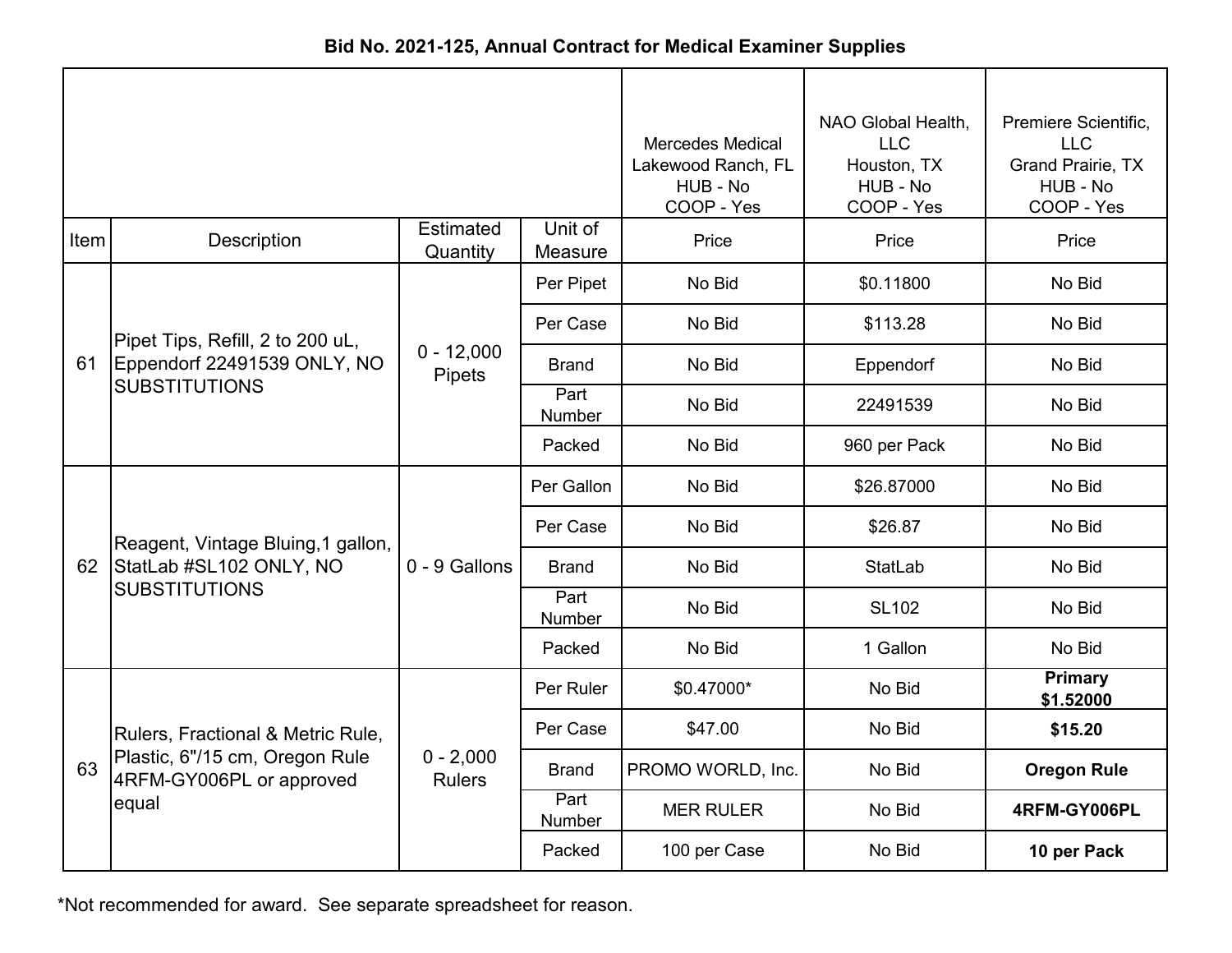|      |                                                                                                          |                              |                       | <b>RND Medical Supplies,</b><br>Inc.<br>Marietta, GA<br>HUB - No<br>COOP - Yes | School Health<br>Corporation<br>Rolling Meadows, IL<br>HUB - No | StatLab Medical<br>Products<br>McKinney, TX<br>HUB - No<br>COOP - Yes |
|------|----------------------------------------------------------------------------------------------------------|------------------------------|-----------------------|--------------------------------------------------------------------------------|-----------------------------------------------------------------|-----------------------------------------------------------------------|
| Item | Description                                                                                              | <b>Estimated</b><br>Quantity | Unit of<br>Measure    | Price                                                                          | Price                                                           | Price                                                                 |
|      |                                                                                                          |                              | Per Pipet             | No Bid                                                                         | No Bid                                                          | No Bid                                                                |
|      | Pipet Tips, Refill, 2 to 200 uL,                                                                         |                              | Per Case              | No Bid                                                                         | No Bid                                                          | No Bid                                                                |
| 61   | Eppendorf 22491539 ONLY, NO<br><b>SUBSTITUTIONS</b>                                                      | $0 - 12,000$<br>Pipets       | Brand                 | No Bid                                                                         | No Bid                                                          | No Bid                                                                |
|      |                                                                                                          |                              | Part<br>Number        | No Bid                                                                         | No Bid                                                          | No Bid                                                                |
|      |                                                                                                          |                              | Packed                | No Bid                                                                         | No Bid                                                          | No Bid                                                                |
|      | Reagent, Vintage Bluing, 1 gallon,<br>StatLab #SL102 ONLY, NO<br><b>SUBSTITUTIONS</b>                    | 0 - 9 Gallons                | Per Gallon            | No Bid                                                                         | No Bid                                                          | \$18.00000                                                            |
|      |                                                                                                          |                              | Per Case              | No Bid                                                                         | No Bid                                                          | \$72.00                                                               |
| 62   |                                                                                                          |                              | <b>Brand</b>          | No Bid                                                                         | No Bid                                                          | <b>StatLab</b>                                                        |
|      |                                                                                                          |                              | Part<br><b>Number</b> | No Bid                                                                         | No Bid                                                          | SL-102                                                                |
|      |                                                                                                          |                              | Packed                | No Bid                                                                         | No Bid                                                          | 4 per Case                                                            |
|      |                                                                                                          | $0 - 2,000$<br><b>Rulers</b> | Per Ruler             | No Bid                                                                         | No Bid                                                          | No Bid                                                                |
|      | Rulers, Fractional & Metric Rule,<br>Plastic, 6"/15 cm, Oregon Rule<br>4RFM-GY006PL or approved<br>equal |                              | Per Case              | No Bid                                                                         | No Bid                                                          | No Bid                                                                |
| 63   |                                                                                                          |                              | <b>Brand</b>          | No Bid                                                                         | No Bid                                                          | No Bid                                                                |
|      |                                                                                                          |                              | Part<br>Number        | No Bid                                                                         | No Bid                                                          | No Bid                                                                |
|      |                                                                                                          |                              | Packed                | No Bid                                                                         | No Bid                                                          | No Bid                                                                |

**Bid No. 2021-125, Annual Contract for Medical Examiner Supplies**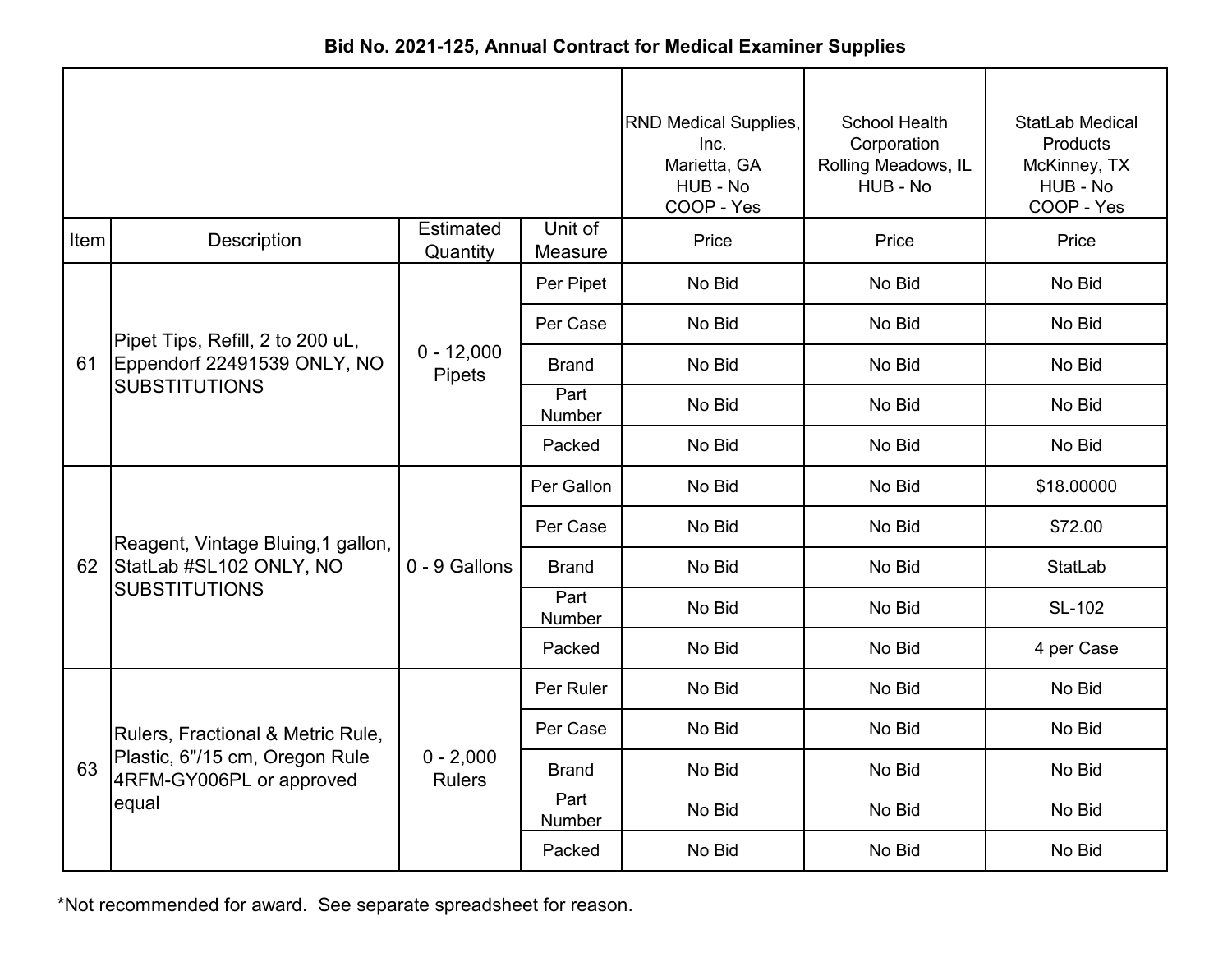|      |                                                                                                          |                              | <b>Strong Medical</b><br><b>Partners LLC</b><br>Pineville, NC<br>HUB - No | <b>United Medical</b><br><b>Equipment Business</b><br>Solutions Network, Inc.<br>Southlake, TX<br>HUB - No | <b>Zhou Medical</b><br>Solutions, LLC<br>Houston, TX<br>HUB - Yes<br>COOP - No |                              |
|------|----------------------------------------------------------------------------------------------------------|------------------------------|---------------------------------------------------------------------------|------------------------------------------------------------------------------------------------------------|--------------------------------------------------------------------------------|------------------------------|
| Item | Description                                                                                              | <b>Estimated</b><br>Quantity | Unit of<br>Measure                                                        | Price                                                                                                      | Price                                                                          | Price                        |
|      |                                                                                                          |                              | Per Pipet                                                                 | No Bid                                                                                                     | No Bid                                                                         | No Bid                       |
|      | Pipet Tips, Refill, 2 to 200 uL,                                                                         | $0 - 12,000$<br>Pipets       | Per Case                                                                  | No Bid                                                                                                     | No Bid                                                                         | No Bid                       |
| 61   | Eppendorf 22491539 ONLY, NO<br><b>SUBSTITUTIONS</b>                                                      |                              | <b>Brand</b>                                                              | No Bid                                                                                                     | No Bid                                                                         | No Bid                       |
|      |                                                                                                          |                              | Part<br>Number                                                            | No Bid                                                                                                     | No Bid                                                                         | No Bid                       |
|      |                                                                                                          |                              | Packed                                                                    | No Bid                                                                                                     | No Bid                                                                         | No Bid                       |
|      | Reagent, Vintage Bluing, 1 gallon,<br>StatLab #SL102 ONLY, NO<br><b>SUBSTITUTIONS</b>                    | 0 - 9 Gallons                | Per Gallon                                                                | No Bid                                                                                                     | No Bid                                                                         | <b>Primary</b><br>\$14.99000 |
|      |                                                                                                          |                              | Per Case                                                                  | No Bid                                                                                                     | No Bid                                                                         | \$14.99                      |
| 62   |                                                                                                          |                              | <b>Brand</b>                                                              | No Bid                                                                                                     | No Bid                                                                         | <b>StatLab</b>               |
|      |                                                                                                          |                              | Part<br>Number                                                            | No Bid                                                                                                     | No Bid                                                                         | <b>SL-102</b>                |
|      |                                                                                                          |                              | Packed                                                                    | No Bid                                                                                                     | No Bid                                                                         | 1 Each                       |
|      |                                                                                                          |                              | Per Ruler                                                                 | No Bid                                                                                                     | No Bid                                                                         | \$1.50000*                   |
|      | Rulers, Fractional & Metric Rule,<br>Plastic, 6"/15 cm, Oregon Rule<br>4RFM-GY006PL or approved<br>equal | $0 - 2,000$<br><b>Rulers</b> | Per Case                                                                  | No Bid                                                                                                     | No Bid                                                                         | \$1.50                       |
| 63   |                                                                                                          |                              | <b>Brand</b>                                                              | No Bid                                                                                                     | No Bid                                                                         | Prestige Medical Corp.       |
|      |                                                                                                          |                              | Part<br>Number                                                            | No Bid                                                                                                     | No Bid                                                                         | 49                           |
|      |                                                                                                          |                              | Packed                                                                    | No Bid                                                                                                     | No Bid                                                                         | 1 Each                       |

**Bid No. 2021-125, Annual Contract for Medical Examiner Supplies**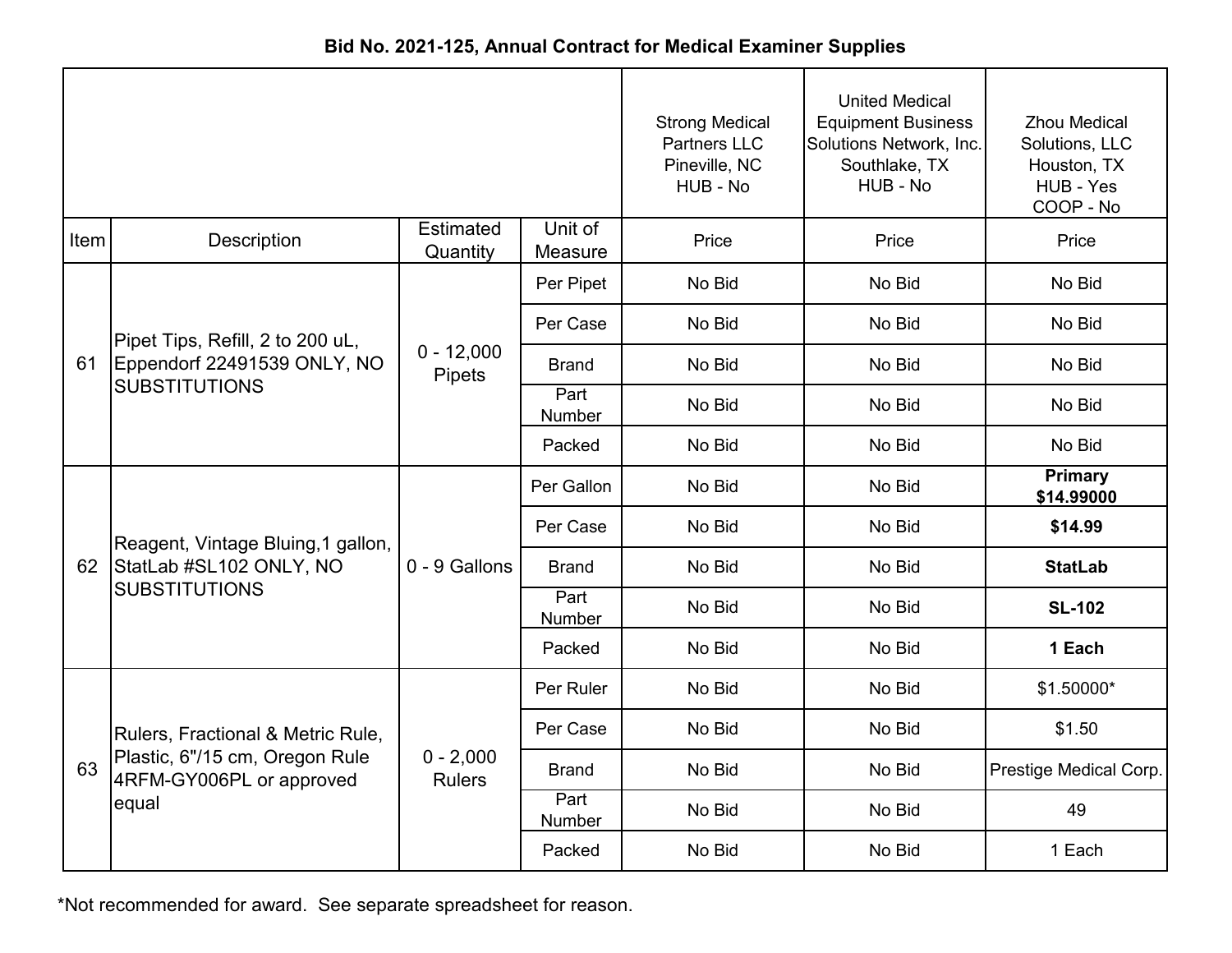|      |                                                                                      |                              | Cambridge Pro<br>Services, LLC<br>Jacksonville, FL<br>HUB - No | <b>Digital Dolphin</b><br>Products, LLC<br>Redondo Beach, CA<br>HUB - No<br>COOP - Yes | <b>Fisher Healthcare</b><br>Houston, TX<br>HUB - No<br>COOP - Yes |                             |
|------|--------------------------------------------------------------------------------------|------------------------------|----------------------------------------------------------------|----------------------------------------------------------------------------------------|-------------------------------------------------------------------|-----------------------------|
| Item | Description                                                                          | Estimated<br>Quantity        | Unit of<br>Measure                                             | Price                                                                                  | Price                                                             | Price                       |
|      |                                                                                      |                              | Per Scalpel                                                    | No Bid                                                                                 | No Bid                                                            | \$3.68600                   |
|      | Scalpel, with Handle, #21 Blade,                                                     | $0 - 75$<br><b>Scalpels</b>  | Per Case                                                       | No Bid                                                                                 | No Bid                                                            | \$36.86 per Pack            |
| 64   | Round Tip, Sterile, Disposable,<br>Integra Miltex #4421 or approved<br>equal         |                              | <b>Brand</b>                                                   | No Bid                                                                                 | No Bid                                                            | Integra                     |
|      |                                                                                      |                              | Part<br>Number                                                 | No Bid                                                                                 | No Bid                                                            | 4421                        |
|      |                                                                                      |                              | Packed                                                         | No Bid                                                                                 | No Bid                                                            | 10 per Pack                 |
|      | Seal, Magnetic Crimp, 20mm,<br>DWK Life Sciences 20-0000ML<br>ONLY, NO SUBSTITUTIONS | $0 - 3,000$<br><b>Seals</b>  | Per Seal                                                       | No Bid                                                                                 | No Bid                                                            | <b>Primary</b><br>\$0.09880 |
|      |                                                                                      |                              | Per Case                                                       | No Bid                                                                                 | No Bid                                                            | \$9.88 per Pack             |
| 65   |                                                                                      |                              | <b>Brand</b>                                                   | No Bid                                                                                 | No Bid                                                            | <b>DWK Life Sciences</b>    |
|      |                                                                                      |                              | Part<br>Number                                                 | No Bid                                                                                 | No Bid                                                            | 20-0000ML                   |
|      |                                                                                      |                              | Packed                                                         | No Bid                                                                                 | No Bid                                                            | 100 per Pack                |
|      |                                                                                      |                              | Per Sheet                                                      | No Bid                                                                                 | <b>Primary</b><br>\$0.42000                                       | No Bid                      |
|      | Sheets, Flat Stretcher, Disposal,                                                    |                              | Per Case                                                       | No Bid                                                                                 | \$21.00                                                           | No Bid                      |
|      | 66   Blue, 40" x 90," Medline<br>NON24335 or approved equal                          | $0 - 2,000$<br><b>Sheets</b> | <b>Brand</b>                                                   | No Bid                                                                                 | <b>Dynarex</b>                                                    | No Bid                      |
|      |                                                                                      |                              | Part<br>Number                                                 | No Bid                                                                                 | 8151                                                              | No Bid                      |
|      |                                                                                      |                              | Packed                                                         | No Bid                                                                                 | 50 per Case                                                       | No Bid                      |

**Bid No. 2021-125, Annual Contract for Medical Examiner Supplies**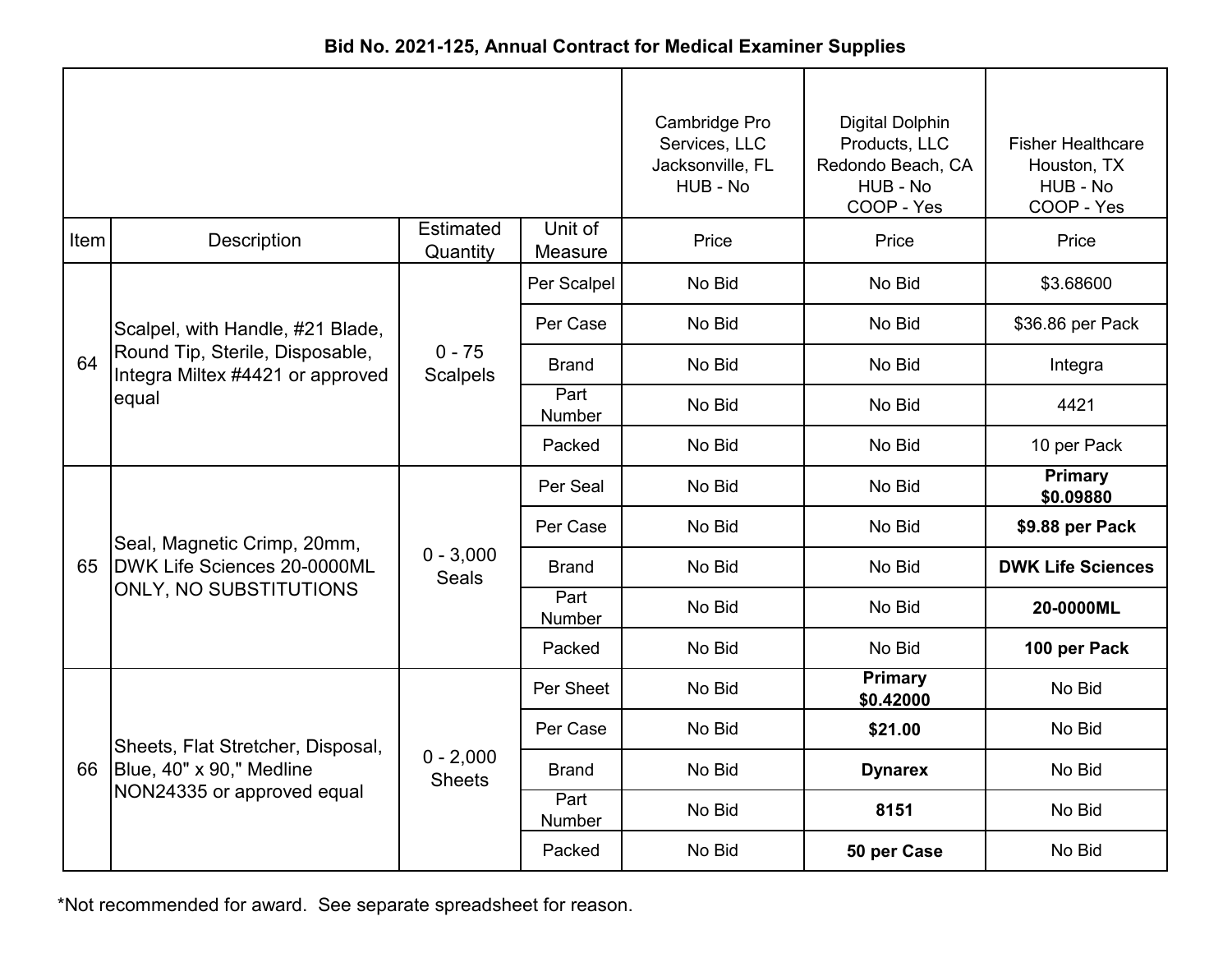|  | Bid No. 2021-125, Annual Contract for Medical Examiner Supplies |  |  |
|--|-----------------------------------------------------------------|--|--|
|--|-----------------------------------------------------------------|--|--|

|      |                                                                                      |                              | <b>Government Scientific</b><br>Source, Inc.<br>Reston, VA<br>HUB - No<br>COOP - Yes | Leica Biosystems, a<br>Division of Leica<br>Microsystems, Inc.<br>Buffalo Grove, IL<br>HUB - No<br>COOP - Yes | Medline Industries,<br>Inc.<br>Northfield, IL<br>HUB - No<br>COOP - Yes |                        |
|------|--------------------------------------------------------------------------------------|------------------------------|--------------------------------------------------------------------------------------|---------------------------------------------------------------------------------------------------------------|-------------------------------------------------------------------------|------------------------|
| Item | <b>Description</b>                                                                   | <b>Estimated</b><br>Quantity | Unit of<br>Measure                                                                   | Price                                                                                                         | Price                                                                   | Price                  |
|      |                                                                                      |                              | Per Scalpel                                                                          | \$2.71900                                                                                                     | No Bid                                                                  | No Bid                 |
|      | Scalpel, with Handle, #21 Blade,                                                     |                              | Per Case                                                                             | \$27.19                                                                                                       | No Bid                                                                  | No Bid                 |
| 64   | Round Tip, Sterile, Disposable,<br>Integra Miltex #4421 or approved                  | $0 - 75$<br><b>Scalpels</b>  | <b>Brand</b>                                                                         | <b>Fisher Scientific</b>                                                                                      | No Bid                                                                  | No Bid                 |
|      | equal                                                                                |                              | Part<br>Number                                                                       | 12460455                                                                                                      | No Bid                                                                  | No Bid                 |
|      |                                                                                      |                              | Packed                                                                               | 10 per Pack                                                                                                   | No Bid                                                                  | No Bid                 |
|      | Seal, Magnetic Crimp, 20mm,<br>DWK Life Sciences 20-0000ML<br>ONLY, NO SUBSTITUTIONS | $0 - 3,000$<br><b>Seals</b>  | Per Seal                                                                             | Secondary<br>\$0.10820                                                                                        | No Bid                                                                  | No Bid                 |
|      |                                                                                      |                              | Per Case                                                                             | \$10.82                                                                                                       | No Bid                                                                  | No Bid                 |
| 65   |                                                                                      |                              | <b>Brand</b>                                                                         | <b>DWK Life Sciences</b>                                                                                      | No Bid                                                                  | No Bid                 |
|      |                                                                                      |                              | Part<br>Number                                                                       | 20-0000ML                                                                                                     | No Bid                                                                  | No Bid                 |
|      |                                                                                      |                              | Packed                                                                               | 100 per Pack                                                                                                  | No Bid                                                                  | No Bid                 |
|      |                                                                                      |                              | Per Sheet                                                                            | \$0.59760                                                                                                     | No Bid                                                                  | Secondary<br>\$0.46000 |
|      | Sheets, Flat Stretcher, Disposal,                                                    | $0 - 2,000$<br><b>Sheets</b> | Per Case                                                                             | \$29.88                                                                                                       | No Bid                                                                  | \$23.00                |
| 66   | Blue, 40" x 90," Medline<br>NON24335 or approved equal                               |                              | <b>Brand</b>                                                                         | Medline                                                                                                       | No Bid                                                                  | <b>Medline</b>         |
|      |                                                                                      |                              | Part<br>Number                                                                       | <b>NON24335</b>                                                                                               | No Bid                                                                  | <b>NON24335</b>        |
|      |                                                                                      |                              | Packed                                                                               | 50 per Case                                                                                                   | No Bid                                                                  | 50 per Case            |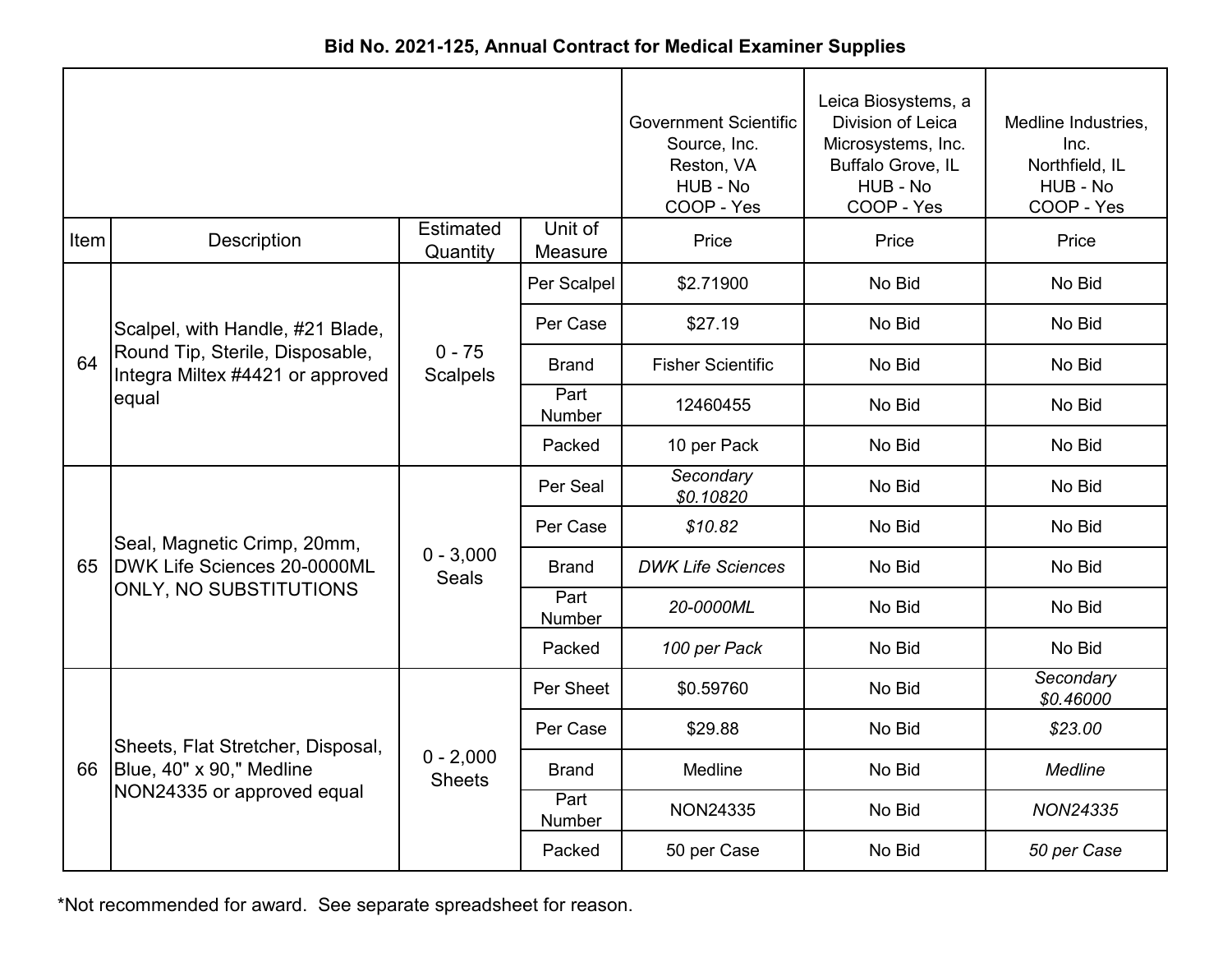| Bid No. 2021-125, Annual Contract for Medical Examiner Supplies |  |
|-----------------------------------------------------------------|--|
|-----------------------------------------------------------------|--|

|      |                                                                                      |                              | <b>Mercedes Medical</b><br>Lakewood Ranch, FL<br>HUB - No<br>COOP - Yes | NAO Global Health,<br><b>LLC</b><br>Houston, TX<br>HUB - No<br>COOP - Yes | Premiere Scientific,<br><b>LLC</b><br><b>Grand Prairie, TX</b><br>HUB - No<br>COOP - Yes |                             |
|------|--------------------------------------------------------------------------------------|------------------------------|-------------------------------------------------------------------------|---------------------------------------------------------------------------|------------------------------------------------------------------------------------------|-----------------------------|
| Item | Description                                                                          | <b>Estimated</b><br>Quantity | Unit of<br>Measure                                                      | Price                                                                     | Price                                                                                    | Price                       |
|      |                                                                                      |                              | Per Scalpel                                                             | Secondary<br>\$0.80000                                                    | \$2.00700                                                                                | <b>Primary</b><br>\$0.55700 |
|      | Scalpel, with Handle, #21 Blade,                                                     |                              | Per Case                                                                | \$8.00                                                                    | \$20.07                                                                                  | \$5.57                      |
| 64   | Round Tip, Sterile, Disposable,<br>Integra Miltex #4421 or approved<br>equal         | $0 - 75$<br><b>Scalpels</b>  | <b>Brand</b>                                                            | Myco                                                                      | <b>Miltex</b>                                                                            | <b>Myco Medical</b>         |
|      |                                                                                      |                              | Part<br><b>Number</b>                                                   | 6008T21                                                                   | 4421                                                                                     | 6008T-21                    |
|      |                                                                                      |                              | Packed                                                                  | 10 per Case                                                               | 10 per Pack                                                                              | 10 per Box                  |
|      | Seal, Magnetic Crimp, 20mm,<br>DWK Life Sciences 20-0000ML<br>ONLY, NO SUBSTITUTIONS | $0 - 3,000$<br><b>Seals</b>  | Per Seal                                                                | No Bid                                                                    | \$0.23900                                                                                | No Bid                      |
|      |                                                                                      |                              | Per Case                                                                | No Bid                                                                    | \$23.90                                                                                  | No Bid                      |
| 65   |                                                                                      |                              | <b>Brand</b>                                                            | No Bid                                                                    | <b>DWK Life Sciences</b>                                                                 | No Bid                      |
|      |                                                                                      |                              | Part<br>Number                                                          | No Bid                                                                    | 20-0000ML                                                                                | No Bid                      |
|      |                                                                                      |                              | Packed                                                                  | No Bid                                                                    | 100 per Pack                                                                             | No Bid                      |
|      |                                                                                      |                              | Per Sheet                                                               | \$0.70000                                                                 | \$0.90900                                                                                | \$0.46900                   |
|      | Sheets, Flat Stretcher, Disposal,                                                    | $0 - 2,000$<br><b>Sheets</b> | Per Case                                                                | \$35.00                                                                   | \$45.45                                                                                  | \$23.45                     |
| 66   | Blue, 40" x 90," Medline<br>NON24335 or approved equal                               |                              | Brand                                                                   | Tidi                                                                      | Medline                                                                                  | Tidi                        |
|      |                                                                                      |                              | Part<br>Number                                                          | 980929                                                                    | <b>NON24335</b>                                                                          | 359                         |
|      |                                                                                      |                              | Packed                                                                  | 50 per Case                                                               | 50 per Case                                                                              | 50 per Case                 |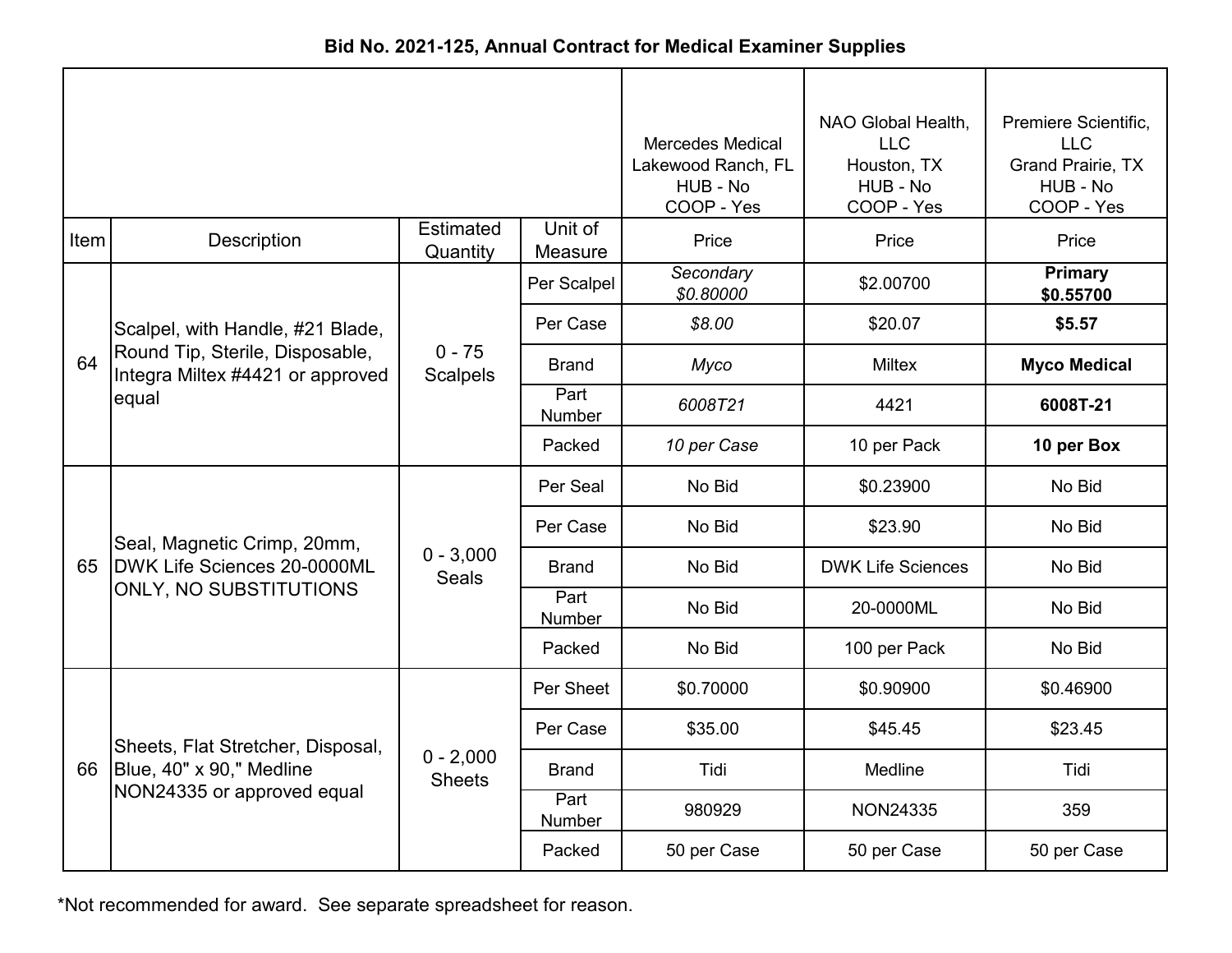| Bid No. 2021-125, Annual Contract for Medical Examiner Supplies |  |
|-----------------------------------------------------------------|--|
|-----------------------------------------------------------------|--|

|      |                                                                     |                              |                       | <b>RND Medical Supplies,</b><br>Inc.<br>Marietta, GA<br>HUB - No<br>COOP - Yes | <b>School Health</b><br>Corporation<br>Rolling Meadows, IL<br>HUB - No | StatLab Medical<br><b>Products</b><br>McKinney, TX<br>HUB - No<br>COOP - Yes |
|------|---------------------------------------------------------------------|------------------------------|-----------------------|--------------------------------------------------------------------------------|------------------------------------------------------------------------|------------------------------------------------------------------------------|
| Item | Description                                                         | <b>Estimated</b><br>Quantity | Unit of<br>Measure    | Price                                                                          | Price                                                                  | Price                                                                        |
|      |                                                                     |                              | Per Scalpel           | \$2.17000                                                                      | No Bid                                                                 | No Bid                                                                       |
|      | Scalpel, with Handle, #21 Blade,                                    |                              | Per Case              | \$21.70                                                                        | No Bid                                                                 | No Bid                                                                       |
| 64   | Round Tip, Sterile, Disposable,<br>Integra Miltex #4421 or approved | $0 - 75$<br><b>Scalpels</b>  | <b>Brand</b>          | Myco Medical                                                                   | No Bid                                                                 | No Bid                                                                       |
|      | equal                                                               |                              | Part<br>Number        | 6008T-21                                                                       | No Bid                                                                 | No Bid                                                                       |
|      |                                                                     |                              | Packed                | 10 per Box                                                                     | No Bid                                                                 | No Bid                                                                       |
|      | Seal, Magnetic Crimp, 20mm,                                         | $0 - 3,000$<br><b>Seals</b>  | Per Seal              | No Bid                                                                         | No Bid                                                                 | No Bid                                                                       |
|      |                                                                     |                              | Per Case              | No Bid                                                                         | No Bid                                                                 | No Bid                                                                       |
| 65   | DWK Life Sciences 20-0000ML                                         |                              | <b>Brand</b>          | No Bid                                                                         | No Bid                                                                 | No Bid                                                                       |
|      | ONLY, NO SUBSTITUTIONS                                              |                              | Part<br><b>Number</b> | No Bid                                                                         | No Bid                                                                 | No Bid                                                                       |
|      |                                                                     |                              | Packed                | No Bid                                                                         | No Bid                                                                 | No Bid                                                                       |
|      |                                                                     |                              | Per Sheet             | \$1.01700                                                                      | \$0.97000                                                              | No Bid                                                                       |
|      | Sheets, Flat Stretcher, Disposal,                                   |                              | Per Case              | \$50.85                                                                        | \$48.50                                                                | No Bid                                                                       |
| 66   | Blue, 40" x 90," Medline                                            | $0 - 2,000$<br><b>Sheets</b> | <b>Brand</b>          | Tidi                                                                           | Medline                                                                | No Bid                                                                       |
|      | NON24335 or approved equal                                          |                              | Part<br>Number        | 9810455                                                                        | <b>NON24335</b>                                                        | No Bid                                                                       |
|      |                                                                     |                              | Packed                | 50 per Case                                                                    | 50 per Case                                                            | No Bid                                                                       |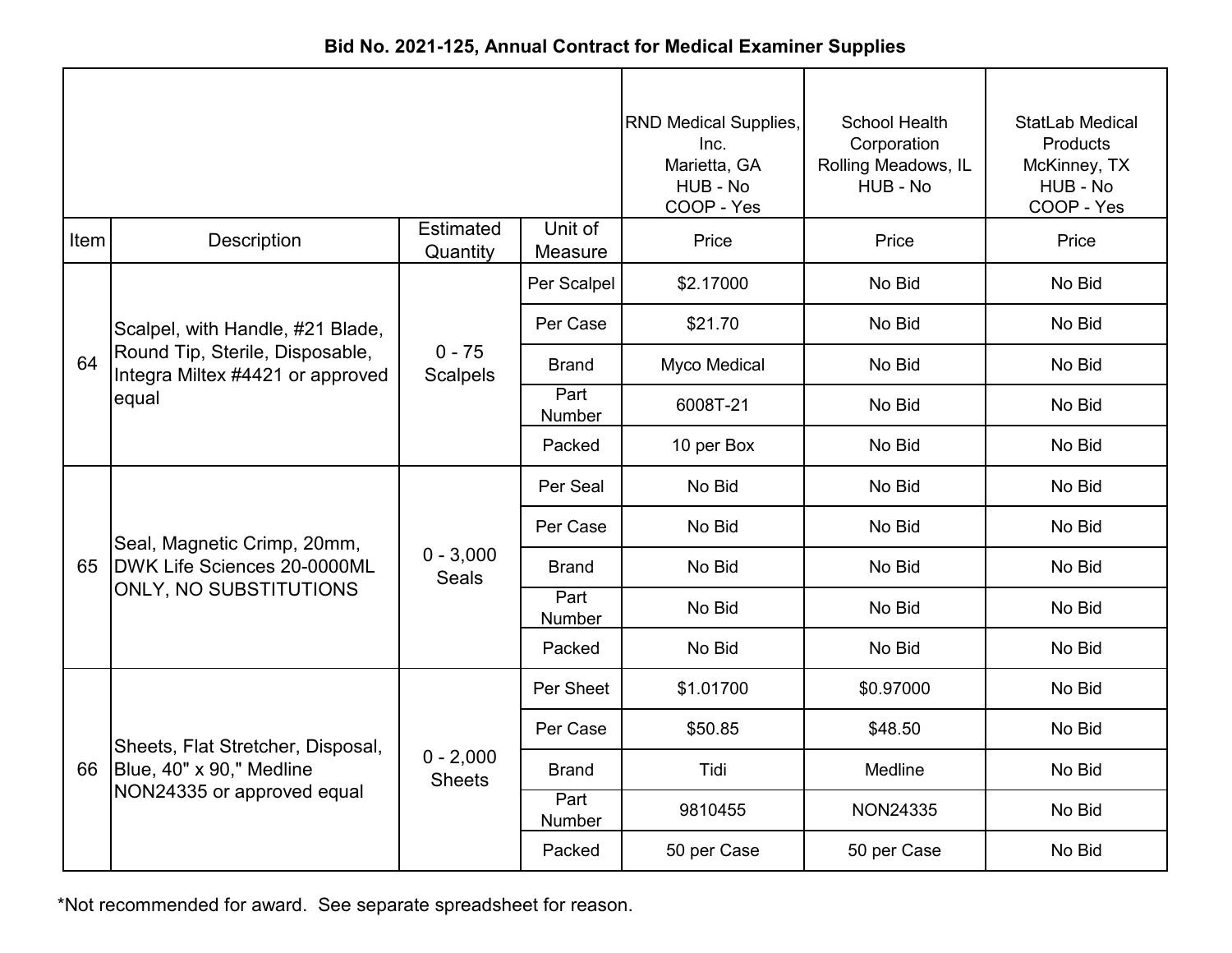| Bid No. 2021-125, Annual Contract for Medical Examiner Supplies |  |
|-----------------------------------------------------------------|--|
|-----------------------------------------------------------------|--|

|      |                                                                     |                              |                    | <b>Strong Medical</b><br><b>Partners LLC</b><br>Pineville, NC<br>HUB - No | <b>United Medical</b><br><b>Equipment Business</b><br>Solutions Network, Inc.<br>Southlake, TX<br>HUB - No | <b>Zhou Medical</b><br>Solutions, LLC<br>Houston, TX<br>HUB - Yes<br>COOP - No |
|------|---------------------------------------------------------------------|------------------------------|--------------------|---------------------------------------------------------------------------|------------------------------------------------------------------------------------------------------------|--------------------------------------------------------------------------------|
| Item | Description                                                         | <b>Estimated</b><br>Quantity | Unit of<br>Measure | Price                                                                     | Price                                                                                                      | Price                                                                          |
|      |                                                                     |                              | Per Scalpel        | No Bid                                                                    | \$1.84830                                                                                                  | \$1.29600                                                                      |
|      | Scalpel, with Handle, #21 Blade,                                    |                              | Per Case           | No Bid                                                                    | \$18.43                                                                                                    | \$12.96                                                                        |
| 64   | Round Tip, Sterile, Disposable,<br>Integra Miltex #4421 or approved | $0 - 75$<br><b>Scalpels</b>  | <b>Brand</b>       | No Bid                                                                    | <b>Sklar</b>                                                                                               | <b>Miltex</b>                                                                  |
|      | equal                                                               |                              | Part<br>Number     | No Bid                                                                    | 06-3121                                                                                                    | 4421                                                                           |
|      |                                                                     |                              | Packed             | No Bid                                                                    | 10 per Box                                                                                                 | 10 per Box                                                                     |
|      |                                                                     | $0 - 3,000$<br><b>Seals</b>  | Per Seal           | No Bid                                                                    | No Bid                                                                                                     | No Bid                                                                         |
|      | Seal, Magnetic Crimp, 20mm,                                         |                              | Per Case           | No Bid                                                                    | No Bid                                                                                                     | No Bid                                                                         |
| 65   | DWK Life Sciences 20-0000ML                                         |                              | <b>Brand</b>       | No Bid                                                                    | No Bid                                                                                                     | No Bid                                                                         |
|      | ONLY, NO SUBSTITUTIONS                                              |                              | Part<br>Number     | No Bid                                                                    | No Bid                                                                                                     | No Bid                                                                         |
|      |                                                                     |                              | Packed             | No Bid                                                                    | No Bid                                                                                                     | No Bid                                                                         |
|      |                                                                     |                              | Per Sheet          | No Bid                                                                    | \$0.56120                                                                                                  | \$0.46500                                                                      |
|      | Sheets, Flat Stretcher, Disposal,                                   |                              | Per Case           | No Bid                                                                    | \$28.06                                                                                                    | \$23.25                                                                        |
| 66   | Blue, 40" x 90," Medline                                            | $0 - 2,000$<br><b>Sheets</b> | <b>Brand</b>       | No Bid                                                                    | McKesson                                                                                                   | Tidi                                                                           |
|      | NON24335 or approved equal                                          |                              | Part<br>Number     | No Bid                                                                    | 18-929                                                                                                     | 369                                                                            |
|      |                                                                     |                              | Packed             | No Bid                                                                    | 50 per Case                                                                                                | 50 per Case                                                                    |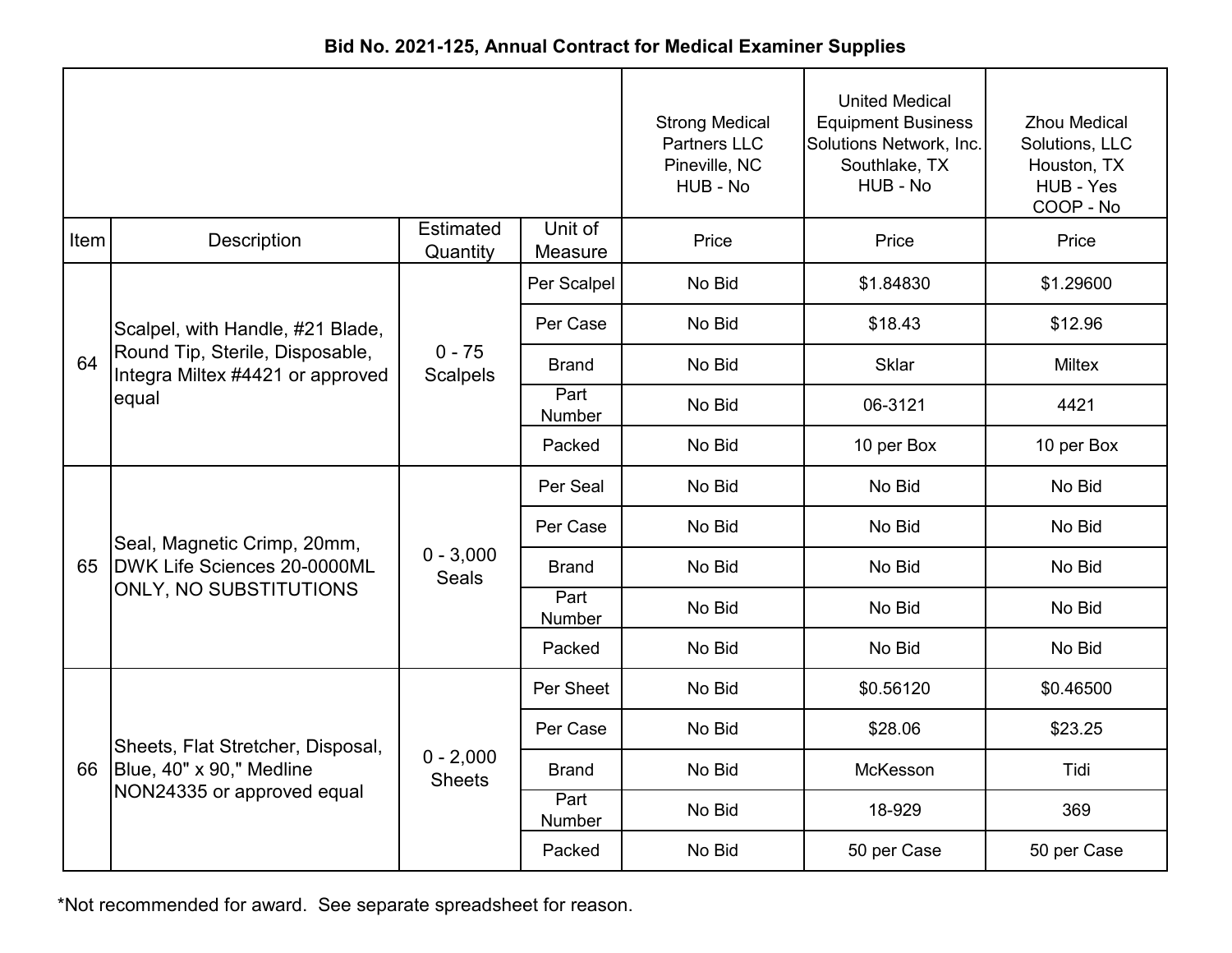|      |                                              |                                |                    | Cambridge Pro<br>Services, LLC<br>Jacksonville, FL<br>HUB - No | <b>Digital Dolphin</b><br>Products, LLC<br>Redondo Beach, CA<br>HUB - No<br>COOP - Yes | <b>Fisher Healthcare</b><br>Houston, TX<br>HUB - No<br>COOP - Yes |
|------|----------------------------------------------|--------------------------------|--------------------|----------------------------------------------------------------|----------------------------------------------------------------------------------------|-------------------------------------------------------------------|
| Item | Description                                  | <b>Estimated</b><br>Quantity   | Unit of<br>Measure | Price                                                          | Price                                                                                  | Price                                                             |
|      |                                              |                                | Per Gallon         | No Bid                                                         | No Bid                                                                                 | No Bid                                                            |
|      | Solution, Rapid Decalcifier, 1               |                                | Per Case           | No Bid                                                         | No Bid                                                                                 | No Bid                                                            |
| 67   | gallon, Apex RDO or approved                 | 0 - 2 Gallons                  | <b>Brand</b>       | No Bid                                                         | No Bid                                                                                 | No Bid                                                            |
|      | equal                                        |                                | Part<br>Number     | No Bid                                                         | No Bid                                                                                 | No Bid                                                            |
|      |                                              |                                | Packed             | No Bid                                                         | No Bid                                                                                 | No Bid                                                            |
|      |                                              | $0 - 6,000$<br><b>Syringes</b> | Per Syringe        | No Bid                                                         | \$0.30000                                                                              | \$0.93800                                                         |
|      | Syringe, 30cc, Sterile, Luer Lock,           |                                | Per Case           | No Bid                                                         | \$150.00                                                                               | \$234.50                                                          |
| 68   | w/o needle, Exel 26290 or                    |                                | <b>Brand</b>       | No Bid                                                         | <b>Dynarex</b>                                                                         | Exel                                                              |
|      | approved equal                               |                                | Part<br>Number     | No Bid                                                         | 6992                                                                                   | 26290                                                             |
|      |                                              |                                | Packed             | No Bid                                                         | 50 per Box<br>10 Boxes per Case                                                        | 50 per Pack<br>5 Packs per Case                                   |
|      |                                              |                                | Per Tip            | No Bid                                                         | No Bid                                                                                 | No Bid                                                            |
|      | Tips, Wide Orifice, Universal Fit,           |                                | Per Case           | No Bid                                                         | No Bid                                                                                 | No Bid                                                            |
| 69   | 250 uL, Mettler Toledo<br>#17001127 ONLY, NO | 0 - 5,500 Tips                 | <b>Brand</b>       | No Bid                                                         | No Bid                                                                                 | No Bid                                                            |
|      | <b>SUBSTITUTIONS</b>                         |                                | Part<br>Number     | No Bid                                                         | No Bid                                                                                 | No Bid                                                            |
|      |                                              |                                | Packed             | No Bid                                                         | No Bid                                                                                 | No Bid                                                            |

**Bid No. 2021-125, Annual Contract for Medical Examiner Supplies**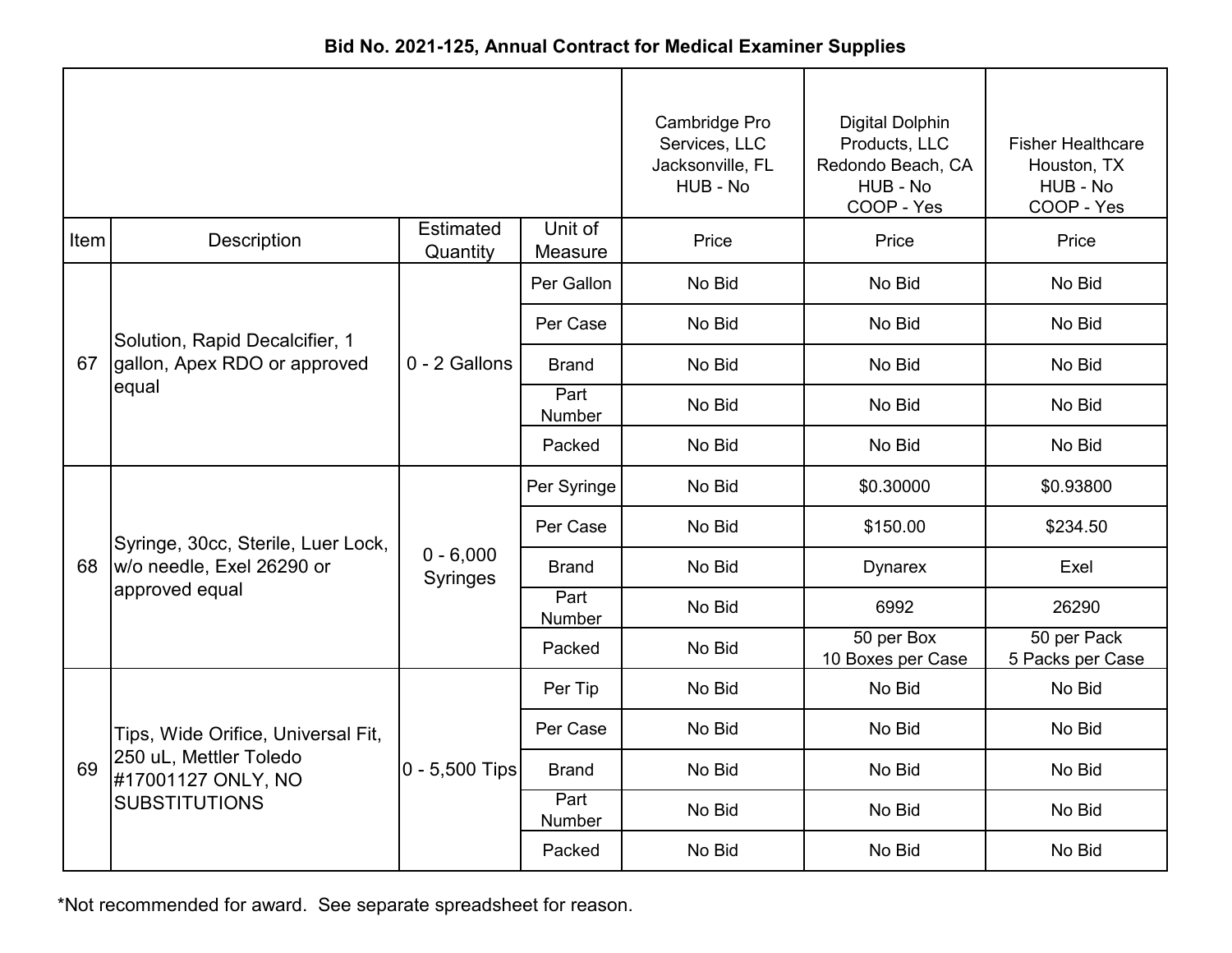|      |                                              |                                |                    | <b>Government Scientific</b><br>Source, Inc.<br>Reston, VA<br>HUB - No<br>COOP - Yes | Leica Biosystems, a<br>Division of Leica<br>Microsystems, Inc.<br>Buffalo Grove, IL<br>HUB - No<br>COOP - Yes | Medline Industries,<br>Inc.<br>Northfield, IL<br>HUB - No<br>COOP - Yes |
|------|----------------------------------------------|--------------------------------|--------------------|--------------------------------------------------------------------------------------|---------------------------------------------------------------------------------------------------------------|-------------------------------------------------------------------------|
| Item | <b>Description</b>                           | Estimated<br>Quantity          | Unit of<br>Measure | Price                                                                                | Price                                                                                                         | Price                                                                   |
|      |                                              |                                | Per Gallon         | \$216.55000                                                                          | No Bid                                                                                                        | No Bid                                                                  |
|      | Solution, Rapid Decalcifier, 1               |                                | Per Case           | N/A                                                                                  | No Bid                                                                                                        | No Bid                                                                  |
| 67   | gallon, Apex RDO or approved                 | 0 - 2 Gallons                  | <b>Brand</b>       | <b>VWR Scientific</b>                                                                | No Bid                                                                                                        | No Bid                                                                  |
|      | equal                                        |                                | Part<br>Number     | EM1.01736.2500                                                                       | No Bid                                                                                                        | No Bid                                                                  |
|      |                                              |                                | Packed             | 1 Each                                                                               | No Bid                                                                                                        | No Bid                                                                  |
|      |                                              | $0 - 6,000$<br><b>Syringes</b> | Per Syringe        | Secondary<br>\$0.27188                                                               | No Bid                                                                                                        | No Bid                                                                  |
|      | Syringe, 30cc, Sterile, Luer Lock,           |                                | Per Case           | \$67.97                                                                              | No Bid                                                                                                        | No Bid                                                                  |
| 68   | w/o needle, Exel 26290 or                    |                                | <b>Brand</b>       | <b>Fisher Scientific</b>                                                             | No Bid                                                                                                        | No Bid                                                                  |
|      | approved equal                               |                                | Part<br>Number     | 1484127                                                                              | No Bid                                                                                                        | No Bid                                                                  |
|      |                                              |                                | Packed             | 250 per Pack                                                                         | No Bid                                                                                                        | No Bid                                                                  |
|      |                                              |                                | Per Tip            | No Bid                                                                               | No Bid                                                                                                        | No Bid                                                                  |
|      | Tips, Wide Orifice, Universal Fit,           |                                | Per Case           | No Bid                                                                               | No Bid                                                                                                        | No Bid                                                                  |
| 69   | 250 uL, Mettler Toledo<br>#17001127 ONLY, NO | 0 - 5,500 Tips                 | <b>Brand</b>       | No Bid                                                                               | No Bid                                                                                                        | No Bid                                                                  |
|      | <b>SUBSTITUTIONS</b>                         |                                | Part<br>Number     | No Bid                                                                               | No Bid                                                                                                        | No Bid                                                                  |
|      |                                              |                                | Packed             | No Bid                                                                               | No Bid                                                                                                        | No Bid                                                                  |

**Bid No. 2021-125, Annual Contract for Medical Examiner Supplies**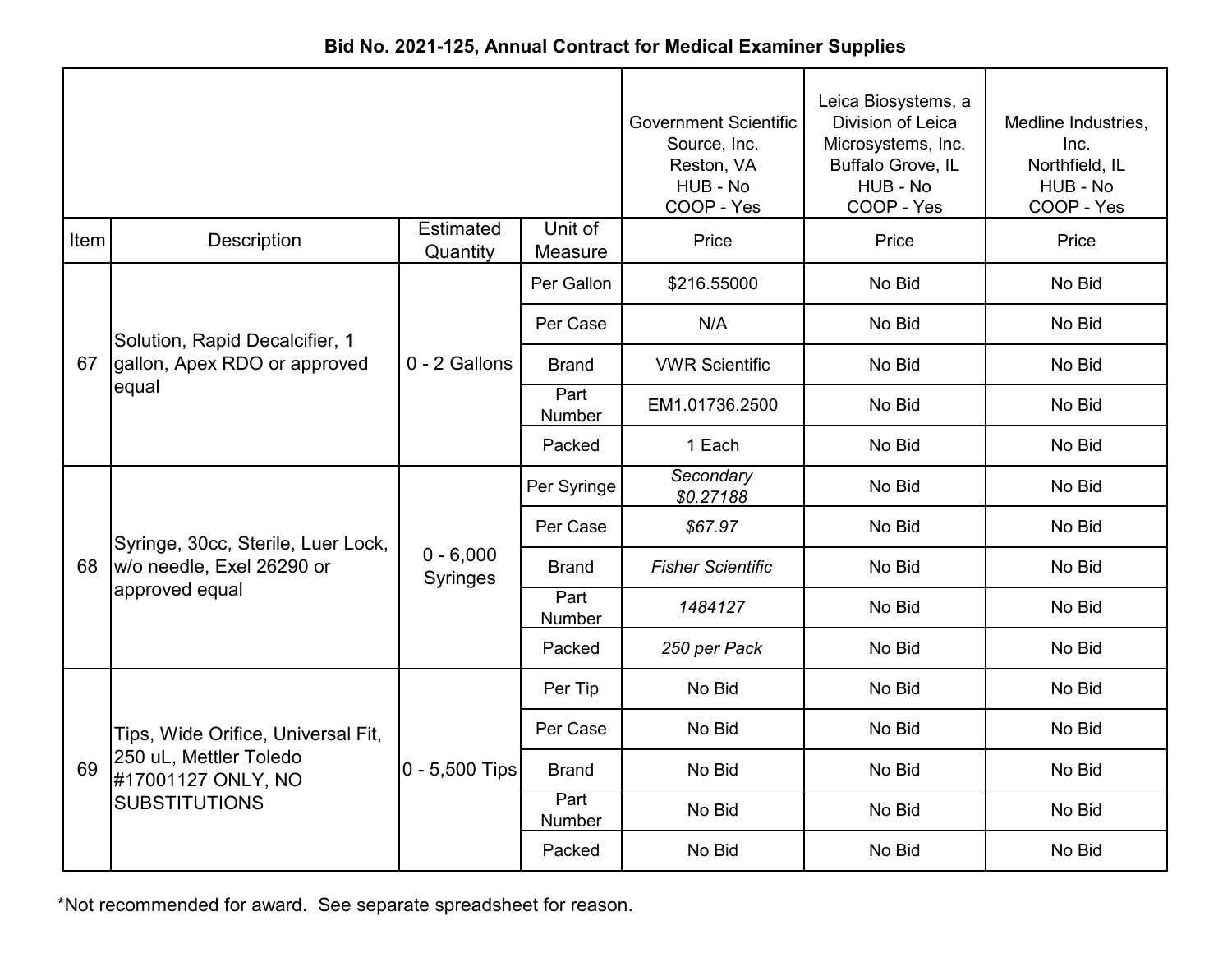| Bid No. 2021-125, Annual Contract for Medical Examiner Supplies |  |
|-----------------------------------------------------------------|--|
|-----------------------------------------------------------------|--|

|      |                                              |                                |                    | <b>Mercedes Medical</b><br>Lakewood Ranch, FL<br>HUB - No<br>COOP - Yes | NAO Global Health,<br><b>LLC</b><br>Houston, TX<br>HUB - No<br>COOP - Yes | Premiere Scientific,<br><b>LLC</b><br><b>Grand Prairie, TX</b><br>HUB - No<br>COOP - Yes |
|------|----------------------------------------------|--------------------------------|--------------------|-------------------------------------------------------------------------|---------------------------------------------------------------------------|------------------------------------------------------------------------------------------|
| Item | <b>Description</b>                           | <b>Estimated</b><br>Quantity   | Unit of<br>Measure | Price                                                                   | Price                                                                     | Price                                                                                    |
|      |                                              |                                | Per Gallon         | <b>Primary</b><br>\$55.00000                                            | Secondary<br>\$103.16000                                                  | No Bid                                                                                   |
|      | Solution, Rapid Decalcifier, 1               |                                | Per Case           | \$220.00                                                                | \$103.16                                                                  | No Bid                                                                                   |
| 67   | gallon, Apex RDO or approved                 | 0 - 2 Gallons                  | <b>Brand</b>       | <b>Apex</b>                                                             | <b>Electron Microscopy</b>                                                | No Bid                                                                                   |
|      | equal                                        |                                | Part<br>Number     | <b>RDO</b>                                                              | 50-334-59                                                                 | No Bid                                                                                   |
|      |                                              |                                | Packed             | 4 per Case                                                              | 1 Each                                                                    | No Bid                                                                                   |
|      |                                              | $0 - 6,000$<br><b>Syringes</b> | Per Syringe        | \$0.40000                                                               | \$0.58500                                                                 | \$0.36300                                                                                |
|      | Syringe, 30cc, Sterile, Luer Lock,           |                                | Per Case           | \$100.00                                                                | \$146.25                                                                  | \$90.75                                                                                  |
| 68   | w/o needle, Exel 26290 or                    |                                | <b>Brand</b>       | Exel                                                                    | Exel                                                                      | Exel                                                                                     |
|      | approved equal                               |                                | Part<br>Number     | 26290                                                                   | 26290                                                                     | 26290                                                                                    |
|      |                                              |                                | Packed             | 50 per Box<br>5 Boxes per Case                                          | 50 per Pack<br>5 Packs per Case                                           | 50 per Box<br>5 Boxes per Case                                                           |
|      |                                              |                                | Per Tip            | No Bid                                                                  | Secondary<br>\$0.10200                                                    | Primary<br>\$0.09600                                                                     |
|      | Tips, Wide Orifice, Universal Fit,           |                                | Per Case           | No Bid                                                                  | \$102.00                                                                  | \$92.16                                                                                  |
| 69   | 250 uL, Mettler Toledo<br>#17001127 ONLY, NO | $0 - 5,500$ Tips               | <b>Brand</b>       | No Bid                                                                  | <b>Mettler Toledo</b>                                                     | <b>Mettler Toledo</b>                                                                    |
|      | <b>SUBSTITUTIONS</b>                         |                                | Part<br>Number     | No Bid                                                                  | 17001127                                                                  | 17001127                                                                                 |
|      |                                              |                                | Packed             | No Bid                                                                  | 1000 per Bag                                                              | 960 per Case                                                                             |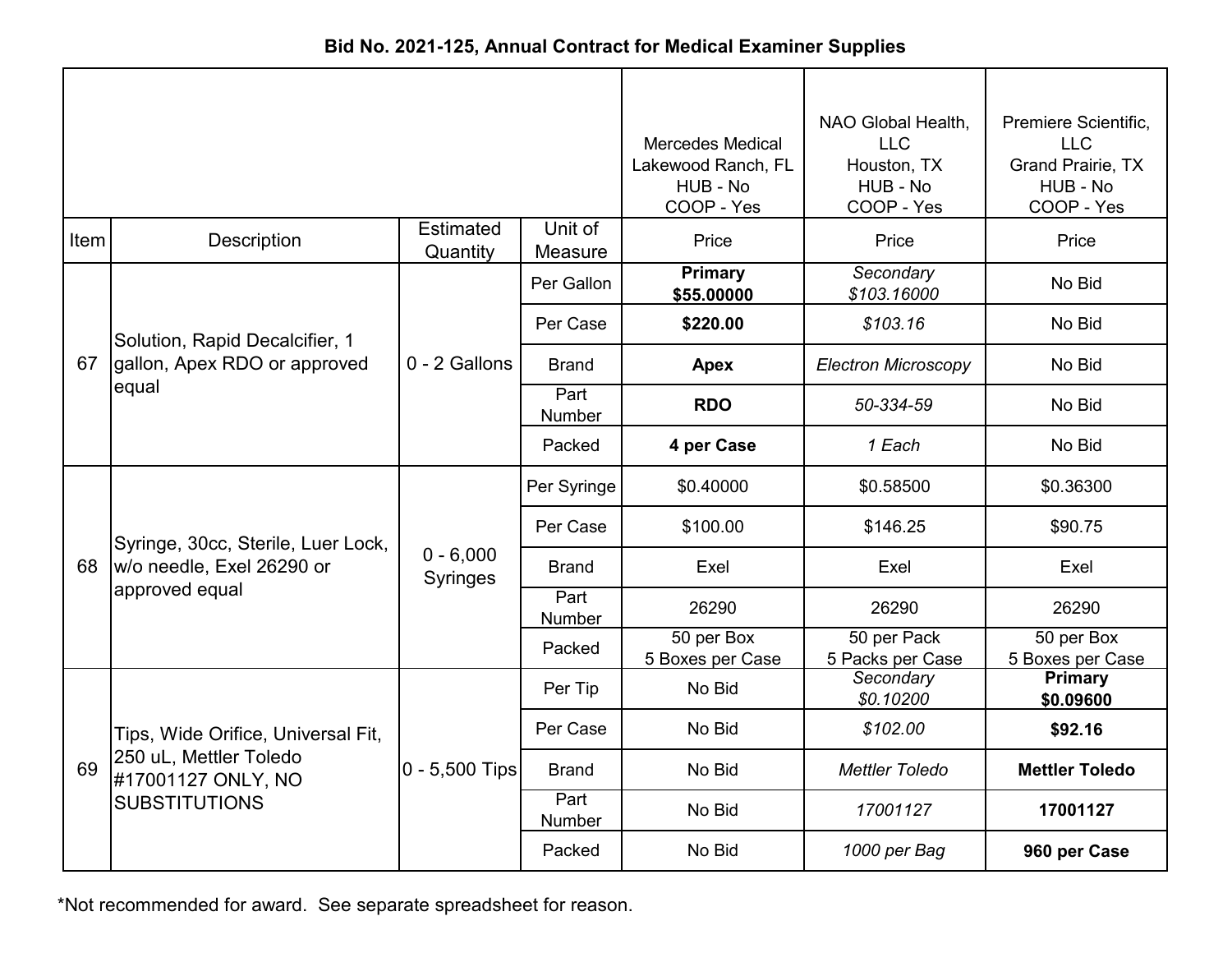|      |                                              |                              |                    | <b>RND Medical Supplies,</b><br>Inc.<br>Marietta, GA<br>HUB - No<br>COOP - Yes | School Health<br>Corporation<br>Rolling Meadows, IL<br>HUB - No | StatLab Medical<br>Products<br>McKinney, TX<br>HUB - No<br>COOP - Yes |
|------|----------------------------------------------|------------------------------|--------------------|--------------------------------------------------------------------------------|-----------------------------------------------------------------|-----------------------------------------------------------------------|
| Item | <b>Description</b>                           | <b>Estimated</b><br>Quantity | Unit of<br>Measure | Price                                                                          | Price                                                           | Price                                                                 |
|      |                                              |                              | Per Gallon         | No Bid                                                                         | No Bid                                                          | No Bid                                                                |
|      | Solution, Rapid Decalcifier, 1               |                              | Per Case           | No Bid                                                                         | No Bid                                                          | No Bid                                                                |
| 67   | gallon, Apex RDO or approved<br>equal        | 0 - 2 Gallons                | <b>Brand</b>       | No Bid                                                                         | No Bid                                                          | No Bid                                                                |
|      |                                              |                              | Part<br>Number     | No Bid                                                                         | No Bid                                                          | No Bid                                                                |
|      |                                              |                              | Packed             | No Bid                                                                         | No Bid                                                          | No Bid                                                                |
|      |                                              | $0 - 6,000$<br>Syringes      | Per Syringe        | \$0.41568                                                                      | No Bid                                                          | No Bid                                                                |
|      | Syringe, 30cc, Sterile, Luer Lock,           |                              | Per Case           | \$103.92                                                                       | No Bid                                                          | No Bid                                                                |
| 68   | w/o needle, Exel 26290 or                    |                              | Brand              | Exel                                                                           | No Bid                                                          | No Bid                                                                |
|      | approved equal                               |                              | Part<br>Number     | 26290                                                                          | No Bid                                                          | No Bid                                                                |
|      |                                              |                              | Packed             | 50 per Box<br>5 Boxes per Case                                                 | No Bid                                                          | No Bid                                                                |
|      |                                              |                              | Per Tip            | No Bid                                                                         | No Bid                                                          | No Bid                                                                |
|      | Tips, Wide Orifice, Universal Fit,           |                              | Per Case           | No Bid                                                                         | No Bid                                                          | No Bid                                                                |
| 69   | 250 uL, Mettler Toledo<br>#17001127 ONLY, NO | $0 - 5,500$ Tips             | <b>Brand</b>       | No Bid                                                                         | No Bid                                                          | No Bid                                                                |
|      | <b>SUBSTITUTIONS</b>                         |                              | Part<br>Number     | No Bid                                                                         | No Bid                                                          | No Bid                                                                |
|      |                                              |                              | Packed             | No Bid                                                                         | No Bid                                                          | No Bid                                                                |

**Bid No. 2021-125, Annual Contract for Medical Examiner Supplies**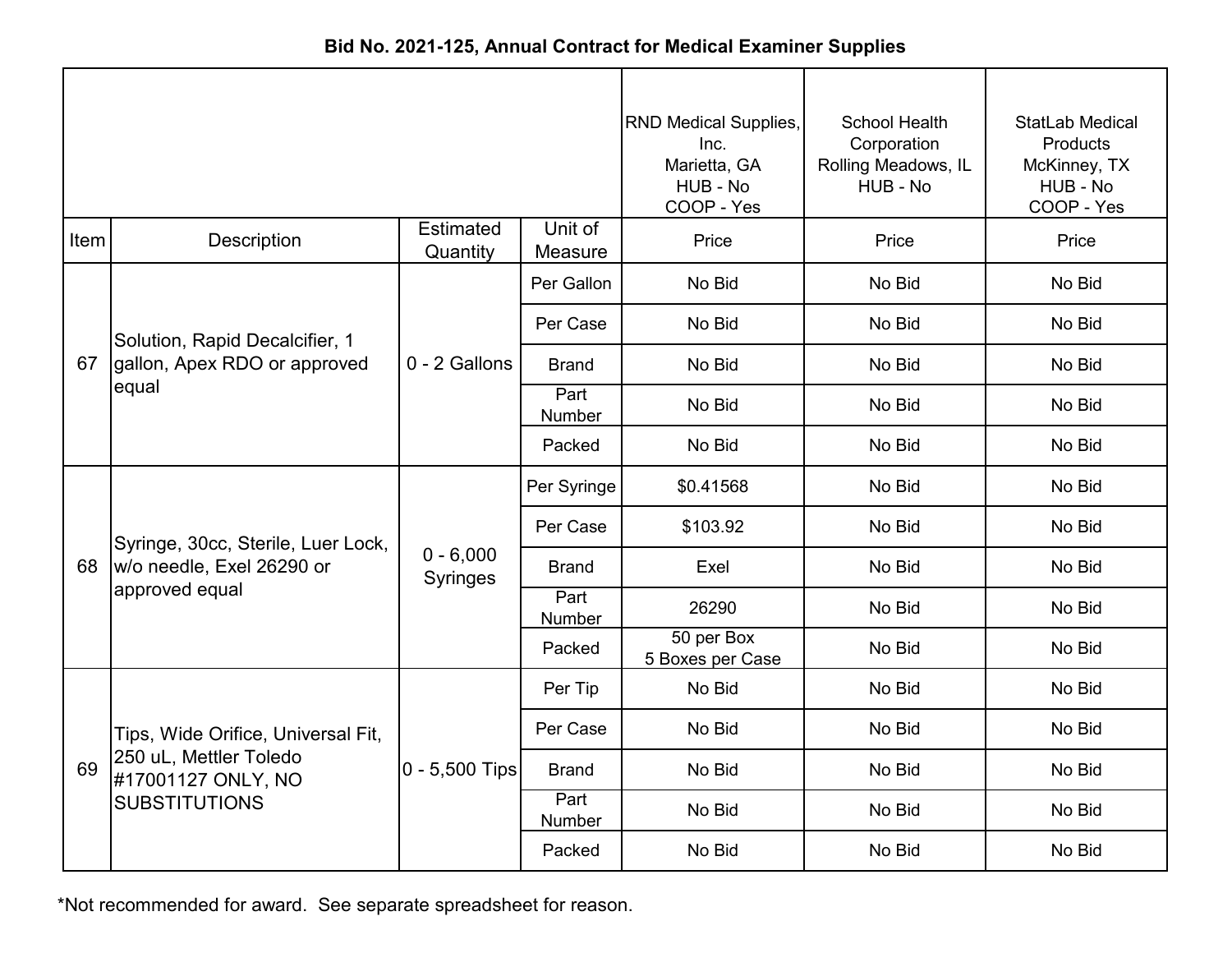|      |                                                                      |                         |                    | <b>Strong Medical</b><br><b>Partners LLC</b> | <b>United Medical</b><br><b>Equipment Business</b><br>Solutions Network, Inc. | <b>Zhou Medical</b><br>Solutions, LLC |
|------|----------------------------------------------------------------------|-------------------------|--------------------|----------------------------------------------|-------------------------------------------------------------------------------|---------------------------------------|
|      |                                                                      |                         |                    | Pineville, NC<br>HUB - No                    | Southlake, TX<br>HUB - No                                                     | Houston, TX<br>HUB - Yes<br>COOP - No |
| Item | <b>Description</b>                                                   | Estimated<br>Quantity   | Unit of<br>Measure | Price                                        | Price                                                                         | Price                                 |
|      |                                                                      |                         | Per Gallon         | No Bid                                       | No Bid                                                                        | No Bid                                |
|      | Solution, Rapid Decalcifier, 1                                       |                         | Per Case           | No Bid                                       | No Bid                                                                        | No Bid                                |
| 67   | gallon, Apex RDO or approved                                         | 0 - 2 Gallons           | <b>Brand</b>       | No Bid                                       | No Bid                                                                        | No Bid                                |
|      | equal                                                                |                         | Part<br>Number     | No Bid                                       | No Bid                                                                        | No Bid                                |
|      |                                                                      |                         | Packed             | No Bid                                       | No Bid                                                                        | No Bid                                |
|      |                                                                      | $0 - 6,000$<br>Syringes | Per Syringe        | No Bid                                       | \$0.46460                                                                     | <b>Primary</b><br>\$0.22620           |
|      | Syringe, 30cc, Sterile, Luer Lock,                                   |                         | Per Case           | No Bid                                       | \$104.07                                                                      | \$113.10                              |
| 68   | w/o needle, Exel 26290 or                                            |                         | Brand              | No Bid                                       | <b>BD</b>                                                                     | <b>Dynarex Corporation</b>            |
|      | approved equal                                                       |                         | Part<br>Number     | No Bid                                       | 302832                                                                        | 6992                                  |
|      |                                                                      |                         | Packed             | No Bid                                       | 56 per Box<br>4 Boxes per Case                                                | 50 per Box<br>100 Boxes per Case      |
|      |                                                                      |                         | Per Tip            | No Bid                                       | No Bid                                                                        | No Bid                                |
|      | Tips, Wide Orifice, Universal Fit,                                   |                         | Per Case           | No Bid                                       | No Bid                                                                        | No Bid                                |
| 69   | 250 uL, Mettler Toledo<br>#17001127 ONLY, NO<br><b>SUBSTITUTIONS</b> | $0 - 5,500$ Tips        | <b>Brand</b>       | No Bid                                       | No Bid                                                                        | No Bid                                |
|      |                                                                      |                         | Part<br>Number     | No Bid                                       | No Bid                                                                        | No Bid                                |
|      |                                                                      |                         | Packed             | No Bid                                       | No Bid                                                                        | No Bid                                |

**Bid No. 2021-125, Annual Contract for Medical Examiner Supplies**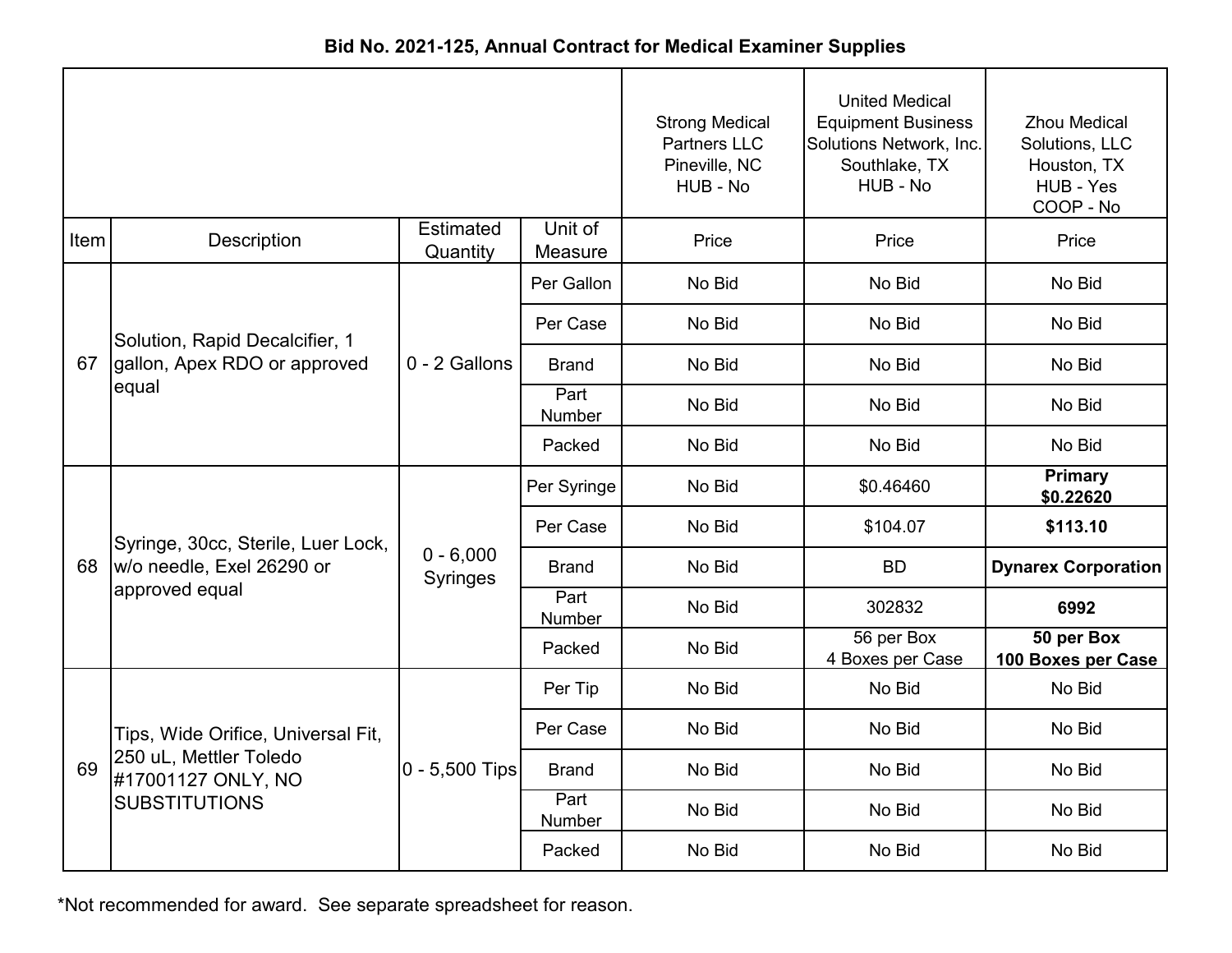| Bid No. 2021-125, Annual Contract for Medical Examiner Supplies |
|-----------------------------------------------------------------|
|-----------------------------------------------------------------|

|      |                                                                      |                           |                    | Cambridge Pro<br>Services, LLC<br>Jacksonville, FL<br>HUB - No | <b>Digital Dolphin</b><br>Products, LLC<br>Redondo Beach, CA<br>HUB - No<br>COOP - Yes | <b>Fisher Healthcare</b><br>Houston, TX<br>HUB - No<br>COOP - Yes |
|------|----------------------------------------------------------------------|---------------------------|--------------------|----------------------------------------------------------------|----------------------------------------------------------------------------------------|-------------------------------------------------------------------|
| Item | <b>Description</b>                                                   | Estimated<br>Quantity     | Unit of<br>Measure | Price                                                          | Price                                                                                  | Price                                                             |
|      |                                                                      |                           | Per Each           | No Bid                                                         | No Bid                                                                                 | \$37.86000                                                        |
|      | Treosin, Stain, Pint, StatLab                                        |                           | Per Case           | No Bid                                                         | No Bid                                                                                 | N/A                                                               |
| 70   | <b>#SL93-16 ONLY, NO</b>                                             | $0 - 36$ Each             | <b>Brand</b>       | No Bid                                                         | No Bid                                                                                 | StatLab                                                           |
|      | <b>SUBSTITUTIONS</b>                                                 |                           | Part<br>Number     | No Bid                                                         | No Bid                                                                                 | SL93-16                                                           |
|      |                                                                      |                           | Packed             | No Bid                                                         | No Bid                                                                                 | 1 Each                                                            |
|      |                                                                      | $0 - 750$<br><b>Tubes</b> | Per Tube           | No Bid                                                         | No Bid                                                                                 | \$0.31200                                                         |
|      | Tubes, Conical Centrifuge with<br>screw tops, 50 ml, Poly clear with |                           | Per Case           | No Bid                                                         | No Bid                                                                                 | \$156.00                                                          |
| 71   | writing patch, sterile, Lab Safety                                   |                           | <b>Brand</b>       | No Bid                                                         | No Bid                                                                                 | <b>MTC Biotech</b>                                                |
|      | Supply 6VMY2, MTC Biotech<br>C2603, or approved equal                |                           | Part<br>Number     | No Bid                                                         | No Bid                                                                                 | C2603                                                             |
|      |                                                                      |                           | Packed             | No Bid                                                         | No Bid                                                                                 | 500 per Case                                                      |
|      |                                                                      |                           | Per Pad            | No Bid                                                         | \$0.39000                                                                              | No Bid                                                            |
|      | Underpad, Super Absorbent, 30 x                                      |                           | Per Case           | No Bid                                                         | \$38.89                                                                                | No Bid                                                            |
| 72   | 36, Medline MUP2030P, Dynarex                                        | $0 - 8,000$<br>Pads       | <b>Brand</b>       | No Bid                                                         | <b>Dynarex</b>                                                                         | No Bid                                                            |
|      | 1348, or approved equal                                              |                           | Part<br>Number     | No Bid                                                         | 1348                                                                                   | No Bid                                                            |
|      |                                                                      |                           | Packed             | No Bid                                                         | 100 per Case                                                                           | No Bid                                                            |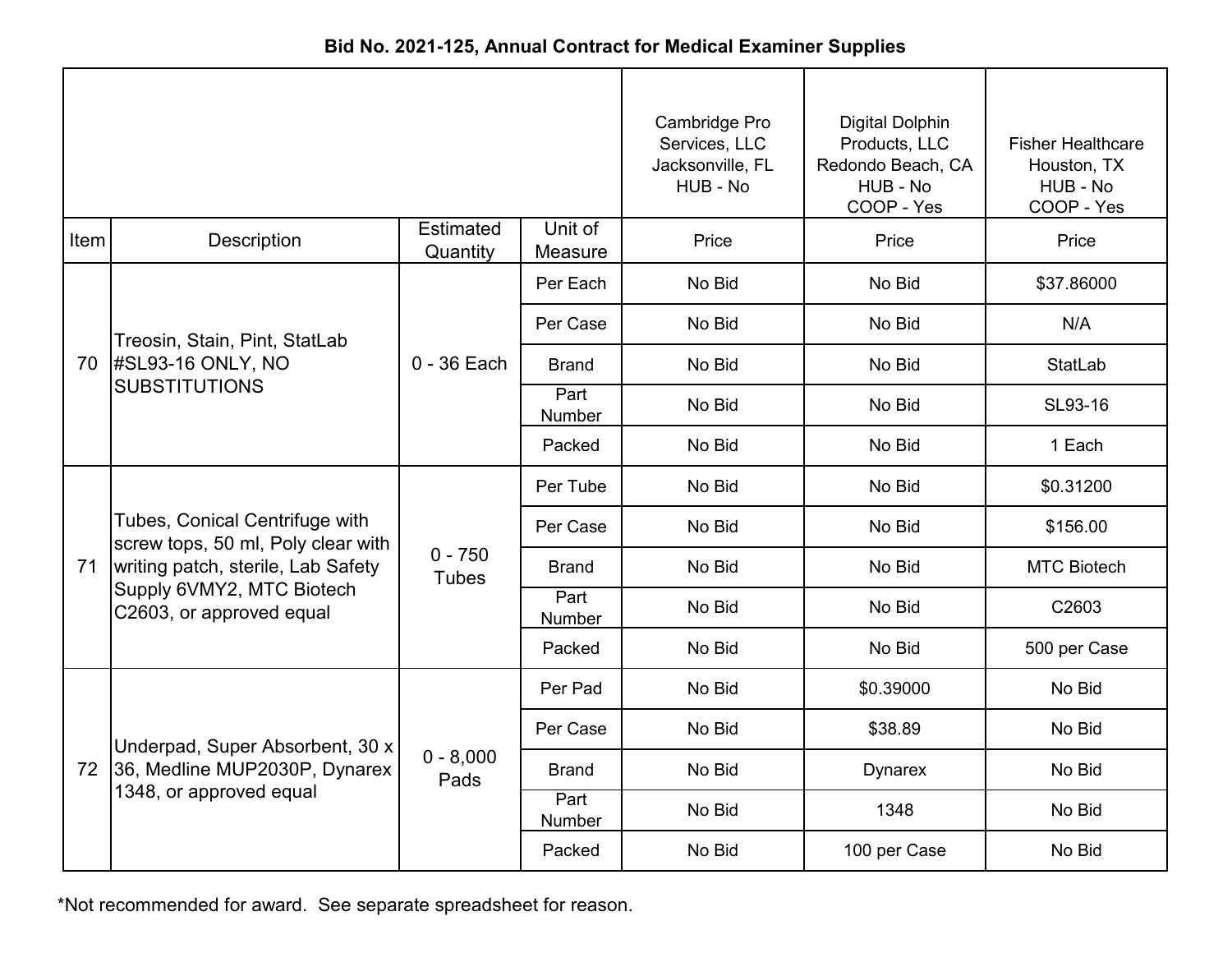|  | Bid No. 2021-125, Annual Contract for Medical Examiner Supplies |  |  |
|--|-----------------------------------------------------------------|--|--|
|--|-----------------------------------------------------------------|--|--|

|      |                                                                                                                                                                     | <b>Government Scientific</b><br>Source, Inc.<br>Reston, VA<br>HUB - No<br>COOP - Yes | Leica Biosystems, a<br>Division of Leica<br>Microsystems, Inc.<br>Buffalo Grove, IL<br>HUB - No<br>COOP - Yes | Medline Industries,<br>Inc.<br>Northfield, IL<br>HUB - No<br>COOP - Yes |        |                               |
|------|---------------------------------------------------------------------------------------------------------------------------------------------------------------------|--------------------------------------------------------------------------------------|---------------------------------------------------------------------------------------------------------------|-------------------------------------------------------------------------|--------|-------------------------------|
| Item | <b>Description</b>                                                                                                                                                  | <b>Estimated</b><br>Quantity                                                         | Unit of<br>Measure                                                                                            | Price                                                                   | Price  | Price                         |
|      |                                                                                                                                                                     |                                                                                      | Per Each                                                                                                      | \$16.95000                                                              | No Bid | No Bid                        |
|      | Treosin, Stain, Pint, StatLab                                                                                                                                       |                                                                                      | Per Case                                                                                                      | N/A                                                                     | No Bid | No Bid                        |
| 70   | #SL93-16 ONLY, NO                                                                                                                                                   | $0 - 36$ Each                                                                        | <b>Brand</b>                                                                                                  | StatLab                                                                 | No Bid | No Bid                        |
|      | <b>SUBSTITUTIONS</b>                                                                                                                                                |                                                                                      | Part<br>Number                                                                                                | SL93-16                                                                 | No Bid | No Bid                        |
|      |                                                                                                                                                                     |                                                                                      | Packed                                                                                                        | 1 Each                                                                  | No Bid | No Bid                        |
|      |                                                                                                                                                                     | $0 - 750$<br><b>Tubes</b>                                                            | Per Tube                                                                                                      | Secondary<br>\$0.29616                                                  | No Bid | No Bid                        |
|      | Tubes, Conical Centrifuge with<br>screw tops, 50 ml, Poly clear with<br>writing patch, sterile, Lab Safety<br>Supply 6VMY2, MTC Biotech<br>C2603, or approved equal |                                                                                      | Per Case                                                                                                      | \$148.08                                                                | No Bid | No Bid                        |
| 71   |                                                                                                                                                                     |                                                                                      | <b>Brand</b>                                                                                                  | Grainger                                                                | No Bid | No Bid                        |
|      |                                                                                                                                                                     |                                                                                      | Part<br>Number                                                                                                | 6VMY2                                                                   | No Bid | No Bid                        |
|      |                                                                                                                                                                     |                                                                                      | Packed                                                                                                        | 500 per Pack                                                            | No Bid | No Bid                        |
|      |                                                                                                                                                                     |                                                                                      | Per Pad                                                                                                       | No Bid                                                                  | No Bid | <b>Primary</b><br>\$0.37500   |
|      | Underpad, Super Absorbent, 30 x                                                                                                                                     |                                                                                      | Per Case                                                                                                      | No Bid                                                                  | No Bid | \$30.00                       |
| 72   | 36, Medline MUP2030P, Dynarex                                                                                                                                       | $0 - 8,000$<br>Pads                                                                  | <b>Brand</b>                                                                                                  | No Bid                                                                  | No Bid | <b>Medline</b>                |
|      | 1348, or approved equal                                                                                                                                             |                                                                                      | Part<br>Number                                                                                                | No Bid                                                                  | No Bid | <b>MUP0365P</b>               |
|      |                                                                                                                                                                     |                                                                                      | Packed                                                                                                        | No Bid                                                                  | No Bid | 10 per Bag<br>8 Bags per Case |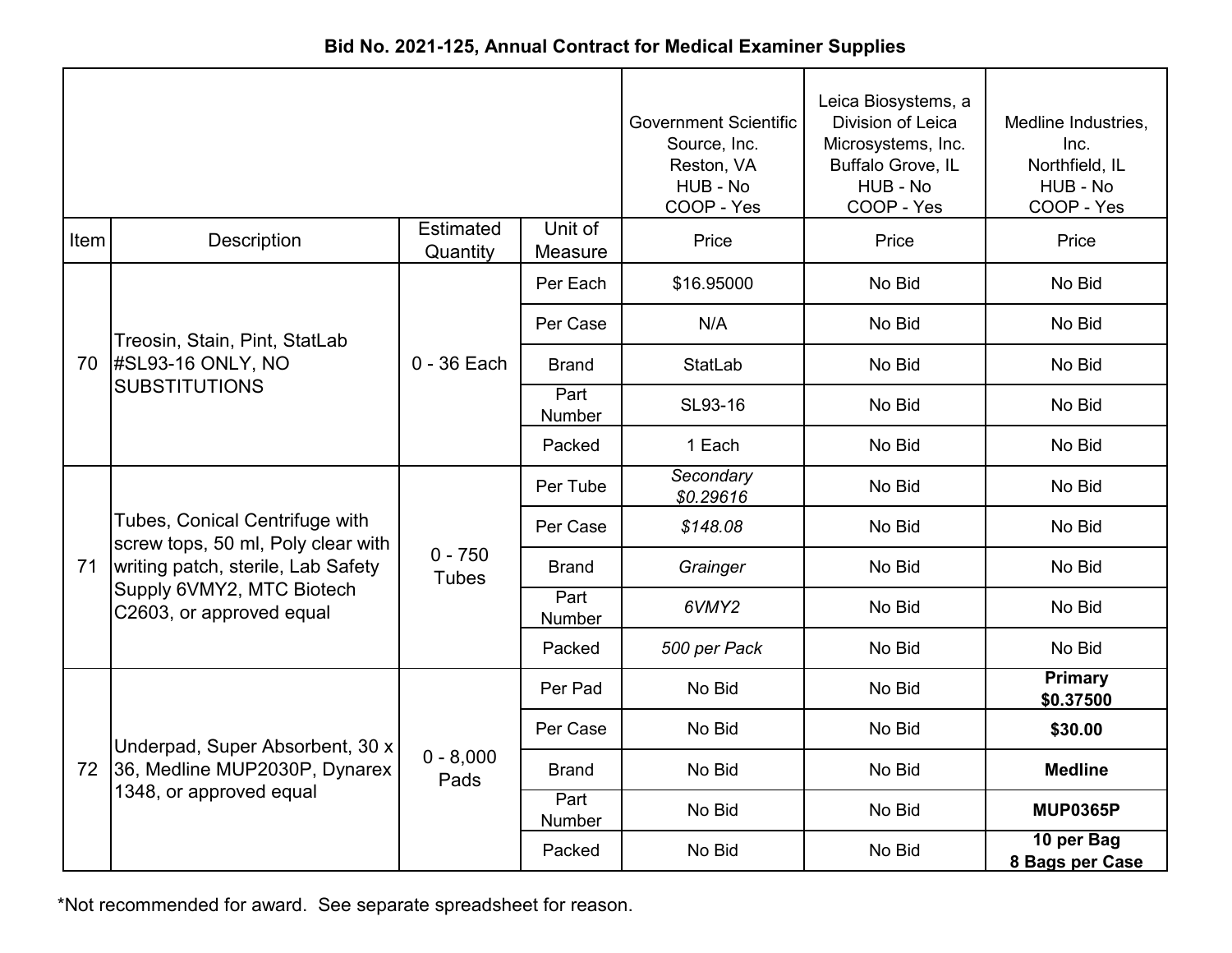| Bid No. 2021-125, Annual Contract for Medical Examiner Supplies |  |
|-----------------------------------------------------------------|--|
|-----------------------------------------------------------------|--|

|      |                                                                                                                                                                     | <b>Mercedes Medical</b><br>Lakewood Ranch, FL<br>HUB - No<br>COOP - Yes | NAO Global Health,<br><b>LLC</b><br>Houston, TX<br>HUB - No<br>COOP - Yes | Premiere Scientific,<br><b>LLC</b><br><b>Grand Prairie, TX</b><br>HUB - No<br>COOP - Yes |                    |                             |
|------|---------------------------------------------------------------------------------------------------------------------------------------------------------------------|-------------------------------------------------------------------------|---------------------------------------------------------------------------|------------------------------------------------------------------------------------------|--------------------|-----------------------------|
| Item | Description                                                                                                                                                         | <b>Estimated</b><br>Quantity                                            | Unit of<br>Measure                                                        | Price                                                                                    | Price              | Price                       |
|      |                                                                                                                                                                     |                                                                         | Per Each                                                                  | No Bid                                                                                   | \$26.87000         | No Bid                      |
|      | Treosin, Stain, Pint, StatLab                                                                                                                                       |                                                                         | Per Case                                                                  | No Bid                                                                                   | \$26.87            | No Bid                      |
| 70   | <b>#SL93-16 ONLY, NO</b><br><b>SUBSTITUTIONS</b>                                                                                                                    | $0 - 36$ Each                                                           | <b>Brand</b>                                                              | No Bid                                                                                   | StatLab            | No Bid                      |
|      |                                                                                                                                                                     |                                                                         | Part<br>Number                                                            | No Bid                                                                                   | SL93-16            | No Bid                      |
|      |                                                                                                                                                                     |                                                                         | Packed                                                                    | No Bid                                                                                   | 1 Each             | No Bid                      |
|      | Tubes, Conical Centrifuge with<br>screw tops, 50 ml, Poly clear with<br>writing patch, sterile, Lab Safety<br>Supply 6VMY2, MTC Biotech<br>C2603, or approved equal | $0 - 750$<br><b>Tubes</b>                                               | Per Tube                                                                  | No Bid                                                                                   | \$0.46800          | <b>Primary</b><br>\$0.16500 |
|      |                                                                                                                                                                     |                                                                         | Per Case                                                                  | No Bid                                                                                   | \$234.00           | \$82.50                     |
| 71   |                                                                                                                                                                     |                                                                         | <b>Brand</b>                                                              | No Bid                                                                                   | <b>MTC Biotech</b> | <b>United Scientific</b>    |
|      |                                                                                                                                                                     |                                                                         | Part<br><b>Number</b>                                                     | No Bid                                                                                   | 50-112-7182        | D1001-C                     |
|      |                                                                                                                                                                     |                                                                         | Packed                                                                    | No Bid                                                                                   | 500 per Case       | 500 per Case                |
|      |                                                                                                                                                                     |                                                                         | Per Pad                                                                   | \$0.72916                                                                                | \$0.42600          | Secondary<br>\$0.38500      |
|      | Underpad, Super Absorbent, 30 x                                                                                                                                     |                                                                         | Per Case                                                                  | \$35.00                                                                                  | \$42.60            | \$38.50                     |
| 72   | 36, Medline MUP2030P, Dynarex                                                                                                                                       | $0 - 8,000$<br>Pads                                                     | Brand                                                                     | <b>Cardinal Health</b>                                                                   | <b>Dynarex</b>     | Dynarex                     |
|      | 1348, or approved equal                                                                                                                                             |                                                                         | Part<br>Number                                                            | 959                                                                                      | 1348               | 1348                        |
|      |                                                                                                                                                                     |                                                                         | Packed                                                                    | 48 per Case                                                                              | 100 per Case       | 100 per Case                |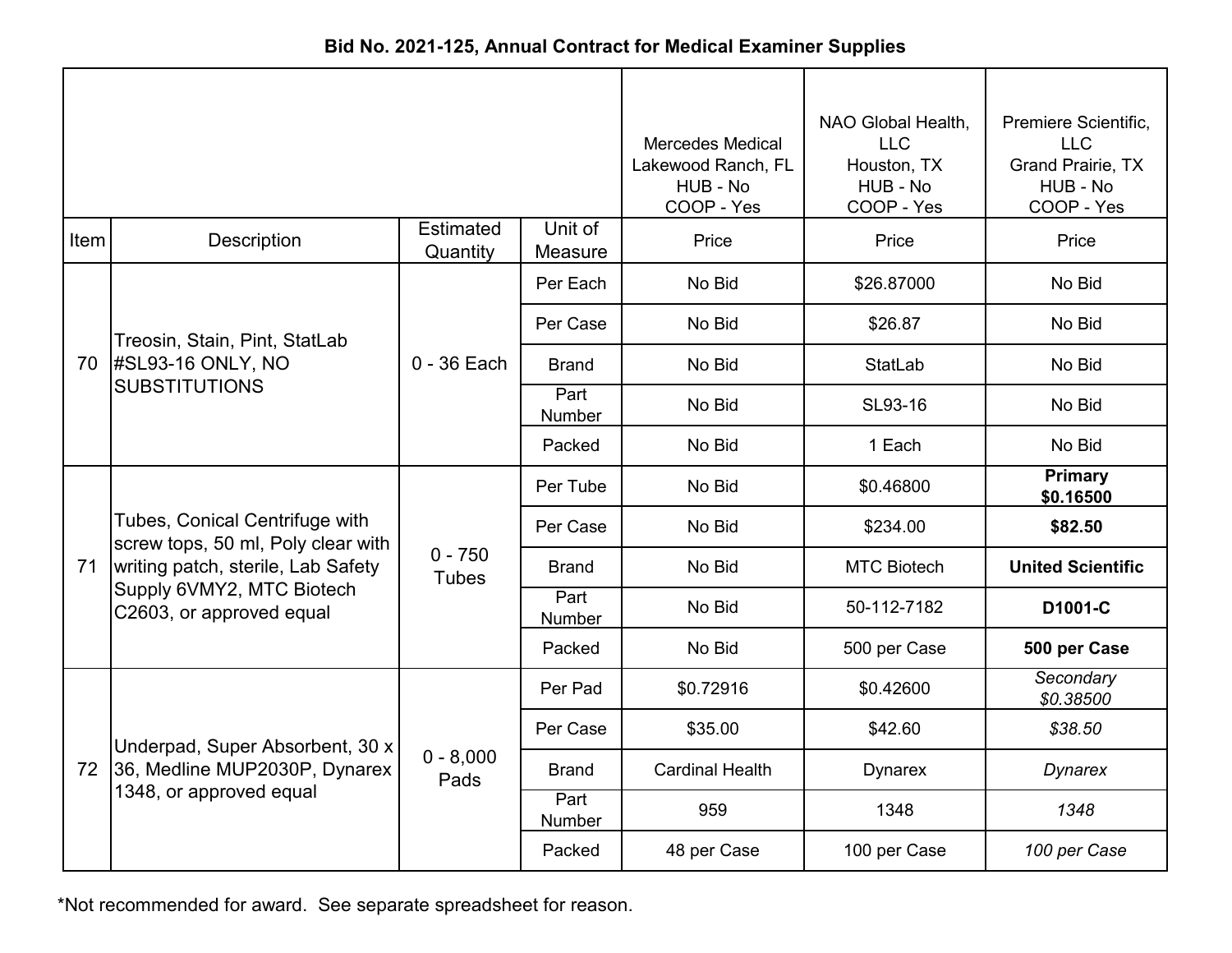|      |                                                                      |                              |                    | <b>RND Medical Supplies,</b><br>Inc.<br>Marietta, GA<br>HUB - No<br>COOP - Yes | School Health<br>Corporation<br>Rolling Meadows, IL<br>HUB - No | <b>StatLab Medical</b><br>Products<br>McKinney, TX<br>HUB - No<br>COOP - Yes |
|------|----------------------------------------------------------------------|------------------------------|--------------------|--------------------------------------------------------------------------------|-----------------------------------------------------------------|------------------------------------------------------------------------------|
| Item | <b>Description</b>                                                   | <b>Estimated</b><br>Quantity | Unit of<br>Measure | Price                                                                          | Price                                                           | Price                                                                        |
|      |                                                                      |                              | Per Each           | No Bid                                                                         | No Bid                                                          | <b>Primary</b><br>\$15.00000                                                 |
|      | Treosin, Stain, Pint, StatLab                                        | $0 - 36$ Each                | Per Case           | No Bid                                                                         | No Bid                                                          | \$60.00                                                                      |
| 70   | #SL93-16 ONLY, NO<br><b>SUBSTITUTIONS</b>                            |                              | <b>Brand</b>       | No Bid                                                                         | No Bid                                                          | <b>StatLab</b>                                                               |
|      |                                                                      |                              | Part<br>Number     | No Bid                                                                         | No Bid                                                          | <b>SL93-16</b>                                                               |
|      |                                                                      |                              | Packed             | No Bid                                                                         | No Bid                                                          | 4 per Case                                                                   |
|      |                                                                      | $0 - 750$<br><b>Tubes</b>    | Per Tube           | No Bid                                                                         | No Bid                                                          | No Bid                                                                       |
|      | Tubes, Conical Centrifuge with<br>screw tops, 50 ml, Poly clear with |                              | Per Case           | No Bid                                                                         | No Bid                                                          | No Bid                                                                       |
| 71   | writing patch, sterile, Lab Safety                                   |                              | <b>Brand</b>       | No Bid                                                                         | No Bid                                                          | No Bid                                                                       |
|      | Supply 6VMY2, MTC Biotech<br>C2603, or approved equal                |                              | Part<br>Number     | No Bid                                                                         | No Bid                                                          | No Bid                                                                       |
|      |                                                                      |                              | Packed             | No Bid                                                                         | No Bid                                                          | No Bid                                                                       |
|      |                                                                      |                              | Per Pad            | \$1.80000                                                                      | No Bid                                                          | No Bid                                                                       |
|      | Underpad, Super Absorbent, 30 x                                      | $0 - 8,000$<br>Pads          | Per Case           | \$72.00                                                                        | No Bid                                                          | No Bid                                                                       |
| 72   | 36, Medline MUP2030P, Dynarex                                        |                              | <b>Brand</b>       | <b>Cardinal Health</b>                                                         | No Bid                                                          | No Bid                                                                       |
|      | 1348, or approved equal                                              |                              | Part<br>Number     | P3036C                                                                         | No Bid                                                          | No Bid                                                                       |
|      |                                                                      |                              | Packed             | 40 per Case                                                                    | No Bid                                                          | No Bid                                                                       |

**Bid No. 2021-125, Annual Contract for Medical Examiner Supplies**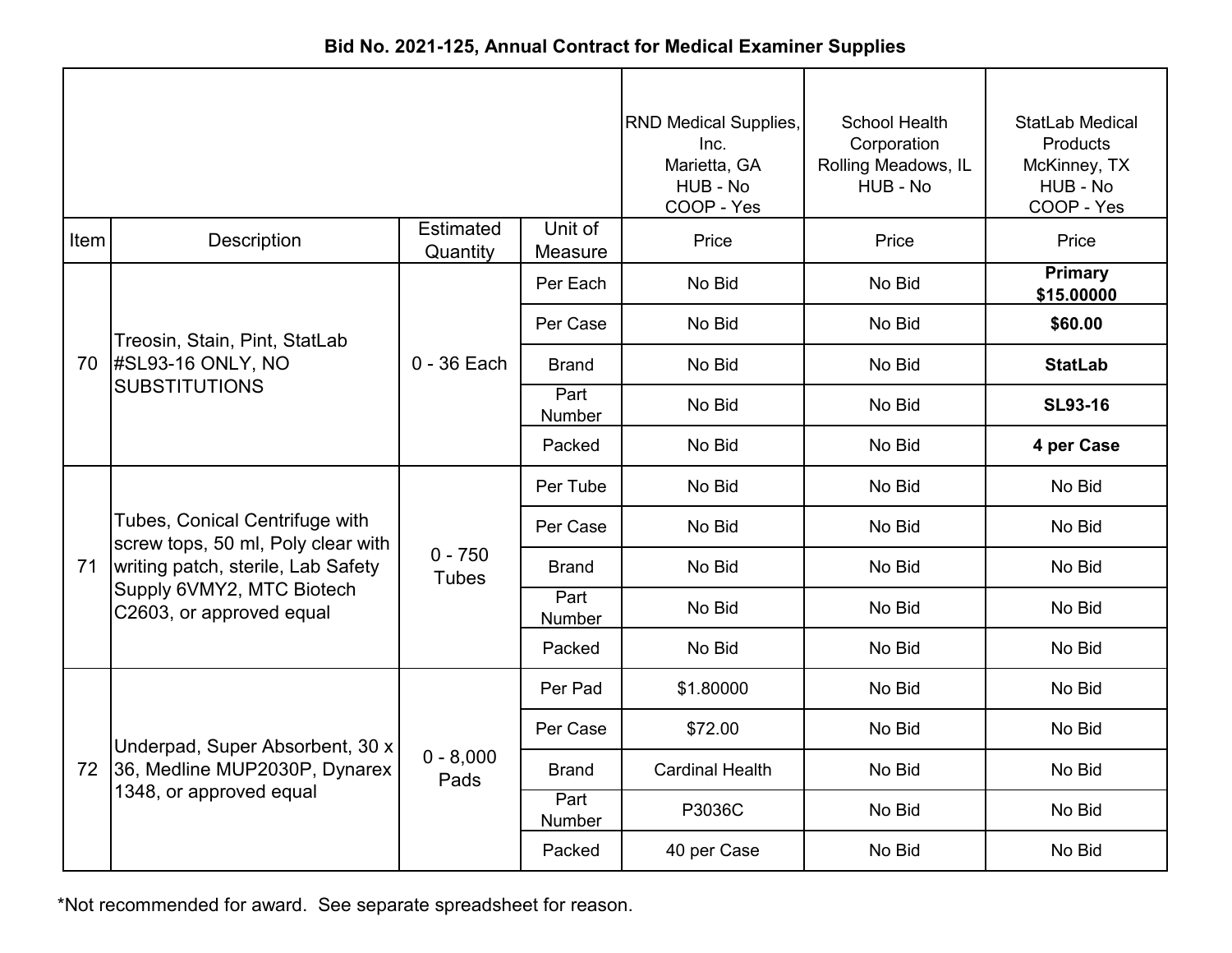| Bid No. 2021-125, Annual Contract for Medical Examiner Supplies |
|-----------------------------------------------------------------|
|-----------------------------------------------------------------|

|      |                                                                                                                                                                     | <b>Strong Medical</b><br><b>Partners LLC</b><br>Pineville, NC<br>HUB - No | <b>United Medical</b><br><b>Equipment Business</b><br>Solutions Network, Inc.<br>Southlake, TX<br>HUB - No | <b>Zhou Medical</b><br>Solutions, LLC<br>Houston, TX<br>HUB - Yes<br>COOP - No |                                 |                         |
|------|---------------------------------------------------------------------------------------------------------------------------------------------------------------------|---------------------------------------------------------------------------|------------------------------------------------------------------------------------------------------------|--------------------------------------------------------------------------------|---------------------------------|-------------------------|
| Item | Description                                                                                                                                                         | <b>Estimated</b><br>Quantity                                              | Unit of<br>Measure                                                                                         | Price                                                                          | Price                           | Price                   |
|      |                                                                                                                                                                     |                                                                           | Per Each                                                                                                   | No Bid                                                                         | No Bid                          | Secondary<br>\$16.49000 |
|      | Treosin, Stain, Pint, StatLab                                                                                                                                       |                                                                           | Per Case                                                                                                   | No Bid                                                                         | No Bid                          | \$16.49                 |
| 70   | #SL93-16 ONLY, NO                                                                                                                                                   | $0 - 36$ Each                                                             | <b>Brand</b>                                                                                               | No Bid                                                                         | No Bid                          | <b>StatLab</b>          |
|      | <b>SUBSTITUTIONS</b>                                                                                                                                                |                                                                           | Part<br>Number                                                                                             | No Bid                                                                         | No Bid                          | SL93-16                 |
|      |                                                                                                                                                                     |                                                                           | Packed                                                                                                     | No Bid                                                                         | No Bid                          | 1 Each                  |
|      | Tubes, Conical Centrifuge with<br>screw tops, 50 ml, Poly clear with<br>writing patch, sterile, Lab Safety<br>Supply 6VMY2, MTC Biotech<br>C2603, or approved equal | $0 - 750$<br><b>Tubes</b>                                                 | Per Tube                                                                                                   | No Bid                                                                         | No Bid                          | No Bid                  |
|      |                                                                                                                                                                     |                                                                           | Per Case                                                                                                   | No Bid                                                                         | No Bid                          | No Bid                  |
| 71   |                                                                                                                                                                     |                                                                           | <b>Brand</b>                                                                                               | No Bid                                                                         | No Bid                          | No Bid                  |
|      |                                                                                                                                                                     |                                                                           | Part<br>Number                                                                                             | No Bid                                                                         | No Bid                          | No Bid                  |
|      |                                                                                                                                                                     |                                                                           | Packed                                                                                                     | No Bid                                                                         | No Bid                          | No Bid                  |
|      |                                                                                                                                                                     |                                                                           | Per Pad                                                                                                    | \$0.18500*                                                                     | \$0.52700                       | \$0.19850*              |
|      | Underpad, Super Absorbent, 30 x                                                                                                                                     |                                                                           | Per Case                                                                                                   | \$18.50                                                                        | \$52.70                         | \$19.85                 |
| 72   | 36, Medline MUP2030P, Dynarex                                                                                                                                       | $0 - 8,000$<br>Pads                                                       | <b>Brand</b>                                                                                               | Strong                                                                         | <b>Dynarex</b>                  | Henry Schein            |
|      | 1348, or approved equal                                                                                                                                             |                                                                           | Part<br>Number                                                                                             | <b>SMP-8004</b>                                                                | 1348                            | 5701181                 |
|      |                                                                                                                                                                     |                                                                           | Packed                                                                                                     | 50 per Bag<br>2 Bags per Case                                                  | 50 per Pack<br>2 Packs per Case | 100 per Case            |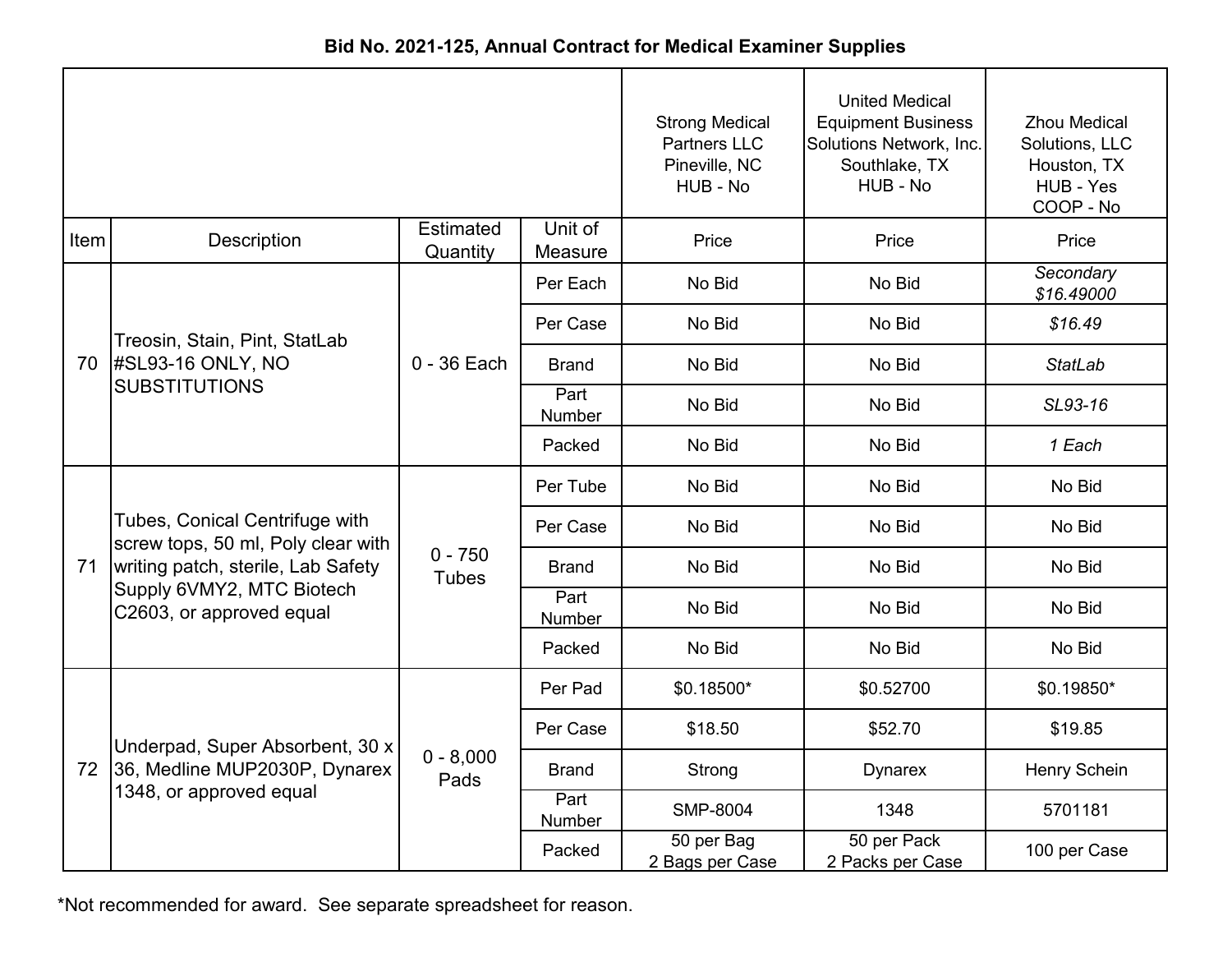| Bid No. 2021-125, Annual Contract for Medical Examiner Supplies |
|-----------------------------------------------------------------|
|                                                                 |

|      |                                                                                                                                     |                               |                       | Cambridge Pro<br>Services, LLC<br>Jacksonville, FL<br>HUB - No | Digital Dolphin<br>Products, LLC<br>Redondo Beach, CA<br>HUB - No<br>COOP - Yes | <b>Fisher Healthcare</b><br>Houston, TX<br>HUB - No<br>COOP - Yes |
|------|-------------------------------------------------------------------------------------------------------------------------------------|-------------------------------|-----------------------|----------------------------------------------------------------|---------------------------------------------------------------------------------|-------------------------------------------------------------------|
| Item | Description                                                                                                                         | <b>Estimated</b><br>Quantity  | Unit of<br>Measure    | Price                                                          | Price                                                                           | Price                                                             |
|      |                                                                                                                                     |                               | Per Tube              | No Bid                                                         | No Bid                                                                          | \$0.30675                                                         |
|      | Vacutainer Tube, Blood<br>Collection, with Fluoride, 6 mL,                                                                          |                               | Per Case              | No Bid                                                         | No Bid                                                                          | \$306.75                                                          |
| 73   | <b>Gray Top, with Hemogard</b><br>Closure, BD 367925 or approved<br>equal                                                           | $0 - 7,500$<br><b>Tubes</b>   | <b>Brand</b>          | No Bid                                                         | No Bid                                                                          | <b>BD</b>                                                         |
|      |                                                                                                                                     |                               | Part<br>Number        | No Bid                                                         | No Bid                                                                          | 367925                                                            |
|      |                                                                                                                                     |                               | Packed                | No Bid                                                         | No Bid                                                                          | 100 per Pack<br>10 Packs per Case                                 |
|      | Vial Cap, Target Snap-IT, 11mm<br>Snapcap Closure, Clear Poly/Red<br>Rubber, National Scientific C4011<br>51 ONLY, NO SUBSTITUTIONS | $0 - 5,000$<br>Caps           | Per Cap               | No Bid                                                         | No Bid                                                                          | Secondary<br>\$0.22925                                            |
|      |                                                                                                                                     |                               | Per Case              | No Bid                                                         | No Bid                                                                          | \$229.25                                                          |
| 74   |                                                                                                                                     |                               | <b>Brand</b>          | No Bid                                                         | No Bid                                                                          | <b>National Scientific</b>                                        |
|      |                                                                                                                                     |                               | Part<br><b>Number</b> | No Bid                                                         | No Bid                                                                          | C4011-51                                                          |
|      |                                                                                                                                     |                               | Packed                | No Bid                                                         | No Bid                                                                          | 100 per Pack<br>10 Packs per Case                                 |
|      |                                                                                                                                     |                               | Per Insert            | No Bid                                                         | No Bid                                                                          | No Bid                                                            |
|      | Vial Inserts, 0.25 ml, Conical                                                                                                      |                               | Per Case              | No Bid                                                         | No Bid                                                                          | No Bid                                                            |
| 75   | Bottom for Wiedmount, 12 x 32<br>gc Vial, SUN SRi 500 304 ONLY,                                                                     | $0 - 4,000$<br><b>Inserts</b> | <b>Brand</b>          | No Bid                                                         | No Bid                                                                          | No Bid                                                            |
|      | <b>NO SUBSTITUTIONS</b>                                                                                                             |                               | Part<br>Number        | No Bid                                                         | No Bid                                                                          | No Bid                                                            |
|      |                                                                                                                                     |                               | Packed                | No Bid                                                         | No Bid                                                                          | No Bid                                                            |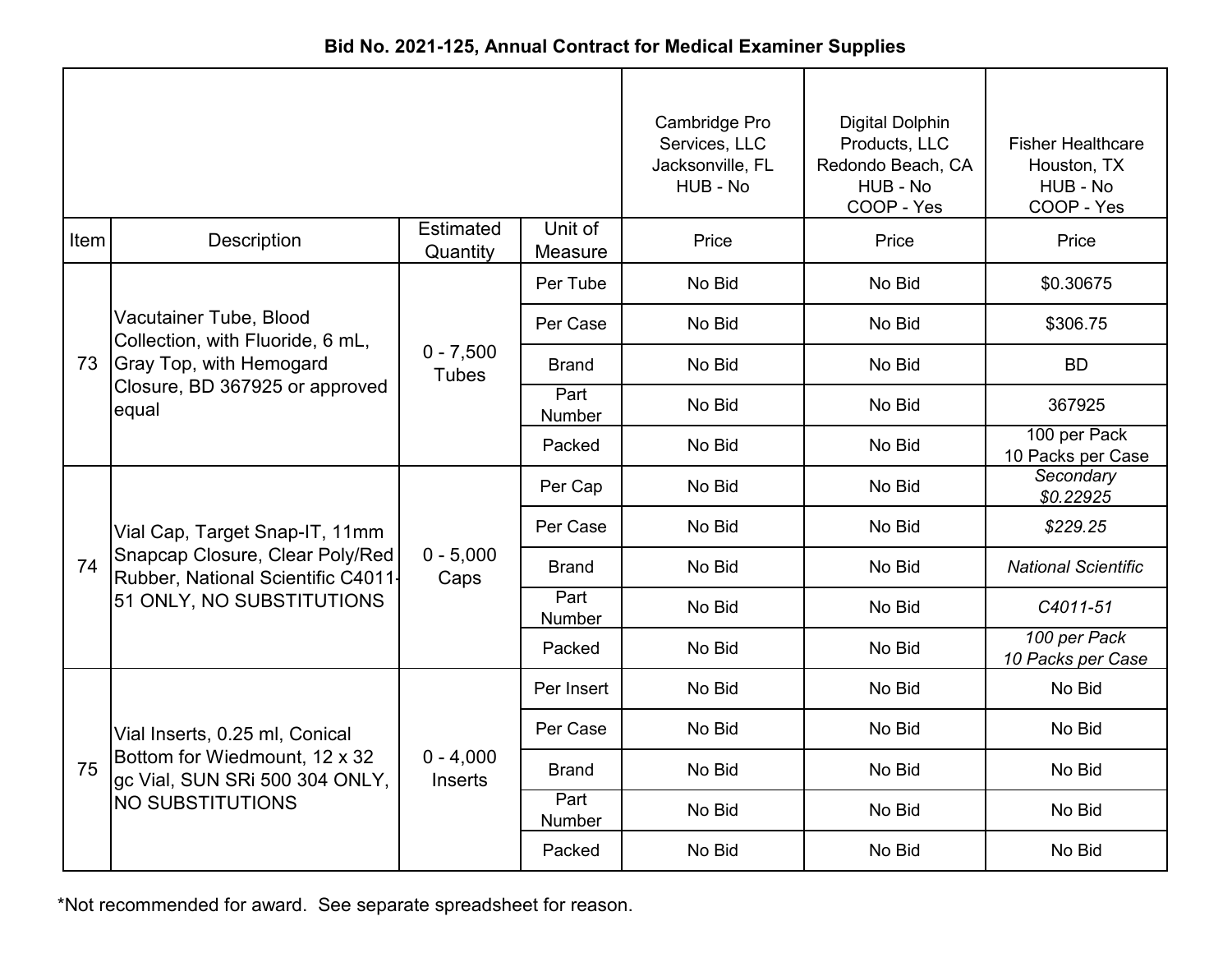|  | Bid No. 2021-125, Annual Contract for Medical Examiner Supplies |  |  |
|--|-----------------------------------------------------------------|--|--|
|--|-----------------------------------------------------------------|--|--|

|      |                                                                                                                                      | <b>Government Scientific</b><br>Source, Inc.<br>Reston, VA<br>HUB - No<br>COOP - Yes | Leica Biosystems, a<br>Division of Leica<br>Microsystems, Inc.<br>Buffalo Grove, IL<br>HUB - No<br>COOP - Yes | Medline Industries,<br>Inc.<br>Northfield, IL<br>HUB - No<br>COOP - Yes |        |                                   |
|------|--------------------------------------------------------------------------------------------------------------------------------------|--------------------------------------------------------------------------------------|---------------------------------------------------------------------------------------------------------------|-------------------------------------------------------------------------|--------|-----------------------------------|
| Item | <b>Description</b>                                                                                                                   | <b>Estimated</b><br>Quantity                                                         | Unit of<br>Measure                                                                                            | Price                                                                   | Price  | Price                             |
|      |                                                                                                                                      |                                                                                      | Per Tube                                                                                                      | Secondary<br>\$0.30000                                                  | No Bid | \$0.34200                         |
|      | Vacutainer Tube, Blood<br>Collection, with Fluoride, 6 mL,                                                                           |                                                                                      | Per Case                                                                                                      | \$300.00                                                                | No Bid | \$342.00                          |
| 73   | <b>Gray Top, with Hemogard</b><br>Closure, BD 367925 or approved<br>equal                                                            | $0 - 7,500$<br><b>Tubes</b>                                                          | <b>Brand</b>                                                                                                  | <b>BD</b>                                                               | No Bid | <b>BD</b>                         |
|      |                                                                                                                                      |                                                                                      | Part<br>Number                                                                                                | 367925                                                                  | No Bid | 367925                            |
|      |                                                                                                                                      |                                                                                      | Packed                                                                                                        | 1,000 per Case                                                          | No Bid | 100 per Pack<br>10 Packs per Case |
|      | Vial Cap, Target Snap-IT, 11mm<br>Snapcap Closure, Clear Poly/Red<br>Rubber, National Scientific C4011-<br>51 ONLY, NO SUBSTITUTIONS | $0 - 5,000$<br>Caps                                                                  | Per Cap                                                                                                       | <b>Primary</b><br>\$0.21680                                             | No Bid | No Bid                            |
|      |                                                                                                                                      |                                                                                      | Per Case                                                                                                      | \$21.68                                                                 | No Bid | No Bid                            |
| 74   |                                                                                                                                      |                                                                                      | <b>Brand</b>                                                                                                  | <b>National Scientific</b>                                              | No Bid | No Bid                            |
|      |                                                                                                                                      |                                                                                      | Part<br>Number                                                                                                | C4011-51                                                                | No Bid | No Bid                            |
|      |                                                                                                                                      |                                                                                      | Packed                                                                                                        | 100 per Pack                                                            | No Bid | No Bid                            |
|      |                                                                                                                                      |                                                                                      | Per Insert                                                                                                    | No Bid                                                                  | No Bid | No Bid                            |
|      | Vial Inserts, 0.25 ml, Conical                                                                                                       |                                                                                      | Per Case                                                                                                      | No Bid                                                                  | No Bid | No Bid                            |
| 75   | Bottom for Wiedmount, 12 x 32<br>gc Vial, SUN SRi 500 304 ONLY,                                                                      | $0 - 4,000$<br><b>Inserts</b>                                                        | <b>Brand</b>                                                                                                  | No Bid                                                                  | No Bid | No Bid                            |
|      | <b>NO SUBSTITUTIONS</b>                                                                                                              |                                                                                      | Part<br>Number                                                                                                | No Bid                                                                  | No Bid | No Bid                            |
|      |                                                                                                                                      |                                                                                      | Packed                                                                                                        | No Bid                                                                  | No Bid | No Bid                            |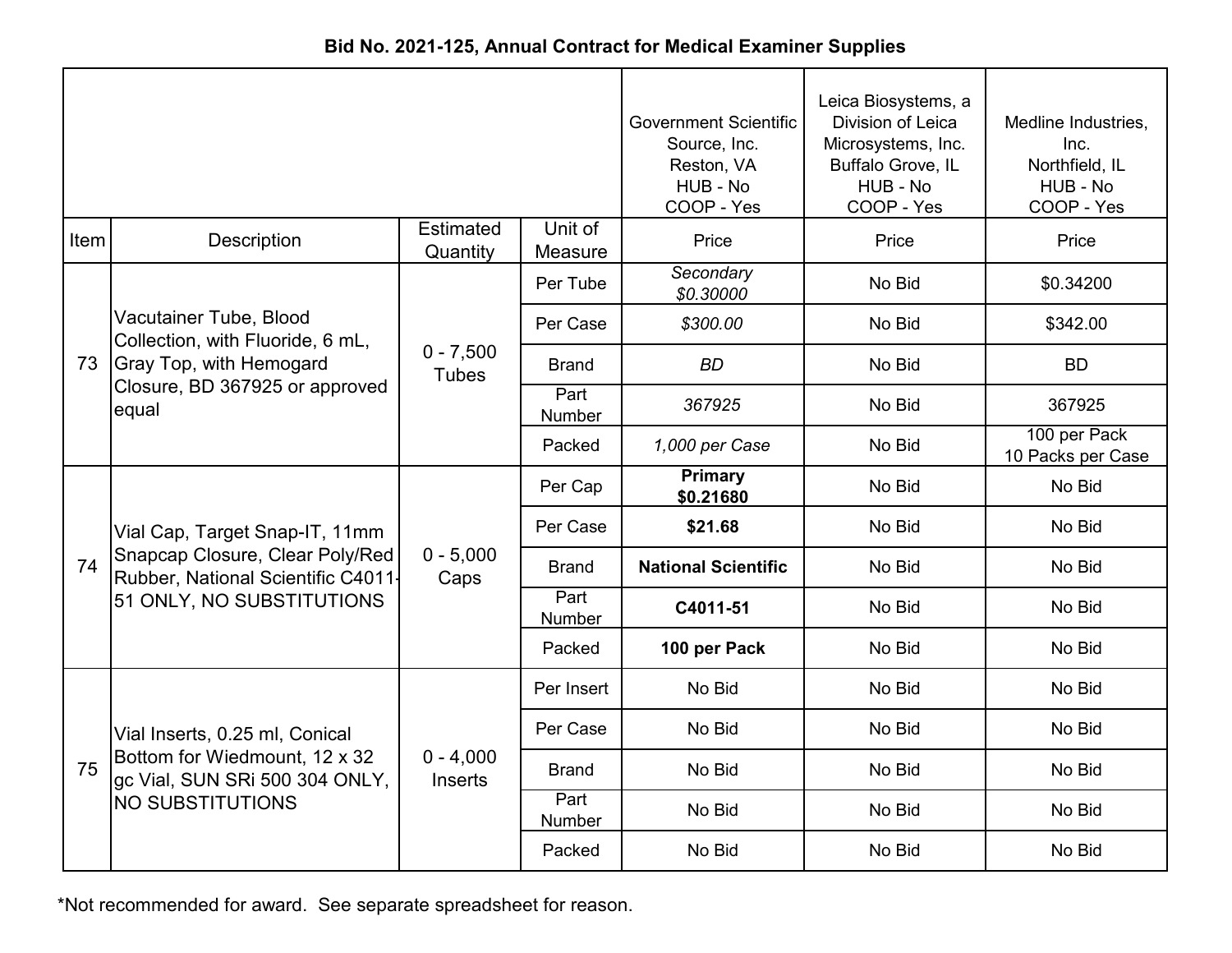| Bid No. 2021-125, Annual Contract for Medical Examiner Supplies |  |
|-----------------------------------------------------------------|--|
|-----------------------------------------------------------------|--|

|      |                                                                      |                               | <b>Mercedes Medical</b><br>Lakewood Ranch, FL<br>HUB - No<br>COOP - Yes | NAO Global Health,<br><b>LLC</b><br>Houston, TX<br>HUB - No<br>COOP - Yes | Premiere Scientific,<br><b>LLC</b><br>Grand Prairie, TX<br>HUB - No<br>COOP - Yes |                                   |
|------|----------------------------------------------------------------------|-------------------------------|-------------------------------------------------------------------------|---------------------------------------------------------------------------|-----------------------------------------------------------------------------------|-----------------------------------|
| Item | <b>Description</b>                                                   | <b>Estimated</b><br>Quantity  | Unit of<br>Measure                                                      | Price                                                                     | Price                                                                             | Price                             |
|      |                                                                      |                               | Per Tube                                                                | \$0.33500                                                                 | \$0.40200                                                                         | \$0.30220                         |
|      | Vacutainer Tube, Blood<br>Collection, with Fluoride, 6 mL,           |                               | Per Case                                                                | \$335.00                                                                  | \$402.00                                                                          | \$302.20                          |
| 73   | <b>Gray Top, with Hemogard</b>                                       | $0 - 7,500$<br><b>Tubes</b>   | Brand                                                                   | <b>BD</b>                                                                 | <b>BD</b>                                                                         | <b>BD</b>                         |
|      | Closure, BD 367925 or approved<br>equal                              |                               | Part<br>Number                                                          | 367925                                                                    | 367925                                                                            | 367925                            |
|      |                                                                      |                               | Packed                                                                  | 100 per Pack<br>10 Packs per Case                                         | 100 per Pack<br>10 Packs per Case                                                 | 100 per Pack<br>10 Packs per Case |
|      |                                                                      | $0 - 5,000$<br>Caps           | Per Cap                                                                 | No Bid                                                                    | \$0.29700                                                                         | No Bid                            |
|      | Vial Cap, Target Snap-IT, 11mm                                       |                               | Per Case                                                                | No Bid                                                                    | \$297.00                                                                          | No Bid                            |
| 74   | Snapcap Closure, Clear Poly/Red<br>Rubber, National Scientific C4011 |                               | Brand                                                                   | No Bid                                                                    | <b>National Scientific</b>                                                        | No Bid                            |
|      | 51 ONLY, NO SUBSTITUTIONS                                            |                               | Part<br>Number                                                          | No Bid                                                                    | C4011-51                                                                          | No Bid                            |
|      |                                                                      |                               | Packed                                                                  | No Bid                                                                    | 100 per Pack<br>10 Packs per Case                                                 | No Bid                            |
|      |                                                                      |                               | Per Insert                                                              | No Bid                                                                    | No Bid                                                                            | No Bid                            |
|      | Vial Inserts, 0.25 ml, Conical                                       |                               | Per Case                                                                | No Bid                                                                    | No Bid                                                                            | No Bid                            |
| 75   | Bottom for Wiedmount, 12 x 32<br>gc Vial, SUN SRi 500 304 ONLY,      | $0 - 4,000$<br><b>Inserts</b> | Brand                                                                   | No Bid                                                                    | No Bid                                                                            | No Bid                            |
|      | NO SUBSTITUTIONS                                                     |                               | Part<br>Number                                                          | No Bid                                                                    | No Bid                                                                            | No Bid                            |
|      |                                                                      |                               | Packed                                                                  | No Bid                                                                    | No Bid                                                                            | No Bid                            |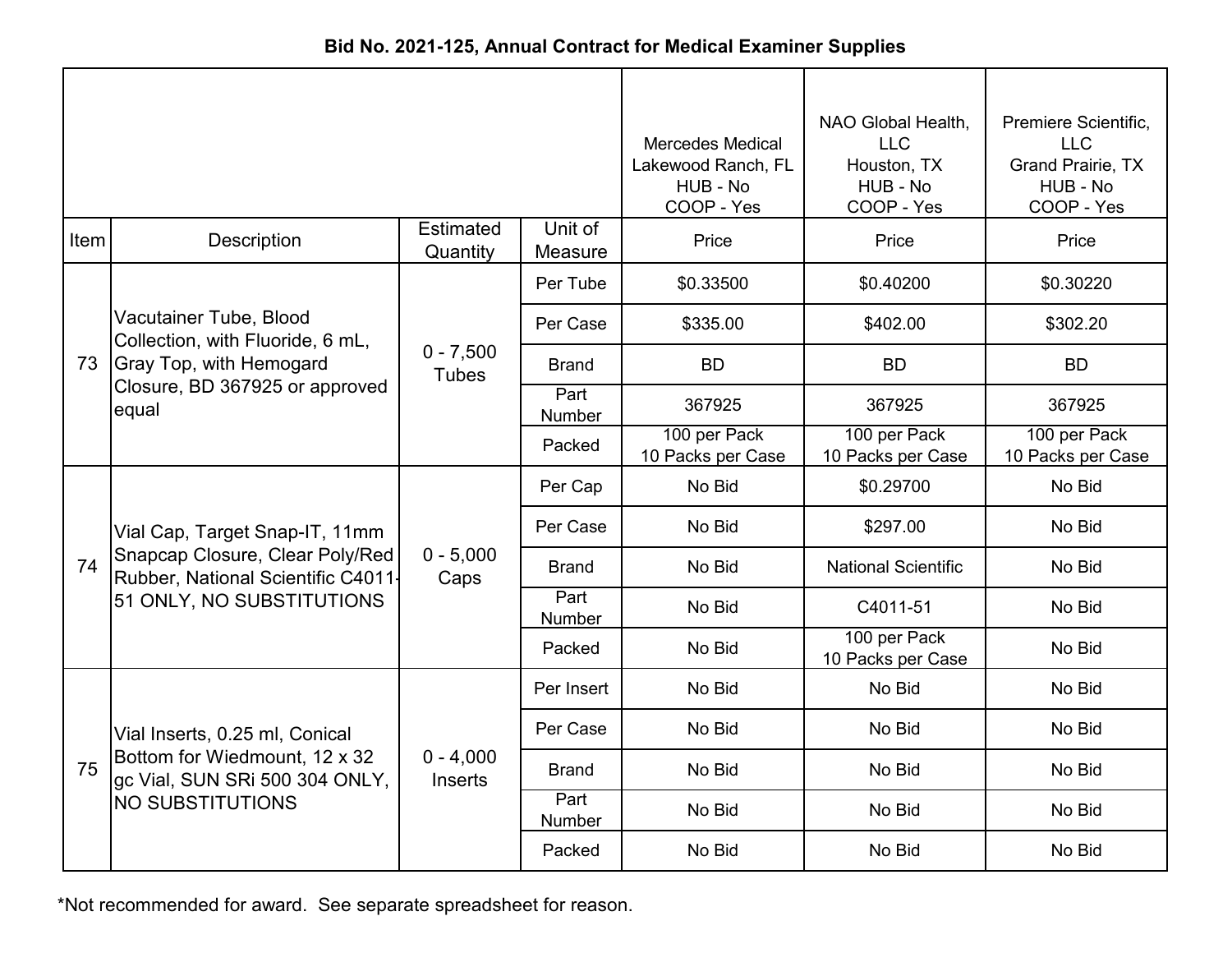| Bid No. 2021-125, Annual Contract for Medical Examiner Supplies |  |
|-----------------------------------------------------------------|--|
|-----------------------------------------------------------------|--|

|      |                                                                       |                               |                    | RND Medical Supplies,<br>Inc.<br>Marietta, GA<br>HUB - No<br>COOP - Yes | School Health<br>Corporation<br>Rolling Meadows, IL<br>HUB - No | <b>StatLab Medical</b><br><b>Products</b><br>McKinney, TX<br>HUB - No<br>COOP - Yes |
|------|-----------------------------------------------------------------------|-------------------------------|--------------------|-------------------------------------------------------------------------|-----------------------------------------------------------------|-------------------------------------------------------------------------------------|
| Item | Description                                                           | <b>Estimated</b><br>Quantity  | Unit of<br>Measure | Price                                                                   | Price                                                           | Price                                                                               |
|      |                                                                       |                               | Per Tube           | \$0.30960                                                               | No Bid                                                          | No Bid                                                                              |
|      | Vacutainer Tube, Blood<br>Collection, with Fluoride, 6 mL,            |                               | Per Case           | \$309.60                                                                | No Bid                                                          | No Bid                                                                              |
| 73   | <b>Gray Top, with Hemogard</b>                                        | $0 - 7,500$<br><b>Tubes</b>   | <b>Brand</b>       | <b>BD</b>                                                               | No Bid                                                          | No Bid                                                                              |
|      | Closure, BD 367925 or approved<br>equal                               |                               | Part<br>Number     | 367925                                                                  | No Bid                                                          | No Bid                                                                              |
|      |                                                                       |                               | Packed             | 100 per Pack<br>10 Packs per Case                                       | No Bid                                                          | No Bid                                                                              |
|      |                                                                       | $0 - 5,000$<br>Caps           | Per Cap            | No Bid                                                                  | No Bid                                                          | No Bid                                                                              |
|      | Vial Cap, Target Snap-IT, 11mm                                        |                               | Per Case           | No Bid                                                                  | No Bid                                                          | No Bid                                                                              |
| 74   | Snapcap Closure, Clear Poly/Red<br>Rubber, National Scientific C4011- |                               | <b>Brand</b>       | No Bid                                                                  | No Bid                                                          | No Bid                                                                              |
|      | 51 ONLY, NO SUBSTITUTIONS                                             |                               | Part<br>Number     | No Bid                                                                  | No Bid                                                          | No Bid                                                                              |
|      |                                                                       |                               | Packed             | No Bid                                                                  | No Bid                                                          | No Bid                                                                              |
|      |                                                                       |                               | Per Insert         | No Bid                                                                  | No Bid                                                          | No Bid                                                                              |
|      | Vial Inserts, 0.25 ml, Conical                                        |                               | Per Case           | No Bid                                                                  | No Bid                                                          | No Bid                                                                              |
| 75   | Bottom for Wiedmount, 12 x 32<br>gc Vial, SUN SRi 500 304 ONLY,       | $0 - 4,000$<br><b>Inserts</b> | <b>Brand</b>       | No Bid                                                                  | No Bid                                                          | No Bid                                                                              |
|      | <b>NO SUBSTITUTIONS</b>                                               |                               | Part<br>Number     | No Bid                                                                  | No Bid                                                          | No Bid                                                                              |
|      |                                                                       |                               | Packed             | No Bid                                                                  | No Bid                                                          | No Bid                                                                              |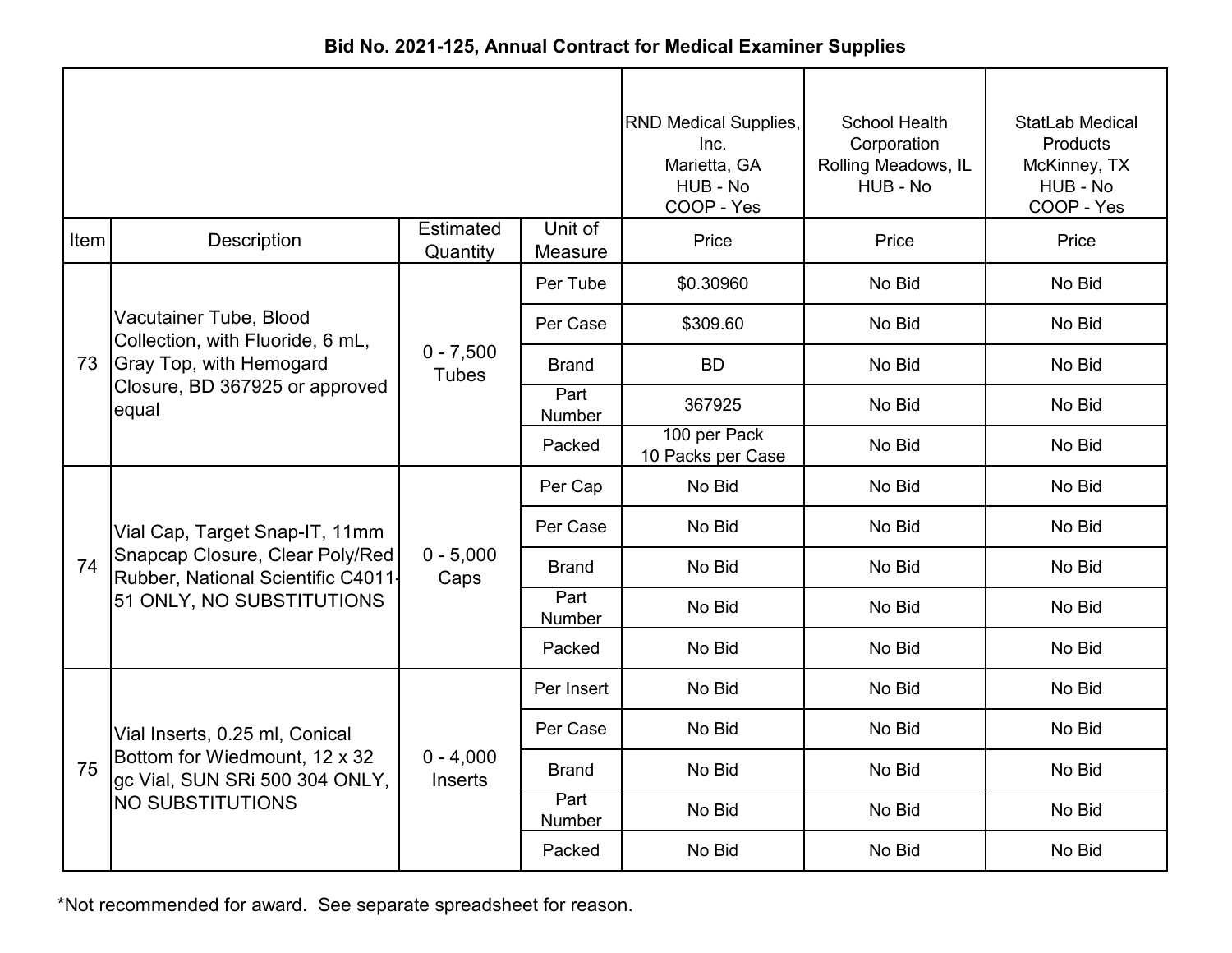|      |                                                                       |                              | <b>Strong Medical</b><br><b>Partners LLC</b><br>Pineville, NC<br>HUB - No | <b>United Medical</b><br><b>Equipment Business</b><br>Solutions Network, Inc.<br>Southlake, TX<br>HUB - No | <b>Zhou Medical</b><br>Solutions, LLC<br>Houston, TX<br>HUB - Yes<br>COOP - No |                                   |
|------|-----------------------------------------------------------------------|------------------------------|---------------------------------------------------------------------------|------------------------------------------------------------------------------------------------------------|--------------------------------------------------------------------------------|-----------------------------------|
| Item | Description                                                           | <b>Estimated</b><br>Quantity | Unit of<br>Measure                                                        | Price                                                                                                      | Price                                                                          | Price                             |
|      |                                                                       |                              | Per Tube                                                                  | No Bid                                                                                                     | \$0.39160                                                                      | <b>Primary</b><br>\$0.28550       |
|      | Vacutainer Tube, Blood<br>Collection, with Fluoride, 6 mL,            |                              | Per Case                                                                  | No Bid                                                                                                     | \$391.57                                                                       | \$285.50                          |
| 73   | <b>Gray Top, with Hemogard</b>                                        | $0 - 7,500$<br><b>Tubes</b>  | <b>Brand</b>                                                              | No Bid                                                                                                     | <b>BD</b>                                                                      | <b>BD</b>                         |
|      | Closure, BD 367925 or approved<br>equal                               |                              | Part<br>Number                                                            | No Bid                                                                                                     | 367925                                                                         | 367925                            |
|      |                                                                       |                              | Packed                                                                    | No Bid                                                                                                     | 100 per Pack<br>10 Packs per Case                                              | 100 per Pack<br>10 Packs per Case |
|      |                                                                       | $0 - 5,000$<br>Caps          | Per Cap                                                                   | No Bid                                                                                                     | No Bid                                                                         | \$0.72000                         |
|      | Vial Cap, Target Snap-IT, 11mm                                        |                              | Per Case                                                                  | No Bid                                                                                                     | No Bid                                                                         | \$720.00                          |
| 74   | Snapcap Closure, Clear Poly/Red<br>Rubber, National Scientific C4011- |                              | <b>Brand</b>                                                              | No Bid                                                                                                     | No Bid                                                                         | <b>National Scientific</b>        |
|      | 51 ONLY, NO SUBSTITUTIONS                                             |                              | Part<br>Number                                                            | No Bid                                                                                                     | No Bid                                                                         | C4011-51                          |
|      |                                                                       |                              | Packed                                                                    | No Bid                                                                                                     | No Bid                                                                         | 100 per Pack<br>10 Packs per Case |
|      |                                                                       |                              | Per Insert                                                                | No Bid                                                                                                     | No Bid                                                                         | Primary<br>\$1.30900              |
|      | Vial Inserts, 0.25 ml, Conical                                        |                              | Per Case                                                                  | No Bid                                                                                                     | No Bid                                                                         | \$130.90                          |
| 75   | Bottom for Wiedmount, 12 x 32<br>gc Vial, SUN SRi 500 304 ONLY,       | $0 - 4,000$<br>Inserts       | Brand                                                                     | No Bid                                                                                                     | No Bid                                                                         | <b>SUN SRI</b>                    |
|      | NO SUBSTITUTIONS                                                      |                              | Part<br>Number                                                            | No Bid                                                                                                     | No Bid                                                                         | 500-304                           |
|      |                                                                       |                              | Packed                                                                    | No Bid                                                                                                     | No Bid                                                                         | 100 per Pack                      |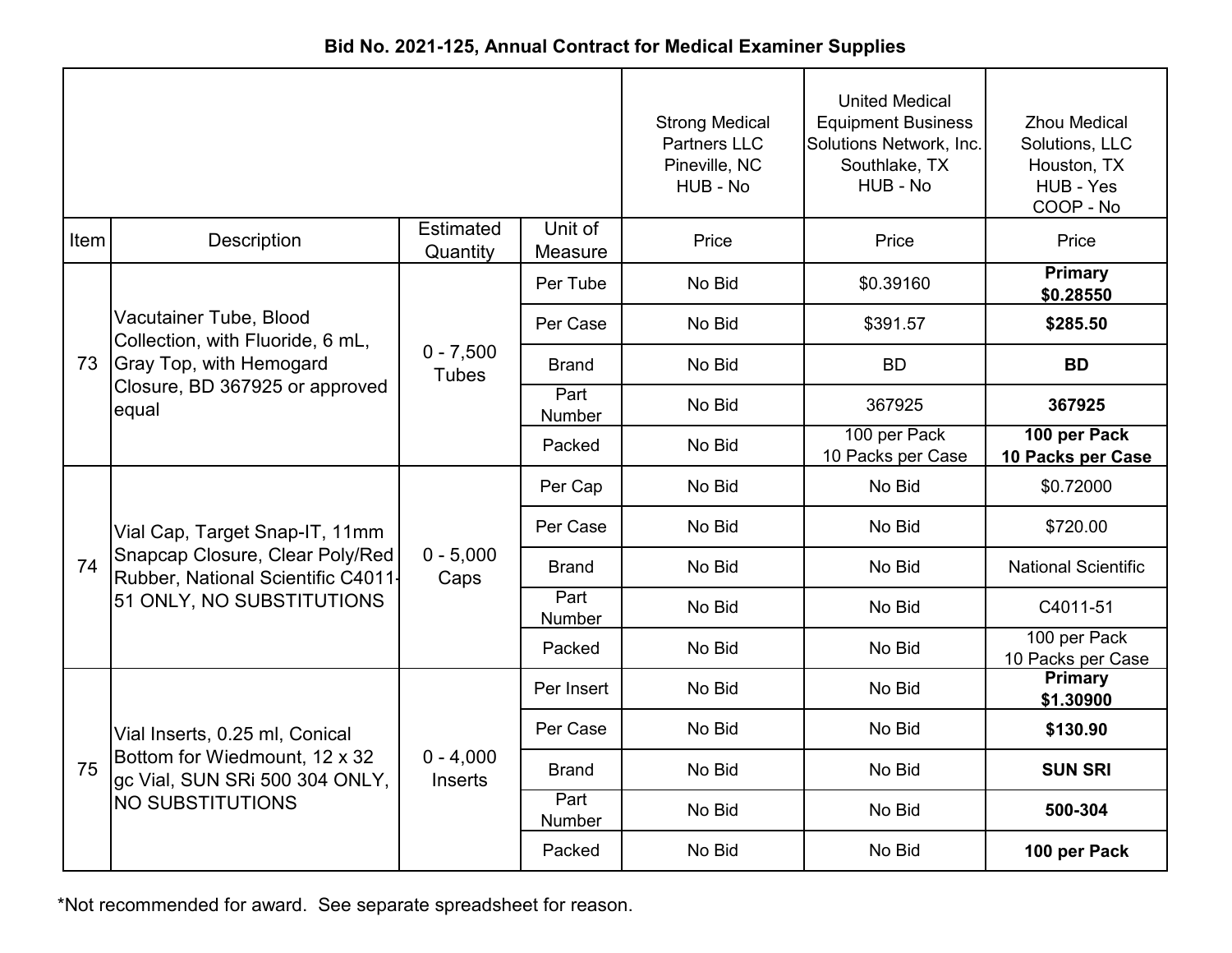|      |                                                           |                              | Cambridge Pro<br>Services, LLC<br>Jacksonville, FL<br>HUB - No | <b>Digital Dolphin</b><br>Products, LLC<br>Redondo Beach, CA<br>HUB - No<br>COOP - Yes | <b>Fisher Healthcare</b><br>Houston, TX<br>HUB - No<br>COOP - Yes |                                  |
|------|-----------------------------------------------------------|------------------------------|----------------------------------------------------------------|----------------------------------------------------------------------------------------|-------------------------------------------------------------------|----------------------------------|
| Item | <b>Description</b>                                        | Estimated<br>Quantity        | Unit of<br>Measure                                             | Price                                                                                  | Price                                                             | Price                            |
|      |                                                           |                              | Per Insert                                                     | No Bid                                                                                 | No Bid                                                            | Secondary<br>\$0.49610           |
|      | Vial Inserts, 350 ul, Conical,                            |                              | Per Case                                                       | No Bid                                                                                 | No Bid                                                            | \$49.61                          |
|      | 76 Pulled-Point, Microliter 09-0000-                      | $0 - 4,000$<br>Inserts       | Brand                                                          | No Bid                                                                                 | No Bid                                                            | <b>Microliter</b>                |
|      | 101 ONLY, NO SUBSTITUTIONS                                |                              | Part<br>Number                                                 | No Bid                                                                                 | No Bid                                                            | 09-0000-101                      |
|      |                                                           |                              | Packed                                                         | No Bid                                                                                 | No Bid                                                            | 100 per Pack                     |
|      |                                                           | $0 - 16,000$<br><b>Vials</b> | Per Vial                                                       | No Bid                                                                                 | No Bid                                                            | Secondary<br>\$0.20200           |
|      | Vial, 2ml Clear Glass, 12 x 32                            |                              | Per Case                                                       | No Bid                                                                                 | No Bid                                                            | \$404.00                         |
| 77   | mm Flat Base, National Scientific<br>C4011-5W ONLY, NO    |                              | <b>Brand</b>                                                   | No Bid                                                                                 | No Bid                                                            | <b>National Scientific</b>       |
|      | <b>SUBSTITUTIONS</b>                                      |                              | Part<br>Number                                                 | No Bid                                                                                 | No Bid                                                            | C4011-5W                         |
|      |                                                           |                              | Packed                                                         | No Bid                                                                                 | No Bid                                                            | 100 per Pack<br>20 Packs per Cas |
|      |                                                           |                              | Per Vial                                                       | No Bid                                                                                 | No Bid                                                            | <b>Primary</b><br>\$0.25720      |
|      | Vials, 12 x 32 mm, Amber                                  |                              | Per Case                                                       | No Bid                                                                                 | No Bid                                                            | \$25.72 per Pack                 |
| 78   | w/Patch, 9mm Screw Thread,<br>Microliter 09-2200 ONLY, NO | $0 - 7,200$<br><b>Vials</b>  | <b>Brand</b>                                                   | No Bid                                                                                 | No Bid                                                            | <b>Microliter</b>                |
|      | <b>SUBSTITUTIONS</b>                                      |                              | Part<br>Number                                                 | No Bid                                                                                 | No Bid                                                            | 09-2200                          |
|      |                                                           |                              | Packed                                                         | No Bid                                                                                 | No Bid                                                            | 100 per Pack                     |

**Bid No. 2021-125, Annual Contract for Medical Examiner Supplies**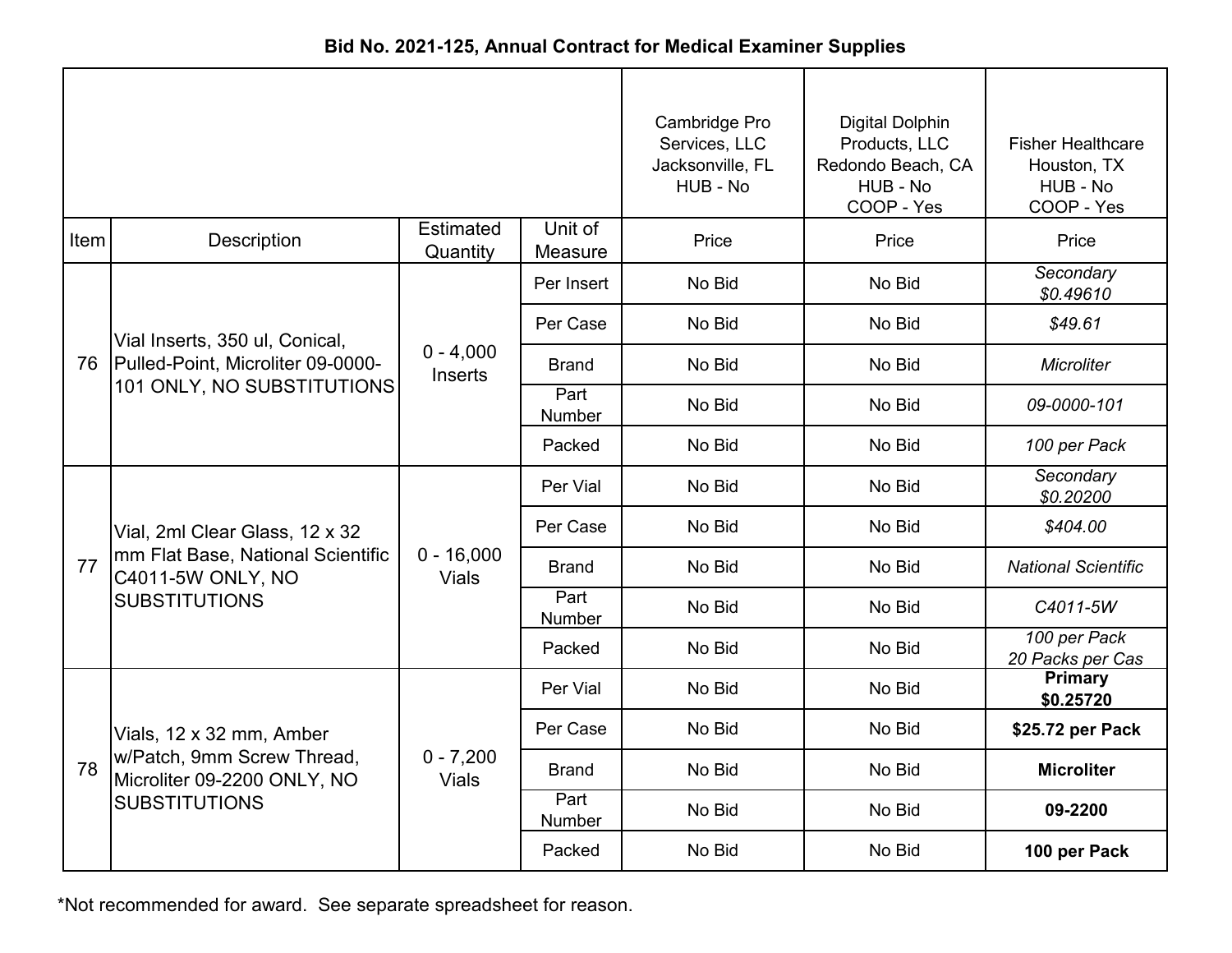|      |                                                           |                              |                       | <b>Government Scientific</b><br>Source, Inc.<br>Reston, VA<br>HUB - No<br>COOP - Yes | Leica Biosystems, a<br>Division of Leica<br>Microsystems, Inc.<br>Buffalo Grove, IL<br>HUB - No<br>COOP - Yes | Medline Industries,<br>Inc.<br>Northfield, IL<br>HUB - No<br>COOP - Yes |
|------|-----------------------------------------------------------|------------------------------|-----------------------|--------------------------------------------------------------------------------------|---------------------------------------------------------------------------------------------------------------|-------------------------------------------------------------------------|
| Item | <b>Description</b>                                        | <b>Estimated</b><br>Quantity | Unit of<br>Measure    | Price                                                                                | Price                                                                                                         | Price                                                                   |
|      |                                                           |                              | Per Insert            | <b>Primary</b><br>\$0.46580                                                          | No Bid                                                                                                        | No Bid                                                                  |
|      | Vial Inserts, 350 ul, Conical,                            |                              | Per Case              | \$46.58                                                                              | No Bid                                                                                                        | No Bid                                                                  |
| 76   | Pulled-Point, Microliter 09-0000-                         | $0 - 4,000$<br>Inserts       | Brand                 | <b>Microliter</b>                                                                    | No Bid                                                                                                        | No Bid                                                                  |
|      | 101 ONLY, NO SUBSTITUTIONS                                |                              | Part<br>Number        | 09-0000-101                                                                          | No Bid                                                                                                        | No Bid                                                                  |
|      |                                                           |                              | Packed                | 100 per Pack                                                                         | No Bid                                                                                                        | No Bid                                                                  |
|      |                                                           | $0 - 16,000$<br><b>Vials</b> | Per Vial              | Primary<br>\$0.18580                                                                 | No Bid                                                                                                        | No Bid                                                                  |
|      | Vial, 2ml Clear Glass, 12 x 32                            |                              | Per Case              | \$18.58                                                                              | No Bid                                                                                                        | No Bid                                                                  |
| 77   | mm Flat Base, National Scientific<br>C4011-5W ONLY, NO    |                              | <b>Brand</b>          | <b>National Scientific</b>                                                           | No Bid                                                                                                        | No Bid                                                                  |
|      | <b>SUBSTITUTIONS</b>                                      |                              | Part<br><b>Number</b> | C4011-5W                                                                             | No Bid                                                                                                        | No Bid                                                                  |
|      |                                                           |                              | Packed                | 100 per Pack                                                                         | No Bid                                                                                                        | No Bid                                                                  |
|      |                                                           |                              | Per Vial              | No Bid                                                                               | No Bid                                                                                                        | No Bid                                                                  |
|      | Vials, 12 x 32 mm, Amber                                  |                              | Per Case              | No Bid                                                                               | No Bid                                                                                                        | No Bid                                                                  |
| 78   | w/Patch, 9mm Screw Thread,<br>Microliter 09-2200 ONLY, NO | $0 - 7,200$<br><b>Vials</b>  | <b>Brand</b>          | No Bid                                                                               | No Bid                                                                                                        | No Bid                                                                  |
|      | <b>SUBSTITUTIONS</b>                                      |                              | Part<br>Number        | No Bid                                                                               | No Bid                                                                                                        | No Bid                                                                  |
|      |                                                           |                              | Packed                | No Bid                                                                               | No Bid                                                                                                        | No Bid                                                                  |

**Bid No. 2021-125, Annual Contract for Medical Examiner Supplies**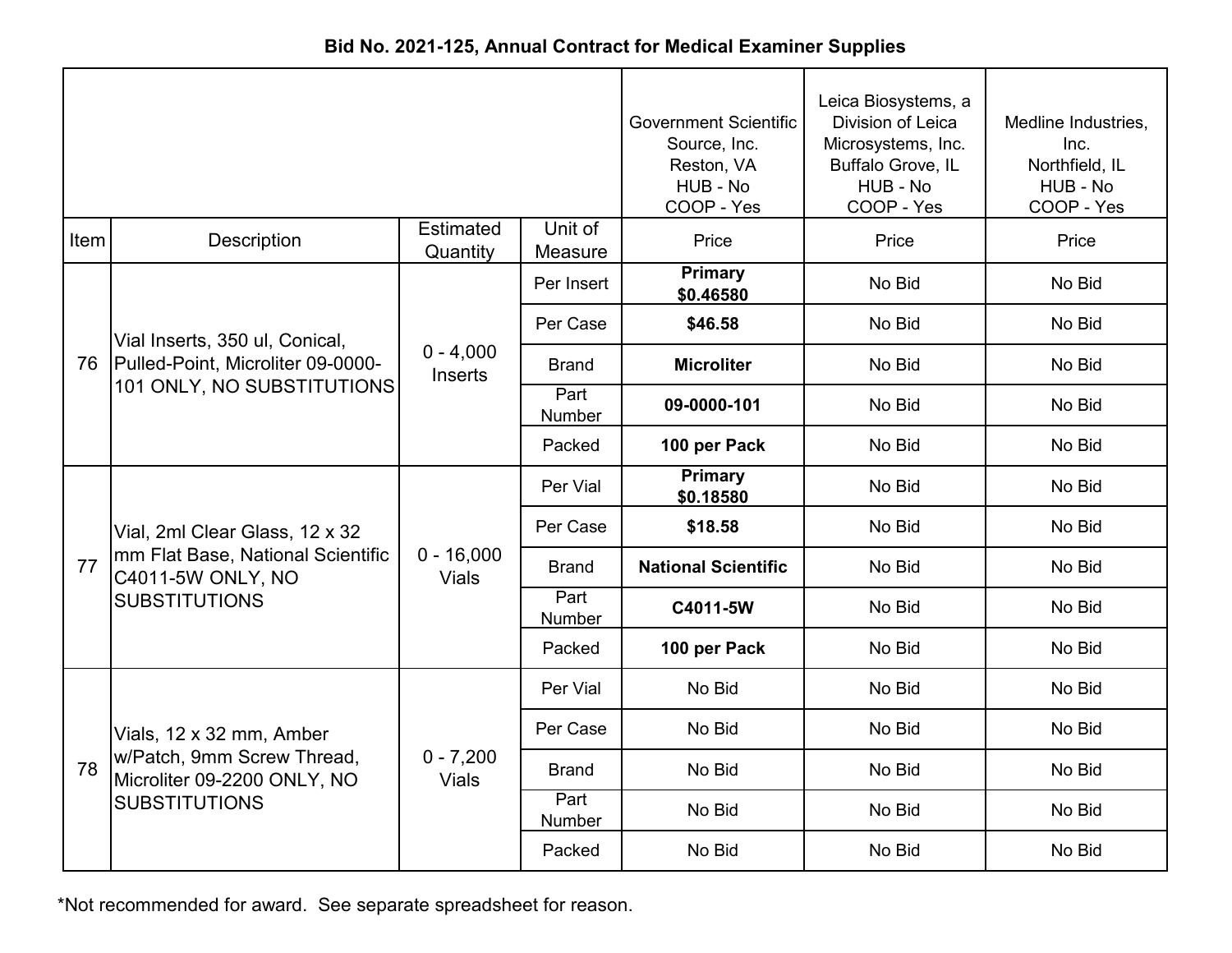| Bid No. 2021-125, Annual Contract for Medical Examiner Supplies |  |
|-----------------------------------------------------------------|--|
|-----------------------------------------------------------------|--|

|      |                                                           |                              |                    | <b>Mercedes Medical</b><br>Lakewood Ranch, FL<br>HUB - No<br>COOP - Yes | NAO Global Health,<br><b>LLC</b><br>Houston, TX<br>HUB - No<br>COOP - Yes | Premiere Scientific,<br><b>LLC</b><br>Grand Prairie, TX<br>HUB - No<br>COOP - Yes |
|------|-----------------------------------------------------------|------------------------------|--------------------|-------------------------------------------------------------------------|---------------------------------------------------------------------------|-----------------------------------------------------------------------------------|
| Item | Description                                               | <b>Estimated</b><br>Quantity | Unit of<br>Measure | Price                                                                   | Price                                                                     | Price                                                                             |
|      |                                                           |                              | Per Insert         | No Bid                                                                  | \$0.58800                                                                 | No Bid                                                                            |
|      | Vial Inserts, 350 ul, Conical,                            |                              | Per Case           | No Bid                                                                  | \$58.80                                                                   | No Bid                                                                            |
|      | 76 Pulled-Point, Microliter 09-0000-                      | $0 - 4,000$<br>Inserts       | <b>Brand</b>       | No Bid                                                                  | Microliter                                                                | No Bid                                                                            |
|      | 101 ONLY, NO SUBSTITUTIONS                                |                              | Part<br>Number     | No Bid                                                                  | 09-0000-101                                                               | No Bid                                                                            |
|      |                                                           |                              | Packed             | No Bid                                                                  | 100 per Pack                                                              | No Bid                                                                            |
|      |                                                           | $0 - 16,000$<br><b>Vials</b> | Per Vial           | No Bid                                                                  | \$0.26400                                                                 | No Bid                                                                            |
|      | Vial, 2ml Clear Glass, 12 x 32                            |                              | Per Case           | No Bid                                                                  | \$528.00                                                                  | No Bid                                                                            |
| 77   | mm Flat Base, National Scientific<br>C4011-5W ONLY, NO    |                              | <b>Brand</b>       | No Bid                                                                  | <b>National Scientific</b>                                                | No Bid                                                                            |
|      | <b>SUBSTITUTIONS</b>                                      |                              | Part<br>Number     | No Bid                                                                  | C4011-5W                                                                  | No Bid                                                                            |
|      |                                                           |                              | Packed             | No Bid                                                                  | 100 per Pack<br>20 Packs per Cas                                          | No Bid                                                                            |
|      |                                                           |                              | Per Vial           | No Bid                                                                  | Secondary<br>\$0.39400                                                    | No Bid                                                                            |
|      | Vials, 12 x 32 mm, Amber                                  |                              | Per Case           | No Bid                                                                  | \$39.40                                                                   | No Bid                                                                            |
| 78   | w/Patch, 9mm Screw Thread,<br>Microliter 09-2200 ONLY, NO | $0 - 7,200$<br><b>Vials</b>  | <b>Brand</b>       | No Bid                                                                  | <b>Microliter</b>                                                         | No Bid                                                                            |
|      | <b>SUBSTITUTIONS</b>                                      |                              | Part<br>Number     | No Bid                                                                  | 09-2200                                                                   | No Bid                                                                            |
|      |                                                           |                              | Packed             | No Bid                                                                  | 100 per Pack                                                              | No Bid                                                                            |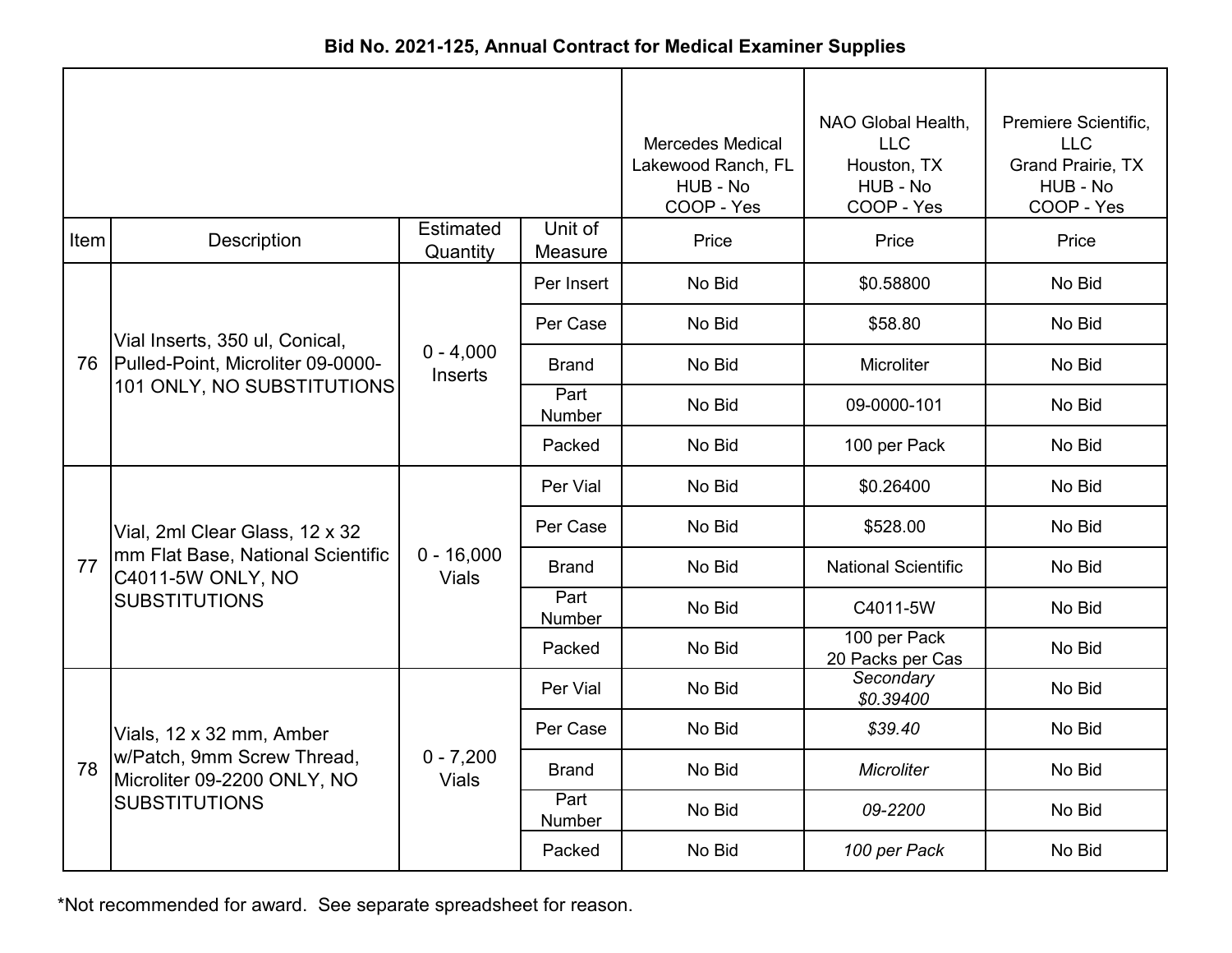|      |                                                                 |                              |                    | <b>RND Medical Supplies,</b><br>Inc.<br>Marietta, GA<br>HUB - No<br>COOP - Yes | School Health<br>Corporation<br>Rolling Meadows, IL<br>HUB - No | StatLab Medical<br>Products<br>McKinney, TX<br>HUB - No<br>COOP - Yes |
|------|-----------------------------------------------------------------|------------------------------|--------------------|--------------------------------------------------------------------------------|-----------------------------------------------------------------|-----------------------------------------------------------------------|
| Item | <b>Description</b>                                              | <b>Estimated</b><br>Quantity | Unit of<br>Measure | Price                                                                          | Price                                                           | Price                                                                 |
|      |                                                                 |                              | Per Insert         | No Bid                                                                         | No Bid                                                          | No Bid                                                                |
|      | Vial Inserts, 350 ul, Conical,                                  |                              | Per Case           | No Bid                                                                         | No Bid                                                          | No Bid                                                                |
| 76   | Pulled-Point, Microliter 09-0000-<br>101 ONLY, NO SUBSTITUTIONS | $0 - 4,000$<br>Inserts       | Brand              | No Bid                                                                         | No Bid                                                          | No Bid                                                                |
|      |                                                                 |                              | Part<br>Number     | No Bid                                                                         | No Bid                                                          | No Bid                                                                |
|      |                                                                 |                              | Packed             | No Bid                                                                         | No Bid                                                          | No Bid                                                                |
|      | Vial, 2ml Clear Glass, 12 x 32                                  | $0 - 16,000$<br><b>Vials</b> | Per Vial           | No Bid                                                                         | No Bid                                                          | No Bid                                                                |
|      |                                                                 |                              | Per Case           | No Bid                                                                         | No Bid                                                          | No Bid                                                                |
| 77   | mm Flat Base, National Scientific<br>C4011-5W ONLY, NO          |                              | <b>Brand</b>       | No Bid                                                                         | No Bid                                                          | No Bid                                                                |
|      | <b>SUBSTITUTIONS</b>                                            |                              | Part<br>Number     | No Bid                                                                         | No Bid                                                          | No Bid                                                                |
|      |                                                                 |                              | Packed             | No Bid                                                                         | No Bid                                                          | No Bid                                                                |
|      |                                                                 |                              | Per Vial           | No Bid                                                                         | No Bid                                                          | No Bid                                                                |
|      | Vials, 12 x 32 mm, Amber                                        |                              | Per Case           | No Bid                                                                         | No Bid                                                          | No Bid                                                                |
| 78   | w/Patch, 9mm Screw Thread,<br>Microliter 09-2200 ONLY, NO       | $0 - 7,200$<br><b>Vials</b>  | <b>Brand</b>       | No Bid                                                                         | No Bid                                                          | No Bid                                                                |
|      | <b>SUBSTITUTIONS</b>                                            |                              | Part<br>Number     | No Bid                                                                         | No Bid                                                          | No Bid                                                                |
|      |                                                                 |                              | Packed             | No Bid                                                                         | No Bid                                                          | No Bid                                                                |

**Bid No. 2021-125, Annual Contract for Medical Examiner Supplies**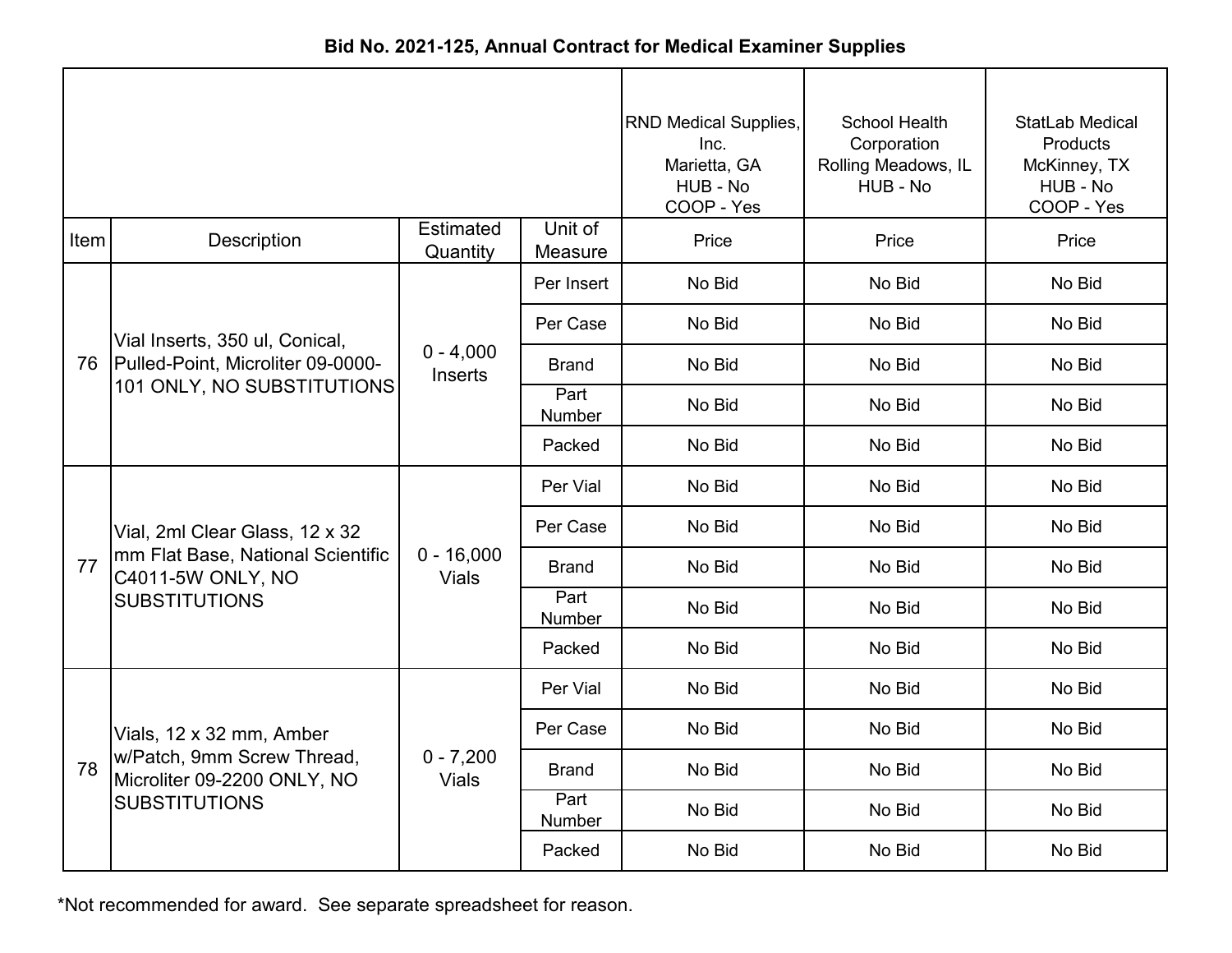|      |                                                                 |                              |                    | <b>Strong Medical</b><br><b>Partners LLC</b><br>Pineville, NC<br>HUB - No | <b>United Medical</b><br><b>Equipment Business</b><br>Solutions Network, Inc.<br>Southlake, TX<br>HUB - No | <b>Zhou Medical</b><br>Solutions, LLC<br>Houston, TX<br>HUB - Yes<br>COOP - No |
|------|-----------------------------------------------------------------|------------------------------|--------------------|---------------------------------------------------------------------------|------------------------------------------------------------------------------------------------------------|--------------------------------------------------------------------------------|
| Item | Description                                                     | <b>Estimated</b><br>Quantity | Unit of<br>Measure | Price                                                                     | Price                                                                                                      | Price                                                                          |
|      |                                                                 |                              | Per Insert         | No Bid                                                                    | No Bid                                                                                                     | \$1.25300                                                                      |
|      | Vial Inserts, 350 ul, Conical,                                  |                              | Per Case           | No Bid                                                                    | No Bid                                                                                                     | \$125.30                                                                       |
| 76   | Pulled-Point, Microliter 09-0000-<br>101 ONLY, NO SUBSTITUTIONS | $0 - 4,000$<br>Inserts       | <b>Brand</b>       | No Bid                                                                    | No Bid                                                                                                     | Microliter                                                                     |
|      |                                                                 |                              | Part<br>Number     | No Bid                                                                    | No Bid                                                                                                     | 09-0000-101                                                                    |
|      |                                                                 |                              | Packed             | No Bid                                                                    | No Bid                                                                                                     | 100 per Pack                                                                   |
|      |                                                                 | $0 - 16,000$<br><b>Vials</b> | Per Vial           | No Bid                                                                    | No Bid                                                                                                     | \$0.94700                                                                      |
|      | Vial, 2ml Clear Glass, 12 x 32                                  |                              | Per Case           | No Bid                                                                    | No Bid                                                                                                     | \$1,894.00                                                                     |
| 77   | mm Flat Base, National Scientific<br>C4011-5W ONLY, NO          |                              | <b>Brand</b>       | No Bid                                                                    | No Bid                                                                                                     | <b>National Scientific</b>                                                     |
|      | <b>SUBSTITUTIONS</b>                                            |                              | Part<br>Number     | No Bid                                                                    | No Bid                                                                                                     | C4011-5W                                                                       |
|      |                                                                 |                              | Packed             | No Bid                                                                    | No Bid                                                                                                     | 100 per Pack<br>20 Packs per Cas                                               |
|      |                                                                 |                              | Per Vial           | No Bid                                                                    | No Bid                                                                                                     | \$0.45000                                                                      |
|      | Vials, 12 x 32 mm, Amber                                        |                              | Per Case           | No Bid                                                                    | No Bid                                                                                                     | \$45.00                                                                        |
| 78   | w/Patch, 9mm Screw Thread,<br>Microliter 09-2200 ONLY, NO       | $0 - 7,200$<br><b>Vials</b>  | <b>Brand</b>       | No Bid                                                                    | No Bid                                                                                                     | Microliter                                                                     |
|      | <b>SUBSTITUTIONS</b>                                            |                              | Part<br>Number     | No Bid                                                                    | No Bid                                                                                                     | 09-2200                                                                        |
|      |                                                                 |                              | Packed             | No Bid                                                                    | No Bid                                                                                                     | 100 per Pack                                                                   |

**Bid No. 2021-125, Annual Contract for Medical Examiner Supplies**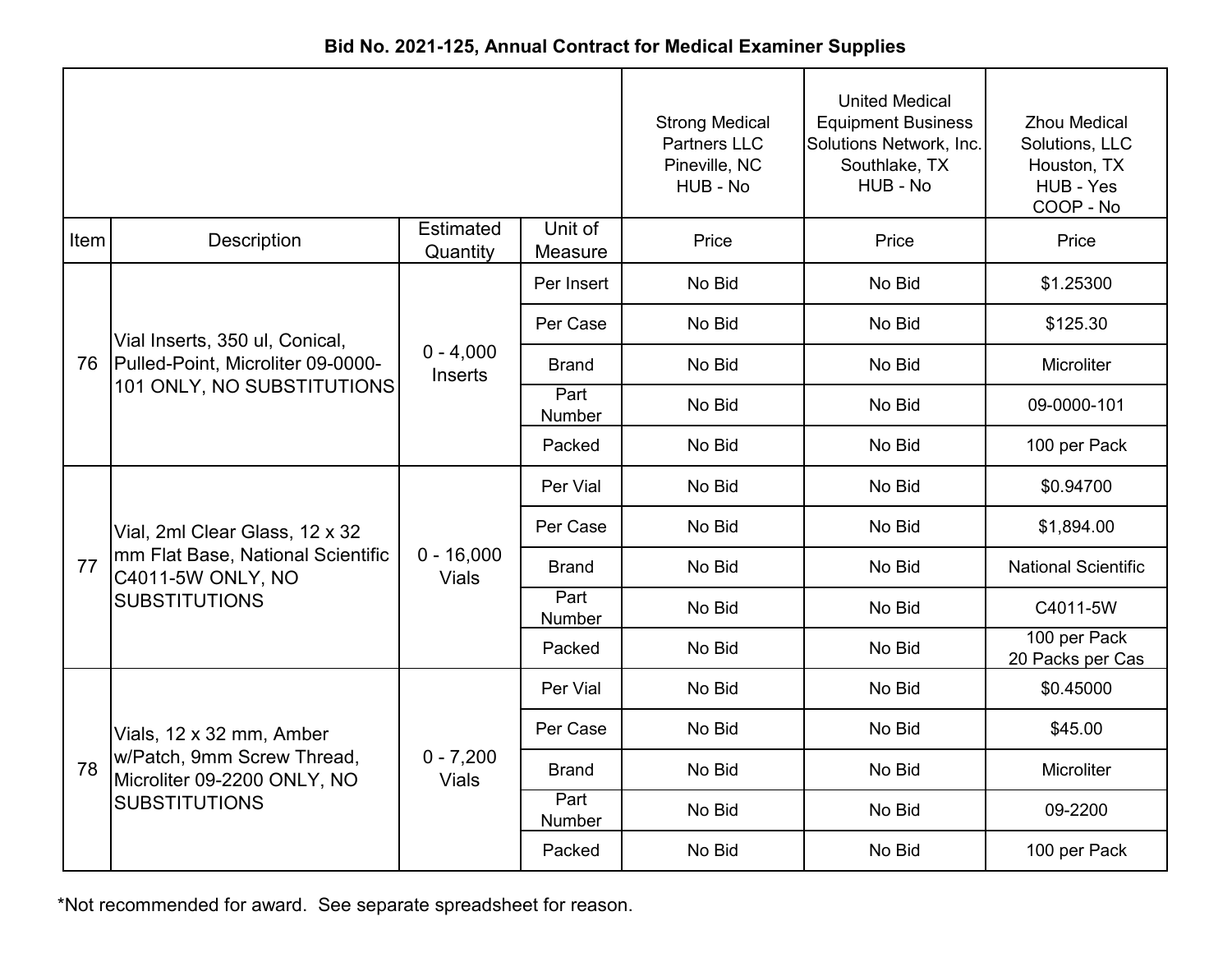|      |                                                                   |                              | Cambridge Pro<br>Services, LLC<br>Jacksonville, FL<br>HUB - No | <b>Digital Dolphin</b><br>Products, LLC<br>Redondo Beach, CA<br>HUB - No<br>COOP - Yes | <b>Fisher Healthcare</b><br>Houston, TX<br>HUB - No<br>COOP - Yes |                             |
|------|-------------------------------------------------------------------|------------------------------|----------------------------------------------------------------|----------------------------------------------------------------------------------------|-------------------------------------------------------------------|-----------------------------|
| Item | Description                                                       | Estimated<br>Quantity        | Unit of<br>Measure                                             | Price                                                                                  | Price                                                             | Price                       |
|      |                                                                   |                              | Per Vial                                                       | No Bid                                                                                 | No Bid                                                            | Primary<br>\$0.20250        |
|      | Vials, 12 x 32 mm, Clear, 9mm                                     |                              | Per Case                                                       | No Bid                                                                                 | No Bid                                                            | \$20.25 per Pack            |
| 79   | Screw Thread, Microliter 09-1000<br><b>ONLY, NO SUBSTITUTIONS</b> | $0 - 3,000$<br><b>Vials</b>  | <b>Brand</b>                                                   | No Bid                                                                                 | No Bid                                                            | <b>Microliter</b>           |
|      |                                                                   |                              | Part<br>Number                                                 | No Bid                                                                                 | No Bid                                                            | 09-1000                     |
|      |                                                                   |                              | Packed                                                         | No Bid                                                                                 | No Bid                                                            | 100 per Pack                |
|      |                                                                   | $0 - 1,000$<br><b>Vials</b>  | Per Vial                                                       | No Bid                                                                                 | No Bid                                                            | Primary<br>\$0.15999        |
|      | Vials, Septa, 20mm, for                                           |                              | Per Case                                                       | No Bid                                                                                 | No Bid                                                            | \$159.99                    |
| 80   | headspace vials, National Sci<br>#C4020-30 ONLY, NO               |                              | <b>Brand</b>                                                   | No Bid                                                                                 | No Bid                                                            | <b>National Scientific</b>  |
|      | <b>SUBSTITUTIONS</b>                                              |                              | Part<br>Number                                                 | No Bid                                                                                 | No Bid                                                            | C4020-30                    |
|      |                                                                   |                              | Packed                                                         | No Bid                                                                                 | No Bid                                                            | 1,000 per Case              |
|      |                                                                   |                              | Per Dish                                                       | No Bid                                                                                 | No Bid                                                            | \$0.15598                   |
|      | Weigh Dish, 100 mL, 3.5" x 3.5" x                                 |                              | Per Case                                                       | No Bid                                                                                 | No Bid                                                            | \$77.99                     |
| 81   | 1", Eagle Thermo WB-316 or                                        | $0 - 1,000$<br><b>Dishes</b> | <b>Brand</b>                                                   | No Bid                                                                                 | No Bid                                                            | Thermo/Andwin<br>Scientific |
|      | approved equal                                                    |                              | Part<br>Number                                                 | No Bid                                                                                 | No Bid                                                            | <b>WB316</b>                |
|      |                                                                   |                              | Packed                                                         | No Bid                                                                                 | No Bid                                                            | 500 per Case                |

**Bid No. 2021-125, Annual Contract for Medical Examiner Supplies**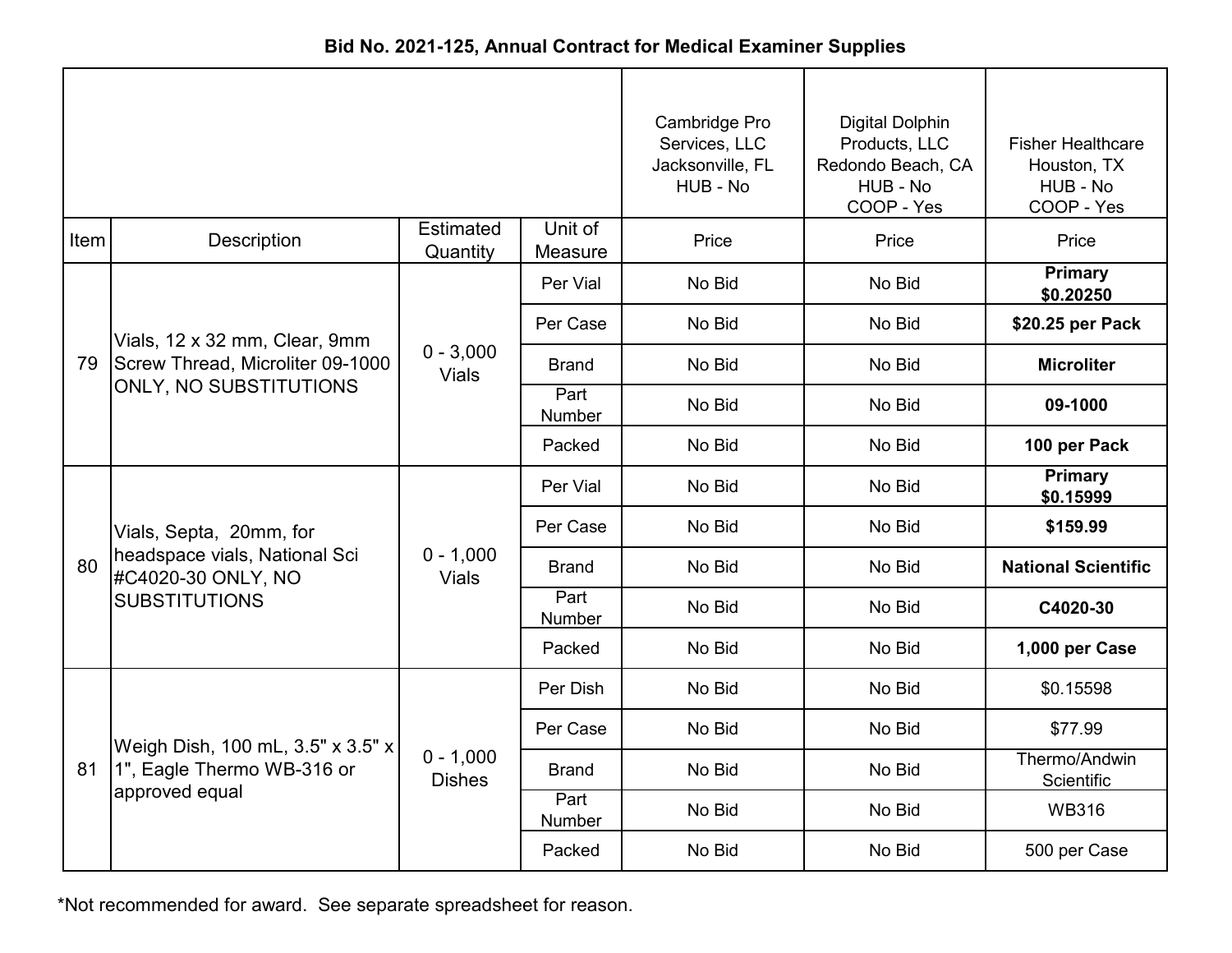|      |                                                            |                              |                    | <b>Government Scientific</b><br>Source, Inc.<br>Reston, VA<br>HUB - No<br>COOP - Yes | Leica Biosystems, a<br>Division of Leica<br>Microsystems, Inc.<br>Buffalo Grove, IL<br>HUB - No<br>COOP - Yes | Medline Industries,<br>Inc.<br>Northfield, IL<br>HUB - No<br>COOP - Yes |
|------|------------------------------------------------------------|------------------------------|--------------------|--------------------------------------------------------------------------------------|---------------------------------------------------------------------------------------------------------------|-------------------------------------------------------------------------|
| Item | <b>Description</b>                                         | Estimated<br>Quantity        | Unit of<br>Measure | Price                                                                                | Price                                                                                                         | Price                                                                   |
|      |                                                            |                              | Per Vial           | No Bid                                                                               | No Bid                                                                                                        | No Bid                                                                  |
|      | Vials, 12 x 32 mm, Clear, 9mm                              |                              | Per Case           | No Bid                                                                               | No Bid                                                                                                        | No Bid                                                                  |
| 79   | Screw Thread, Microliter 09-1000<br>ONLY, NO SUBSTITUTIONS | $0 - 3,000$<br><b>Vials</b>  | <b>Brand</b>       | No Bid                                                                               | No Bid                                                                                                        | No Bid                                                                  |
|      |                                                            |                              | Part<br>Number     | No Bid                                                                               | No Bid                                                                                                        | No Bid                                                                  |
|      |                                                            |                              | Packed             | No Bid                                                                               | No Bid                                                                                                        | No Bid                                                                  |
|      |                                                            |                              | Per Vial           | Secondary<br>\$0.21500                                                               | No Bid                                                                                                        | No Bid                                                                  |
|      | Vials, Septa, 20mm, for                                    |                              | Per Case           | \$215.00                                                                             | No Bid                                                                                                        | No Bid                                                                  |
| 80   | headspace vials, National Sci<br>#C4020-30 ONLY, NO        | $0 - 1,000$<br><b>Vials</b>  | <b>Brand</b>       | <b>National Scientific</b>                                                           | No Bid                                                                                                        | No Bid                                                                  |
|      | <b>SUBSTITUTIONS</b>                                       |                              | Part<br>Number     | C4020-30                                                                             | No Bid                                                                                                        | No Bid                                                                  |
|      |                                                            |                              | Packed             | 1,000 per Case                                                                       | No Bid                                                                                                        | No Bid                                                                  |
|      |                                                            |                              | Per Dish           | \$0.15844                                                                            | No Bid                                                                                                        | No Bid                                                                  |
|      | Weigh Dish, 100 mL, 3.5" x 3.5" x                          |                              | Per Case           | \$79.22                                                                              | No Bid                                                                                                        | No Bid                                                                  |
| 81   | 1", Eagle Thermo WB-316 or                                 | $0 - 1,000$<br><b>Dishes</b> | <b>Brand</b>       | Grainger                                                                             | No Bid                                                                                                        | No Bid                                                                  |
|      | approved equal                                             |                              | Part<br>Number     | 8UKU1                                                                                | No Bid                                                                                                        | No Bid                                                                  |
|      |                                                            |                              | Packed             | 500 per Pack                                                                         | No Bid                                                                                                        | No Bid                                                                  |

**Bid No. 2021-125, Annual Contract for Medical Examiner Supplies**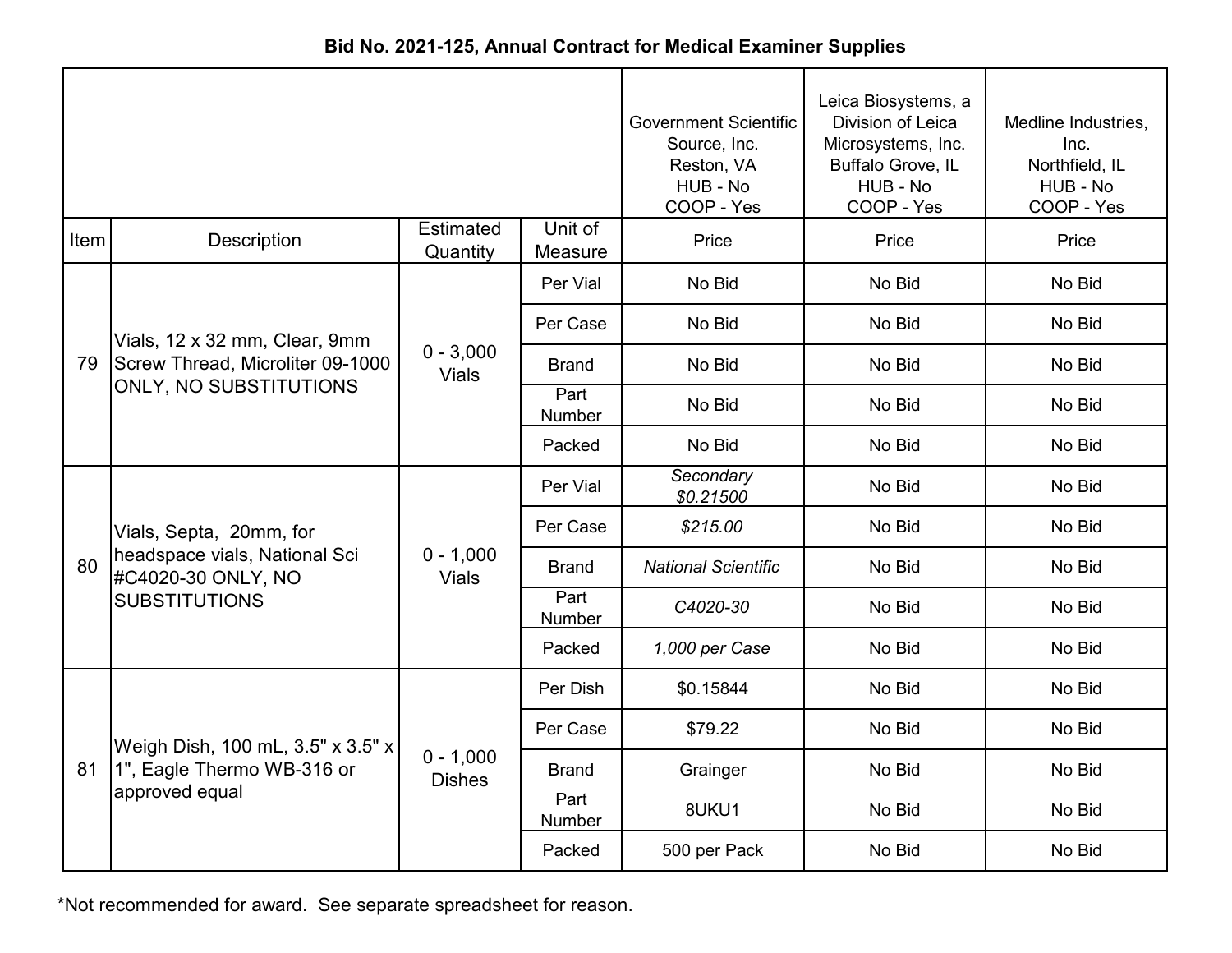| Bid No. 2021-125, Annual Contract for Medical Examiner Supplies |
|-----------------------------------------------------------------|
|-----------------------------------------------------------------|

|      |                                                            |                              |                       | <b>Mercedes Medical</b><br>Lakewood Ranch, FL<br>HUB - No<br>COOP - Yes | NAO Global Health,<br><b>LLC</b><br>Houston, TX<br>HUB - No<br>COOP - Yes | Premiere Scientific,<br><b>LLC</b><br>Grand Prairie, TX<br>HUB - No<br>COOP - Yes |
|------|------------------------------------------------------------|------------------------------|-----------------------|-------------------------------------------------------------------------|---------------------------------------------------------------------------|-----------------------------------------------------------------------------------|
| Item | <b>Description</b>                                         | <b>Estimated</b><br>Quantity | Unit of<br>Measure    | Price                                                                   | Price                                                                     | Price                                                                             |
|      |                                                            |                              | Per Vial              | No Bid                                                                  | Secondary<br>\$0.24000                                                    | No Bid                                                                            |
|      | Vials, 12 x 32 mm, Clear, 9mm                              | $0 - 3,000$<br><b>Vials</b>  | Per Case              | No Bid                                                                  | \$24.00                                                                   | No Bid                                                                            |
| 79   | Screw Thread, Microliter 09-1000<br>ONLY, NO SUBSTITUTIONS |                              | Brand                 | No Bid                                                                  | <b>Microliter</b>                                                         | No Bid                                                                            |
|      |                                                            |                              | Part<br>Number        | No Bid                                                                  | 09-1000                                                                   | No Bid                                                                            |
|      |                                                            |                              | Packed                | No Bid                                                                  | 100 per Pack                                                              | No Bid                                                                            |
|      | Vials, Septa, 20mm, for                                    | $0 - 1,000$<br><b>Vials</b>  | Per Vial              | No Bid                                                                  | \$0.23100                                                                 | No Bid                                                                            |
|      |                                                            |                              | Per Case              | No Bid                                                                  | \$231.00                                                                  | No Bid                                                                            |
| 80   | headspace vials, National Sci<br>#C4020-30 ONLY, NO        |                              | Brand                 | No Bid                                                                  | <b>National Scientific</b>                                                | No Bid                                                                            |
|      | <b>SUBSTITUTIONS</b>                                       |                              | Part<br><b>Number</b> | No Bid                                                                  | C4020-30                                                                  | No Bid                                                                            |
|      |                                                            |                              | Packed                | No Bid                                                                  | 1,000 per Case                                                            | No Bid                                                                            |
|      |                                                            |                              | Per Dish              | Secondary<br>\$0.07400                                                  | \$0.39300                                                                 | <b>Primary</b><br>\$0.04530                                                       |
|      | Weigh Dish, 100 mL, 3.5" x 3.5" x                          |                              | Per Case              | \$37.00                                                                 | \$196.50                                                                  | \$22.65                                                                           |
| 81   | 1", Eagle Thermo WB-316 or                                 | $0 - 1,000$<br><b>Dishes</b> | <b>Brand</b>          | <b>Globe Scientific</b>                                                 | Andwin Sci                                                                | Eagle<br><b>Thermoplastics</b>                                                    |
|      | approved equal                                             |                              | Part<br>Number        | 3621                                                                    | WBB16                                                                     | <b>WB-316</b>                                                                     |
|      |                                                            |                              | Packed                | 500 per Case                                                            | 500 per Case                                                              | 500 per Case                                                                      |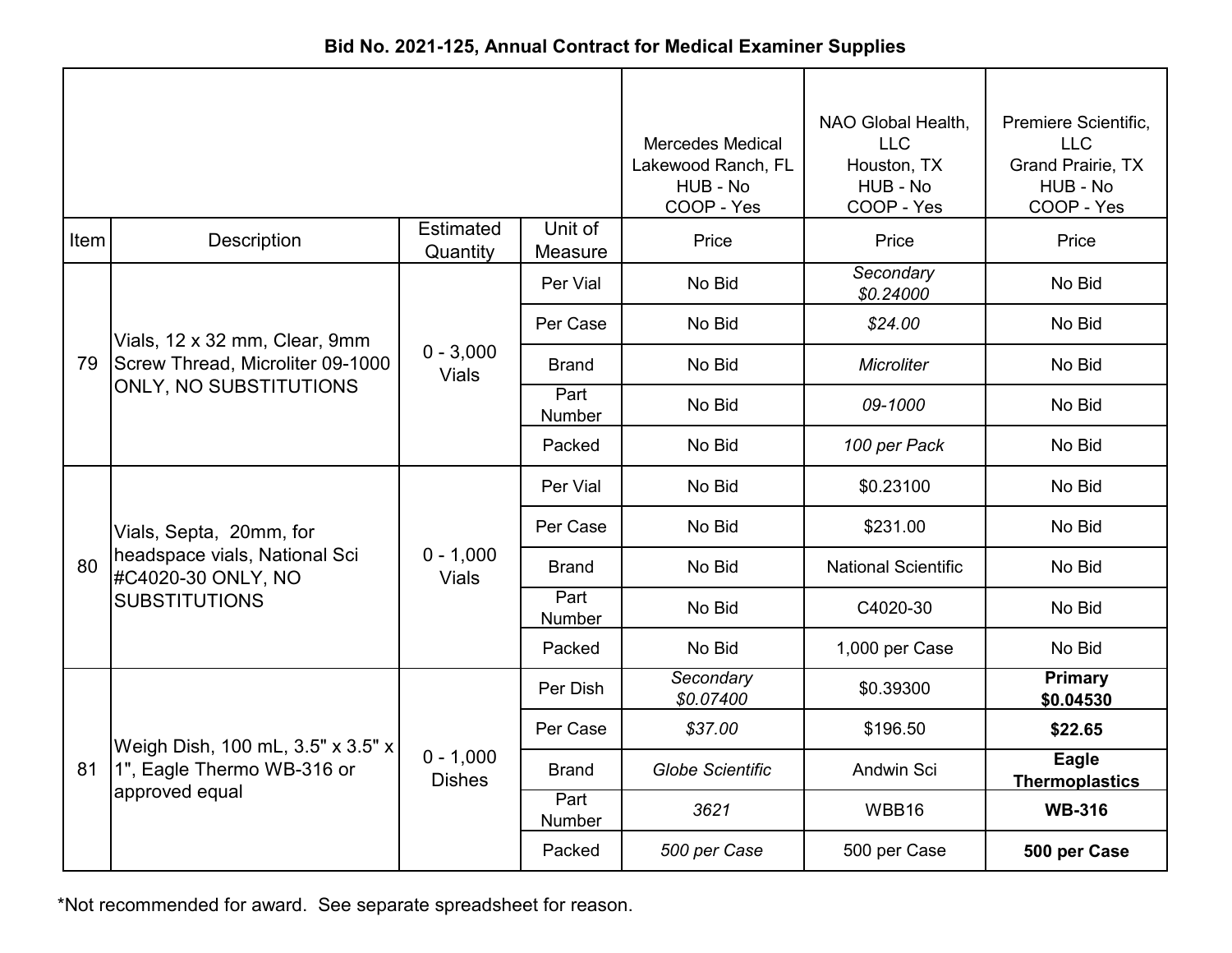|      |                                                            |                              |                    | <b>RND Medical Supplies,</b><br>Inc.<br>Marietta, GA<br>HUB - No<br>COOP - Yes | School Health<br>Corporation<br>Rolling Meadows, IL<br>HUB - No | StatLab Medical<br>Products<br>McKinney, TX<br>HUB - No<br>COOP - Yes |
|------|------------------------------------------------------------|------------------------------|--------------------|--------------------------------------------------------------------------------|-----------------------------------------------------------------|-----------------------------------------------------------------------|
| Item | Description                                                | <b>Estimated</b><br>Quantity | Unit of<br>Measure | Price                                                                          | Price                                                           | Price                                                                 |
|      |                                                            |                              | Per Vial           | No Bid                                                                         | No Bid                                                          | No Bid                                                                |
| 79   | Vials, 12 x 32 mm, Clear, 9mm                              | $0 - 3,000$<br><b>Vials</b>  | Per Case           | No Bid                                                                         | No Bid                                                          | No Bid                                                                |
|      | Screw Thread, Microliter 09-1000<br>ONLY, NO SUBSTITUTIONS |                              | Brand              | No Bid                                                                         | No Bid                                                          | No Bid                                                                |
|      |                                                            |                              | Part<br>Number     | No Bid                                                                         | No Bid                                                          | No Bid                                                                |
|      |                                                            |                              | Packed             | No Bid                                                                         | No Bid                                                          | No Bid                                                                |
|      |                                                            |                              | Per Vial           | No Bid                                                                         | No Bid                                                          | No Bid                                                                |
|      | Vials, Septa, 20mm, for                                    |                              | Per Case           | No Bid                                                                         | No Bid                                                          | No Bid                                                                |
| 80   | headspace vials, National Sci<br>#C4020-30 ONLY, NO        | $0 - 1,000$<br><b>Vials</b>  | <b>Brand</b>       | No Bid                                                                         | No Bid                                                          | No Bid                                                                |
|      | <b>SUBSTITUTIONS</b>                                       |                              | Part<br>Number     | No Bid                                                                         | No Bid                                                          | No Bid                                                                |
|      |                                                            |                              | Packed             | No Bid                                                                         | No Bid                                                          | No Bid                                                                |
|      |                                                            |                              | Per Dish           | \$0.11176                                                                      | No Bid                                                          | No Bid                                                                |
|      | Weigh Dish, 100 mL, 3.5" x 3.5" x                          |                              | Per Case           | \$55.88                                                                        | No Bid                                                          | No Bid                                                                |
| 81   | 1", Eagle Thermo WB-316 or                                 | $0 - 1,000$<br><b>Dishes</b> | <b>Brand</b>       | <b>Globe Scientific</b>                                                        | No Bid                                                          | No Bid                                                                |
|      | approved equal                                             |                              | Part<br>Number     | 3621                                                                           | No Bid                                                          | No Bid                                                                |
|      |                                                            |                              | Packed             | 500 per Case                                                                   | No Bid                                                          | No Bid                                                                |

**Bid No. 2021-125, Annual Contract for Medical Examiner Supplies**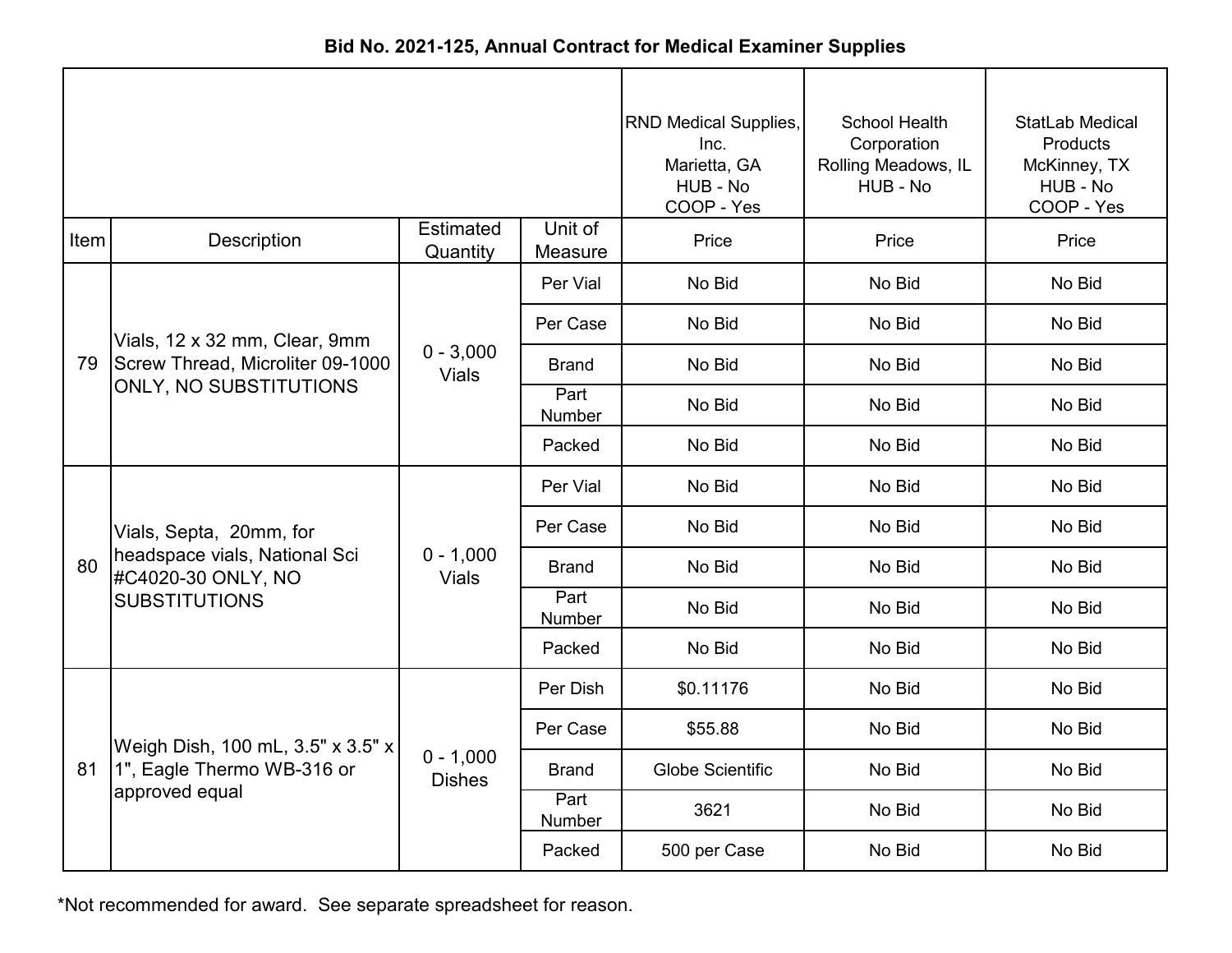|      |                                                            |                              |                    | <b>Strong Medical</b><br><b>Partners LLC</b><br>Pineville, NC<br>HUB - No | <b>United Medical</b><br><b>Equipment Business</b><br>Solutions Network, Inc.<br>Southlake, TX<br>HUB - No | <b>Zhou Medical</b><br>Solutions, LLC<br>Houston, TX<br>HUB - Yes<br>COOP - No |
|------|------------------------------------------------------------|------------------------------|--------------------|---------------------------------------------------------------------------|------------------------------------------------------------------------------------------------------------|--------------------------------------------------------------------------------|
| Item | Description                                                | <b>Estimated</b><br>Quantity | Unit of<br>Measure | Price                                                                     | Price                                                                                                      | Price                                                                          |
|      |                                                            |                              | Per Vial           | No Bid                                                                    | No Bid                                                                                                     | \$0.38850                                                                      |
| 79   | Vials, 12 x 32 mm, Clear, 9mm                              |                              | Per Case           | No Bid                                                                    | No Bid                                                                                                     | \$38.85                                                                        |
|      | Screw Thread, Microliter 09-1000<br>ONLY, NO SUBSTITUTIONS | $0 - 3,000$<br><b>Vials</b>  | <b>Brand</b>       | No Bid                                                                    | No Bid                                                                                                     | Microliter                                                                     |
|      |                                                            |                              | Part<br>Number     | No Bid                                                                    | No Bid                                                                                                     | 09-1000                                                                        |
|      |                                                            |                              | Packed             | No Bid                                                                    | No Bid                                                                                                     | 100 per Pack                                                                   |
|      |                                                            |                              | Per Vial           | No Bid                                                                    | No Bid                                                                                                     | \$0.25000                                                                      |
|      | Vials, Septa, 20mm, for                                    |                              | Per Case           | No Bid                                                                    | No Bid                                                                                                     | \$250.00                                                                       |
| 80   | headspace vials, National Sci<br>#C4020-30 ONLY, NO        | $0 - 1,000$<br><b>Vials</b>  | <b>Brand</b>       | No Bid                                                                    | No Bid                                                                                                     | <b>National Scientific</b>                                                     |
|      | <b>SUBSTITUTIONS</b>                                       |                              | Part<br>Number     | No Bid                                                                    | No Bid                                                                                                     | C4020-30                                                                       |
|      |                                                            |                              | Packed             | No Bid                                                                    | No Bid                                                                                                     | 1,000 per Case                                                                 |
|      |                                                            |                              | Per Dish           | No Bid                                                                    | No Bid                                                                                                     | \$0.08172                                                                      |
|      | Weigh Dish, 100 mL, 3.5" x 3.5" x                          |                              | Per Case           | No Bid                                                                    | No Bid                                                                                                     | \$40.86                                                                        |
| 81   | 1", Eagle Thermo WB-316 or                                 | $0 - 1,000$<br><b>Dishes</b> | <b>Brand</b>       | No Bid                                                                    | No Bid                                                                                                     | <b>Fisher Scientific</b>                                                       |
|      | approved equal                                             |                              | Part<br>Number     | No Bid                                                                    | No Bid                                                                                                     | 08732114                                                                       |
|      |                                                            |                              | Packed             | No Bid                                                                    | No Bid                                                                                                     | 500 per Case                                                                   |

**Bid No. 2021-125, Annual Contract for Medical Examiner Supplies**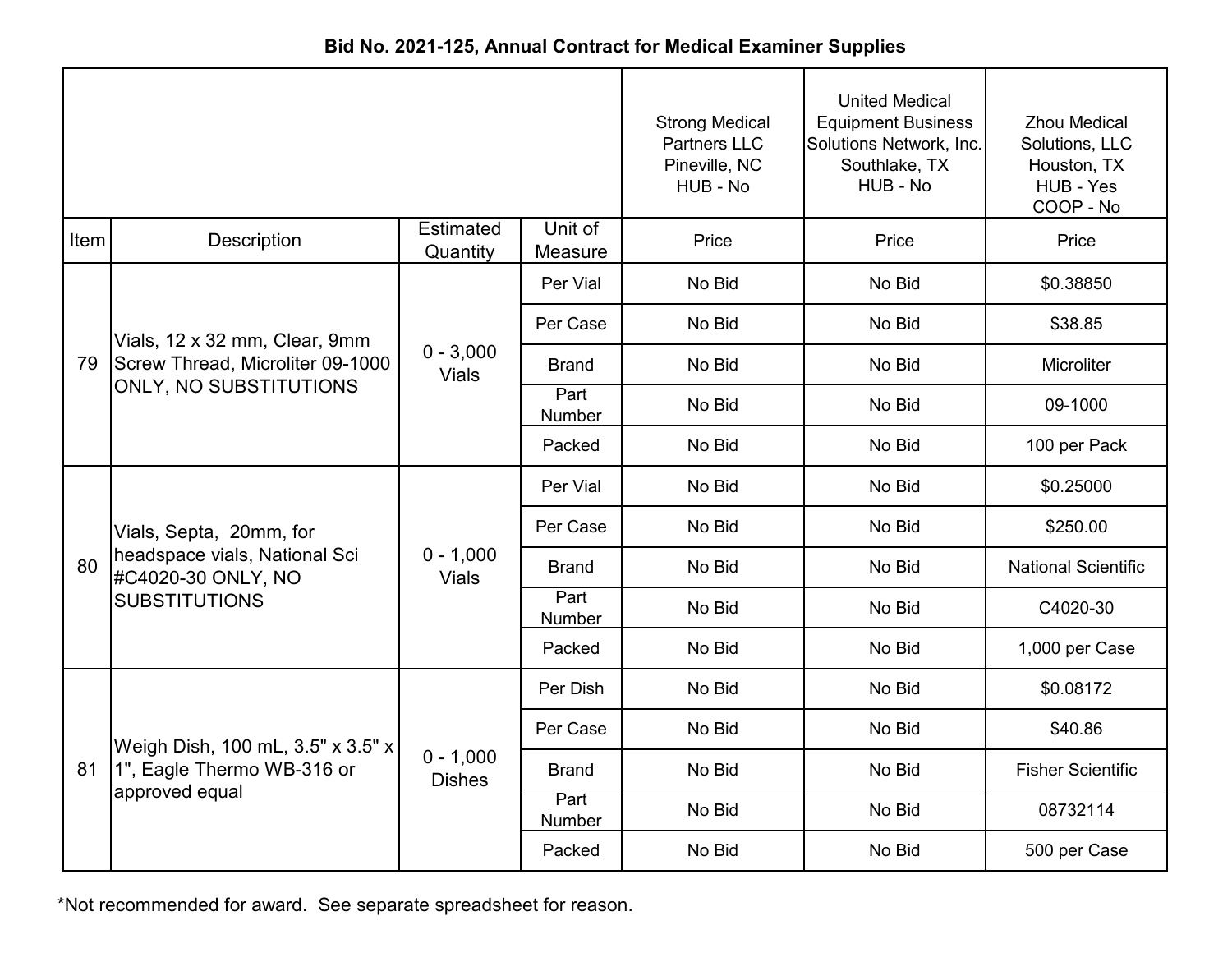|      |                                                          |                              |                    | Cambridge Pro<br>Services, LLC<br>Jacksonville, FL<br>HUB - No | <b>Digital Dolphin</b><br>Products, LLC<br>Redondo Beach, CA<br>HUB - No<br>COOP - Yes | <b>Fisher Healthcare</b><br>Houston, TX<br>HUB - No<br>COOP - Yes |
|------|----------------------------------------------------------|------------------------------|--------------------|----------------------------------------------------------------|----------------------------------------------------------------------------------------|-------------------------------------------------------------------|
| Item | Description                                              | <b>Estimated</b><br>Quantity | Unit of<br>Measure | Price                                                          | Price                                                                                  | Price                                                             |
| 82   |                                                          |                              | Per Dish           | No Bid                                                         | No Bid                                                                                 | No Bid                                                            |
|      | Weigh Dish, 3.2" x 5.1" x 1",                            | $0 - 1,000$<br><b>Dishes</b> | Per Case           | No Bid                                                         | No Bid                                                                                 | No Bid                                                            |
|      | VWR 10770-438 or approved<br>equal                       |                              | <b>Brand</b>       | No Bid                                                         | No Bid                                                                                 | No Bid                                                            |
|      |                                                          |                              | Part<br>Number     | No Bid                                                         | No Bid                                                                                 | No Bid                                                            |
|      |                                                          |                              | Packed             | No Bid                                                         | No Bid                                                                                 | No Bid                                                            |
|      |                                                          |                              | Per Paper          | No Bid                                                         | No Bid                                                                                 | \$0.14566                                                         |
|      |                                                          |                              | Per Case           | No Bid                                                         | No Bid                                                                                 | \$72.83 per Pack                                                  |
| 83   | Weigh Paper, 3" x3", VWR 12578-<br>121 or approved equal | $0 - 8,000$<br>Papers        | <b>Brand</b>       | No Bid                                                         | No Bid                                                                                 | <b>VWR/Andwin Scientific</b>                                      |
|      |                                                          |                              | Part<br>Number     | No Bid                                                         | No Bid                                                                                 | 12578121                                                          |
|      |                                                          |                              | Packed             | No Bid                                                         | No Bid                                                                                 | 500 per Pack                                                      |
|      |                                                          |                              | Per Paper          | No Bid                                                         | No Bid                                                                                 | \$0.15764                                                         |
|      |                                                          |                              | Per Case           | No Bid                                                         | No Bid                                                                                 | \$78.82 per Pack                                                  |
| 84   | Weigh Paper, 4" x4", VWR 12578-<br>165 or approved equal | $0 - 9,500$<br>Papers        | <b>Brand</b>       | No Bid                                                         | No Bid                                                                                 | <b>VWR/Andwin Scientific</b>                                      |
|      |                                                          |                              | Part<br>Number     | No Bid                                                         | No Bid                                                                                 | 12578165                                                          |
|      |                                                          |                              | Packed             | No Bid                                                         | No Bid                                                                                 | 500 per Pack                                                      |

**Bid No. 2021-125, Annual Contract for Medical Examiner Supplies**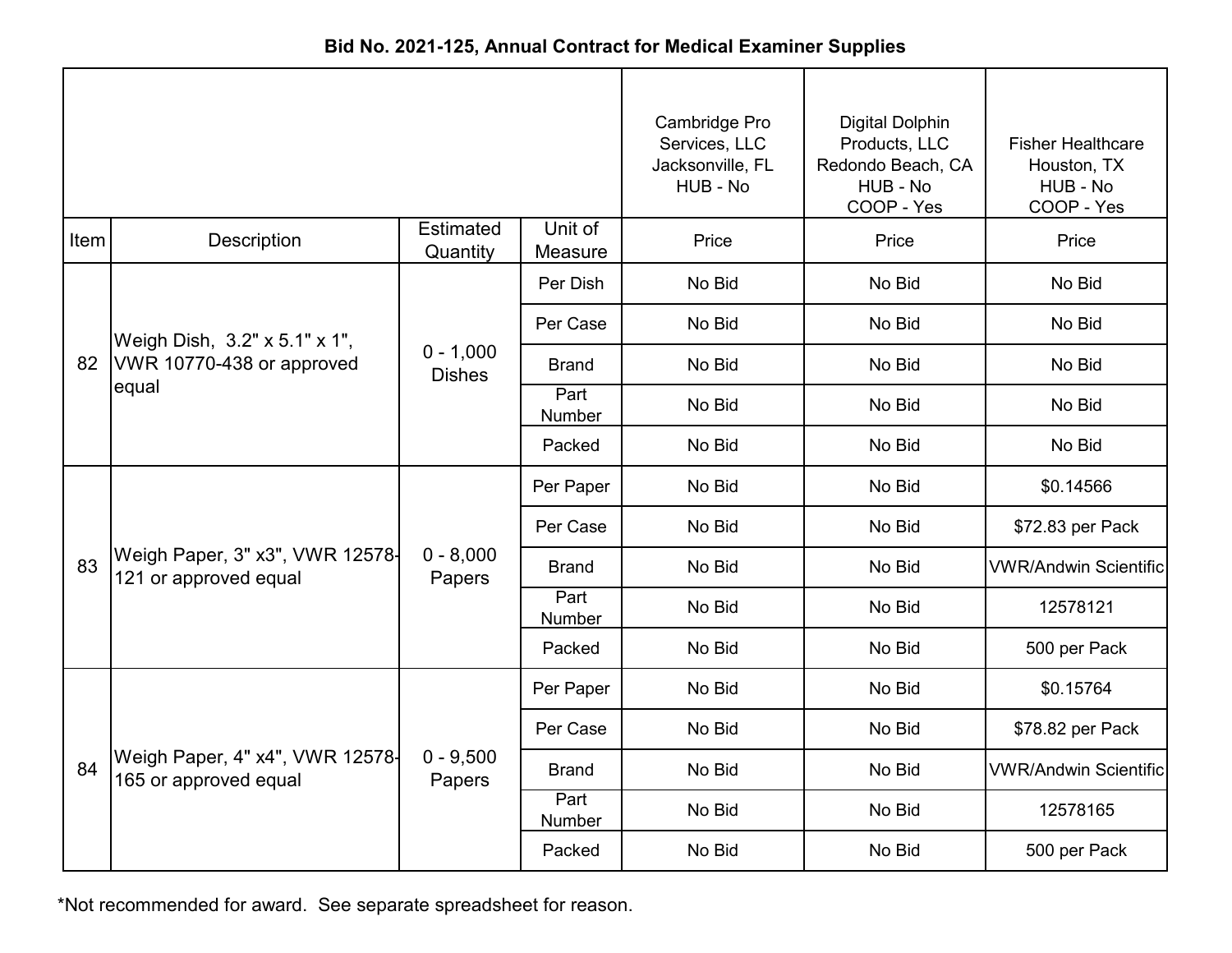|      |                                                          |                              |                    | <b>Government Scientific</b><br>Source, Inc.<br>Reston, VA<br>HUB - No<br>COOP - Yes | Leica Biosystems, a<br>Division of Leica<br>Microsystems, Inc.<br>Buffalo Grove, IL<br>HUB - No<br>COOP - Yes | Medline Industries,<br>Inc.<br>Northfield, IL<br>HUB - No<br>COOP - Yes |
|------|----------------------------------------------------------|------------------------------|--------------------|--------------------------------------------------------------------------------------|---------------------------------------------------------------------------------------------------------------|-------------------------------------------------------------------------|
| Item | Description                                              | <b>Estimated</b><br>Quantity | Unit of<br>Measure | Price                                                                                | Price                                                                                                         | Price                                                                   |
|      |                                                          |                              | Per Dish           | Secondary<br>\$0.13772                                                               | No Bid                                                                                                        | No Bid                                                                  |
|      | Weigh Dish, 3.2" x 5.1" x 1",                            | $0 - 1,000$<br><b>Dishes</b> | Per Case           | \$68.86                                                                              | No Bid                                                                                                        | No Bid                                                                  |
| 82   | VWR 10770-438 or approved<br>equal                       |                              | <b>Brand</b>       | <b>VWR Scientific</b>                                                                | No Bid                                                                                                        | No Bid                                                                  |
|      |                                                          |                              | Part<br>Number     | 10770.438                                                                            | No Bid                                                                                                        | No Bid                                                                  |
|      |                                                          |                              | Packed             | 500 per Pack                                                                         | No Bid                                                                                                        | No Bid                                                                  |
|      |                                                          |                              | Per Paper          | Secondary<br>\$0.05530                                                               | No Bid                                                                                                        | No Bid                                                                  |
|      |                                                          |                              | Per Case           | \$27.65                                                                              | No Bid                                                                                                        | No Bid                                                                  |
| 83   | Weigh Paper, 3" x3", VWR 12578-<br>121 or approved equal | $0 - 8,000$<br>Papers        | <b>Brand</b>       | <b>VWR Scientific</b>                                                                | No Bid                                                                                                        | No Bid                                                                  |
|      |                                                          |                              | Part<br>Number     | 12578.121                                                                            | No Bid                                                                                                        | No Bid                                                                  |
|      |                                                          |                              | Packed             | 500 per Pack                                                                         | No Bid                                                                                                        | No Bid                                                                  |
|      |                                                          |                              | Per Paper          | <b>Primary</b><br>\$0.05088                                                          | No Bid                                                                                                        | No Bid                                                                  |
|      |                                                          |                              | Per Case           | \$25.44                                                                              | No Bid                                                                                                        | No Bid                                                                  |
| 84   | Weigh Paper, 4" x4", VWR 12578-<br>165 or approved equal | $0 - 9,500$<br>Papers        | <b>Brand</b>       | <b>VWR Scientific</b>                                                                | No Bid                                                                                                        | No Bid                                                                  |
|      |                                                          |                              | Part<br>Number     | 12578-165                                                                            | No Bid                                                                                                        | No Bid                                                                  |
|      |                                                          |                              | Packed             | 500 per Pack                                                                         | No Bid                                                                                                        | No Bid                                                                  |

**Bid No. 2021-125, Annual Contract for Medical Examiner Supplies**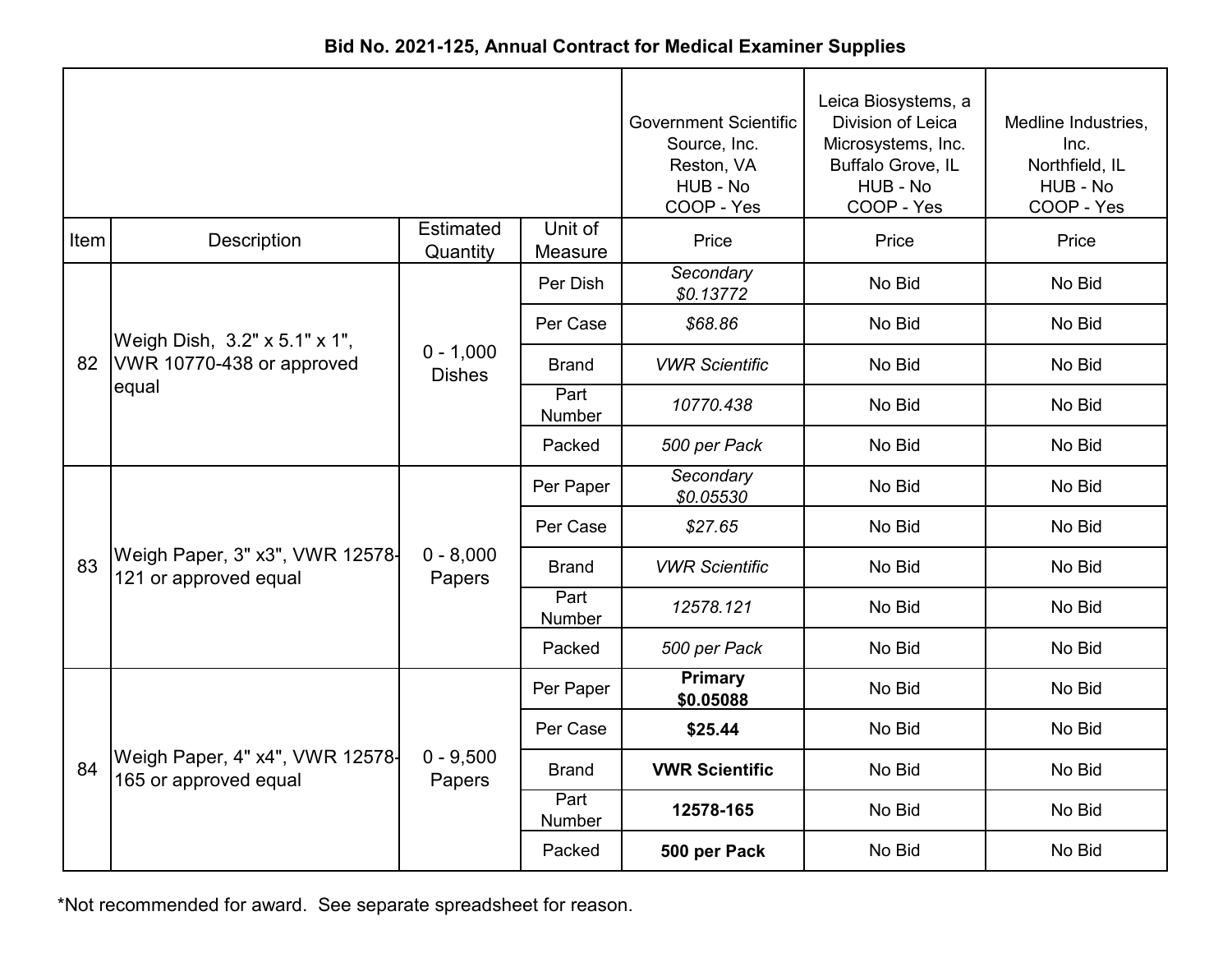|      |                                                          |                              |                    | <b>Mercedes Medical</b><br>Lakewood Ranch, FL<br>HUB - No<br>COOP - Yes | NAO Global Health,<br><b>LLC</b><br>Houston, TX<br>HUB - No<br>COOP - Yes | Premiere Scientific,<br><b>LLC</b><br><b>Grand Prairie, TX</b><br>HUB - No<br>COOP - Yes |
|------|----------------------------------------------------------|------------------------------|--------------------|-------------------------------------------------------------------------|---------------------------------------------------------------------------|------------------------------------------------------------------------------------------|
| Item | Description                                              | Estimated<br>Quantity        | Unit of<br>Measure | Price                                                                   | Price                                                                     | Price                                                                                    |
|      |                                                          |                              | Per Dish           | No Bid                                                                  | \$0.51800                                                                 | <b>Primary</b><br>\$0.09300                                                              |
|      | Weigh Dish, 3.2" x 5.1" x 1",                            |                              | Per Case           | No Bid                                                                  | \$5,180.00                                                                | \$23.25                                                                                  |
|      | 82   VWR 10770-438 or approved<br>equal                  | $0 - 1,000$<br><b>Dishes</b> | <b>Brand</b>       | No Bid                                                                  | <b>VWR Scientific</b>                                                     | <b>Eagle</b><br><b>Thermoplastics</b>                                                    |
|      |                                                          |                              | Part<br>Number     | No Bid                                                                  | 10770.438                                                                 | <b>PB-315</b>                                                                            |
|      |                                                          |                              | Packed             | No Bid                                                                  | 500 per Pack<br>20 Packs per Case                                         | 250 per Case                                                                             |
|      |                                                          |                              | Per Paper          | <b>Primary</b><br>\$0.04600                                             | \$0.13200                                                                 | \$0.00950*                                                                               |
|      |                                                          |                              | Per Case           | \$23.00                                                                 | \$3,168.00                                                                | \$4.75                                                                                   |
| 83   | Weigh Paper, 3" x3", VWR 12578-<br>121 or approved equal | $0 - 8,000$<br>Papers        | <b>Brand</b>       | <b>Heathrow Scientific</b>                                              | <b>VWR</b>                                                                | Rayson                                                                                   |
|      |                                                          |                              | Part<br>Number     | HD120116                                                                | 12578.121                                                                 | 20 60 5600                                                                               |
|      |                                                          |                              | Packed             | 500 per Case                                                            | 500 per Pack<br>48 Packs per Case                                         | 500 per Pack                                                                             |
|      |                                                          |                              | Per Paper          | Secondary<br>\$0.06600                                                  | \$0.13100                                                                 | \$0.01240*                                                                               |
|      |                                                          |                              | Per Case           | \$33.00                                                                 | \$4,716.00                                                                | \$6.20                                                                                   |
| 84   | Weigh Paper, 4" x4", VWR 12578-<br>165 or approved equal | $0 - 9,500$<br>Papers        | Brand              | <b>Heathrow Scientific</b>                                              | <b>VWR</b>                                                                | Rayson                                                                                   |
|      |                                                          |                              | Part<br>Number     | HD120117                                                                | 12578-165                                                                 | 20 60 5601                                                                               |
|      |                                                          |                              | Packed             | 500 per Case                                                            | 500 per Pack<br>72 Packs per Case                                         | 500 per Pack                                                                             |

**Bid No. 2021-125, Annual Contract for Medical Examiner Supplies**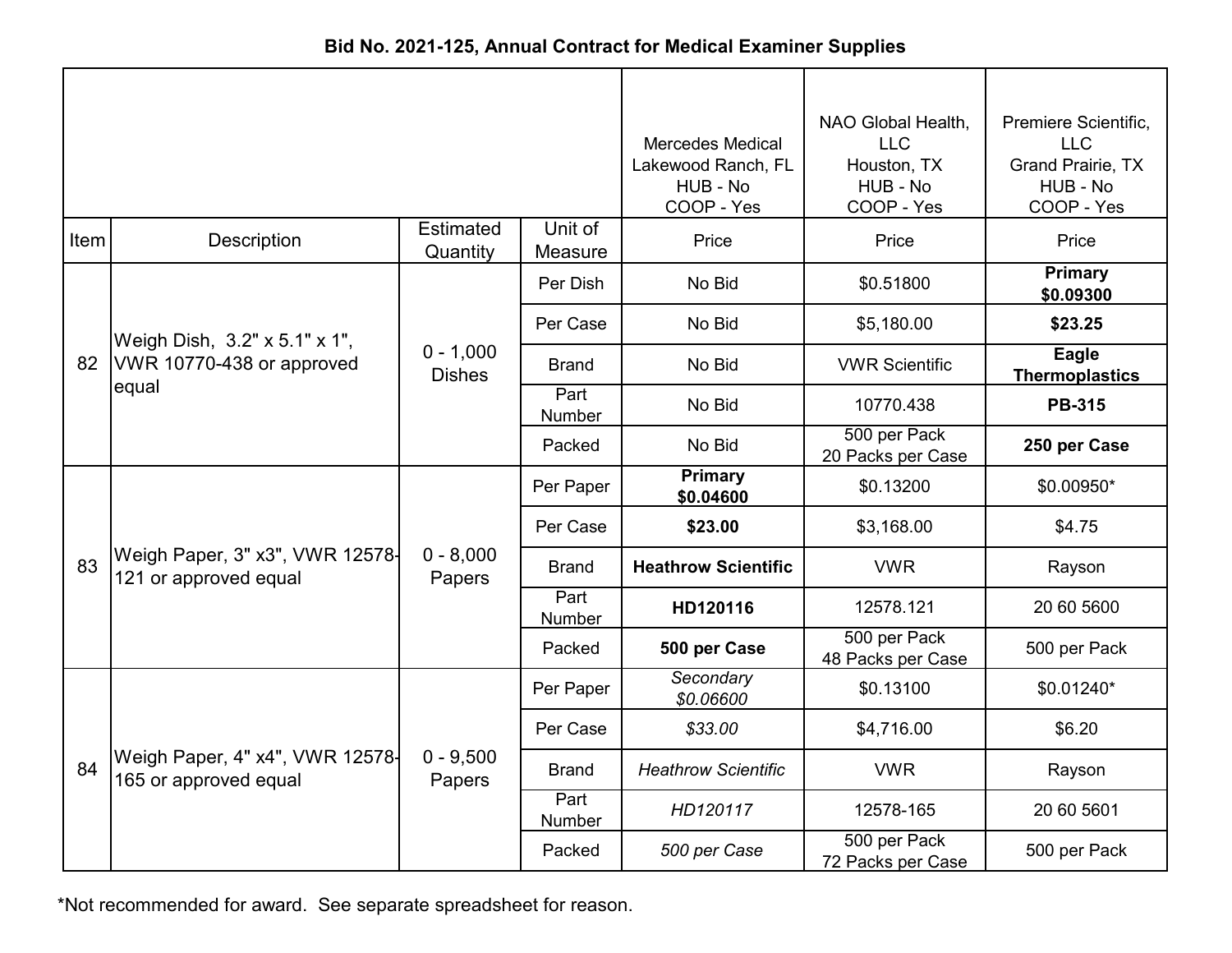|      |                                                          |                              |                    | <b>RND Medical Supplies,</b><br>Inc.<br>Marietta, GA<br>HUB - No<br>COOP - Yes | <b>School Health</b><br>Corporation<br>Rolling Meadows, IL<br>HUB - No | StatLab Medical<br>Products<br>McKinney, TX<br>HUB - No<br>COOP - Yes |
|------|----------------------------------------------------------|------------------------------|--------------------|--------------------------------------------------------------------------------|------------------------------------------------------------------------|-----------------------------------------------------------------------|
| Item | <b>Description</b>                                       | <b>Estimated</b><br>Quantity | Unit of<br>Measure | Price                                                                          | Price                                                                  | Price                                                                 |
|      |                                                          |                              | Per Dish           | \$0.20924                                                                      | No Bid                                                                 | No Bid                                                                |
| 82   | Weigh Dish, 3.2" x 5.1" x 1",                            |                              | Per Case           | \$104.62                                                                       | No Bid                                                                 | No Bid                                                                |
|      | VWR 10770-438 or approved<br>equal                       | $0 - 1,000$<br><b>Dishes</b> | <b>Brand</b>       | <b>Globe Scientific</b>                                                        | No Bid                                                                 | No Bid                                                                |
|      |                                                          |                              | Part<br>Number     | 3622                                                                           | No Bid                                                                 | No Bid                                                                |
|      |                                                          |                              | Packed             | 500 per Case                                                                   | No Bid                                                                 | No Bid                                                                |
|      |                                                          |                              | Per Paper          | No Bid                                                                         | No Bid                                                                 | No Bid                                                                |
|      |                                                          |                              | Per Case           | No Bid                                                                         | No Bid                                                                 | No Bid                                                                |
| 83   | Weigh Paper, 3" x3", VWR 12578-<br>121 or approved equal | $0 - 8,000$<br>Papers        | <b>Brand</b>       | No Bid                                                                         | No Bid                                                                 | No Bid                                                                |
|      |                                                          |                              | Part<br>Number     | No Bid                                                                         | No Bid                                                                 | No Bid                                                                |
|      |                                                          |                              | Packed             | No Bid                                                                         | No Bid                                                                 | No Bid                                                                |
|      |                                                          |                              | Per Paper          | No Bid                                                                         | No Bid                                                                 | No Bid                                                                |
|      |                                                          |                              | Per Case           | No Bid                                                                         | No Bid                                                                 | No Bid                                                                |
| 84   | Weigh Paper, 4" x4", VWR 12578-<br>165 or approved equal | $0 - 9,500$<br>Papers        | <b>Brand</b>       | No Bid                                                                         | No Bid                                                                 | No Bid                                                                |
|      |                                                          |                              | Part<br>Number     | No Bid                                                                         | No Bid                                                                 | No Bid                                                                |
|      |                                                          |                              | Packed             | No Bid                                                                         | No Bid                                                                 | No Bid                                                                |

**Bid No. 2021-125, Annual Contract for Medical Examiner Supplies**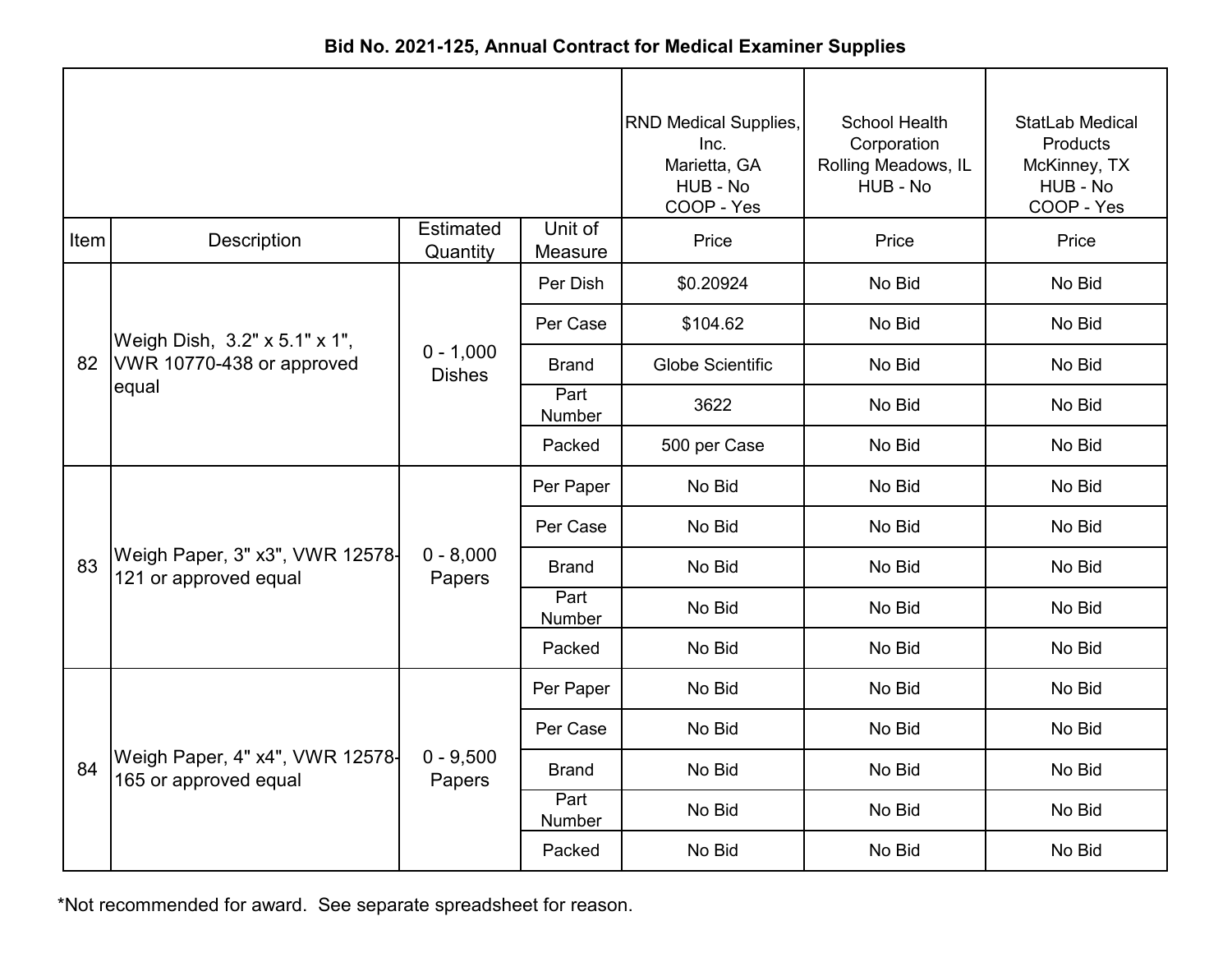|      |                                                          |                              |                    | <b>Strong Medical</b><br><b>Partners LLC</b><br>Pineville, NC<br>HUB - No | <b>United Medical</b><br><b>Equipment Business</b><br>Solutions Network, Inc.<br>Southlake, TX<br>HUB - No | <b>Zhou Medical</b><br>Solutions, LLC<br>Houston, TX<br>HUB - Yes<br>COOP - No |
|------|----------------------------------------------------------|------------------------------|--------------------|---------------------------------------------------------------------------|------------------------------------------------------------------------------------------------------------|--------------------------------------------------------------------------------|
| Item | Description                                              | <b>Estimated</b><br>Quantity | Unit of<br>Measure | Price                                                                     | Price                                                                                                      | Price                                                                          |
|      |                                                          |                              | Per Dish           | No Bid                                                                    | No Bid                                                                                                     | Withdrew Bid for Item                                                          |
| 82   | Weigh Dish, 3.2" x 5.1" x 1",                            |                              | Per Case           | No Bid                                                                    | No Bid                                                                                                     | Withdrew Bid for Item                                                          |
|      | VWR 10770-438 or approved<br>equal                       | $0 - 1,000$<br><b>Dishes</b> | <b>Brand</b>       | No Bid                                                                    | No Bid                                                                                                     | Withdrew Bid for Item                                                          |
|      |                                                          |                              | Part<br>Number     | No Bid                                                                    | No Bid                                                                                                     | Withdrew Bid for Item                                                          |
|      |                                                          |                              | Packed             | No Bid                                                                    | No Bid                                                                                                     | Withdrew Bid for Item                                                          |
|      |                                                          |                              | Per Paper          | No Bid                                                                    | No Bid                                                                                                     | \$0.02620*                                                                     |
|      |                                                          |                              | Per Case           | No Bid                                                                    | No Bid                                                                                                     | \$628.80                                                                       |
| 83   | Weigh Paper, 3" x3", VWR 12578-<br>121 or approved equal | $0 - 8,000$<br>Papers        | <b>Brand</b>       | No Bid                                                                    | No Bid                                                                                                     | Rayson                                                                         |
|      |                                                          |                              | Part<br>Number     | No Bid                                                                    | No Bid                                                                                                     | 12578-121                                                                      |
|      |                                                          |                              | Packed             | No Bid                                                                    | No Bid                                                                                                     | 500 per Box<br>48 Boxes per Case                                               |
|      |                                                          |                              | Per Paper          | No Bid                                                                    | No Bid                                                                                                     | \$0.03360*                                                                     |
|      |                                                          |                              | Per Case           | No Bid                                                                    | No Bid                                                                                                     | \$1,209.60                                                                     |
| 84   | Weigh Paper, 4" x4", VWR 12578-<br>165 or approved equal | $0 - 9,500$<br>Papers        | <b>Brand</b>       | No Bid                                                                    | No Bid                                                                                                     | Rayson                                                                         |
|      |                                                          |                              | Part<br>Number     | No Bid                                                                    | No Bid                                                                                                     | 20605601                                                                       |
|      |                                                          |                              | Packed             | No Bid                                                                    | No Bid                                                                                                     | 500 per Box<br>72 Boxes per Case                                               |

**Bid No. 2021-125, Annual Contract for Medical Examiner Supplies**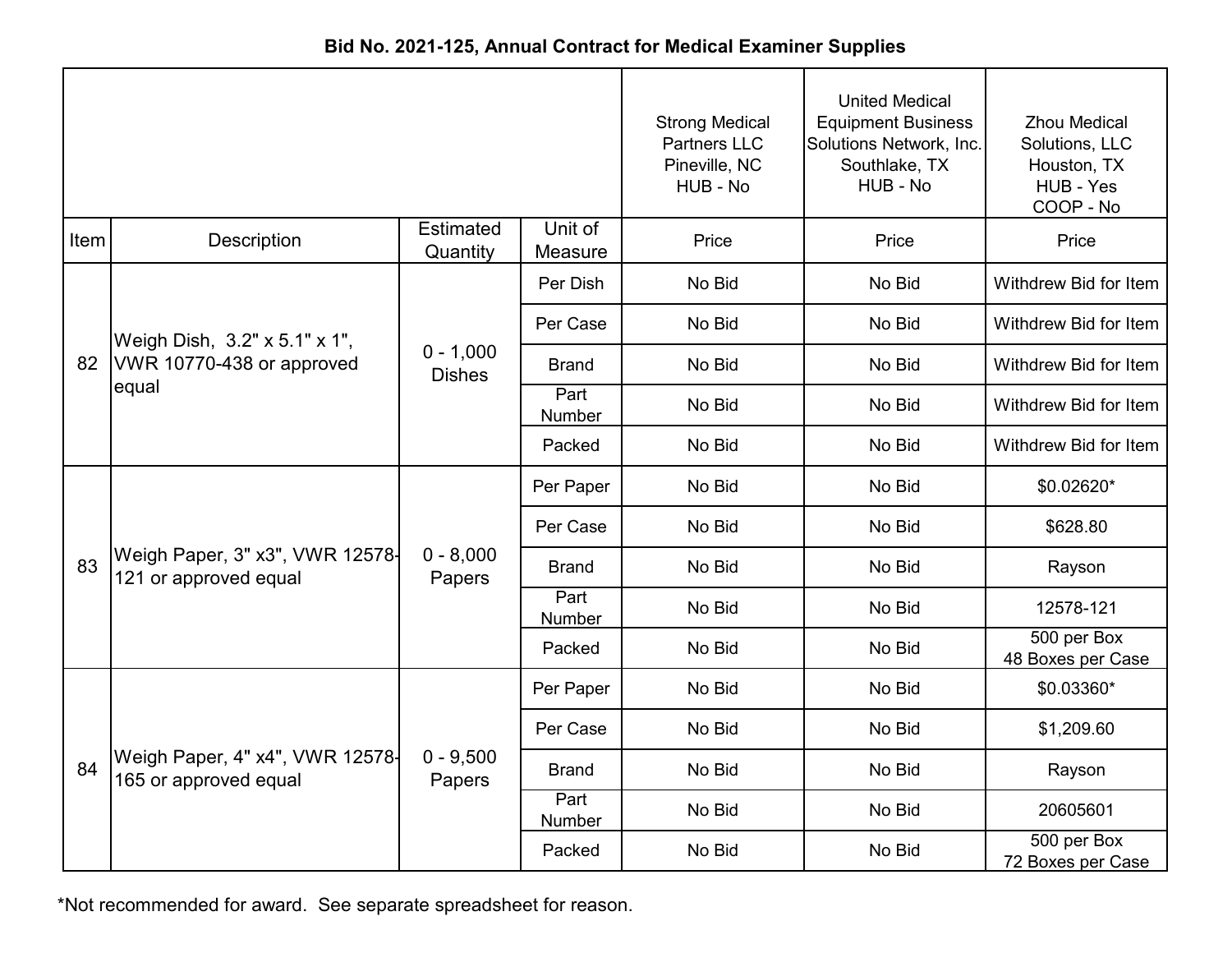|      |                                                                 |                              |                    | Cambridge Pro<br>Services, LLC<br>Jacksonville, FL<br>HUB - No | <b>Digital Dolphin</b><br>Products, LLC<br>Redondo Beach, CA<br>HUB - No<br>COOP - Yes | <b>Fisher Healthcare</b><br>Houston, TX<br>HUB - No<br>COOP - Yes |
|------|-----------------------------------------------------------------|------------------------------|--------------------|----------------------------------------------------------------|----------------------------------------------------------------------------------------|-------------------------------------------------------------------|
| Item | <b>Description</b>                                              | <b>Estimated</b><br>Quantity | Unit of<br>Measure | Price                                                          | Price                                                                                  | Price                                                             |
|      |                                                                 |                              | Per Paper          | No Bid                                                         | No Bid                                                                                 | No Bid                                                            |
|      |                                                                 | $0 - 10,000$<br>Papers       | Per Case           | No Bid                                                         | No Bid                                                                                 | No Bid                                                            |
| 85   | Weigh Paper, 6" x 6", VWR<br>12578-201 or approved equal        |                              | <b>Brand</b>       | No Bid                                                         | No Bid                                                                                 | No Bid                                                            |
|      |                                                                 |                              | Part<br>Number     | No Bid                                                         | No Bid                                                                                 | No Bid                                                            |
|      |                                                                 |                              | Packed             | No Bid                                                         | No Bid                                                                                 | No Bid                                                            |
|      |                                                                 |                              | Per Pouch          | No Bid                                                         | \$1.17000                                                                              | Secondary<br>\$0.68500                                            |
|      | Wipes, Bleach Towelette, in<br>pouch, 6" x 12", must have 0.525 |                              | Per Case           | No Bid                                                         | \$116.67                                                                               | \$68.50                                                           |
| 86   | % bleach (1:10 dilution), Current                               | $0 - 700$<br>Pouches         | Brand              | No Bid                                                         | <b>Current Technologies</b>                                                            | <b>Current Technologies</b>                                       |
|      | Technologies 9103 or approved<br>equal                          |                              | Part<br>Number     | No Bid                                                         | 9103                                                                                   | 9103                                                              |
|      |                                                                 |                              | Packed             | No Bid                                                         | 100 per Case                                                                           | 100 per Case                                                      |
|      |                                                                 |                              | Per<br>Wristband   | No Bid                                                         | No Bid                                                                                 | No Bid                                                            |
|      | Wristbands, Write-On, Tri-                                      |                              | Per Case           | No Bid                                                         | No Bid                                                                                 | No Bid                                                            |
| 87   | Laminate, Snap Closure, 12",<br>Various Colors, Medline         | $0 - 10,000$<br>Wristbands   | <b>Brand</b>       | No Bid                                                         | No Bid                                                                                 | No Bid                                                            |
|      | MDS133045 or approved equal                                     |                              | Part<br>Number     | No Bid                                                         | No Bid                                                                                 | No Bid                                                            |
|      |                                                                 |                              | Packed             | No Bid                                                         | No Bid                                                                                 | No Bid                                                            |

**Bid No. 2021-125, Annual Contract for Medical Examiner Supplies**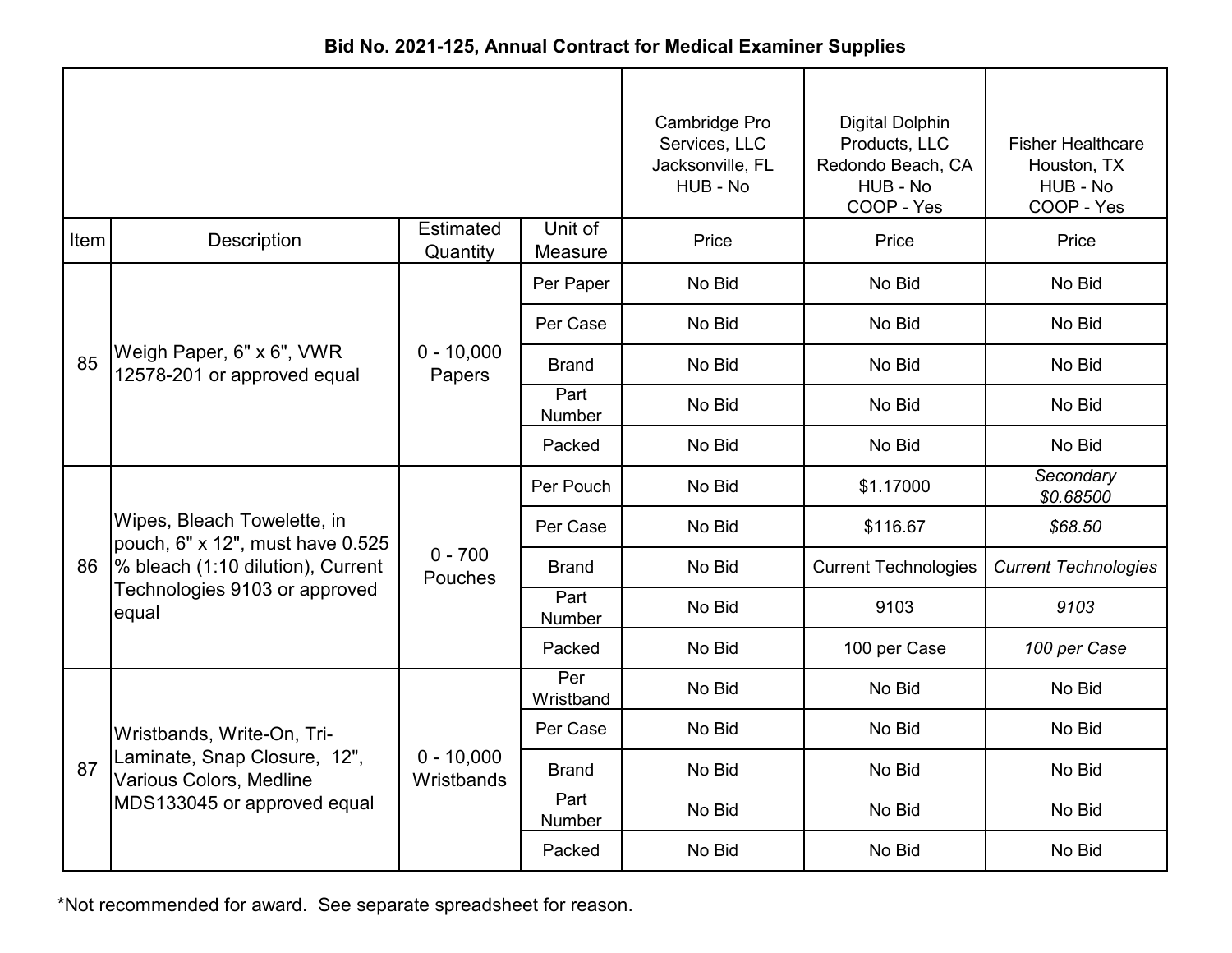|      |                                                                 |                              |                               | <b>Government Scientific</b><br>Source, Inc.<br>Reston, VA<br>HUB - No<br>COOP - Yes | Leica Biosystems, a<br>Division of Leica<br>Microsystems, Inc.<br>Buffalo Grove, IL<br>HUB - No<br>COOP - Yes | Medline Industries,<br>Inc.<br>Northfield, IL<br>HUB - No<br>COOP - Yes |
|------|-----------------------------------------------------------------|------------------------------|-------------------------------|--------------------------------------------------------------------------------------|---------------------------------------------------------------------------------------------------------------|-------------------------------------------------------------------------|
| Item | Description                                                     | <b>Estimated</b><br>Quantity | Unit of<br>Measure            | Price                                                                                | Price                                                                                                         | Price                                                                   |
| 85   |                                                                 |                              | Per Paper                     | <b>Primary</b><br>\$0.04956                                                          | No Bid                                                                                                        | No Bid                                                                  |
|      |                                                                 | $0 - 10,000$<br>Papers       | Per Case                      | \$24.78                                                                              | No Bid                                                                                                        | No Bid                                                                  |
|      | Weigh Paper, 6" x 6", VWR<br>12578-201 or approved equal        |                              | <b>Brand</b>                  | <b>VWR Scientific</b>                                                                | No Bid                                                                                                        | No Bid                                                                  |
|      |                                                                 |                              | Part<br>Number                | 12578-201                                                                            | No Bid                                                                                                        | No Bid                                                                  |
|      |                                                                 |                              | Packed                        | 500 per Pack                                                                         | No Bid                                                                                                        | No Bid                                                                  |
|      |                                                                 |                              | Per Pouch                     | No Bid                                                                               | No Bid                                                                                                        | No Bid                                                                  |
|      | Wipes, Bleach Towelette, in<br>pouch, 6" x 12", must have 0.525 |                              | Per Case                      | No Bid                                                                               | No Bid                                                                                                        | No Bid                                                                  |
| 86   | % bleach (1:10 dilution), Current                               | $0 - 700$<br>Pouches         | <b>Brand</b>                  | No Bid                                                                               | No Bid                                                                                                        | No Bid                                                                  |
|      | Technologies 9103 or approved<br>equal                          |                              | Part<br>Number                | No Bid                                                                               | No Bid                                                                                                        | No Bid                                                                  |
|      |                                                                 |                              | Packed                        | No Bid                                                                               | No Bid                                                                                                        | No Bid                                                                  |
|      |                                                                 |                              | $\overline{Per}$<br>Wristband | No Bid                                                                               | No Bid                                                                                                        | Secondary<br>\$0.12500                                                  |
|      | Wristbands, Write-On, Tri-                                      |                              | Per Case                      | No Bid                                                                               | No Bid                                                                                                        | \$62.50                                                                 |
| 87   | Laminate, Snap Closure, 12",<br>Various Colors, Medline         | $0 - 10,000$<br>Wristbands   | <b>Brand</b>                  | No Bid                                                                               | No Bid                                                                                                        | <b>Medline</b>                                                          |
|      | MDS133045 or approved equal                                     |                              | Part<br>Number                | No Bid                                                                               | No Bid                                                                                                        | MDS133045                                                               |
|      |                                                                 |                              | Packed                        | No Bid                                                                               | No Bid                                                                                                        | 500 per Case                                                            |

**Bid No. 2021-125, Annual Contract for Medical Examiner Supplies**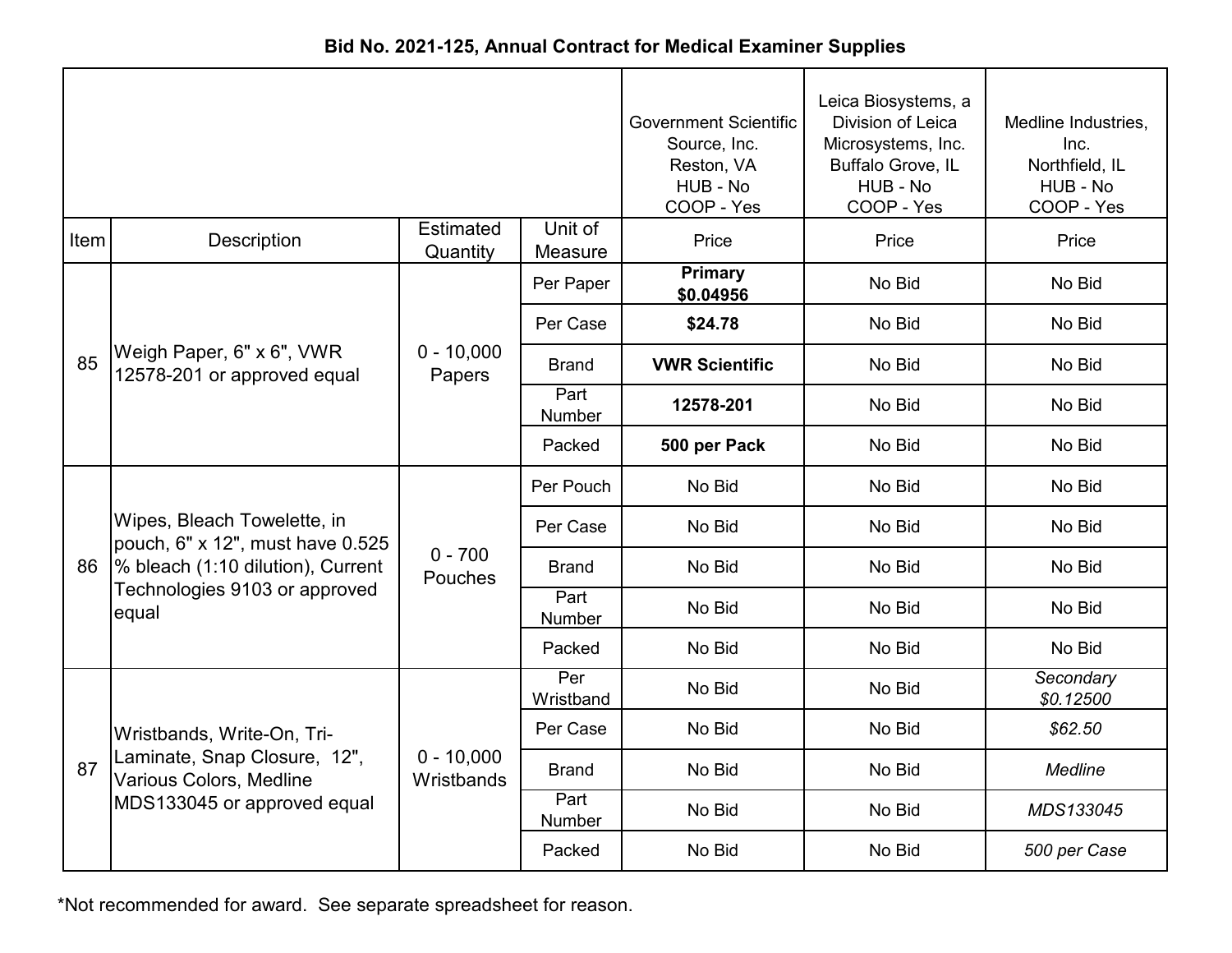| Bid No. 2021-125, Annual Contract for Medical Examiner Supplies |  |
|-----------------------------------------------------------------|--|
|-----------------------------------------------------------------|--|

|      |                                                                                                                                                |                              | <b>Mercedes Medical</b><br>Lakewood Ranch, FL<br>HUB - No<br>COOP - Yes | NAO Global Health,<br><b>LLC</b><br>Houston, TX<br>HUB - No<br>COOP - Yes | Premiere Scientific,<br><b>LLC</b><br><b>Grand Prairie, TX</b><br>HUB - No<br>COOP - Yes |                             |
|------|------------------------------------------------------------------------------------------------------------------------------------------------|------------------------------|-------------------------------------------------------------------------|---------------------------------------------------------------------------|------------------------------------------------------------------------------------------|-----------------------------|
| Item | Description                                                                                                                                    | <b>Estimated</b><br>Quantity | Unit of<br>Measure                                                      | Price                                                                     | Price                                                                                    | Price                       |
| 85   | Weigh Paper, 6" x 6", VWR<br>12578-201 or approved equal                                                                                       | $0 - 10,000$<br>Papers       | Per Paper                                                               | \$0.14000                                                                 | Secondary<br>\$0.12800                                                                   | \$0.02350*                  |
|      |                                                                                                                                                |                              | Per Case                                                                | \$70.00                                                                   | \$2,304.00                                                                               | \$11.75                     |
|      |                                                                                                                                                |                              | Brand                                                                   | <b>Heathrow Scientific</b>                                                | <b>VWR</b>                                                                               | Rayson                      |
|      |                                                                                                                                                |                              | Part<br><b>Number</b>                                                   | HD120118                                                                  | 12578-20                                                                                 | 20 60 5603                  |
|      |                                                                                                                                                |                              | Packed                                                                  | 500 per Case                                                              | 500 per Pack<br>36 Packs per Case                                                        | 500 per Pack                |
| 86   | Wipes, Bleach Towelette, in<br>pouch, 6" x 12", must have 0.525<br>% bleach (1:10 dilution), Current<br>Technologies 9103 or approved<br>equal | $0 - 700$<br>Pouches         | Per Pouch                                                               | No Bid                                                                    | \$1.02700                                                                                | No Bid                      |
|      |                                                                                                                                                |                              | Per Case                                                                | No Bid                                                                    | \$102.70                                                                                 | No Bid                      |
|      |                                                                                                                                                |                              | <b>Brand</b>                                                            | No Bid                                                                    | <b>Current Technologies</b>                                                              | No Bid                      |
|      |                                                                                                                                                |                              | Part<br><b>Number</b>                                                   | No Bid                                                                    | 9103                                                                                     | No Bid                      |
|      |                                                                                                                                                |                              | Packed                                                                  | No Bid                                                                    | 100 per Case                                                                             | No Bid                      |
| 87   | Wristbands, Write-On, Tri-<br>Laminate, Snap Closure, 12",<br><b>Various Colors, Medline</b><br>MDS133045 or approved equal                    | $0 - 10,000$<br>Wristbands   | Per<br>Wristband                                                        | No Bid                                                                    | \$0.36400                                                                                | Primary<br>\$0.11600        |
|      |                                                                                                                                                |                              | Per Case                                                                | No Bid                                                                    | \$91.00                                                                                  | \$58.00                     |
|      |                                                                                                                                                |                              | <b>Brand</b>                                                            | No Bid                                                                    | Medline                                                                                  | <b>Medical ID Solutions</b> |
|      |                                                                                                                                                |                              | Part<br>Number                                                          | No Bid                                                                    | 5052-16-PDJ                                                                              | 3201 (W); 3206 (Y)          |
|      |                                                                                                                                                |                              | Packed                                                                  | No Bid                                                                    | 250 per Box                                                                              | 500 per Case                |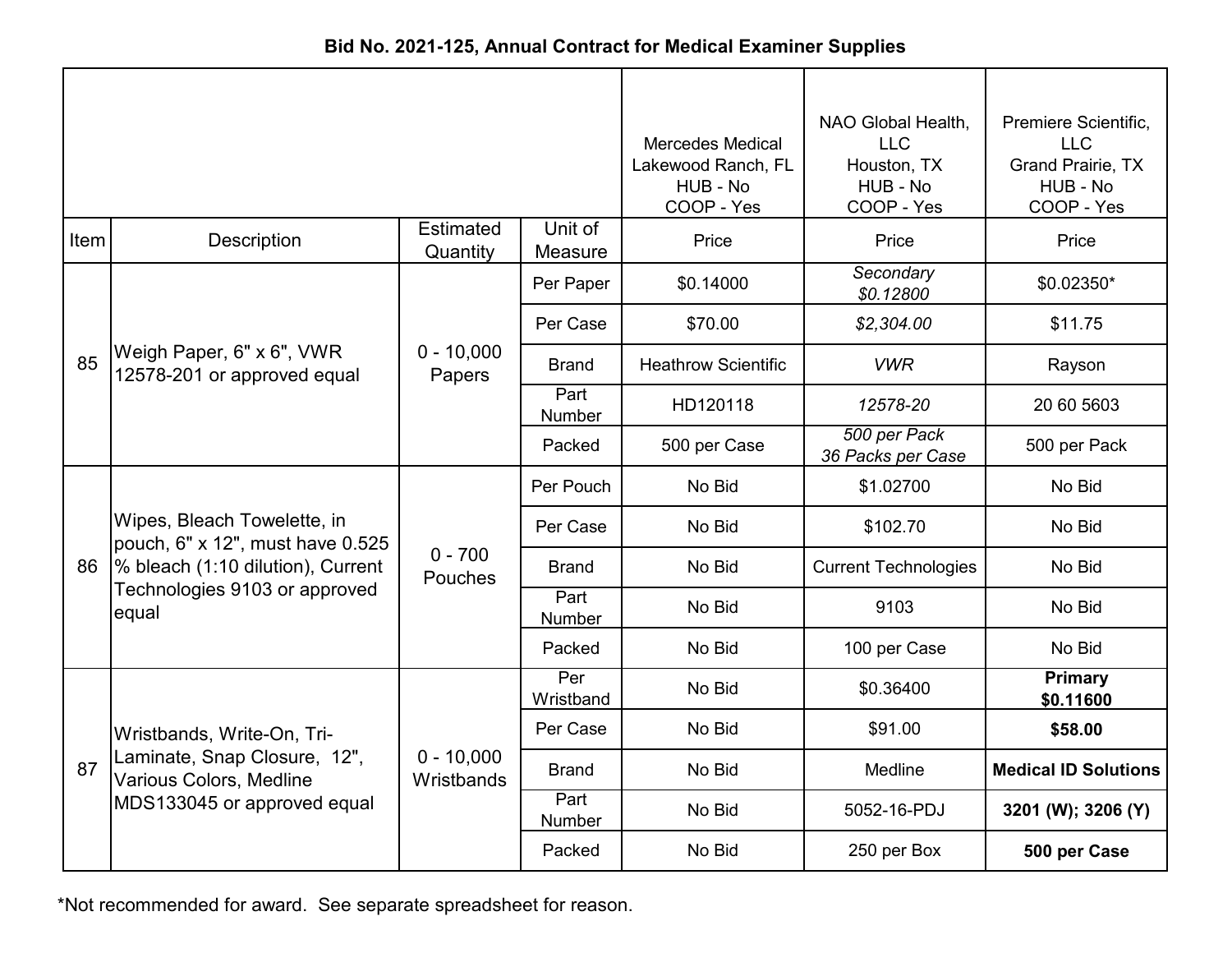|      |                                                                                                                                                |                            |                       | <b>RND Medical Supplies,</b><br>Inc.<br>Marietta, GA<br>HUB - No<br>COOP - Yes | School Health<br>Corporation<br>Rolling Meadows, IL<br>HUB - No | StatLab Medical<br>Products<br>McKinney, TX<br>HUB - No<br>COOP - Yes |
|------|------------------------------------------------------------------------------------------------------------------------------------------------|----------------------------|-----------------------|--------------------------------------------------------------------------------|-----------------------------------------------------------------|-----------------------------------------------------------------------|
| Item | <b>Description</b>                                                                                                                             | Estimated<br>Quantity      | Unit of<br>Measure    | Price                                                                          | Price                                                           | Price                                                                 |
| 85   | Weigh Paper, 6" x 6", VWR<br>12578-201 or approved equal                                                                                       | $0 - 10,000$<br>Papers     | Per Paper             | No Bid                                                                         | No Bid                                                          | No Bid                                                                |
|      |                                                                                                                                                |                            | Per Case              | No Bid                                                                         | No Bid                                                          | No Bid                                                                |
|      |                                                                                                                                                |                            | <b>Brand</b>          | No Bid                                                                         | No Bid                                                          | No Bid                                                                |
|      |                                                                                                                                                |                            | Part<br>Number        | No Bid                                                                         | No Bid                                                          | No Bid                                                                |
|      |                                                                                                                                                |                            | Packed                | No Bid                                                                         | No Bid                                                          | No Bid                                                                |
| 86   | Wipes, Bleach Towelette, in<br>pouch, 6" x 12", must have 0.525<br>% bleach (1:10 dilution), Current<br>Technologies 9103 or approved<br>equal | $0 - 700$<br>Pouches       | Per Pouch             | <b>Primary</b><br>\$0.14370                                                    | No Bid                                                          | No Bid                                                                |
|      |                                                                                                                                                |                            | Per Case              | \$129.33                                                                       | No Bid                                                          | No Bid                                                                |
|      |                                                                                                                                                |                            | <b>Brand</b>          | <b>PDI Healthcare</b>                                                          | No Bid                                                          | No Bid                                                                |
|      |                                                                                                                                                |                            | Part<br>Number        | P54072                                                                         | No Bid                                                          | No Bid                                                                |
|      |                                                                                                                                                |                            | Packed                | 75 per Can<br>12 Cans per Case                                                 | No Bid                                                          | No Bid                                                                |
| 87   | Wristbands, Write-On, Tri-<br>Laminate, Snap Closure, 12",<br>Various Colors, Medline<br>MDS133045 or approved equal                           | $0 - 10,000$<br>Wristbands | Per<br>Wristband      | No Bid                                                                         | No Bid                                                          | No Bid                                                                |
|      |                                                                                                                                                |                            | Per Case              | No Bid                                                                         | No Bid                                                          | No Bid                                                                |
|      |                                                                                                                                                |                            | <b>Brand</b>          | No Bid                                                                         | No Bid                                                          | No Bid                                                                |
|      |                                                                                                                                                |                            | Part<br><b>Number</b> | No Bid                                                                         | No Bid                                                          | No Bid                                                                |
|      |                                                                                                                                                |                            | Packed                | No Bid                                                                         | No Bid                                                          | No Bid                                                                |

**Bid No. 2021-125, Annual Contract for Medical Examiner Supplies**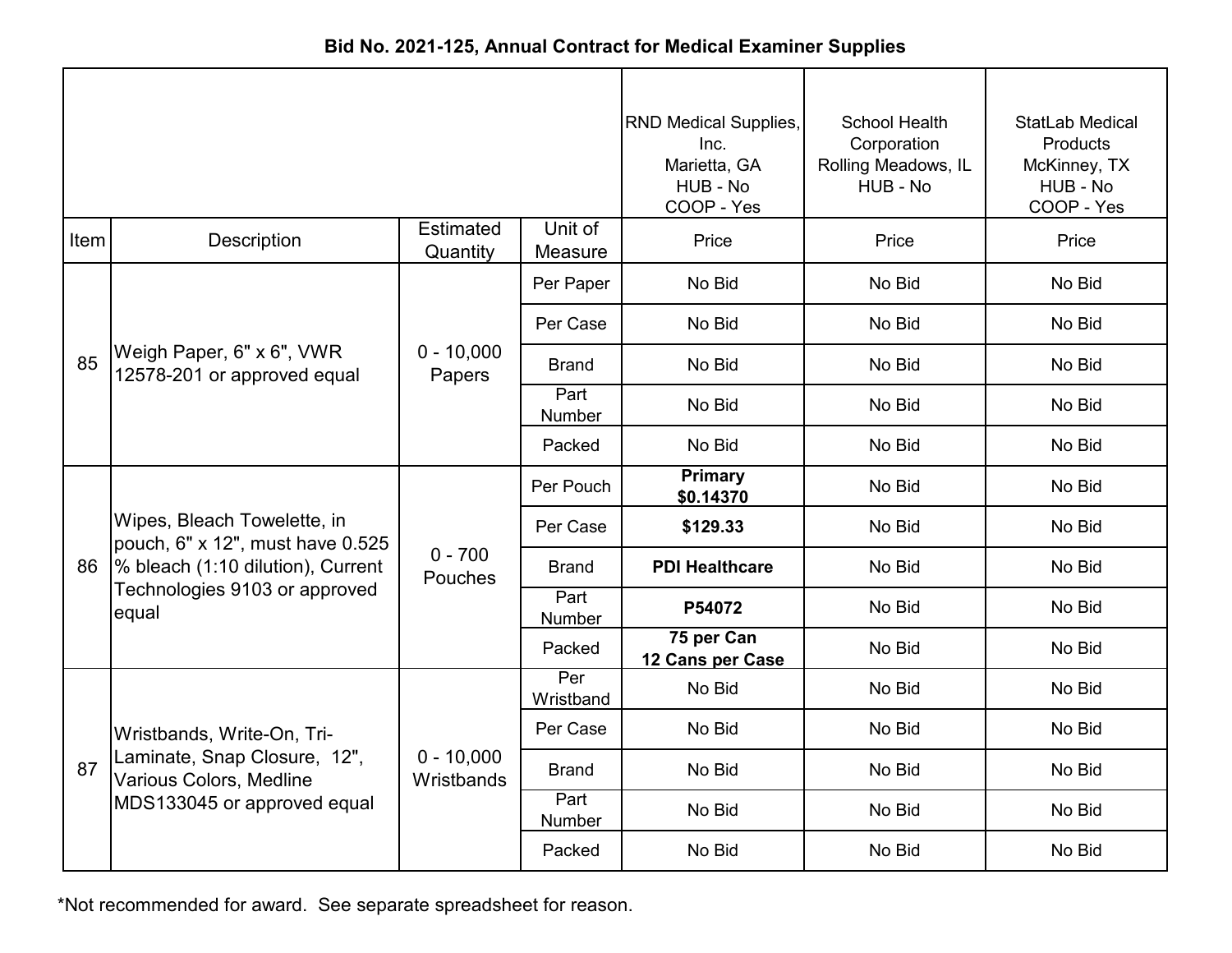|             |                                                                                                                                                |                              |                       | <b>Strong Medical</b><br><b>Partners LLC</b><br>Pineville, NC<br>HUB - No | <b>United Medical</b><br><b>Equipment Business</b><br>Solutions Network, Inc.<br>Southlake, TX<br>HUB - No | <b>Zhou Medical</b><br>Solutions, LLC<br>Houston, TX<br>HUB - Yes<br>COOP - No |
|-------------|------------------------------------------------------------------------------------------------------------------------------------------------|------------------------------|-----------------------|---------------------------------------------------------------------------|------------------------------------------------------------------------------------------------------------|--------------------------------------------------------------------------------|
| <b>Item</b> | Description                                                                                                                                    | <b>Estimated</b><br>Quantity | Unit of<br>Measure    | Price                                                                     | Price                                                                                                      | Price                                                                          |
|             |                                                                                                                                                |                              | Per Paper             | No Bid                                                                    | No Bid                                                                                                     | \$0.06320*                                                                     |
|             |                                                                                                                                                | $0 - 10,000$<br>Papers       | Per Case              | No Bid                                                                    | No Bid                                                                                                     | \$1,137.60                                                                     |
| 85          | Weigh Paper, 6" x 6", VWR<br>12578-201 or approved equal                                                                                       |                              | <b>Brand</b>          | No Bid                                                                    | No Bid                                                                                                     | Rayson                                                                         |
|             |                                                                                                                                                |                              | Part<br>Number        | No Bid                                                                    | No Bid                                                                                                     | 20605603                                                                       |
|             |                                                                                                                                                |                              | Packed                | No Bid                                                                    | No Bid                                                                                                     | 500 per Box<br>36 Boxes per Case                                               |
|             | Wipes, Bleach Towelette, in<br>pouch, 6" x 12", must have 0.525<br>% bleach (1:10 dilution), Current<br>Technologies 9103 or approved<br>equal | $0 - 700$<br>Pouches         | Per Pouch             | No Bid                                                                    | No Bid                                                                                                     | \$0.78500                                                                      |
|             |                                                                                                                                                |                              | Per Case              | No Bid                                                                    | No Bid                                                                                                     | \$78.50                                                                        |
| 86          |                                                                                                                                                |                              | <b>Brand</b>          | No Bid                                                                    | No Bid                                                                                                     | <b>Current Technologies</b>                                                    |
|             |                                                                                                                                                |                              | Part<br><b>Number</b> | No Bid                                                                    | No Bid                                                                                                     | 9103                                                                           |
|             |                                                                                                                                                |                              | Packed                | No Bid                                                                    | No Bid                                                                                                     | 100 per Case                                                                   |
|             |                                                                                                                                                |                              | Per<br>Wristband      | No Bid                                                                    | No Bid                                                                                                     | \$0.23090                                                                      |
| 87          | Wristbands, Write-On, Tri-                                                                                                                     | $0 - 10,000$<br>Wristbands   | Per Case              | No Bid                                                                    | No Bid                                                                                                     | \$115.45                                                                       |
|             | Laminate, Snap Closure, 12",<br>Various Colors, Medline<br>MDS133045 or approved equal                                                         |                              | <b>Brand</b>          | No Bid                                                                    | No Bid                                                                                                     | <b>MDS</b>                                                                     |
|             |                                                                                                                                                |                              | Part<br>Number        | No Bid                                                                    | No Bid                                                                                                     | MDS133045Y                                                                     |
|             |                                                                                                                                                |                              | Packed                | No Bid                                                                    | No Bid                                                                                                     | 500 per Case                                                                   |

**Bid No. 2021-125, Annual Contract for Medical Examiner Supplies**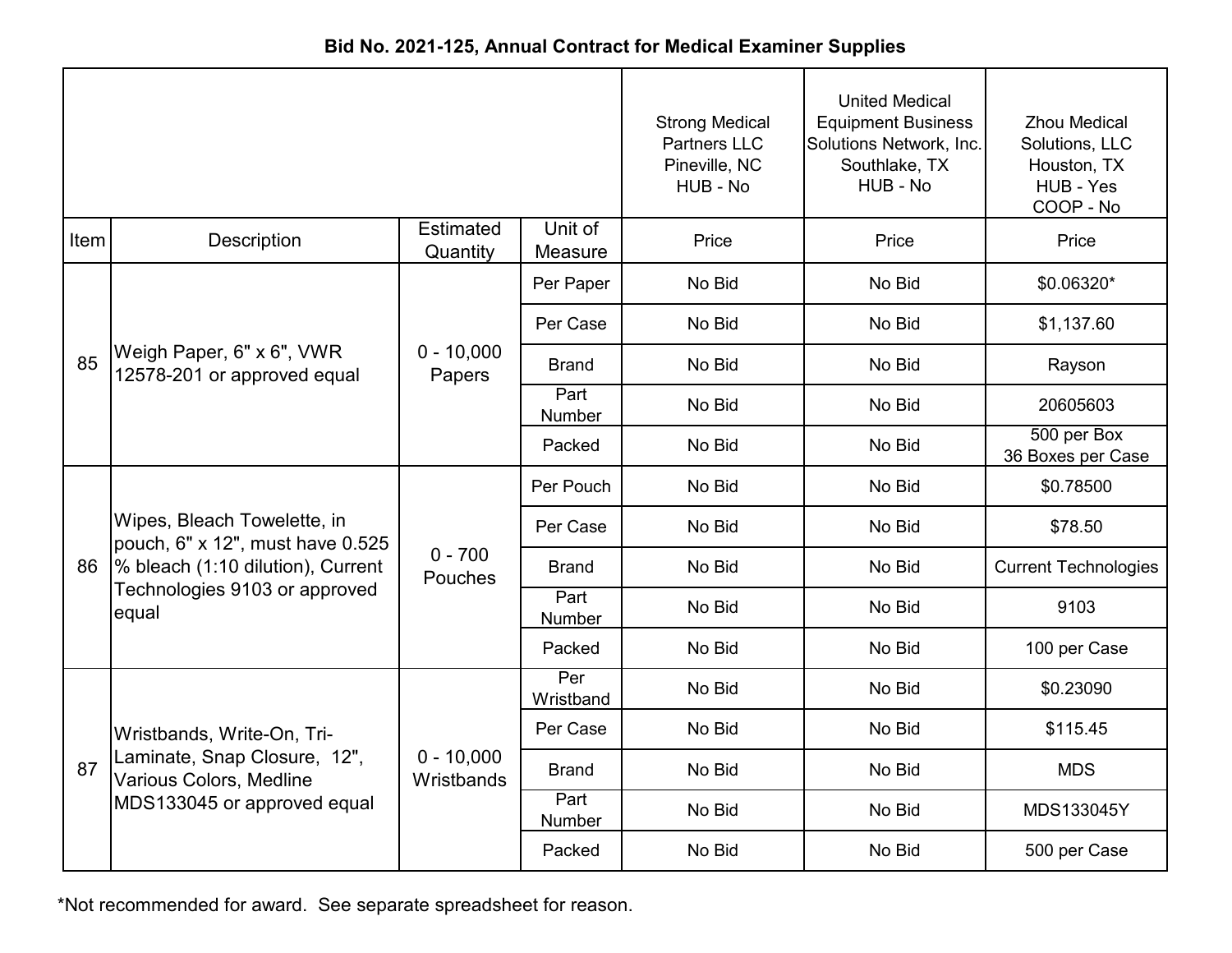|                                       |             |                              |                              | Cambridge Pro                                 | <b>Digital Dolphin</b>                                       |                                                                   |
|---------------------------------------|-------------|------------------------------|------------------------------|-----------------------------------------------|--------------------------------------------------------------|-------------------------------------------------------------------|
|                                       |             |                              |                              | Services, LLC<br>Jacksonville, FL<br>HUB - No | Products, LLC<br>Redondo Beach, CA<br>HUB - No<br>COOP - Yes | <b>Fisher Healthcare</b><br>Houston, TX<br>HUB - No<br>COOP - Yes |
| <b>Item</b>                           | Description | <b>Estimated</b><br>Quantity | Unit of<br>Measure           | Price                                         | Price                                                        | Price                                                             |
| Discount Offered for Similar Products |             |                              | <b>Discount</b>              | 1.00%                                         | No Bid                                                       | 15.00%                                                            |
|                                       |             |                              | Source of<br><b>Discount</b> | Website                                       | No Bid                                                       | <b>Account Manager</b>                                            |
| Minimum Order                         |             |                              |                              | 10 Face Shields                               | N/A                                                          | \$110.00                                                          |

## **Bid No. 2021-125, Annual Contract for Medical Examiner Supplies**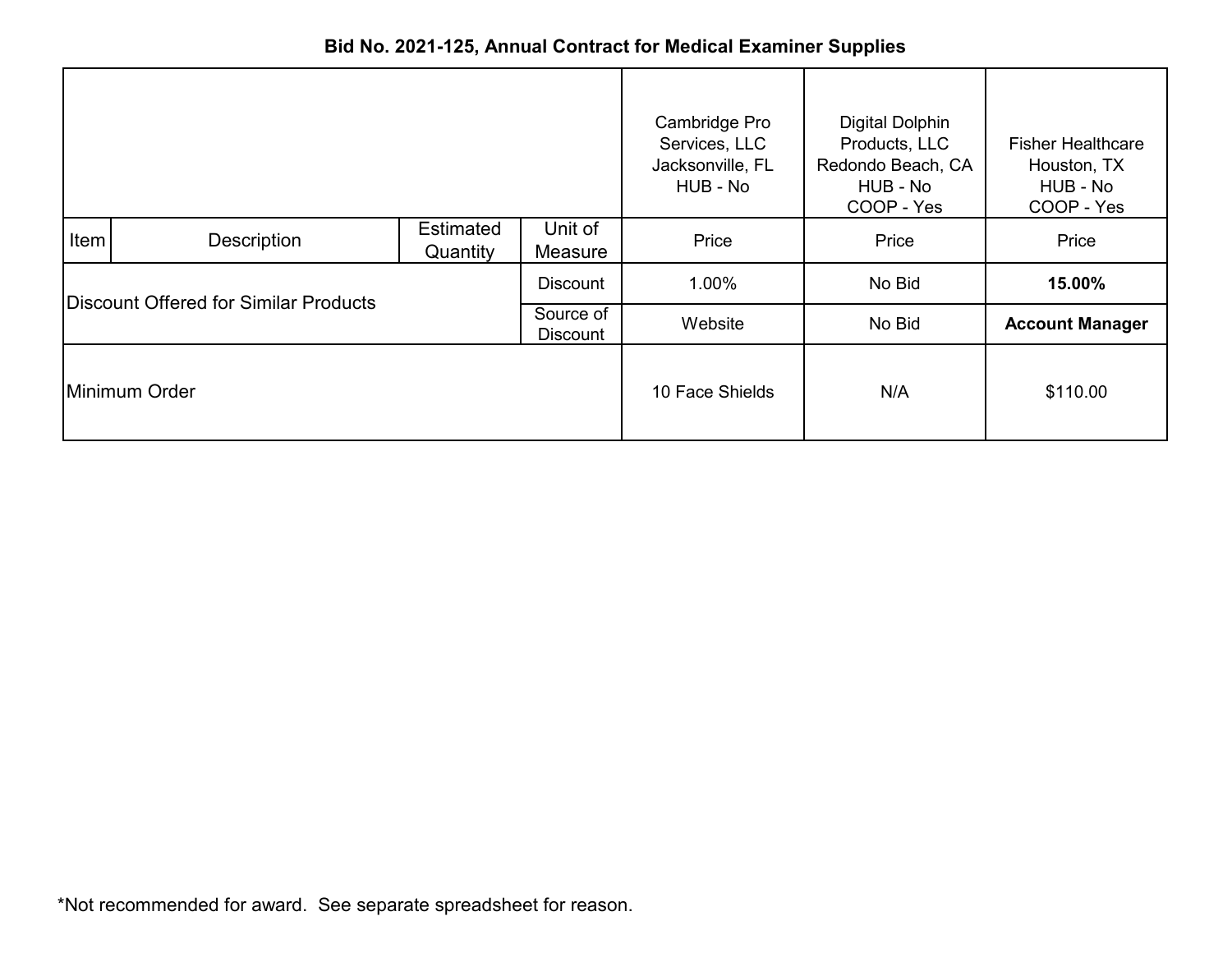|                                       |             |                              |                    | <b>Government Scientific</b><br>Source, Inc.<br>Reston, VA<br>HUB - No<br>COOP - Yes | Leica Biosystems, a<br>Division of Leica<br>Microsystems, Inc.<br>Buffalo Grove, IL<br>HUB - No<br>COOP - Yes | Medline Industries,<br>Inc.<br>Northfield, IL<br>HUB - No<br>COOP - Yes |
|---------------------------------------|-------------|------------------------------|--------------------|--------------------------------------------------------------------------------------|---------------------------------------------------------------------------------------------------------------|-------------------------------------------------------------------------|
| Item                                  | Description | <b>Estimated</b><br>Quantity | Unit of<br>Measure | Price                                                                                | Price                                                                                                         | Price                                                                   |
|                                       |             |                              | <b>Discount</b>    | $0.00\%$                                                                             | 10.00%                                                                                                        | No Bid                                                                  |
| Discount Offered for Similar Products |             | Source of<br><b>Discount</b> | N/A                | <b>Courtesy Discount</b>                                                             | No Bid                                                                                                        |                                                                         |
| Minimum Order                         |             |                              |                    | None Stated                                                                          | None                                                                                                          | None Stated                                                             |

**Bid No. 2021-125, Annual Contract for Medical Examiner Supplies**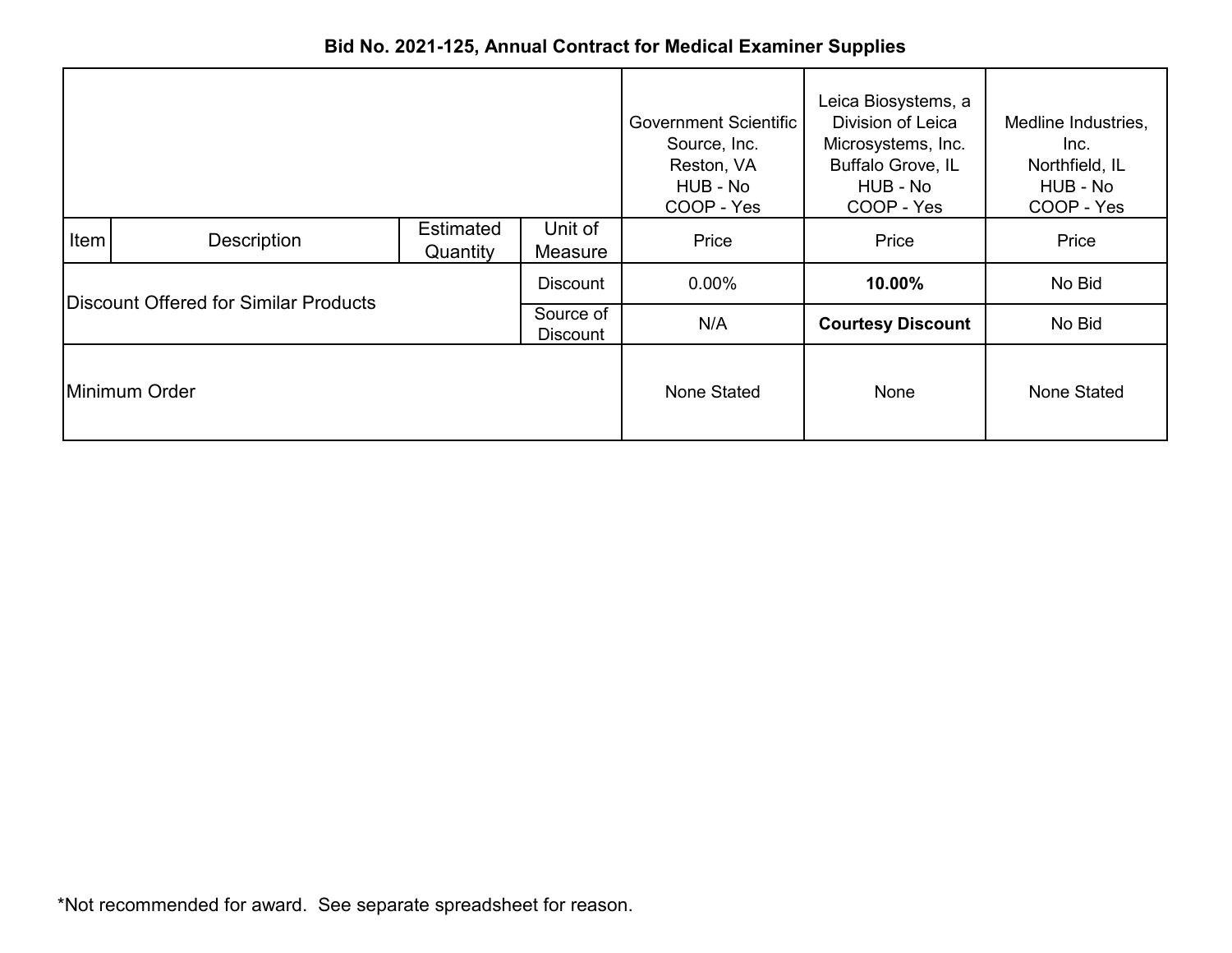|                                       |             |                              |                    | <b>Mercedes Medical</b><br>Lakewood Ranch, FL<br>HUB - No<br>COOP - Yes | NAO Global Health,<br><b>LLC</b><br>Houston, TX<br>HUB - No<br>COOP - Yes | Premiere Scientific,<br><b>LLC</b><br><b>Grand Prairie, TX</b><br>HUB - No<br>COOP - Yes |
|---------------------------------------|-------------|------------------------------|--------------------|-------------------------------------------------------------------------|---------------------------------------------------------------------------|------------------------------------------------------------------------------------------|
| Item                                  | Description | <b>Estimated</b><br>Quantity | Unit of<br>Measure | Price                                                                   | Price                                                                     | Price                                                                                    |
|                                       |             |                              | <b>Discount</b>    | No Bid                                                                  | 10.00%                                                                    | 25.00%                                                                                   |
| Discount Offered for Similar Products |             | Source of<br><b>Discount</b> | No Bid             | Website                                                                 | Website                                                                   |                                                                                          |
| Minimum Order                         |             |                              | None Stated        | \$100.00                                                                | <b>None</b>                                                               |                                                                                          |

**Bid No. 2021-125, Annual Contract for Medical Examiner Supplies**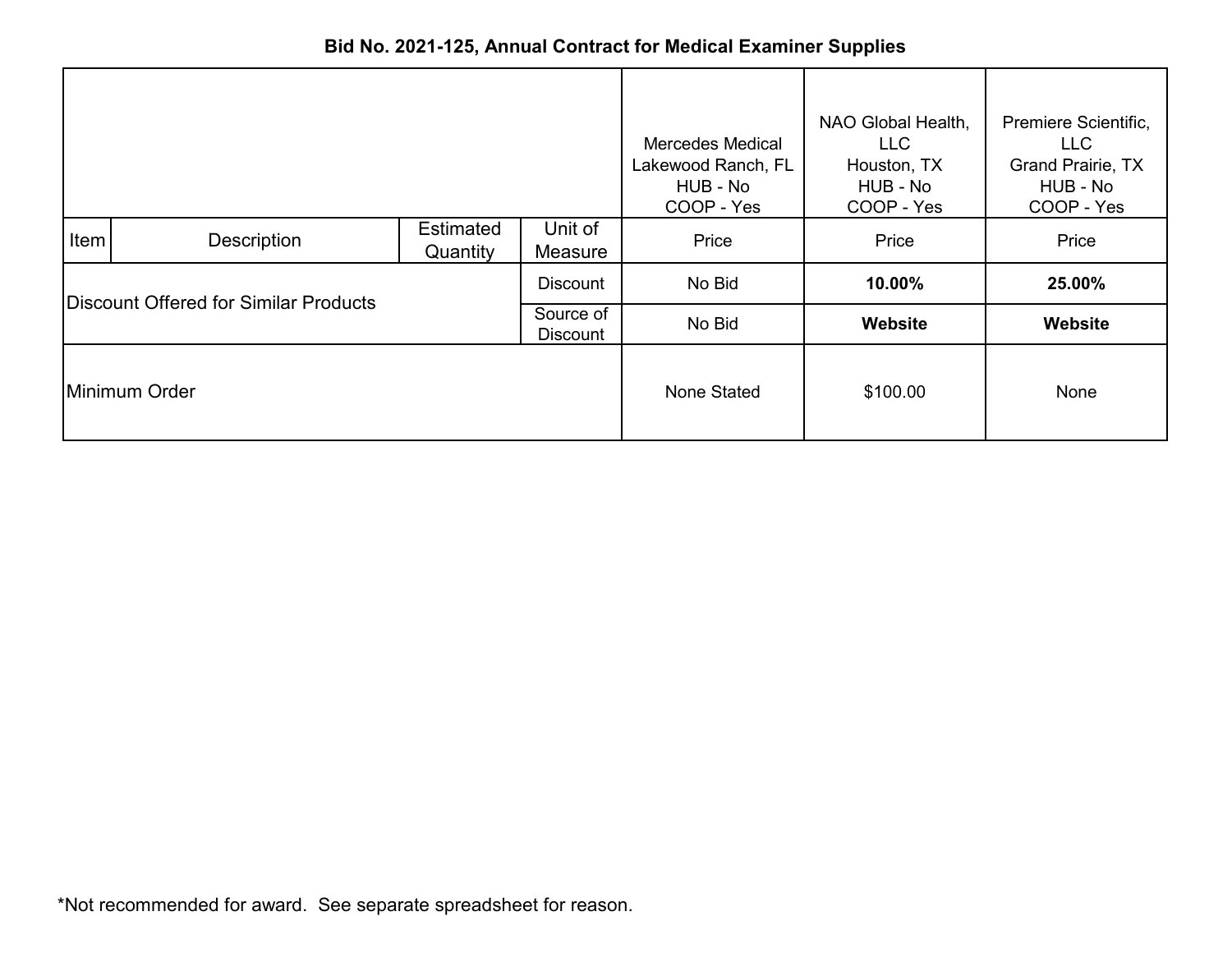|                                       |             |                              |                                 | <b>RND Medical Supplies,</b><br>Inc.<br>Marietta, GA<br>HUB - No<br>COOP - Yes       | School Health<br>Corporation<br>Rolling Meadows, IL<br>HUB - No | <b>StatLab Medical</b><br><b>Products</b><br>McKinney, TX<br>HUB - No<br>COOP - Yes |
|---------------------------------------|-------------|------------------------------|---------------------------------|--------------------------------------------------------------------------------------|-----------------------------------------------------------------|-------------------------------------------------------------------------------------|
| Item                                  | Description | <b>Estimated</b><br>Quantity | Unit of<br>Measure              | Price                                                                                | Price                                                           | Price                                                                               |
|                                       |             |                              | <b>Discount</b>                 | No Bid                                                                               | 13.00%                                                          | No Bid                                                                              |
| Discount Offered for Similar Products |             | Source of<br>Discount        | No Bid                          | Sourcewell (NJPA)                                                                    | No Bid                                                          |                                                                                     |
| Minimum Order                         |             |                              | Individual Item<br>Requirements | Orders > \$125.00 -<br>Free Shipping<br>Orders $<$ \$125.00 -<br>Shipping is \$12.95 | None Stated                                                     |                                                                                     |

**Bid No. 2021-125, Annual Contract for Medical Examiner Supplies**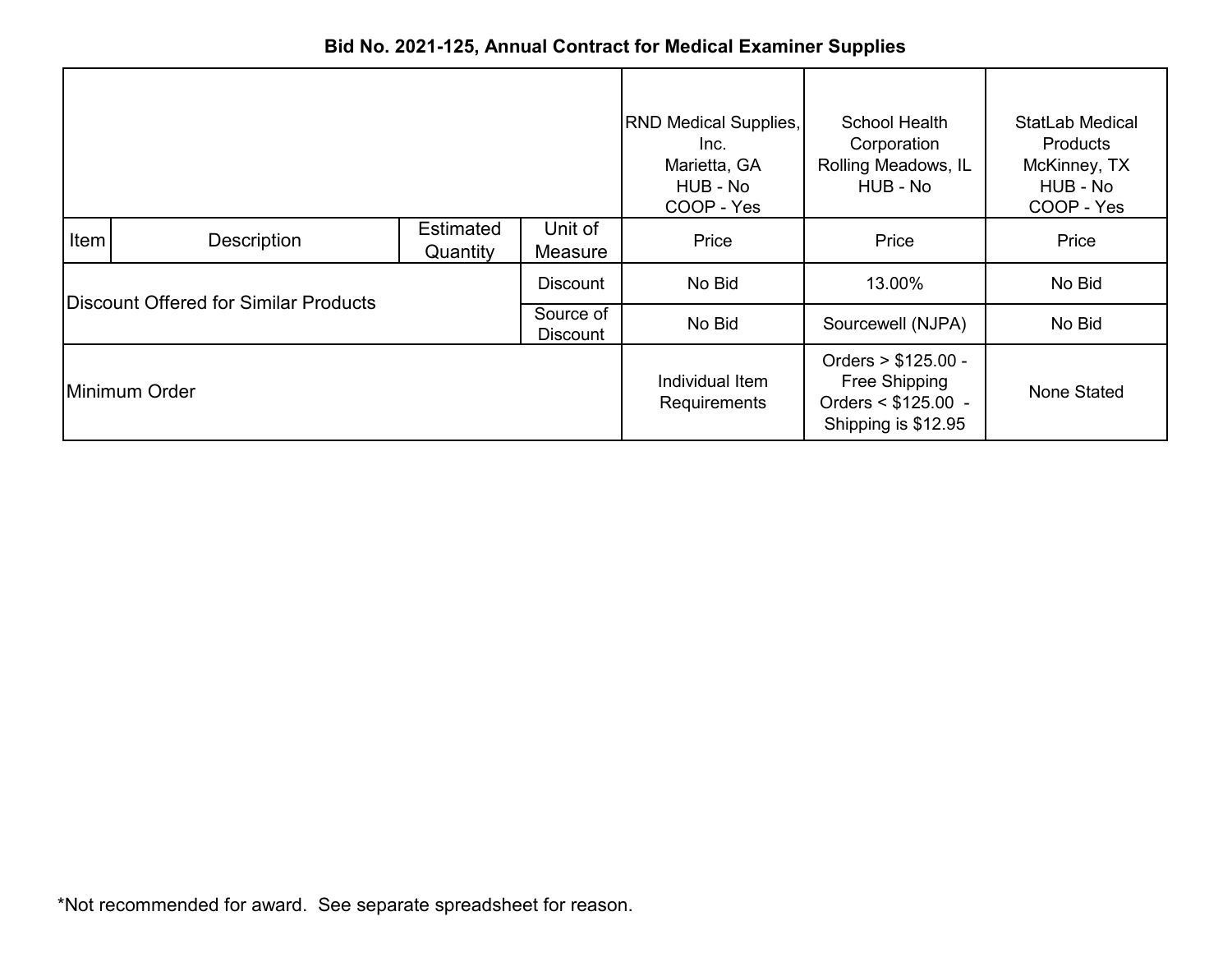|                                       |                 |                              |                              | <b>Strong Medical</b><br><b>Partners LLC</b><br>Pineville, NC<br>HUB - No | <b>United Medical</b><br><b>Equipment Business</b><br>Solutions Network, Inc.<br>Southlake, TX<br>HUB - No | <b>Zhou Medical</b><br>Solutions, LLC<br>Houston, TX<br>HUB - Yes<br>COOP - No |
|---------------------------------------|-----------------|------------------------------|------------------------------|---------------------------------------------------------------------------|------------------------------------------------------------------------------------------------------------|--------------------------------------------------------------------------------|
| <b>Item</b>                           | Description     | <b>Estimated</b><br>Quantity | Unit of<br>Measure           | Price                                                                     | Price                                                                                                      | Price                                                                          |
|                                       | <b>Discount</b> |                              |                              | 8.93%                                                                     | No Bid                                                                                                     | 15.00%                                                                         |
| Discount Offered for Similar Products |                 |                              | Source of<br><b>Discount</b> | Catalogue                                                                 | No Bid                                                                                                     | <b>Vendor Website</b>                                                          |
| Minimum Order                         |                 |                              |                              | 1 Pallet Minimum                                                          | None Stated                                                                                                | None                                                                           |

## **Bid No. 2021-125, Annual Contract for Medical Examiner Supplies**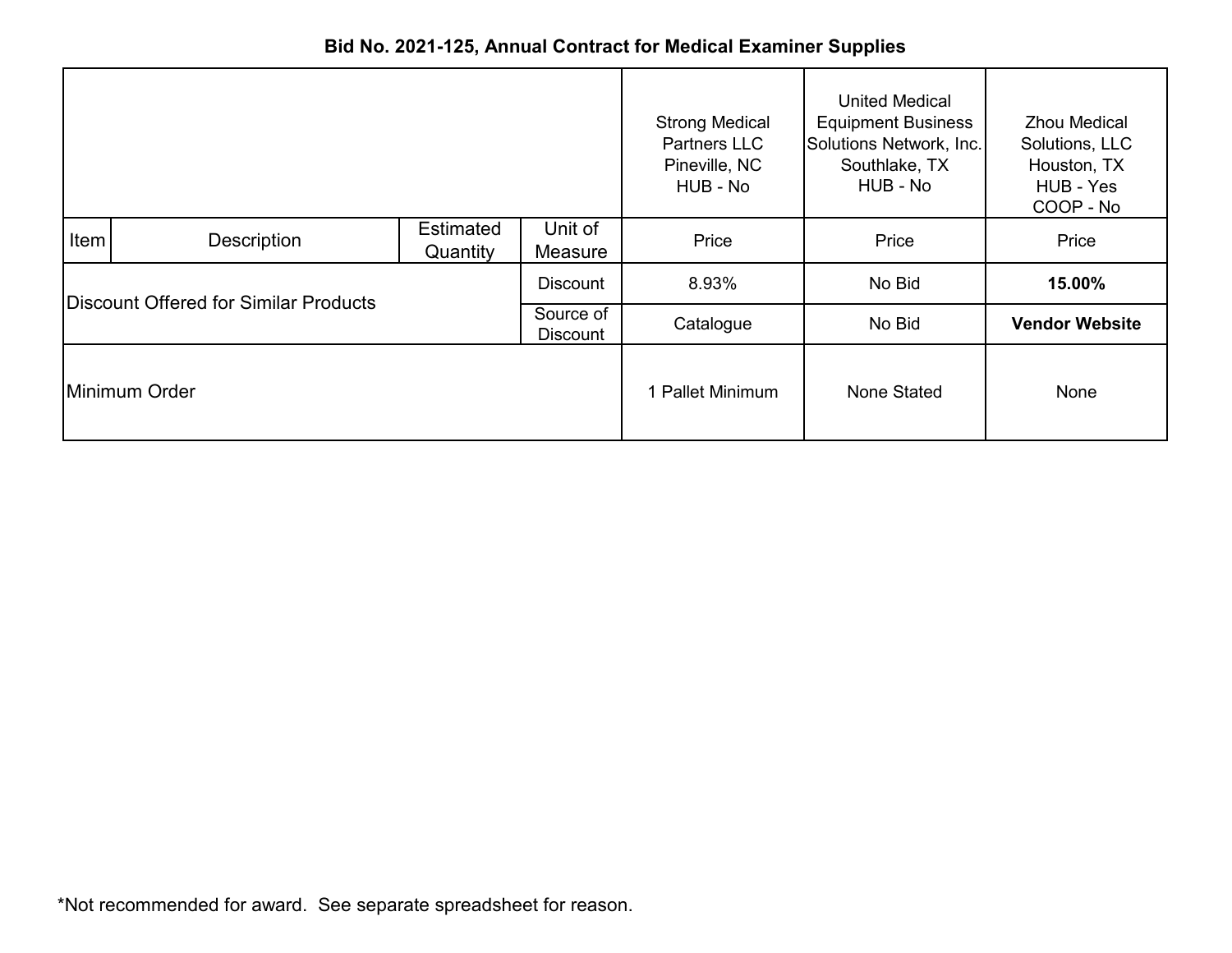## **Bid No. 2021-125, Annual Contract for Medical Examiner Supplies Justification for Non-Awards**

|             | <b>Item Product Description</b>                                                                                                      | Vendor                             | Reason                                                                                                     |
|-------------|--------------------------------------------------------------------------------------------------------------------------------------|------------------------------------|------------------------------------------------------------------------------------------------------------|
| $\mathbf 1$ | 2-Propanol, 4 Liter Amber Bottle, Fisher Leica Biosystems, a Division of<br>Scientific A464 or approved equal                        | Leica Microsystems, Inc.           | Vendor bid gallons instead of liters.                                                                      |
| 59          | Pipet, Transfer, Single-Squeeze,<br>Disposable, Draw up to 2.4 mL, 5 mL<br>capacity, Fisher Scientific 137115AM or<br>approved equal | Premiere Scientific, LLC           | Sample was not acceptable. There was an<br>interaction between pipettes and Medical Examiner's<br>THC run. |
|             | Rulers, Fractional & Metric Rule,<br>63 Plastic, 6"/15 cm, Oregon Rule 4RFM-<br>GY006PL or approved equal                            | Digital Dolphin Products, LLC      | Sample ruler was too narrow for photographing<br>needs.                                                    |
|             | Rulers, Fractional & Metric Rule,<br>63 Plastic, 6"/15 cm, Oregon Rule 4RFM-<br>GY006PL or approved equal                            | Mercedes Medical                   | Sample ruler was too narrow for photographing<br>needs.                                                    |
|             | Rulers, Fractional & Metric Rule,<br>63 Plastic, 6"/15 cm, Oregon Rule 4RFM-<br>GY006PL or approved equal                            | <b>Zhou Medical Solutions, LLC</b> | Sample ruler was too wide for photographing needs.                                                         |
|             | Underpad, Super Absorbent, 30 x 36,<br>72 Medline MUP2030P, Dynarex 1348, or<br>approved equal                                       | <b>Strong Medical Products LLC</b> | Vendor was not considered because the minimum<br>order requirements of a pallet are too restrictive.       |
| 72          | Underpad, Super Absorbent, 30 x 36,<br>Medline MUP2030P, Dynarex 1348, or<br>approved equal                                          | <b>Zhou Medical Solutions, LLC</b> | Sample was too thin and not absorbent enough.                                                              |
| 83          | Weigh Paper, 3" x3", VWR 12578-121<br>or approved equal                                                                              | Premiere Scientific, LLC           | Paper must come in container holder (box). Sample<br>did not.                                              |
| 83          | Weigh Paper, 3" x3", VWR 12578-121<br>or approved equal                                                                              | <b>Zhou Medical Solutions, LLC</b> | Sample was not provided in allotted timeframe.                                                             |
| 84          | Weigh Paper, 4" x4", VWR 12578-165<br>or approved equal                                                                              | Premiere Scientific, LLC           | Paper must come in container holder (box). Sample<br>did not.                                              |